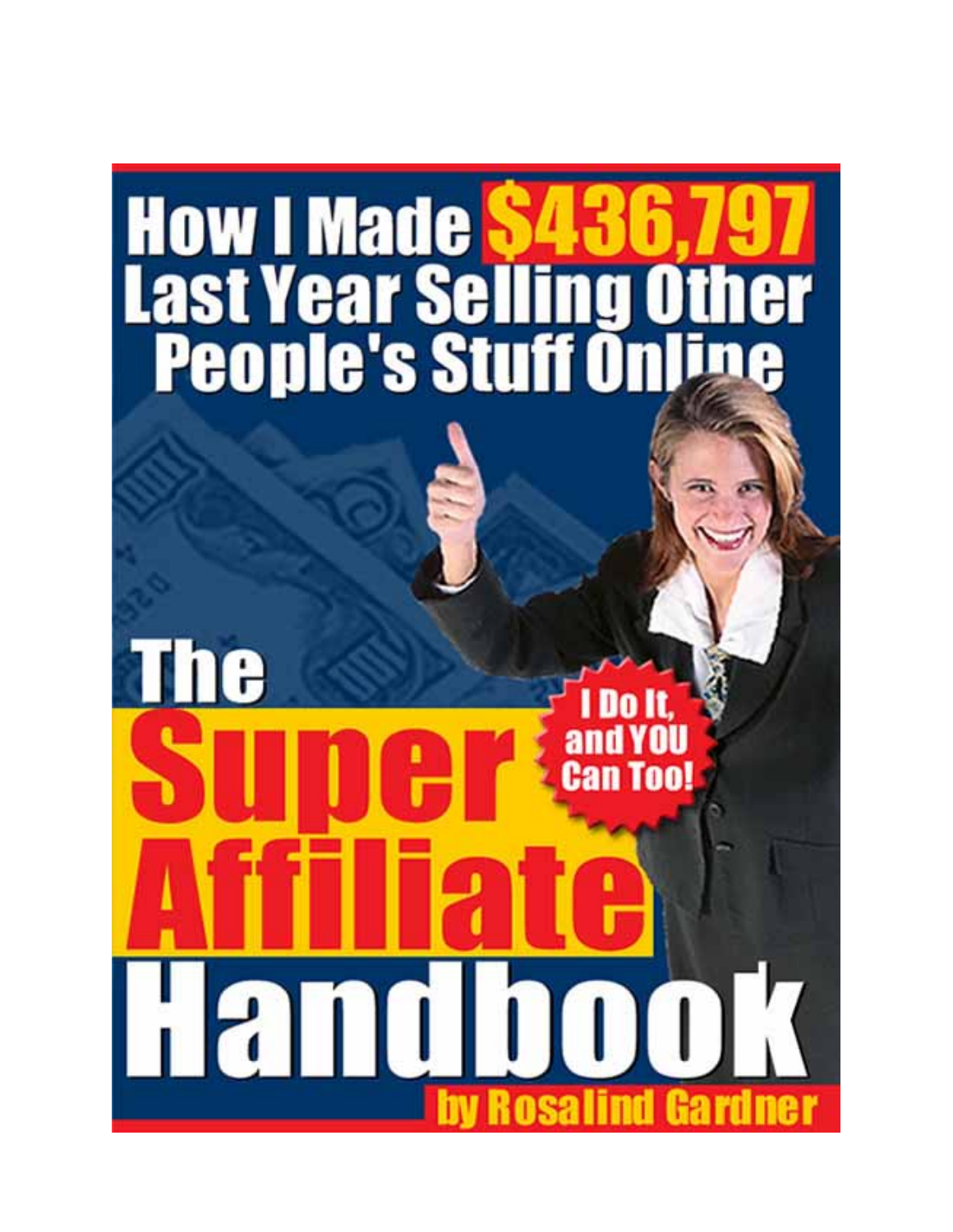# **The Super Affiliate Handbook:**

# How I Made \$436,797 Last Year Selling Other People's Stuff Online

**By Rosalind Gardner, Super Affiliate**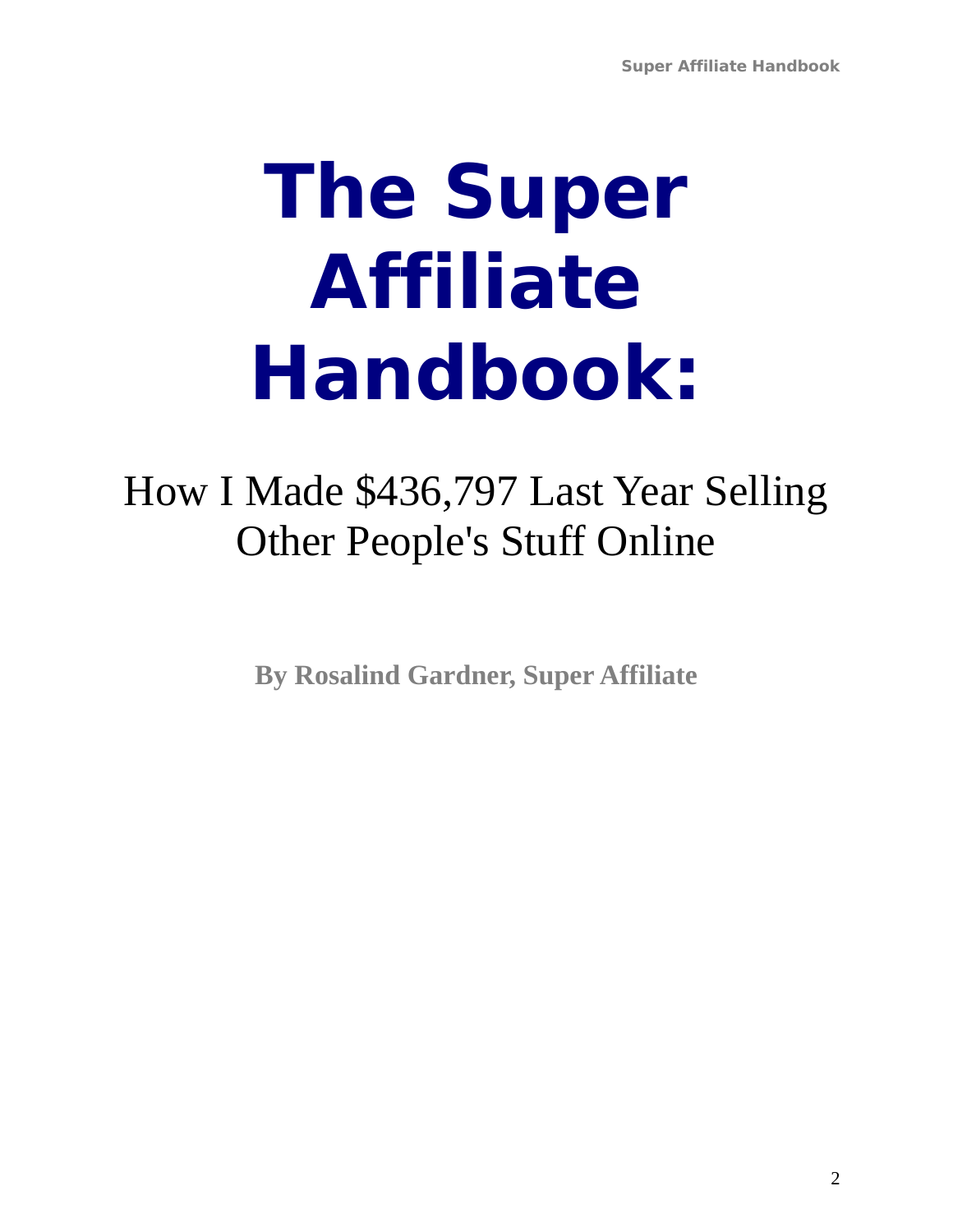Copyright © 2003 Rosalind Gardner, WebVista Inc. Published by Rosalind Gardner, WebVista Inc.

All rights reserved.

All content contained within the "Super Affiliate Handbook" is copyright © 2003 Rosalind Gardner of Webvista Incorporated.

All literary work contained within the "Super Affiliate Handbook" belongs to and is the sole property of its respective authors and is reprinted with permission. Reproduction, copying, or any other form of use of the pieces contained within the ebook is STRICTLY FORBIDDEN without express permission from the author him or herself. If perjury is discovered the offenders will be prosecuted to the full extent of the law.

Note: The owner of this ebook is permitted to print ONE copy for his or her own use.

These rules have been established to protect the rights and ownership of the authors and to ensure that their work is upheld as their own.

#### **National Library of Canada Cataloguing in Publication**

**Gardner, Rosalind, 1959-** 

 **The super affiliate handbook : how I made \$436,797 last year selling other people's stuff online / authored by Rosalind Gardner.** 

**ISBN 0-9733287-0-3** 

 **1. Internet marketing. I. Title.** 

**HF5438.35.G37 2003 658.8'00285'4678 C2003-904359-2**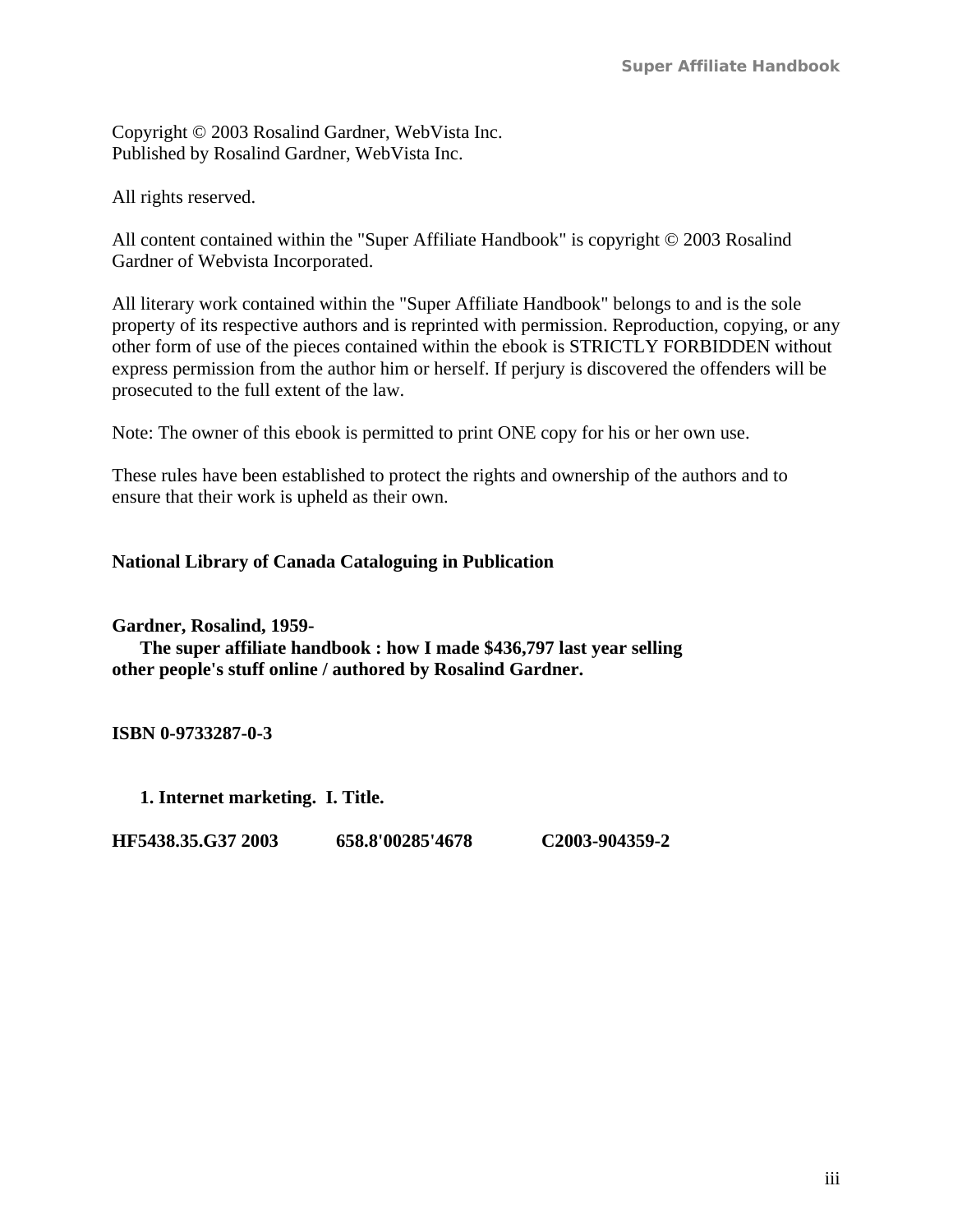## <span id="page-3-0"></span>**Table of Contents**

| STUFFIT EXPANDER CAN BE DOWNLOADED FROM THE FOLLOWING |  |
|-------------------------------------------------------|--|
|                                                       |  |
|                                                       |  |
|                                                       |  |
|                                                       |  |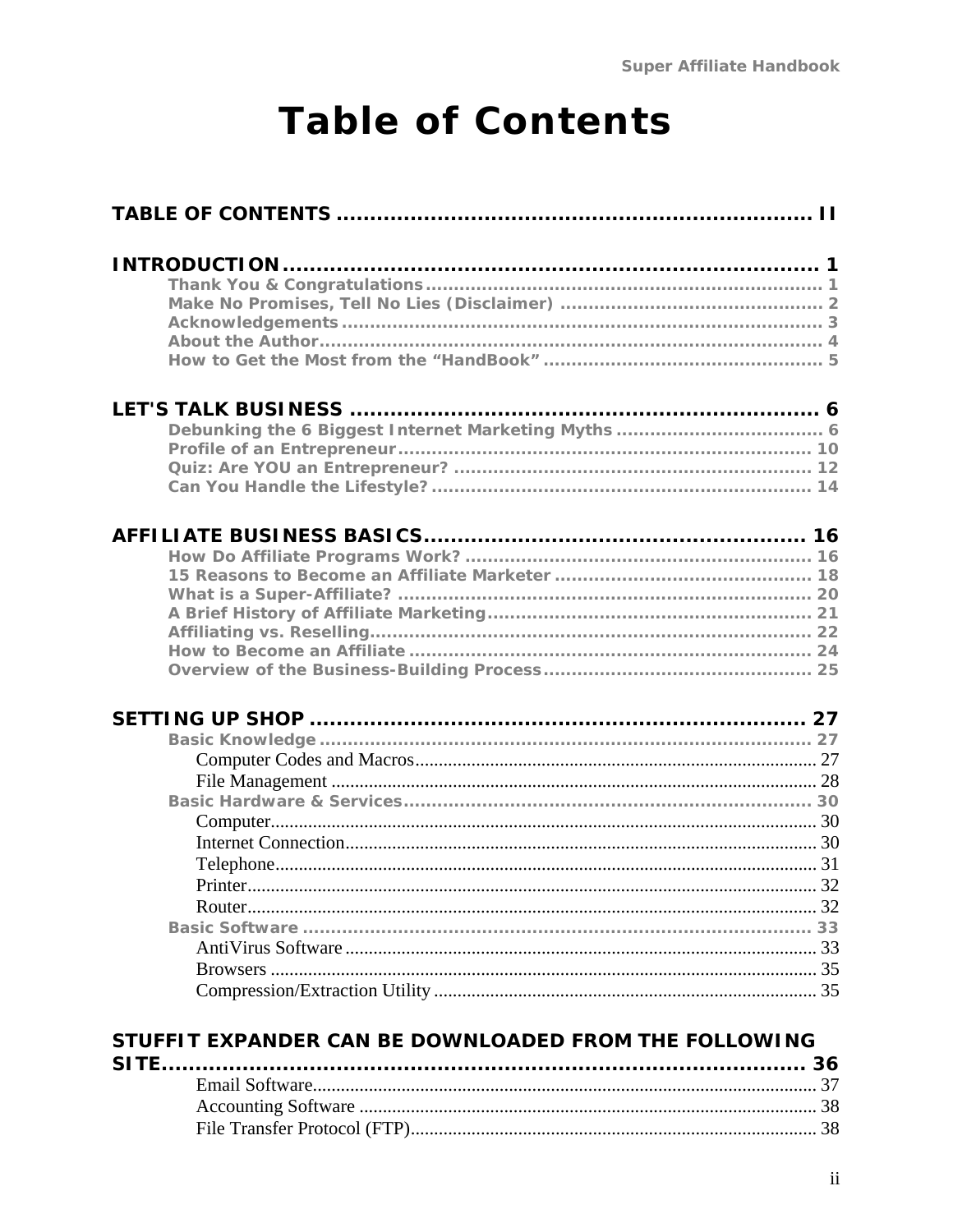#### WHERE TO FIND PRODUCTS & SERVICES TO SELL ONLINE............. 86

| HOW TO CHOOSE PRODUCTS & PROGRAMS 120 |  |
|---------------------------------------|--|

|--|--|--|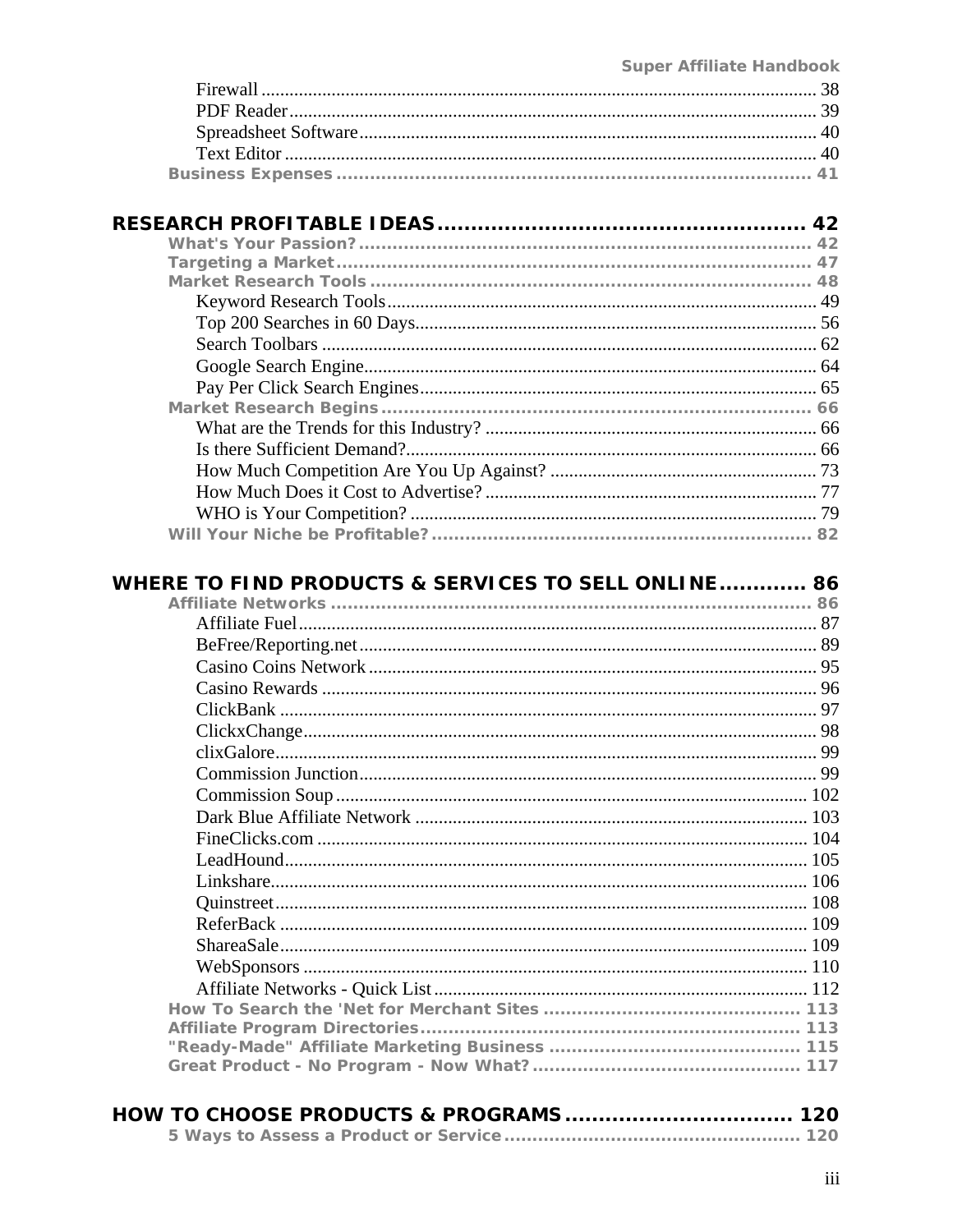| Eeny, Meeny, Miney, Moe  Choosing Between Affiliate Programs  137 |  |
|-------------------------------------------------------------------|--|
|                                                                   |  |
|                                                                   |  |
|                                                                   |  |
|                                                                   |  |
|                                                                   |  |
|                                                                   |  |
|                                                                   |  |
|                                                                   |  |
|                                                                   |  |
|                                                                   |  |
|                                                                   |  |
|                                                                   |  |
|                                                                   |  |
|                                                                   |  |
|                                                                   |  |
|                                                                   |  |

| Web Hosting - How to Choose A Home for Your Domain  158 |  |
|---------------------------------------------------------|--|
|                                                         |  |
|                                                         |  |
|                                                         |  |
|                                                         |  |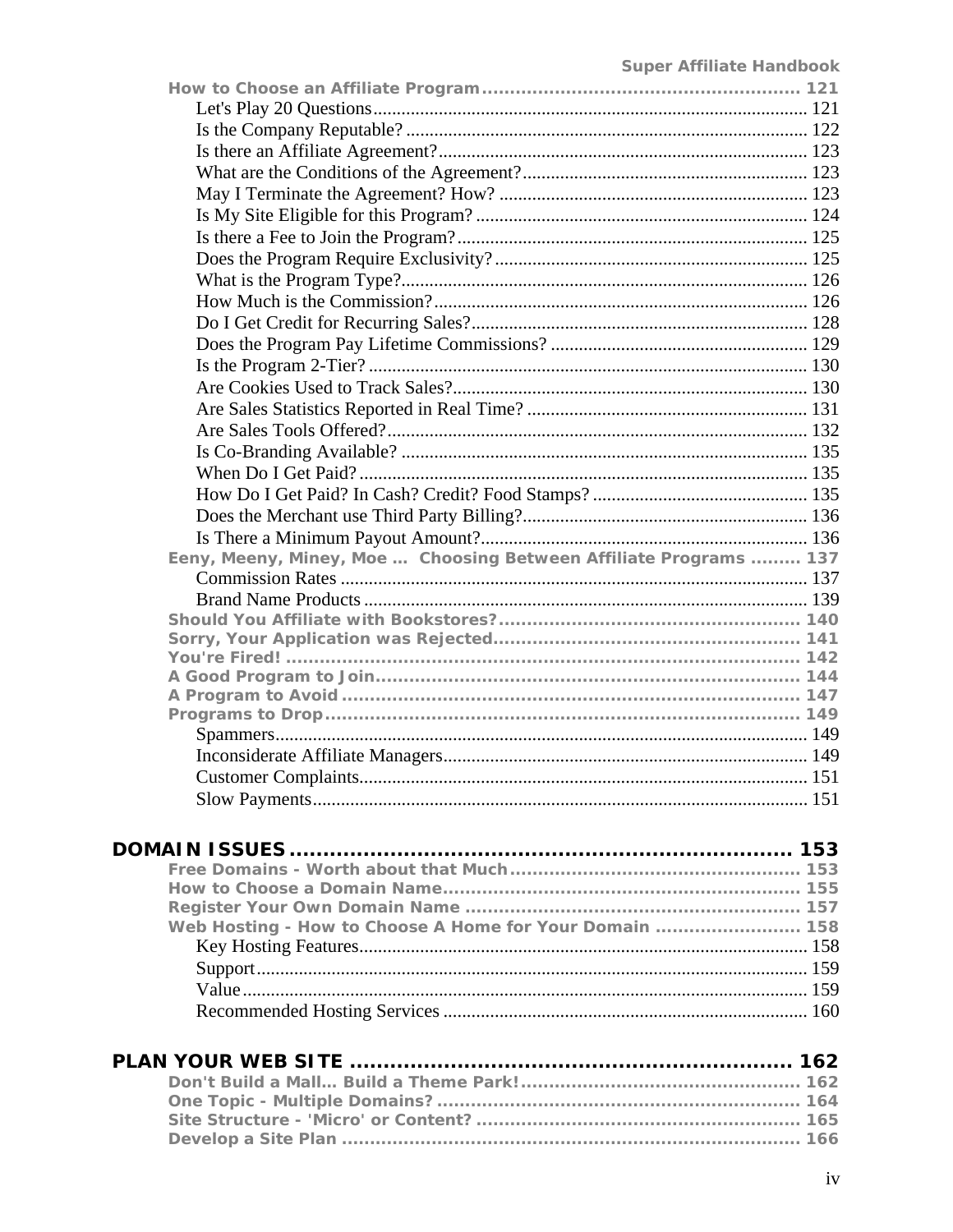| 9 Ways to Make Your Pages Search Engine Friendly 188  |  |
|-------------------------------------------------------|--|
|                                                       |  |
|                                                       |  |
|                                                       |  |
|                                                       |  |
|                                                       |  |
|                                                       |  |
|                                                       |  |
|                                                       |  |
|                                                       |  |
|                                                       |  |
|                                                       |  |
|                                                       |  |
|                                                       |  |
|                                                       |  |
| <b>29 WAYS TO PROMOTE YOUR AFFILIATE BUSINESS 198</b> |  |
|                                                       |  |
|                                                       |  |
|                                                       |  |
|                                                       |  |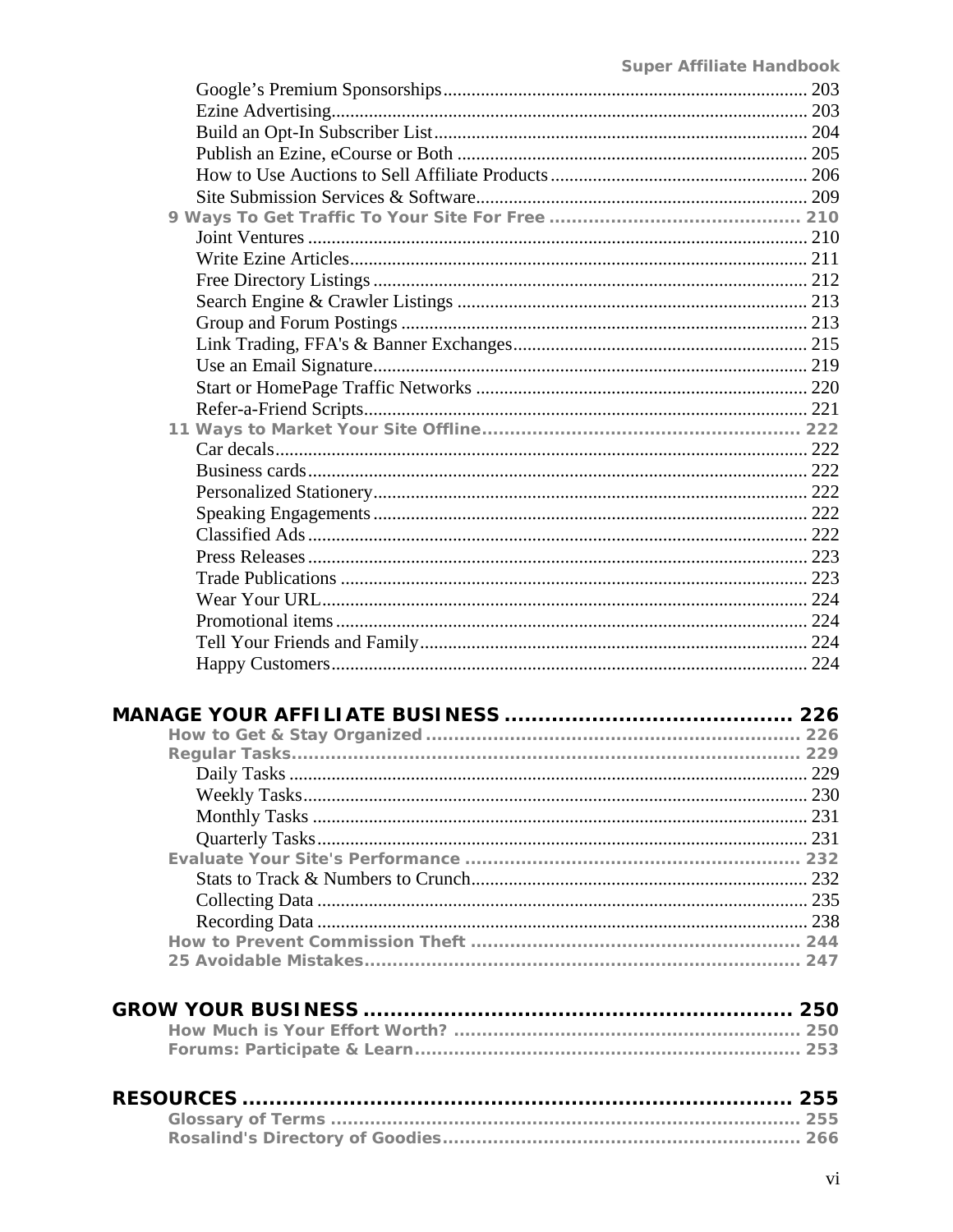| <b>Super Affiliate Handbook</b> |
|---------------------------------|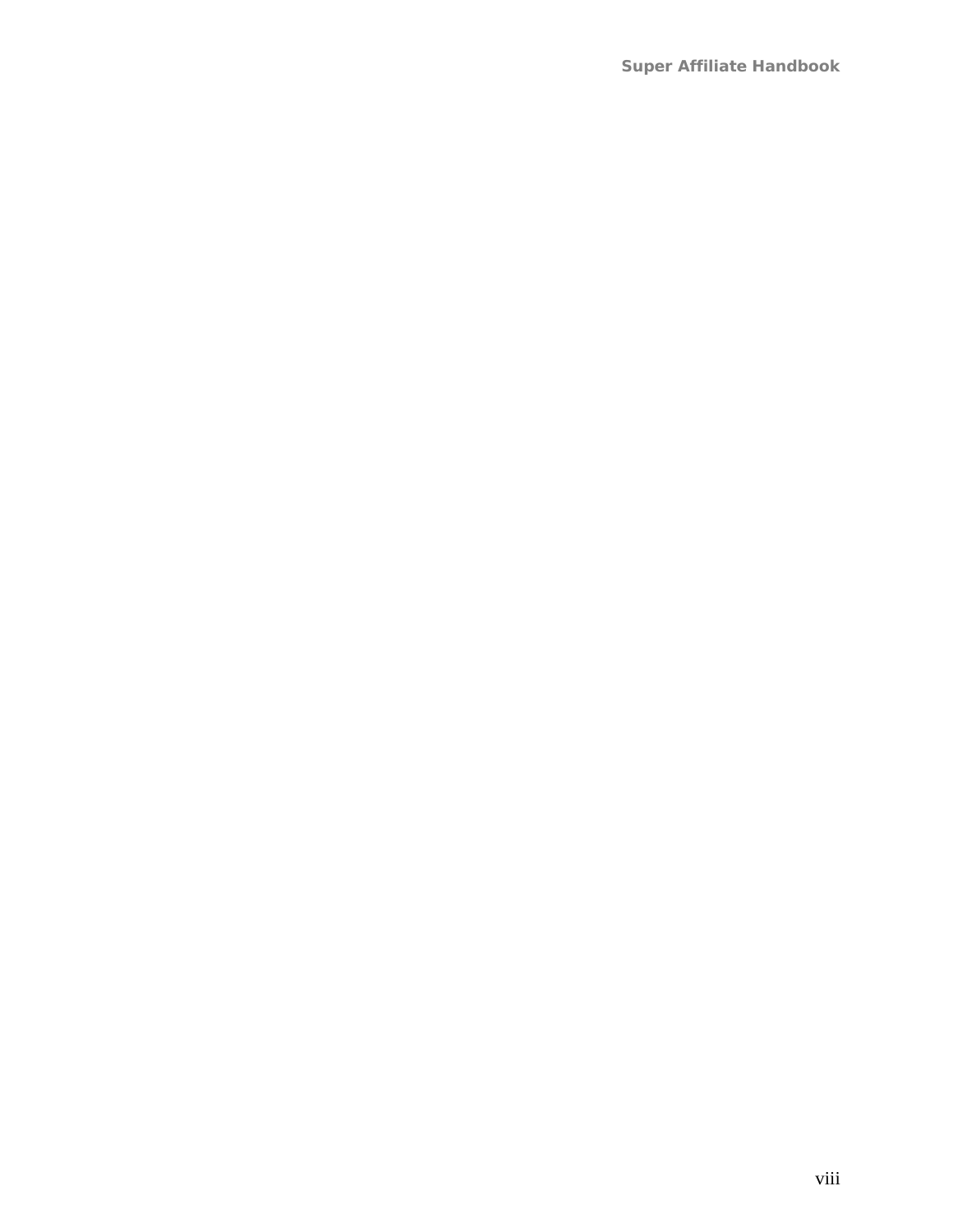# <span id="page-10-0"></span>**Introduction**

### <span id="page-10-1"></span>**Thank You & Congratulations**

**Thank you for buying the "Super Affiliate Handbook", and Congratulations! for taking a positive step towards your future as an affiliate marketer.** 

> **Before reading any further,** please be sure to sign up to receive the '**Net Profits Coach**' newsletter. Reading it regularly will keep you up to date on Internet and Affiliate marketing changes and developments.

Get it at: **<http://rosalindgardner.com/>**

Back to the Handbook… I know you'll find it a valuable resource that you return to again and again as you build your affiliate marketing business.

Affiliate marketing has been very good to me. My Internet business success has allowed me to quit my job, and pursue a lifestyle I could only dream about just a few years ago.

I attribute my good fortune to a combination of hard work, perseverance and large doses of luck.

As someone once said, 'the harder I work, the luckier I get'. So true, and yet I still feel incredibly lucky to be where I am.

Now I'm going to share my 'lucky secret' with you.

#### **Affiliate marketing on the Internet is here to stay, and merchants want YOU!**

I urge you to take advantage of this incredible opportunity as soon as possible. Part of what makes this so special is that you can start an Internet business part-time while you enjoy the security of your full-time job.

Happy reading! I wish you health, happiness and much prosperity!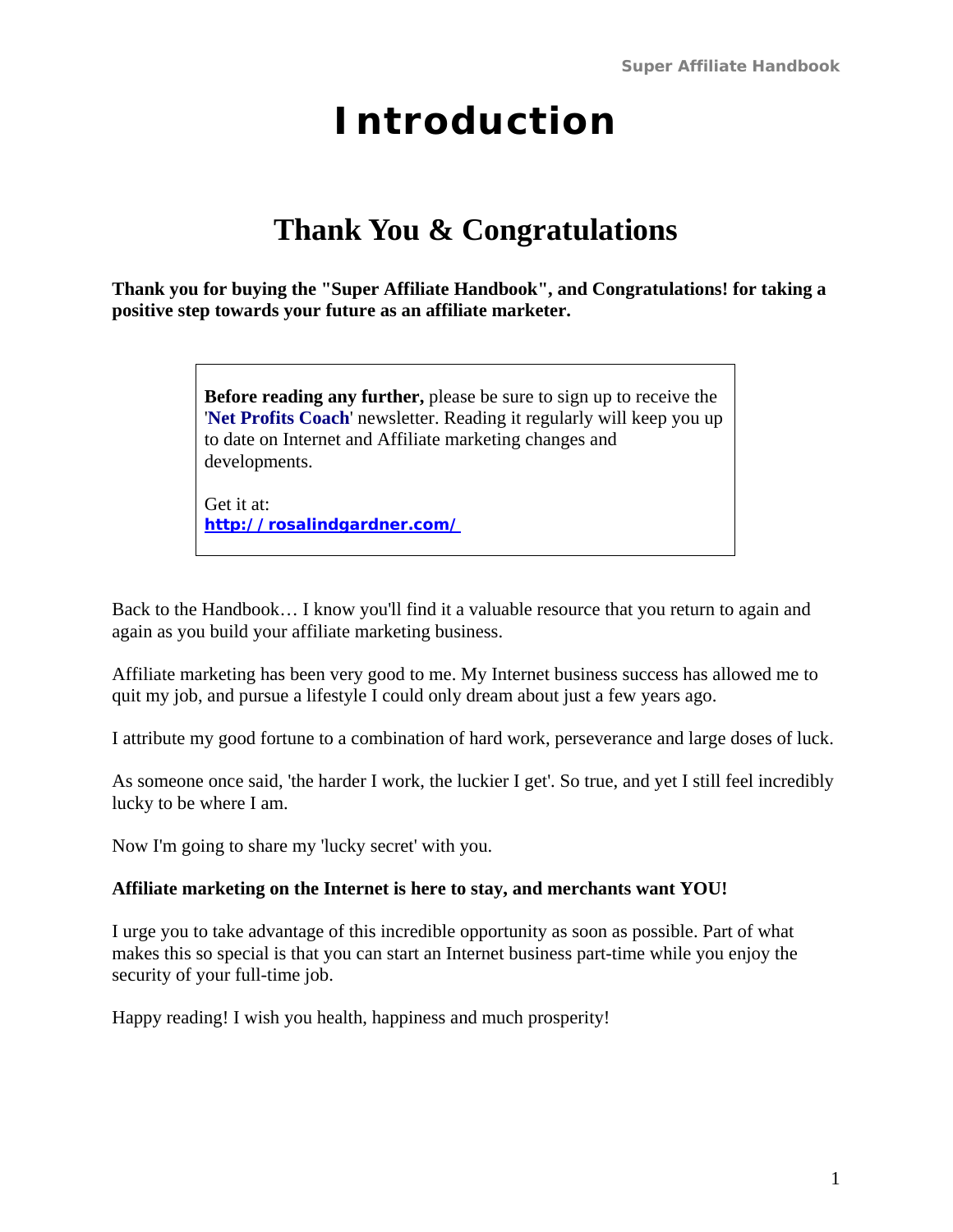### <span id="page-11-0"></span>**Make No Promises, Tell No Lies (Disclaimer)**

As much as I'd love to think that everyone who follows the advice in the "Super Affiliate Handbook" (SAH) will become fabulously wealthy by result, the truth is that I can't promise that will happen for you.

I can't guarantee that you will actually read the book, follow my suggestions to the letter and write copy that will entice your site visitors to buy vast amounts of your merchant partners' products.

I wish I could, but I can't.

So here's the nitty gritty legal statement.

#### **Legal Notices and Disclaimer**

#### THE FOLLOWING TERMS AND CONDITIONS APPLY:

While all attempts have been made to verify information provided, neither myself, nor any ancillary party, assumes any responsibility for errors, omissions, or contradictory interpretation of the subject matter herein.

Any perceived slights of specific people or organizations are unintentional.

To the fullest extent permitted by applicable laws, in no event shall SAH, agents or suppliers be liable for damages of any kind or character, including without limitation any compensatory, incidental, direct, indirect, special, punitive, or consequential damages, loss of use, loss of data, loss of income or profit, loss of or damage to property, claims of third parties, or other losses of any kind or character, even if SAH has been advised of the possibility of such damages or losses, arising out of or in connection with the use of the SAH or any web site with which it is linked.

**NOTE:** Many of the links in this ebook are affiliate links, which means that I may earn a commission if you choose to buy a product after visiting the merchant's site through that link. This is an example of affiliate marketing in action - and the subject of this ebook.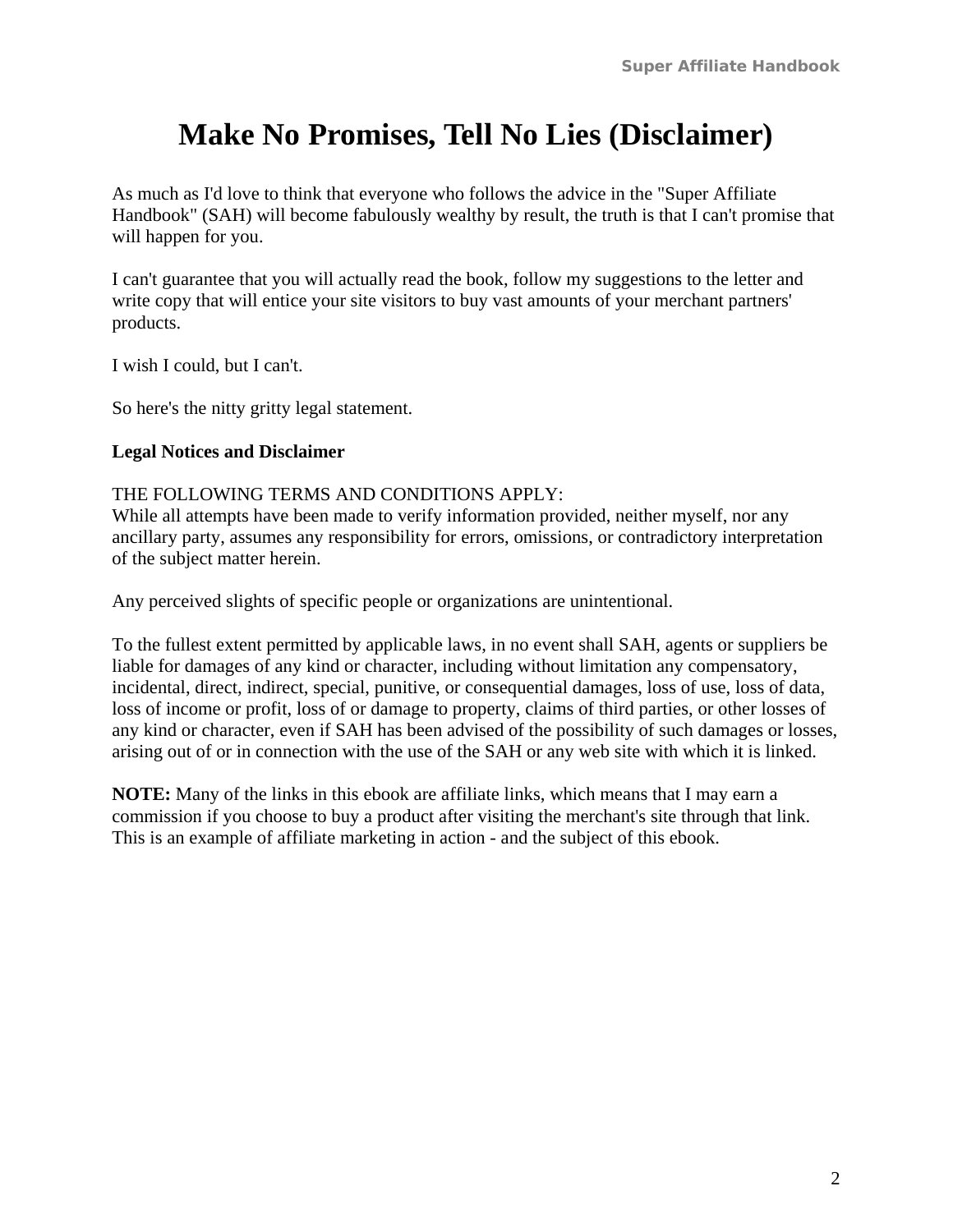### <span id="page-12-0"></span>**Acknowledgements**

First of all, I'd like to thank Corey Rudl of the Internet Marketing Center. By profiling my affiliate business on his "Secrets to Their Success" site, Corey proved to me that successful affiliate marketing is a subject of interest to thousands of aspiring netpreneurs.

I also wish to thank Allan Gardyne of AssociatePrograms.com. In publishing information about my 'Secrets to Their Success' interview in his newsletter, my site received many more visitors who were interested in affiliate marketing.

Both gentlemen helped me realize that I had valuable information to share with others.

Next, I have to thank everyone who ever asked me a question about doing business online. Every question asked was another great reason to write "The Super Affiliate Handbook".

Last, but not least, I am grateful to you, Dear Reader, for making time to read this ebook. I hope it proves enormously beneficial to you in all of your online moneymaking ventures!

With Best Wishes for YOUR Success,

Rosalind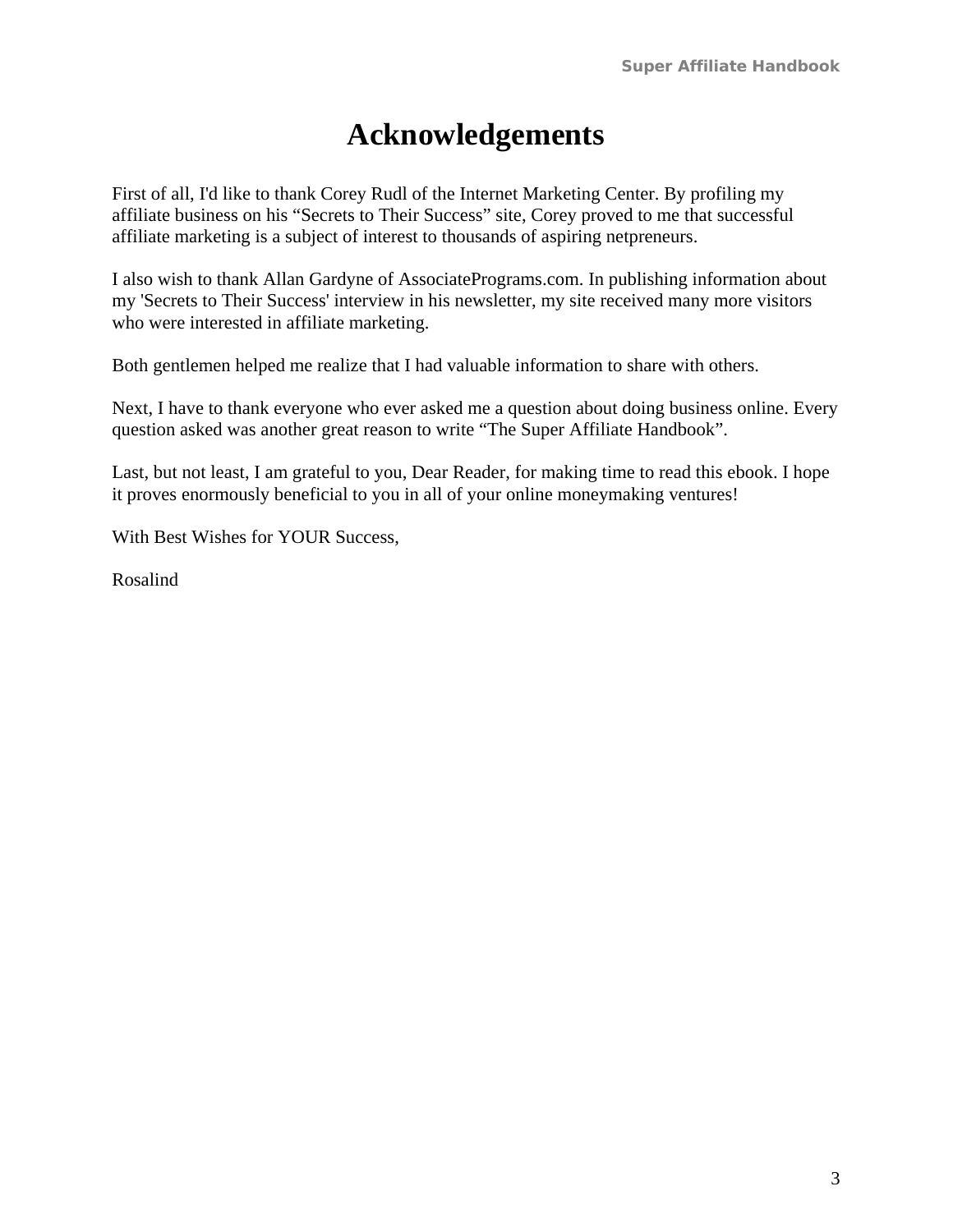### <span id="page-13-0"></span>**About the Author**

#### **Rosalind Gardner's success with affiliate marketing on the Internet is positive proof that ANYONE can succeed in an Internet business.**

She'd been working as an air traffic controller for almost twenty years, and the crazy schedules had started to seriously affect her health. She knew she had to leave the job before it killed her.

In 1997 after seeing a banner ad for the One and Only dating service offering webmasters a chance to make money with their web sites, she KNEW she had to give it a try.

The rest, as they say, is history. In 2000, well supported by her various online businesses, she left her job.

#### **With nothing other than an intense desire to leave her job, she proved that business or web design experience weren't necessary to succeed on the 'Net.**

Her interviews appear in Corey Rudl's *'Secrets to Their Success'*, Jason Alexander's 'Achieve Net Profits' as well as in glossy magazines such as *Six Figure Income* Magazine and *Small Business Opportunities*. Many of her Internet marketing colleagues have written about her success, as has Allan Gardyne of 'AssociatePrograms.com'.

#### **This is an excerpt from Allan's article:**

"A perfect example is Rosalind Gardner, who earns \$30,000 to \$50,000 a month in affiliate commissions, with a very nice 40% to 50% profit margin. ...and... She explains how she attracts more than 4,500 unique visitors a day and has sales conversions that are 3 to 5 times higher than those of the average affiliate. ...and... This isn't vague theory or book learning, it's real-life, down-to-earth advice from real people like Rosalind."

Since learning how relatively simple it is to make money online, Rosalind has been writing and consulting in the field of affiliate and Internet marketing to encourage friends, colleagues and anyone who is interested, to join her on the path to Internet riches.

Her articles appear all over the 'Net, and are available to subscribers of the *Net Profits Coach* newsletter as free content for their sites.

**You too can enjoy financial freedom with an online business. Whether you are just starting out or want to improve an existing site, Rosalind can help you achieve your dream.** 

 $\rightarrow$  **Six Figure Income Magazine** <http://www.quickinfo247.com/1289465>

 $→$  **Secrets to Their Success** [http://secretstotheirsuccess.com](http://dynamic.secretstotheirsuccess.com/t.cgi/3885)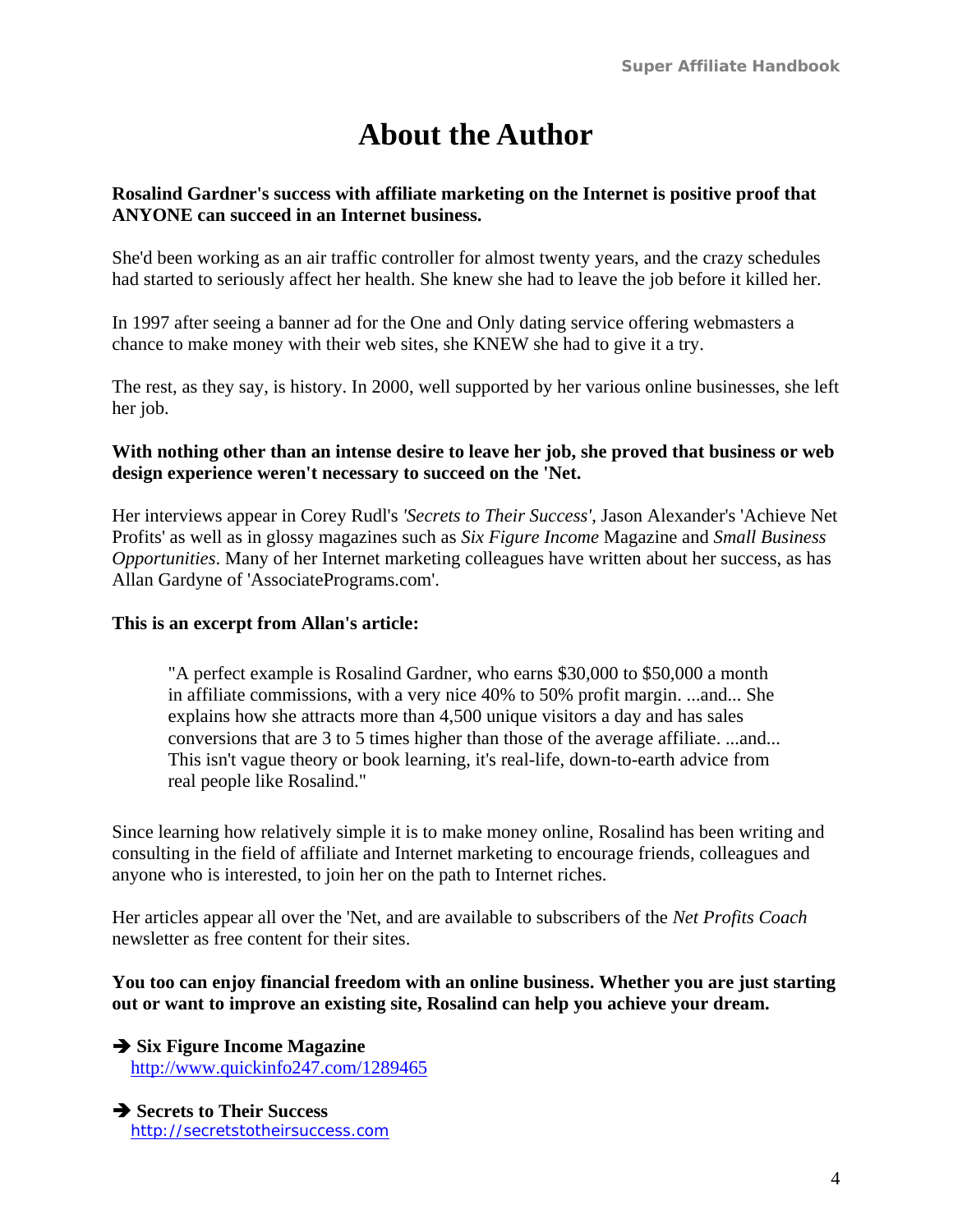### <span id="page-14-0"></span>**How to Get the Most from the "HandBook"**

**You are reading this because you want to learn how to make money with affiliate programs.** And you want to do it without having to read an encyclopedia, AND without spending a lot of money.

So, I've kept things simple. In 'The Super Affiliate Handbook", you'll learn how to start your own affiliate marketing business quickly, easily and inexpensively.

Simple as that.

By the time you've finished this ebook, you will have all the information you need to start your own profitable affiliate marketing eBusiness.

In order to get the most out of the Handbook, please read **and follow** the advice provided in the next section.

**Read the whole ebook before launching into a project.** I know that the prospect of starting your own business is really exciting. But before you open an HTML editor or sign up for a bunch of affiliate programs, read "The Super Affiliate Handbook" in its entirety first.

By doing so, you will avoid the possibility of missing essential information and wasting both your time and money.

I've done my best to make the Handbook straightforward and direct, keeping the words to a minimum so reading it through won't take that much time.

**Stay connected to the Internet while reading "***The Super Affiliate Handbook***".** There are many links to useful resources in the Handbook. To take advantage of them, you'll have to be connected to the Internet when you read the book.

If you'd rather read "*The Super Affiliate Handbook*" while relaxing on your couch, that's OK too! Simply make note of links in the book that you want to visit later.

**Make a commitment and take action.** A goal without a deadline is nothing more than a wish. If you truly desire success, you must set highly specific goals with target completion dates, develop a plan to meet those goals and then put the plan into action. Read the Handbook completely, then start acting on your plan! By approaching your work in bite-sized chunks as described in the manual, you'll find that your project becomes easily manageable.

**Continue your education.** Change is happening faster and faster all the time. This is especially true where technology and the Internet are concerned. Successful Internet marketing entrepreneurs realize that they need to stay abreast of the industry, or get left in the dust. This entails reading relevant newsletters, keeping an eye on your competitors and making regular investments in educational materials.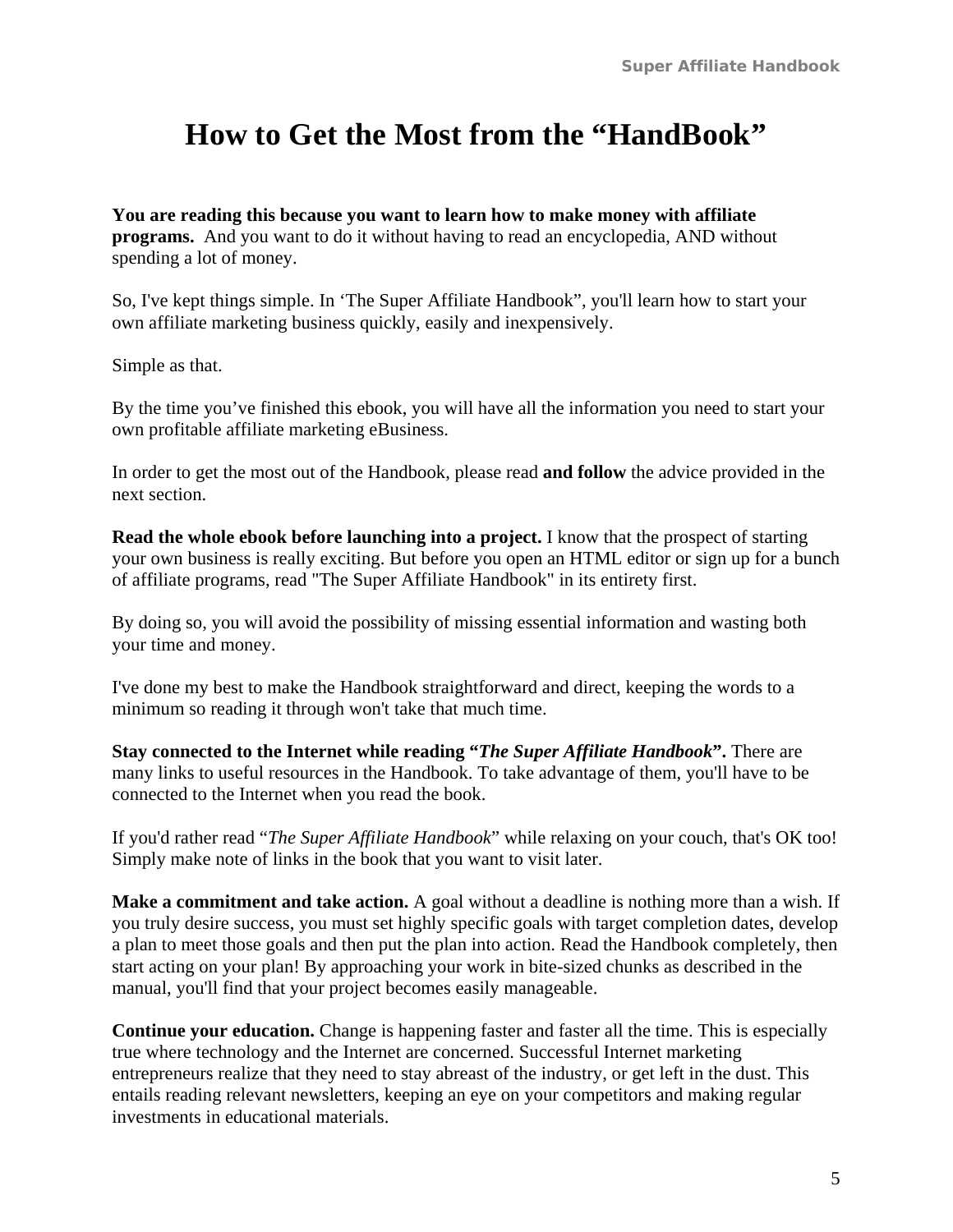# <span id="page-15-0"></span>**Let's Talk Business**

### <span id="page-15-1"></span>**Debunking the 6 Biggest Internet Marketing Myths**

**In every myth there is an element of truth. Read the sections below to discover the grain of truth in all of these Internet marketing myths.** 

#### **Myth #1: Internet Marketing is EASY**

**Nothing worth doing in life or in business is ever 'easy'.** Internet marketing takes time and effort, and anyone who suggests otherwise is selling fluff.

Having said that, relative to building a brick and mortar business, starting an Internet marketing business IS comparatively 'easy'. With an affiliate marketing business there's no inventory to carry, no shipping of goods and virtually no overhead. Affiliate marketing eliminates the cost of production, construction and employees.

So, while there is work involved in building and marketing an Internet business, doing business just doesn't get much easier than doing it online.

#### **Myth #2: ANYONE Can Make Money Online**

#### **Nope. Simply not true.**

Someone who never gets off the couch to learn anything about Internet marketing will not make money on the Web. Nor will the individual who reads the entire Internet marketing encyclopedia but never puts a viable plan into action.

This myth becomes reality if you add the word 'almost' to the front of that statement.

For example, I never would have started a business had it not been for the 'Net. Because I could see that starting an online business would be relatively simple and inexpensive, I decided to give it a try. Many thousands of others have done the same for the same reasons. As such, many people who otherwise would NOT be in business at all, ARE doing business on the 'Net.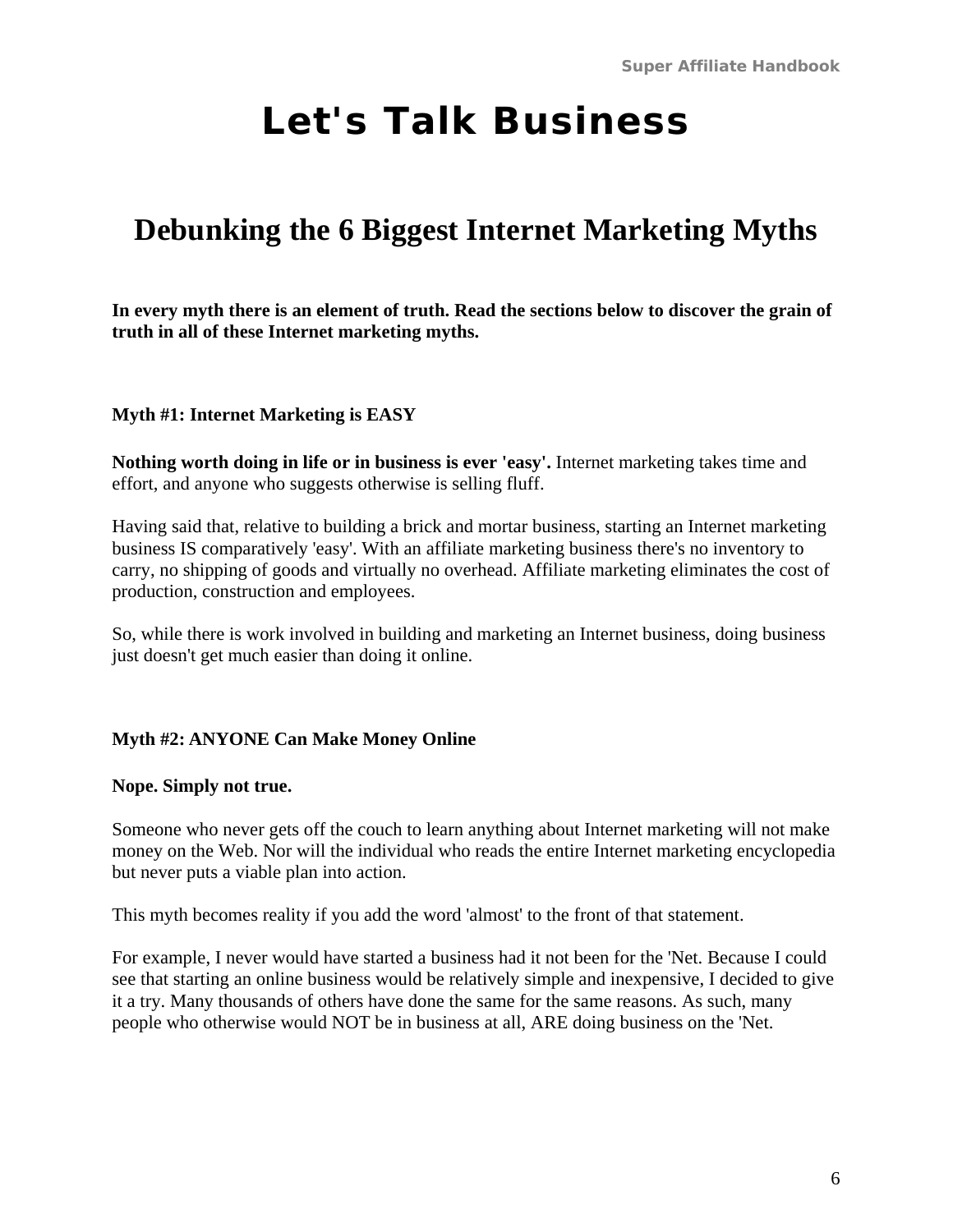#### **Myth #3: You Can "GET RICH QUICK" On the Net!**

#### **Other than by lottery or inheritance, there is no such thing as 'get rich quick'.**

Once again however, relative to a typical offline business, you can be making good money online in surprisingly little time. It just won't happen overnight as some unscrupulous marketers promise.

By the way, chasing 'get rich quick' schemes is almost always a waste of time and money.

Concentrate instead on building a business that gives your customers what they want and need. By focusing on customer satisfaction, you will build a solid reputation and an enduring, successful business that allows you to pursue the lifestyle of your dreams.

#### **Myth #4: It's FREE to Do Business Online**

#### **How I wish that were true!**

If we changed the statement to read, "It doesn't cost MUCH to do business online', it would be completely accurate.

Compared with building a warehouse or leasing office space in downtown New York, Internet business start-up and maintenance costs are incredibly low. Once setup is complete, the only ongoing costs you'll have are your Internet connection, continuing education, and advertising costs.

#### **Myth #5: It's TOO LATE to Start an Internet Business**

#### **I often hear the following questions from skeptics, 'Isn't it too late to start an Internet business?' and 'Hasn't it already been done'?**

The less-than-patient part of me wants to answer, "Yup, it's too late. Anyone and everyone with thoughts of starting an Internet business should just pack up, go home and forget it. Come back again after all the current netpreneurs have retired."

You won't hear me complain about having less competition!

The truth however is that it's rarely, if ever, too late to start anything.

Think about it. Has every song been sung? Have all the books been written? There are millions of restaurants, clothing stores and gift shops in the world. Is it too late to open another?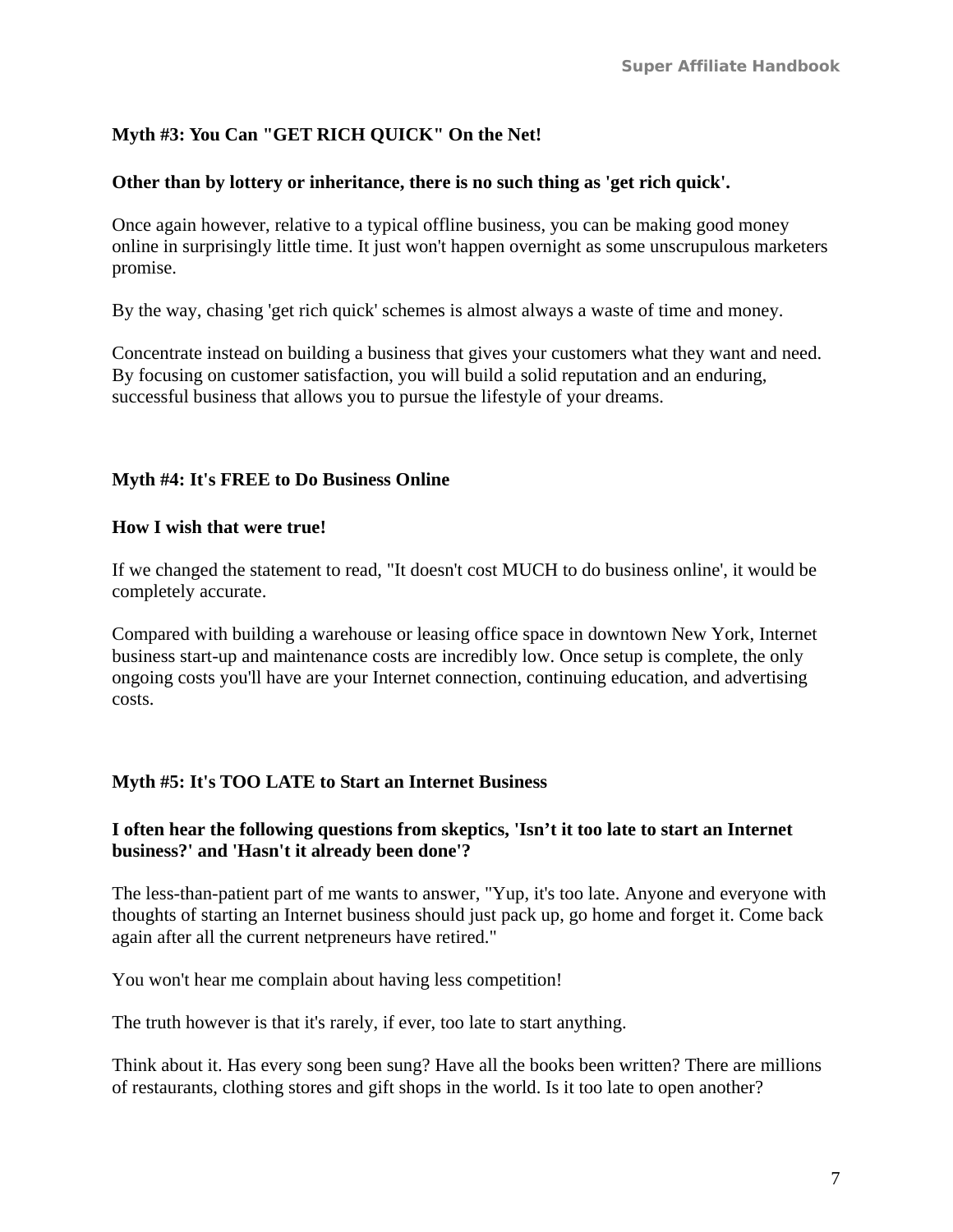What you need to figure out is whether there is a market for your product. And where markets are concerned, there is no place like the Internet.

Take a look at some of the results from a research report by eTForecasts:

- **The number of Internet users surpassed 530 million in 2001** and will continue to grow strongly in the next five years.
- By the end of 2005 the number of worldwide Internet users will double to 1.12 BILLION people. That is one **HUGE marketplace** and it's getting bigger every day!
- Online sales amounted to twenty billion dollars in each of the first two quarters of 2002.
- In 2002, online **sales grew 52%** over 2001 to \$78 billion.
- The Online Publishers Associate reported consumer spending on online content in the US totaled USD1.3 billion in 2002, marking an increase of 95 percent compared with 2001. The **Personals/Dating category surpassed both Business/Investments and Entertainment/Lifestyles to become the largest paid content category in 2002** with USD302 million in revenues, up from USD72 million in 2001.
- eCommerce sales in **Q1 2003 reached \$24 billion**, a 20% jump over Q1 2002 sales of \$20 billion - despite the shaky retail climate.
- Forrester research predicts **2003 sales to grow by at least 25% over 2002**.

Although 'most' people are still hesitant to give their credit card numbers online, as Internet shopping becomes commonplace, more and more people will be clicking 'Buy it Now!' buttons.

Forrester research predicts online sales to stay strong in 2003 because 6.8 million US households will shop online for the first time this year and free shipping offers percentage-off deals will keep motivating consumers to buy from online merchants.

#### **The reality is that anyone with a product that is marketable online should start an Internet business...today!**

#### **Myth #6: The BIG Money Talk is JUST HYPE**

#### **Hype? Sure, there's plenty of hype out there!**

I look at it this way, though. Wherever there's hype, there's an element of truth. You just need to uncover the truth behind the incredible claims, and get to work digging it up.

'Big money' is entirely possible. These are a few of my deposit amounts to just ONE of my US dollar business accounts.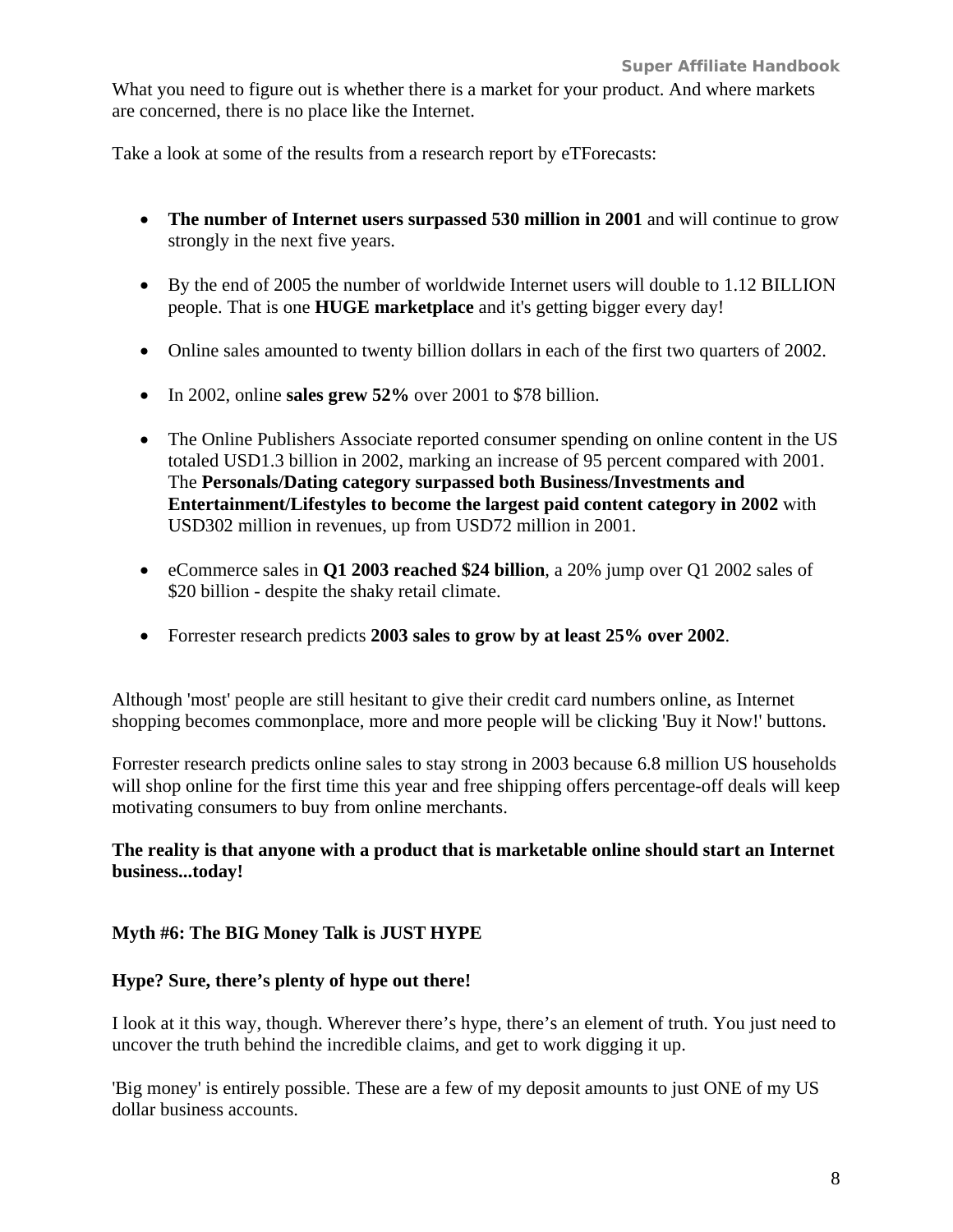| 2001 - December | \$34,414.79 |
|-----------------|-------------|
| 2002 - January  | \$56,719.56 |
| 2002 - February | \$35,045.09 |
| 2002 - March    | \$34,924.18 |
| 2002 - April    | \$29,527.96 |

If you are willing to take the necessary action to make 'big money' happen for you - it will.

Or you can criticize and be skeptical and sure that 'big money' can't happen for you - and it won't.

**To summarize, while the 'Net is rife with many mythical tales of fame and fortune, the truth of the matter is that the stories aren't that far-fetched. Inject just a little common sense into the equation and you might see an opportunity to find your pot of gold.**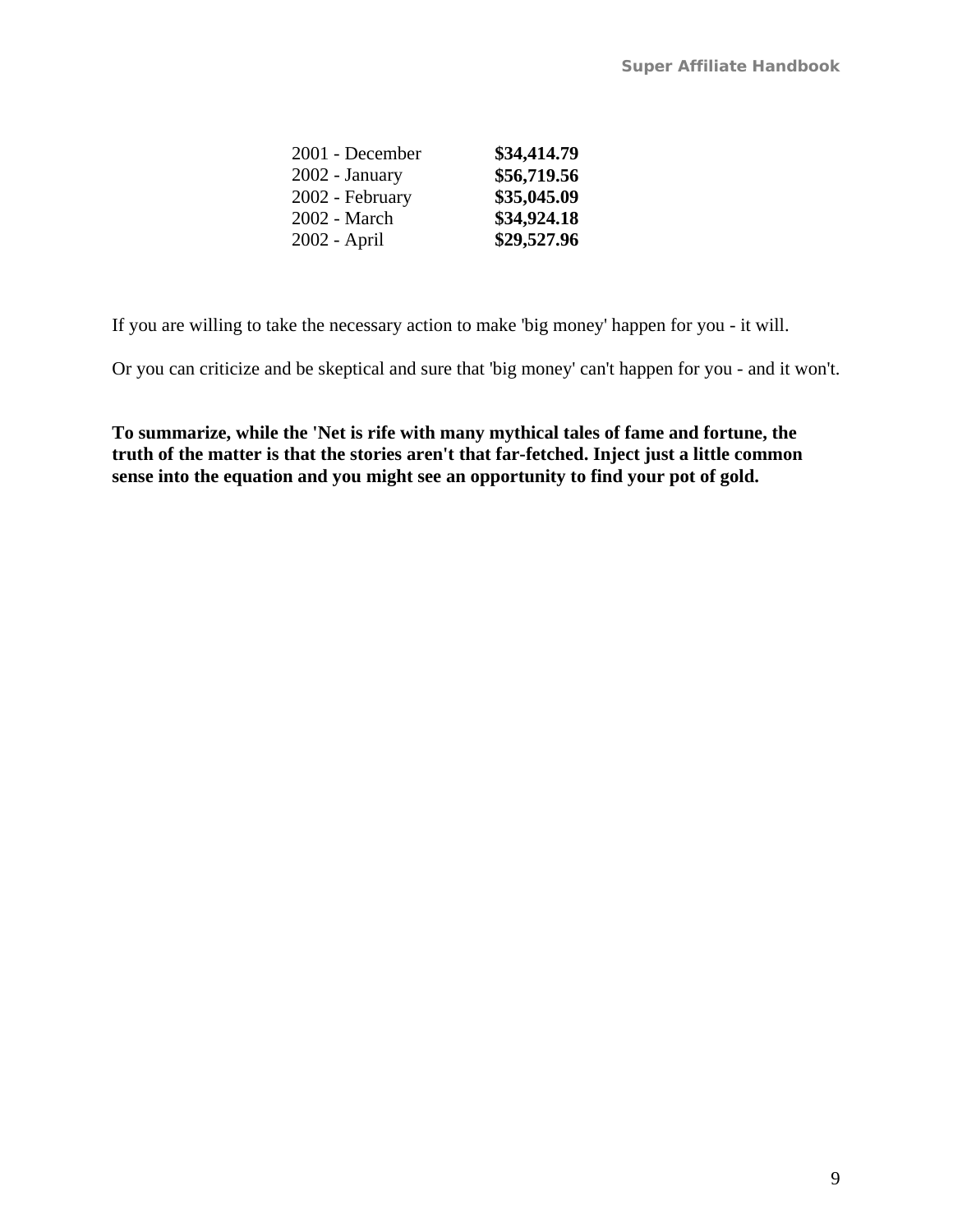### <span id="page-19-0"></span>**Profile of an Entrepreneur**

Just a few short years ago I worked as an air traffic controller. Although I loved the job, I hated 'the establishment'. I was perpetually unhappy with the way everything from remuneration, scheduling and the operation itself was managed.

My disgruntlement continued for 20 years.

Had I stopped to consider the true source of my disgruntlement, I might have recognized that my personality isn't suited to working in an organizational setting.

It wasn't until after my Internet business became successful and I'd already quit my job, that I realized that I had always been an entrepreneur at heart.

More importantly, I only became truly happy when I honored my spirit and followed my path.

#### **If you've been thinking about starting your own home-based Internet business, but aren't sure that you have the right qualifications to become an entrepreneur, read on.**

In recent years business professionals have learned a lot about what it takes to become a successful entrepreneur. Although there is no 'perfect' combination, most successful entrepreneurs share very similar characteristics.

In the sections that follow, those characteristics are detailed for you to consider and compared with your own personal profile.

You may discover that the profile fits you like a glove. On the other hand, you may find that you prefer instead to work for those who blaze the entrepreneurial trail. In either case, you owe it to yourself to discover your true path.

#### **Entrepreneurs are:**

- 1. **Healthy and Energetic**  Starting a business takes an enormous amount of time and energy. Working long hours is easier to do when you are healthy and fit for the task. It's no surprise therefore that entrepreneurs pursue healthy sporting activities in their spare time rather than lounging on the couch in front of the TV.
- **2. Self-Aware**  Entrepreneurs who become successful know who they are, what they are good at and what they like to do. They choose businesses that are based on their fields of expertise or in areas that they particularly enjoy.
- **3. Knowledgeable**  Knowledge is power. To succeed in a particular business you must know all aspects of that business, including your competition and trends for growth or decline. Smart entrepreneurs get smarter by regularly investing time and money in advanced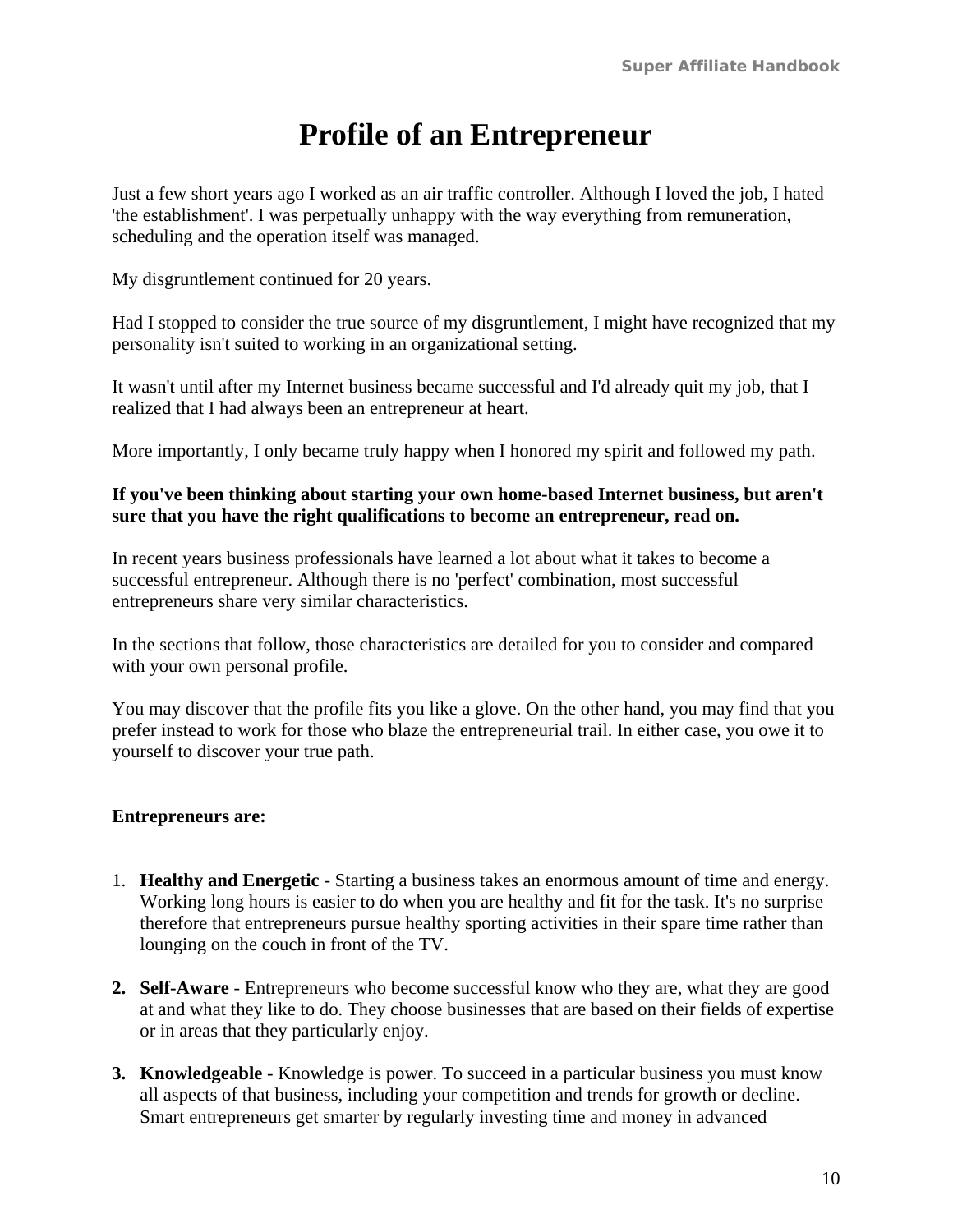education.

- **4. Goal-Oriented and Ambitious**  Entrepreneurs love to set highly specific, challenging goals for themselves and then take action to achieve them. They feel at 'loose ends' when they don't have a project to work on.
- **5. Excellent Planners** Entrepreneurs create and follow plans to reach their goals. They know that 'failing to plan is planning to fail'.
- **6. Highly Focused and Self-Motivated**  No one needs to tell an entrepreneur what the task is, or that they need to get going on a job.
- **7. Independent and Self-Confident**  Entrepreneurial spirits are discontent when working in large organizations, especially where their authority and control over production is minimal. They generally believe that they can achieve a better result if they are personally in control of the production process.
- **8. Realistic and Positive**  Entrepreneurs accept that life isn't perfect. When life gives an entrepreneur lemons, he or she makes lemonade. They feel challenged rather than discouraged by setbacks and failures.
- **9. Willing to take Moderate Risks** A common myth about entrepreneurs is their tendency to engage in risky behavior. Nothing is further from the truth. Successful entrepreneurs carefully evaluate risk in terms of the potential rewards and the realistic odds of realizing those rewards.
- **10. Perseverance** Small business success is 90% due to perseverance. Desire and determination fuels an entrepreneur's ability to tough out the early days when large investments of time, money and energy bring minimal return. Perseverance is the characteristic that ensures survival during bad times and keeps entrepreneurs focused on the road to success.

Although this is not an extensive profile of the successful entrepreneur, it does provide some insight into the traits and characteristics that these individuals have in common.

#### **So… are you an entrepreneur?**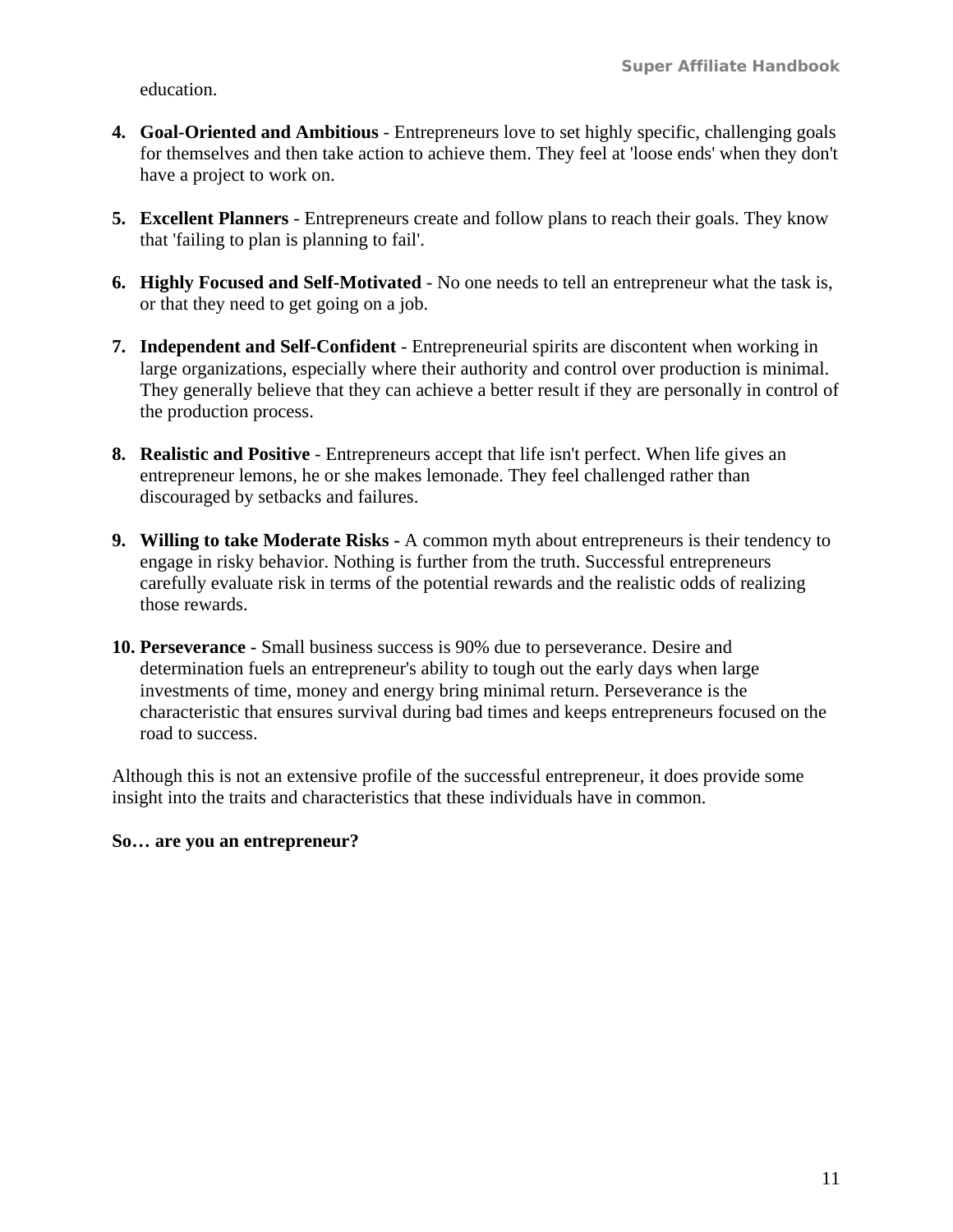### <span id="page-21-0"></span>**Quiz: Are YOU an Entrepreneur?**

#### **This is a quiz to determine whether or not you might become a successful entrepreneur.**

True home-based entrepreneurs would put a check mark beside most of the statements below. Determine whether each statement describing a successful home business owner also describes YOU:

- I have a strong desire to be successful in my own home-based business.
- I set realistic goals.
- I enjoy planning for my future, and working to make it happen.
- I am well organized.
- I pay attention to detail.
- I regularly review my priorities.
- I continue to work toward long-term goals despite setbacks.
- I take responsibility for my actions and fix mistakes easily and quickly.
- I have specific expertise in the business I want to start.
- I ask questions to learn what I need to know to succeed
- I keep legible notes.
- I can obtain the money I need without getting into cash flow problems.
- I have sound financial knowledge of how a business operates.
- I know the difference between gross and net profits.
- I read the financial and business sections of the newspaper on a regular basis
- I keep up with current affairs.
- I know how to find my niche in the market and how to identify my customers.
- I have faith in my ability to choose an excellent product and/or service to promote.
- I know how to present information in a convincing manner
- I am imaginative and use innovative techniques to achieve my goals.
- I am self-motivated.
- I am willing to handle tasks I don't particularly enjoy.
- I relate well to people on all levels.
- My assessments of people and situations are almost always accurate.
- I easily develop associations for professional support.
- I can converse easily with most people.
- I express myself well in writing.
- I can express myself in a way that others are interested in what I have to say.
- I can ask a direct question in an uncomfortable situation.
- I start each day in a positive way.
- I like myself and who I am.
- I handle stressful situations with a positive and realistic attitude.
- I embrace the unknown and enjoy new challenges.
- I am not afraid of hard work and can handle complex tasks.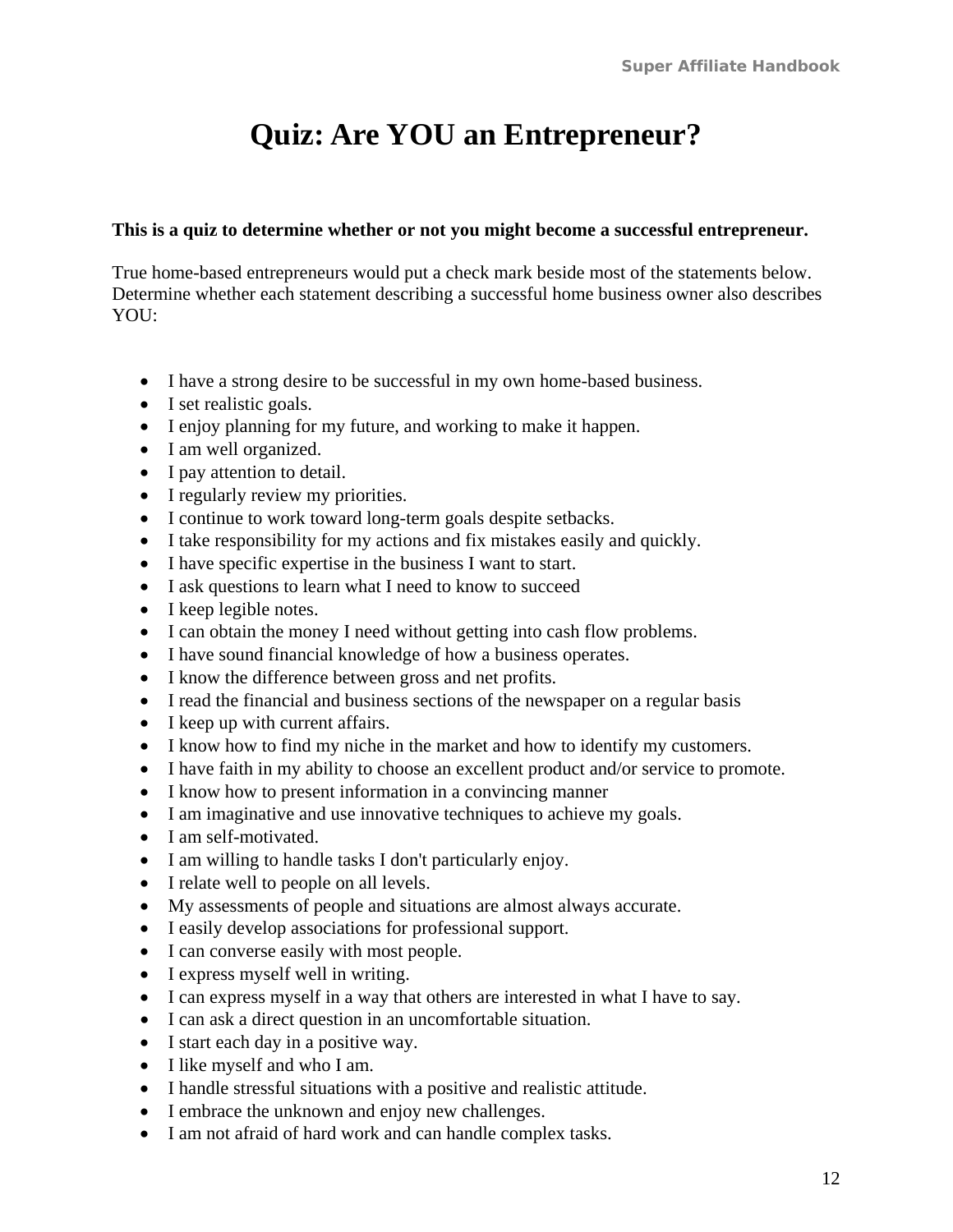- I am not easily sidetracked.
- I maintain a sense of humor when plans fall through.
- I express ideas and feelings logically, both orally and in writing.
- I tackle work with enthusiasm and a high energy level.
- I enjoy working hard and the resulting fruits of my labor.
- I have six months savings as a cushion to support my business startup.
- My family and friends support my decision to start a home business.
- I am in good physical health and able to endure long hours.
- I work to maintain and enhance my health and fitness.
- I can take initiative and work without direction.
- I can work alone for long periods of time.
- I am willing to hire household / childcare help so I can focus on my home business.
- Rejection or criticism doesn't depress me.
- I am willing to work long, hard hours.
- I am prepared to wait a few months before making a profit.

#### **How did you do? Did you answer 'yes' to all or most of the questions above?**

If so, GREAT! You have what it takes to become a successful entrepreneur!

If you couldn't agree with many of the questions, don't despair. Perhaps you might consider finding a complementary partner for your business that can support your goals and assume the responsibilities for which you are not suited.

As they say, where there's a will, there's a way.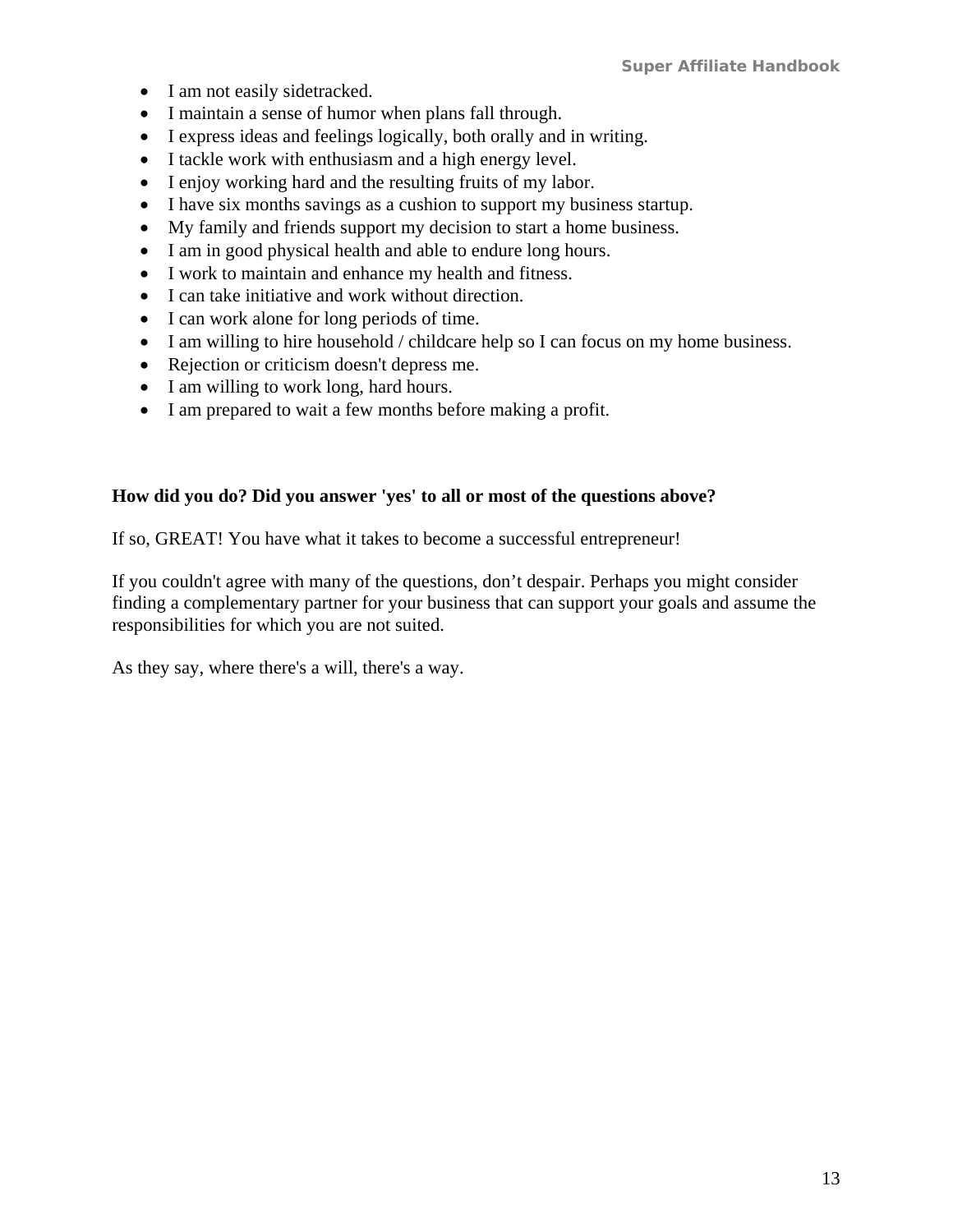### <span id="page-23-0"></span>**Can You Handle the Lifestyle?**

Affiliate marketers' lifestyles differ vastly from those who spend their lives working for wages. Take a look at the following two scenarios and decide which you prefer. The difference could prove just the impetus you need to jump-start your new business.

#### **Working for 'the Company'**

Does any part of the following scenario describe your average workday?

You are **frightened awake** at some time between 4 and 8 am. (There's a reason they're called 'alarm' clocks.)

On gaining consciousness, you feel disappointed when you realize that this is another workday. Somewhat grudgingly, you get out of bed, perform your daily ablutions, and try to swallow a piece of burnt toast. You then kiss the family goodbye and head out the door.

You struggle against horrendous vehicular traffic on the highway, or humans on public transit, and feel **totally frazzled** long before you arrive at your place of work.

You toil between 35 and 70 hours a week. Your boss seems to think that a pat on the back is for pets. You are paid less than your work is worth. **Paltry remuneration** in hand, you share the highway on your way home with likewise disgruntled motorists.

Over dinner, you and your spouse share similar tales of **working woe**. Most of the time you are too tired after work to do anything but watch TV. Fun is reserved for weekends.

After too few hours of relaxation in the evening, it is time to prepare for the following day's work. You make a lunch, lay out your clothes, and head for bed.

You hope to beat the odds of company downsizing and rapidly advancing technology, so that you can repeat this working day scenario for decades to come.

After thirty-five years, someone will thank you for your contribution, shake your hand, then show you the door.

To reward your lifetime of effort, you'll continue to receive regular income. However, if your income was small, your retirement check will be even more meager. You now have more time on your hands, more hobbies to pursue and less money to pursue them with.

It's also unlikely that your retirement income will cover even basic necessities in ten or twenty years unless it has been indexed for inflation.

Put like that, working for 'the company' seems like a sad prospect, doesn't it?

#### **It doesn't have to be that way. Your day could look more like the following scenario.**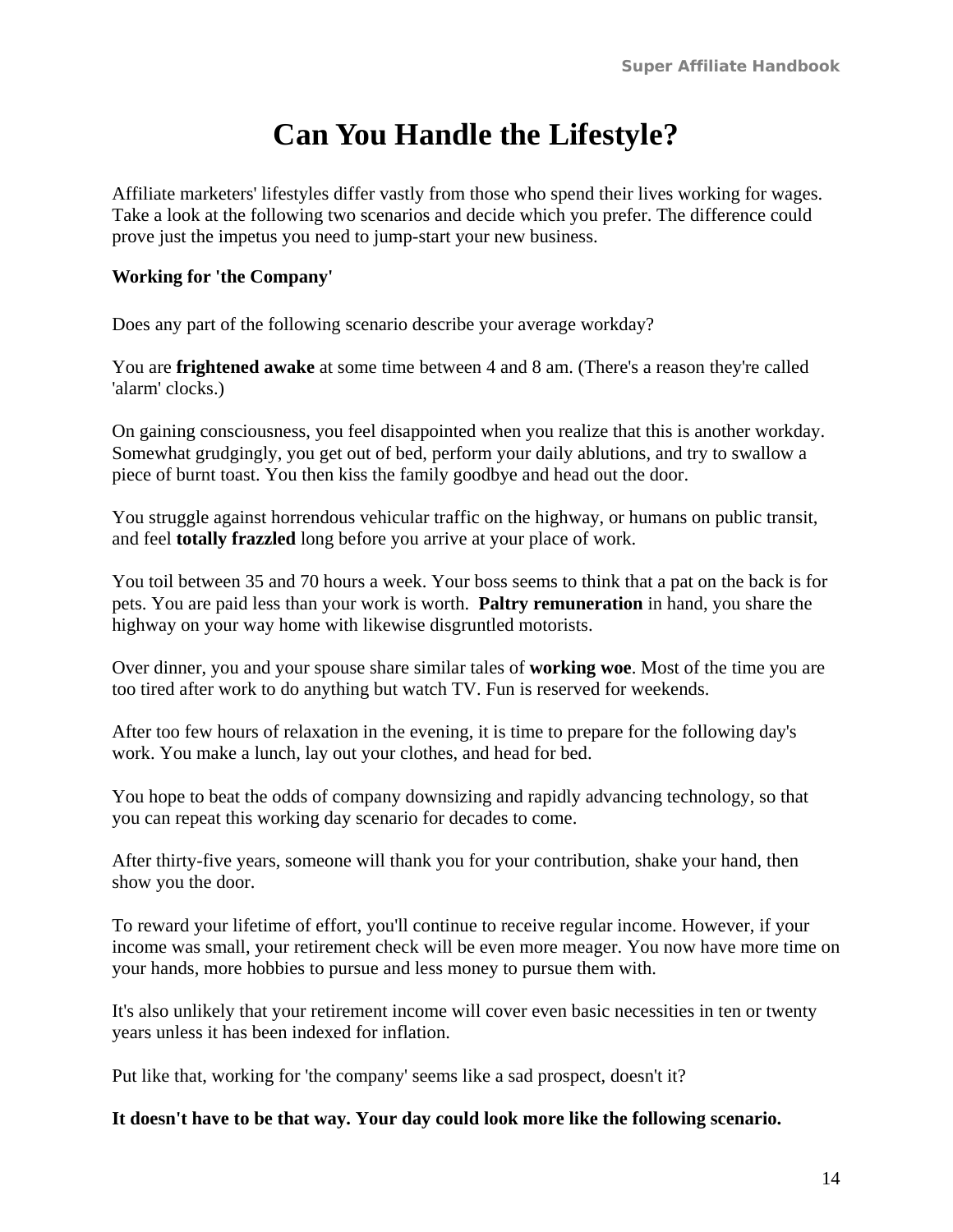#### **When You're the Boss**

You awake to the sensation of the warm morning sun on your face. **Smiling** at the prospect of a new day, you open your eyes and share a happy morning greeting with your spouse.

You don exercise gear. After **savoring** a glass of juice and stretching your muscles to warm them up, you head out the door for your **regular morning run**. You soak in the beautiful vistas and fresh air.

After a run and a shower, you sit down to a **healthy breakfast** with your partner. You're both happy with the prospect of a productive day ahead.

After breakfast, you **eagerly** head to your home office. The commute takes 20 seconds, two minutes if you stop for coffee.

You take between 5 and 30 minutes to check and reply to your email. After that you check your overnight income statistics, and see that you made about a thousand dollars while getting your **beauty sleep**.

Depending on your plan and desire for the day, you might at this point decide to work on a project, or **call it a day**.

Choosing the former, you spend an hour writing an endorsement for a product that you know will add between fifty and a **few hundred dollars per day** to your income.

Around mid-day a friend calls to invite you to join her for lunch. After a two-hour friendly gab session, you return home and decide to work for an hour or two on your latest ebook.

You spend the evening dining at a new restaurant that has received rave reviews, and attending a play with similar media coverage.

Granted, as an entrepreneur, there won't be anyone to shake your hand and show you the door in thirty-five years.

However, based on the incomes of successful Internet marketing entrepreneurs, you probably **won't have to work for thirty-five years**. With careful planning, I'd be surprised if it took more than **five or ten years** for you to build a **VERY comfortable retirement fund**. Chances are however, that you'll be **having too much fun too stop** working even after you've achieved that goal.

All in all, you think this has been a banner day. Generally speaking, whether challenging or funfilled, you feel very good about how most of your days go.

**Lifestyle and freedom of choice, not money, is what being self-employed is really all about. I hope I've done justice to the average affiliate marketer's lifestyle portrait. From my perspective, it is 99% accurate. My commute is just a little shorter.**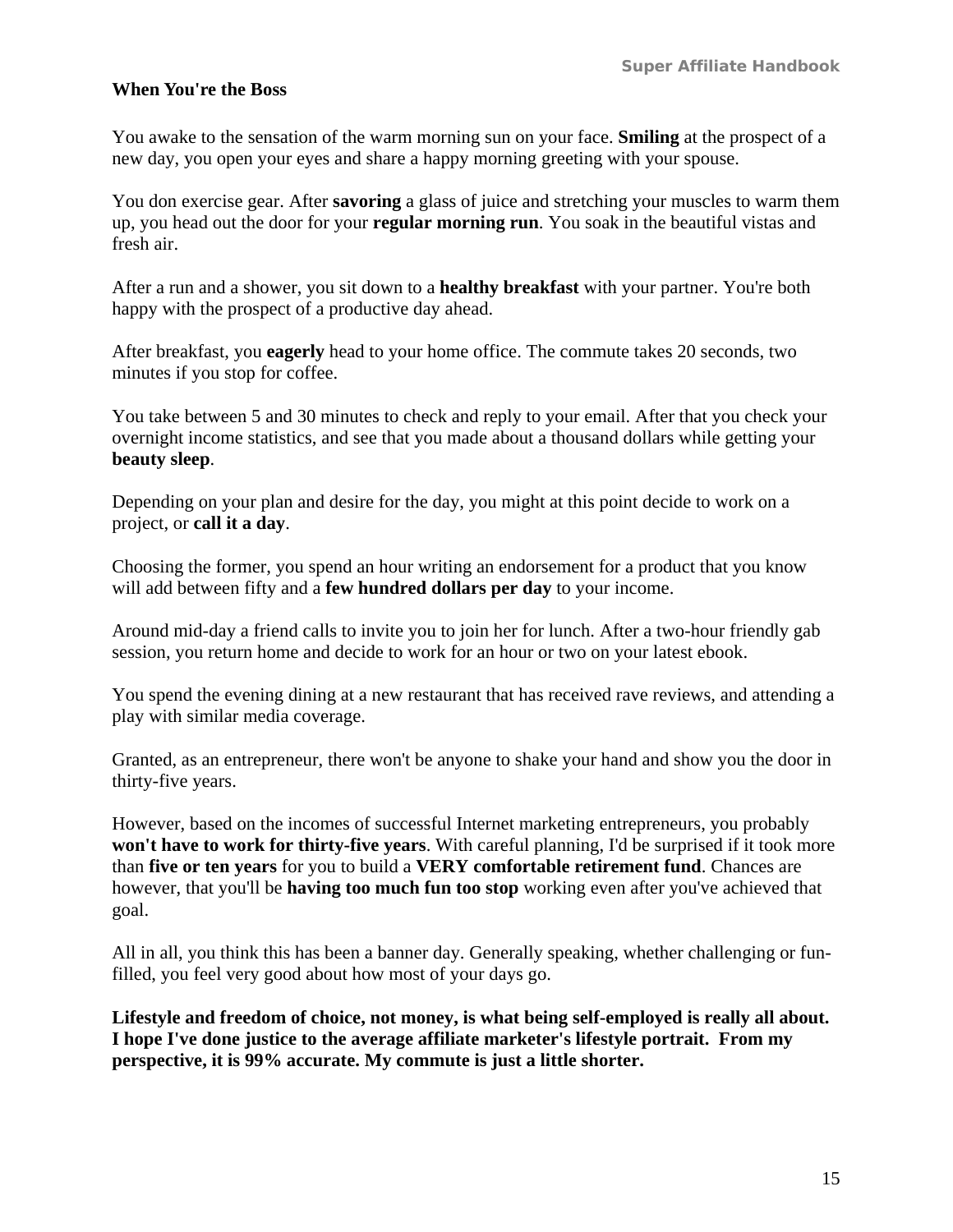# <span id="page-25-0"></span>**Affiliate Business Basics**

**If you want to earn revenue on the Web, but don't have a product of your own to sell, affiliate programs are just the solution.** 

I started my Internet business with affiliate programs, and they still represent the bulk of my income.

I highly recommend them as a quick and relatively easy way to start your own online business. Done right, you can generate an extraordinary income using affiliate programs alone.

### <span id="page-25-1"></span>**How Do Affiliate Programs Work?**

**An affiliate program is a partnership with an online merchant - that is, a Web site that sells goods and/or services. Also known as associate, referral and bounty programs; these programs pay their affiliates for referring customers to their business. Most affiliate programs are free and easy to join.** 

From the merchants' perspective, by partnering with affiliates they are able to increase sales, drive traffic, generate qualified leads and extend brand reach through a low cost marketing strategy.

Affiliating is a win-win situation for both merchants and affiliates.

There are essentially three types of affiliate programs.

- 1. The first are **Pay-Per-Sale** programs, which are also known as **Partnership** and **Percentage Partners** programs. These programs pay either a fixed dollar amount or a percentage of sales generated by your links.
- 2. In **Pay-Per-Lead** programs, you earn a set amount whenever your customer fills out a survey or requests a quote or information.
- 3. **Pay-Per-Click** affiliate programs are similar to Pay-Per-Lead. Essentially you are paid each time one of your visitors clicks on the link through to that programs site.

As an affiliate, you join merchants' programs, and place their advertising on your Web site.

When someone clicks on one of those ads and fills out a form or buys a product, you get a commission for that referral or sale, depending on that advertiser's payout structure.

In a nutshell, it's as easy as  $1 - 2 - 3$ :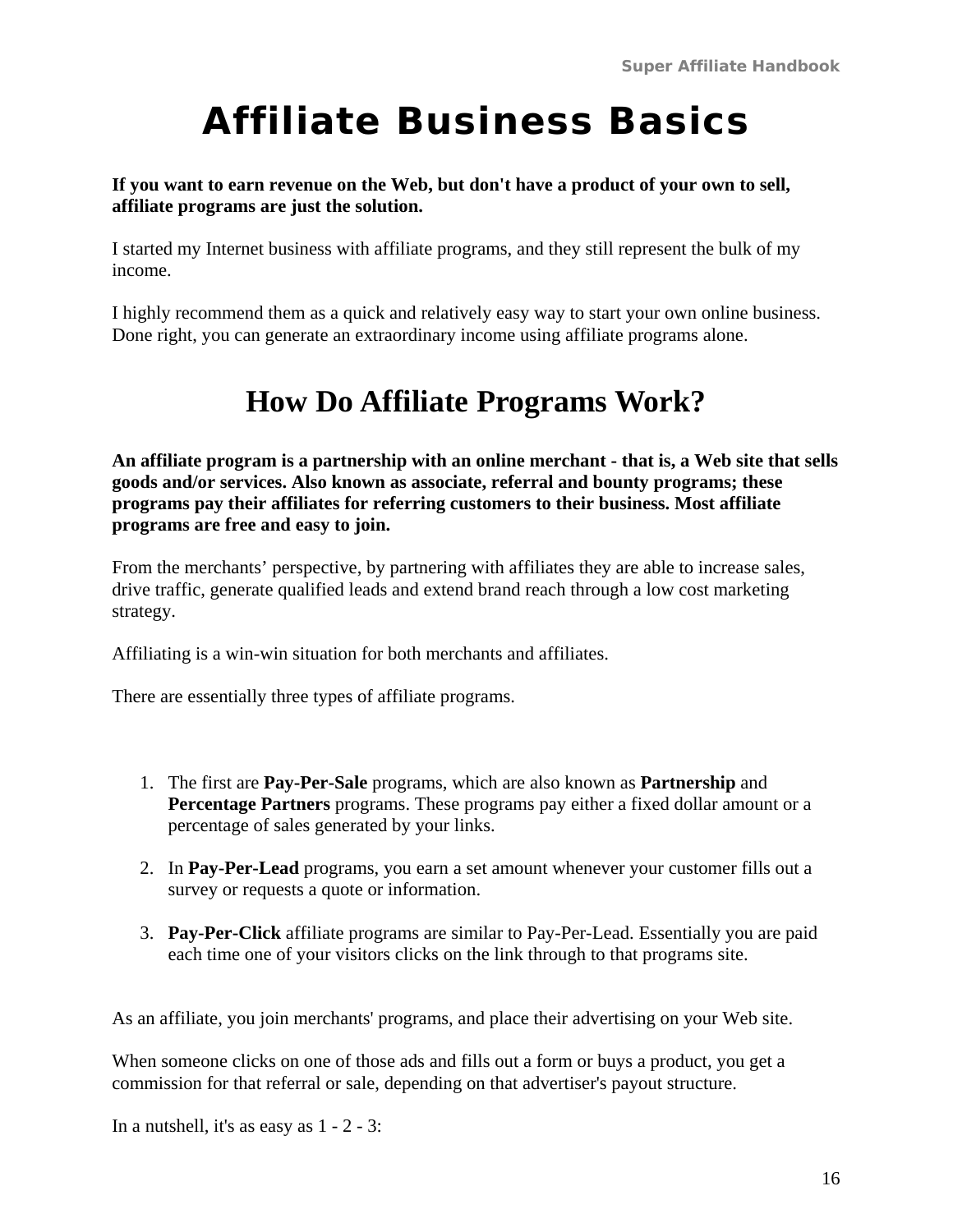- 1. You join the affiliate program and place links on your site, or in your newsletter.
- 2. Your visitor clicks that link **and** buys a product, service or fills out a form.
- 3. You receive a commission for the sale.

#### **How does the Merchant know that the visitor came from MY site?**

Excellent question!

Affiliates are assigned a **special link**, or URL, that is coded with an ID that is unique to that affiliate. Software on the merchant's site tracks visitors that arrive via that unique affiliate link. All sales generated by those visitors are also tracked.

For example, Amazon's homepage URL is:

#### [http://www.amazon.com](http://www.amazon.com/).

However, as an Amazon.com affiliate, my affiliate ID is 'byebye925-20'. My link to the Amazon.com homepage therefore looks like this:

<http://www.amazon.com/exec/obidos/redirect-home/byebye925-20>

By attaching your affiliate link to a banner ad, small graphic or a text link you earn a referral fee from sale generated through that link.

These links come in the form of banners, text links, and a number of other more sophisticated types of links. If the links require special coding, the online merchant usually supplies the code.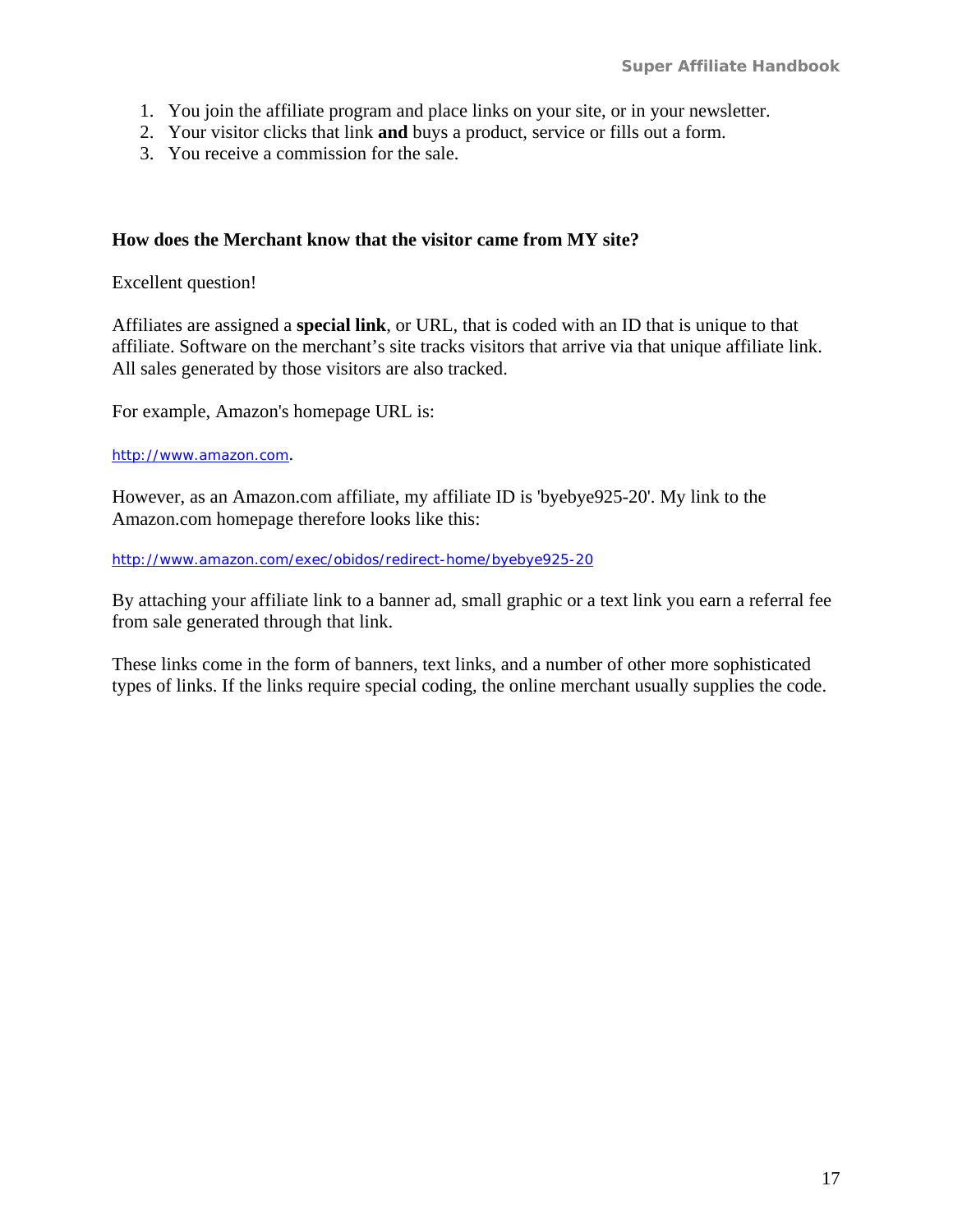### <span id="page-27-0"></span>**15 Reasons to Become an Affiliate Marketer**

There are HUGE benefits to promoting affiliate programs with your own home-based Internet business...

- 1. No Production Costs
- 2. Low Cost Set-up
- 3. No Fees to Join or Licenses to Buy
- 4. Wide Variety of Products and Services
- 5. No Sales Experience Required
- 6. No Employees
- 7. No Merchant Account Needed
- 8. No Inventory to Carry
- 9. No Order Processing
- 10. No Product Shipping
- 11. No Customer Service Concerns
- 12. 24/7 Business Make Money While You Sleep
- 13. The World at Your Doorstep
- 14. Minimal Risk
- 15. Huge Income Potential

Let's look at each point separately.

- 1. **No Production Costs** The cost to develop and produce a new product is prohibitive for almost anyone who wants to start a home-based business. With affiliate programs, production costs aren't an issue. The product has been developed and proven - all on the merchant's nickel.
- 2. **Low Cost Set-up** Compared with building a brick and mortar store, starting a homebased Internet business is relatively cheap. You probably already have a desk, Internetconnected computer and word-processing software, which is all the equipment you may need.
- 3. **No Fees for Joining or Licenses to Buy**  I often compare doing business as an affiliate, with distributing a line of products in the real world. The biggest difference is that the distributor must often pay for a license to distribute products within a limited geographic region. Affiliate programs, on the other hand, are usually free to join, and geographic market reach is limited only by the affiliate's ability to promote his web site.
- 4. **Choose From Thousands of Products and Services** What isn't sold online? That list must be shorter than the one describing all that IS sold online. There are thousands and thousands of affiliate programs selling every product under the sun. That makes it easy to find products related to your current or planned web site.
- 5. **No Sales Experience Needed**  When I started my affiliate business, I had absolutely no sales experience. That wasn't a problem, however. The companies I affiliated with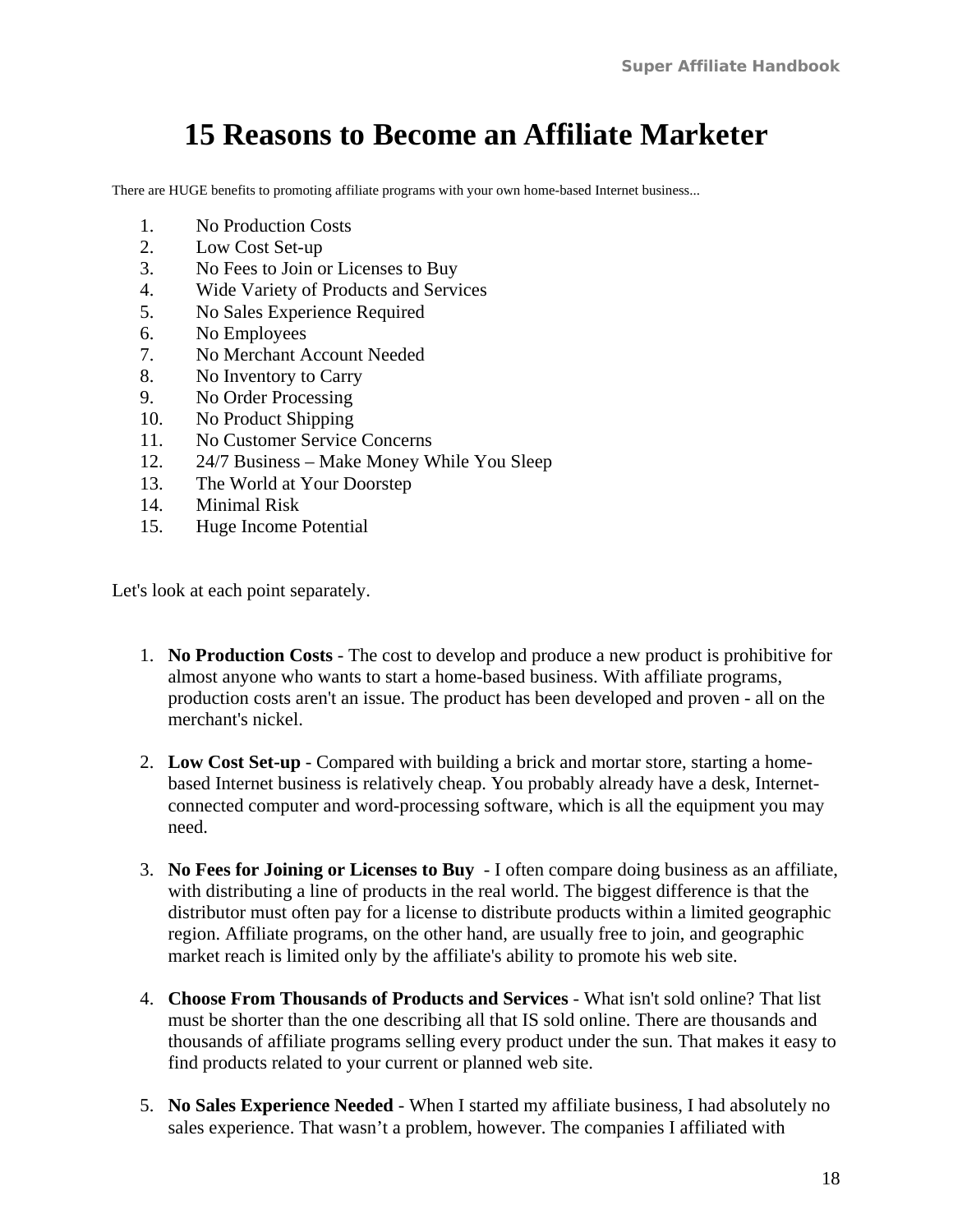provided excellent marketing material. Using their sales copy, I was able to get my first affiliate site up in less than a day.

- 6. **No Employees** The largest expense of most businesses is employee salaries. Although there might be times when you need or want someone to work for you as an affiliate, it's doubtful you'll ever have to worry about hiring full or part-time employees. When you have a project you want to hire out, it is easy to find specialists in every computer-related field who can work for you from the comfort of THEIR own homes. You pay only for the project, and never have to worry about ongoing employee-related benefits and deductions.
- 7. **No Expensive Merchant Accounts Needed** Setting up a merchant account for any business is a time-consuming and costly business. It's even more tedious for Internet businesses. However, merchant accounts aren't a concern when you're an affiliate. The merchant bears that cost and handles all processing of payments. You never have to lose sleep over potential chargebacks, fraud or losing your merchant account when you're an affiliate.
- 8. **No Inventory to Carry** Even if you live in a small one-bedroom apartment, as an affiliate you can sell large items without storage concerns.
- 9. **No Order-Processing** Forget the problems associated with collecting and storing names, addresses, credit card numbers, etc. The merchant does all that!
- 10. **No Product Shipping** The cost and hassle to prepare and ship products to customers worldwide could be staggering. Affiliates never have to worry about packaging supplies or postal rates.
- 11. **No Customer Service Concerns** Do you hate the prospect of dealing with nasty people or customer complaints? Don't worry about it! The merchant handles the snivelers.
- 12. **Make Money While You Sleep** What other business allows you as a sole proprietor to keep your doors open and keep making money even when you take breaks or after you go home for the night?
- 13. **The World at Your Doorstep** The Internet is the world's largest marketplace. You can drive more visitors to your online store in a day, than many small-town merchants sees in his or her brick and mortar business in a year.
- 14. **Minimal Risk** The product you chose isn't making money? Dump it. Take down your links and promote another! It's that easy. There are no long-term contracts binding you to products that don't sell.
- 15. **High Income Potential** If you have a job, your salary or hourly wage is probably predetermined. Maybe there's not much, other than working overtime, that you can do to increase your income. With your own affiliate business on the Internet your income potential is limited only by your desire, effort and imagination.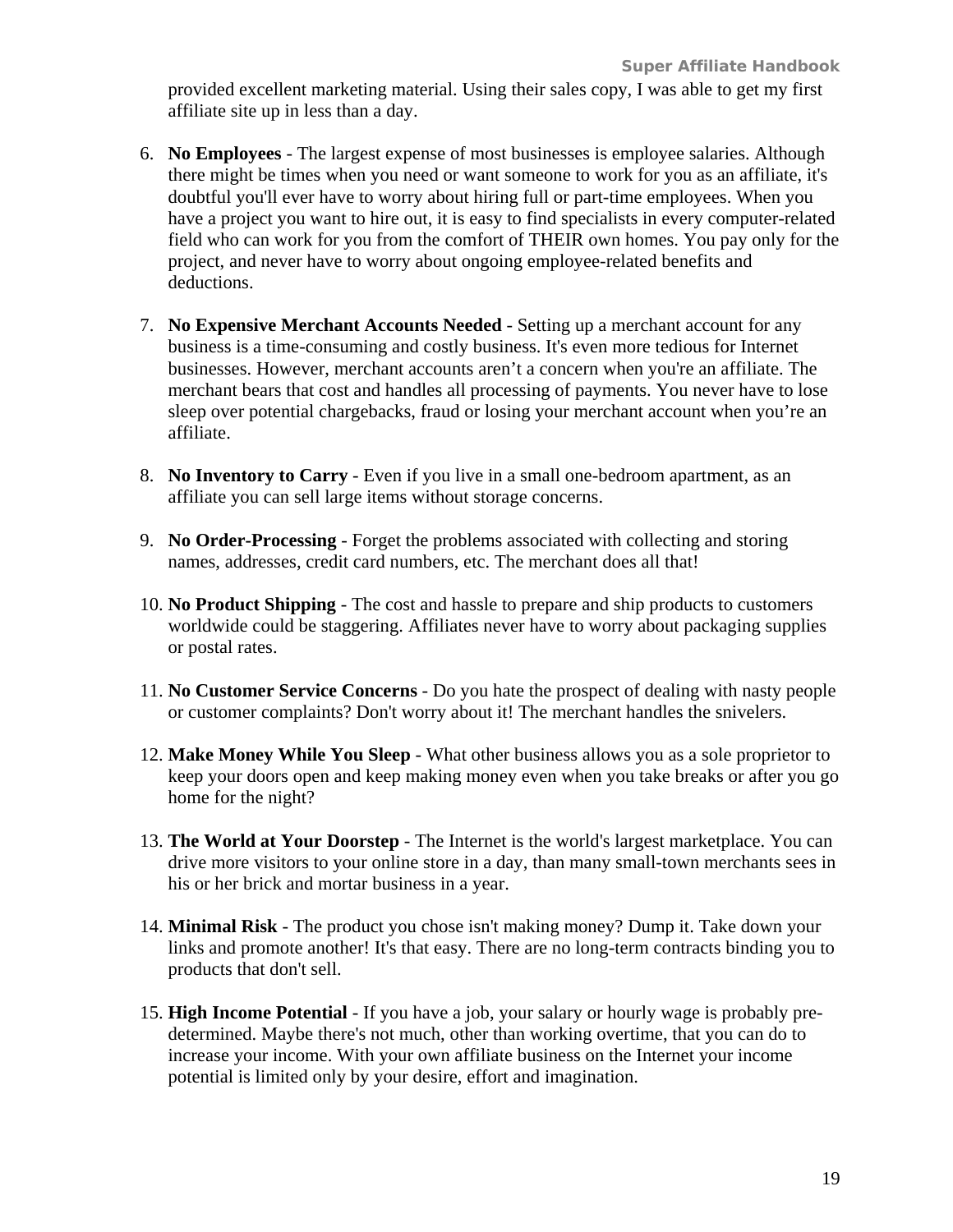### <span id="page-29-0"></span>**What is a Super-Affiliate?**

**It has been reported many times that 2% of all affiliates are responsible for generating 90% of all affiliate program sales.** 

Why is that?

Well, here are the predominant factors that set Super Affiliates apart from their less productive counterparts.

- 1. **Super Affiliates treat their affiliate marketing businesses like BUSINESSES**. They don't just slap up a site with a couple of banner ads. They invest in their businesses with time, money and effort. They are determined and persistent.
- 2. **Super Affiliates don't try to be all things to all people**. They find a niche with a huge market. They research, understand and sell to that market.
- 3. **Super Affiliates are Super Communicators**. They know and understand their merchants' products, and know how to endorse the benefits of those products to their visitors.
- 4. **Super Affiliates grow their businesses**. After building one successful affiliate site, they look for opportunities to build new streams of income with affiliate programs.
- 5. **Super Affiliates are constantly learning.** They stay current with industry trends to stay on top of what they need to know about how to do business successfully. In other words, they educate themselves, just as you are doing now… you, the aspiring Super Affiliate!

**Those are the basics of what it takes to be a Super Affiliate. Throughout the rest of the manual, you'll learn how a Super Affiliate approaches each aspect of affiliate marketing.**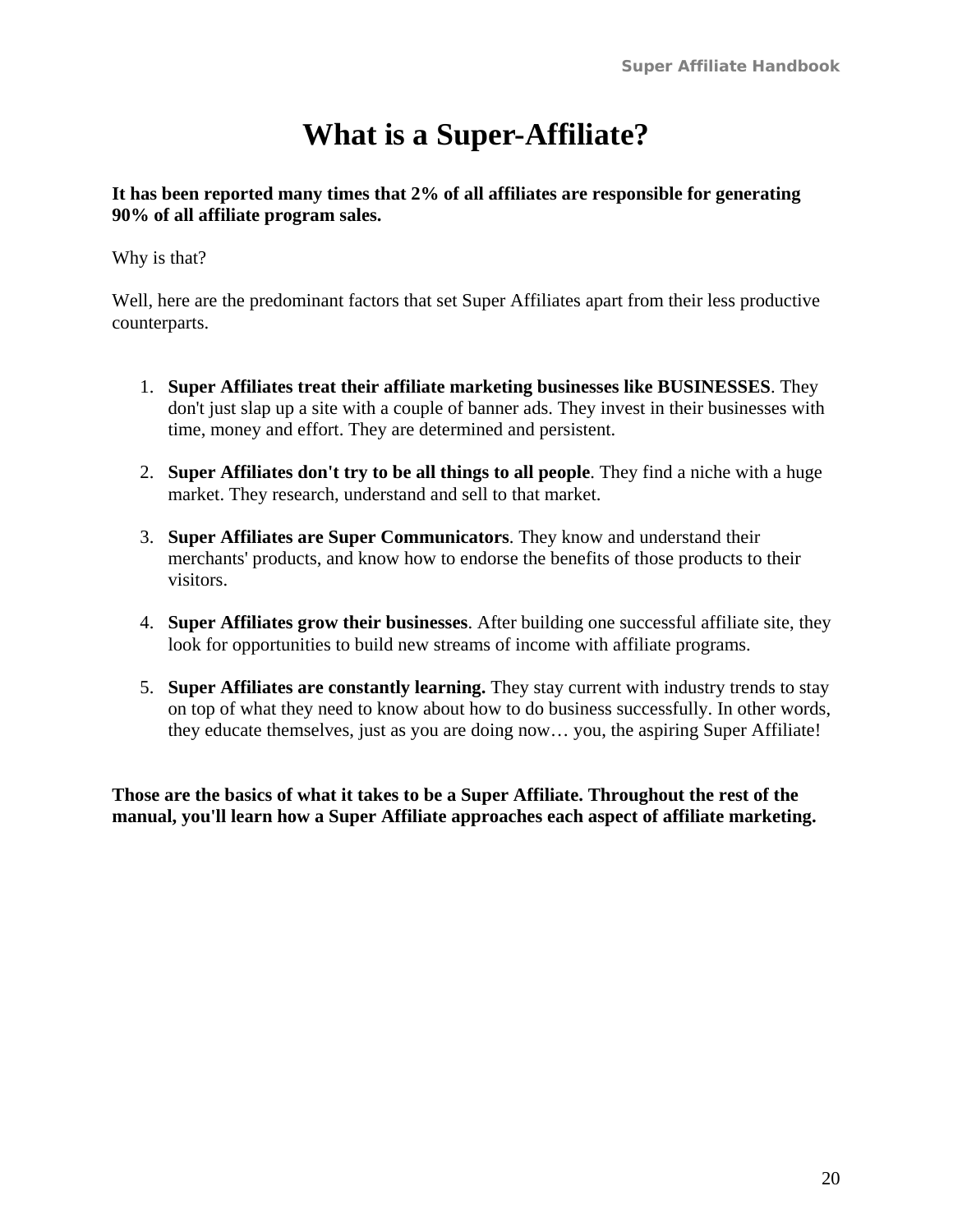### <span id="page-30-0"></span>**A Brief History of Affiliate Marketing**

According to Amazon.com, theirs was the original affiliate program. The following statement is taken directly from Amazon's Associate Programs FAQ page. "Our Associates Program, the first on the Web, started in July 1996."

That statement is generally accepted as gospel truth.

However, if you thumb through Daniel Gray's Top 100 Directory in his "The Complete Guide to Associate and Affiliate Programs", you'll learn that there were a number of sites that operated affiliate programs years before Amazon.com entered the fray.

Among the first were PC Flowers & Gifts launched in 1994, AutoWeb.com in 1995, and KB Toys in early 1996. IOwn.com and ArtToday.com were both established in 1996.

How are those early players doing today?

Well, PC Flowers & Gifts no longer exists as an online business. KB Toys and AutoWeb.com, which used to manage their own affiliate programs in-house, now have Commission Junction administer the program. My browser times-out searching for IOwn.com. It seems that of the originators, only ArtToday and Amazon are left standing with their own in-house affiliate programs.

So, Amazon.com's program may not have been the original, but it is one of the most successful in terms of affiliate numbers and duration.

Then again, does it really matter who launched the first affiliate program?

I think not.

What DOES matter is that some very smart person contrived of a scenario that allows the 'little' people (us) to share in big profits, without having to buy shares in the merchant's company.

As Martha Stewart would say, 'It's a GOOD thing'.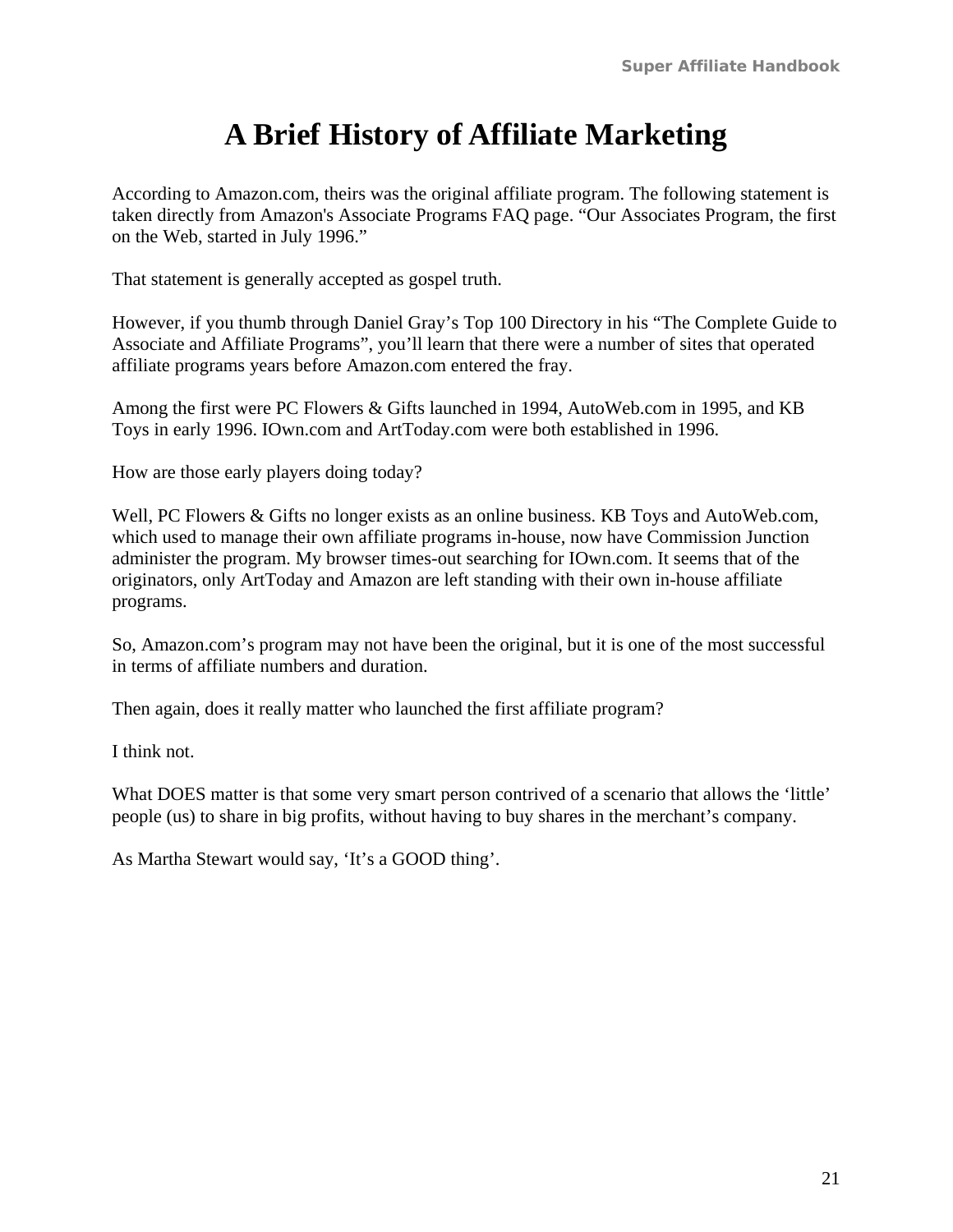### <span id="page-31-0"></span>**Affiliating vs. Reselling**

Many new Internet marketers mistakenly use the terms 'affiliate' and 'reseller' interchangeably.

The table below compares and contrasts the two different ways of doing business on the 'Net.

| <b>Affiliating</b>                                                                                                                                                                    | <b>Reselling</b>                                                                                                                                                                                                                                                                                                               |
|---------------------------------------------------------------------------------------------------------------------------------------------------------------------------------------|--------------------------------------------------------------------------------------------------------------------------------------------------------------------------------------------------------------------------------------------------------------------------------------------------------------------------------|
| Affiliate programs are FREE to join.                                                                                                                                                  | As a reseller, you must BUY the product<br>before you can sell it.                                                                                                                                                                                                                                                             |
| Earn a percentage of the sale price.                                                                                                                                                  | Keep 100% of the proceeds from the<br>sale of the product.                                                                                                                                                                                                                                                                     |
| The merchant handles product<br>fulfillment.                                                                                                                                          | Resellers do all product fulfillment -<br>carry inventory, order processing and<br>shipping.                                                                                                                                                                                                                                   |
| Each affiliate sells the product for the<br>same price.                                                                                                                               | Resellers can often offer products for<br>the price of their choosing. Competitors<br>can undermine efforts by offering the<br>same product for a lower price.                                                                                                                                                                 |
| Although affiliates can collect names and<br>email addresses from visitors to their<br>sites, the affiliate rarely knows exactly<br>who buys their affiliated merchants'<br>products. | As resellers handle product fulfillment<br>themselves, they collect names and<br>email addresses from those who buy<br>their products, in addition to those who<br>sign up for their opt-in lists on their<br>sites. This benefits the reseller in that<br>they can do follow-up or 'back-end'<br>sales to existing customers. |

As you can see from the table above, there are advantages and disadvantages to both types of Internet marketing. I personally know that both methods are worth the effort and can yield decent profits.

If you would like further information about reselling or buying reprint rights, visit the sites listed below. I joined eBookWholesalers, as I think that Tom Hua, the owner, offers quality products at reasonable prices.

#### **→ EbookWholesaler**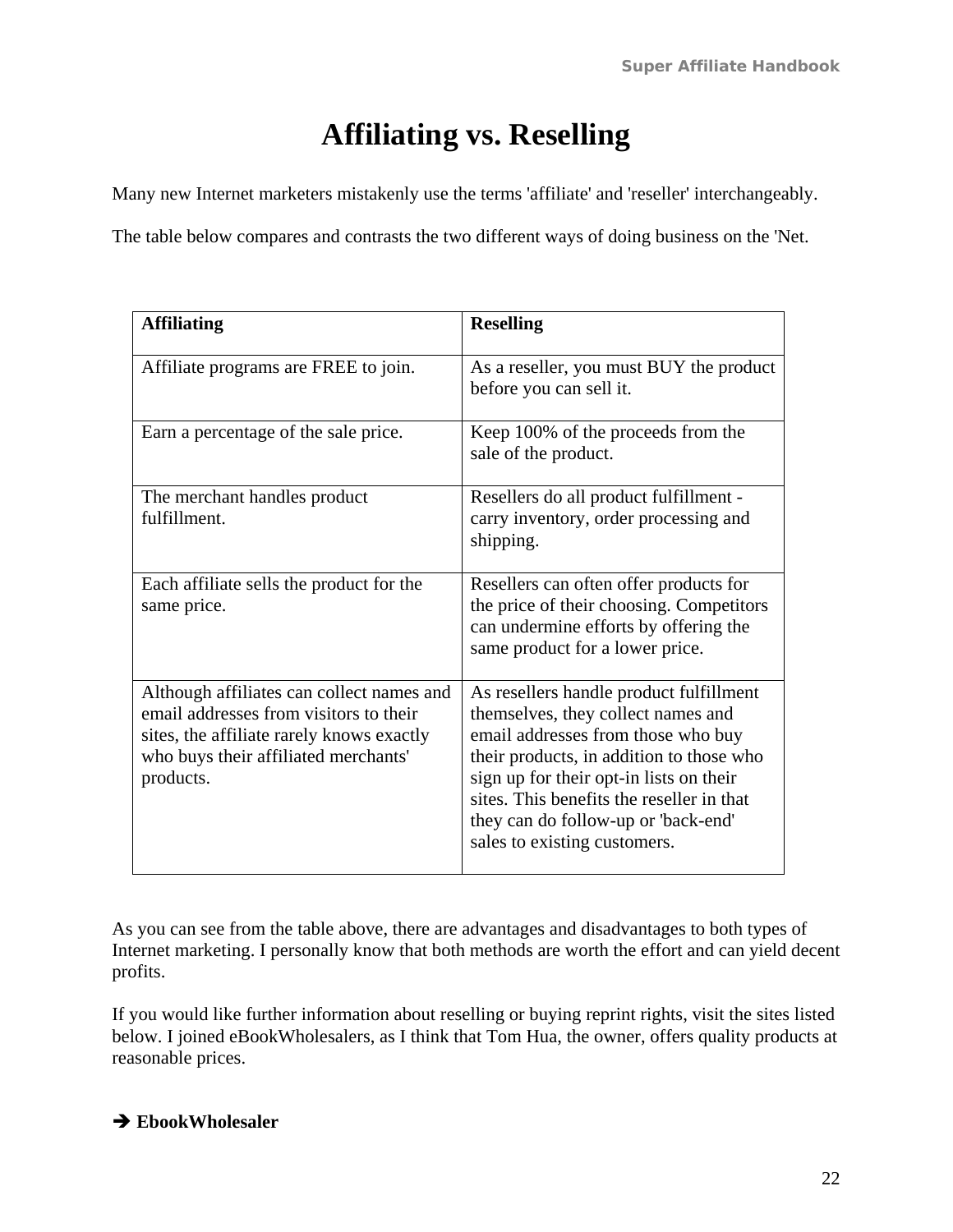<http://superaffiliatehandbook.com/ebw.html>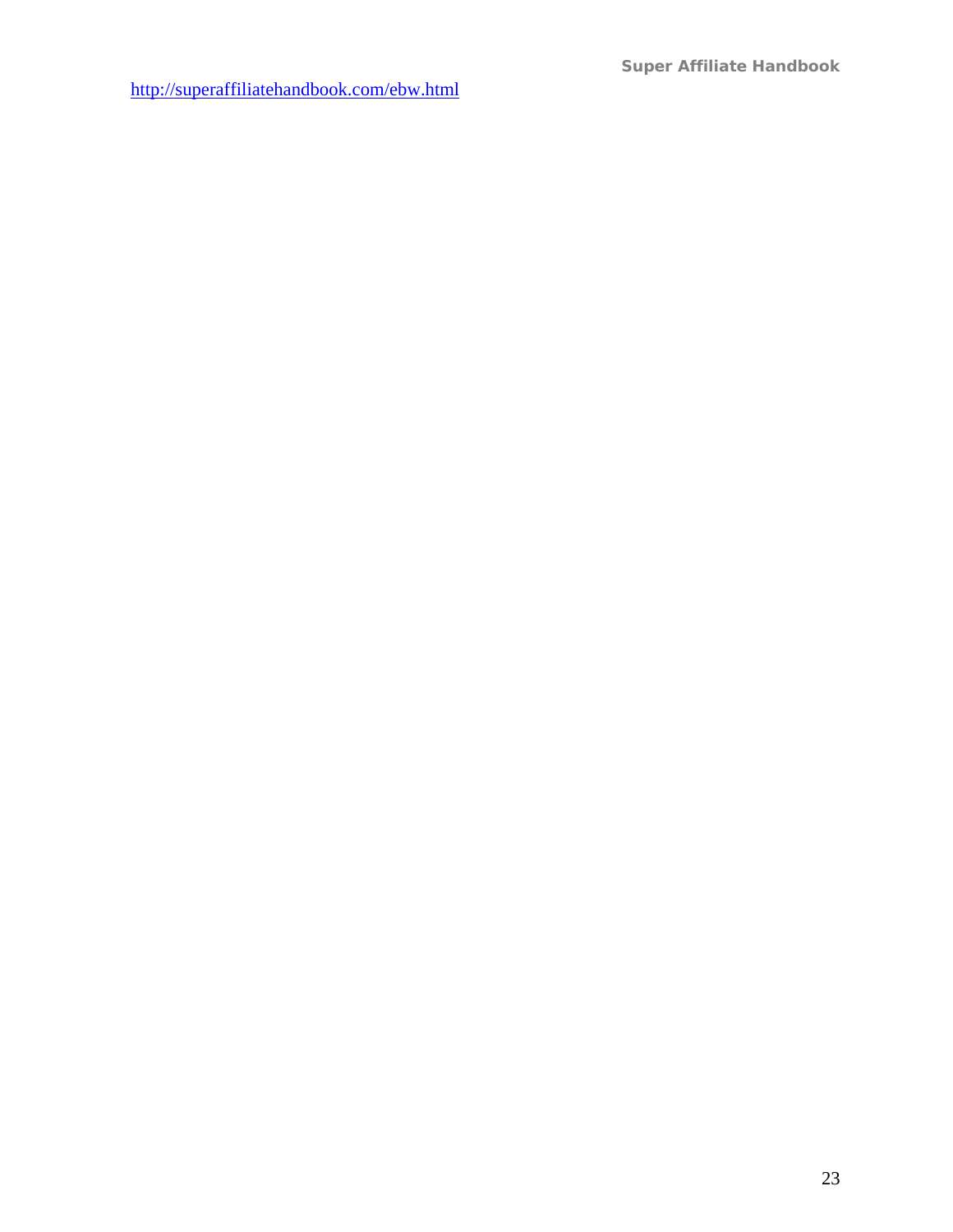### <span id="page-33-0"></span>**How to Become an Affiliate**

#### **Becoming an affiliate is simple.**

You can go to an individual merchant's site, or an affiliate program network, like Commission Junction, and fill out an online application.

The application will ask for some personal information about you, including your name, address, and preferred payment method. You will also be asked for information about your site, such as its URL, name, and a description of the type of content you offer. You will also probably be asked to confirm your acceptances with the terms of agreement posted on the site.

Approval into a program may or may not be immediate. Some affiliate program managers will want to review your site prior to accepting you into their program.

Once your application is approved, you are ready to start marketing as an affiliate. Many merchants will supply you with all you need in terms of marketing material, such as text and graphic links.

 $→$  **Commission Junction** [http://cj.com](http://www.qksrv.net/click-211898-7282777)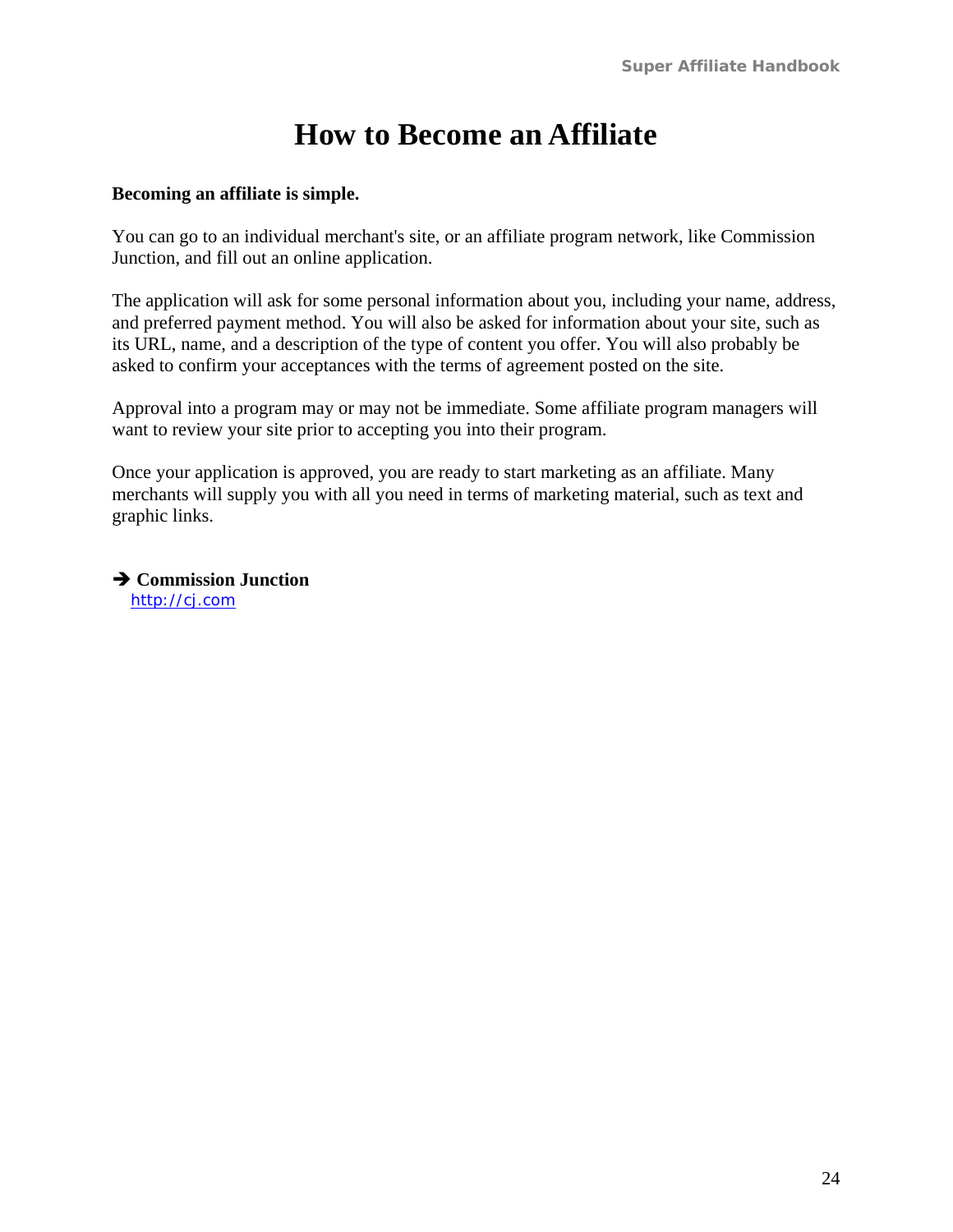### <span id="page-34-0"></span>**Overview of the Business-Building Process**

It's always easier to tackle a big project, when you break it down into manageable chunks.

Here are the 10 'chunks' involved in building an affiliate business. Each chunk is comprised of several smaller steps.

Chunk by chunk and step-by-step, you'll soon find that you're making money on the Web!

Let's look at a brief description of each 'chunk' in the process of building an affiliate business.

- 1. Choose a Topic or Two
- 2. Assess Topic Profitability
- 3. Find Related Products and Services with Affiliate Programs
- 4. Choose Domain and Web Host
- 5. Create Site Outline
- 6. Write Product Endorsements
- 7. Create Site
- 8. Sign up for Affiliate Programs
- 9. Promote Site
- 10. Repeat the Process with a New Topic… or Ten
- 1. **Choose a Topic or Two** What will your site be about? The best way to choose a topic is to pick something that interests you. Spending hours and hours everyday working on a topic you have no interest in or that bores you is hard to do. Choose something that excites you and the work will be fun. Write down a list of potential topics in a notebook or MSWord.
- 2. **Assess Demand, Supply & Profitability** The basic rule for determining profitability is to see whether your chosen topic has an audience and how crowded the market is. This is a 2 step process. The first step is to see how many people search on the keywords applicable to your topic. The second step is to visit Google or AltaVista and determine how many sites relating to that topic are already online. With this knowledge, and a formula given later in the Handbook, we will determine the potential for profit in your chosen market.
- 3. **Find Related Products and Services with Affiliate Programs** Once you know that your idea is potentially profitable, you need to find out whether there are merchants offering products and services of interest to your customers through affiliate programs. We research the programs we locate to determine product quality.
- 4. **Choose Your Domain Name and Web Host** Now that we know your topic idea is potentially profitable and supported by affiliate programs, it's time to register a domain name and web hosting for your site.
- 5. **Create Site Outline** This is an essential step that many people forget. An outline gives you a plan to work from and makes the project proceed quickly and easily.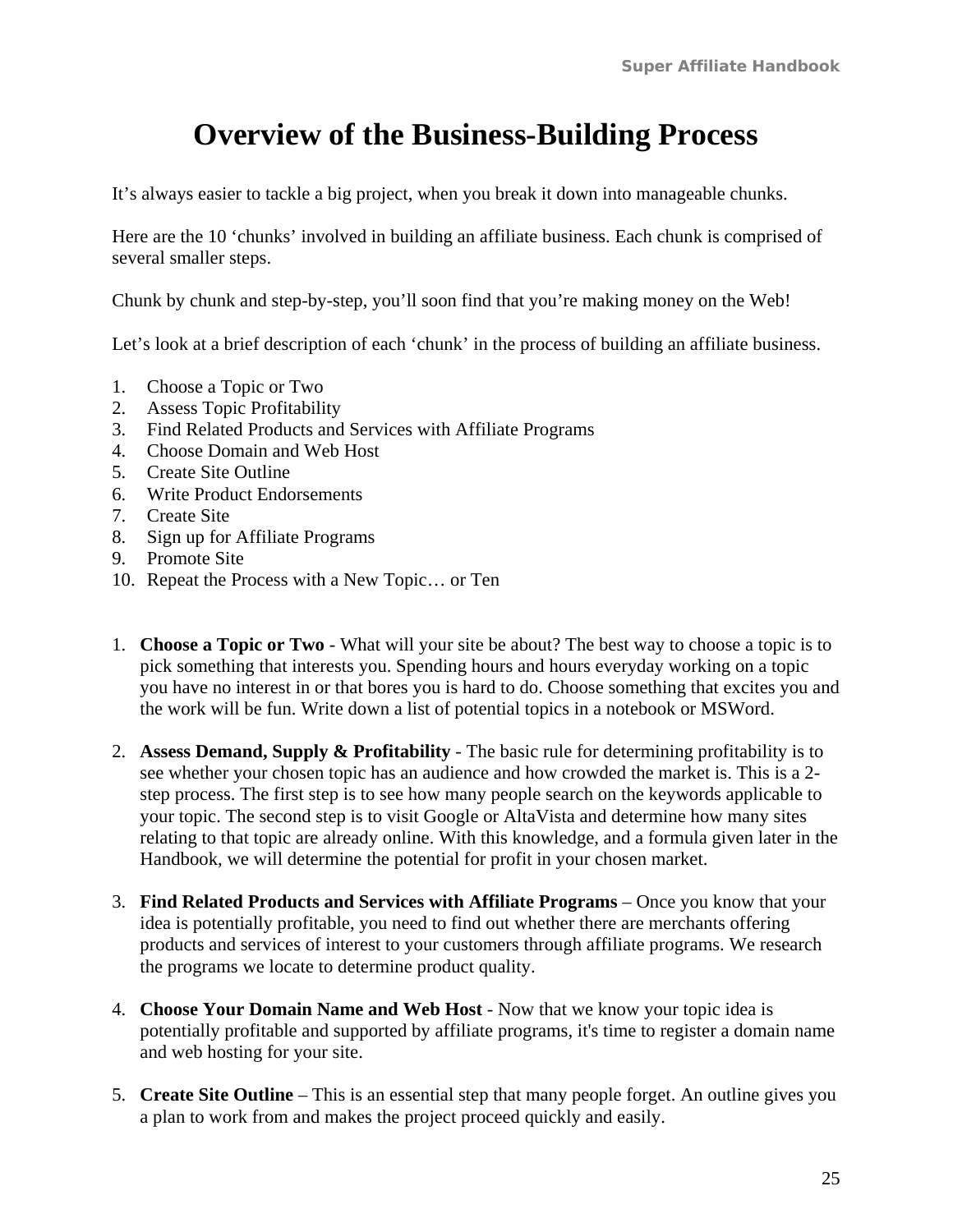- 6. **Write Product Endorsements** Using word-processing software like Microsoft Word, write product endorsements for two or three of the products and services you plan to sell. Although it may seem strange to write a product endorsement before you've joined the corresponding affiliate program, this is one thing that sets super affiliates apart from other affiliates. Affiliate managers will see the work you've done and are more likely to accept your program application.
- 7. **Build and Upload Web Site to the Hosting Service** Either design a site yourself, or input the sales copy into a purchased template, then place it on the web for all to see and enjoy.
- 8. **Sign up for Affiliate Programs**  Only now do we apply to join affiliate programs.
- 9. **Promote Site** Get the word out and draw huge numbers of surfers to your site. Have them sign up for your newsletter and build a huge opt-in list. Watch your visitors buy copious amounts of your affiliate products and services. Deposit numerous checks in large amounts into your checking account. Contact newsletter subscribers with new offers and deposit more checks into your bank account.
- 10. **Repeat Steps 1 through 9** In Step 1 above we talked about coming up with multiple ideas for site topics. After your first site is online and making money, you will repeat the process all over again with Topic Number 2.

That's it in a nutshell. Ten steps to building your own prosperous affiliate business. Let's get started!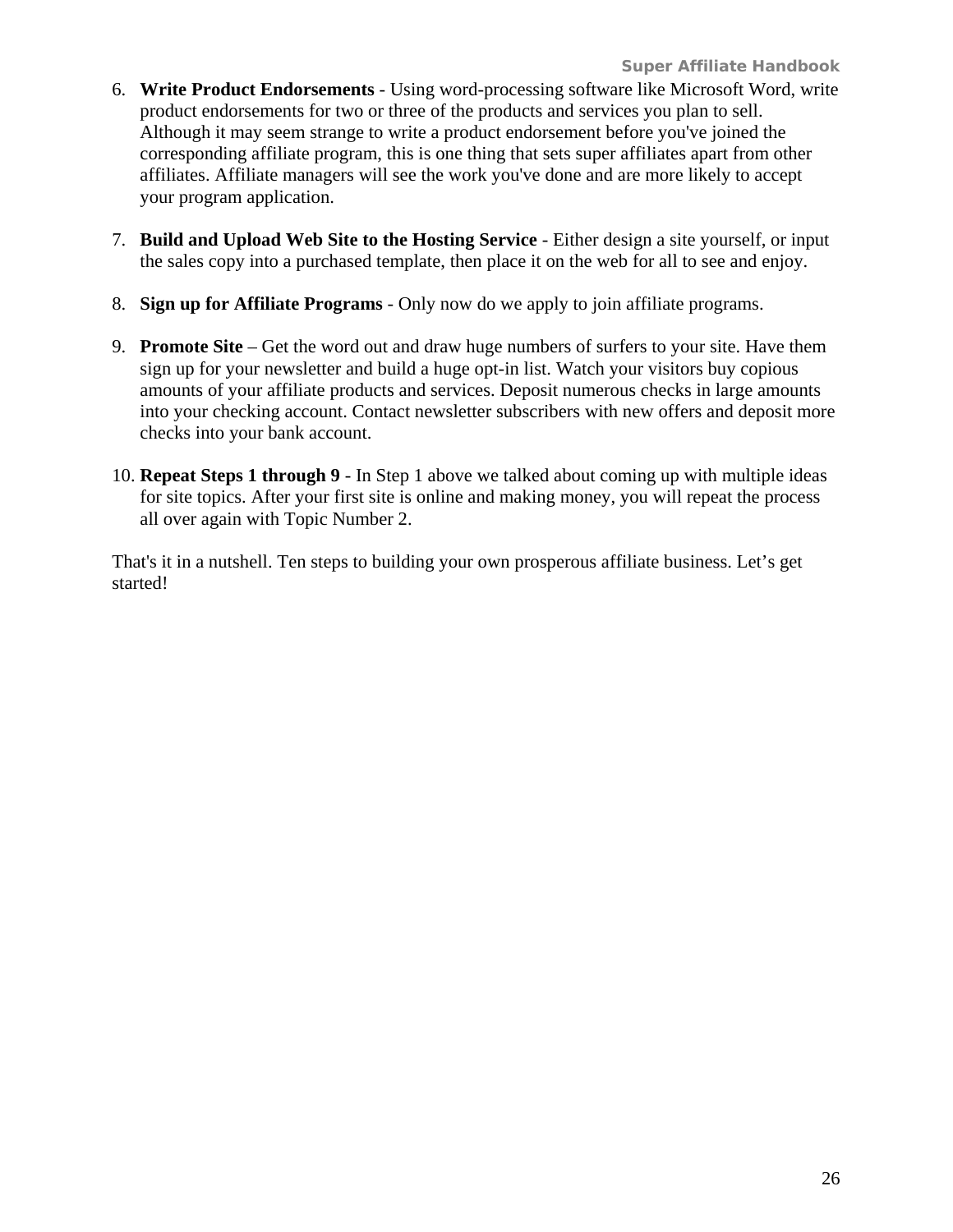# **Setting Up Shop**

# **Basic Knowledge**

Are you feeling a little overwhelmed by all that you need to learn?

Fear not!

Affiliate marketing on the Internet isn't rocket science. You don't need an MBA or other degree to succeed in an online business.

If you know how to **access the Web**, as well as **send and receive email**, you've already mastered the two activities you'll perform most frequently.

It's also helpful if you have fundamental computer skills including a grasp of **basic macros** and **file management**.

Don't worry about knowing HTML (Hypertext Markup Language - the code to write web page) at this, or any other point in the process. Although I strongly recommend that you learn a little HTML later, it's not absolutely necessary for success.

At this point we are only dealing with the things that will help you maneuver around your computer more easily. Building a web site will come later.

### **Computer Codes and Macros**

#### **A macro is a way to automate a task that you perform repeatedly or on a regular basis.**

It is a series of commands and actions that can be stored and run whenever you need to perform the task. Tasks performed by macros are typically repetitive in nature allowing significant savings in time by executing the macro instead of manually repeating the commands.

The following macros or computer codes are common across most Windows platforms and are worth memorizing for the time they can save during your daily tasks.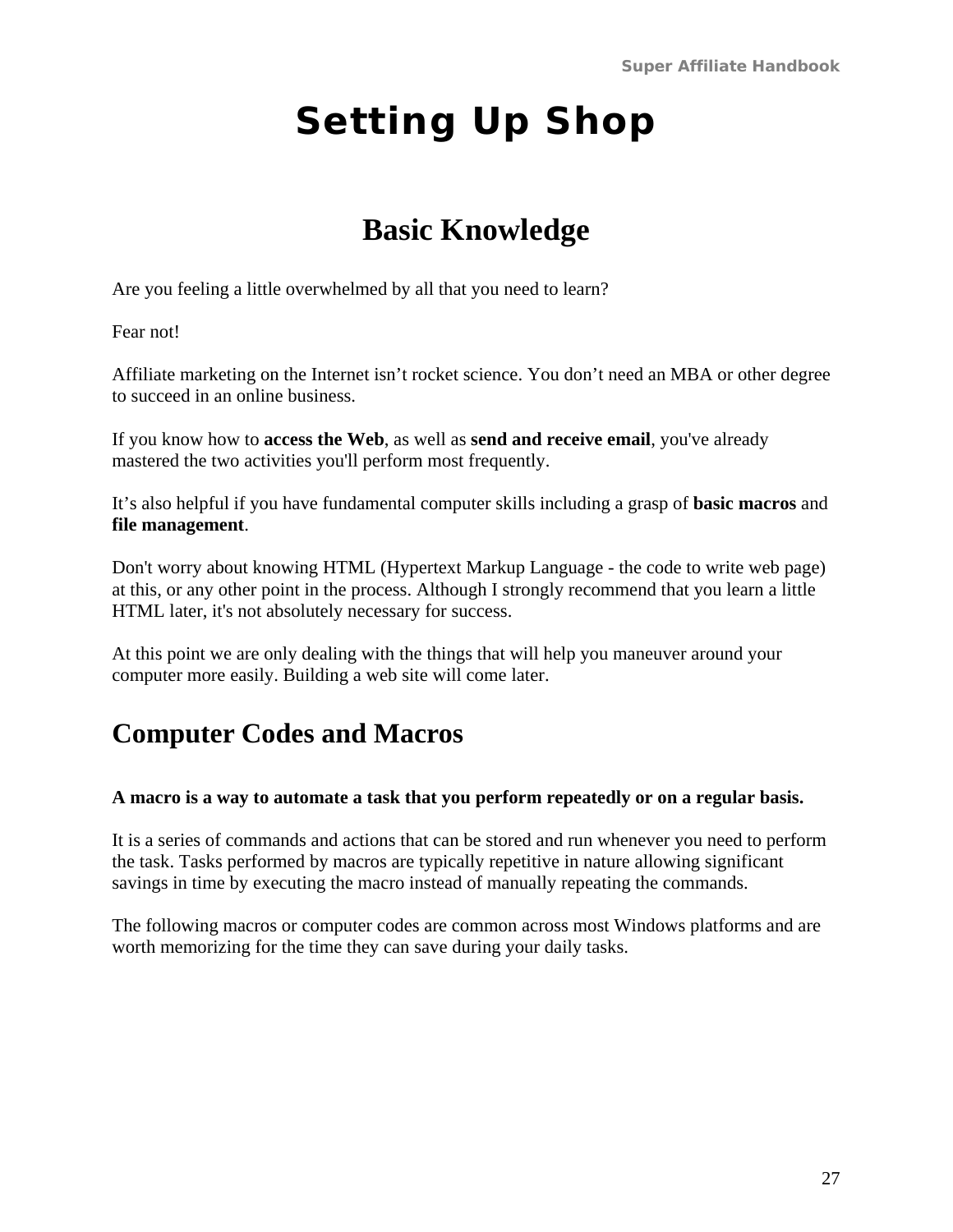| Ctrl-A        | Select All              |
|---------------|-------------------------|
| Ctrl-B        | <b>Bold</b>             |
| Ctrl-C        | Copy                    |
| Ctrl-D        | <b>Fill Down</b>        |
| Ctrl-E        | Center                  |
| Ctrl-F        | Find                    |
| Ctrl-G        | Goto                    |
| Ctrl-H        | Replace                 |
| Ctrl-l        | Italicize               |
| Ctrl-J        | <b>Full Justify</b>     |
| <b>Ctrl-K</b> | <b>Hyperlink</b>        |
| <b>Ctrl-M</b> | Increase Indent         |
| Ctrl-N        | <b>New Document</b>     |
| Ctrl-O        | Open Document           |
| Ctrl-P        | Print                   |
| Ctrl-R        | <b>Right Justify</b>    |
| Ctrl-S        | Save                    |
| Ctrl-T        | Tab                     |
| Ctrl-U        | Underline               |
| Ctrl-V        | Paste                   |
| Ctrl-W        | <b>Close Document</b>   |
| <b>Ctrl-X</b> | Cut                     |
| Ctrl-Y        | Redo/Repeat Last Action |
| Ctrl-Z        | Undo                    |

Learning the simple shortcuts above will save you thousands and thousands of keystrokes in the long run.

### **File Management**

#### **Staying organized is a great way to save time and keep your sanity.**

I know a webmaster who indiscriminately bookmarks every 'great' site he ever comes across, without organizing those bookmarks into categorized folders.

I've waited 5 - 10 minutes for him to find just one of those sites amongst the hundreds of others he has stored in his list of 'greats'.

None of the sites we waited to see were so great as to be worth the wait. The frustration caused by several of these delays may have colored my perception somewhat however.

My friend wastes valuable time (time  $=$  life) every day looking for bookmarks, files and other records essential to his web business.

Do you want to spend you time (life) like that? Wouldn't you rather spend it making money? Or playing with your kids?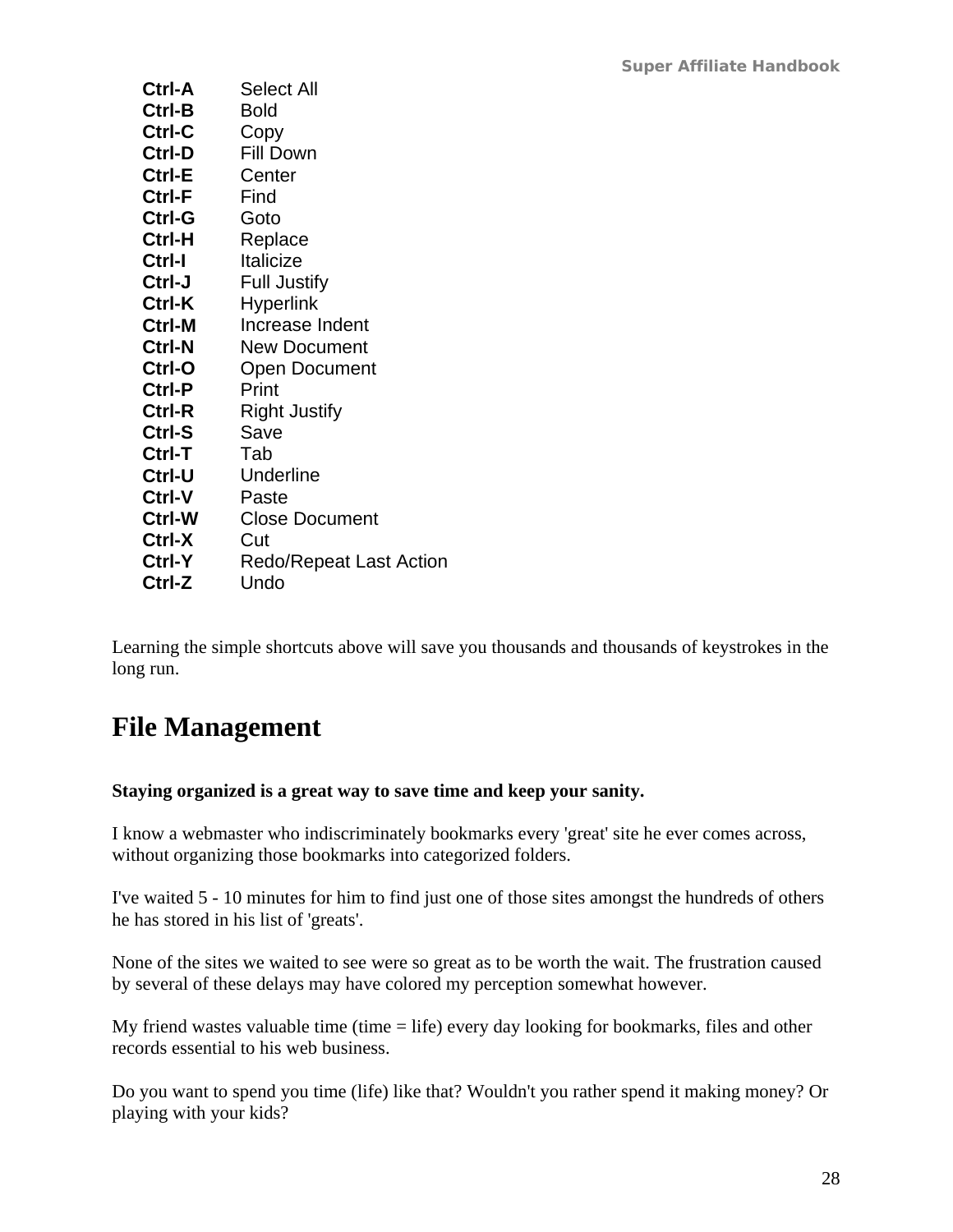If so, learn to establish categories within your email program and file folders containing all documents relevant to your web business.

Some examples of categories are; Accounting, Merchant Partners, Correspondence, JV's and Newsletter.

Top-level categories are then broken down into more specific categories. I personally store all my web pages in folders named for their domains, i.e. Sage-Hearts.com, SuperAffiliateHandbook.com and RosalindGardner.com. All files belonging to those domains are stored in their appropriate folder.

**In summary, the small effort you make to learn basic codes and organize your files will pay off handsomely in saved time and increased profits.**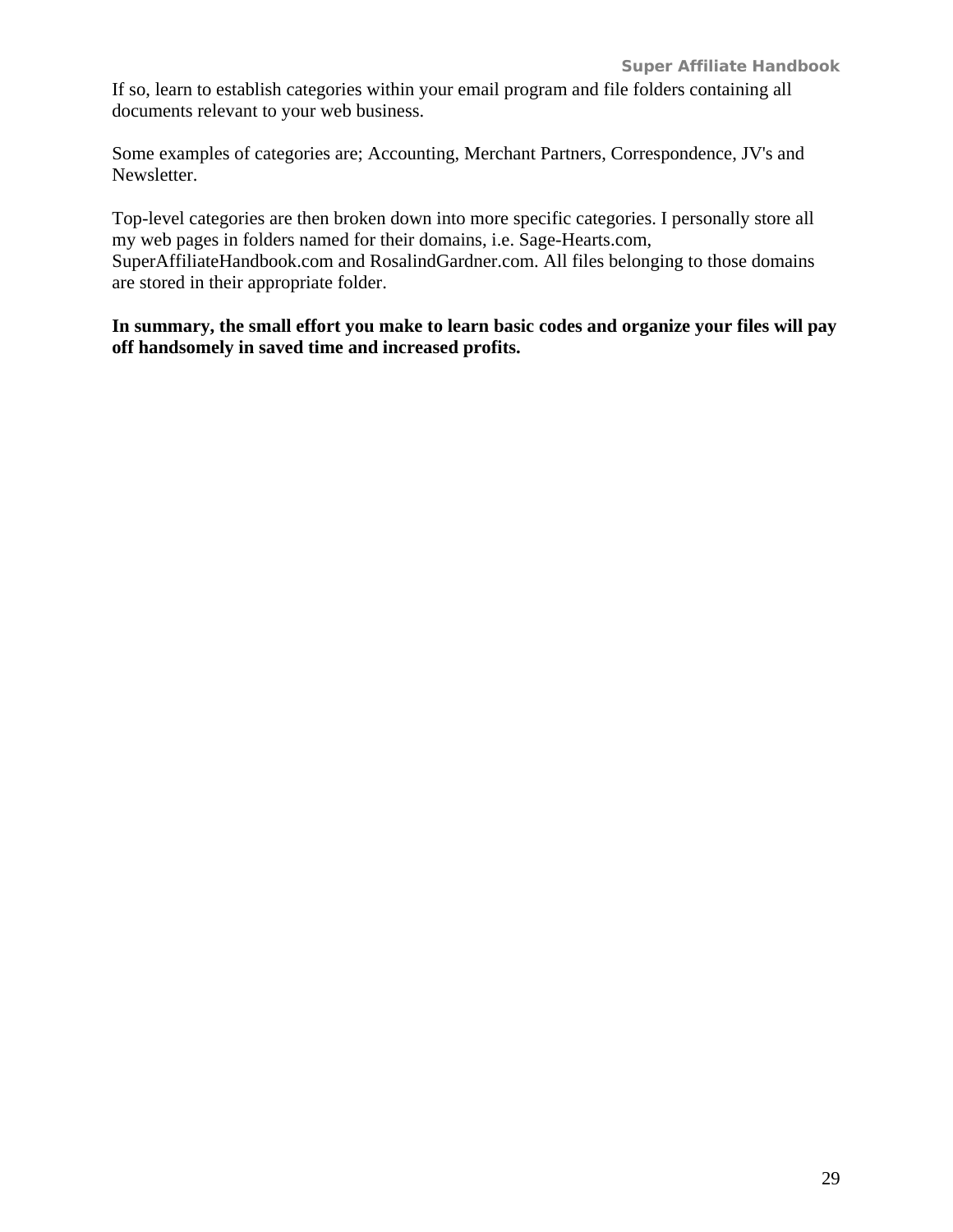# **Basic Hardware & Services**

To start a part or full-time business on the Internet you'll need some very basic equipment, or 'hardware', as well as services that allow you to connect to the 'Net.

### **Computer**

It's unlikely that your local library will permit you to spend several hours a day building your Internet business on their computers. Having ready access to a computer is absolutely essential for this endeavor.

Unless you back up everything all of your work to CD all of the time, I highly recommend that access to your business computer be strictly limited. It's amazing what damage kids and even some adults can unintentionally inflict on files.

If that point causes you to rethink the 'family' computer and invest in one of your own, I highly recommend Dell. I have two of them and have been absolutely delighted with their products since 1998.

Compared with my experiences with some other computer manufacturers, Dell's online shopping and customer service is free of frustration. I especially liked selecting all my own components, clicking the 'Buy Now' button and seeing the computer arrive on my doorstep 3 to 4 days later.

If you're in the market for a new computer, visit the sites below to compare prices online.

 $\rightarrow$  Dell [http://dell.com](http://service.bfast.com/bfast/serve?bfmid=37628499&siteid=38205096&bfpage=automerch12)

**→ PCMall** [http://pcmall.com](http://www.qksrv.net/click-1316974-51965)

**→ MacMall** [http://macmall.com](http://www.qksrv.net/click-1316974-53427)

### **Internet Connection**

#### **To do business on the Web, you need to be connected to the Web.**

Your Internet connection options may include telephone or cable modem, or DSL. The latter two are faster and therefore preferable to the first. Cut costs elsewhere if you must, but get the very fastest connection service that you can afford.

Why?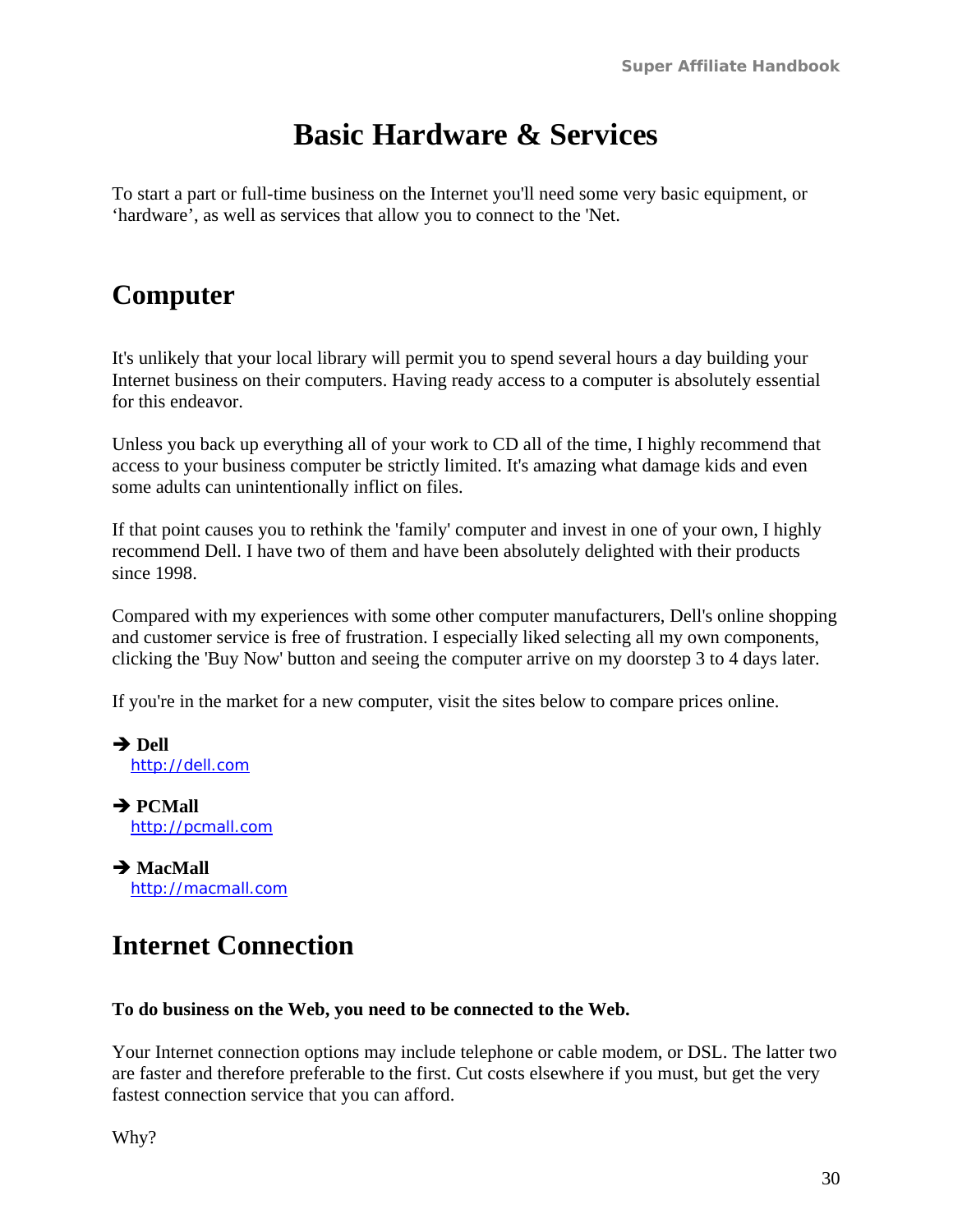The slower your connection, the slower your work progresses. It takes longer to download your email, and longer to upload pages to your site, and time IS money.

Here's an example of how much a poor connection could cost you.

For years I've watched my friend toil on his Web business with a slow-as-molasses 36.6K modem. He works about 8 hours per day, six days a week, and uses that connection for about 50% of his work, or for 24 hours per week.

By contrast, I estimate that my cable connection is at least 5 times faster than his telephone connection. That means that I can accomplish in 12 minutes what it takes my friend an hour to do. To do exactly the same amount of work using our Internet connections, I will work 4.8 hours to his twenty-four, or 19.2 hours LESS.

In financial terms, it takes my friend 5 hours to earn what I earn in an hour, relative to our use of the Internet for uploading, downloading and research.

This calculation is a striking example of what it means to be 'Penny Wise and Pound Foolish'.

Get the fastest Internet connection available in your area, and don't let \$20 or \$40 per month limit your earnings potential.

In fact, I recommend that you get TWO Internet connections - one cable or ADSL connection as well as a dial-up service backup connection. That way, if your fast connection ever fails for an hour ... or a week... you won't have to go to the local Internet café to check your email.

 $\rightarrow$  Earthlink [http://earthlink.net](http://www.qksrv.net/click-1316974-10276819)

 $→$  **Juno Platinum** [http://my.juno.com](http://www.qksrv.net/click-1316974-10278076)

**→ NetZero Platinum** [http://my.netzero.net](http://www.qksrv.net/click-1316974-3483074)

## **Telephone**

In rare cases, cable and/or DSL Internet connections won't be available in your area. You will then have to connect to the Internet through a telephone modem.

Telephone service is also necessary when you want to call all your friends and tell them that you've received your first affiliate check for five whole bucks.

Think I'm kidding? Just wait until you find out how good that feels!  $\odot$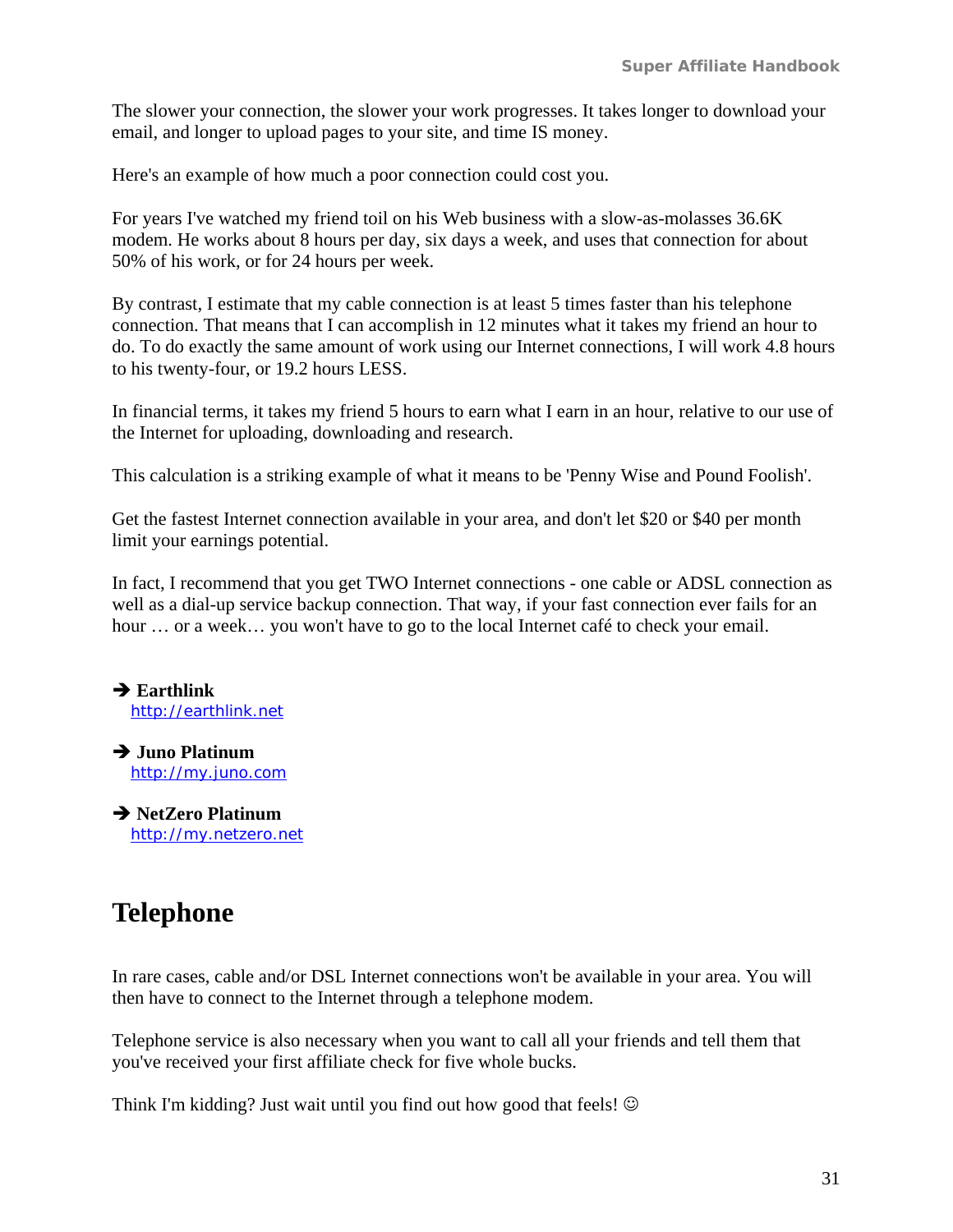# **Printer**

Nice to have, but not absolutely necessary, a printer is very handy for printing out proofs of purchase, drafts of your articles and other work.

### **Router**

Only necessary if you are using a broadband connection like a cable modem or DSL, a router protects your PC(s) from outside intruders. A router is much like a firewall, which is discussed in the 'Software' section below. Although I've indicated the router as being optional, I highly recommend that you install either a router or a firewall if your connection is broadband.

**→ Etronics** [http://etronics.com](http://www.qksrv.net/image-1316974-2681115)

**→ PCMall** [http://pcmall.com](http://www.qksrv.net/click-1316974-51965)

 $\rightarrow$  MacMall [http://macmall.com](http://www.qksrv.net/click-1316974-53427)

Once you are set up with an Internet connected computer, it's time to find out what software you will need to run your eBusiness.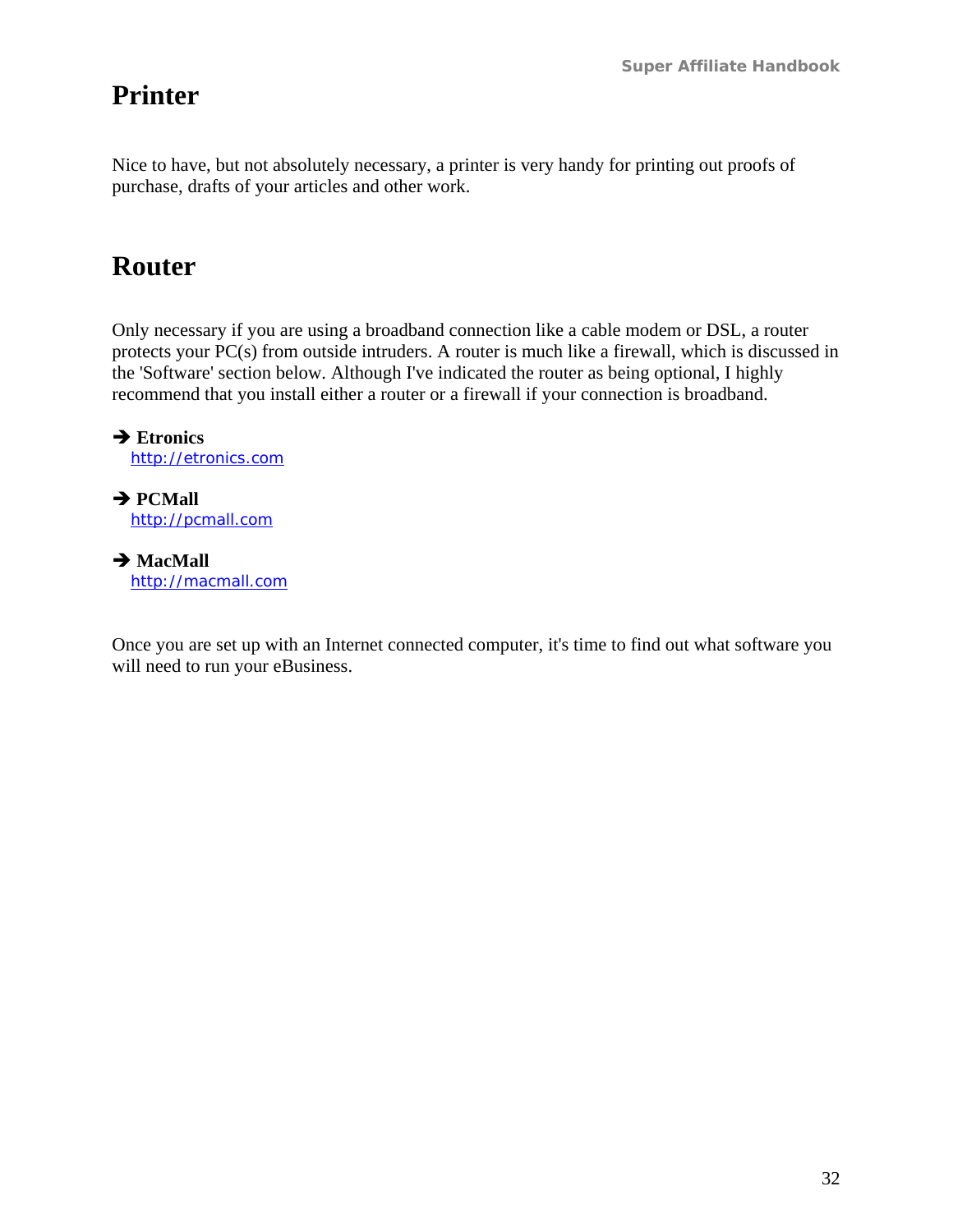# **Basic Software**

In this section you will learn about software that allows you to surf the web and do research, programs that help you with communication and accounting, and utilities to protect your computer from viruses and hackers. The good news is that most of it is FREE!

#### **While some of the software I've listed below is optional, most of it is basic to operating an Internet business.**

Don't worry about breaking your budget to buy all this software. You probably already have much of it installed on your computer, and if not, many of the programs can be downloaded free of charge.

### **AntiVirus Software**

**Whether or not you intend to run an Internet business, if you are connected to the net, and are downloading email or software programs to your computer, you really should have antivirus software installed.** 

Here are a couple of experiences that I had with computer viruses, which should convince you to start using antivirus software if you don't already.

Although I had installed McAfee's antivirus program on my machine, I didn't do the required updates or scan for viruses, until … you guessed it ... it was too late.

#### **My system picked up an insidious virus that killed all my software programs over a period of two weeks. At the end of that time, the computer simply failed to start.**

I was LUCKY, however! The local geeks were able to remove the virus and all my programs and files remained fully functional. (Note: it's OK, I call the local technicians 'geeks' to their faces, so they won't be offended by seeing it here.  $\circledcirc$ )

During the second instance, again I had antivirus software on my machine that was set to update automatically.

Unfortunately, my email program, Eudora, was also set to download immediately on opening.

It would appear that the email program was faster to download than the antivirus program was to update itself, and the computer picked up a couple of deadly worms. Although it took some time for them to do their damage, the damage was significant.

For weeks my computer operated in strange ways. Certain programs that were previously flawless would hang (crash - not work), while others would simply close without warning. The status bar on my Explorer windows would disappear. I had to input passwords that were automatically filled in before the problems began.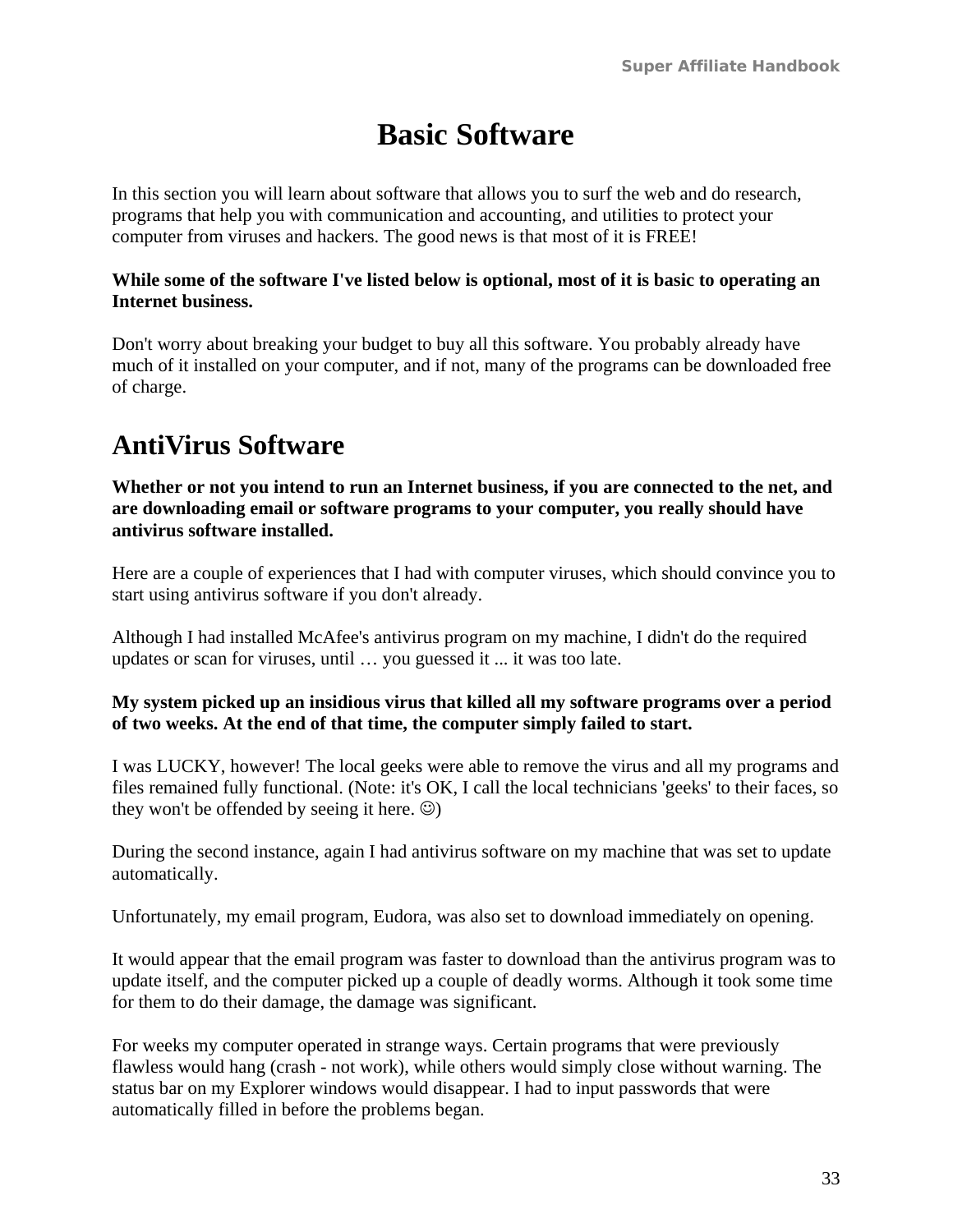Start up and shut down got to be a grind - truly. The processor would take 5 minutes, grinding away, during the start up and shut down phases.

At that point, I took my computer to the local technicians, and crossed my fingers that all would be well.

Once again, I was fortunate. My favorite local geeks were able isolate the problem and back up all of my data. However, due to the nature of the worm infestation, we opted to reformat my hard drive.

If you've never been through this process - it's NOT fun! Every program needs to be re-installed, and all your personal options will need to be reset.

For this reason alone, it's a great idea to keep and print a copy of all your product registration codes. I had misplaced (lost) a couple of codes, and without them the programs wouldn't function. So, in addition to the computer repair expenses, I also ended up buying a few new programs.

#### **Live and learn. Set your email program to download only at times of your choosing, and not automatically on start-up.**

I know many other webmasters who have not been so lucky and have lost all the data on their computers to viruses.

Losing data, time and money due to computer viruses is a total waste. It is also completely unnecessary.

I currently use **Norton AntiVirus**, although **McAfee** is also a good choice.

I also like to use **Trend Micro's** and **McAfee's** free online virus scanning from time to time. More virus scanning is better than less.

So, take your pick of software, but do protect your investment by installing an antivirus program.

**→ McAfee** <http://us.mcafee.com/>

**→ Norton AntiVirus** [http://symantec.com](http://symantec.com/)

**→ Trend Micro** [http://de.trendmicro-europe.com](http://de.trendmicro-europe.com/)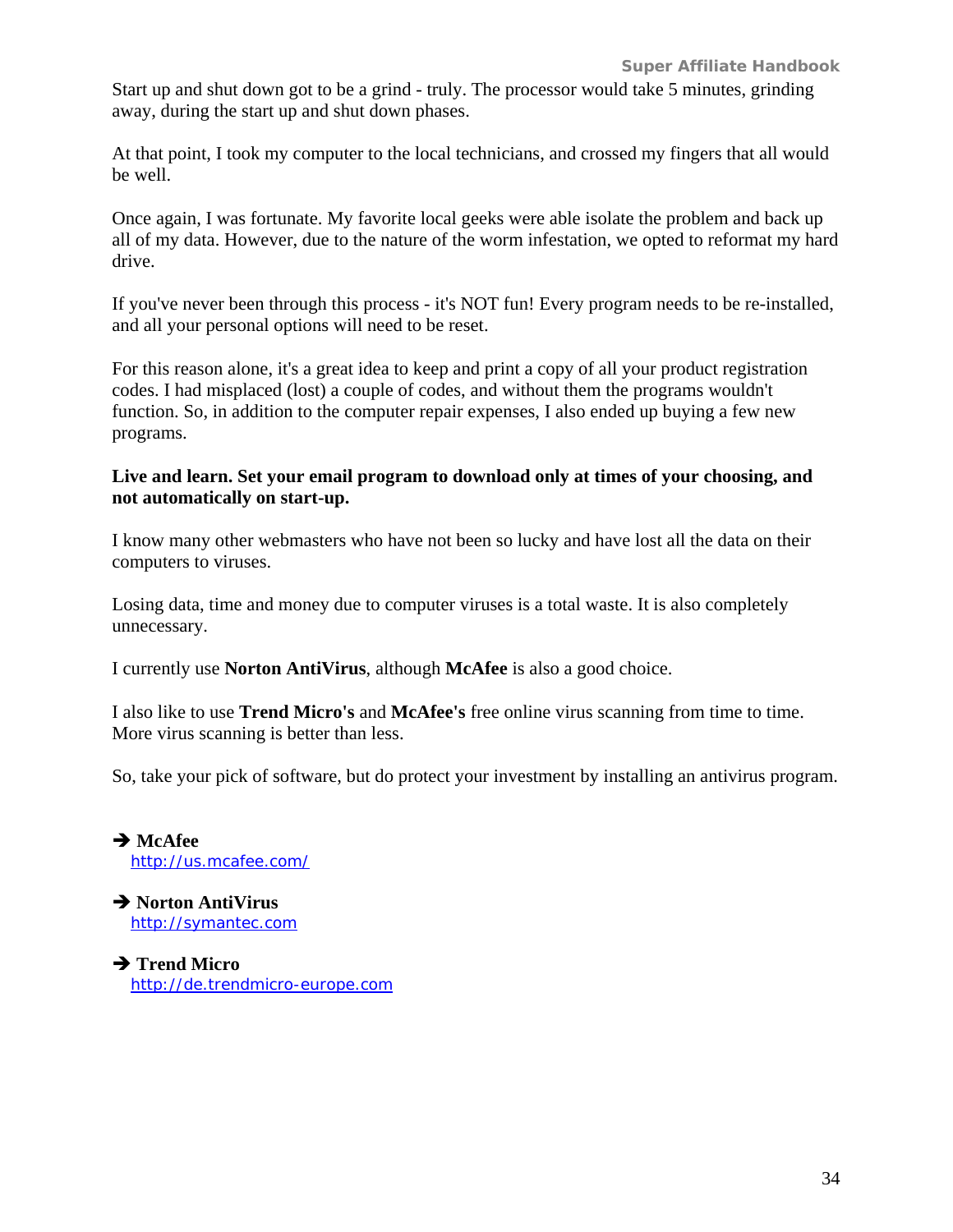### **Browsers**

**A web browser is a software program that lets you view web pages and navigate the Internet.** 

**The most popular browser is Microsoft's Internet Explorer.** Recent reports show that 90 to 95% of web surfers access the Internet with IE (Internet Explorer).

**Netscape Communicator/Navigator is the other major browser** currently being used on the World-Wide-Web, made by Netscape Communications.

To see which browser you are using, look at the upper right-hand portion of the title bar of your current browser window. Internet Explorer will have the 4-color Microsoft 'flag', and Netscape's logo is an 'N'.

You should have both browsers installed on your computer, so you can make sure that your web pages can be read in both. While fewer than 10% of surfers use Netscape to surf the Net, 10% of a hundred, thousand or ten thousand dollar advertising budget is a lot of money to throw out the window if folks can't see your page.

To download the latest versions of Internet Explorer and Netscape, visit the links below.

**→ Microsoft Internet Explorer** <http://www.microsoft.com/windows/ie/default.asp>

Î **Netscape Communications - Navigator** <http://channels.netscape.com/ns/browsers/download.jsp>

## **Compression/Extraction Utility**

If you've ever downloaded software or a large ebook, you've probably downloaded a 'zip' file. These are files that are compressed to take up less space and bandwidth. To extract zipped files, you need an extraction utility.

#### **WinZip - One of the most popular extraction utilities is WinZip. WinZip compresses and decompresses files using the zip format. This is the most common format used on the Internet for compressing Windows files. Files compressed in this way are identified with the extension .zip.**

Once you install WinZip, it will start automatically when you click a .zip file in your browser window or on your hard drive. It will show you the contents of the .zip file, and by clicking the **Extract** button, you can decompress and save the final product.

Be sure to note which folder you save files to, so that you can find them again, either to run the program, or to delete it if you do not want to keep it.

**WinZip can be downloaded FREE from any of the following Web sites.**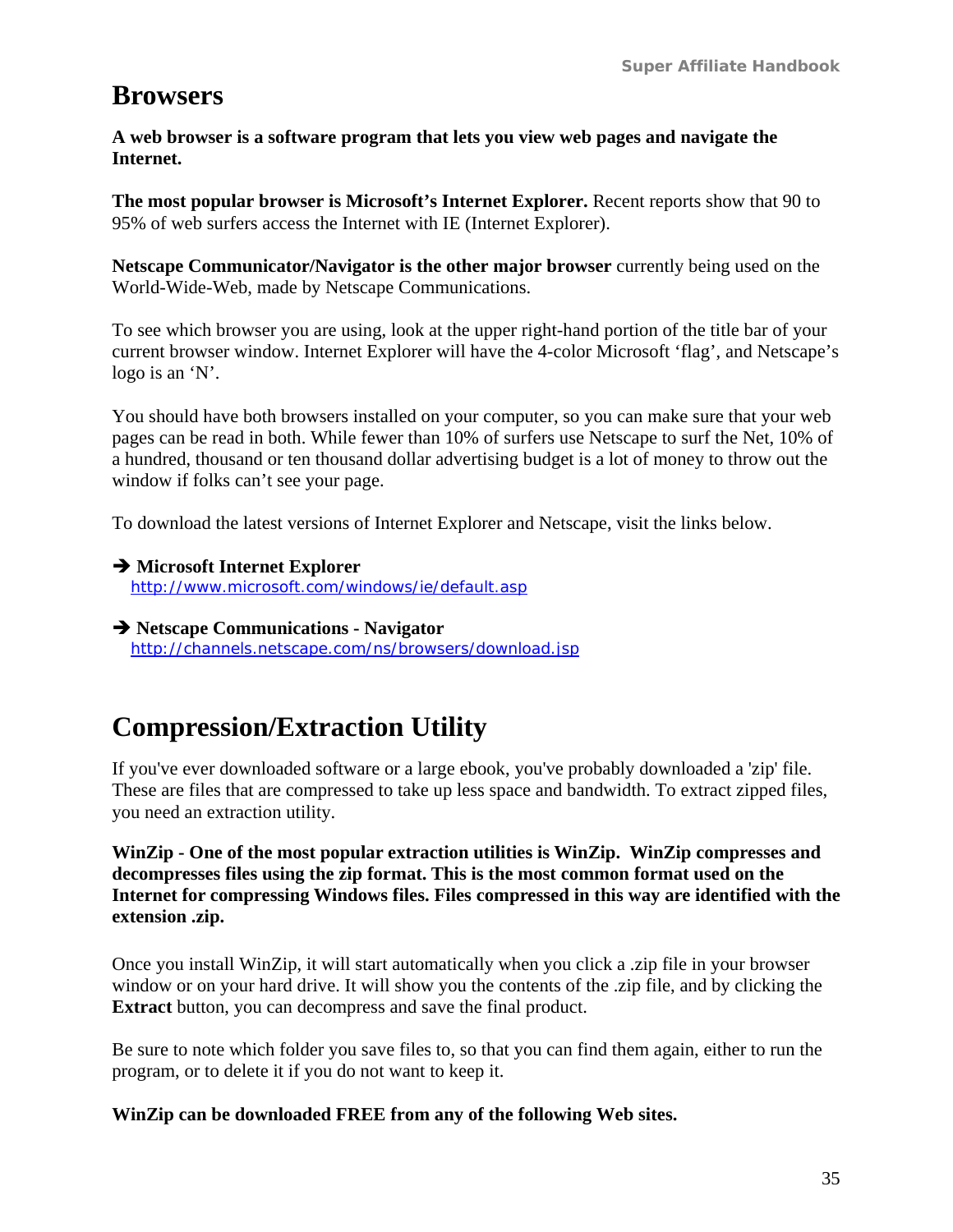#### $\rightarrow$  Tucows

[http://www.tucows.com](http://www.tucows.com/)

#### **→ Shareware.com** [http://www.shareware.com](http://www.shareware.com/)

#### **→ Download.com** [http://www.download.com](http://www.download.com/)

#### **Stuffit Expander - Like** WinZip**,** Stuffit Expander **is a utility that will decode and extract Macintosh files downloaded from the Internet.**

Unlike Windows downloads, which must be decompressed, Macintosh downloads must be decompressed and decoded before they can be used. Fortunately, Stuffit Expander combines both these steps.

Macintosh downloadable files are encoded using either the BinHex or Macbinary formats. BinHex files have the extension **.hqx**, and Macbinary files have the extension **.bin**. Stuffit Expander can decode both kinds of files.

When you download a **.hqx** or **.bin** file, follow these steps.

11. After the file is downloaded, Stuffit Expander will automatically start and will first decode the file, creating a compressed file with the extension .sit. Stuffit Expander will then decompress the .sit file; usually creating a folder that holds the final product.

12.

13. Make a note of the folder so that you can find it again, either to run the program, or to delete it if you do not want to keep it.

14.

15. Open the new folder, print or read the Read Me file, and follow the instructions.

16.

17. You can then delete the .sit file and the .hqx or .bin file.

Stuffit Expander can be downloaded from the following site.

#### **→ Stuffit Expander**

<http://www.stuffit.com/expander/index.html>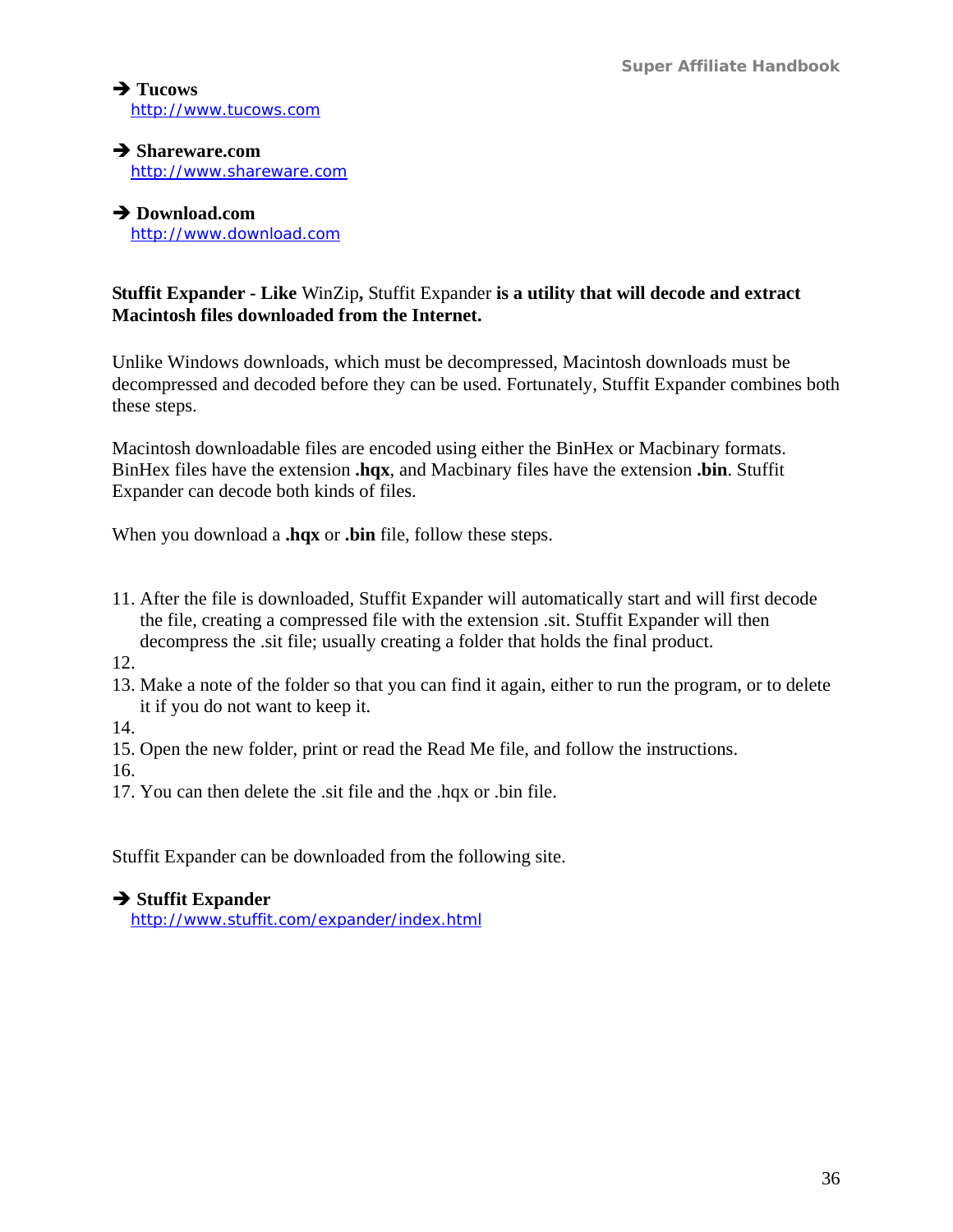## **Email Software**

**Internet business is about communicating.** To do the job done right, you need an email client capable of filtering, redirecting and handling a huge load of messages. I believe that Eudora does this better than any other email client.

Years ago I switched from Outlook to Eudora to handle all my email. I prefer it to MSware for email for a number of safety and data management reasons.

Outlook's AutoPreview only lets you see the first three lines of any message, leaving your computer susceptible to malicious code in HTML email messages. Although there are 'fixes' for this problem in Outlook, I prefer to use Eudora because the problem doesn't exist in its software.

#### **Eudora makes it easy to organize messages and manage email accounts with**

with thousands of filter action combinations. For example, with an email from one of my merchant partners selected, I can quickly and easily make a filter that sends all future email from that merchant to a specified folder within the program, by using Eudora's 'Make Filter' command.

Do you have more than one domain? Eudora makes it easy to create, edit and delete email accounts or personalities and to check mail for one or more personalities. When composing messages, the account from which you want to send can be selected right in the 'From' field of the message.

Almost every day I need to try and find a specific email, amongst the thousands I have saved. No problem! Eudora's search feature permits you to specify multiple search criteria and specific folders and mailboxes to be searched, and searches thousands of messages in seconds. Results are displayed in a single window where selected messages can be reviewed, sorted, transferred or deleted.

Also, using Eudora's filters will help you keep spam to a minimum without having to buy spamstopping software. Simply set your filters to catch specific words, phrases or email addresses and have spam sent directly to the trash - where it belongs.

Those are just a few of the many excellent features that Eudora offers. Best of all, they offer a **free 'Light' version** of the product.

#### **Give it a try. I know you'll like Eudora's features.**

 $\rightarrow$  Eudora [http://www.eudora.com](http://www.eudora.com/)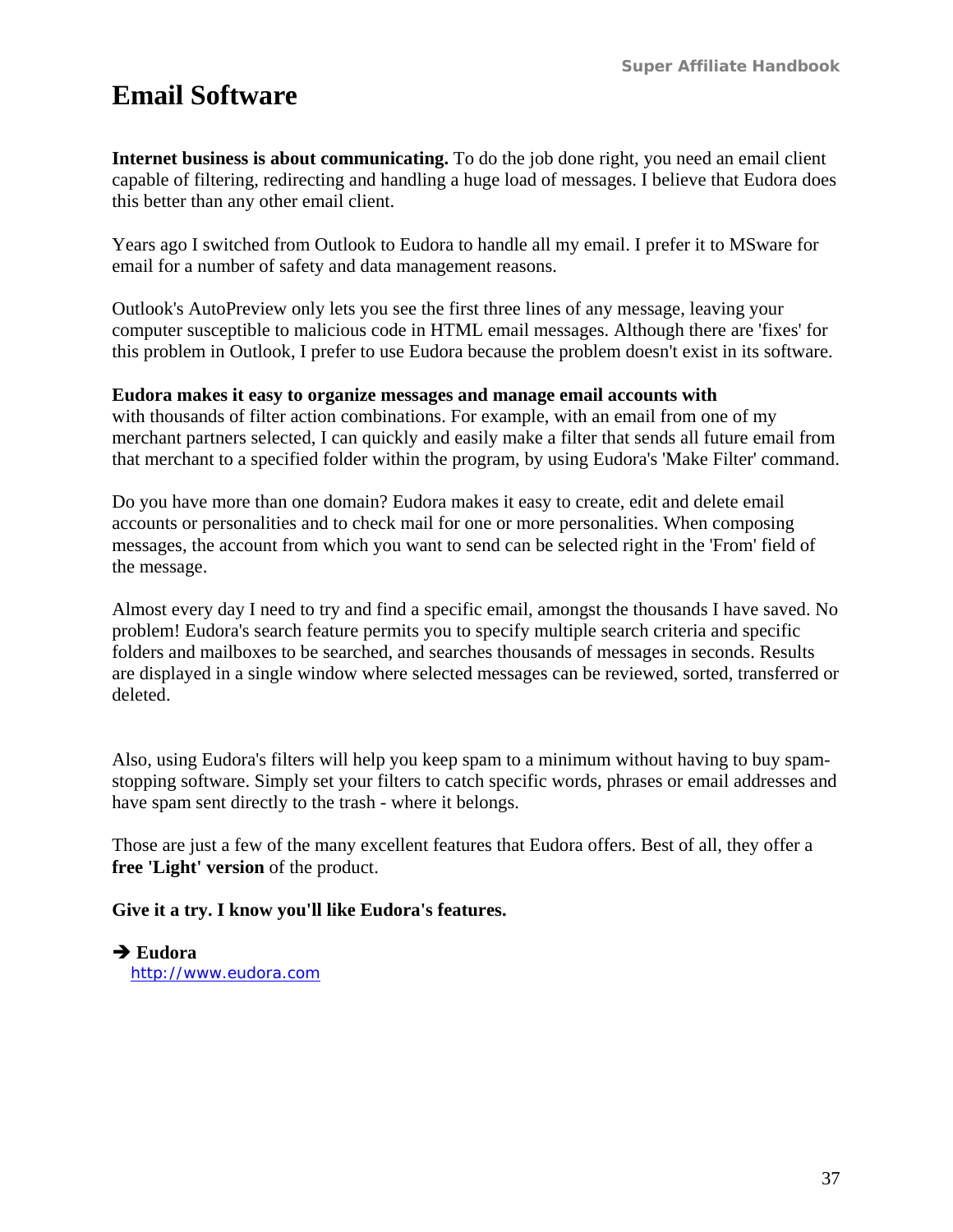## **Accounting Software**

Running any business requires good bookkeeping. Although accounting software is entirely optional, if you dislike bookkeeping as much as I do, Quicken might be just the right answer for you.

Unlike some other accounting programs, Quicken is very easy to learn. Making entries is like using a checkbook. Even better, you can save time and energy by downloading information from your business bank account directly into the program.

Save money on bookkeeping. Buy Quicken or any other good accounting program to keep track of your business.

#### $→$  **Ouicken Accounting Software** <http://superaffiliatehandbook.com/quicken.html>

## **File Transfer Protocol (FTP)**

FTP, or 'file transfer protocol' software is necessary for transferring your web pages, files and folders to and from your web site's server or host.

Some HTML editors have FTP features built right into their software.

If yours does not, you can download FTP software for free at **Tucows**.

My personal choice for FTP software is **WS-FTP PRO from Ipswitch**. It has millions of users worldwide, and is available in six languages: English, French, German, Japanese, Korean and Spanish.

**WS-FTP PRO** offers a high level of security, protecting data with the highest commercially available data encryption level.

 $\rightarrow$  Tucows [http://tucows.com](http://tucows.com/)

 $\rightarrow$  WS-FTP [http://www.ipswitch.com](http://www.ipswitch.com/)

## **Firewall**

Anyone who has surfed the 'Net from work, has probably found that there are sites that they cannot get into. This is usually because there is a firewall preventing access to that particular site.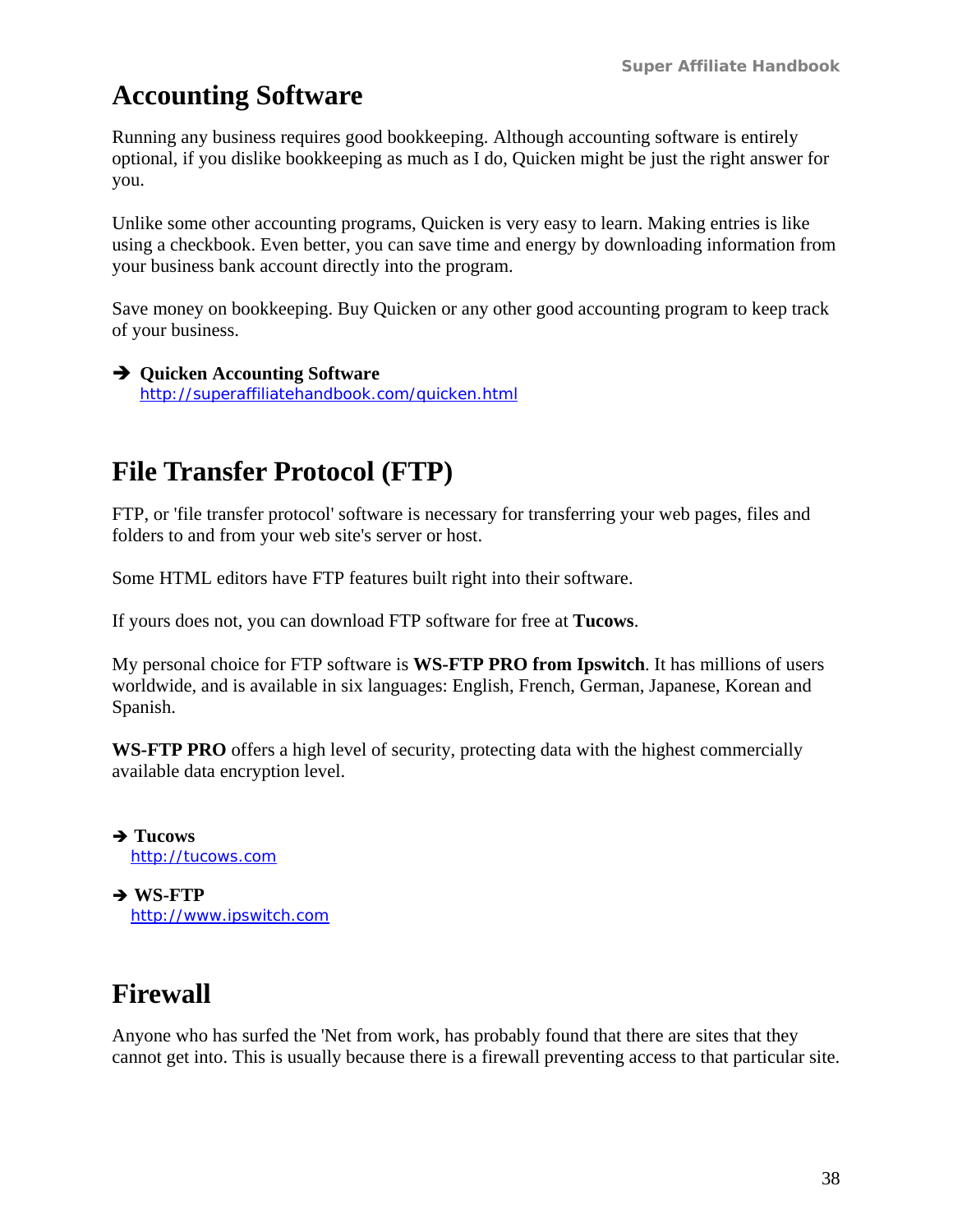Firewalls are available for your home network as well. That's because home systems have security issues similar to those of the large corporate networks. If you connect to the Internet from home using a fast DSL or cable modem connection, that is especially true.

Firewalls are used to protect computer systems from offensive Web sites and potential hackers. The firewall filters the information coming through the Internet connection into your computer system. If the filters flag an incoming packet of information, it is not allowed through.

I learned about firewalls only after friends of mine had their computer hacked through their cable connection. **They lost all of their Quicken data**... and I do mean ALL.

Don't let that happen to you! Protect your valuable and private data. Install a firewall, such as **ZoneAlarm**, **Norton** or **Black Ice** installed on the '**gateway'** computer in your home. That's the one with the Internet connection.

**→ Tucows** [http://tucows.com](http://tucows.com/)

## **PDF Reader**

A **Portable Document Format** (**PDF**) file is a self-contained cross-platform document. In other words, it is a file that will look the same on the screen and in print, regardless of what kind of computer or printer someone is using and regardless of what software package was originally used to create it.

Although they contain the complete formatting of the original document, including fonts and images, PDF files are highly compressed, allowing complex information to be downloaded efficiently.

Virtually anyone - including Windows, DOS, Macintosh and UNIX system users - can view and print a PDF file using the free **Acrobat Reader**, which can be installed and configured to work seamlessly within your Internet browser.

The Adobe Acrobat Reader is free software for viewing and printing Adobe Portable Document Format (PDF) files on all major hardware and operating system platforms. You can even take your Adobe PDF files with you and view them on the go with Acrobat Reader for mobile devices.

To download the free Adobe Acrobat Reader, go to:

#### **→ Adobe**

<http://www.adobe.com/products/acrobat/readstep2.html>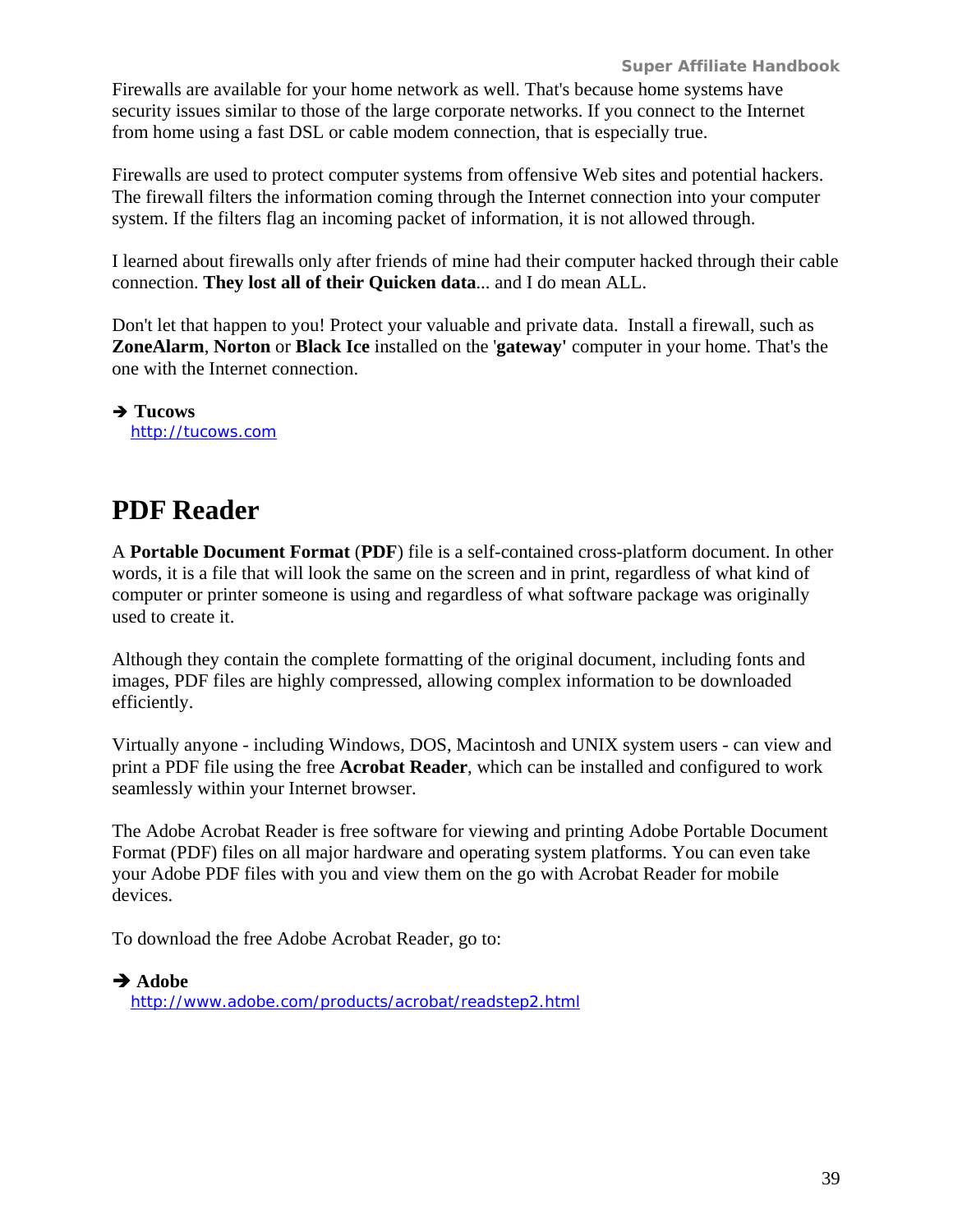### **Spreadsheet Software**

**A spreadsheet is basically a computerized ledger, and the best way I know of to keep track of many aspects of your Internet business.** 

Instead of buying expensive software to keep track of your affiliate programs, you can use spreadsheet software to keep track of the affiliate programs you join. List names, broker and affiliate links, as well as amounts of money that they owe you each month.

Use a spreadsheet to create lists of keywords for submission to your pay per click search engine campaigns. As a matter of fact, most of the PPC's give you a spreadsheet to download if you plan to make a large submission of keyword listings.

You can even do complex calculations on your sales conversion rates and returns on your advertising investments with simple formulae and the push of an 'enter' key.

**My personal choice is Microsoft Excel**, simply because my Dell computer arrived with Microsoft Office installed, and Excel is bundled in the Office software package.

If you don't have Excel installed on your computer, you might want to look into EasyOffice 5.1 which is available as freeware through Tucows. I haven't tried the software myself, but Tucows gives it a '5 Cow' rating. Visit the site and do a search for 'spreadsheet'.

 $\rightarrow$  [Tucows](http://tucows.com/) [http://tucows.com](http://tucows.com/)

## **Text Editor**

#### **NotePad is a nice simple text editor, and is probably installed on your computer if you are running Windows.**

Text editors don't have all the features of more robust word-processing software, but they are extremely handy for making quick notes. I used NotePad to create my web pages when I first started designing pages. It was an excellent way to learn HTML.

Text editors eliminate many of the 'formatting characters' that are embedded by more sophisticated word-processing programs. These 'formatting characters' can sometimes cause havoc with the appearance of email messages, so using a simple text editor eliminates the worry about sending messages that look like a bunch of gobbledy-gook.

Keep a Notepad or other text editor shortcut on your desktop for easy access. Think of it as a computer sticky note.

#### **Summary of Software Requirements**

**Equipped with most or all of the basic software tools discussed above, you will be ready to do business on the web.**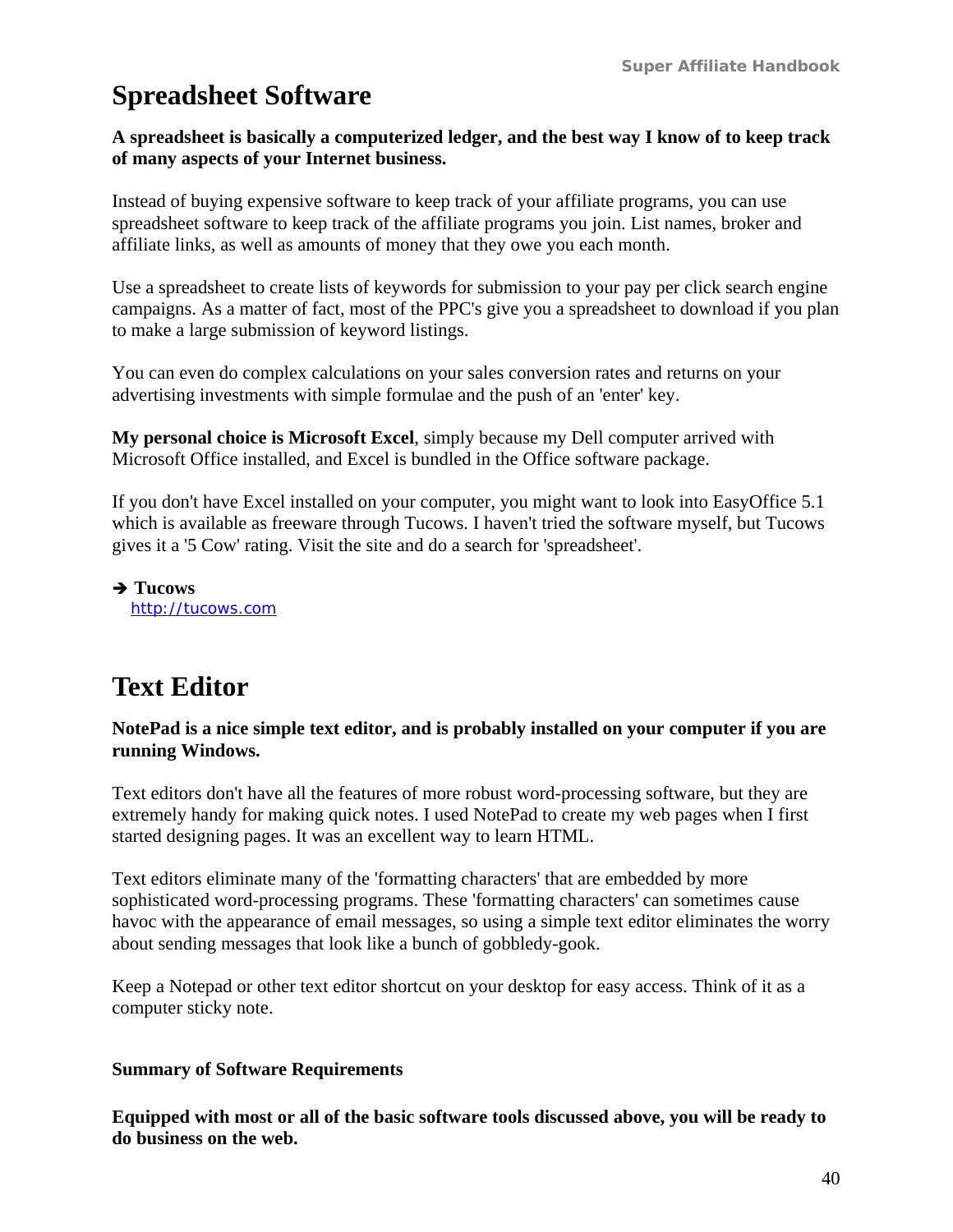# **Business Expenses**

#### **Contrary to what so many unscrupulous Internet marketers will tell you, starting a business online is not free.**

HOWEVER, compared with starting a business offline, an Internet business IS incredibly inexpensive to start.

Here are two lists of some the recurring and fixed expenses you'll have as an affiliate marketer. I haven't listed specific costs, as prices do change.

#### **Fixed Costs**

- Computer
- Computer Peripherals
- Directory Listings
- Educational Materials, Seminars & Conferences
- Incorporation Costs & Business Licenses
- Domain Name Registration
- Office Furniture
- Software

#### **Recurring Expenses**

- Advertising
- Autoresponder Service
- Web Hosting
- Domain Name Renewals
- Internet Connection(s)
- Office Supplies
- Telephone Service
- Yahoo! Listing Fees

**Not all the expenses listed above are set in stone.** You may not want to pay \$299 per year to list your commercial site at Yahoo! - and you don't have to.

On the other hand, you may opt to hire an accountant, web designer or expert copywriter to help you with your site, each of whom needs to be paid for his or her services.

So, your business can be 'no frills', or as full of bells and whistles as you can afford and choose to make it.

It's just nice to know that you have the option.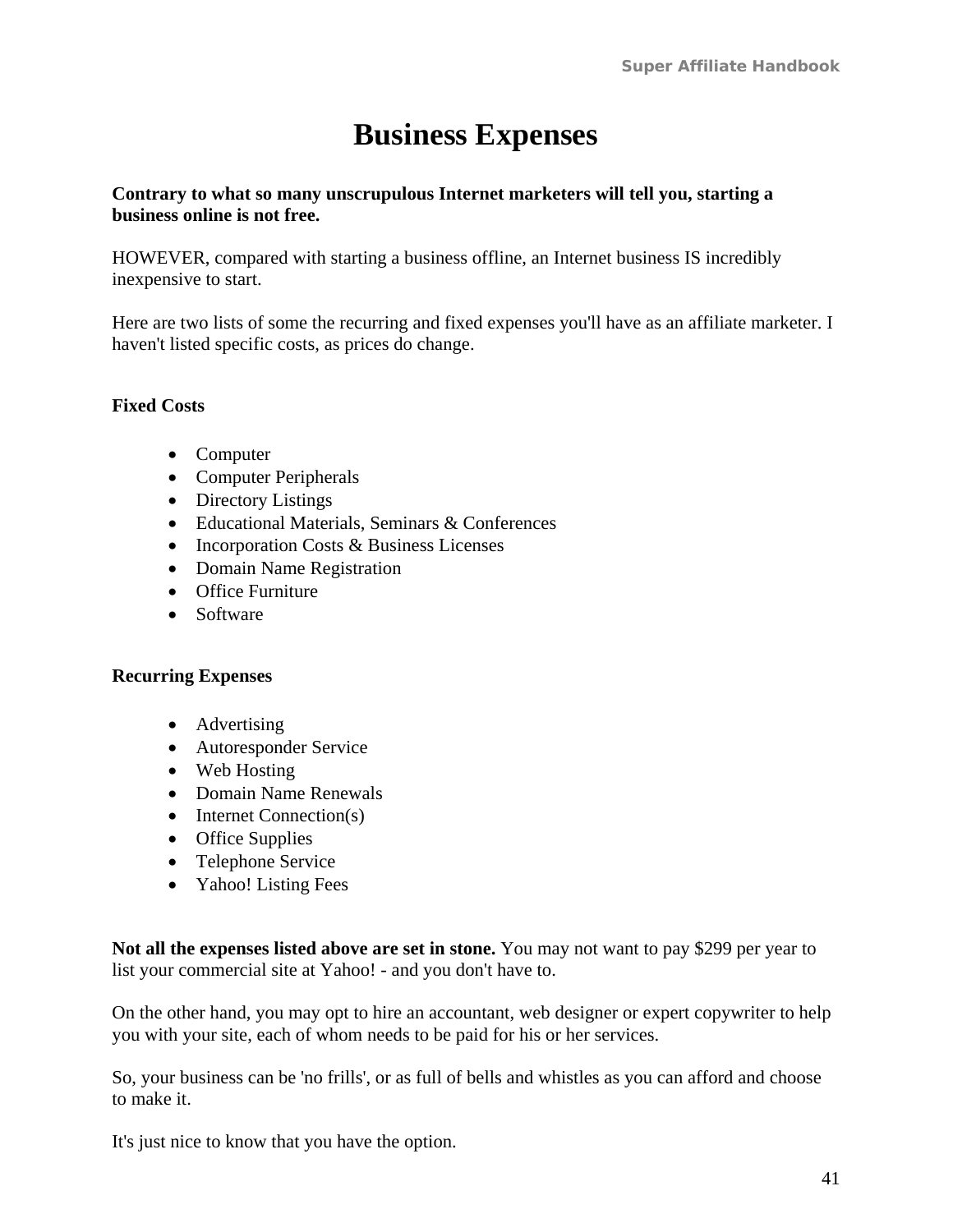# **Research Profitable Ideas**

# **What's Your Passion?**

#### **The questions I hear almost as often as 'How do I start an online business?' are, 'WHAT should I sell online and WHERE do I find products to sell?'**

In response, I always recommend that before you start looking for products, you need to determine your niche. Your niche is a topic about which you are, or can be, passionate.

If you don't love what you do, it's almost a sure bet that you won't prosper as much as when you follow your heart and do what you love to do.

#### **A typical mistake made by new webmasters it to try and market a product they know nothing about to a group of people they also know nothing about.**

For example, too many starry-eyed webmasters try to sell educational programs about Internet marketing on the first web site they build - because they've heard that these products 'sell well'.

They're right. Educational material about doing business on the Internet DOES sell well – when sold by experienced and SUCCESSFUL Internet marketers. Successful Internet marketers were once in their customer's shoes, and they bought all the products along their own road to success. They KNOW what works, what does NOT work, and why. They know and understand the information their customers need and want.

Those lacking in experience cannot make honest recommendations, and it shows in low sales and poor conversion rates.

There is an old saying – '**Do what you love and the money will follow**', which seems to hold true on the Net.

Whenever I've spoken with very successful people about their careers, they always mention how much they love the work they do. Making good money was a bonus that added to the enjoyment they got from doing what they did for a living.

To me, that means they made more than just a living, they made a life for themselves.

So it's important to build your site around a product or a service that you can get excited about. Choose a product or subject that you understand well, or are willing to learn about, so that you may serve your customers honestly and with integrity. Your efforts will be justly rewarded. Your excitement will shine through in your endorsements, and will help skyrocket your sales.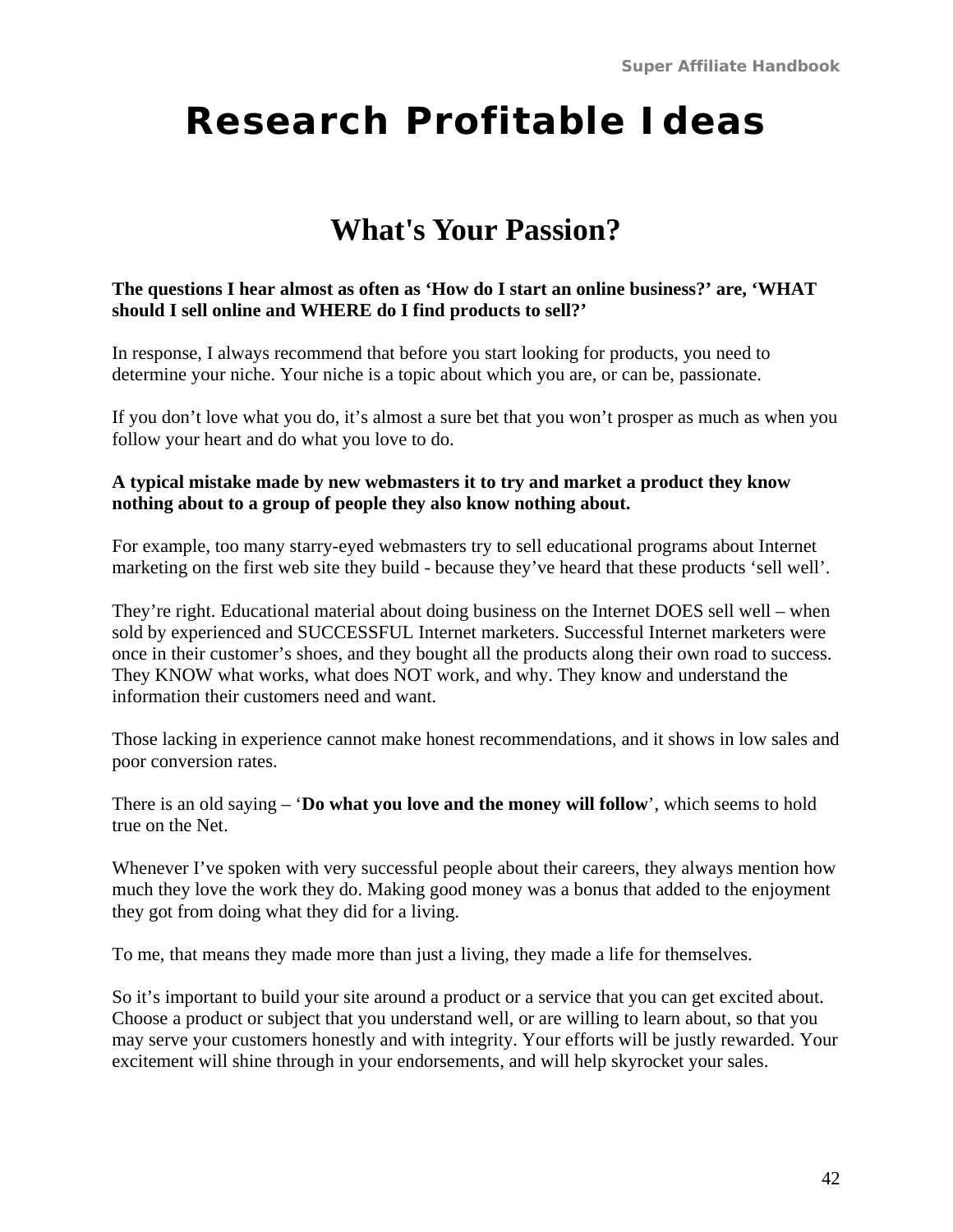#### **Brainstorming Topics**

If you don't already have some very specific ideas about what you would like to sell, consider the following questions and suggestions carefully. It will soon become clear that you are more inclined towards some avenues than others.

- Do you feel especially **passionate** about any subject in particular?
- Are you an expert in anything?
- Do you have **hobbies or interests** that you pursue regularly?
- Are you active in a **sport**?
- Ask your **friends and family** what they think you might be especially good at doing.
- **What have you learned from your jobs, hobbies and general life experience**? Do a skills and knowledge assessment.
- **What problems have you solved in the past?**

Brainstorm as many ideas as you can. Look at the following list. **Are you knowledgeable in one or more of the following subjects?** 

- Accounting
- Arts and Crafts
- Auto Buying
- Auto Mechanics
- Canning
- Carpentry
- Catering
- Child
- Development
- Computers
- Coaching
- Cooking
- Dating
- Decorating
- Divorce
- Dog Training
- Ebooks
- Ezines
- Fitness
- Gardening
- Health and Fitness
- Home Business
- Home Buying
- Home Finances
- Home Maintenance
- Home Remodeling
- Internet Business
- Makeup Application
- Marketing
- Pet Care
- Pet Grooming
- Pet Shows
- Plumbing
- Program Scripting
- Recipes
- Relationships
- Romance
- Self Improvement
- Sewing Tips
- Single Parenting
- Skin Care
- Small Appliance Repair
- Software Design
- Teenagers
- Travelling
- Web Design
- Weight Loss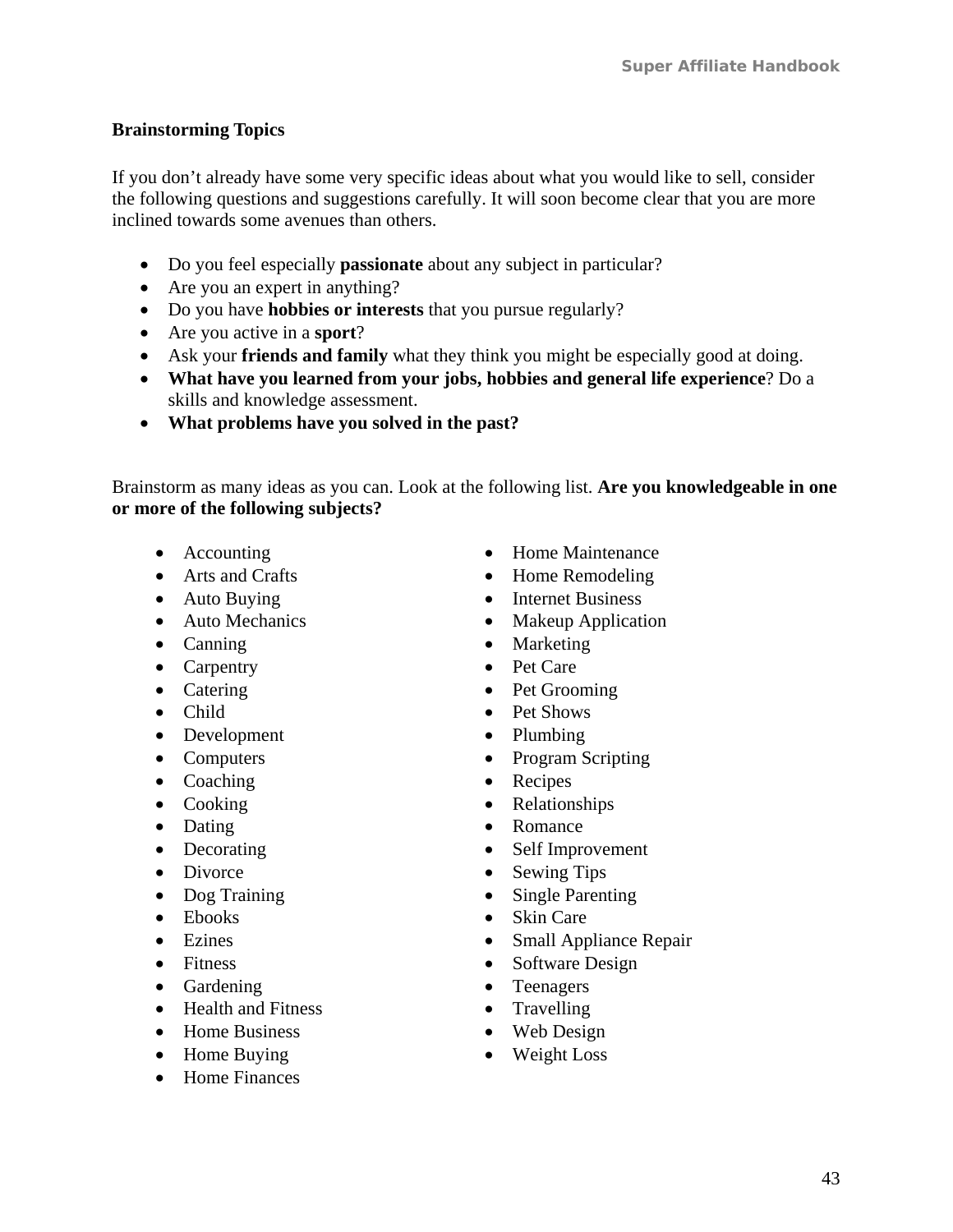Did that list spark any ideas?

Here's another list. It's **Commission Junction's** Advertiser, or merchant category list. There are products and services in each of the categories that can be sold by affiliates.

**Accessories**  Cosmetics/Fragrance - Handbags - Jewelry - Shoes

**Art/Photo/Music**  Art - Music - Photo

**Automotive** 

Cars & Trucks - Motorcycles - Parts & Accessories - Rentals - Tools and Supplies

**Books/Media**  Audio Books - Books - Magazines - News - Television - Videos/Movies

**Business**  Business-To-Business - Marketing - Office - Productivity Tools - Travel

**Careers**  Employment - Military

**Clothing/Apparel**  Children's - Malls - Men's - Women's

#### **Commerce**

Auction - Classifieds - E-commerce solutions/providers - New/Used Goods - Telephone services - Utilities

**Computer & Electronics**  Computer HW - Computer Support - Computer SW - Consumer Electronics - Peripherals

**Education**  Children - College - Languages - Professional

**Entertainment**  Memorabilia

**Family**  Babies - Children - Entertainment - Teens - Weddings

#### **Financial services**

Banking/Trading - Credit Cards - Investment - Loans - Real Estate Services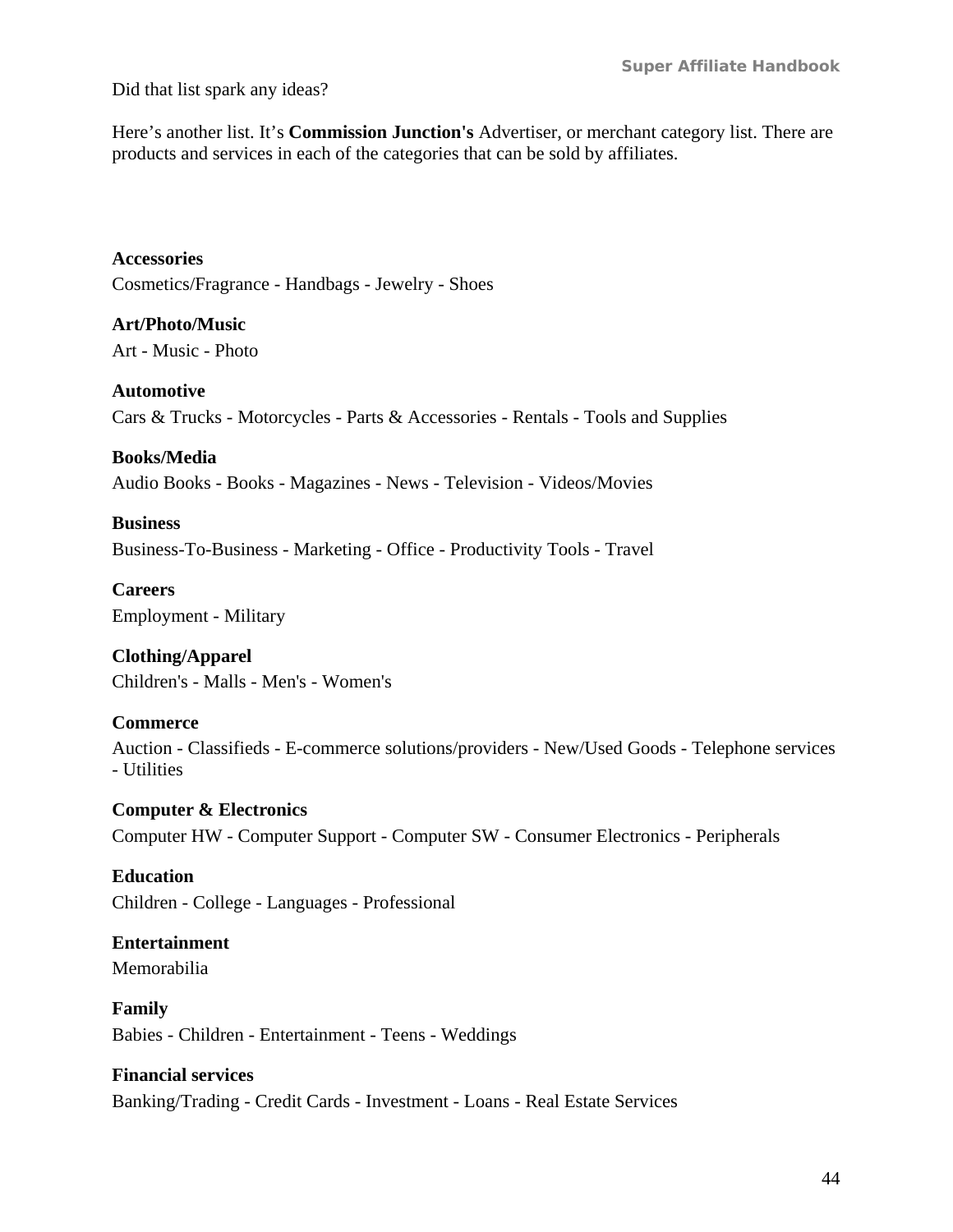#### **Food & Drinks**

Gourmet - Groceries - Restaurants - Tobacco - Wine & Spirits

**Games & Toys**  Electronic Toys - Games - Toys

# **Gifts & Flowers**

Care Packages - Collectibles - Flowers - Gifts - Greeting Cards

#### **Health & Beauty**

Bath & Body - Cosmetics - Health Food - Nutritional Supplements - Pharmaceuticals - Self Help - Vision Care - Wellness

#### **Home & Garden**

Bed & Bath - Construction - Furniture - Garden - Home Appliances - Kitchen - Pets - Real Estate - Utilities

**Insurance**  Commercial - Personal Insurance

**Legal Services** 

**Marketing**  Business to business - Network Marketing

**Medical**  Equipment

**Phonecard Services**  Online/Wireless

#### **Recreation & Leisure**

Astrology - Betting/Gaming - Communities - Events - Matchmaking - New Age - Outdoors - Party Goods

**Shops/Malls**  Virtual Malls

**Sports & Fitness**  Exercise & Health - Professional Sports Organizations - Sports - WaterSports

**Travel** 

Accessories - Air - Car - Hotel - Luggage - Vacation

#### **Web Services**

Advice - Banner ads - Domain Registrations - Email Marketing - Internet Service Providers - Intranets - Search Engine - Web Design - Web Hosting/Servers - Web Tools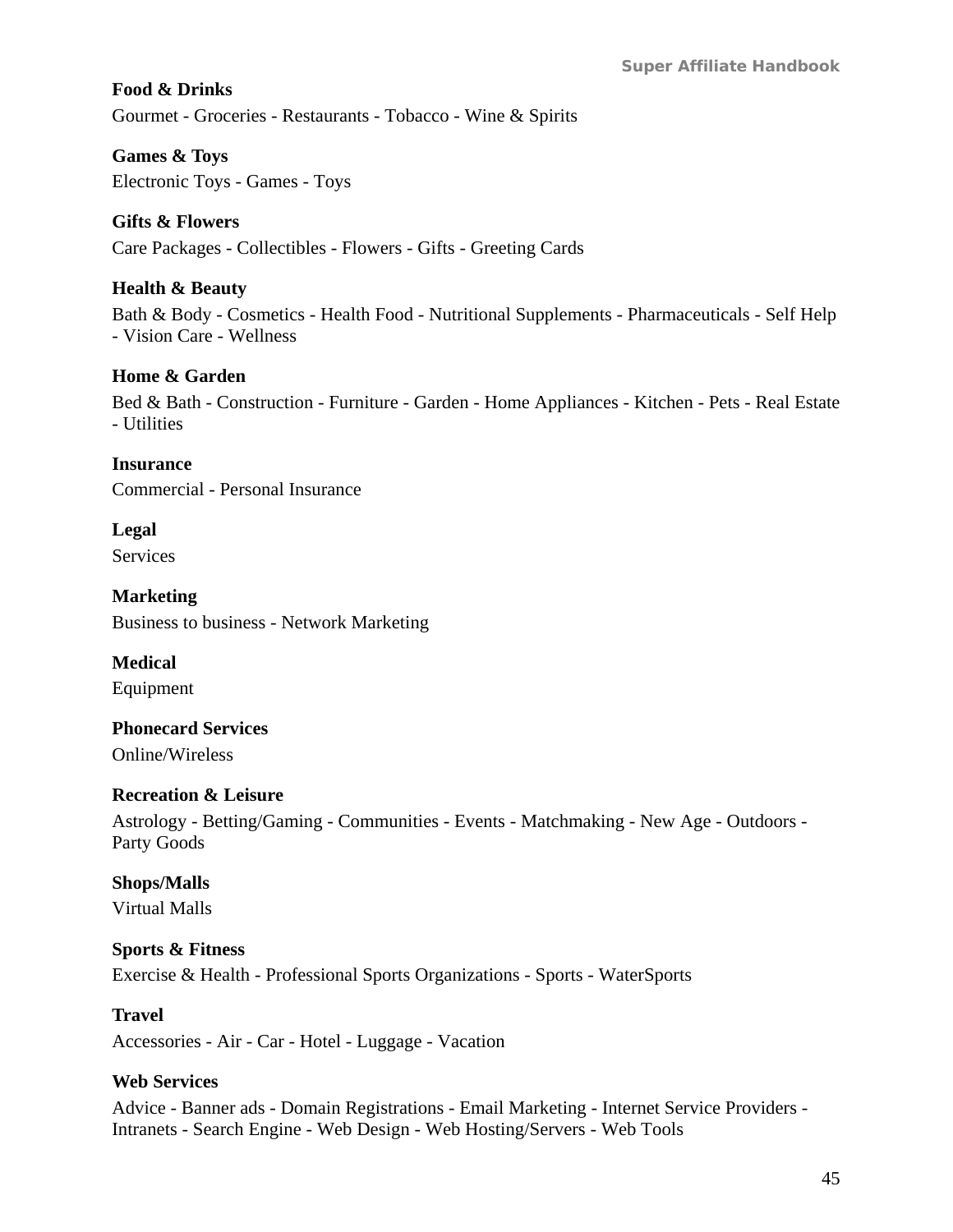**If you are serious about going into business - any business - even an affiliate marketing business, you will spend many, many hours to develop, nurture and maintain it. It's therefore a good idea to choose a subject that you are keen to pursue if you want to succeed.** 

Make a list of all the topics or products that make you smile or cause your heart to beat quicker when you think about them.

Don't worry at this point whether or not there's a market for your topic, just make your list.

For example, your list of 'possibilities' may look like this:

- Wine and wine making
- Investing
- Web site design
- Making money on the Internet
- Running
- Gambling & online casinos
- Cooking
- Travel
- Cats
- Aging parents
- Retirement
- etc.

**In the following sections, we'll find out how many people are looking for information online about the topics you chose above, and whether any or all of your ideas might be profitable.**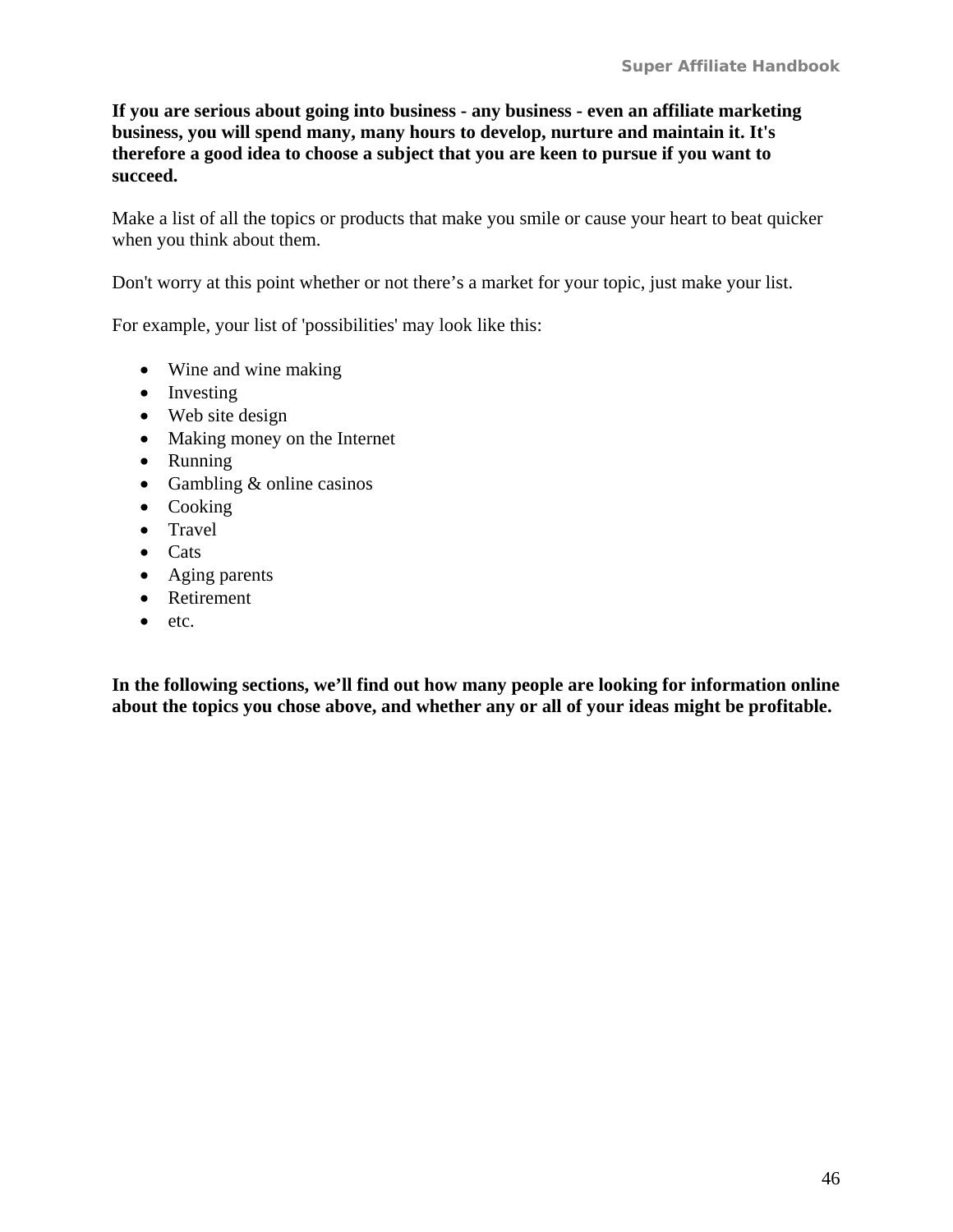# **Targeting a Market**

#### **Now that you have an idea of the topics you'd like to pursue, it's time to find out whether there's a market for your idea.**

In this section, we'll look at tools and techniques to help you assess demand, supply (competition), and the profit potential of your site.

A serious miscalculation many entrepreneurs make is to assume that because they and their family think their idea is fabulous, that other consumers will feel likewise.

Unfortunately, it rarely works that way.

As an entrepreneur exploring the potential of a new venture you must answer the following question:

#### **"Can my new venture make money?"**

A market assessment will help you answer this question as well as assist you in transforming your idea into a successful business. Assessing the market potential of your business idea is a critical step in planning any new business.

Through market research, you will gather information about:

- Customers
- Market Size
- Industry Trends
- Competition
- Potential Profitability

Yes, even when marketing affiliate programs, it pays to do your homework. Avoid this step and your venture could **cost you time and money.** Spending money for nothing is not a desirable outcome when **the objective is to MAKE money!**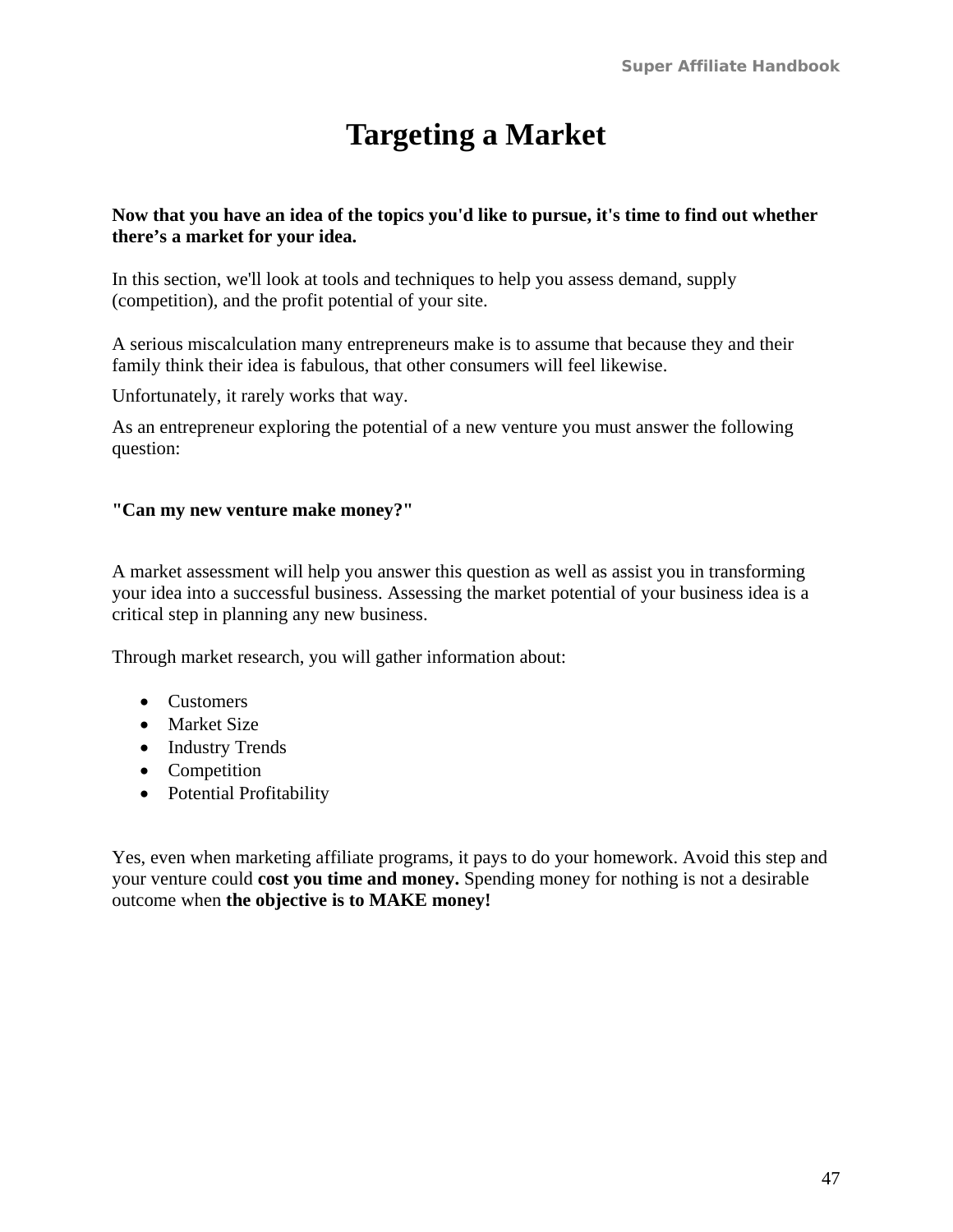# **Market Research Tools**

#### **Before you start to research your potential market and competitors, it's helpful to know what tools are available to make the job easier.**

I use the following tools and sites to save time and effort during my own research:

- Spreadsheet
- WordTracker
- Overture Keyword Suggestion Tool
- Google Search Engine
- Google Toolbar
- Alexa Toolbar
- Pay Per Click Search Engines

As soon as I begin research into a topic to determine its potential for profit, I open up MS-Excel, my spreadsheet software.

I open a new file, give it a name like 'Wine\_Research' and save it to the folder on my computer where I keep all my other research files.

I then label columns as follows:



I use the spreadsheet to make an extensive list of all, and I do mean ALL the keywords and phrases that I find that are related to my topic of interest. In another column I list the number of searches each keyword and phrase receives per month (Demand) as indicated by results I find while using Overture's keyword suggestion tool.

I also enter current bid prices for those keywords from various pay per click search engines, along with URL's from some of the competing sites. In addition, I make note of possible products and merchant partners with appropriate potential affiliate programs.

By the time my research is complete, my spreadsheet is a well-organized, comprehensive source of information that will tell me at a glance all I need to know about my topic and its market.

You can accomplish the same task by using tables in word-processing software, but the job will not be as easy as when you use a spreadsheet.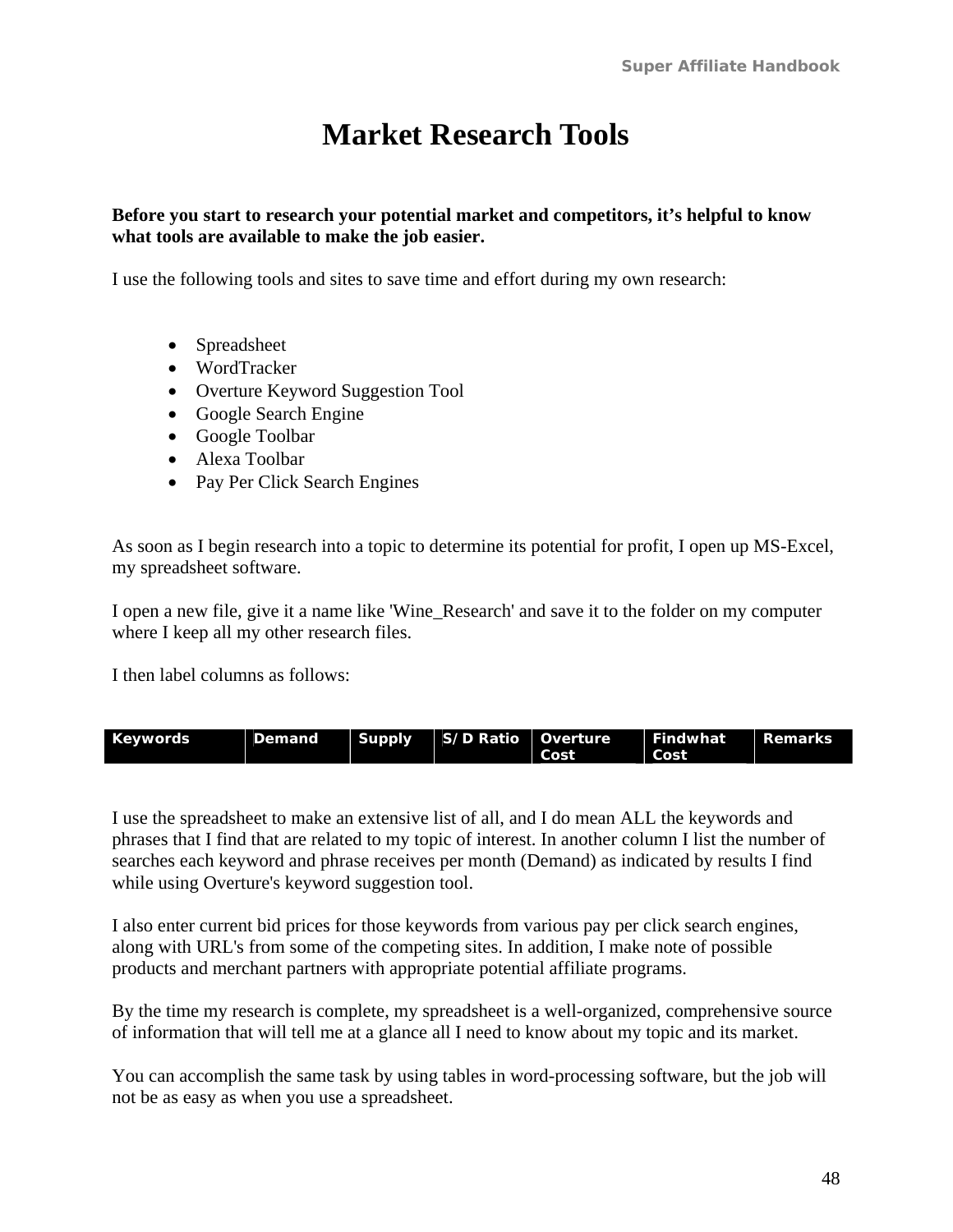### **Keyword Research Tools**

Keyword research serves two purposes.

The first is to develop a list of keywords and phrases relevant to your topic. These keywords are used to compose the meta tags and text within your pages, and will therefore act as 'magnets' to attract the search engines.

Another benefit of thorough keyword research, is the ability to assess demand for products and services on the Net. Certain tools allow us to see exactly how many times surfers enter a particular phrase or keyword over a period of time. Using those numbers we may judge them sufficient to build a site around that topic.

Below are the tools I use to do keyword research for my affiliate sites.

#### **WordTracker**

Wordtracker.com is perhaps the best tool available to search for keywords and phrases relevant to your topic, as well as related keywords and phrases.

Wordtracker's free weekly Keyword Reports are also a great way to keep an eye on keyword search trends that indicate new and emerging topics of public interest.

Wordtracker is an online keyword generator that builds lists of similar search terms from keywords entered by Internet users. The database is updated on a continuous basis for new search expressions and it contains more than 340 million search queries. As such, Wordtracker can be a valuable tool to gain insight into the public's most commonly used search phrases.

With permission from the nice folks at Wordtracker, I've included two samples of Wordtracker keyword reports below - the **Top 300 Surge Report** and the **Top 200 Long Term Keyword Report**, 500 keywords in all.

The Top 300 includes the top 300 queries from the 24 hours prior to the report's issuance, and the Top 200 includes the top 200 complete queries from the largest Metacrawlers on the web (Metacrawler/Dogpile etc...) for the last 60 days (2 months).

You can scan through both lists to discover what's on surfers' minds.

Do any of the words and phrases strike a chord with you? Are any of the search terms also on your list of potential site topics?

List those phrases and terms that you are particularly interested in. You will later compare this new list against the list of potential topics that you made earlier.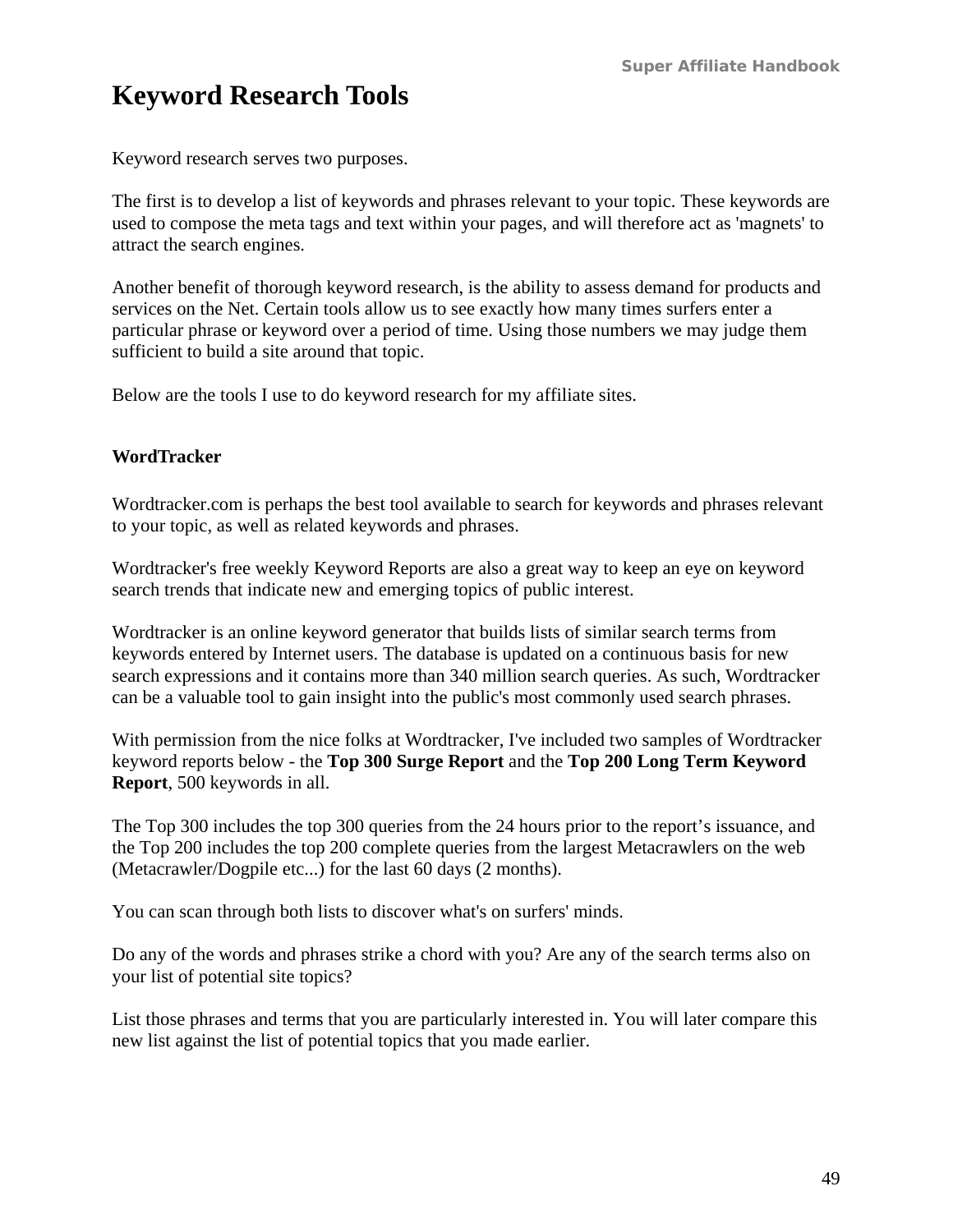#### **Top 300 Searches Over 24 Hours**

**WordTracker's Top 300 Surge Report -** These are the top 300 queries from the 24 hours prior to the report's issuance, and taken from 5,587,112 queries, which represents the complete queries from the largest Metacrawlers on the web (Metacrawler /Dogpile etc.) for the last 24 hours.

| <b>Legend</b>   |                             |                                                    |
|-----------------|-----------------------------|----------------------------------------------------|
|                 |                             |                                                    |
|                 |                             | Nos.: Position according to popularity             |
|                 |                             | Count: Number of sightings of keyword in database. |
|                 | Keyword: The keyword itself |                                                    |
|                 |                             |                                                    |
| Nos.            | Count                       | Keyword                                            |
| 1               | 4838                        | travel                                             |
| $\overline{2}$  | 4448                        | autos                                              |
| 3               | 2397                        | hotels                                             |
| 4               | 1764                        | ebay                                               |
| 5               | 1738                        | health                                             |
| 6               | 1727                        | google                                             |
| $\overline{7}$  | 1691                        | jokes                                              |
| 8               | 1474                        | yahoo                                              |
| 9               | 1442                        | mortgages                                          |
| 10              | 1221                        | lyrics                                             |
| 11              | 1170                        | joe millionaire                                    |
| 12              | 1161                        | insurance quotes                                   |
| 13              | 1156                        | dictionary                                         |
| $\overline{14}$ | $\frac{1}{1150}$            | books                                              |
| 15              | 1068                        | cars                                               |
| 16              | 1055                        | hotmail                                            |
| 17              | 1002                        | news                                               |
| 18              | 938                         | iobs                                               |
| 19              | 927                         | yahoo.com                                          |
| 20              | 895                         | song lyrics                                        |
| 21              | 884                         | People Finder                                      |
| 22              | 852                         | hotmail.com                                        |
| 23              | 843                         | maps                                               |
| 24              | 841                         | mapquest                                           |
| 25              | 840                         | prom dresses                                       |
| $\overline{26}$ | 837                         | <b>Used Cars</b>                                   |
| 27              | 818                         | search engines                                     |
| 28              | 755                         | games                                              |
| 29              | 752                         | palm                                               |
| 30              | 734                         | ricin                                              |
| 31              | 682                         | parent                                             |
| 32              | 673                         | Addresses                                          |
| 33              | 662                         | baby names                                         |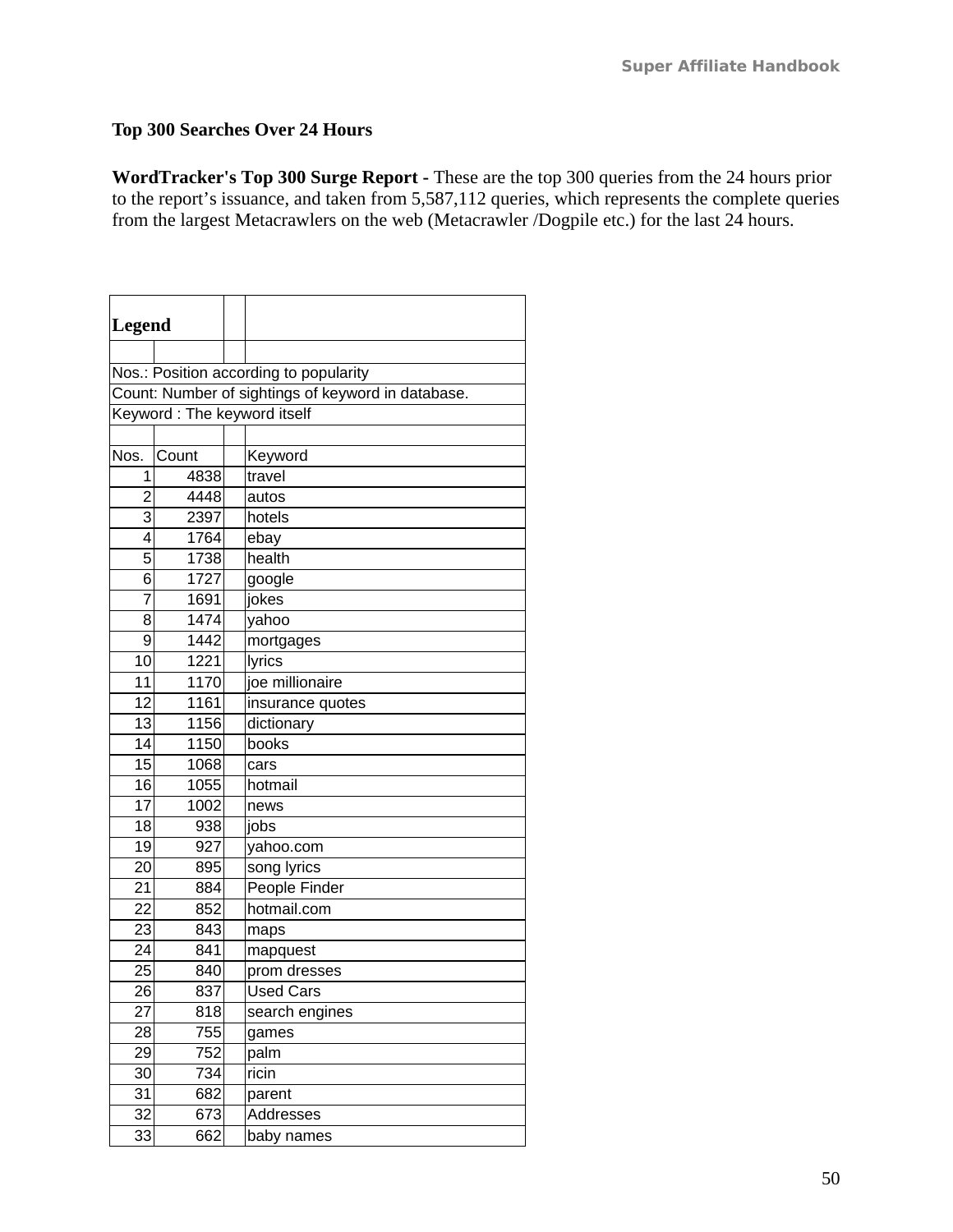| 34              | 659 | milf                       |
|-----------------|-----|----------------------------|
| 35              | 656 | atkins diet                |
| 36              | 652 | white pages                |
| 37              | 648 | science fair projects      |
| 38              | 638 | detroit auto show          |
| 39              | 634 | kazaa                      |
| 40              | 623 | weather                    |
| 41              | 620 | ask jeeves                 |
| 42              | 617 | dogs                       |
| 43              | 610 | recipes                    |
| 44              | 595 | southwest airlines         |
| 45              | 579 | www.yahoo.com              |
| 46              | 568 | lord of the rings          |
| 47              | 565 | yellow pages               |
| 48              | 548 | april fools                |
| 49              | 546 | music                      |
| 50              | 542 | airline tickets            |
| 51              | 525 | amazon.com                 |
| $\overline{52}$ | 514 | free clip art              |
| 53              | 507 | author                     |
| 54              | 504 | wallpaper                  |
| 55              | 499 | ebay.com                   |
| 56              | 498 | kelly blue book            |
| 57              | 492 | quotes                     |
| 58              | 485 | google.com                 |
| 59              | 473 | www.hotmail.com            |
| 60              | 472 | <b>Used Car Prices</b>     |
| 61              | 468 | clip art                   |
| 62              | 460 | job search                 |
| 63              | 459 | hairstyles                 |
| 64              | 459 | orlando bloom              |
| 65              | 453 | poems                      |
| 66              | 452 | zip codes                  |
| 67              | 451 | ps2 cheats                 |
| 68              | 448 | free clipart               |
| 69              | 421 | People Locator             |
| 70              | 419 | winzip                     |
| 71              | 418 | home depot                 |
| 72              | 418 | pregnancy                  |
| 73              | 414 | <b>Free Download Music</b> |
| 74              | 414 | literotica.com             |
| 75              | 413 | furniture                  |
| 76              | 411 | mortgage calculator        |
| 77              | 408 | used cars                  |
| 78              | 407 | cnn                        |
| 79              | 404 | american airlines          |
| 80              | 403 | Free People Finder         |
| 81              | 400 | poetry                     |
| 82              | 393 | area codes                 |
| 83              | 393 | movies                     |
| 84              | 391 | free music downloads       |
| 85              | 391 | house plans                |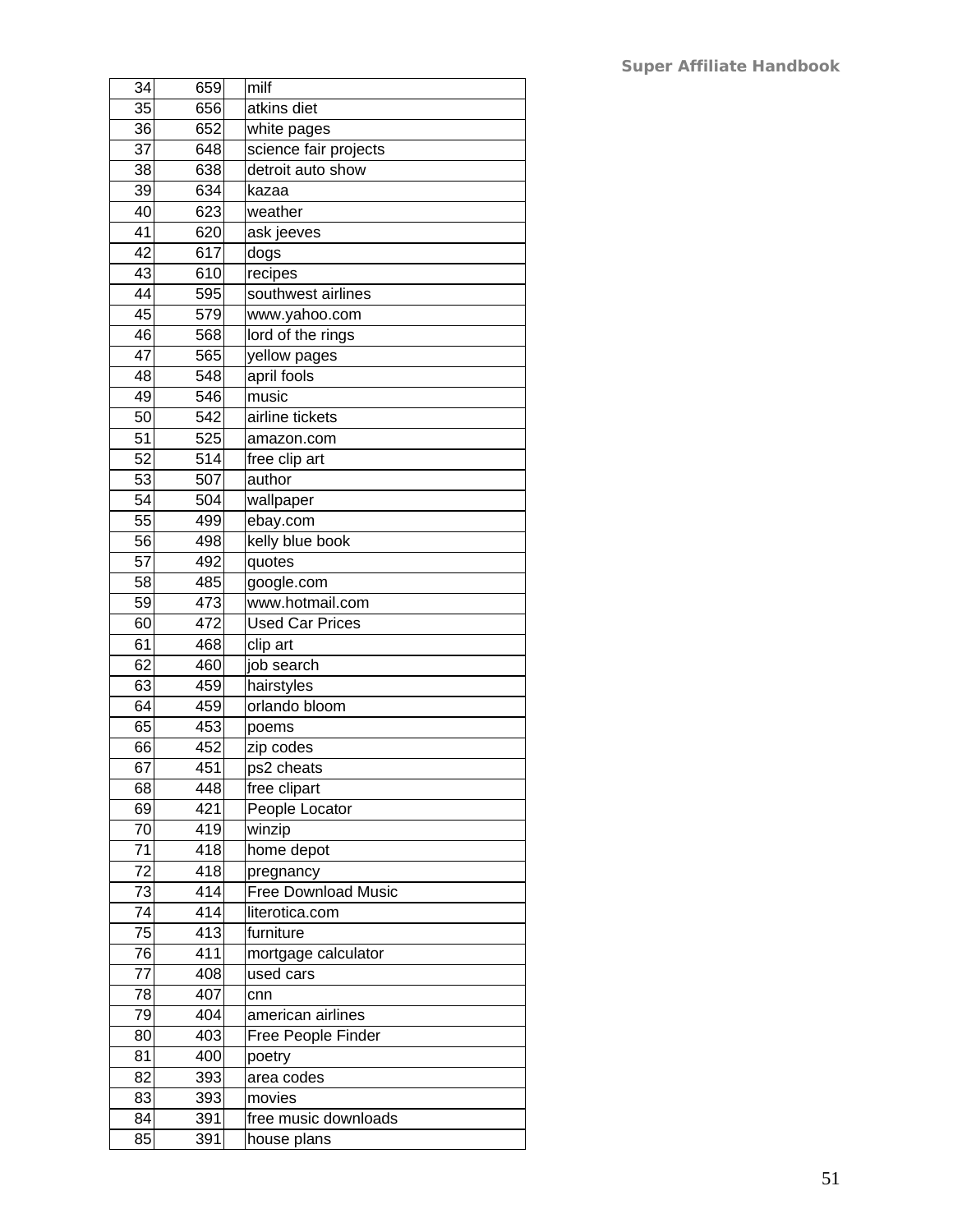| 86  | 387              | clipart                    |
|-----|------------------|----------------------------|
| 87  | 385              | united airlines            |
| 88  | 384              | online dictionary          |
| 89  | 379              | free ringtones             |
| 90  | 376              | msn                        |
| 91  | 373              | Yahoo Mail                 |
| 92  | 368              | amazon                     |
| 93  | 365              | aol.com                    |
| 94  | 364              | las vegas                  |
| 95  | 358              | Yahoo. Com                 |
| 96  | 352              | <b>Telephone Directory</b> |
| 97  | 352              | free games                 |
| 98  | 351              | hair styles                |
| 99  | 349              | pictures                   |
| 100 | 348              | New Car                    |
| 101 | 348              | warez                      |
| 102 | 346              | dodge tomahawk             |
| 103 | 341              | Peoplesearch               |
| 104 | 340              | mp3                        |
| 105 | 337              | www.google.com             |
| 106 | 332              | cloning                    |
| 107 | 327              | freeones                   |
| 108 | 326              | harry potter               |
| 109 | 323              | marijuana                  |
| 110 | 323              | sears                      |
| 111 | 322              | Free Clip Art              |
| 112 | 322              | White                      |
| 113 | 322              | eminem                     |
| 114 | 322              | kazaa lite                 |
| 115 | 320              | msn.com                    |
| 116 | 318              | holiday inn                |
| 117 | 317              | tattoos                    |
| 118 | 316              | buddy icons                |
| 119 | 315              | airlines                   |
| 120 | 314              | <b>Free Clipart</b>        |
| 121 | 314              | People Search              |
| 122 | 313              | consumer reports           |
| 123 | 312              | driving directions         |
| 124 | 312              | online games               |
| 125 | 311              | birthdays                  |
| 126 | 310              | sublime directory          |
| 127 | $\overline{307}$ | People                     |
| 128 | 307              | guitar tabs                |
| 129 | 307              | horoscopes                 |
| 130 | 303              | monster.com                |
| 131 | 302              | aol                        |
| 132 | 302              | free screensavers          |
| 133 | 296              | Joe Millionaire            |
| 134 | 296              | free greeting cards        |
| 135 | 296              | richards realm             |
| 136 | 296              | textbooks                  |
| 137 | 294              | Person Finder              |
|     |                  |                            |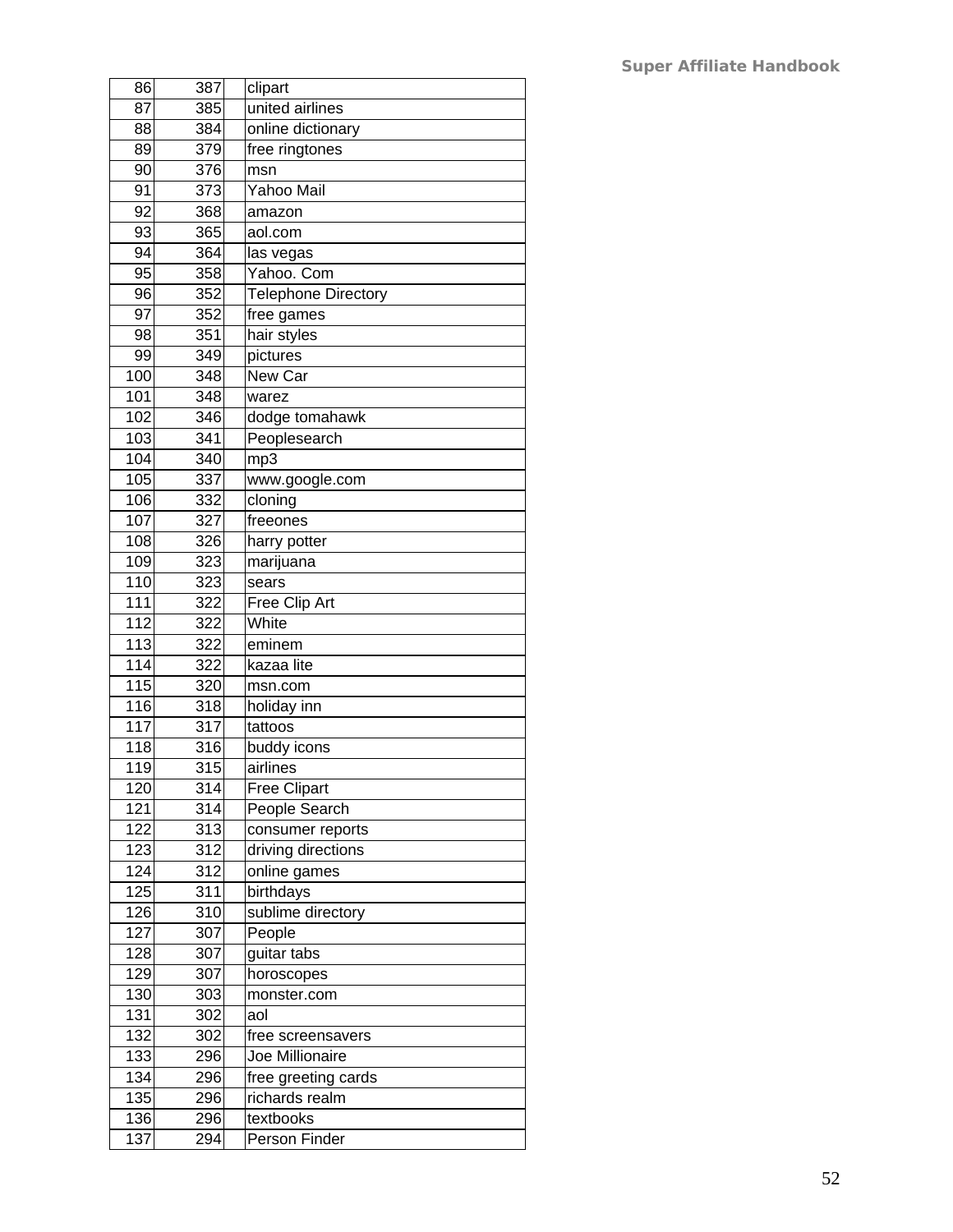| 138        | 294        | sublimedirectory.com       |
|------------|------------|----------------------------|
| 139        | 291        | <b>Locating People</b>     |
| 140        | 291        | walmart                    |
| 141        | 289        | <b>Online Dictionary</b>   |
| 142        | 288        | currency converter         |
| 143        | 285        | cheat codes                |
| 144        | 285        | www.ebay.com               |
| 145        | 281        | Free Mp3 Downloads         |
| 146        | 281        | free fonts                 |
| 147        | 280        | Song Lyrics                |
| 148        | 279        | <b>Free Greeting Cards</b> |
| 149        | 279        | irs                        |
| 150        | 278        | <b>Free Diet Plans</b>     |
| 151        | 278        | auto                       |
| 152        | 278        | science projects           |
| 153        | 275        | diabetes                   |
| 154        | 274        | avril lavigne              |
| 155        | 272        | free wallpaper             |
| 156        | 272        | snes roms                  |
| 157        | 268        | <b>Finding People</b>      |
| 158        | 267        | flowers                    |
| 159        | 267        | yahoo mail                 |
| 160        | 264        | Orlando Bloom              |
| 161        | 263        | anna nicole smith          |
| 162        | 262        | best buy                   |
| 163        | 258        | kids                       |
| 164        | 258        | weight watchers            |
| 165        | 256        | <b>Plane Ticket</b>        |
| 166        | 256        | employment                 |
| 167        | 256        | free screen savers         |
| 168        | 255        | refinancing equity loans   |
| 169        | 254        | Free Desktop Wallpaper     |
| 170        | 254        | Free Mp3 Music Download    |
| 171        | 254        | travelocity                |
| 172        | 253        | Ebay .com                  |
| 173        | 253        | Job Search                 |
| 174        | 252        | cheap airline tickets      |
| 175        | 252        | wedding invitations        |
| 176        | 252        | world map                  |
|            |            | e-cards                    |
| 177        | 251<br>250 |                            |
| 178<br>179 |            | famous quotes              |
|            | 250<br>247 | map quest<br>ecards        |
| 180        |            |                            |
| 181        | 247        | lowes                      |
| 182        | 246        | cheap flights              |
| 183        | 245        | <b>DeCSS</b>               |
| 184        | 245        | The Atkins Diet            |
| 185        | 245        | dogpile                    |
| 186        | 244        | paintball                  |
| 187        | 240        | digital cameras            |
| 188        | 240        | expedia                    |
| 189        | 239        | scholarships               |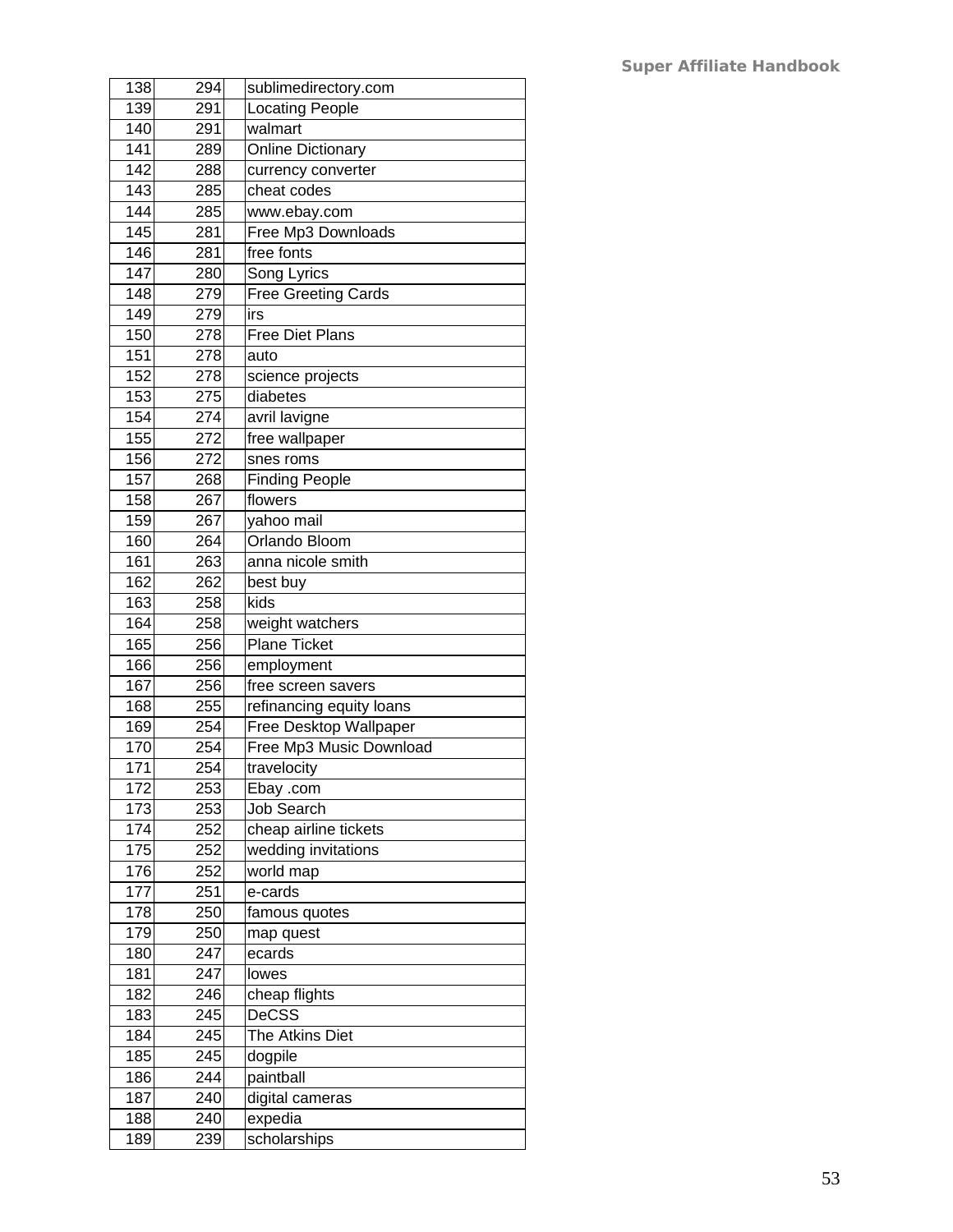| 190 | 238 | education                        |
|-----|-----|----------------------------------|
| 191 | 237 | cheats                           |
| 192 | 237 | love poems                       |
| 193 | 237 | tires                            |
| 194 | 234 | abortion                         |
| 195 | 234 | amtrak                           |
| 196 | 233 | free music                       |
| 197 | 233 | music downloads                  |
| 198 | 233 | music lyrics                     |
| 199 | 233 | thongs                           |
| 200 | 232 | ups                              |
| 201 | 231 | barnes and noble                 |
| 202 | 230 | <b>Job Listings</b>              |
| 203 | 230 | free ring tones                  |
| 204 | 230 | posters                          |
| 205 | 230 | quotations                       |
| 206 | 230 | xbox cheats                      |
| 207 | 229 | screensavers                     |
| 208 | 228 | Science Fair Projects            |
| 209 | 228 | anime                            |
| 210 | 227 | <b>Cheap Airline Tickets</b>     |
| 211 | 227 | mexico                           |
| 212 | 226 | calendar                         |
| 213 | 226 | fafsa                            |
| 214 | 225 | auctions                         |
| 215 | 224 | cnn.com                          |
| 216 | 224 | mortgage rates                   |
| 217 | 223 | Martin Luther King Jr.           |
| 218 | 223 | apartments                       |
| 219 | 223 | bangbus                          |
| 220 | 223 | greeting cards                   |
| 221 | 222 | circuit city                     |
| 222 | 222 | desktop themes                   |
| 223 | 222 | resume                           |
| 224 | 221 | screen savers                    |
| 225 | 220 | Free E Cards                     |
| 226 | 220 | computers                        |
| 227 | 220 | nissan                           |
| 228 | 219 | wifelovers                       |
| 229 | 218 | Goggle Search Engine             |
| 230 | 217 | Science Fair Ideas               |
| 231 | 217 | Science Fair Project Ideas       |
| 232 | 217 | mp3 midi                         |
| 233 | 217 | periodic table                   |
| 234 | 217 | playstation 2 cheats             |
| 235 | 215 | social security                  |
| 236 | 215 | wedding dresses                  |
| 237 | 214 | blue book                        |
| 238 | 214 | free e-cards                     |
| 239 | 213 | <b>Free Email Greeting Cards</b> |
| 240 | 213 | game cheats                      |
| 241 | 213 | nanotechnology                   |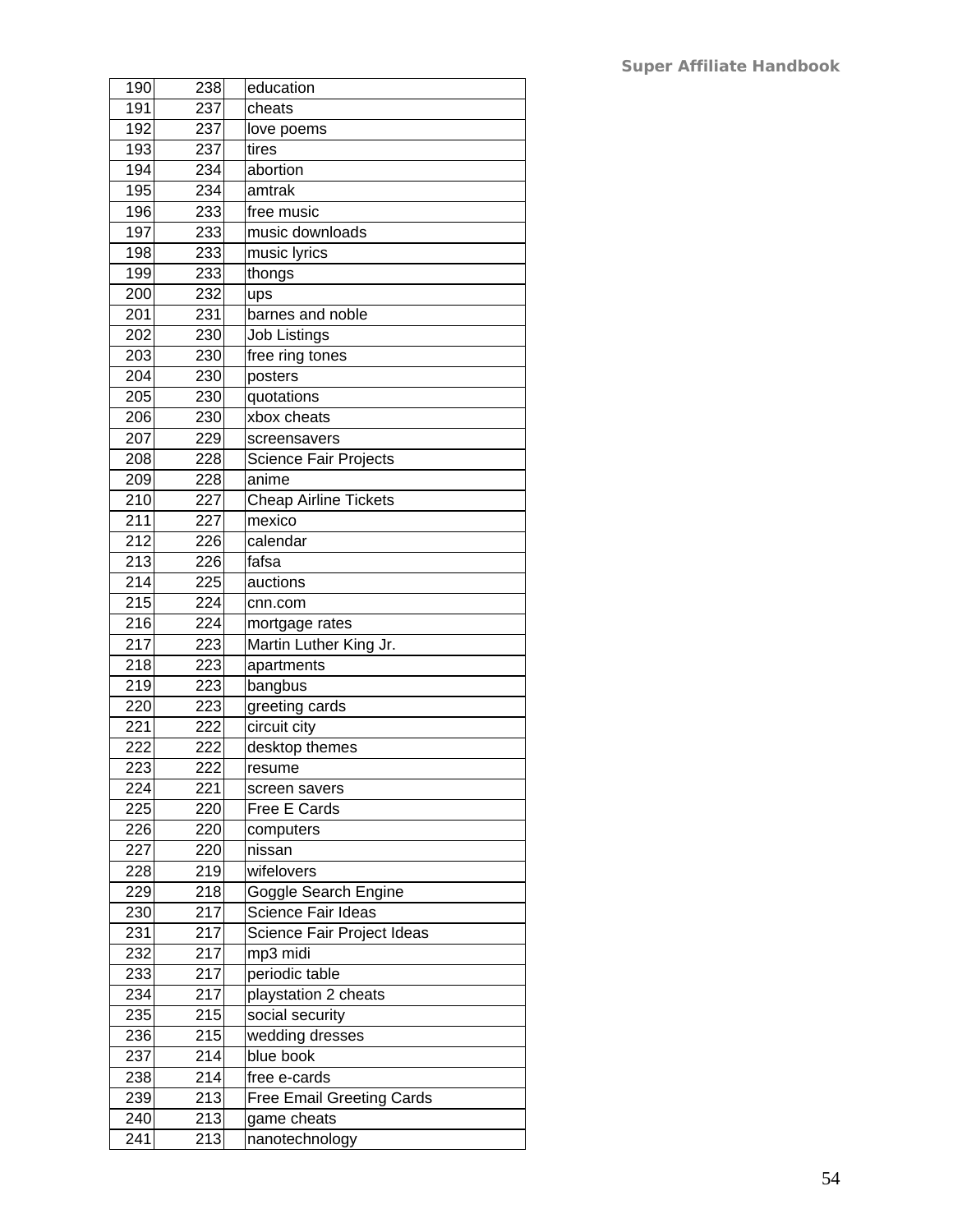| 242 | 213 | reverse lookup                    |
|-----|-----|-----------------------------------|
| 243 | 211 | funny pictures                    |
| 244 | 211 | human genetics                    |
| 245 | 210 | cheap airfare                     |
| 246 | 210 | dell                              |
| 247 | 209 | Funny Jokes                       |
| 248 | 209 | checks                            |
| 249 | 208 | airfares                          |
| 250 | 207 | cd covers                         |
| 251 | 207 | time zones                        |
| 252 | 206 | cartoons                          |
| 253 | 204 | free email                        |
| 254 | 203 | desktop wallpaper                 |
| 255 | 203 | expedia.com                       |
| 256 | 203 | solar system                      |
| 257 | 202 | the huns yellow pages             |
| 258 | 200 | <b>Hotels Search</b>              |
| 259 | 200 | health insurance                  |
| 260 | 200 | used books                        |
| 261 | 199 | <b>Free Ecards</b>                |
| 262 | 199 | love quotes                       |
| 263 | 198 | sublimedirectory                  |
| 264 | 198 | verizon                           |
| 265 | 197 | depression                        |
| 266 | 196 | <b>Southwest Airlines</b>         |
| 267 | 196 | calorie counter                   |
| 268 | 196 | credit report                     |
| 269 | 192 | Detroit Auto Show                 |
| 270 | 192 | auto parts                        |
| 271 | 192 | cruises                           |
| 272 | 192 | delta airlines                    |
| 273 | 192 | freeware                          |
| 274 | 191 | calendars                         |
| 275 | 190 | Tatoo Pictures                    |
| 276 | 190 | e cards                           |
| 277 | 190 | free online games                 |
| 278 | 190 | real estate                       |
| 279 | 189 | encyclopedia                      |
| 280 | 189 | used textbooks                    |
| 281 | 188 | <b>Free Online Greeting Cards</b> |
| 282 | 188 | free downloads                    |
| 283 | 188 | orbitz                            |
| 284 | 187 | body mass index                   |
| 285 | 187 | radio shack                       |
| 286 | 186 | Person Search                     |
| 287 | 186 | kazza                             |
| 288 | 186 | mapquest.com                      |
| 289 | 185 | chat                              |
| 290 | 185 | continental airlines              |
| 291 | 185 | free credit report                |
| 292 | 185 | jennifer lopez                    |
| 293 | 185 | ticketmaster                      |
|     |     |                                   |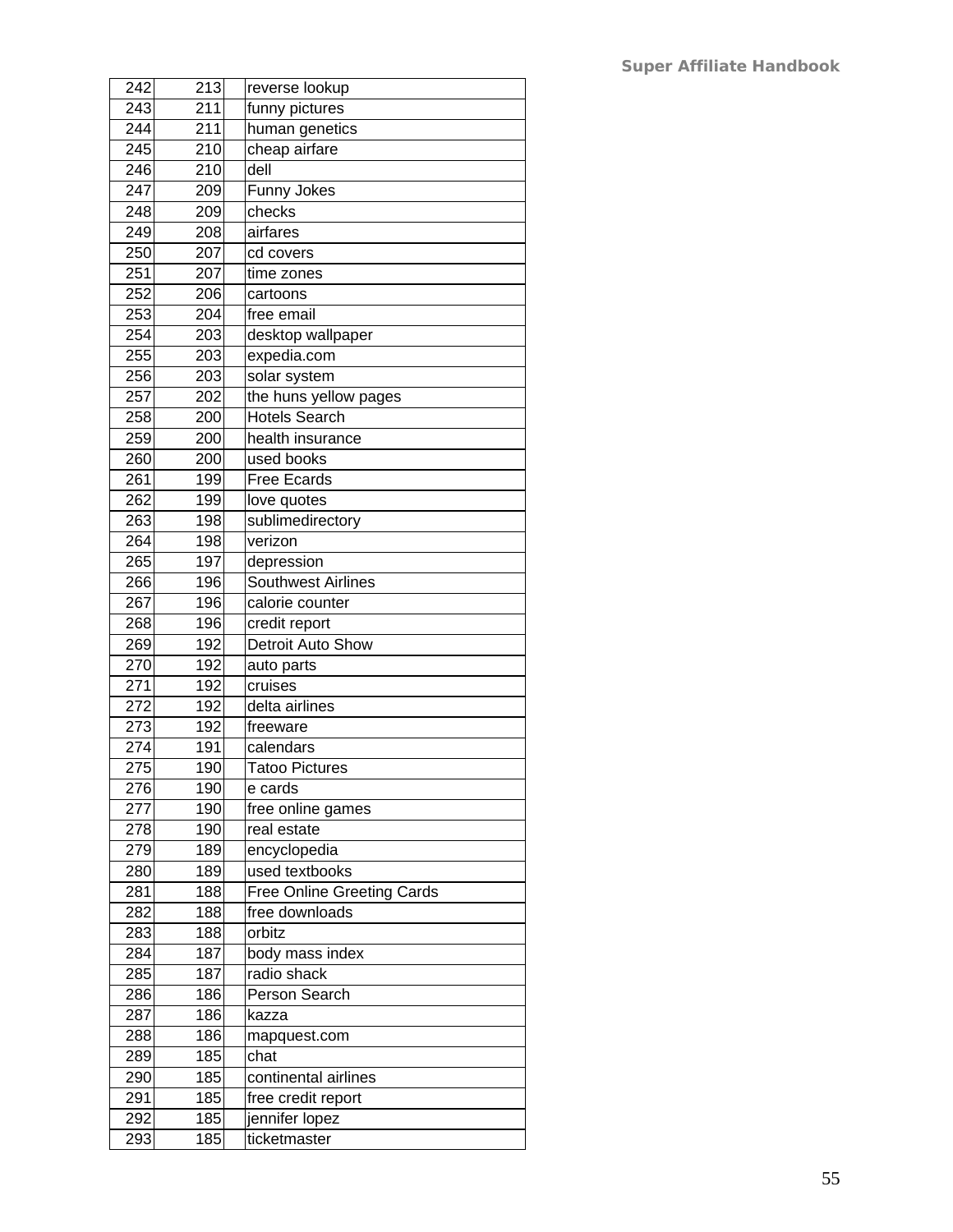| 294 | 185 | weight loss          |
|-----|-----|----------------------|
| 295 | 184 | car rental           |
| 296 | 184 | holocaust            |
| 297 | 184 | thong                |
| 298 | 183 | lesson plans         |
| 299 | 183 | www.aol.com          |
| 300 | 182 | free nokia ringtones |

### **Top 200 Searches in 60 Days**

#### **The Top 200 Long-Term Keyword Report**

Wordtracker's current database size is 335,789,918 search terms which represents the complete queries from the largest Metacrawlers on the web (Metacrawler/Dogpile etc..) for the last 60 days (2 months).

| 1               | 154156 | people search      |
|-----------------|--------|--------------------|
| $\overline{2}$  | 141388 | google             |
| 3               | 133130 | yahoo              |
| 4               | 124905 | travel             |
| 5               | 117132 | ebay               |
| 6               | 114093 | jokes              |
| $\overline{7}$  | 99715  | autos              |
| 8               | 98918  | hotels             |
| 9               | 98153  | red cardinal       |
| 10              | 95624  | health             |
| 11              | 89116  | yahoo.com          |
| 12              | 85763  | lyrics             |
| 13              | 83807  | hotmail            |
| $\overline{14}$ | 79080  | games              |
| 15              | 77025  | hotmail.com        |
| 16              | 70126  | dictionary         |
| $\overline{17}$ | 69365  | blank              |
| 18              | 66926  | maps               |
| 19              | 63001  | mapquest           |
| 20              | 60552  | www.yahoo.com      |
| 21              | 60327  | song lyrics        |
| $\overline{22}$ | 58026  | <b>Pictures</b>    |
| $\overline{23}$ | 57017  | weather            |
| 24              | 56595  | www.hotmail.com    |
| 25              | 54524  | <b>Weight Loss</b> |
| 26              | 54351  | music              |
| $\overline{27}$ | 54023  | recipes            |
| 28              | 53386  | search engines     |
| 29              | 51428  | kazaa              |
| 30              | 49072  | cars               |
| $\overline{31}$ | 45983  | jobs               |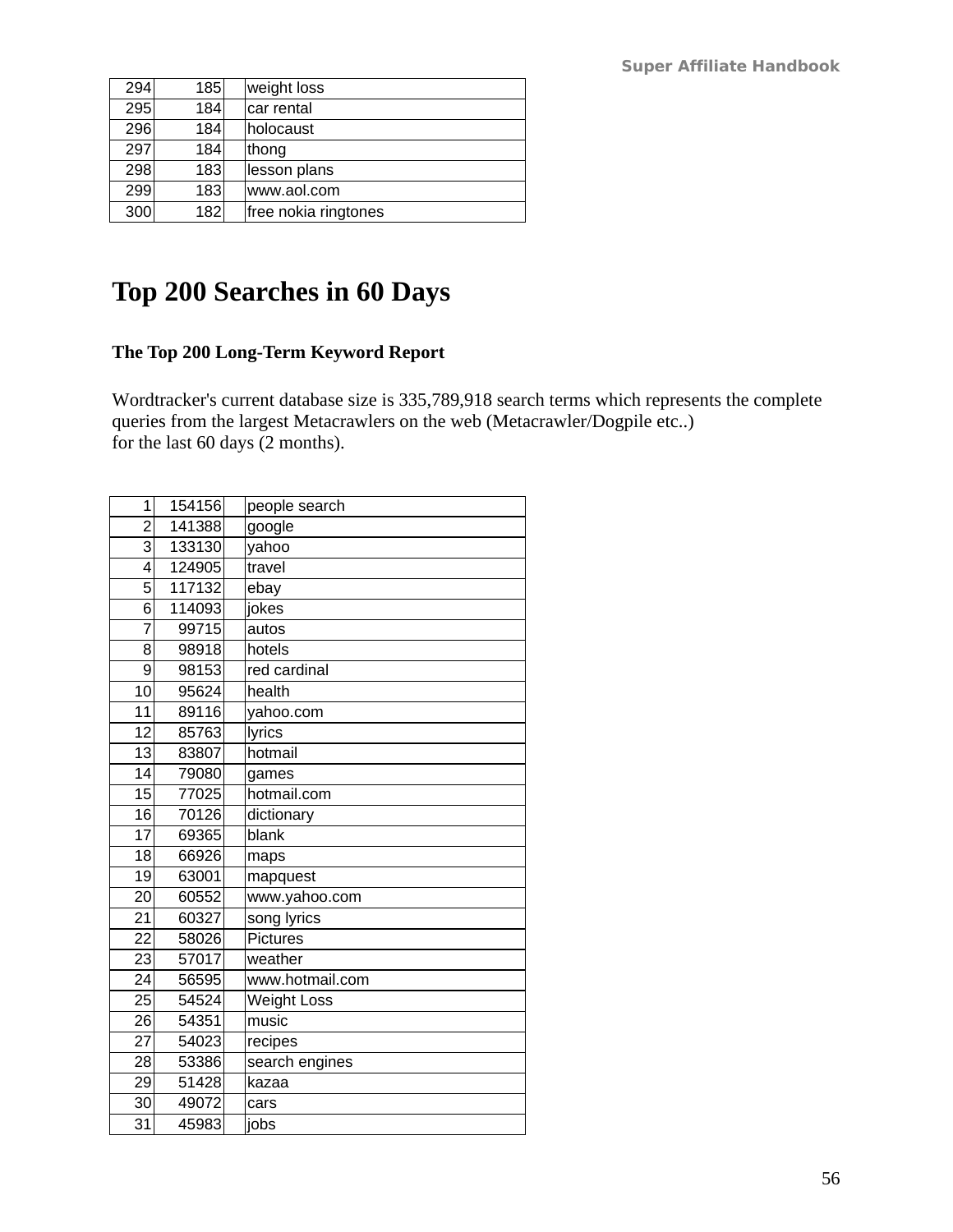| 32              | 42954 | books                      |
|-----------------|-------|----------------------------|
| 33              | 42834 | news                       |
| 34              | 42353 | white pages                |
| 35              | 41841 | ask jeeves                 |
| 36              | 40790 | parent                     |
| 37              | 40706 | clip art                   |
| 38              | 40139 | wallpaper                  |
| 39              | 39792 | Yahoo Mail                 |
| 40              | 39253 | mortgages                  |
| 41              | 38952 |                            |
| 42              | 38694 | snes roms                  |
| 43              | 38278 | quotes                     |
| 44              | 38124 | april fools                |
| 45              | 36851 | free clip art              |
| 46              | 36522 | google.com                 |
| 47              | 36141 | mp3                        |
| 48              | 35832 | baby names                 |
| 49              | 35749 | movies                     |
| 50              | 35697 | msn                        |
| 51              | 35453 | halloween costumes         |
| $\overline{52}$ | 34987 | People Finder              |
| 53              | 34710 | free games                 |
| 54              | 34517 | yellow pages               |
| $\overline{55}$ | 33828 | ebay.com                   |
| 56              | 32550 | www.google.com             |
| 57              | 32221 | clipart                    |
| 58              | 31888 | amazon.com                 |
| 59              | 31696 | free clipart               |
| 60              | 31637 | dogs                       |
| 61              | 31515 | Free Clip Art              |
| 62              | 31423 | <b>Used Cars</b>           |
| 63              | 31368 | <b>Free Download Music</b> |
| 64              | 30892 | free music downloads       |
| 65              | 30584 | zip codes                  |
| 66              | 30491 | kelly blue book            |
| $\overline{6}$  | 30295 | home depot                 |
| 68              | 30116 | aol.com                    |
| 69              | 29781 | free ringtones             |
| 70              | 29472 | msn.com                    |
| 71              | 29183 | used cars                  |
| $\overline{7}2$ | 28883 | airline tickets            |
| 73              | 28632 | chat                       |
| 74              | 28530 | winzip                     |
| 75              | 28458 | birthdays                  |
| 76              | 28428 | greeting cards             |
| 77              | 28135 | southwest airlines         |
| 78              | 26833 | walmart                    |
| 79              | 26792 | author                     |
| 80              | 26639 | palm                       |
| 81              | 26524 | pictures                   |
| 82              | 26253 | insurance quotes           |
| 83              | 26171 | e-cards                    |
|                 |       |                            |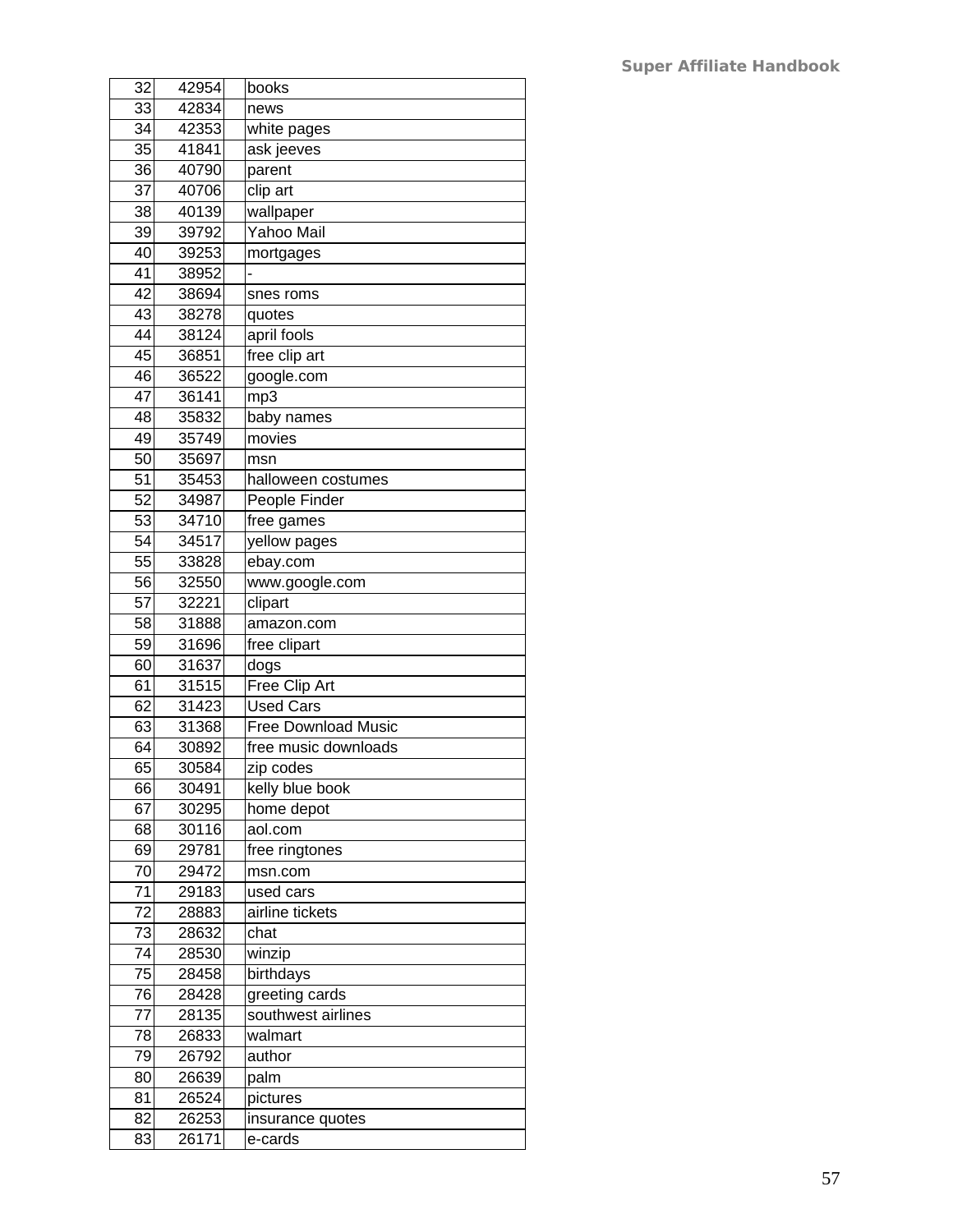| 84               | 26094 | warez                      |
|------------------|-------|----------------------------|
| 85               | 26074 | driving directions         |
| 86               | 25566 | poems                      |
| 87               | 25138 | hair styles                |
| 88               | 25118 | <b>Free Greeting Cards</b> |
| 89               | 25055 | sublime directory          |
| 90               | 25034 | <b>Online Dictionary</b>   |
| 91               | 24945 | sears                      |
| 92               | 24745 | free greeting cards        |
| 93               | 24450 | halloween                  |
| 94               | 24447 | pregnancy                  |
| 95               | 24354 | Song Lyrics                |
| 96               | 24345 | eminem                     |
| 97               | 24051 | aol                        |
| 98               | 23995 | lord of the rings          |
| 99               | 23863 | kids                       |
| 100              | 23846 | screensavers               |
| 101              | 23835 | ecards                     |
| 102              | 23704 | Ebay .com                  |
| 103              | 23703 | hairstyles                 |
| 104              | 23492 | milf                       |
| 105              | 23445 | Yahoo                      |
| 106              | 23230 | online games               |
| 107              | 23057 | literotica.com             |
| 108              | 23041 | <b>Free Clipart</b>        |
| 109              | 22779 | harry potter               |
| 110              | 22711 | Free Mp3 Downloads         |
| 111              | 22520 | People                     |
| 112              | 22391 | guitar tabs                |
| 113              | 22344 | best buy                   |
| 114              | 22265 | buddy icons                |
| 115              | 22146 | free e-cards               |
| 116              | 22092 | consumer reports           |
| $\overline{1}17$ | 21942 | sublimedirectory.com       |
| 118              | 21860 | car                        |
| 119              | 21815 | horoscopes                 |
| 120              | 21753 | music downloads            |
| 121              | 21528 | online dictionary          |
| 122              | 21441 | cnn                        |
| 123              | 21416 | desktop themes             |
| 124              | 21381 | W3schools                  |
| 125              | 21140 | free music                 |
| 126              | 21032 | mortgage calculator        |
| 127              | 20980 | area codes                 |
| 128              | 20926 | Free Desktop Wallpaper     |
| 129              | 20692 | online casino              |
| 130              | 20504 | cheats                     |
| 131              | 20401 | tattoos                    |
| 132              | 20337 | digital cameras            |
| 133              | 20306 | education                  |
|                  |       |                            |
| 134              | 20267 | job search                 |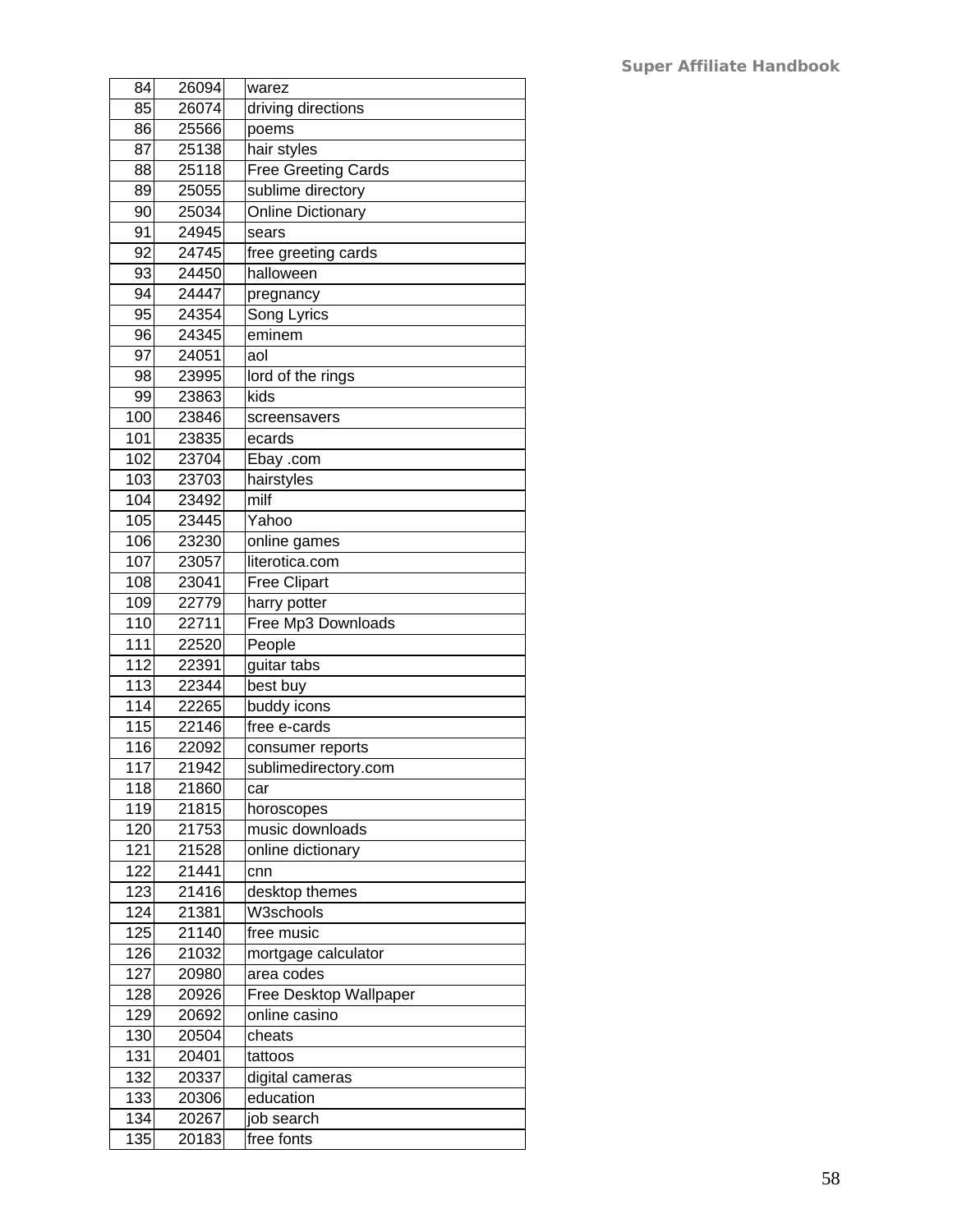| 136 | 20017 | flowers                    |
|-----|-------|----------------------------|
| 137 | 19934 | screen savers              |
| 138 | 19915 | anime                      |
| 139 | 19613 | furniture                  |
| 140 | 19597 | www.ebay.com               |
| 141 | 19482 | richards realm             |
| 142 | 19399 | Job Search                 |
| 143 | 19296 | yahoo mail                 |
| 144 | 18911 | amazon                     |
| 145 | 18711 | free screensavers          |
| 146 | 18702 | ps2 cheats                 |
| 147 | 18652 | house plans                |
| 148 | 18527 | chat rooms                 |
| 149 | 18514 | funny pictures             |
| 150 | 18511 | Maps                       |
| 151 | 18501 | www.aol.com                |
| 152 | 18478 | map quest                  |
| 153 | 18425 | famous quotes              |
| 154 | 18421 | pogo.com                   |
| 155 | 18096 | cheat codes                |
| 156 | 18017 | Yahoo. Com                 |
| 157 | 17867 | People Locator             |
| 158 | 17865 | freeones                   |
| 159 | 17862 | poetry                     |
| 160 | 17860 | <b>britney</b> spears      |
| 161 | 17843 | christmas                  |
| 162 | 17655 | free ecards                |
| 163 | 17578 | Hotmail                    |
| 164 | 17479 | american airlines          |
| 165 | 17472 | circuit city               |
| 166 | 17369 | Hainan Island              |
| 167 | 17101 | dogpile                    |
| 168 | 17067 | love poems                 |
| 169 | 16961 | <b>Telephone Directory</b> |
| 170 | 16917 | airlines                   |
| 171 | 16788 | marijuana                  |
| 172 | 16758 | Lyrics                     |
| 173 | 16733 | <b>White Pages</b>         |
| 174 | 16494 | posters                    |
| 175 | 16475 | monster.com                |
| 176 | 16470 | backgrounds                |
| 177 | 16423 | holiday inn                |
| 178 | 16399 | free online games          |
| 179 | 16381 | freeware                   |
| 180 | 16254 | <b>Online Games</b>        |
| 181 | 16208 | west nile virus            |
| 182 | 16091 | thongs                     |
| 183 | 15970 | Free                       |
| 184 | 15815 | game cheats                |
| 185 | 15776 | lesson plans               |
| 186 | 15765 | tires                      |
| 187 | 15741 | Addresses                  |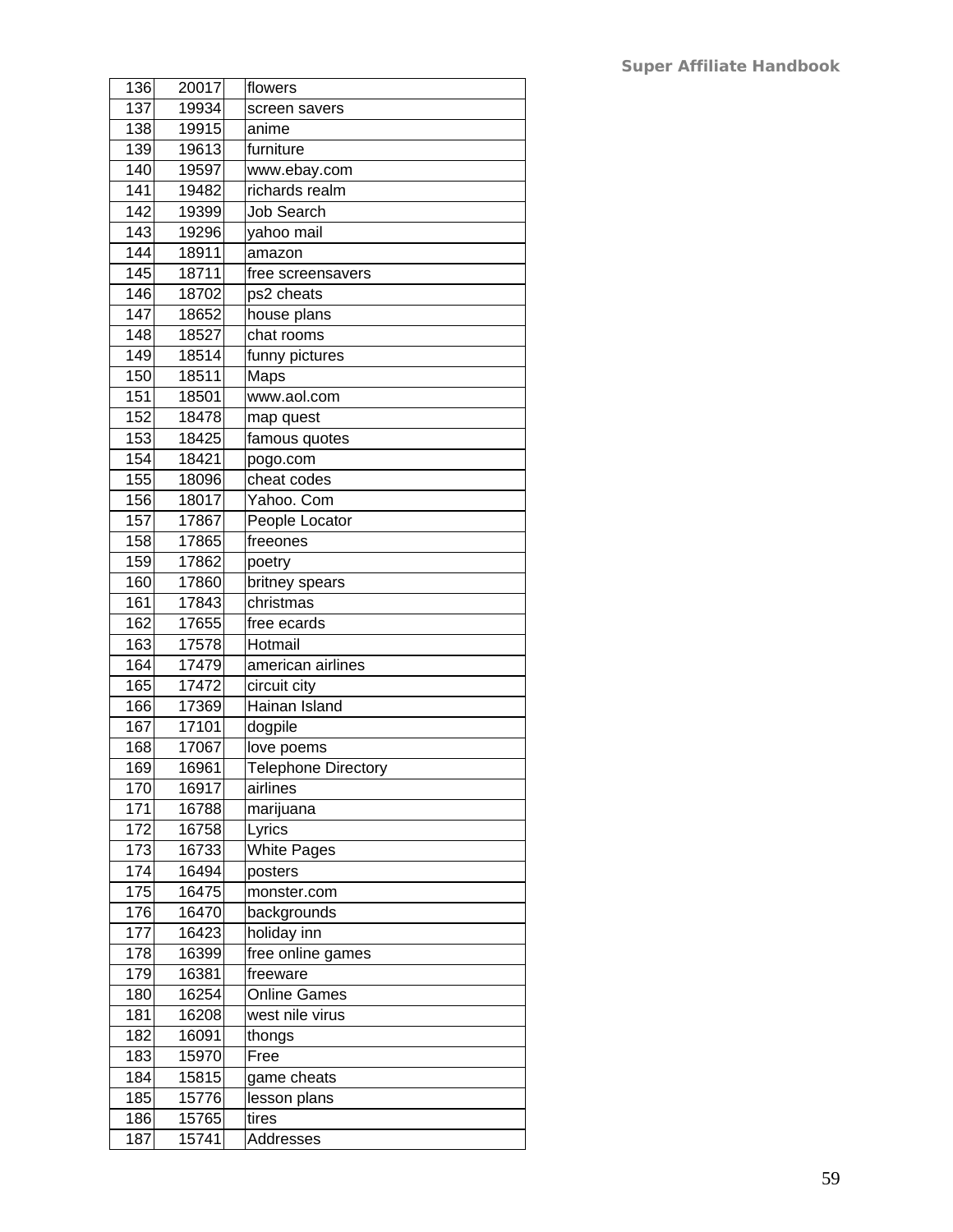| 188 | 15624 | cd covers         |
|-----|-------|-------------------|
| 189 | 15595 | toys r us         |
| 190 | 15576 | lfree email       |
| 191 | 15569 | american idol     |
| 192 | 15496 | <b>Free Music</b> |
| 193 | 15472 | cat               |
| 194 | 15386 | lkazaa lite       |
| 195 | 15332 | e cards           |
| 196 | 15311 | powerball         |
| 197 | 15296 | lowes             |
| 198 | 15262 | morpheus          |
| 199 | 15240 | cnn.com           |
| 200 | 15239 | free ring tones   |

Surprised? Get any ideas? It would be almost impossible NOT to get ideas from those incredible lists.

Unfortunately, by the time you read the 'Super Affiliate Handbook', the 24-hour and 60-day Reports above will no longer be completely accurate.

It's therefore a good plan for you to sign up for the Wordtracker free trial so you can get updated keyword reports on a regular basis.

Wordtracker will send you both reports, including the top 500 frequently searched words on the Internet, free of charge every week. The Wordtracker Keyword Report is published each Saturday and distributed to over 100,000 webmasters.

The WordTracker keyword reports are an invaluable tool in my affiliate marketing business.

I use them to:

- Identify market size
- Define a specific target/niche market
- Spot trends and surges of interest
- Improve search engine positions through enhanced meta tags

#### **Sign up for WordTracker's free trial at the link below:**

#### **→ WordTracker**

[http://wordtracker.com](http://our.affiliatetracking.net/wordtracker/a/2930)

#### **Overture's Search Term Suggestion Tool**

To assist its over 80,000 advertisers choose keywords and phrases relevant to their sites and businesses, Overture provides a 'Search Term Suggestion Tool'.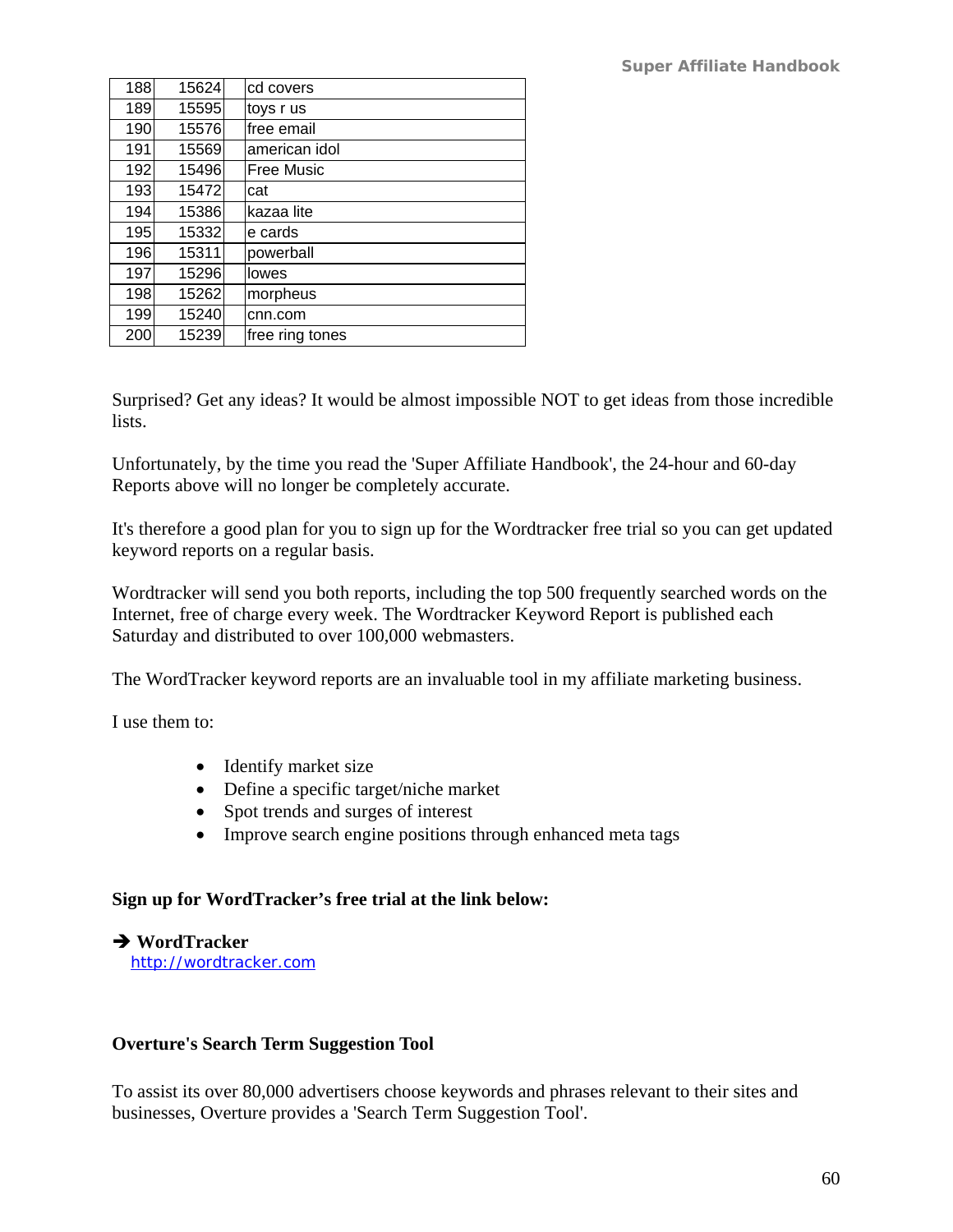You simply enter a term related to your site and the tool returns related searches that include the term you placed in the search box. The results also include the number of times that term was searched for during the previous month.

I've noticed that it usually takes until the middle of the following month for the previous month's results to start appearing in the suggestion tool results. If it's really important to you which month the results are from, be sure to check near the top of the box for the phrase "Searches done in 'month' 2003".

As a pay per click search engine, Overture.com claims to reach more than 80% of active U.S. Internet users through its own engine and those of its partners; CNN.com, Altavista, Yahoo! Msn, Lycos, InfoSpace, ESPN and Netscape.

This makes it an especially valuable resource for information about what your potential customers may want to buy!

#### $→$  **Overture's Search Suggestion Tool** <http://inventory.overture.com/d/searchinventory/suggestion/>

#### **WordTracker vs. Overture Search Tool**

**You may be wondering why I recommend WordTracker, which although it has a free trial, is a paid service, when Overture's keyword suggestion tool is free to use.** 

Well, actually, Overture's tool is supposed to only be available to paying advertisers. Considering it costs a minimum of \$20 per month to maintain an Overture account, that means Overture's tool isn't really free either.

However, because I know the URL, and Overture does nothing to password protect it, I can offer it here. They may wise up in time and make it impossible to use without an account, but in the meantime, enjoy it.

That said, back to my point about recommending Wordtracker in addition to Overture's free service.

Unlike Overture, which lumps pluralised, hyphenated, misspellings and other terms together to give one result for the number of searches in a month, Wordtracker shows numbers for all the variables.

For example, although thousands of people will morph the term 'wine making', into 'winemaking', 'winemaking' or even 'wine making', Overture will return results only for 'wine making'. Wordtracker on the other hand, will give you numbers for all of the variations.

This is especially beneficial when submitting terms and listings to pay per click search engines like FindWhat.com, which requires that advertisers provide the exact term that a surfer enters in the search box to get listed in its search results.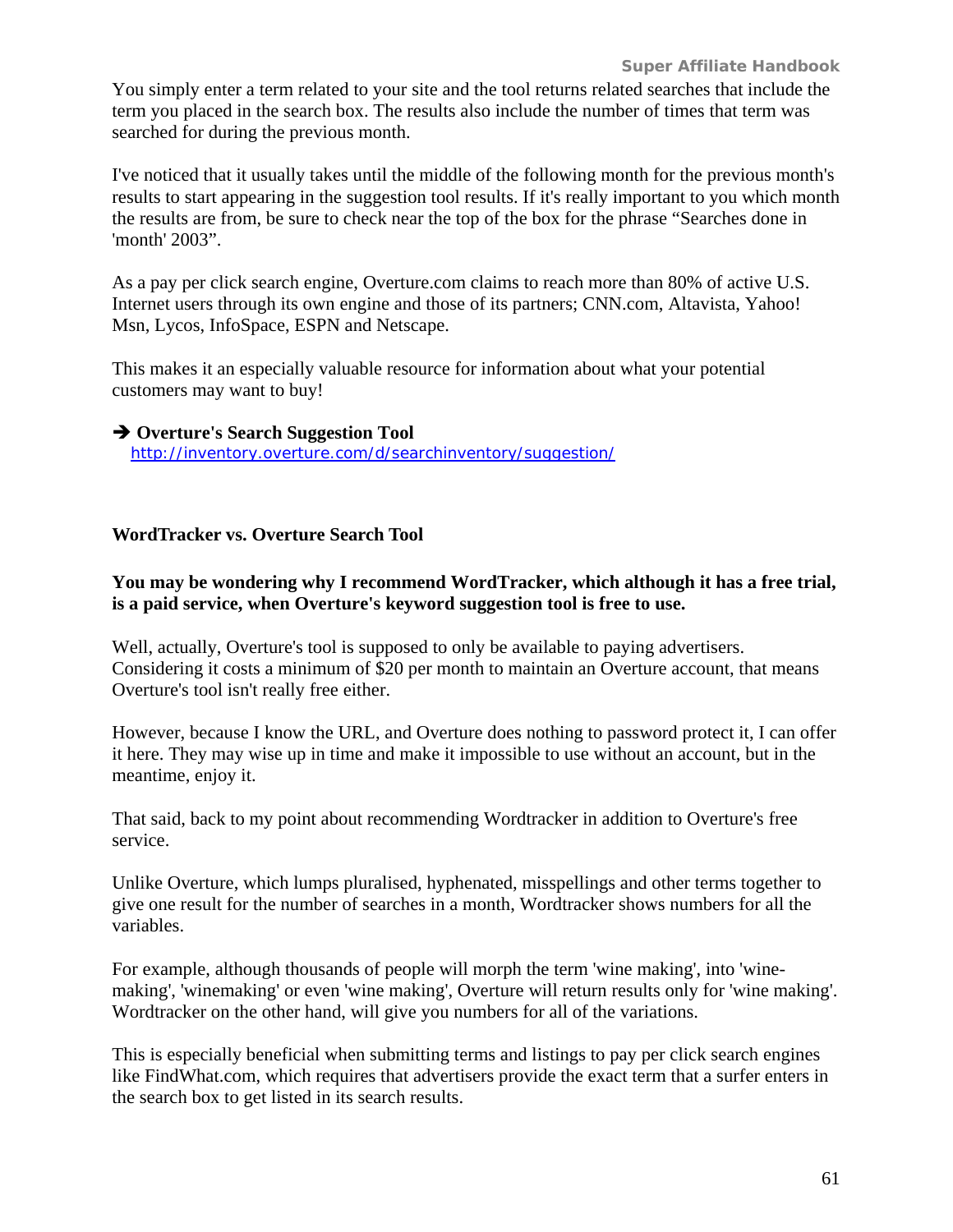Granted, Overture's method is much simpler for advertisers who need not research all the various permutations and derivations, but in order to cover all your bases, you'll want the widest selection of keyword search terms used, and that's what Wordtracker will give you.

### **Search Toolbars**

I've included a lot of information below about what makes each of these tools valuable. If you're in a big hurry and simply want to get the tools so that you can start, I suggest that you download both the Google and Alexa toolbars at the links below.

#### **→ Google Toolbar** <http://toolbar.google.com/>

**→ Alexa Toolbar** <http://download.alexa.com/>

#### **Google Toolbar**

Google PageRank @ Page Info + 2 Highlight ▼ 除 Search Web ● Search Site | <mark>19</mark> News |

I mention the Google Toolbar first because it will save you time. It allows you to search the web from any website location, without returning to the Google home page to start another search.

This Toolbar is free of charge, takes only a few seconds to install on your computer, and is available in a variety of languages, including 'Elmer Fudd' and 'Pig Latin'. Once installed, the Google Toolbar appears along with the Internet Explorer toolbar.

These features are included with the Google Toolbar:

- **Google Search:** Search Google from any web page.
- **Search Site:** Search only the pages of the site you're visiting.
- **PageRank:** Google's ranking of the current page.
- **Page Info:** Access to similar pages, linking pages, and cached snapshots.
- **Highlight:** Highlight your search terms on a page each word in its own color.
- **Word Find:** Find your search terms wherever they appear on the page.

**→ Google Toolbar** <http://toolbar.google.com/>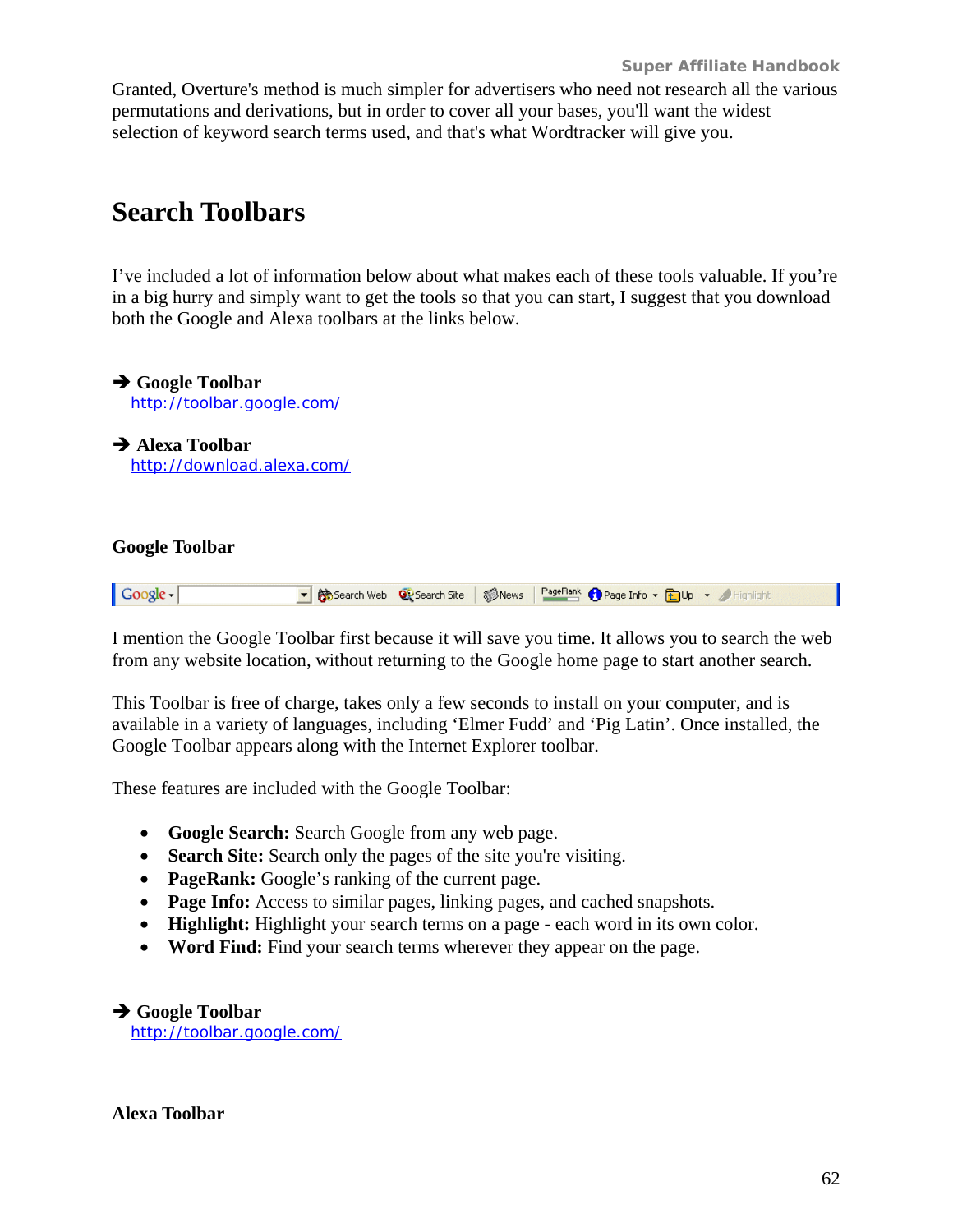|                                          |                        |                                                                                                          | <b>JUPCI AIIIIQUE HAIIUPUUN</b> |
|------------------------------------------|------------------------|----------------------------------------------------------------------------------------------------------|---------------------------------|
| $\vert$ <b>@</b> Alexa $\vert$ - $\vert$ | .Search I <del>▼</del> | $\frac{a_{\text{obs}}}{2}$ Canada • Msn Messenger Service - Free I $\frac{a_{\text{obs}}}{2}$ amazon.com |                                 |

**Super Affiliate Handbook**

Next, I suggest you install the Alexa Toolbar to get detailed site statistics and information with a click of the mouse. The Alexa Toolbar gives you access to site owners' contact information, site stats and user reviews of web sites.

For example, when visiting the Amazon.com homepage, the Alexa toolbar shows Amazon's rank at '16'. That's the  $16<sup>th</sup>$  most-visited site on the web. When I click the number 16 on the Alexa Toolbar, I am taken to a page on the Alexa site that provides much more detail about Amazon.com.

For example, here's is a small sample of the information that can be learned about Amazon.com by using the Alexa toolbar.

### **People who visit this page also visit:**

- *American Red Cross National Disaster Relief Fund* (paypal)
- *E-bay* www.ebay.com
- *Cdnow* www.cdnow.com/cgi-bin/mserver/redirect/leaf=
- *Powell's Books* www.powells.com
- *Borders* www.borders.com
- *Barnes And Noble* www.barnesandnoble.com
- *Alibris* alibris.com
- *Cd Now* www.cdnow.com
- *800.com* www.800.com
- *Wooden Horse Books* www.woodenhorsebooks.com

#### **Site Stats for amazon.com:**

- **Traffic Rank for amazon.com:** 16
- **Other sites that link to this site:** 135,818
- **Online Since:** 01-Nov-94

#### **Contact Info for amazon.com:**

**Amazon.com** Stock: AMZN P.O. Box 81226 Seattle, WA 98108 US Tel: unlisted Email: info@amazon.com

There are **67 reviews** submitted by Alexa visitors, and you are invited to submit your own review. The review process is simple and doesn't require registration with the site.

Lower down the page, there is a list of 'Other Sites that Link to Amazon', along with a link to '**See all 135,818 sites that link to Amazon.com…**'. You can find out the URL of each and every site that links to the site you are interested in… 10 links at a time.

By clicking on '**See Traffic Detail**', you get the '**Daily Traffic Rank Trend**' for 3 months, 6 months and 1 year, in graph form. Rank is based on 3 months of traffic data from millions of Alexa Toolbar users and is a combined measure of page views and users.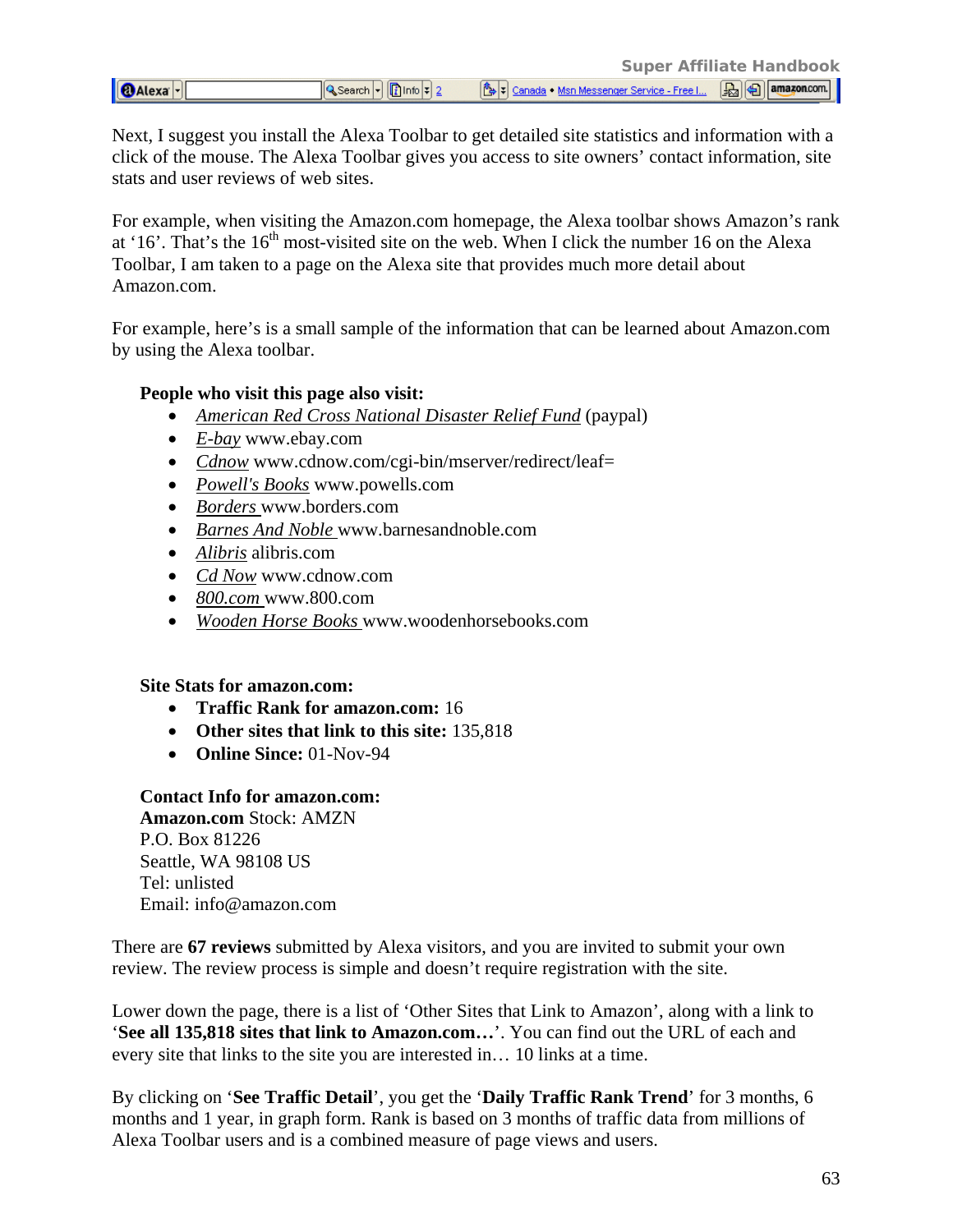Further down the traffic page, you can compare the site currently being researched, with any other site. Simply input the URL of the second site, and the traffic graph is redrawn showing the original site with a blue line, and the second one in red.

All in all, the Alexa toolbar is a very powerful tool for getting lots of good information FAST!

If you don't run Windows, or Internet Explorer, both of which are required to install the Alexa (and the Google) Toolbar, you can still get Alexa's information by visiting Alexa.com, and searching directly from that site.

### **→ Alexa Homepage**

[http://www.alexa.com](http://www.alexa.com/)

**→ Alexa Toolbar Download** <http://download.alexa.com/>

# **Google Search Engine**

### **Consistently relevant search results were hard to find … UNTIL Google came along.**

Both the Alexa and Google Toolbars use Google search technology. If you don't or can't install either, I recommend using the Google search engine to do research on the Internet.

Google's search is an easy and objective way to find high-quality Web sites with information relevant to your search.

Google's '**PageRank**' technology, credits a site based on the number of sites that 'link in' to that site. It also analyzes the importance of the sites 'linking in'. If the second site is rated to be of high importance, the site it links to also increases in 'importance', and it's PageRank increases. Furthermore, unlike many other search engines that can be 'fooled' into displaying irrelevant results, Google's technology makes human tampering with their search results extremely difficult.

In addition to providing highly relevant search results, Google is also useful if you want to find out how many potential competitors you have. Near the top right-hand corner of the results page, on a blue colored bar, Google shows the **number of results returned with your query**.

For example, if I search on the word 'golf', I see that there are 29+ million results returned, whereas 'golf instruction' only (ONLY?) returned 547,000 results.

This feature and the information it provides will come in very handy when you begin to research the profit potential of your ideas.

**→ Google.com** [http://google.com](http://google.com/)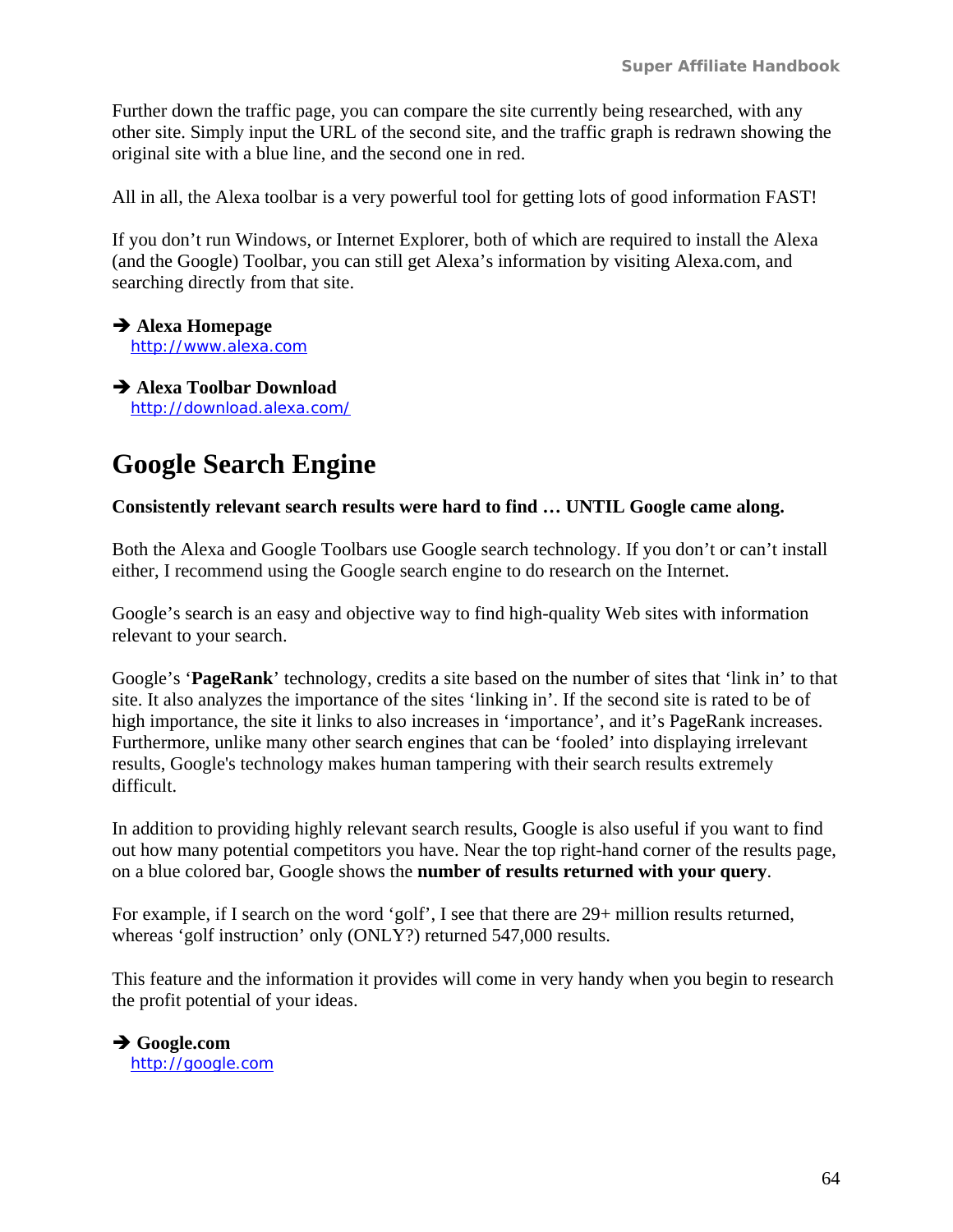# **Pay Per Click Search Engines**

**Pay per click search engines are another indispensable tool for doing market research on the Internet.** 

### **Pay per click search engines, such as Overture.com, allow you to generate instant traffic to your Web site by paying a small amount for each visitor click.**

By researching the cost per click that advertisers pay per keyword or keyword phrase, you can get a very quick and accurate picture of the value of a particular topic.

When I want to be very thorough, I use all four of following pay per click search engines to do my research. When I'm in a hurry or feeling somewhat lazy, I just use the top two that are listed.

- Overture
- FindWhat
- 7Search
- Kanoodle

Let's take a sneak peek at how it works.

At the time of writing, the top bids for the popular keyword 'casino' in USD\$ are:

| Overture | \$18.02 |
|----------|---------|
| FindWhat | \$1.12  |
| 7Search  | \$0.70  |
| Kanoodle | \$0.32  |

### **Yikes! Eighteen dollars PER CLICK! That's rich. You can see that doing research at the PPC's may help you quickly eliminate certain topics if you plan to market your site using pay per click search engines in a big way.**

By the way, if you plan to try this out before reading the following sections, you should know that Overture masks its advertisers' bids. It's easy enough to find out what they are however. Simply click on the link labeled **'View Advertisers Max Bids'** near the top right hand corner of the search results page. That action pops a new window in which you'll be asked to enter the code you see next to the input box. Do that, and you're in!

Don't worry though. You won't have to enter the 'magic code' each and every time. Once you're there, you can use the search within the new window to do further maximum bid research.

Note too that those are the advertisers' maximum bids and not necessarily the price they are paying per click.

Now that you are familiar with the tools you will use to research your topic, let's begin the research.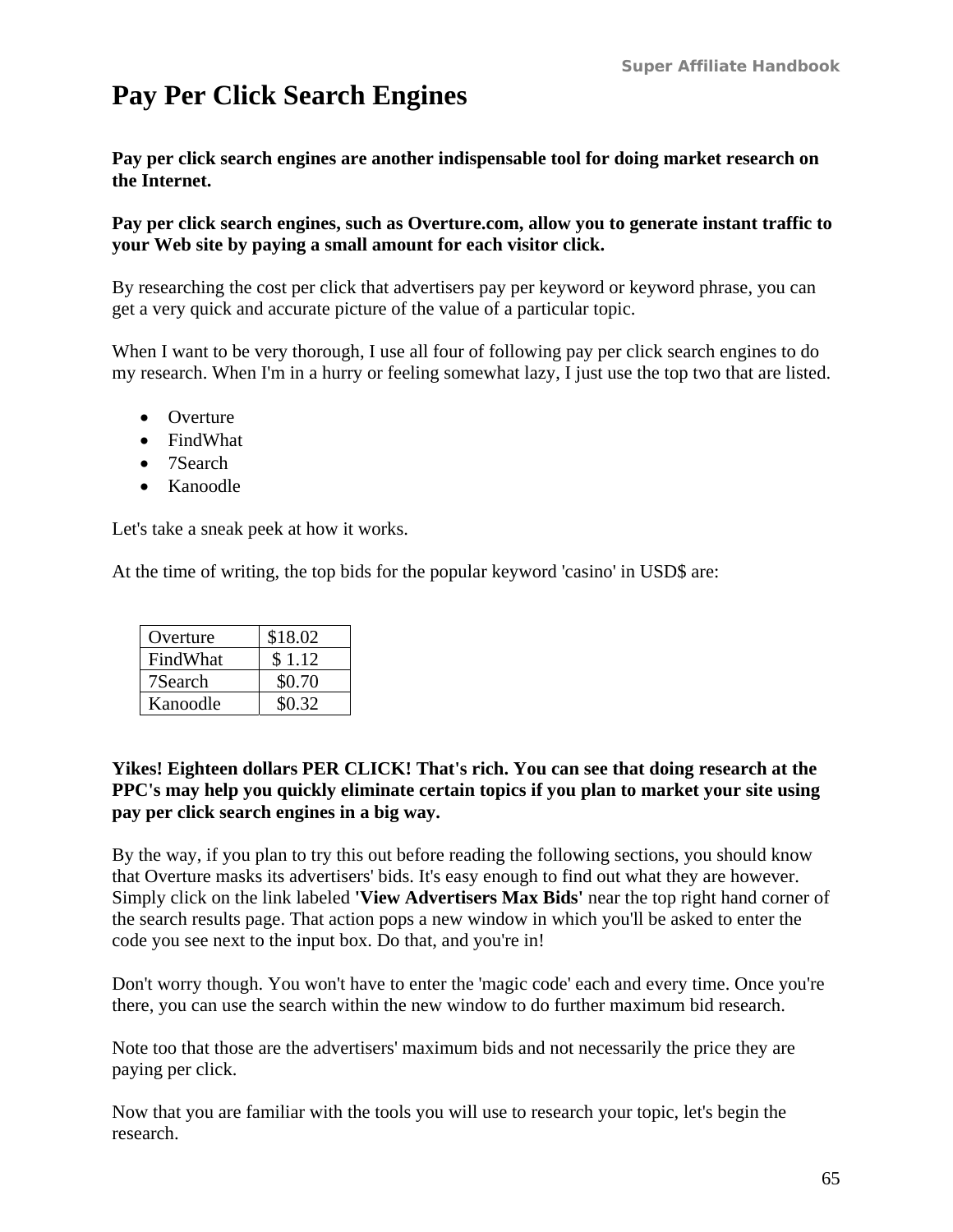# **Market Research Begins**

### **What are the Trends for this Industry?**

To properly assess the market potential of your new venture, you must identify the trends that may affect your market in the future. By doing this you will have a sense of your project's longterm viability, strategic opportunities the market presents, and how you must respond to the changing behaviors of the customers.

Don't get caught trying to sell what became obsolete or out-of-style yesterday. Keep current by subscribing to relevant online newsletters, magazines and reading the newspaper. Stay informed and abreast of this rapidly changing world, and you'll stay in business.

## **Is there Sufficient Demand?**

**This is when you put Overture's Search Term Suggestion Tool and a spreadsheet to work, and build a list of keywords and phrases relevant to your proposed topic.** 

Building an extensive keyword list is crucial to your site's success. More than 'extensive', your list should also be 'exhaustive'. Leave no stone unturned in your search for phrases that surfers might use to find your site.

By way of example, when I created my dating site back in 1998, and started advertising with pay per click search engines, I built a spreadsheet consisting of a couple of thousand search terms related to my site.

Five years later I'm still the only advertiser listed under many of those keywords and phrases. Those terms are currently grandfathered at 5 cents per click at Overture.com, and some of them receive literally thousands of searches and clickthroughs to my site each month.

It therefore pays, and sometimes pays BIG, to spend time and effort to do this part of your research in a very thorough manner.

### **Taking your list of 'Passion Topics' above, I did a search on the term 'wine' using Overture's Search Term Suggestion Tool and included the results below.**

Because of my personal success with dating sites, I often gauge a topic's potential by comparing its primary keyword against the keyword 'dating'. 'Dating' usually receives around three hundred thousand searches per month at Overture and its partners. Checking the results below, there were over 221 thousand searches for the term 'wine' and related phrases in just one month.

If I were a wine enthusiast or winemaking expert, I would feel very positive about the potential for my topic at this point.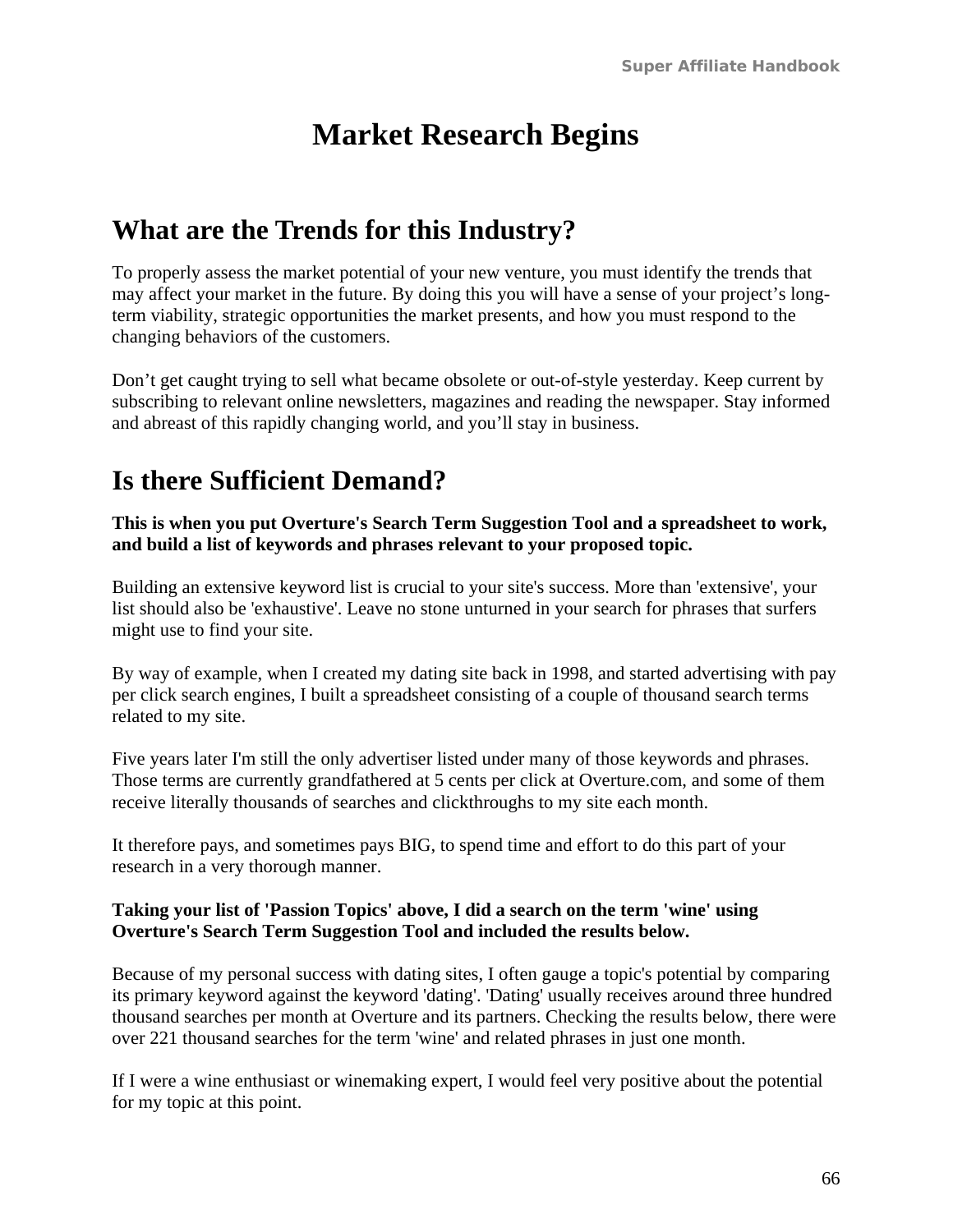Let's look at the keywords and phrases that were returned by the Overture search for 'wine'.

| 221500 |                             |
|--------|-----------------------------|
| 49940  | wine                        |
|        | german wine<br>italian wine |
| 48098  |                             |
| 36554  | oregon wine                 |
| 32852  | wine rack                   |
| 26780  | french wine                 |
| 17769  | wine making                 |
| 17704  | california wine             |
| 14904  | washington wine             |
| 14789  | wine spectator              |
| 12791  | wine cellar                 |
| 11874  | food and wine               |
| 10665  | wine country                |
| 10381  | wine australia              |
| 10024  | wine cooler                 |
| 9868   | wine france                 |
| 9829   | white wine                  |
| 9718   | wine glasses                |
| 8321   | wine label                  |
| 7788   | wine accessory              |
| 7640   | wine bag                    |
| 7467   | wine glass                  |
| 7464   | wine charm                  |
| 7297   | wine bottle                 |
| 6874   | red wine                    |
| 6306   | wine tasting                |
| 6306   | wine gift                   |
| 6249   | wine club                   |
| 6202   | wine online                 |
| 5937   | wine recipe                 |
| 5910   | california red wine         |
| 5828   | wine enthusiast             |
| 5260   | wine tour                   |
| 5244   | california white wine       |
| 5228   | wine retailer               |
| 5139   | wine rating                 |
| 5002   | wine storage                |
| 4880   | wine review                 |
| 4470   | wine gift basket            |
| 4419   | wine country california     |
| 4333   | wine refrigerator           |
| 4084   | wine storage rack           |
| 4023   | wine distributor            |
| 4015   | april wine                  |
| 4003   | wine making supply          |
| 3947   | wine country tour           |
| 3873   | australian wine             |
| 3822   | cheese and wine             |
| 3778   | strawberry wine             |
| 3772   | wine cabinet                |
|        |                             |
| 3753   | food and wine magazine      |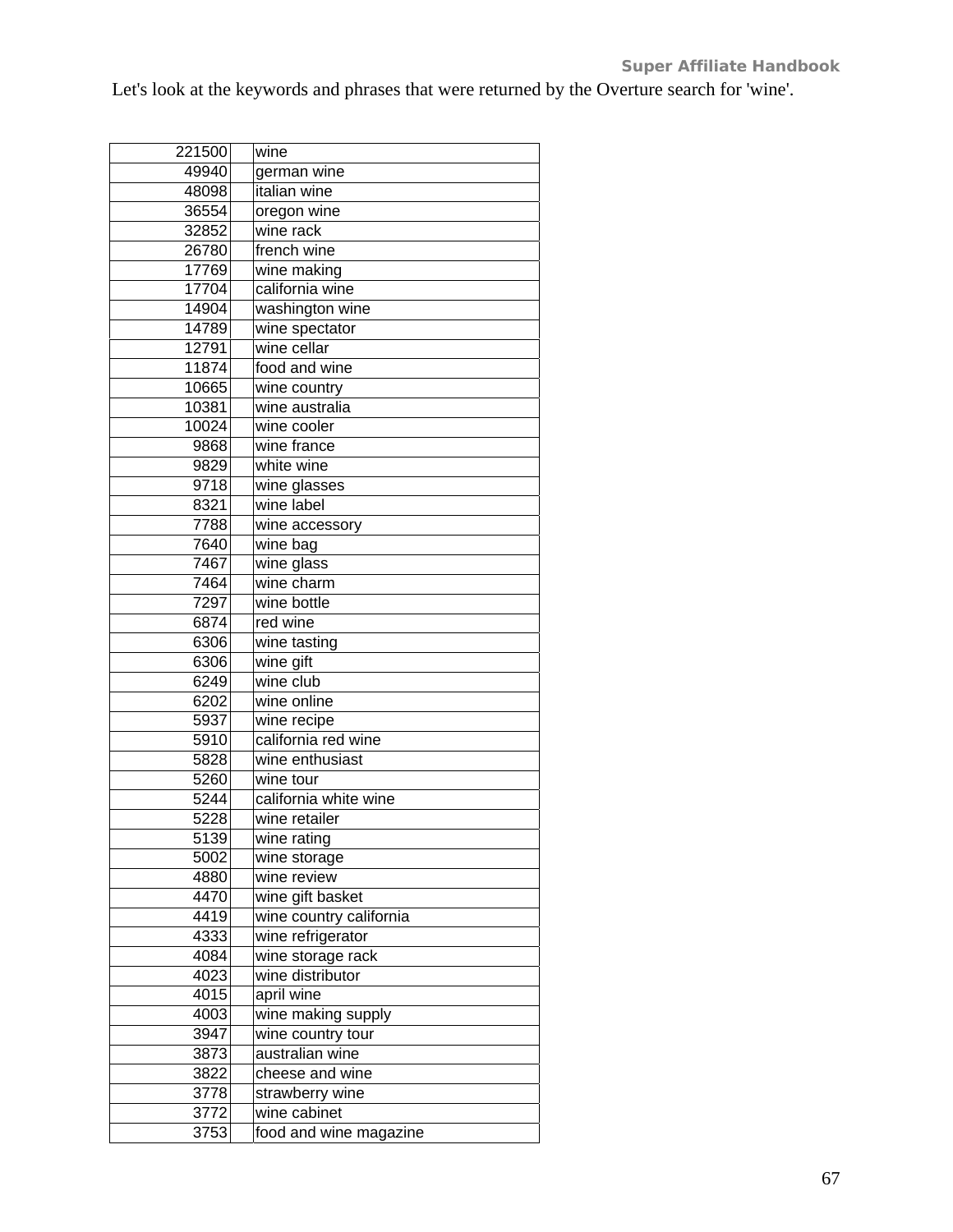| 3711 | california wine tour                |  |  |  |
|------|-------------------------------------|--|--|--|
| 3506 | wine glass rack                     |  |  |  |
| 3463 | napa wine tour                      |  |  |  |
| 3214 | wine basket                         |  |  |  |
| 3199 | sonoma wine tasting                 |  |  |  |
| 3178 | fine wine                           |  |  |  |
| 3139 | charles shaw wine                   |  |  |  |
| 2997 | wine tasting tour                   |  |  |  |
| 2962 | master of wine                      |  |  |  |
| 2908 | napa valley wine tasting            |  |  |  |
| 2895 | wine grape                          |  |  |  |
| 2889 | wine of the month club              |  |  |  |
| 2851 | bay area wine tour                  |  |  |  |
| 2846 | sonoma wine tour                    |  |  |  |
| 2839 | wine glass charm                    |  |  |  |
| 2828 | wine tasting tour and sonoma county |  |  |  |
| 2803 | napa valley wine tasting tour       |  |  |  |
| 2795 | sonoma valley wine tour             |  |  |  |
| 2787 | wine analysis                       |  |  |  |
| 2781 | wine store                          |  |  |  |
| 2776 | california wine tasting tour        |  |  |  |
| 2722 | limousine wine tour                 |  |  |  |
| 2720 | make wine                           |  |  |  |
| 2700 | wine stopper                        |  |  |  |
| 2700 | avanti wine cooler                  |  |  |  |
| 2689 | linux wine                          |  |  |  |
| 2648 | buy wine                            |  |  |  |
| 2425 | wine sale                           |  |  |  |
| 2398 | wine list                           |  |  |  |
| 2345 | home wine making                    |  |  |  |
| 2323 | southern wine and spirits           |  |  |  |
| 2315 | ice wine                            |  |  |  |
| 2304 | wine guide                          |  |  |  |
| 2286 | port wine                           |  |  |  |
| 2246 | napa valley wine train              |  |  |  |
| 2207 | wine price                          |  |  |  |
| 2185 | red red wine                        |  |  |  |
| 2181 | wine making kit                     |  |  |  |
| 2180 | napa valley wine tour               |  |  |  |
| 2175 | wine shop                           |  |  |  |
| 2174 | buy wine online                     |  |  |  |
| 2156 | wine box                            |  |  |  |
| 2123 | pairing wine and food               |  |  |  |
| 2122 | type of wine                        |  |  |  |
| 2094 | wooden wine rack                    |  |  |  |
| 2059 | wine opener                         |  |  |  |
| 2043 | wine auction                        |  |  |  |
| 1984 | personalized wine bottle            |  |  |  |
| 1937 | wall mounted wine rack              |  |  |  |

**Many webmasters don't realize that you can click on any of the keywords that are returned by the suggestion tool, and get a list of all the phrases that include the words you selected.**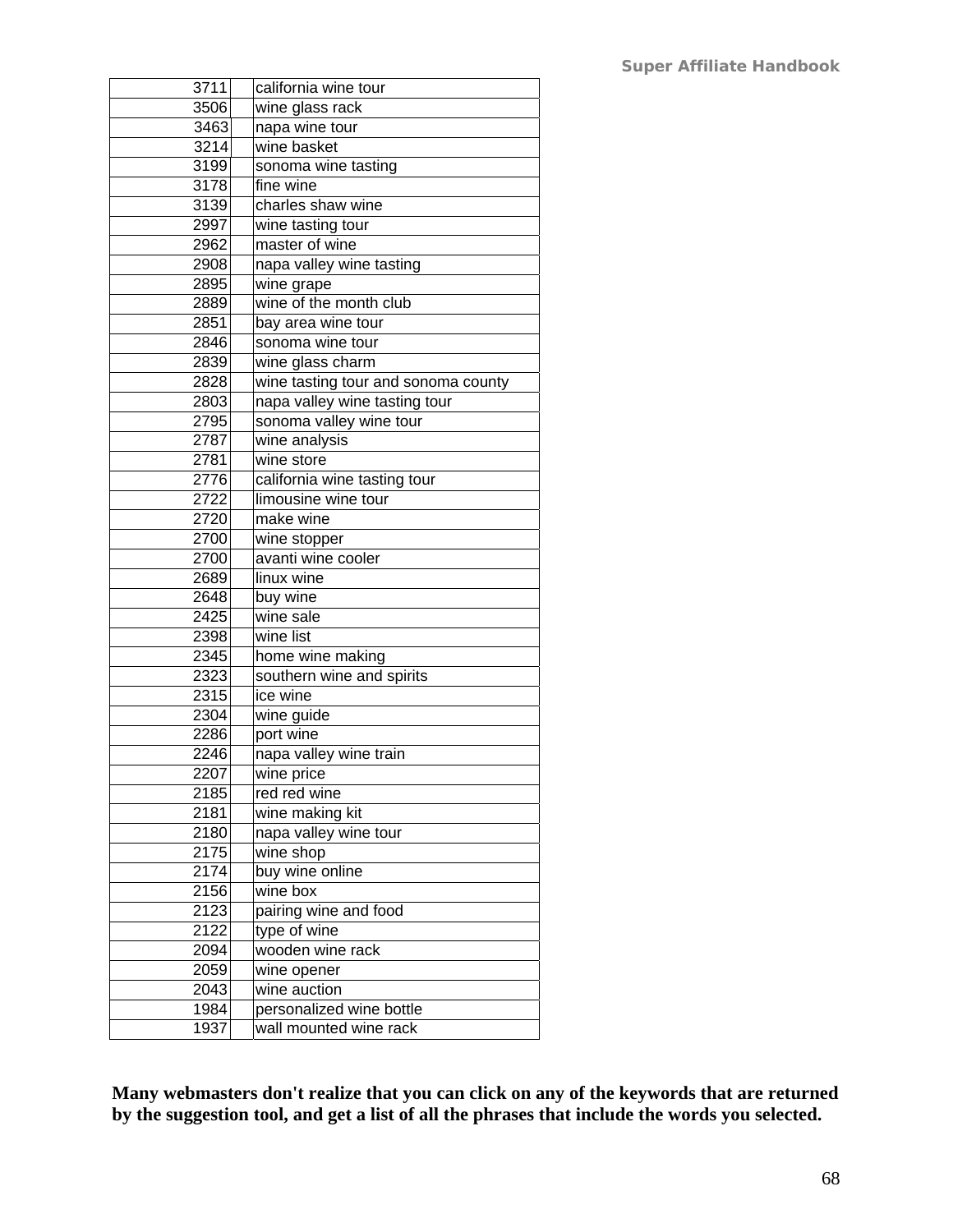For example, after looking at the results for the search on 'wine' above, I clicked on the term 'wine making' and got the following list. Again, you could then click on the term 'wine making supply' and all the searches that included the words 'wine' 'making' and 'supply' would be returned.

And so on and so forth.

| 17769 | wine making                      |
|-------|----------------------------------|
| 4003  | wine making supply               |
| 2345  | home wine making                 |
| 2181  | wine making kit                  |
| 1035  | wine making equipment            |
| 797   | wine making recipe               |
| 527   | wine making canada               |
| 488   | canadian wine making             |
| 439   | making rack wine                 |
| 423   | wine making process              |
| 315   | home wine making supply          |
| 283   | making region wine               |
| 202   | history of wine making           |
| 163   | wine making label                |
| 157   | making homemade wine             |
| 143   | beer and wine making supply      |
| 124   | chiller making wine              |
| 119   | wine making accessory            |
| 119   | fruit wine making                |
| 116   | beer wine making                 |
| 114   | making vinegar wine              |
| 111   | wine making grape                |
| 110   | making making wine wine          |
| 110   | wine making tip                  |
| 99    | home wine making recipe          |
| 92    | home wine making kit             |
| 90    | making red wine                  |
| 86    | chemistry of wine making         |
| 82    | industry making wine             |
| 81    | wine making instructions         |
| 77    | making manufacturing wine        |
| 70    | advanced making technique wine   |
| 70    | making port wine                 |
| 69    | making wine concentrate          |
| 66    | making store wine                |
| 61    | home made wine making            |
| 60    | the technology of wine making    |
| 58    | making wine charm                |
| 57    | wine making book                 |
| 55    | making steps wine                |
| 52    | making wine yeast                |
| 52    | wine making direction            |
| 52    | making red vinegar wine          |
| 50    | commercial equipment making wine |
| 49    | wine making juice                |
| 49    | equipment making used wine       |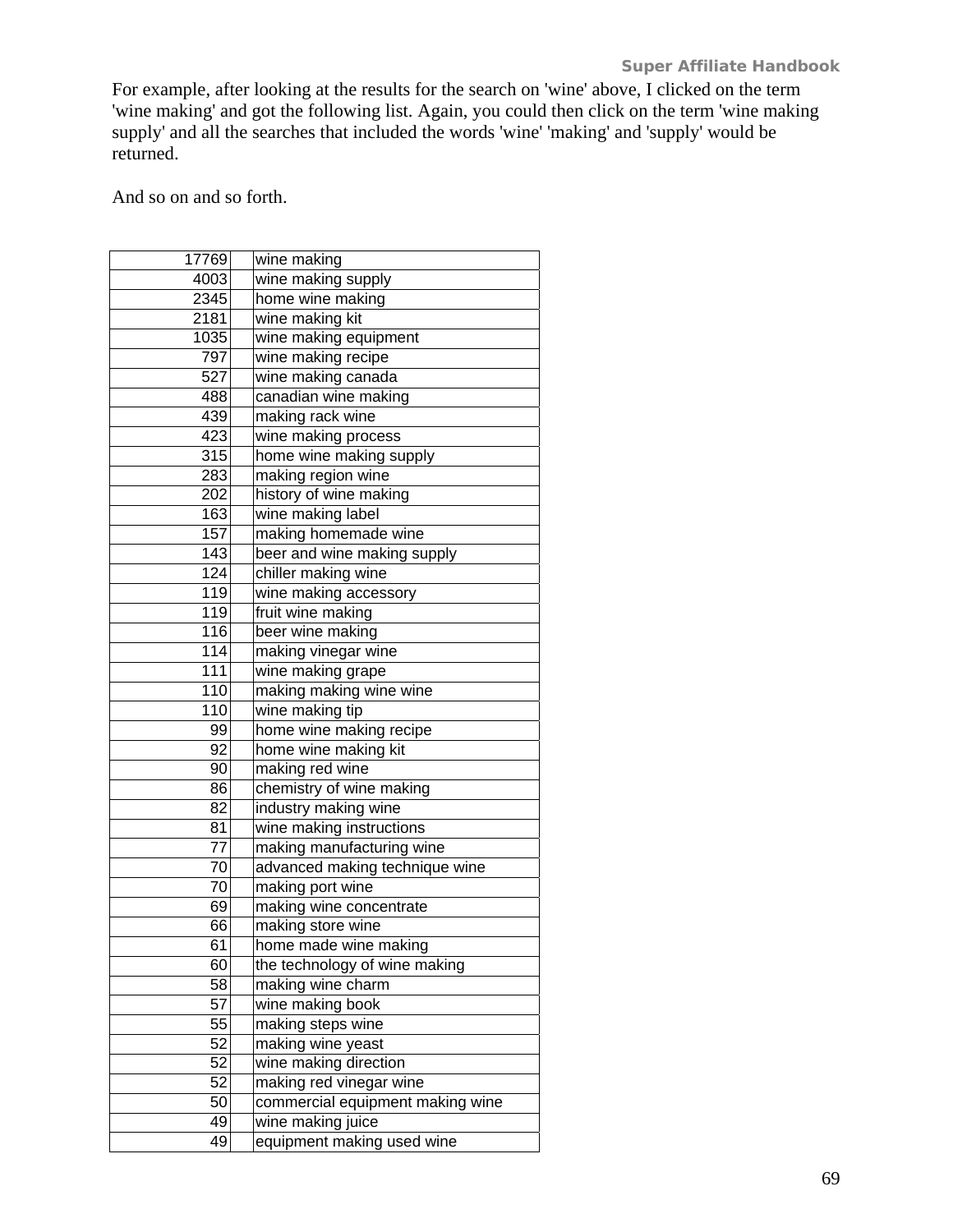| 49 | making school wine                     |  |  |  |
|----|----------------------------------------|--|--|--|
| 48 | beer equipment making wine             |  |  |  |
| 48 | making white wine                      |  |  |  |
| 47 | french making wine                     |  |  |  |
| 47 | wine making supplys                    |  |  |  |
| 45 | making picture wine                    |  |  |  |
| 45 | home wine making equipment             |  |  |  |
| 43 | making rice wine                       |  |  |  |
| 42 | consultant hands making northwest wine |  |  |  |
| 42 | amateur wine making                    |  |  |  |
| 40 | wine making bottle                     |  |  |  |
| 39 | wine making information                |  |  |  |
| 39 | home brewing and wine making           |  |  |  |
| 39 | cellar making wine                     |  |  |  |
| 39 | ancient making wine                    |  |  |  |
| 37 | making dandelion wine                  |  |  |  |
| 37 | italian making wine                    |  |  |  |
| 37 | making store supply wine               |  |  |  |
| 37 | fermentation in making wine            |  |  |  |
| 37 | magazine making wine                   |  |  |  |
| 37 | fruit making recipe wine               |  |  |  |
| 37 | atlanta making supply wine             |  |  |  |
| 36 | easy making wine                       |  |  |  |
| 36 |                                        |  |  |  |
| 35 | france in making wine                  |  |  |  |
|    | cheap home making wine                 |  |  |  |
| 35 | chablis making wine                    |  |  |  |
| 34 | class making wine                      |  |  |  |
| 34 | making uk wine                         |  |  |  |
| 33 | making own wine                        |  |  |  |
| 33 | making science wine                    |  |  |  |
| 33 | apple making wine                      |  |  |  |
| 32 | canada kit making wine                 |  |  |  |
| 32 | wine making technique                  |  |  |  |
| 32 | wine making catalog                    |  |  |  |
| 31 | wine making product                    |  |  |  |
| 31 | home wine and beer making supply       |  |  |  |
| 31 | factory grape in making wine           |  |  |  |
| 30 | wine making course                     |  |  |  |
| 30 | made making wine wine                  |  |  |  |
| 30 | wine making ingredient                 |  |  |  |
| 30 | commercial making wine                 |  |  |  |
| 29 | biotechnologies making wine            |  |  |  |
| 28 | making supply vine wine wine           |  |  |  |
| 28 | making strawberry wine                 |  |  |  |
| 27 | grape juice making wine                |  |  |  |
| 27 | live making wine                       |  |  |  |
| 27 | forum making wine                      |  |  |  |
| 25 | fermentation making wine               |  |  |  |
| 25 | making problem wine                    |  |  |  |
| 25 | cost making wine                       |  |  |  |

Although Overture doesn't permit advertisers to place listings for keywords and phrases that receive fewer than 100 searches per month, I left those terms in the above list for their research value.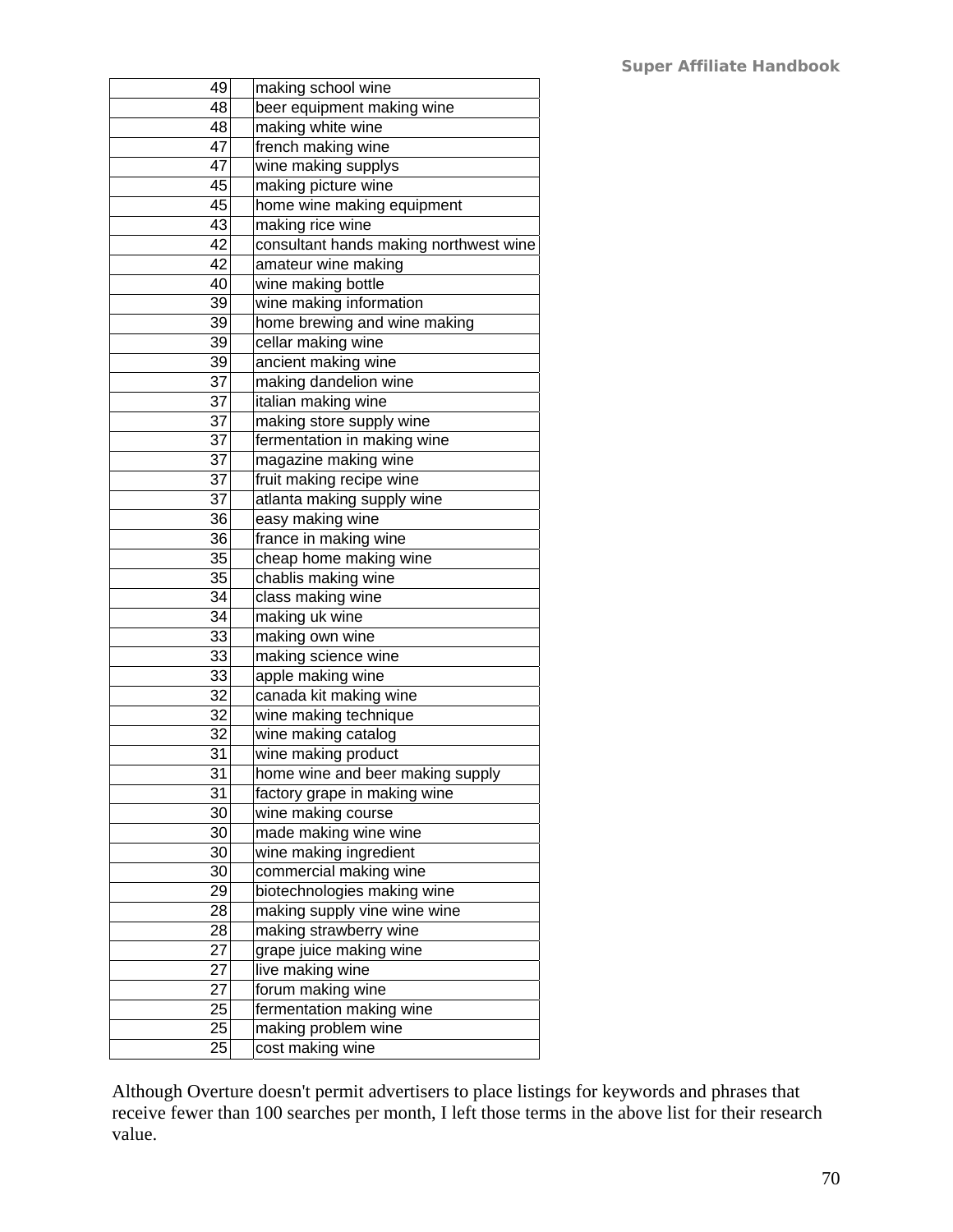Recognize too that the number of searches will fluctuate from month to month, especially with seasonal topics, so it's best not to hastily exclude any possibilities during the research process. Certain keywords may not be accepted for pay per click listings this month or next, but perhaps they will be accepted three or four months from now.

It's better to add to your research base, than to subtract from it.

The beauty of doing this type of research is that it should help you formulate a richer plan of action for your Web site.

For example, after looking at the search results above, your 'how-to-make-wine' site plan might begin to 'flesh out' somewhat to include the following sections:

- Wine making techniques
- Types of wine
- Recommended wine-related books & magazines
- Online wine forums
- Wine making supplies & accessories

As you start to fine-tune your ideas about what you will offer at your Web site, you can also start to fine-tune your keywords.

After sorting through all the keywords revealed during your research, and deleting those pertaining to specific wine regions, retailers, music groups (e.g. April Wine) and other terms that are irrelevant to your topic, your spreadsheet might look something like this:

| <b>Keywords</b> | <b>Demand</b> | <b>Supply</b> | S/D Ratio OV Cost |  | <b>FW Cost Remarks</b> |
|-----------------|---------------|---------------|-------------------|--|------------------------|
|                 |               |               |                   |  |                        |
| wine            | 221500        |               |                   |  |                        |
| wine rack       | 32852         |               |                   |  |                        |
| french wine     | 26780         |               |                   |  |                        |
| wine making     | 17769         |               |                   |  |                        |
| wine cooler     | 10024         |               |                   |  |                        |
| white wine      | 9829          |               |                   |  |                        |
| wine glasses    | 9718          |               |                   |  |                        |
| wine label      | 8321          |               |                   |  |                        |
| wine accessory  | 7788          |               |                   |  |                        |
| wine bag        | 7640          |               |                   |  |                        |
| wine glass      | 7467          |               |                   |  |                        |
| wine charm      | 7464          |               |                   |  |                        |
| wine bottle     | 7297          |               |                   |  |                        |
| red wine        | 6874          |               |                   |  |                        |
| wine tasting    | 6306          |               |                   |  |                        |
| wine gift       | 6306          |               |                   |  |                        |
| wine online     | 6202          |               |                   |  |                        |
| wine recipe     | 5937          |               |                   |  |                        |
| wine enthusiast | 5828          |               |                   |  |                        |
| wine storage    | 5002          |               |                   |  |                        |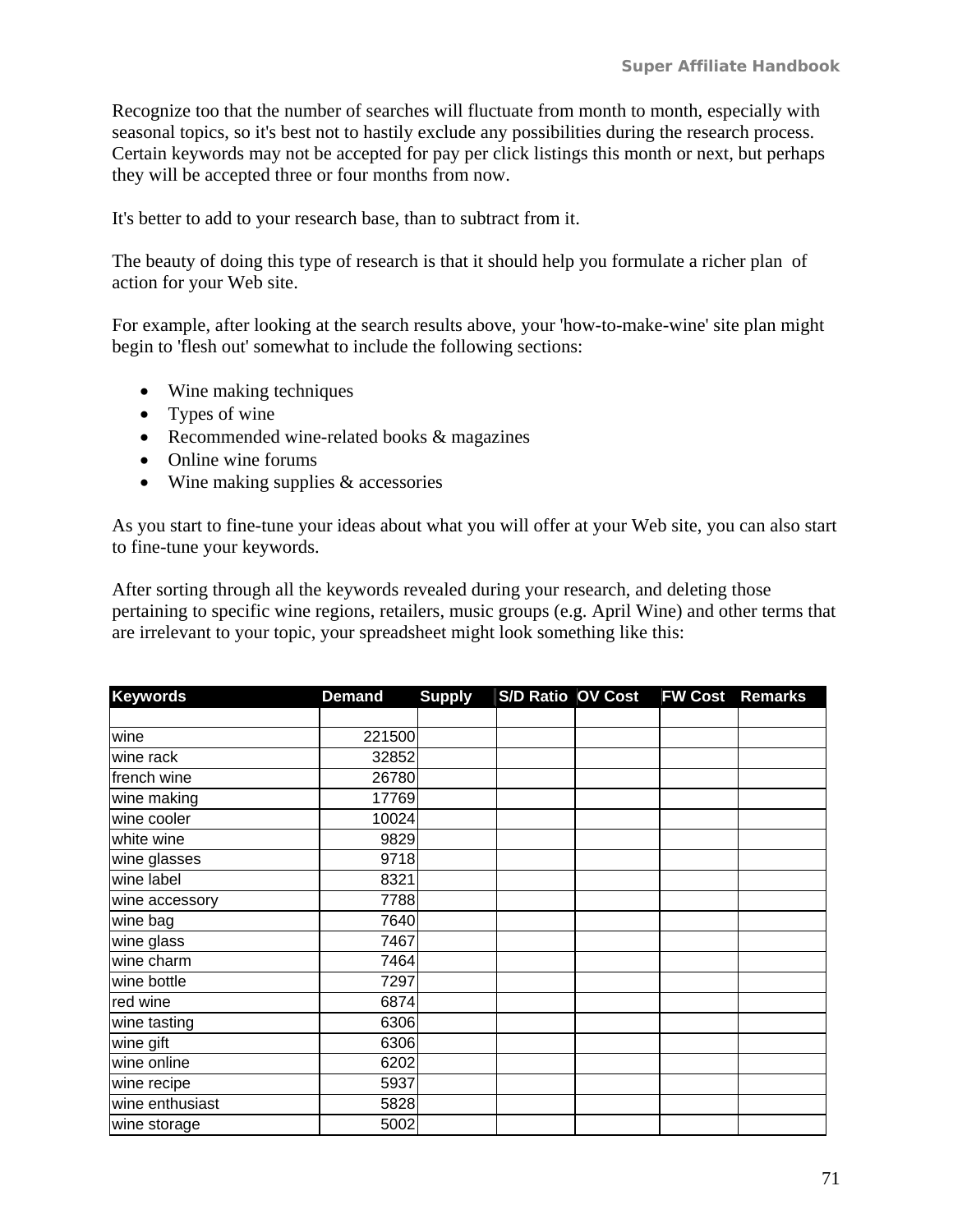| wine gift basket         | 4470 |  |  |  |
|--------------------------|------|--|--|--|
| wine refrigerator        | 4333 |  |  |  |
| wine storage rack        | 4084 |  |  |  |
| wine making supply       | 4003 |  |  |  |
| strawberry wine          | 3778 |  |  |  |
| wine cabinet             | 3772 |  |  |  |
| food and wine magazine   | 3753 |  |  |  |
| california wine tour     | 3711 |  |  |  |
| wine glass rack          | 3506 |  |  |  |
| wine basket              | 3214 |  |  |  |
| wine grape               | 2895 |  |  |  |
| wine glass charm         | 2839 |  |  |  |
| wine analysis            | 2787 |  |  |  |
| wine store               | 2781 |  |  |  |
| make wine                | 2720 |  |  |  |
| wine stopper             | 2700 |  |  |  |
| home wine making         | 2345 |  |  |  |
| port wine                | 2286 |  |  |  |
| wine making kit          | 2181 |  |  |  |
| buy wine online          | 2174 |  |  |  |
| wine box                 | 2156 |  |  |  |
| pairing wine and food    | 2123 |  |  |  |
| type of wine             | 2122 |  |  |  |
| wooden wine rack         | 2094 |  |  |  |
| wine opener              | 2059 |  |  |  |
| personalized wine bottle | 1984 |  |  |  |
| wall mounted wine rack   | 1937 |  |  |  |
| wine making equipment    | 1035 |  |  |  |
| wine making recipe       | 797  |  |  |  |
| making rack wine         | 439  |  |  |  |
| wine making process      | 423  |  |  |  |
| home wine making supply  | 315  |  |  |  |
| wine making label        | 163  |  |  |  |
| making homemade wine     | 157  |  |  |  |
| wine making accessory    | 119  |  |  |  |
| fruit wine making        | 119  |  |  |  |
| making vinegar wine      | 114  |  |  |  |
| wine making grape        | 111  |  |  |  |
| wine making tip          | 110  |  |  |  |

#### Î **Overture Search Term Suggestion Tool**

<http://inventory.overture.com/d/searchinventory/suggestion>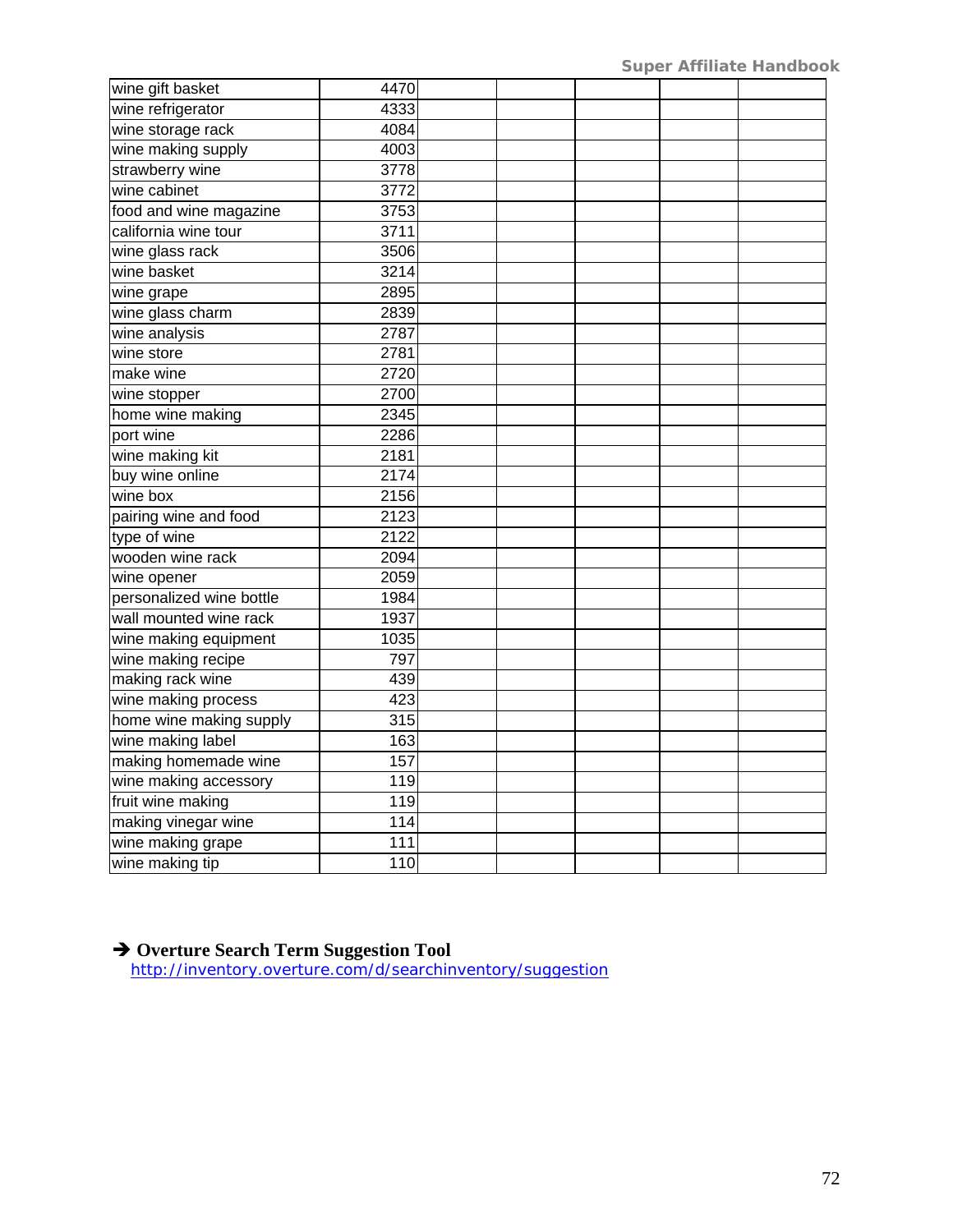# **How Much Competition Are You Up Against?**

### **Finding Basic Demand and Supply**

To research the existing competition or current 'supply' requires using a search engine such as Google or AltaVista.

 $\rightarrow$  Google [http://google.com](http://google.com/)

**→ AltaVista** [http://altavista.com](http://altavista.com/)

Staying with the topics of 'wine' and 'wine making', a search at Google returns "**Results 1 - 10 of about 15,600,000**" for 'wine', while 800,000 results are returned for 'wine making'.

You can see these results near the upper right hand corner of the results page. (Note: if you do a search right now for the keywords 'wine' and 'wine making', the results will undoubtedly have changed as new sites are added and others dropped from the Google search engine.)

The same searches at AltaVista display "**AltaVista found 4,694,069 results**" for 'wine', and then 767,434 for the term 'wine making'. To see these figures at AltaVista, you have to look further down the page, past the first four 'Sponsored Matches'.

I generally elect to use one or the other of these search engines (usually Google), but not both. I do this to make sure that my research is consistent.

You may however prefer to use AltaVista, as their returns also show a number of related keywords and phrases on the results page.

For example, in a later search for **'wine making'** at AltaVista, the following phrases are returned at the top of the page linked to their respective pages:

- Home Wine
- Making Wine
- Wine Kits
- Wine Making Supplies
- Grapes
- Vineyards
- Wineries

Now, before you go to all the trouble of researching and noting the number of competing sites on your spreadsheet for each of your keywords, please read the following.

### **Competition can be a GOOD thing.**

Generally speaking, the more competition there is, the larger the existing market.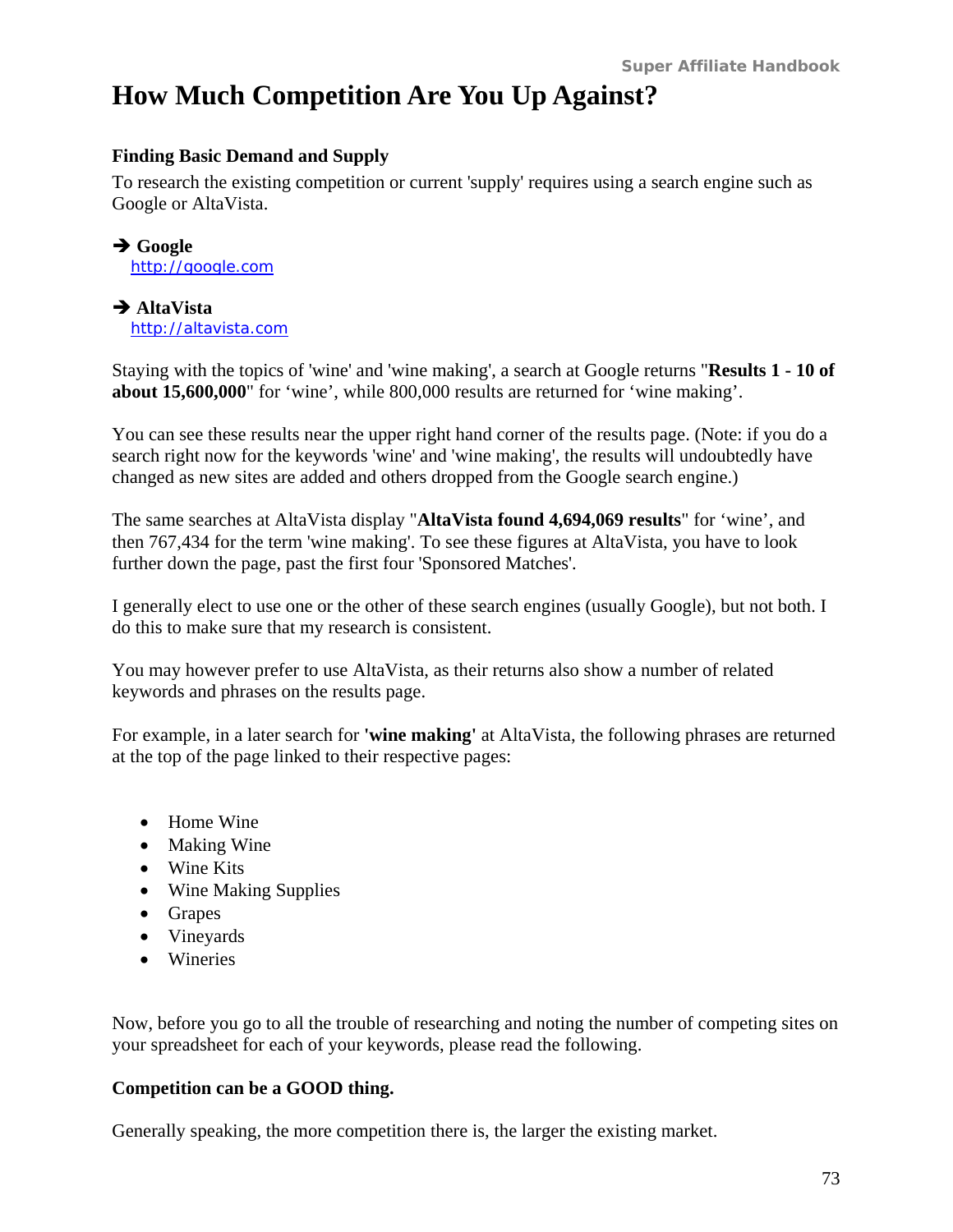Some researchers go crazy analyzing the supply/demand ratio, or 'demand satisfaction ratio', for each and every keyword, but it really isn't necessary.

While it is interesting to note how many sites already have a topic similar to your intended site, it's really only the first 10 to 40 sites, or the first page or two of search engine listing results that will be your competition.

Why is that?

Because your primary method of promotion will be through the pay per click search engines which will normally allow you to place your link(s) near the top of each SE results page.

So in effect, placing your links on the first page of search results makes the other 1,387,988 sites irrelevant, as surfers rarely look beyond the first page or two of results.

### **The main reason for making note of the total number of competitors is to see if you can come up with a true niche topic.**

For example, if you find a keyword that has 2,000 searches per month and fewer than ten competitors, the supply/demand ratio equals .005, or  $1/500<sup>th</sup>$  of a percent. There is a pretty good chance that your site will be easily found when you're playing with those odds, **regardless of whether you pay to advertise**.

| <b>Keywords</b> | Demand Supply S/D Ratio OV FW |            |        |      |      | <b>Remarks</b> |
|-----------------|-------------------------------|------------|--------|------|------|----------------|
|                 |                               |            |        | Cost | Cost |                |
| wine            | 221500                        | 15,600,000 | 70.429 |      |      |                |

wine rack  $\vert$  32852 392,000 11.932 wine making  $\begin{array}{|c|c|c|c|c|c|} \hline \text{ 17769} & \text{ 1,800,000} & \text{ 101.300} \hline \end{array}$ white wine 9829 2,320,000 236.036 wine glasses | 9718 641,000 65.960 wine label  $\begin{array}{|c|c|c|c|c|c|c|c|} \hline \quad & 8321 & 527,000 & 63.334 \hline \end{array}$ wine accessory | 7788 114,000 14.638 wine bag  $\begin{array}{|c|c|c|c|c|c|} \hline \end{array}$  7640 305,000 39.921 wine glass 7467 1,660,000 222.312 wine charm  $\begin{array}{|c|c|c|c|c|c|c|c|c|} \hline \end{array}$  7464 371,000 49.705

Here is a short sample of how your market/keyword research spreadsheet might look at this point.

### **The lower the supply/demand ratio - the better your chances of finding a profitable market.**

For example, with a supply to demand ratio of just 11.932, it looks like it might be a good idea to find a merchant partner who sells wine racks and has an affiliate program.

With an S/D ratio of 14.638, 'wine accessory' also looks like a good topic to go after.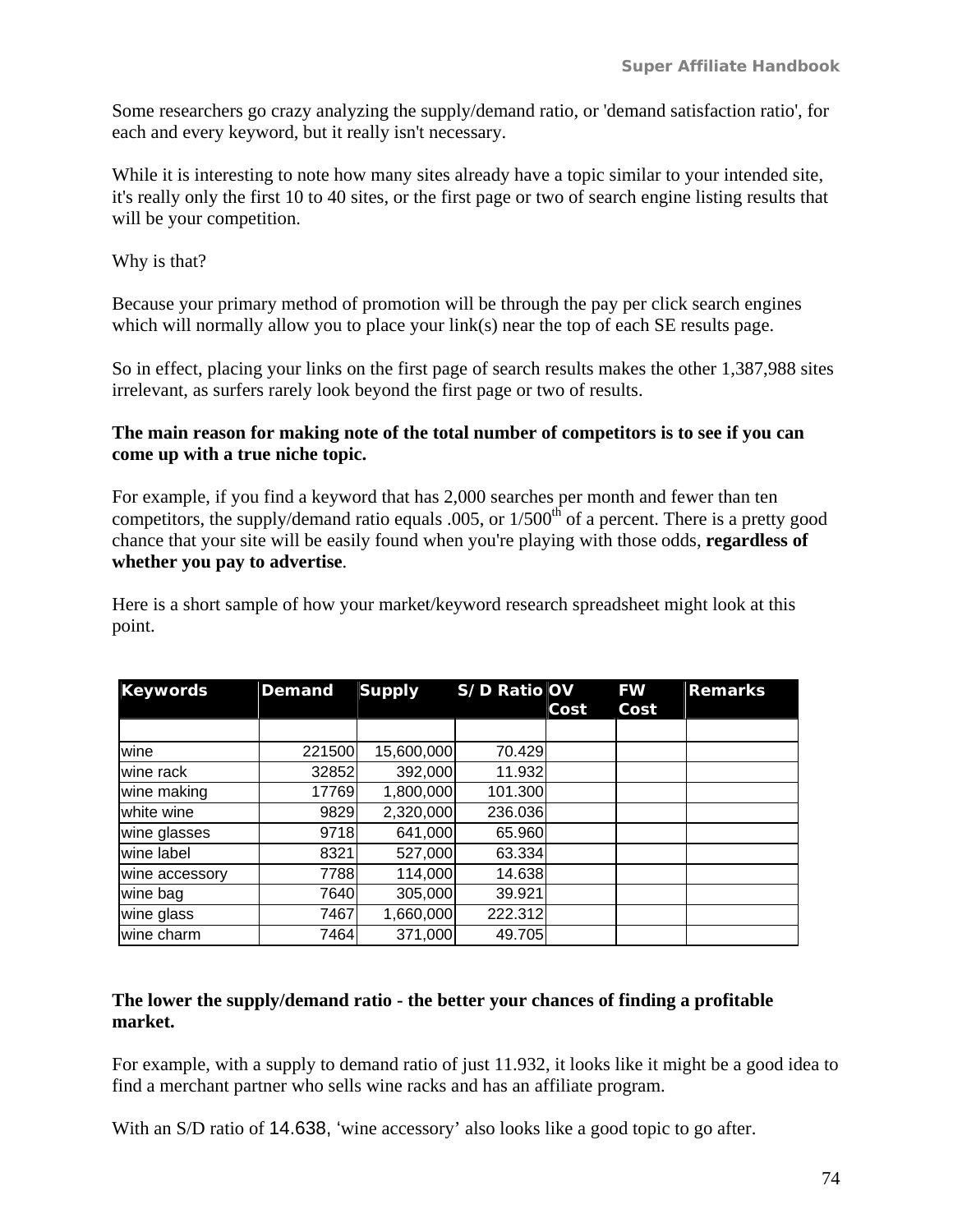However, if you think about it, anyone searching for a wine accessory, is more likely to type 'wine accessories' into the search box. When we search on that term at Google, we see that there are about 1,230,000 results. The supply/demand ratio has now just risen to 157.935. So, that one may not be such a good idea after all.

But don't discount 'wine accessories' too quickly. As mentioned above, the supply/demand ratio (or current demand satisfaction) is just a guide. Furthermore, wine accessory is a very broad term. You need to research your topic much more thoroughly before making a decision as to its potential for profit. You may discover that the wine accessories section on your site is the site's most profitable area, when you target each of the specific product possibilities within that term.

### **Niche Finder Software**

I recently discovered a very neat piece of software that makes this whole process much, MUCH simpler.

The software is called 'Niche Finder'. I plugged in the term 'wine making' and in less than five minutes the software had generated **a big list of related key phrases**, which were found on the most relevant pages on the Internet. A list typically consists of **over 200 new key phrases**, and each of them may give you a valuable business idea, a possible product name, target market, or at least a good keyword for your web page. And a good business idea can make a fortune for you!

Here is an image of a portion of the results from Niche Finder that includes a graphic representation of the relevance, i.e. the green bar on the right.

| No. | <b>Key Phrase</b>        |     | Relevance |
|-----|--------------------------|-----|-----------|
|     | 1 wine making            | 100 |           |
|     | 2 wine making equipment  | 74  |           |
|     | 3 wine making process    | 72  |           |
|     | 4 home wine making       | 71  |           |
|     | 5 wine making supply     | 63  |           |
|     | 6 wine making kit        | 60  |           |
|     | 7 history of wine making | 59  |           |
|     | 8 beer wine making       | 55  |           |
|     | 9 wine making accessory  | 52  |           |

### Relevance chart:

Next is the full list of detailed statistics, sorted by relevance to the original 'wine making' keyword query.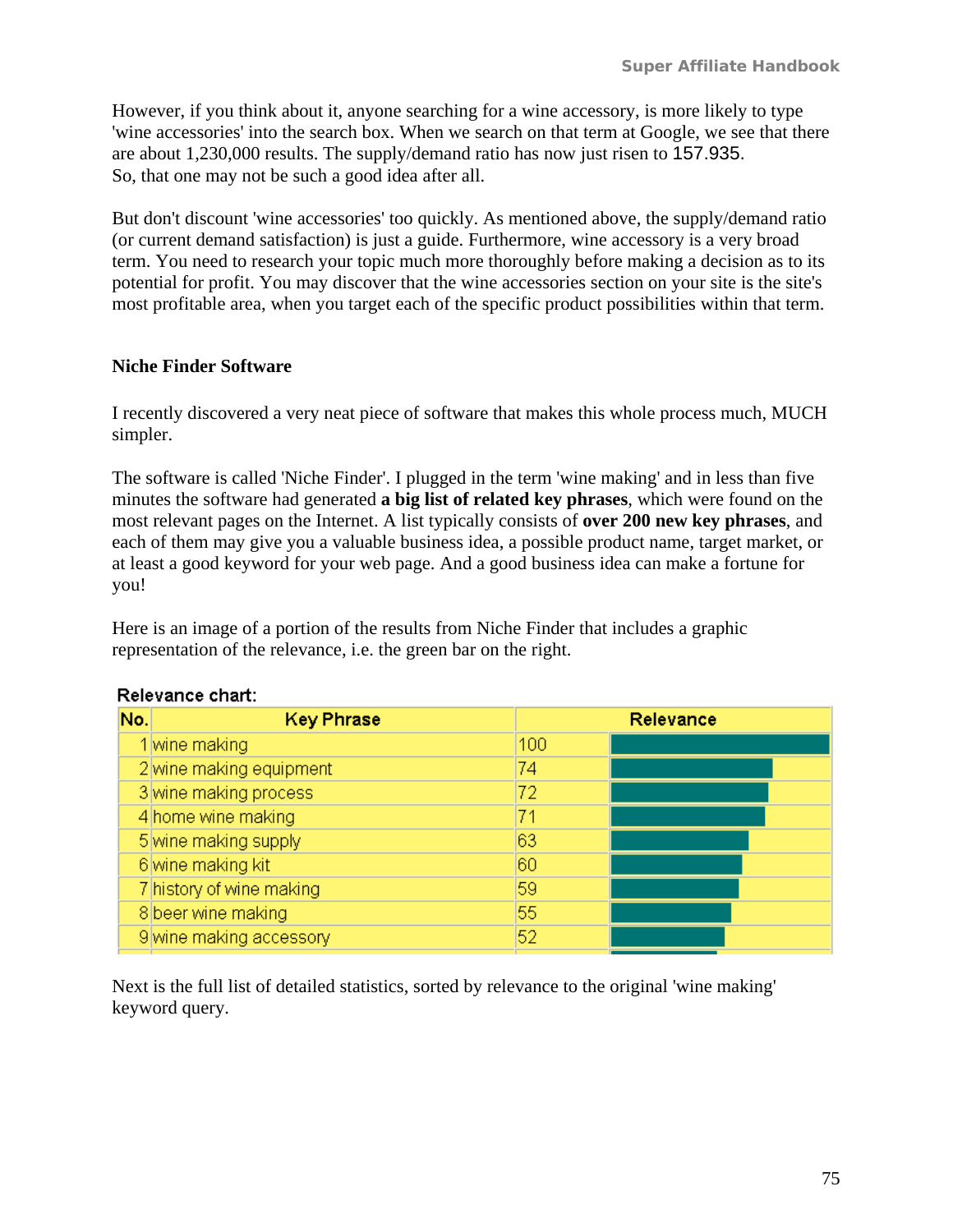**Super Affiliate Handbook**

| nice<br>nice<br>raw<br>raw<br>15338<br>111000<br>50<br>42<br>1 wine making<br>100<br>347<br>83<br>29<br>77<br>5650<br>38<br>221<br>755<br>74<br>2 wine making equipment<br>26<br>72<br>3 wine making process<br>4370<br>36<br>403<br>186<br>4 home wine making<br>3690<br>2022<br>33<br>71<br>36<br>306<br>35<br>5 wine making supply<br>1520<br>32<br>384<br>3143<br>63<br>32<br>6 wine making kit<br><b>1110</b><br>30<br>1655<br>60<br>340<br>$\overline{22}$<br>7 history of wine making<br>945<br>30<br>157<br>59<br>162<br>19<br>8 beer wine making<br>617<br>28<br>75<br>55<br>126<br>16<br>9 wine making accessory<br>424<br>26<br>44<br>52<br>103<br>10 wine making grape<br>161<br>290<br>25<br>98<br>20<br>49<br>81<br>11 beer and wine making supply<br>23<br>191<br>18<br>140<br>61<br>45<br>154<br>22<br>29<br>377<br>12 wine making recipe<br>43<br>745<br>13 home wine making kit<br>19<br>113<br>21<br>85<br>41<br>181<br>20<br>14 making homemade wine<br>25<br>109<br>167<br>304<br>40<br>23<br>98<br>207<br>39<br>269<br>15 home wine making supply<br>20<br>16 fruit wine making<br>93<br>18<br>20<br>39<br>166<br>64<br>17 making red wine<br>25<br>19<br>36<br>141<br>310<br>75<br>18<br>19<br>36<br>208<br>18 wine making instructions<br>63<br>86<br>62<br>77<br>19<br>199<br>19 home wine making recipe<br>18<br>36<br>17<br>20 chemistry of wine making<br>18<br>55<br>35<br>170<br>61<br>17<br>16<br>34<br>153<br>21 wine making canada<br>50<br>41<br>19<br>22 home made wine making<br>29<br>15<br>29<br>250<br>82<br>22<br>13<br>16<br>27<br>38<br>186<br>23 wine making juice<br>20<br>317<br>24 wine making label<br>13<br>107<br>26<br>20<br>25 wine making product<br>20<br>13<br>16<br>26<br>200<br>41<br>22<br>26 making dandelion wine<br>78<br>19<br>20<br>211<br>100<br>12<br>19<br>21<br>318<br>11<br>27 wine making tip<br>71<br>28 wine making bottle<br>37<br>16<br>20<br>246<br>10<br>10<br>20<br>29 making port wine<br>30<br>277<br>15<br>105<br>14<br>13<br>11<br>71<br>19<br>30 making vinegar wine<br>14<br>308<br>397<br>18<br>31 making store wine<br>$\overline{7}$<br>$\overline{8}$<br>68<br>14<br>$\overline{5}$<br>$\overline{7}$<br>32 making uk wine<br>50<br>17<br>9<br>413<br>$\overline{7}$<br>$\overline{5}$<br>16<br>33 making rack wine<br>37<br>9<br>352<br>34 italian making wine<br>$\overline{6}$<br>52<br>17<br>$\overline{6}$<br>489<br>$\overline{4}$<br>35 making wine yeast<br>3<br>16<br>$\overline{5}$<br>41<br>545<br>$\overline{6}$<br>36 in involved making<br>226<br>$\overline{0}$<br>23<br>$\overline{0}$<br>180<br>$\overline{0}$<br>$\overline{0}$<br>$\overline{0}$<br>20<br>$\overline{0}$<br>37 making permit wine<br>91<br>196<br>38 making picture wine<br>$\overline{0}$<br>$\overline{0}$<br>18<br>$\overline{0}$<br><b>182</b><br>66<br>17<br>39 making wholesale wine<br>$\overline{O}$<br>$\overline{0}$<br>55<br>$\overline{O}$<br>174<br>40 making school wine<br>17<br>$\overline{1}$<br>$\overline{0}$<br>51<br>$\overline{0}$<br>171<br>41 carrot making wine<br>17<br>$\overline{0}$<br>$\overline{0}$<br>$\overline{0}$<br>167<br>47<br>$\overline{7}$<br>$\overline{5}$<br>42 making strawberry wine<br>47<br>17<br>$\overline{0}$<br>400<br>43 commercial making wine<br>16<br>163<br>$\overline{0}$<br>$\overline{0}$<br>43<br>$\overline{0}$<br>44 country making wholesale wine<br>$\overline{0}$<br>$\overline{0}$<br>43<br>16<br>$\overline{0}$<br>163<br>45 making video wine<br>$\overline{1}$<br>$\overline{0}$<br>16<br>$\overline{0}$<br>163<br>43<br>46 making red vinegar wine<br>$\overline{0}$<br>16<br>160<br>$\overline{0}$<br>40<br>$\overline{0}$<br>47 equipment making sale wine<br>39<br>16<br>159<br>$\overline{O}$<br>$\overline{0}$<br>$\overline{0}$<br>13<br>48 making wine charm<br>11<br>38<br>16<br>$\overline{0}$<br>224 | No. | <b>Key Phrase</b> | <b>Supply</b> | <b>Demand</b> |  | <b>Relevance Potentia</b> | <b>Demand</b><br>$-to-$<br><b>Supply</b> |
|---------------------------------------------------------------------------------------------------------------------------------------------------------------------------------------------------------------------------------------------------------------------------------------------------------------------------------------------------------------------------------------------------------------------------------------------------------------------------------------------------------------------------------------------------------------------------------------------------------------------------------------------------------------------------------------------------------------------------------------------------------------------------------------------------------------------------------------------------------------------------------------------------------------------------------------------------------------------------------------------------------------------------------------------------------------------------------------------------------------------------------------------------------------------------------------------------------------------------------------------------------------------------------------------------------------------------------------------------------------------------------------------------------------------------------------------------------------------------------------------------------------------------------------------------------------------------------------------------------------------------------------------------------------------------------------------------------------------------------------------------------------------------------------------------------------------------------------------------------------------------------------------------------------------------------------------------------------------------------------------------------------------------------------------------------------------------------------------------------------------------------------------------------------------------------------------------------------------------------------------------------------------------------------------------------------------------------------------------------------------------------------------------------------------------------------------------------------------------------------------------------------------------------------------------------------------------------------------------------------------------------------------------------------------------------------------------------------------------------------------------------------------------------------------------------------------------------------------------------------------------------------------------------------------------------------------------------------------------------------------------------------------------------------------------------------------------------------------------------------------------------------------------------------------------------------------------------------------------------------------------------------------------------------------------------------------------------------------------------------------------------------------------------------------------------------------------------------------------------------------------------------------------------------------------------------------------------------------------------------------------------------------------------------------------------------------------------------------------------------------------------------------------------------------------------------------------------------------------------------|-----|-------------------|---------------|---------------|--|---------------------------|------------------------------------------|
|                                                                                                                                                                                                                                                                                                                                                                                                                                                                                                                                                                                                                                                                                                                                                                                                                                                                                                                                                                                                                                                                                                                                                                                                                                                                                                                                                                                                                                                                                                                                                                                                                                                                                                                                                                                                                                                                                                                                                                                                                                                                                                                                                                                                                                                                                                                                                                                                                                                                                                                                                                                                                                                                                                                                                                                                                                                                                                                                                                                                                                                                                                                                                                                                                                                                                                                                                                                                                                                                                                                                                                                                                                                                                                                                                                                                                                                               |     |                   |               |               |  |                           |                                          |
| 72                                                                                                                                                                                                                                                                                                                                                                                                                                                                                                                                                                                                                                                                                                                                                                                                                                                                                                                                                                                                                                                                                                                                                                                                                                                                                                                                                                                                                                                                                                                                                                                                                                                                                                                                                                                                                                                                                                                                                                                                                                                                                                                                                                                                                                                                                                                                                                                                                                                                                                                                                                                                                                                                                                                                                                                                                                                                                                                                                                                                                                                                                                                                                                                                                                                                                                                                                                                                                                                                                                                                                                                                                                                                                                                                                                                                                                                            |     |                   |               |               |  |                           |                                          |
|                                                                                                                                                                                                                                                                                                                                                                                                                                                                                                                                                                                                                                                                                                                                                                                                                                                                                                                                                                                                                                                                                                                                                                                                                                                                                                                                                                                                                                                                                                                                                                                                                                                                                                                                                                                                                                                                                                                                                                                                                                                                                                                                                                                                                                                                                                                                                                                                                                                                                                                                                                                                                                                                                                                                                                                                                                                                                                                                                                                                                                                                                                                                                                                                                                                                                                                                                                                                                                                                                                                                                                                                                                                                                                                                                                                                                                                               |     |                   |               |               |  |                           |                                          |
| 93<br>110<br>106<br>131<br>116<br>92<br>75<br>131                                                                                                                                                                                                                                                                                                                                                                                                                                                                                                                                                                                                                                                                                                                                                                                                                                                                                                                                                                                                                                                                                                                                                                                                                                                                                                                                                                                                                                                                                                                                                                                                                                                                                                                                                                                                                                                                                                                                                                                                                                                                                                                                                                                                                                                                                                                                                                                                                                                                                                                                                                                                                                                                                                                                                                                                                                                                                                                                                                                                                                                                                                                                                                                                                                                                                                                                                                                                                                                                                                                                                                                                                                                                                                                                                                                                             |     |                   |               |               |  |                           |                                          |
|                                                                                                                                                                                                                                                                                                                                                                                                                                                                                                                                                                                                                                                                                                                                                                                                                                                                                                                                                                                                                                                                                                                                                                                                                                                                                                                                                                                                                                                                                                                                                                                                                                                                                                                                                                                                                                                                                                                                                                                                                                                                                                                                                                                                                                                                                                                                                                                                                                                                                                                                                                                                                                                                                                                                                                                                                                                                                                                                                                                                                                                                                                                                                                                                                                                                                                                                                                                                                                                                                                                                                                                                                                                                                                                                                                                                                                                               |     |                   |               |               |  |                           |                                          |
|                                                                                                                                                                                                                                                                                                                                                                                                                                                                                                                                                                                                                                                                                                                                                                                                                                                                                                                                                                                                                                                                                                                                                                                                                                                                                                                                                                                                                                                                                                                                                                                                                                                                                                                                                                                                                                                                                                                                                                                                                                                                                                                                                                                                                                                                                                                                                                                                                                                                                                                                                                                                                                                                                                                                                                                                                                                                                                                                                                                                                                                                                                                                                                                                                                                                                                                                                                                                                                                                                                                                                                                                                                                                                                                                                                                                                                                               |     |                   |               |               |  |                           |                                          |
| 74<br>67<br>63<br>78<br>94<br>82<br>108<br>105<br>97<br>95<br>118<br>156<br>124<br>106                                                                                                                                                                                                                                                                                                                                                                                                                                                                                                                                                                                                                                                                                                                                                                                                                                                                                                                                                                                                                                                                                                                                                                                                                                                                                                                                                                                                                                                                                                                                                                                                                                                                                                                                                                                                                                                                                                                                                                                                                                                                                                                                                                                                                                                                                                                                                                                                                                                                                                                                                                                                                                                                                                                                                                                                                                                                                                                                                                                                                                                                                                                                                                                                                                                                                                                                                                                                                                                                                                                                                                                                                                                                                                                                                                        |     |                   |               |               |  |                           |                                          |
|                                                                                                                                                                                                                                                                                                                                                                                                                                                                                                                                                                                                                                                                                                                                                                                                                                                                                                                                                                                                                                                                                                                                                                                                                                                                                                                                                                                                                                                                                                                                                                                                                                                                                                                                                                                                                                                                                                                                                                                                                                                                                                                                                                                                                                                                                                                                                                                                                                                                                                                                                                                                                                                                                                                                                                                                                                                                                                                                                                                                                                                                                                                                                                                                                                                                                                                                                                                                                                                                                                                                                                                                                                                                                                                                                                                                                                                               |     |                   |               |               |  |                           |                                          |
|                                                                                                                                                                                                                                                                                                                                                                                                                                                                                                                                                                                                                                                                                                                                                                                                                                                                                                                                                                                                                                                                                                                                                                                                                                                                                                                                                                                                                                                                                                                                                                                                                                                                                                                                                                                                                                                                                                                                                                                                                                                                                                                                                                                                                                                                                                                                                                                                                                                                                                                                                                                                                                                                                                                                                                                                                                                                                                                                                                                                                                                                                                                                                                                                                                                                                                                                                                                                                                                                                                                                                                                                                                                                                                                                                                                                                                                               |     |                   |               |               |  |                           |                                          |
|                                                                                                                                                                                                                                                                                                                                                                                                                                                                                                                                                                                                                                                                                                                                                                                                                                                                                                                                                                                                                                                                                                                                                                                                                                                                                                                                                                                                                                                                                                                                                                                                                                                                                                                                                                                                                                                                                                                                                                                                                                                                                                                                                                                                                                                                                                                                                                                                                                                                                                                                                                                                                                                                                                                                                                                                                                                                                                                                                                                                                                                                                                                                                                                                                                                                                                                                                                                                                                                                                                                                                                                                                                                                                                                                                                                                                                                               |     |                   |               |               |  |                           |                                          |
|                                                                                                                                                                                                                                                                                                                                                                                                                                                                                                                                                                                                                                                                                                                                                                                                                                                                                                                                                                                                                                                                                                                                                                                                                                                                                                                                                                                                                                                                                                                                                                                                                                                                                                                                                                                                                                                                                                                                                                                                                                                                                                                                                                                                                                                                                                                                                                                                                                                                                                                                                                                                                                                                                                                                                                                                                                                                                                                                                                                                                                                                                                                                                                                                                                                                                                                                                                                                                                                                                                                                                                                                                                                                                                                                                                                                                                                               |     |                   |               |               |  |                           |                                          |
|                                                                                                                                                                                                                                                                                                                                                                                                                                                                                                                                                                                                                                                                                                                                                                                                                                                                                                                                                                                                                                                                                                                                                                                                                                                                                                                                                                                                                                                                                                                                                                                                                                                                                                                                                                                                                                                                                                                                                                                                                                                                                                                                                                                                                                                                                                                                                                                                                                                                                                                                                                                                                                                                                                                                                                                                                                                                                                                                                                                                                                                                                                                                                                                                                                                                                                                                                                                                                                                                                                                                                                                                                                                                                                                                                                                                                                                               |     |                   |               |               |  |                           |                                          |
|                                                                                                                                                                                                                                                                                                                                                                                                                                                                                                                                                                                                                                                                                                                                                                                                                                                                                                                                                                                                                                                                                                                                                                                                                                                                                                                                                                                                                                                                                                                                                                                                                                                                                                                                                                                                                                                                                                                                                                                                                                                                                                                                                                                                                                                                                                                                                                                                                                                                                                                                                                                                                                                                                                                                                                                                                                                                                                                                                                                                                                                                                                                                                                                                                                                                                                                                                                                                                                                                                                                                                                                                                                                                                                                                                                                                                                                               |     |                   |               |               |  |                           |                                          |
|                                                                                                                                                                                                                                                                                                                                                                                                                                                                                                                                                                                                                                                                                                                                                                                                                                                                                                                                                                                                                                                                                                                                                                                                                                                                                                                                                                                                                                                                                                                                                                                                                                                                                                                                                                                                                                                                                                                                                                                                                                                                                                                                                                                                                                                                                                                                                                                                                                                                                                                                                                                                                                                                                                                                                                                                                                                                                                                                                                                                                                                                                                                                                                                                                                                                                                                                                                                                                                                                                                                                                                                                                                                                                                                                                                                                                                                               |     |                   |               |               |  |                           |                                          |
|                                                                                                                                                                                                                                                                                                                                                                                                                                                                                                                                                                                                                                                                                                                                                                                                                                                                                                                                                                                                                                                                                                                                                                                                                                                                                                                                                                                                                                                                                                                                                                                                                                                                                                                                                                                                                                                                                                                                                                                                                                                                                                                                                                                                                                                                                                                                                                                                                                                                                                                                                                                                                                                                                                                                                                                                                                                                                                                                                                                                                                                                                                                                                                                                                                                                                                                                                                                                                                                                                                                                                                                                                                                                                                                                                                                                                                                               |     |                   |               |               |  |                           |                                          |
|                                                                                                                                                                                                                                                                                                                                                                                                                                                                                                                                                                                                                                                                                                                                                                                                                                                                                                                                                                                                                                                                                                                                                                                                                                                                                                                                                                                                                                                                                                                                                                                                                                                                                                                                                                                                                                                                                                                                                                                                                                                                                                                                                                                                                                                                                                                                                                                                                                                                                                                                                                                                                                                                                                                                                                                                                                                                                                                                                                                                                                                                                                                                                                                                                                                                                                                                                                                                                                                                                                                                                                                                                                                                                                                                                                                                                                                               |     |                   |               |               |  |                           |                                          |
|                                                                                                                                                                                                                                                                                                                                                                                                                                                                                                                                                                                                                                                                                                                                                                                                                                                                                                                                                                                                                                                                                                                                                                                                                                                                                                                                                                                                                                                                                                                                                                                                                                                                                                                                                                                                                                                                                                                                                                                                                                                                                                                                                                                                                                                                                                                                                                                                                                                                                                                                                                                                                                                                                                                                                                                                                                                                                                                                                                                                                                                                                                                                                                                                                                                                                                                                                                                                                                                                                                                                                                                                                                                                                                                                                                                                                                                               |     |                   |               |               |  |                           |                                          |
|                                                                                                                                                                                                                                                                                                                                                                                                                                                                                                                                                                                                                                                                                                                                                                                                                                                                                                                                                                                                                                                                                                                                                                                                                                                                                                                                                                                                                                                                                                                                                                                                                                                                                                                                                                                                                                                                                                                                                                                                                                                                                                                                                                                                                                                                                                                                                                                                                                                                                                                                                                                                                                                                                                                                                                                                                                                                                                                                                                                                                                                                                                                                                                                                                                                                                                                                                                                                                                                                                                                                                                                                                                                                                                                                                                                                                                                               |     |                   |               |               |  |                           |                                          |
|                                                                                                                                                                                                                                                                                                                                                                                                                                                                                                                                                                                                                                                                                                                                                                                                                                                                                                                                                                                                                                                                                                                                                                                                                                                                                                                                                                                                                                                                                                                                                                                                                                                                                                                                                                                                                                                                                                                                                                                                                                                                                                                                                                                                                                                                                                                                                                                                                                                                                                                                                                                                                                                                                                                                                                                                                                                                                                                                                                                                                                                                                                                                                                                                                                                                                                                                                                                                                                                                                                                                                                                                                                                                                                                                                                                                                                                               |     |                   |               |               |  |                           |                                          |
|                                                                                                                                                                                                                                                                                                                                                                                                                                                                                                                                                                                                                                                                                                                                                                                                                                                                                                                                                                                                                                                                                                                                                                                                                                                                                                                                                                                                                                                                                                                                                                                                                                                                                                                                                                                                                                                                                                                                                                                                                                                                                                                                                                                                                                                                                                                                                                                                                                                                                                                                                                                                                                                                                                                                                                                                                                                                                                                                                                                                                                                                                                                                                                                                                                                                                                                                                                                                                                                                                                                                                                                                                                                                                                                                                                                                                                                               |     |                   |               |               |  |                           |                                          |
|                                                                                                                                                                                                                                                                                                                                                                                                                                                                                                                                                                                                                                                                                                                                                                                                                                                                                                                                                                                                                                                                                                                                                                                                                                                                                                                                                                                                                                                                                                                                                                                                                                                                                                                                                                                                                                                                                                                                                                                                                                                                                                                                                                                                                                                                                                                                                                                                                                                                                                                                                                                                                                                                                                                                                                                                                                                                                                                                                                                                                                                                                                                                                                                                                                                                                                                                                                                                                                                                                                                                                                                                                                                                                                                                                                                                                                                               |     |                   |               |               |  |                           |                                          |
|                                                                                                                                                                                                                                                                                                                                                                                                                                                                                                                                                                                                                                                                                                                                                                                                                                                                                                                                                                                                                                                                                                                                                                                                                                                                                                                                                                                                                                                                                                                                                                                                                                                                                                                                                                                                                                                                                                                                                                                                                                                                                                                                                                                                                                                                                                                                                                                                                                                                                                                                                                                                                                                                                                                                                                                                                                                                                                                                                                                                                                                                                                                                                                                                                                                                                                                                                                                                                                                                                                                                                                                                                                                                                                                                                                                                                                                               |     |                   |               |               |  |                           |                                          |
|                                                                                                                                                                                                                                                                                                                                                                                                                                                                                                                                                                                                                                                                                                                                                                                                                                                                                                                                                                                                                                                                                                                                                                                                                                                                                                                                                                                                                                                                                                                                                                                                                                                                                                                                                                                                                                                                                                                                                                                                                                                                                                                                                                                                                                                                                                                                                                                                                                                                                                                                                                                                                                                                                                                                                                                                                                                                                                                                                                                                                                                                                                                                                                                                                                                                                                                                                                                                                                                                                                                                                                                                                                                                                                                                                                                                                                                               |     |                   |               |               |  |                           |                                          |
|                                                                                                                                                                                                                                                                                                                                                                                                                                                                                                                                                                                                                                                                                                                                                                                                                                                                                                                                                                                                                                                                                                                                                                                                                                                                                                                                                                                                                                                                                                                                                                                                                                                                                                                                                                                                                                                                                                                                                                                                                                                                                                                                                                                                                                                                                                                                                                                                                                                                                                                                                                                                                                                                                                                                                                                                                                                                                                                                                                                                                                                                                                                                                                                                                                                                                                                                                                                                                                                                                                                                                                                                                                                                                                                                                                                                                                                               |     |                   |               |               |  |                           |                                          |
|                                                                                                                                                                                                                                                                                                                                                                                                                                                                                                                                                                                                                                                                                                                                                                                                                                                                                                                                                                                                                                                                                                                                                                                                                                                                                                                                                                                                                                                                                                                                                                                                                                                                                                                                                                                                                                                                                                                                                                                                                                                                                                                                                                                                                                                                                                                                                                                                                                                                                                                                                                                                                                                                                                                                                                                                                                                                                                                                                                                                                                                                                                                                                                                                                                                                                                                                                                                                                                                                                                                                                                                                                                                                                                                                                                                                                                                               |     |                   |               |               |  |                           |                                          |
|                                                                                                                                                                                                                                                                                                                                                                                                                                                                                                                                                                                                                                                                                                                                                                                                                                                                                                                                                                                                                                                                                                                                                                                                                                                                                                                                                                                                                                                                                                                                                                                                                                                                                                                                                                                                                                                                                                                                                                                                                                                                                                                                                                                                                                                                                                                                                                                                                                                                                                                                                                                                                                                                                                                                                                                                                                                                                                                                                                                                                                                                                                                                                                                                                                                                                                                                                                                                                                                                                                                                                                                                                                                                                                                                                                                                                                                               |     |                   |               |               |  |                           |                                          |
| 172<br>157<br>137<br>166<br>217<br>243<br>224<br>285<br>338<br>2255<br><b>1959</b><br><b>1820</b><br>1740<br>1708<br>1672<br>239<br>1633<br>1633<br>1633<br>1602<br>1591<br>142                                                                                                                                                                                                                                                                                                                                                                                                                                                                                                                                                                                                                                                                                                                                                                                                                                                                                                                                                                                                                                                                                                                                                                                                                                                                                                                                                                                                                                                                                                                                                                                                                                                                                                                                                                                                                                                                                                                                                                                                                                                                                                                                                                                                                                                                                                                                                                                                                                                                                                                                                                                                                                                                                                                                                                                                                                                                                                                                                                                                                                                                                                                                                                                                                                                                                                                                                                                                                                                                                                                                                                                                                                                                               |     |                   |               |               |  |                           |                                          |
|                                                                                                                                                                                                                                                                                                                                                                                                                                                                                                                                                                                                                                                                                                                                                                                                                                                                                                                                                                                                                                                                                                                                                                                                                                                                                                                                                                                                                                                                                                                                                                                                                                                                                                                                                                                                                                                                                                                                                                                                                                                                                                                                                                                                                                                                                                                                                                                                                                                                                                                                                                                                                                                                                                                                                                                                                                                                                                                                                                                                                                                                                                                                                                                                                                                                                                                                                                                                                                                                                                                                                                                                                                                                                                                                                                                                                                                               |     |                   |               |               |  |                           |                                          |
|                                                                                                                                                                                                                                                                                                                                                                                                                                                                                                                                                                                                                                                                                                                                                                                                                                                                                                                                                                                                                                                                                                                                                                                                                                                                                                                                                                                                                                                                                                                                                                                                                                                                                                                                                                                                                                                                                                                                                                                                                                                                                                                                                                                                                                                                                                                                                                                                                                                                                                                                                                                                                                                                                                                                                                                                                                                                                                                                                                                                                                                                                                                                                                                                                                                                                                                                                                                                                                                                                                                                                                                                                                                                                                                                                                                                                                                               |     |                   |               |               |  |                           |                                          |
|                                                                                                                                                                                                                                                                                                                                                                                                                                                                                                                                                                                                                                                                                                                                                                                                                                                                                                                                                                                                                                                                                                                                                                                                                                                                                                                                                                                                                                                                                                                                                                                                                                                                                                                                                                                                                                                                                                                                                                                                                                                                                                                                                                                                                                                                                                                                                                                                                                                                                                                                                                                                                                                                                                                                                                                                                                                                                                                                                                                                                                                                                                                                                                                                                                                                                                                                                                                                                                                                                                                                                                                                                                                                                                                                                                                                                                                               |     |                   |               |               |  |                           |                                          |
|                                                                                                                                                                                                                                                                                                                                                                                                                                                                                                                                                                                                                                                                                                                                                                                                                                                                                                                                                                                                                                                                                                                                                                                                                                                                                                                                                                                                                                                                                                                                                                                                                                                                                                                                                                                                                                                                                                                                                                                                                                                                                                                                                                                                                                                                                                                                                                                                                                                                                                                                                                                                                                                                                                                                                                                                                                                                                                                                                                                                                                                                                                                                                                                                                                                                                                                                                                                                                                                                                                                                                                                                                                                                                                                                                                                                                                                               |     |                   |               |               |  |                           |                                          |
|                                                                                                                                                                                                                                                                                                                                                                                                                                                                                                                                                                                                                                                                                                                                                                                                                                                                                                                                                                                                                                                                                                                                                                                                                                                                                                                                                                                                                                                                                                                                                                                                                                                                                                                                                                                                                                                                                                                                                                                                                                                                                                                                                                                                                                                                                                                                                                                                                                                                                                                                                                                                                                                                                                                                                                                                                                                                                                                                                                                                                                                                                                                                                                                                                                                                                                                                                                                                                                                                                                                                                                                                                                                                                                                                                                                                                                                               |     |                   |               |               |  |                           |                                          |
|                                                                                                                                                                                                                                                                                                                                                                                                                                                                                                                                                                                                                                                                                                                                                                                                                                                                                                                                                                                                                                                                                                                                                                                                                                                                                                                                                                                                                                                                                                                                                                                                                                                                                                                                                                                                                                                                                                                                                                                                                                                                                                                                                                                                                                                                                                                                                                                                                                                                                                                                                                                                                                                                                                                                                                                                                                                                                                                                                                                                                                                                                                                                                                                                                                                                                                                                                                                                                                                                                                                                                                                                                                                                                                                                                                                                                                                               |     |                   |               |               |  |                           |                                          |
|                                                                                                                                                                                                                                                                                                                                                                                                                                                                                                                                                                                                                                                                                                                                                                                                                                                                                                                                                                                                                                                                                                                                                                                                                                                                                                                                                                                                                                                                                                                                                                                                                                                                                                                                                                                                                                                                                                                                                                                                                                                                                                                                                                                                                                                                                                                                                                                                                                                                                                                                                                                                                                                                                                                                                                                                                                                                                                                                                                                                                                                                                                                                                                                                                                                                                                                                                                                                                                                                                                                                                                                                                                                                                                                                                                                                                                                               |     |                   |               |               |  |                           |                                          |
|                                                                                                                                                                                                                                                                                                                                                                                                                                                                                                                                                                                                                                                                                                                                                                                                                                                                                                                                                                                                                                                                                                                                                                                                                                                                                                                                                                                                                                                                                                                                                                                                                                                                                                                                                                                                                                                                                                                                                                                                                                                                                                                                                                                                                                                                                                                                                                                                                                                                                                                                                                                                                                                                                                                                                                                                                                                                                                                                                                                                                                                                                                                                                                                                                                                                                                                                                                                                                                                                                                                                                                                                                                                                                                                                                                                                                                                               |     |                   |               |               |  |                           |                                          |
|                                                                                                                                                                                                                                                                                                                                                                                                                                                                                                                                                                                                                                                                                                                                                                                                                                                                                                                                                                                                                                                                                                                                                                                                                                                                                                                                                                                                                                                                                                                                                                                                                                                                                                                                                                                                                                                                                                                                                                                                                                                                                                                                                                                                                                                                                                                                                                                                                                                                                                                                                                                                                                                                                                                                                                                                                                                                                                                                                                                                                                                                                                                                                                                                                                                                                                                                                                                                                                                                                                                                                                                                                                                                                                                                                                                                                                                               |     |                   |               |               |  |                           |                                          |
|                                                                                                                                                                                                                                                                                                                                                                                                                                                                                                                                                                                                                                                                                                                                                                                                                                                                                                                                                                                                                                                                                                                                                                                                                                                                                                                                                                                                                                                                                                                                                                                                                                                                                                                                                                                                                                                                                                                                                                                                                                                                                                                                                                                                                                                                                                                                                                                                                                                                                                                                                                                                                                                                                                                                                                                                                                                                                                                                                                                                                                                                                                                                                                                                                                                                                                                                                                                                                                                                                                                                                                                                                                                                                                                                                                                                                                                               |     |                   |               |               |  |                           |                                          |
|                                                                                                                                                                                                                                                                                                                                                                                                                                                                                                                                                                                                                                                                                                                                                                                                                                                                                                                                                                                                                                                                                                                                                                                                                                                                                                                                                                                                                                                                                                                                                                                                                                                                                                                                                                                                                                                                                                                                                                                                                                                                                                                                                                                                                                                                                                                                                                                                                                                                                                                                                                                                                                                                                                                                                                                                                                                                                                                                                                                                                                                                                                                                                                                                                                                                                                                                                                                                                                                                                                                                                                                                                                                                                                                                                                                                                                                               |     |                   |               |               |  |                           |                                          |
|                                                                                                                                                                                                                                                                                                                                                                                                                                                                                                                                                                                                                                                                                                                                                                                                                                                                                                                                                                                                                                                                                                                                                                                                                                                                                                                                                                                                                                                                                                                                                                                                                                                                                                                                                                                                                                                                                                                                                                                                                                                                                                                                                                                                                                                                                                                                                                                                                                                                                                                                                                                                                                                                                                                                                                                                                                                                                                                                                                                                                                                                                                                                                                                                                                                                                                                                                                                                                                                                                                                                                                                                                                                                                                                                                                                                                                                               |     |                   |               |               |  |                           |                                          |
|                                                                                                                                                                                                                                                                                                                                                                                                                                                                                                                                                                                                                                                                                                                                                                                                                                                                                                                                                                                                                                                                                                                                                                                                                                                                                                                                                                                                                                                                                                                                                                                                                                                                                                                                                                                                                                                                                                                                                                                                                                                                                                                                                                                                                                                                                                                                                                                                                                                                                                                                                                                                                                                                                                                                                                                                                                                                                                                                                                                                                                                                                                                                                                                                                                                                                                                                                                                                                                                                                                                                                                                                                                                                                                                                                                                                                                                               |     |                   |               |               |  |                           |                                          |
|                                                                                                                                                                                                                                                                                                                                                                                                                                                                                                                                                                                                                                                                                                                                                                                                                                                                                                                                                                                                                                                                                                                                                                                                                                                                                                                                                                                                                                                                                                                                                                                                                                                                                                                                                                                                                                                                                                                                                                                                                                                                                                                                                                                                                                                                                                                                                                                                                                                                                                                                                                                                                                                                                                                                                                                                                                                                                                                                                                                                                                                                                                                                                                                                                                                                                                                                                                                                                                                                                                                                                                                                                                                                                                                                                                                                                                                               |     |                   |               |               |  |                           |                                          |
|                                                                                                                                                                                                                                                                                                                                                                                                                                                                                                                                                                                                                                                                                                                                                                                                                                                                                                                                                                                                                                                                                                                                                                                                                                                                                                                                                                                                                                                                                                                                                                                                                                                                                                                                                                                                                                                                                                                                                                                                                                                                                                                                                                                                                                                                                                                                                                                                                                                                                                                                                                                                                                                                                                                                                                                                                                                                                                                                                                                                                                                                                                                                                                                                                                                                                                                                                                                                                                                                                                                                                                                                                                                                                                                                                                                                                                                               |     |                   |               |               |  |                           |                                          |
|                                                                                                                                                                                                                                                                                                                                                                                                                                                                                                                                                                                                                                                                                                                                                                                                                                                                                                                                                                                                                                                                                                                                                                                                                                                                                                                                                                                                                                                                                                                                                                                                                                                                                                                                                                                                                                                                                                                                                                                                                                                                                                                                                                                                                                                                                                                                                                                                                                                                                                                                                                                                                                                                                                                                                                                                                                                                                                                                                                                                                                                                                                                                                                                                                                                                                                                                                                                                                                                                                                                                                                                                                                                                                                                                                                                                                                                               |     |                   |               |               |  |                           |                                          |
|                                                                                                                                                                                                                                                                                                                                                                                                                                                                                                                                                                                                                                                                                                                                                                                                                                                                                                                                                                                                                                                                                                                                                                                                                                                                                                                                                                                                                                                                                                                                                                                                                                                                                                                                                                                                                                                                                                                                                                                                                                                                                                                                                                                                                                                                                                                                                                                                                                                                                                                                                                                                                                                                                                                                                                                                                                                                                                                                                                                                                                                                                                                                                                                                                                                                                                                                                                                                                                                                                                                                                                                                                                                                                                                                                                                                                                                               |     |                   |               |               |  |                           |                                          |
|                                                                                                                                                                                                                                                                                                                                                                                                                                                                                                                                                                                                                                                                                                                                                                                                                                                                                                                                                                                                                                                                                                                                                                                                                                                                                                                                                                                                                                                                                                                                                                                                                                                                                                                                                                                                                                                                                                                                                                                                                                                                                                                                                                                                                                                                                                                                                                                                                                                                                                                                                                                                                                                                                                                                                                                                                                                                                                                                                                                                                                                                                                                                                                                                                                                                                                                                                                                                                                                                                                                                                                                                                                                                                                                                                                                                                                                               |     |                   |               |               |  |                           |                                          |
|                                                                                                                                                                                                                                                                                                                                                                                                                                                                                                                                                                                                                                                                                                                                                                                                                                                                                                                                                                                                                                                                                                                                                                                                                                                                                                                                                                                                                                                                                                                                                                                                                                                                                                                                                                                                                                                                                                                                                                                                                                                                                                                                                                                                                                                                                                                                                                                                                                                                                                                                                                                                                                                                                                                                                                                                                                                                                                                                                                                                                                                                                                                                                                                                                                                                                                                                                                                                                                                                                                                                                                                                                                                                                                                                                                                                                                                               |     |                   |               |               |  |                           |                                          |
|                                                                                                                                                                                                                                                                                                                                                                                                                                                                                                                                                                                                                                                                                                                                                                                                                                                                                                                                                                                                                                                                                                                                                                                                                                                                                                                                                                                                                                                                                                                                                                                                                                                                                                                                                                                                                                                                                                                                                                                                                                                                                                                                                                                                                                                                                                                                                                                                                                                                                                                                                                                                                                                                                                                                                                                                                                                                                                                                                                                                                                                                                                                                                                                                                                                                                                                                                                                                                                                                                                                                                                                                                                                                                                                                                                                                                                                               |     |                   |               |               |  |                           |                                          |
|                                                                                                                                                                                                                                                                                                                                                                                                                                                                                                                                                                                                                                                                                                                                                                                                                                                                                                                                                                                                                                                                                                                                                                                                                                                                                                                                                                                                                                                                                                                                                                                                                                                                                                                                                                                                                                                                                                                                                                                                                                                                                                                                                                                                                                                                                                                                                                                                                                                                                                                                                                                                                                                                                                                                                                                                                                                                                                                                                                                                                                                                                                                                                                                                                                                                                                                                                                                                                                                                                                                                                                                                                                                                                                                                                                                                                                                               |     |                   |               |               |  |                           |                                          |
|                                                                                                                                                                                                                                                                                                                                                                                                                                                                                                                                                                                                                                                                                                                                                                                                                                                                                                                                                                                                                                                                                                                                                                                                                                                                                                                                                                                                                                                                                                                                                                                                                                                                                                                                                                                                                                                                                                                                                                                                                                                                                                                                                                                                                                                                                                                                                                                                                                                                                                                                                                                                                                                                                                                                                                                                                                                                                                                                                                                                                                                                                                                                                                                                                                                                                                                                                                                                                                                                                                                                                                                                                                                                                                                                                                                                                                                               |     |                   |               |               |  |                           |                                          |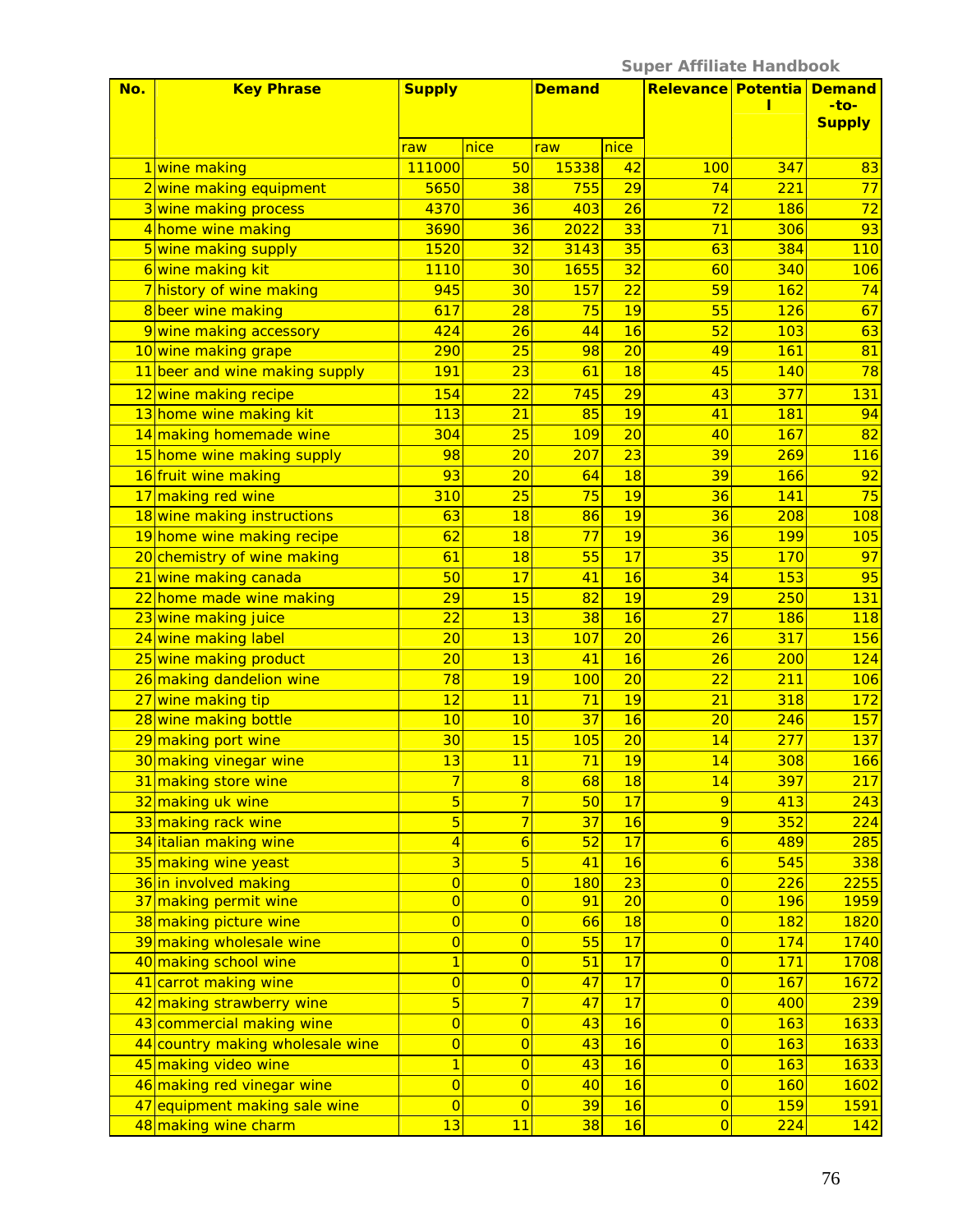Using this software was simply amazing. Doing all that research by hand would normally take a few hours at least, and yet in just under five minutes, the software calculated the real **potential** of my business idea.

#### **The Niche Finder software can generate the following 10 charts:**

- Relevance Chart
- Detailed Statistics sorted by Relevance
- Potential Chart
- Detailed Statistics sorted by Potential
- Demand-to-Supply Chart
- Detailed Statistics sorted by Demand-to-Supply
- Supply Chart
- Detailed Statistics sorted by Supply
- Demand Chart
- Detailed Statistics sorted by Demand

I highly recommend that you take a closer look at the Niche Finder software. As I'm apt to say, "Time is Money" and this little gem is going to save you a ton of time in research.

**→ Niche Finder** [http://nichemarketresearch.com](http://www.nichemarketresearch.com/nf.php?r=nf711875)

**Let's now take a look at your competition's most telling activity, advertising, and the specific amounts they are willing to pay to bring visitors to their sites.**

### **How Much Does it Cost to Advertise?**

**Before you go scooting past this section because you don't plan to advertise, STOP!** 

### **Research into how much other sites pay for advertising will tell you a LOT about your competition and the market for your product.**

Merchants and affiliates that pay to advertise are serious about their business, so they are the perfect competitors from whom to learn.

I do this part of my research at Overture.com and Findwhat.com, my favorite pay per click search engines, because they deliver the most traffic. It doesn't hurt to also use others like Kanoodle.com and 7Search.com. However you'll usually find that the bids at those services are lower, which is a reflection of their lower traffic volumes.

Just because I don't do research at the lower volume PPC's, does not mean that I don't use them to promote my sites!

I most assuredly do use them.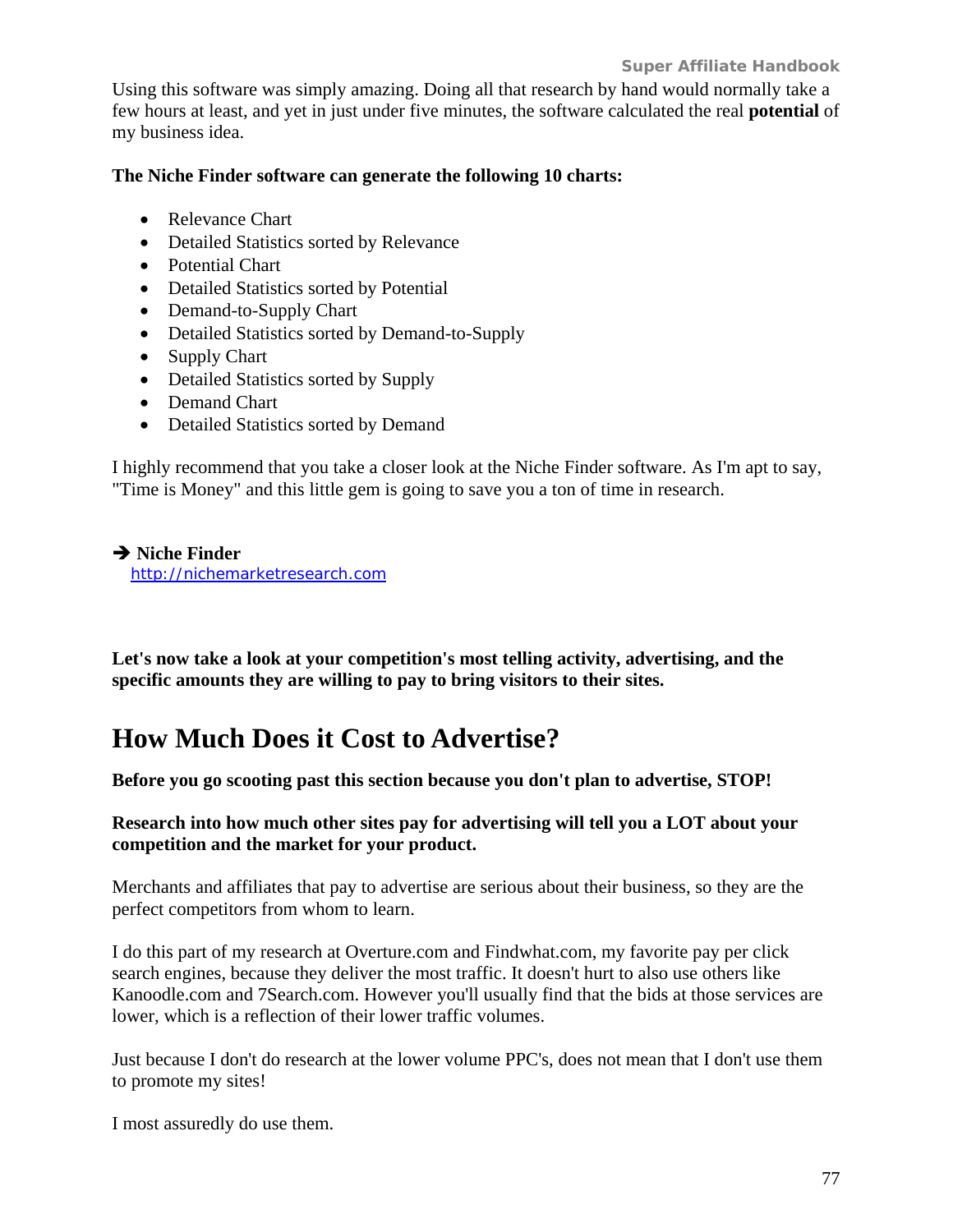However, they aren't that necessary for market research purposes. Overture and Findwhat do the trick very nicely for that.

### **OK, just in case I haven't made my case strongly enough, this part of the research is quite often what I do before anything else.**

If, by checking Overture for the word 'casino', I see a top bid of \$18.02 per click, I know that chances are pretty good that I'll pass on that topic. Regardless, I will scroll to the bottom of the page to see if I can place a listing there for 10 cents. Sometimes you'll be surprised at how sharply the prices drop from the top bid to the one at the bottom of the page. In such extreme bid variance cases, it would appear that you've got a high demand keyword - one that might be worth a lower bid with a lower listing placement.

Or you've got a mentally deranged high bidder!

So, let's look at what it would cost to advertise the keywords related to 'wine' and 'wine making' at Overture and Findwhat.

When doing this research, I like to shrink both my browser and spreadsheet windows to halfsize, so that I may see them together, side-by-side. This makes the cut and paste process go much more quickly.

| <b>Keywords</b>         | Demand OV | Cost | <b>FW</b><br><b>Demand</b> | <b>FW</b><br><b>Cost</b> | <b>Remarks</b>     |
|-------------------------|-----------|------|----------------------------|--------------------------|--------------------|
| wine                    | 221500    | 0.69 | 193898                     |                          | 0.29 p56 p40 = .14 |
| wine rack               | 32852     | 0.56 | 23978                      | 0.56 p32                 |                    |
| wine making             | 17769     | 1.20 | 3626                       | 0.14 p11                 |                    |
| white wine              | 9829      | 0.50 | 1781                       | 0.14 p15                 |                    |
| wine label              | 8321      | 0.31 | 2377                       | 0.08 p10                 |                    |
| wine accessory          | 7788      | 0.97 | 9864                       | $0.29$ p33               |                    |
| wine bag                | 7640      | 0.40 | 120                        | 0.06 p10                 |                    |
| wine glass              | 7467      | 0.33 | 3023                       | $0.26$ p27               |                    |
| wine charm              | 7464      | 0.70 | 947                        | 0.15 p18                 |                    |
| wine recipe             | 5937      | 0.25 | 562                        | 0.03 p5                  |                    |
| wine enthusiast         | 5828      | 0.59 | 1098                       | 0.43 p9                  |                    |
| wine making supply      | 4003      | 1.21 | 342                        | 0.10 p9                  |                    |
| home wine making        | 2345      | 0.85 | 149                        | 0.10 p7                  |                    |
| wine making kit         | 2181      | 1.31 | 117                        | 0.10 p6                  |                    |
|                         | 1035      | 0.65 | 44                         | 0.12 p6                  |                    |
| wine making equipment   | 797       | 0.10 |                            |                          |                    |
| wine making recipe      |           |      | 15                         | 0.05 p2                  |                    |
| making rack wine        | 439       | 0.10 | $\overline{2}$             | 0.01 p2                  |                    |
| wine making process     | 423       | 0.10 | 10                         | 0.01 p1                  |                    |
| home wine making supply | 315       | 0.10 | $\mathbf 0$                | 0.01 p1                  |                    |
| wine making label       | 163       | 0.10 | 6                          | 0.01 p2                  |                    |
| making homemade wine    | 157       | 0.10 | 1                          | 0.09 p3                  |                    |
| wine making accessory   | 119       | 0.10 | $\overline{3}$             | $\overline{0.01}$ p1     |                    |
| fruit wine making       | 119       | 0.10 | $\overline{2}$             | 0.01 p1                  |                    |
| wine making grape       | 111       | 0.10 | $\mathbf 0$                | 0.01 p1                  |                    |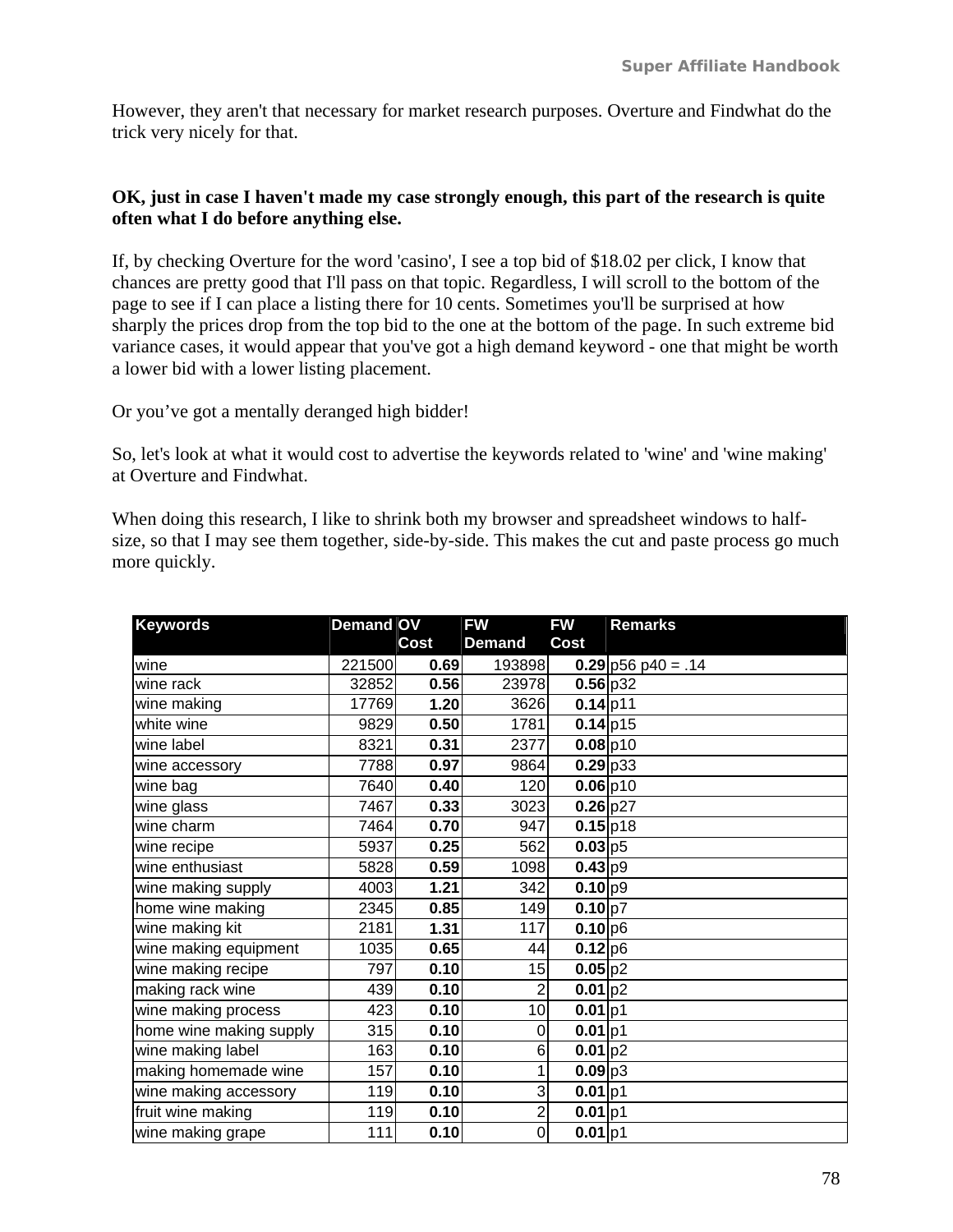### **At this point, you might be thinking to yourself, "WOW! 69 cents for the keyword 'wine' and \$1.20 for 'wine making'. That's way TOO expensive."**

Well, just wait a second. You might be pleasantly surprised if you follow through to conclusion with the research process.

That's the point of doing the research. You could learn something that may save you time, effort and money in the long run. So, don't give up too soon.

In the 'Remarks' column, you'll have noticed numbers preceded by the letter 'p'. I use these to indicate what position/rank you would be in if you bid at Overture's current minimum bid of 10 cents. Assuming 40 listings per page, 'wine' was the only keyword that would put you on the second page of results at 10 cents, so I included the cost (14 cents) to get onto the first page.

My initial findings on the topic of 'wine making' were that bid amounts are usually relatively steep in the top three positions, but then drop off quite rapidly.

That's OK. Barring the opportunity to place your ad in the top three listings, a rapid drop in maximum bids is definitely to your advantage.

Although all the pay per click search engines will tell you that you need to be in the top three positions to get the most traffic, you can still get plenty of traffic from the lower listings.

**Those lower listings often deliver more qualified traffic as well.** That's because the surfer who spends more time reading listings will click through to your lower-ranked site because they like what you had to say and want to learn more, and not simply because yours was the first listing on the page.

# **WHO is Your Competition?**

**While I am at Overture researching how much advertisers within my category are willing to pay for keywords, I also take the time to visit the top ten, twenty and sometimes all forty sites that come up on that first page of search results.** 

I also search at Google and some of the other major search engines.

**Note**: Google's advertisers are found at the top and along the right side of the results page. All sponsored listings are placed inside colored boxes and are marked as 'sponsored link'.

When I do this type of thorough investigation, I learn WHO is willing to pay to play.

By visiting the sites that advertise, you'll discover that there are two (2) different types of sites that pay for keyword advertising in your category. They are:

- Irrelevant Sites
- Competing Merchant and Affiliate Sites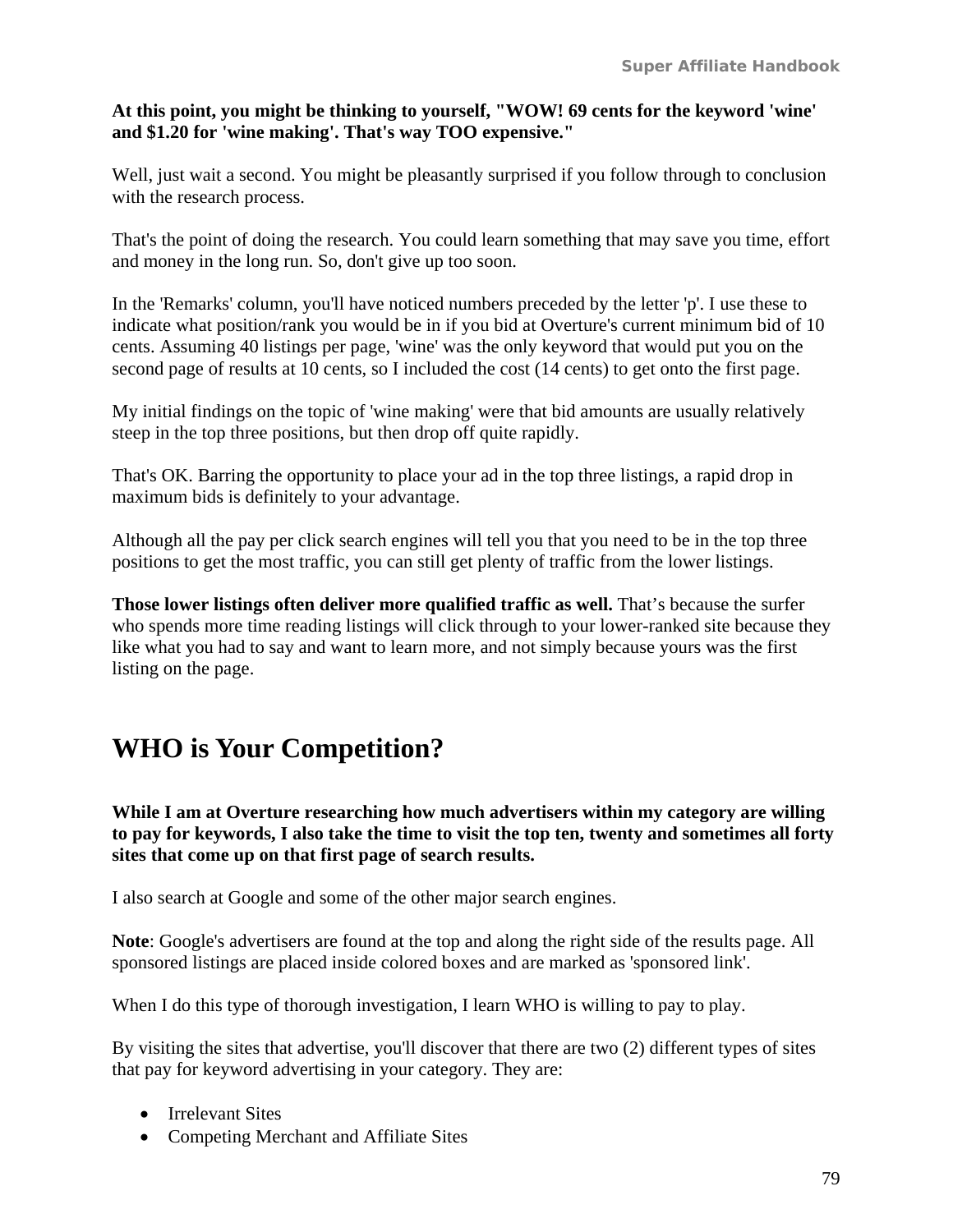### **Irrelevant Sites**

### **You may discount the irrelevant, non-competing sites entirely, and be glad that they don't pose a possible threat.**

However, if you discover through research that a site is completely irrelevant to the search term that it showed up under, it is well worth your while to drop the editors at Overture or Google a note about your findings. Sites that pay to advertise under irrelevant terms push everyone else's prices up.

Say for example that the site that has the first listing under the keyword 'wine bag' is bidding 25 cents to hold that spot. If you plan to sell wine bags and compete with this fellow on Overture, you'd have to pay 26 cents to claim the top listing.

You shouldn't have to compete with an advertiser that doesn't deliver what they falsely promise. Overture's listing guidelines are very stringent about relevancy, and you'll have no problem getting this fellow de-listed from that keyword. Not only will you save money by writing that note to Overture, but you will also save Overture's users time when they don't have to visit useless sites.

### **Competing Affiliate & Merchant Sites**

### **The other sites that you visit will be either merchant or affiliate sites.**

Consider the following questions as you review each site, and make notes in the remarks section of your spreadsheet.

- What is the site's name and URL?
- Is this a merchant or an affiliate site?
- What products do they offer?
- Do they sell quality products that I'd like to offer on my site?
- What are the major strengths and weaknesses of the site?
- What kind of quality and service do they provide?
- What can I do differently so customers purchase through my affiliate store rather than at my competitors?

**You can probably see from the questions above, that the primary value in reviewing these sites is to find merchants with great products and affiliate programs, as well as good ideas for your site.** 

**To determine whether the site is an affiliate or merchant site**, 'cursor over' the links and check your browser's status bar to see if the links are affiliate product links.

Most of the links through the affiliate networks are readily identifiable as such.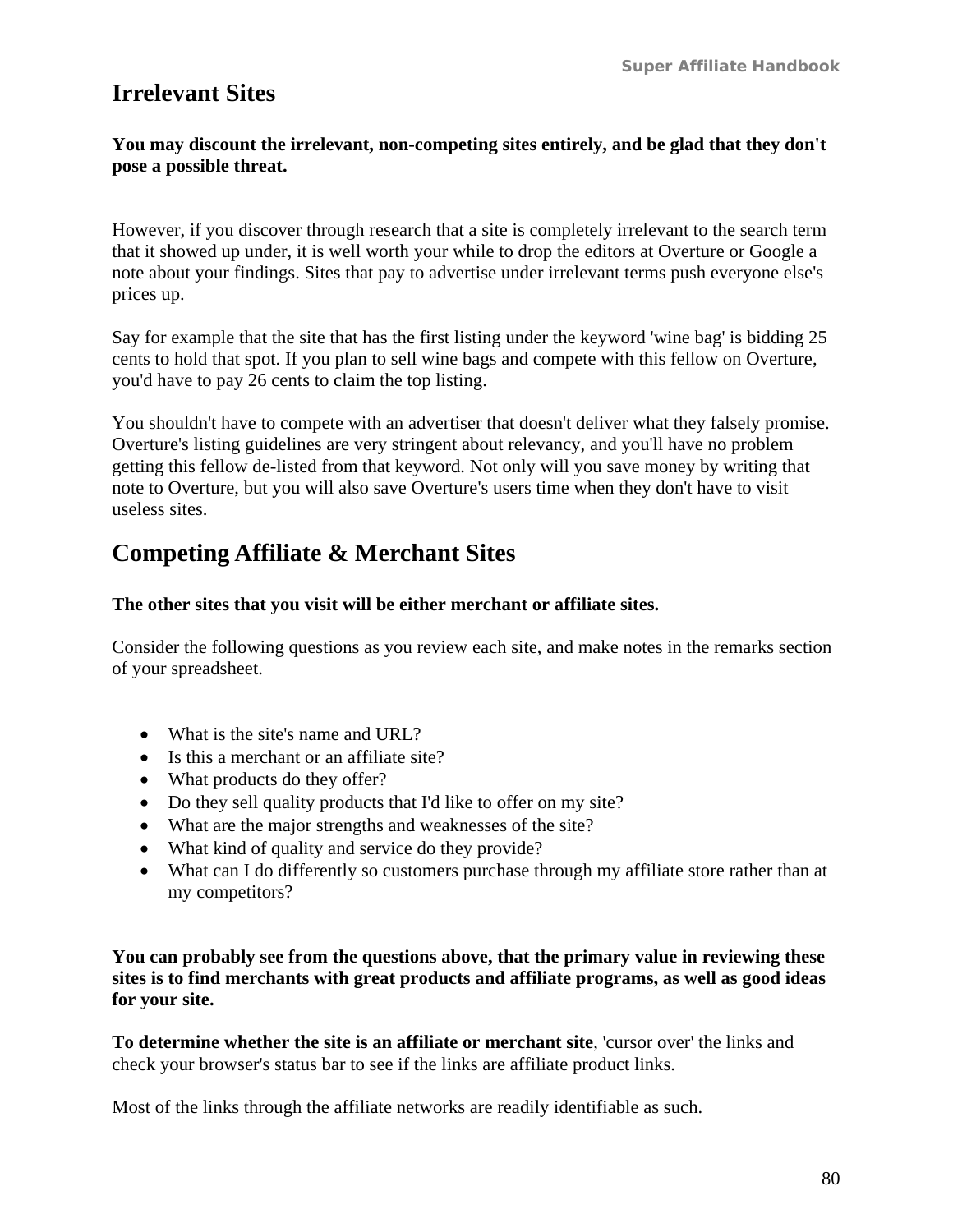For example, Commission Junctions links all begin with "http://www.qksrv.net/click-" and Linkshare's start out with "http://click.linksynergy.com". Clickbank links are generally configured as "**http://hop.clickbank.net/?affiliateID/sellerID**" and BeFree/Reporting.net's links start with "**http://service.bfast.com**".

However, many affiliates now use affiliate-cloaking software or 'mouseover' scripts to hide and protect their affiliate links from commission theft, but you can easily determine whether or not they are affiliates. Simply click through on the product links. If clicking takes you to a new site or domain, then the site is likely an affiliate site.

On the other hand, if you click on a link and the resulting page comes up on the original domain, then it is probably a merchant site. I say 'probably', because the cloaking software that I use makes it look like the resulting page comes up on the domain you started out on.

For example, if my product link for "**33 Days to Online Profits**" is <http://rosalinds.com/33days.html> and someone clicks on that link, the new page that is displayed in the browser's address bar using my cloaking software would still be <http://rosalinds.com/33days.html>.

So, to anyone judging product ownership based solely on domain or URL displayed, it certainly looks like '**33 Days to Online Profits**' is my own, because it seems to reside at "rosalinds.com" because of the cloaking software.

Of course, you have to look farther than just the address bar. Look for product or manufacturer's names, and 'buy now' links. Keep searching until you discover the truth.

When you arrive at a merchant site with great products, start looking for links to their affiliate program. **If an affiliate network like Commission Junction or Linkshare administers the program, don't sign up for the program through the merchant's site.**

If you sign up at the merchant's site directly, you could end up opening a new Commission Junction or Linkshare account that you don't need. Pay a visit to the applicable affiliate network, and search for the merchant's name from within your account.

If the merchant has excellent products that you'd like to offer, but doesn't have an affiliate program, that's OK. There are ways to encourage merchants to offer their products through affiliate programs. These are covered later in the Super Affiliate Handbook.

I have been delighted on occasion to discover that sites paying the most to advertise were poorly designed or didn't offer a very wide range of products within the topic I was researching.

In those cases, if I build a well-designed Web site that gives the surfer exactly what they want, I should be able to achieve a fairly good degree of success, even if I don't list my site in a top spot on the pay per click search engines.

**Don't overlook this step in your affiliate business-building process. You'll be surprised what researching the competition will tell you. In many cases you too will be delighted to see how little competition there is, and how much room the market holds - just for you.**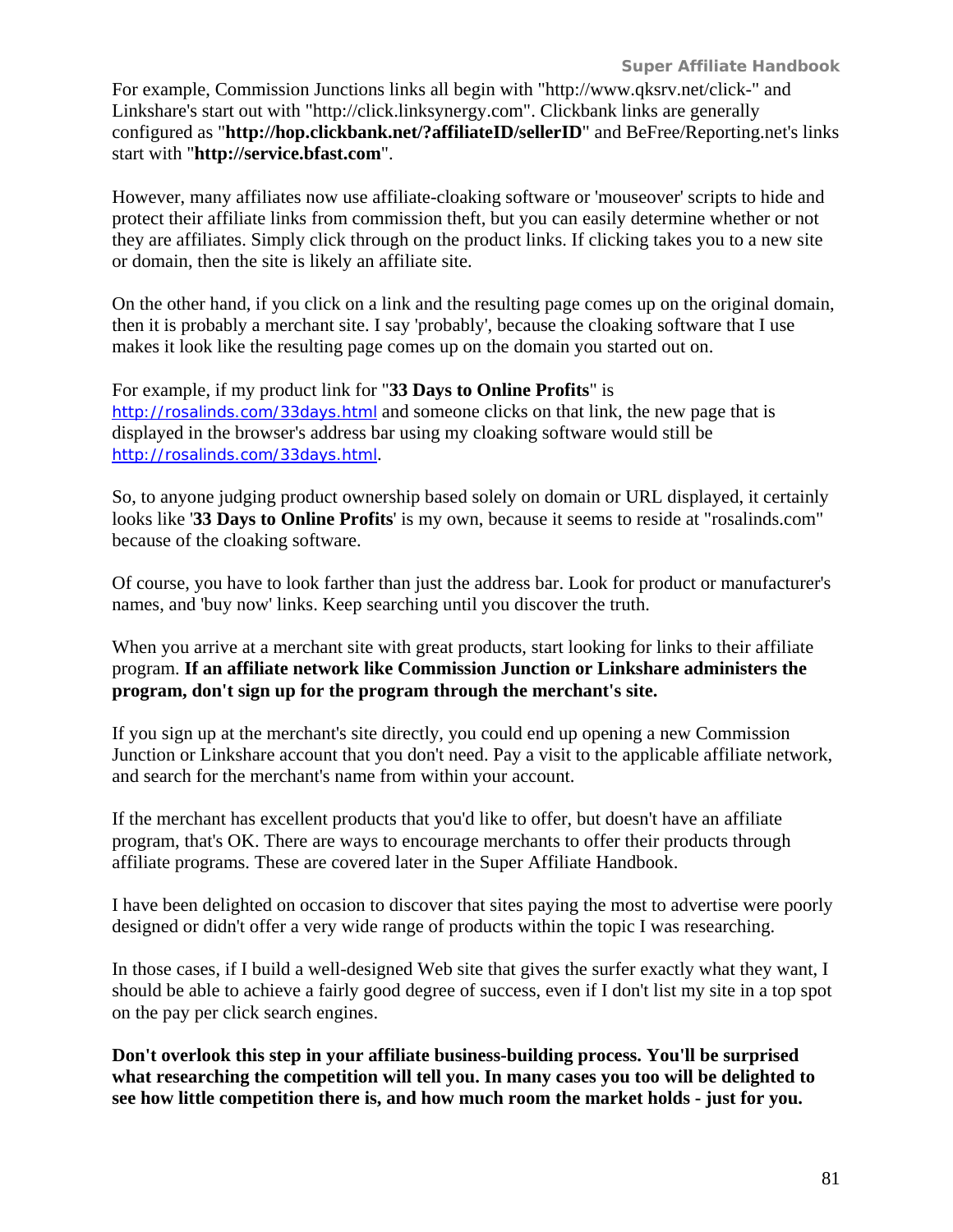# **Will Your Niche be Profitable?**

After all of the variables including keywords, demand, supply, and pay per click costs have been collected and copied into your spreadsheet, you can finally put some formulae to work and make some educated assumptions about how profitable your chosen topic might be.

The assumptions made below about sales and conversion rates are based on industry averages. Your own results may be much higher. Let's hope so, because I think assuming a one percent conversion from clickthrough to sales is very low, based on my own experience.

Here are explanations of how the calculations in the following table were made.

- **Keywords** Self-explanatory
- **Demand** Equals the number of searches at both Overture and Findwhat for the month, for that term.
- **Clicks** Based on an average 1.5% clickthrough rate from pay per click listing. I believe this number might be low, based on the relatively low number of advertisers for many of the keywords below. My own clickthrough rates vary from a low of .01% for keywords positioned very low in the listings to a high of 30% for a keyword that isn't even in the top three listings. Time and tweaking of your own campaigns should produce a better than 1.5 percent average.

Formula: - Demand x  $.015 =$ Clickthroughs

- Sales I'm assuming an average 1-percent conversion rate from clickthroughs to sales. Again, I feel that this number is lower than it should be, however, it is a fairly typical conversion rate for affiliates. Super affiliates do MUCH better than one percent however. I'll discuss how to improve your conversions to sales in a later section. Formula: - Clickthroughs x .010 = Number of Sales
- **Commission** The number of sales x \$20.00 per sale. I am basing this on my own average commission per sales figures. At this point in our research, that number is still hypothetical. We'll find out later when we do research into affiliate programs and products how much average commission amounts are likely to be. Formula: - Number of Sales x \$20.00 = Commission
- **PPC Cost** The number of clickthroughs multiplied by 6 cents. This average cost per click is an arbitrary number based on my own experience with PPC's, and is a cost per click averaged across multiple pay per click search engine advertising campaigns. Formula: - Clickthroughs x \$0.06 = PPC Cost
- **Net Profit** The amount you can take to the bank. Formula: Commission - PPC Cost = Net Profit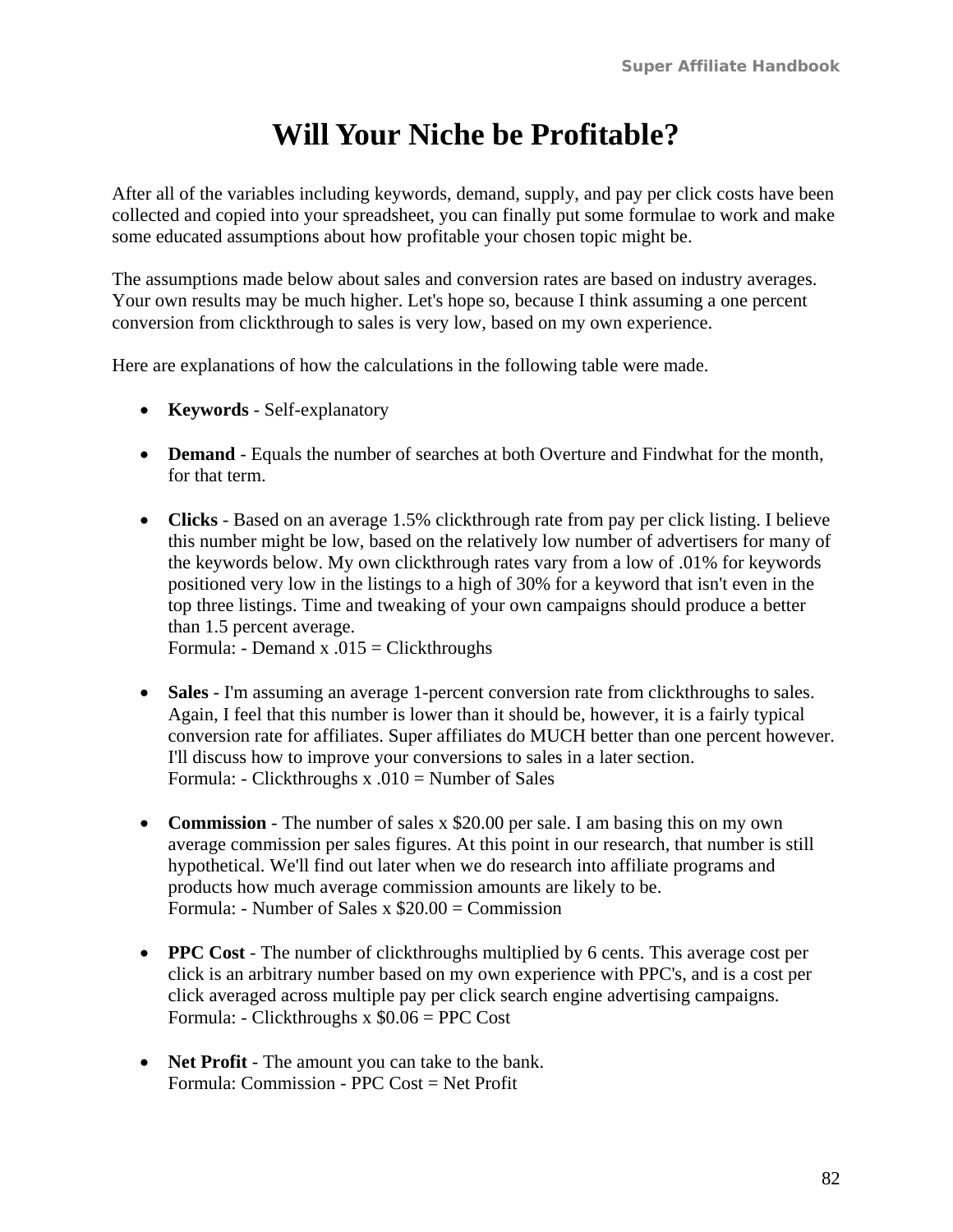**Super Affiliate Handbook**

| <b>Keywords</b>         | <b>Demand</b> | <b>Clicks</b>  | <b>Sales</b> | <b>Commissio</b>    | <b>PPC Cost</b> | <b>Net Profit</b>  |
|-------------------------|---------------|----------------|--------------|---------------------|-----------------|--------------------|
|                         |               |                |              | n                   |                 |                    |
| wine                    | 415398        | 6231           | 62.31        | \$1,246.19          | 373.86          | \$872.34           |
| wine rack               | 56830         | 852            | 8.52         | \$170.49            | 51.15           | \$119.34           |
| wine making             | 21395         | 321            | 3.21         | \$64.19             | 19.26           | \$44.93            |
| white wine              | 11610         | 174            | 1.74         | \$34.83             | 10.45           | \$24.38            |
| wine label              | 10698         | 160            | 1.60         | \$32.09             | 9.63            | \$22.47            |
| wine accessory          | 17652         | 265            | 2.65         | \$52.96             | 15.89           | \$37.07            |
| wine bag                | 7760          | 116            | 1.16         | \$23.28             | 6.98            | \$16.30            |
| wine glass              | 10490         | 157            | 1.57         | \$31.47             | 9.44            | \$22.03            |
| wine charm              | 8411          | 126            | 1.26         | $\overline{$}25.23$ | 7.57            | \$17.66            |
| wine recipe             | 6499          | 97             | 0.97         | \$19.50             | 5.85            | \$13.65            |
| wine enthusiast         | 6926          | 104            | 1.04         | \$20.78             | 6.23            | \$14.54            |
| wine making supply      | 4345          | 65             | 0.65         | \$13.04             | 3.91            | \$9.12             |
| home wine making        | 2494          | 37             | 0.37         | \$7.48              | 2.24            | $\overline{$}5.24$ |
| wine making kit         | 2298          | 34             | 0.34         | \$6.89              | 2.07            | \$4.83             |
| wine making equipment   | 1079          | 16             | 0.16         | \$3.11              | 0.93            | \$2.17             |
| wine making recipe      | 812           | 12             | 0.12         | \$2.39              | 0.72            | \$1.67             |
| making rack wine        | 441           | $\overline{7}$ | 0.07         | \$1.32              | 0.40            | \$0.92             |
| wine making process     | 433           | 6              | 0.06         | \$1.27              | 0.38            | \$0.89             |
| home wine making supply | 315           | 5              | 0.05         | \$0.95              | 0.28            | \$0.66             |
| wine making label       | 169           | $\overline{c}$ | 0.02         | \$0.49              | 0.15            | \$0.34             |
| making homemade wine    | 158           | $\overline{2}$ | 0.02         | \$0.47              | 0.14            | \$0.33             |
| wine making accessory   | 122           | $\overline{c}$ | 0.02         | \$0.36              | 0.11            | \$0.25             |
| fruit wine making       | 121           | $\overline{c}$ | 0.02         | \$0.36              | 0.11            | \$0.25             |
| wine making grape       | 111           | $\overline{2}$ | 0.02         | \$0.33              | 0.10            | \$0.23             |
| <b>Total</b>            | 586567        | 8437           | 84           | \$1,687.43          |                 | 506.23 \$1,181.20  |

Based on a very narrow selection of keyword and keyword phrases, our hypothetical net profit for the month amounts to \$1,181.20. That's not bad at all, for one little site about wine making. Imagine repeating the process with nine more topics and having more than ten thousand dollars to play with every month.

As mentioned above, I felt that both the PPC clickthrough and conversion to sales rates were low. What happens if we increase these numbers?

Assuming a PPC clickthrough rate of 3%, we would come up with the following results:

| <b>Keywords</b> |        |       |     | Demand Clickthroughs Sales Commission PPC Cost Net Profit |                     |
|-----------------|--------|-------|-----|-----------------------------------------------------------|---------------------|
| <b>Total</b>    | 586567 | 17597 | 175 | \$3.519.40                                                | 1,055.82 \$2,463.58 |

Staying with our PPC clickthrough rate of 3%, let's see what happens if we work really hard to improve our conversion rate to 3%.

| <b>Keywords</b> |        |        |     | Demand Clickthroughs Sales Commission PPC Cost Net Profit |                     |
|-----------------|--------|--------|-----|-----------------------------------------------------------|---------------------|
| <b>Total</b>    | 586567 | 175971 | 527 | \$10,558.21                                               | 1,055.82 \$9,502.39 |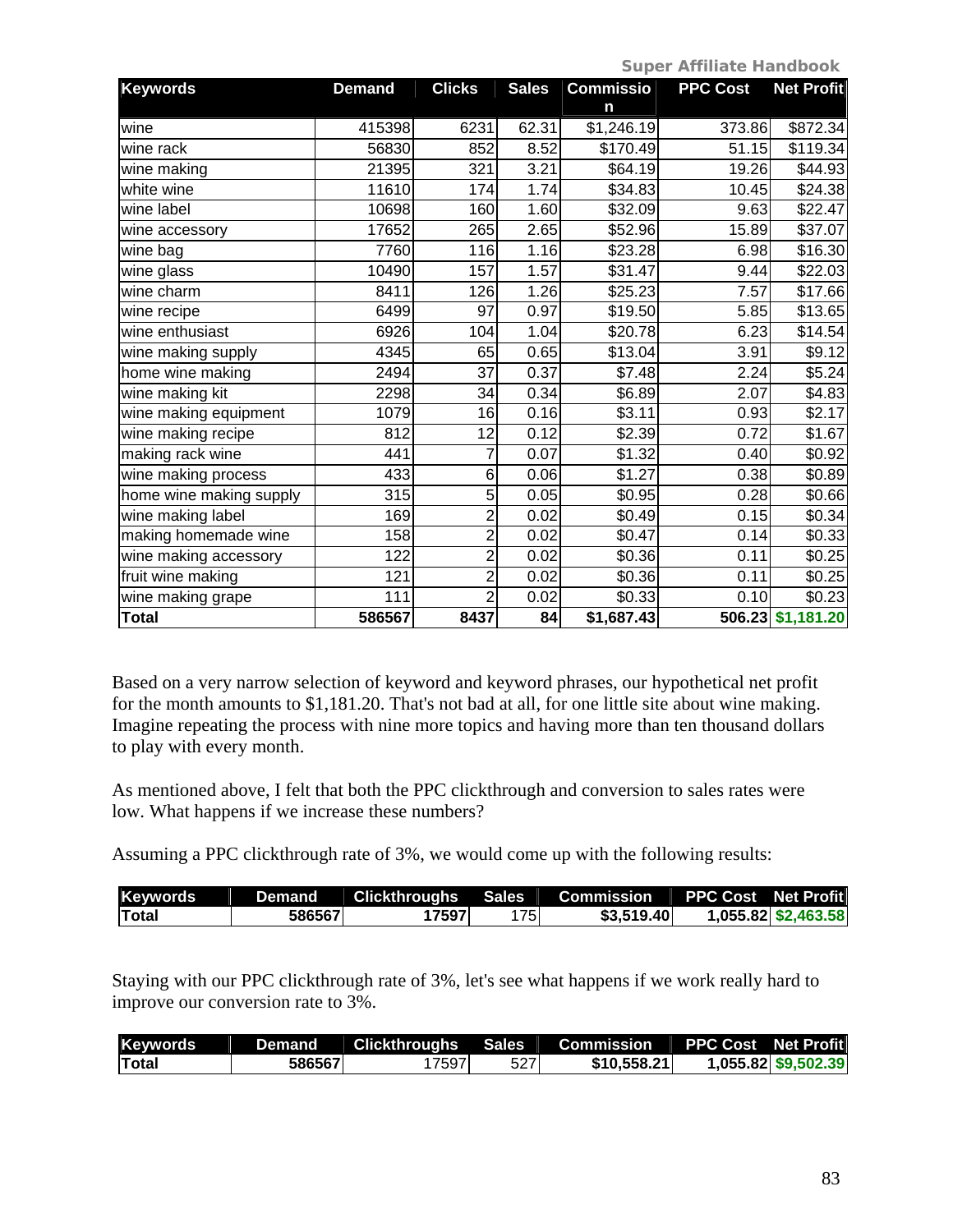Even if we reduce our expectation of traffic delivery from the pay per click search engines back down to 1.5%, the net profit results are still astonishing.

| <b>Keywords</b>      |        |       |     | Demand Clicks Sales Commission PPC Cost Net Profit |                   |
|----------------------|--------|-------|-----|----------------------------------------------------|-------------------|
| $\blacksquare$ Total | 586567 | 87991 | 263 | \$5,279.10                                         | 527.91 \$4,751.19 |

Pretty respectable, all in all.

Please remember that the example above does NOT include all the keyword possibilities I would use for this site. Nor does it take into account the traffic you will get from free sources which would skew those final dollar amounts upwards, provided the sales conversion rates remain the same.

Also remember that at this point, we are considering only profit POTENTIAL. There are no guarantees that our actual results will be as successful. They may in fact be MORE successful.

Only real-world testing of all we know and learn will tell us if our hypothesis was realistic.

You can also get some help from the following software...

#### **Adwords Analyzer**

Just as I was about to do substantial keyword research for some new sites this recently, I was introduced to Adwords Analyzer software that made my work SO much easier and less timeconsuming.

Normally I use Wordtracker and Overture's Search Term Suggestion Tool to ferret out as many related keywords and phrases as I can... and I did that still.

Then I transfer all that data into an Excel spreadsheet and write titles and descriptions for my pay-per-click advertising campaigns.

Well, Adwords Analyzer showed me exactly on which keywords I should focus my time and attention.

In addition to displaying the number of searches conducted at Overture during the previous month for all permutations of the keyword entered, Adwords Analyzer also shows the number of web sites returned for each keyword and the 'results to search' ratio.

The interface ALSO displays the number of campaigns currently being run at both Overture and Google for each keyword and keyword phrase.

Hallelujah.

That shows me both where I need not waste my time, and more importantly, which phrases currently have few or no advertisers.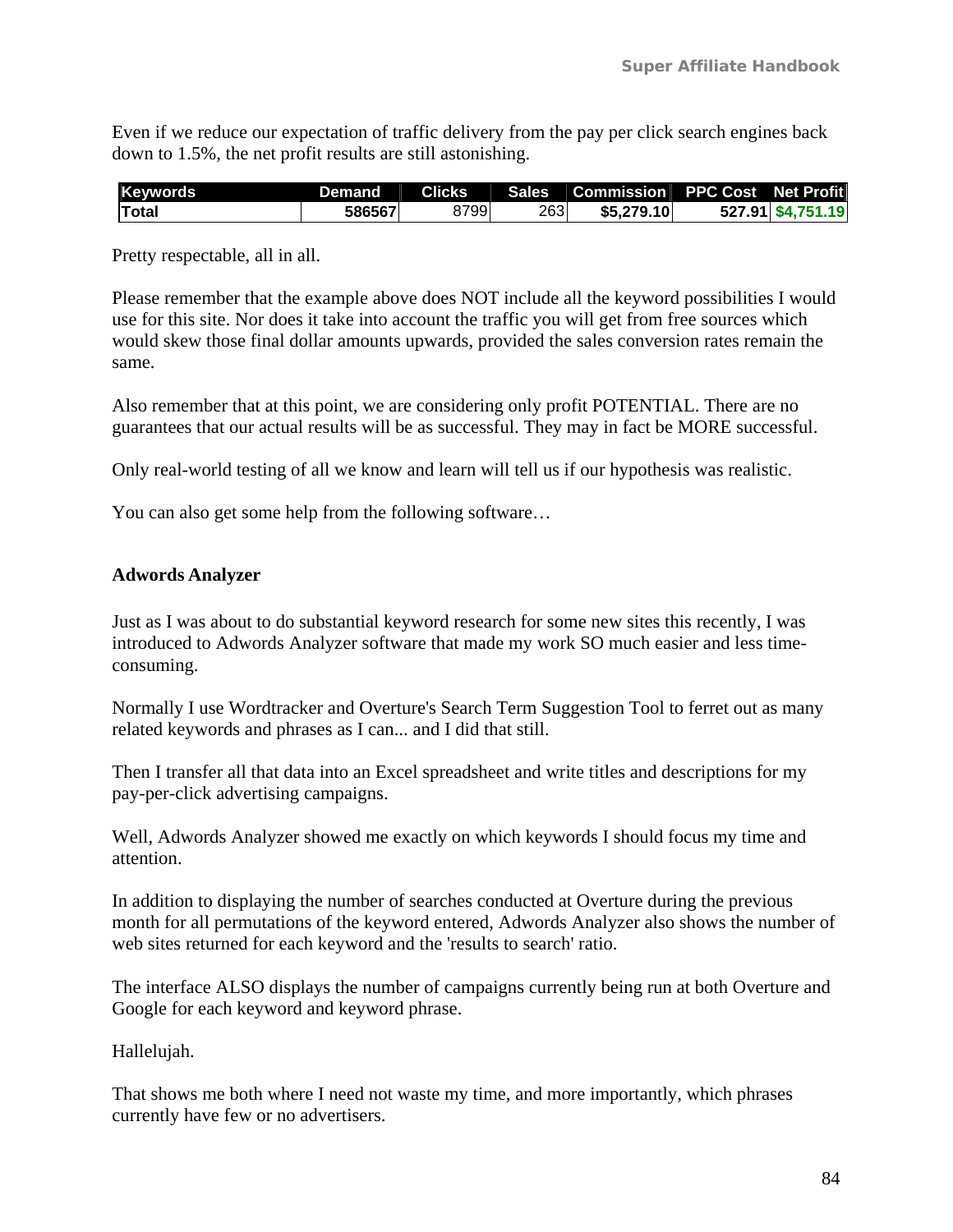That's the perfect scenario in the online world. A keyword or phrase for which there are tons of searches, no competitors and the bid price is cheap. The info is priceless and the software is very inexpensive.

Î [http://www.adwordanalyzer.com/](http://www.xybercode.com/ezGaffurl.php?offer=webvista2&pid=1)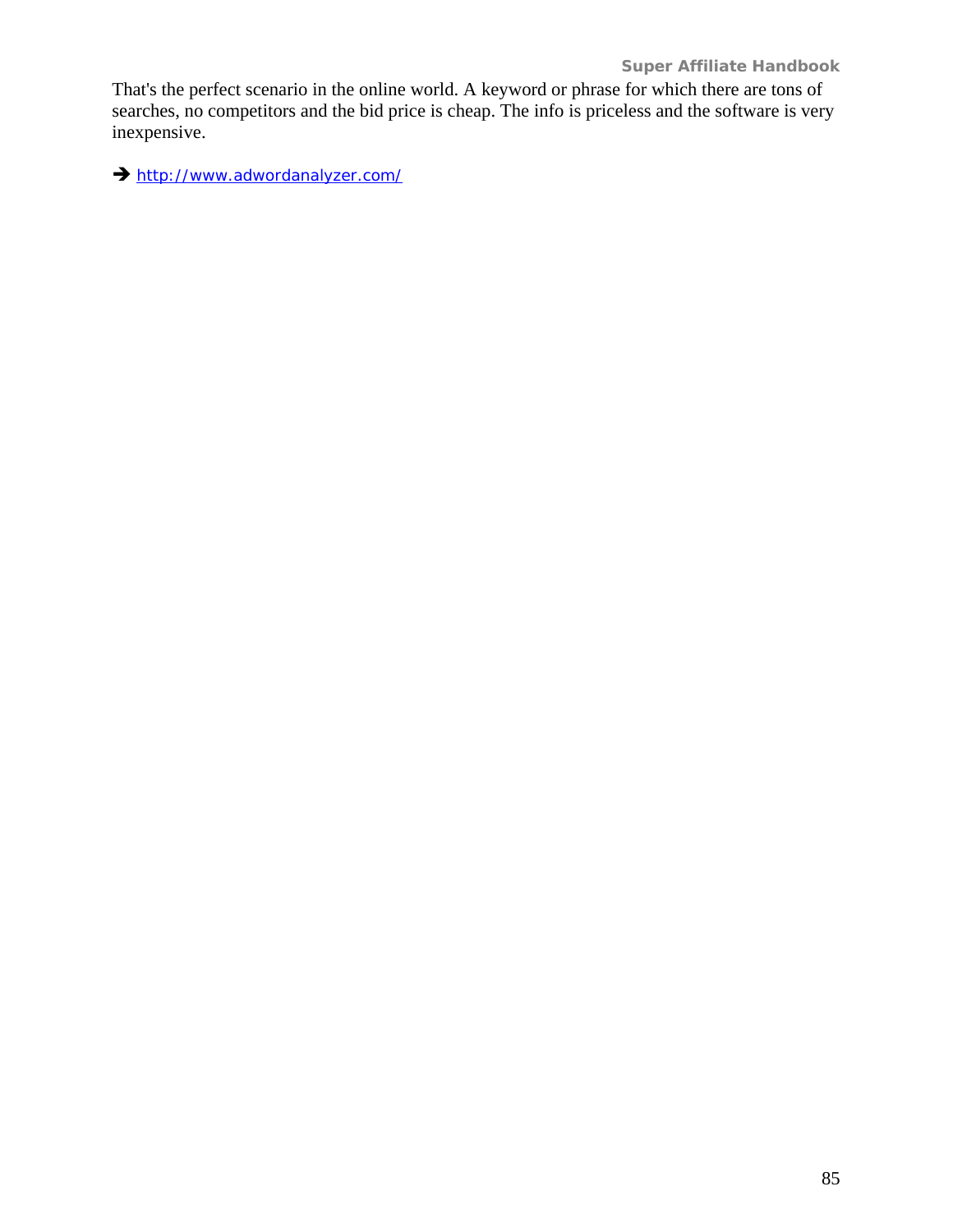# **Where to Find Products & Services to Sell Online**

### **Now that you know the market niche that you want to target, you'll have to find merchants who sell related products and services through their affiliate programs.**

Fortunately, a small industry has sprung up to assist and promote these merchants to their potential affiliates. You'll be able to find products and services to sell through affiliate networks, merchant Web sites and affiliate program directories.

Let's look at each of these methods separately.

# **Affiliate Networks**

### **As online advertising gets more competitive and expensive, web merchants are increasingly promoting their products through affiliate networks.**

An affiliate network company is one that acts as a third-party "honest broker" and functions as a middleman between merchants and affiliates. It's a centralized service where merchants can list their products and the details of their affiliate programs, and affiliates can peruse the various programs available and then sign-up for the ones they choose. The affiliate network company looks after all of the sales tracking statistics, provision of marketing tools, and the issue of commission checks to affiliates.

For merchants, joining an affiliate network places thousands of eager affiliates right on their doorsteps. The marketing value and the simplicity of having another company administer their affiliate program is worth the (sometimes) hefty prices levied by the networks.

**Joining an affiliate network as an affiliate is equally beneficial.** Joining is free, and the whole process of finding and selecting programs is simplified through categorical search facilities. Because merchants pay top-dollar for a good network's management services, affiliate networks in general tend to offer higher-quality programs.

At most of the networks, you enter all your contact and payment details (name, address, phone number, etc.) just once. After being accepted into the network, you then apply to each merchant's program separately. In some instances, approval is immediate, and in others you may have to wait a day (or seven) for the merchant to get back to you.

Once accepted, marketing material for each merchant is readily available, and HMTL code for banners and text links is usually generated with a single mouse click. You simply cut and paste the code into your Web site pages. The banners are hosted on the affiliate network servers, which will save you bandwidth charges.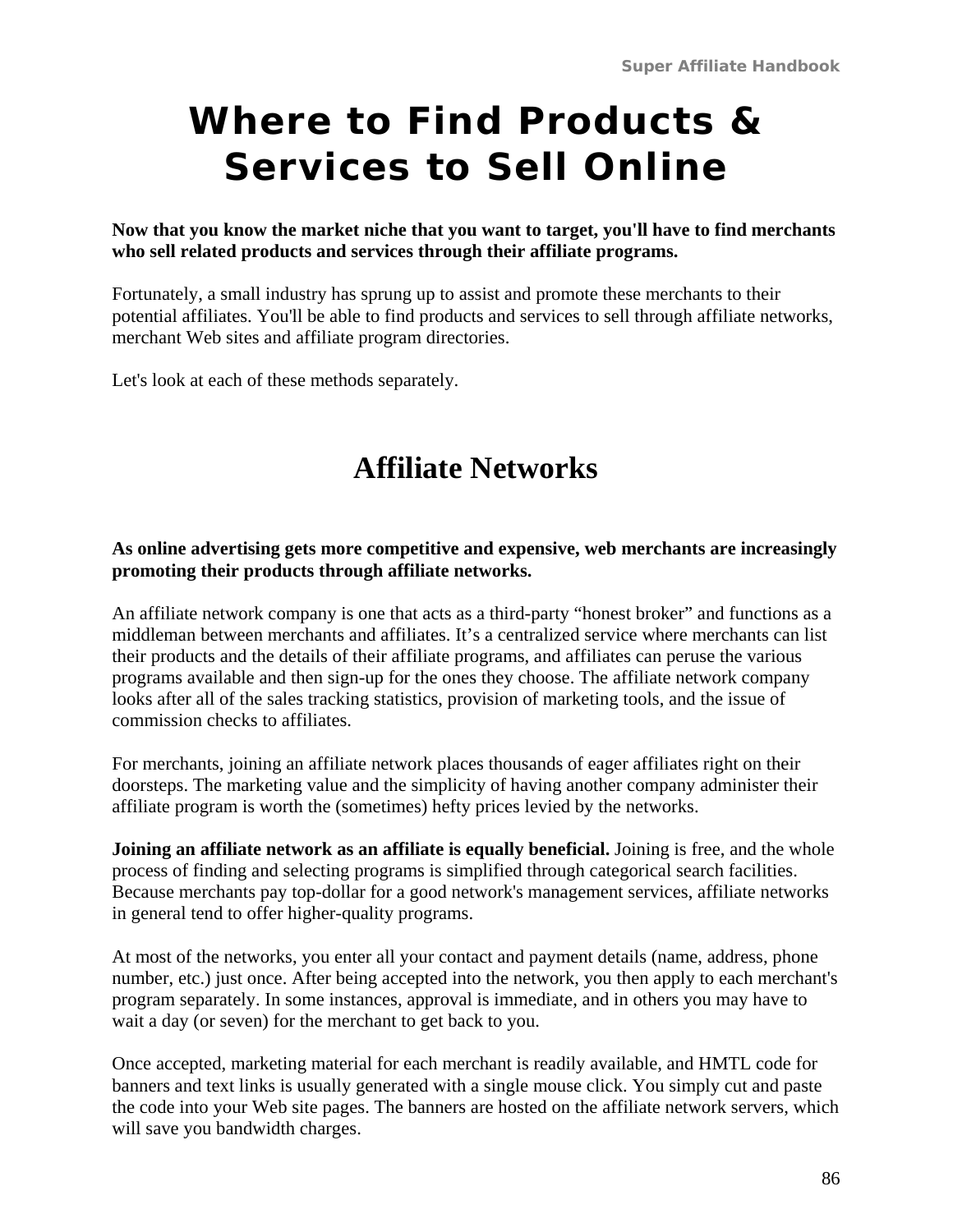As an affiliate member of a network, you will receive notification when new merchants join the network. Some networks will send only notices of merchants that are relevant to your site, which saves time when sorting through your email.

Some networks even let you know which merchant programs are low on funds and therefore may not be a good idea to promote at a given time.

### **Most, but not all networks consolidate your earnings from each of your affiliated merchants into a single monthly paycheck. That, along with being able to access your statistics in a centralized interface instead of visiting each merchant's site separately are perhaps the best aspects of joining a network.**

Each affiliate network is set-up and operates differently. So in the section below I give you an overview of the application and payment processes, affiliate interface, marketing tools and more at the 'Net's top affiliate networks.

For each network I've included a list of the type of merchant offerings available. The codes are as follows:

- CPA (cost-per-action/lead generation)
- CPC (cost-per-click)
- CPS (cost per sale)
- CPM (cost per impression)

I have concentrated on listing those networks that offer CPA, CPC and CPS. I have left the primarily CPM networks out of the equation because I don't personally promote such offers. CPM campaigns are usually low-paying sweepstakes or other 'freebie' types of offers that simply want to collect email addresses so that they can send out more promotional material, that you won't get paid for.

I highly recommend that you visit each and every one of the following affiliate networks.

# **Affiliate Fuel**

**Signup Restrictions** - Site must receive 2000 unique visitors per day minimum, and only Canadian and U.S. are accepted. Consideration will be given to Western European and Australian sites with a 90% Canadian/U.S. audience. Your site must be a top-level '.com' domain.

**Programs** - CPC, CPA **Minimum Payout** - \$25 **Payments** - Officially, they pay NET 60 days. However, they say that in practice they've always paid out NET 35 days. **Real-time Tracking** - Yes **Multi-Tier** - 2-tier 5% commission, as well as a flat bounty of \$2.00/referral.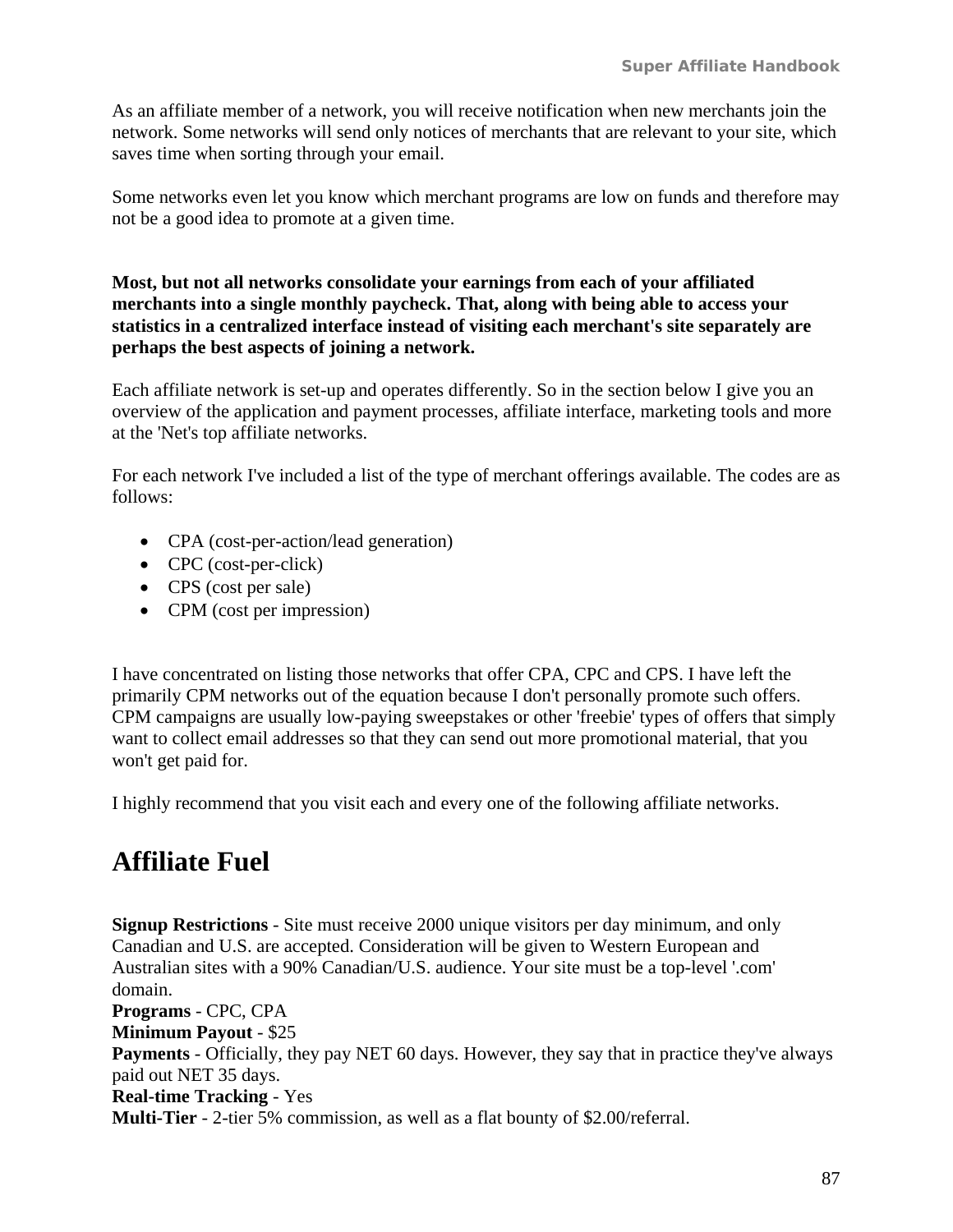The one page signup process is fairly easy with all the standard questions. I'm always grateful to see that they want to know where to send my checks!  $\odot$  It was nice to see that they include a 'comments' section with a 'How can we help you?' request.

It was a little disappointing however to finish the application process and receive a message telling me to **expect a reply to my application within 3 to 10 days**. Three days I can understand. As my first encounter with a company, if I had to wait ten days for my application to be approved, I'd be reluctant to do business with them. As it turned out, it took 4 full business days for my application to be approved, which is marginal. Delays during the application process don't build my trust in their ability to respond quickly to questions that I may have down the road.

On further examination however, in the 'Attendant' section I discover that 'Affiliate Fuel is available to help you with offer placement or any other issues M-F from 8AM-5PM PST' and that 'Affiliate Fuel replies to all questions promptly and efficiently'. That's excellent, but they could be losing good potential partners, as that information is not stated clearly front and center.

On a very positive note, Affiliate Fuel is the ONLY affiliate network that ever sent me a 'We Appreciate Your Business' card. Very nice touch, indeed!

Affiliate Fuel has a really attractive user interface, based on a "service station" theme. However, you have to get past the 'cutesy' navigation labels. Without the flyout explanations, terms such as 'Drive In', 'Fill Up', 'Under the Hood', 'Tune Up' or 'Checkout' can be confusing.

Affiliate Fuel is one of the few networks that posts whether an advertiser's account is properly funded. In keeping with the fifties scheme service station scheme, this is depicted through graphic 'gauges'. The gauge displays the amount of money left in the account. If the account is more than  $1/2$  full, all advertising creatives (banners, etc.) are available and all affiliates can run an offer. If your account is low, you are limited to running the offer only through banners and not through emails or newsletters. If the account gauge displays as empty, the offer is being 'refueled' and isn't available until the advertiser has made a deposit to their account.

I really like their fair anti-spam policy. Too many companies have an 'ask no questions, fire the affiliate' approach to spam complaints. Affiliate Fuel on the other hand appears to have a more democratic approach, as follows:

"Should a spam complaint arise from a user against an affiliate, we require that the affiliate be able to furnish the date and IP address in which the user subscribed to their list. We also require that the user be removed from the affiliate's database prior to any further promotion of our offers."

At the time of writing, Affiliate Fuel had **71 merchant offers**. DO take the time to visit the site despite the low number of offers. Based on information posted on the site, as well as testimonials, it looks like these guys are in the business for the long haul, and will become a much bigger player among the affiliate networks.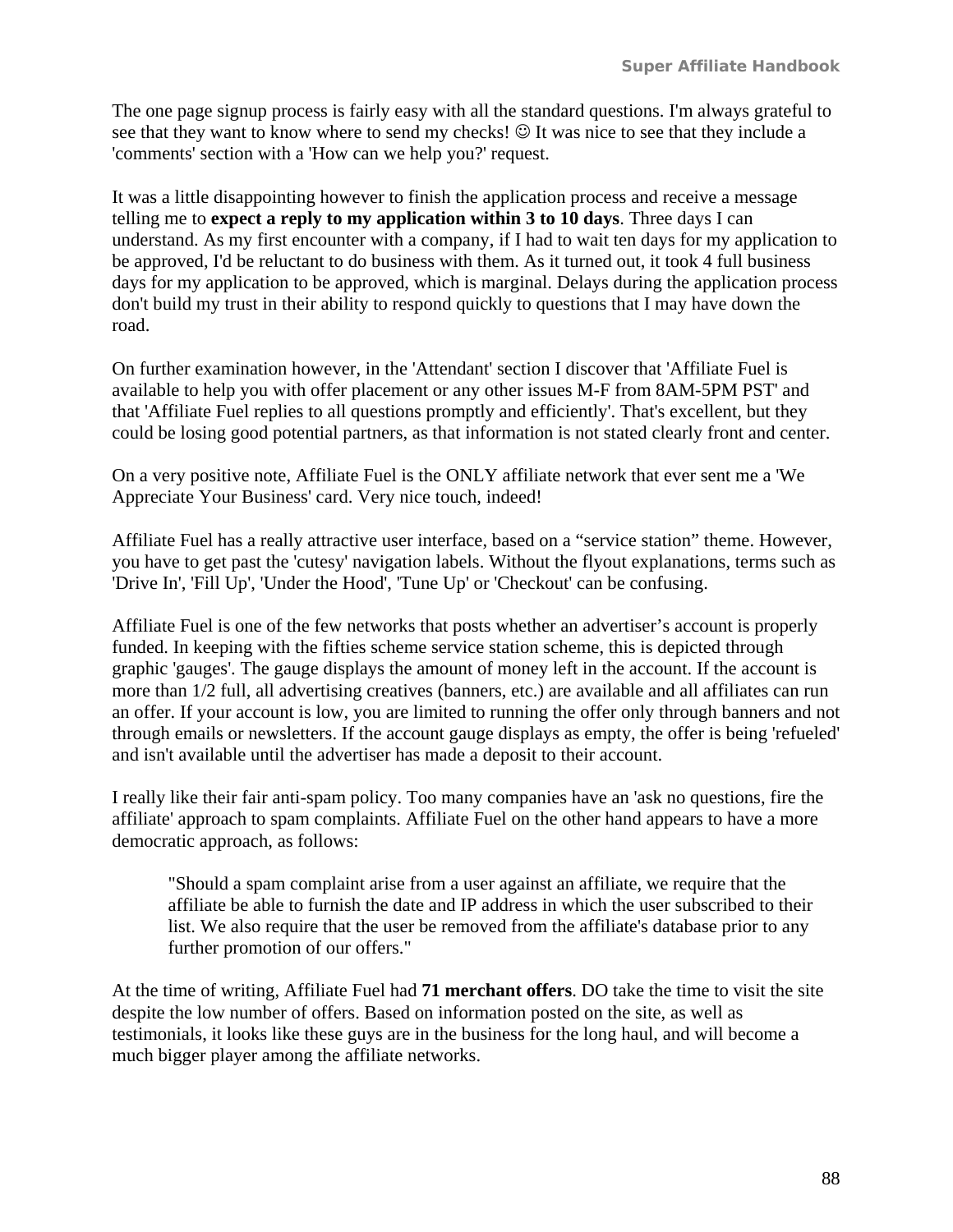A few of Affiliate Fuel's merchant client's include:

- Time Magazine
- Entertainment Weekly
- Fast Company
- Barron's
- Wall Street Journal
- Reader's Digest
- National Enquirer
- Columbia House
- TV Guide

**→ Affiliate Fuel** [http://affiliatefuel.com/](http://www.affiliatefuel.com/cgi-bin/welcome?webvista)

## **BeFree/Reporting.net**

**Programs** - CPC, CPA, CPS **Minimum Payout** - Varies according to merchant. **Payments** - Payments are made by the individual merchants. Timeframes also vary. **Real-time Tracking** - No **Multi-Tier** - No **Email Marketing Permitted** – Depending on individual merchant specifications.

One of the BIG 3 affiliate networks, (i.e. BeFree, Linkshare and Commission Junction), BeFree's information page for new affiliates advises that BeFree merchants have paid out more than 220 million dollars in affiliate commission. My guess is that this comment was made quite some time ago, and that the amount is now substantially larger.

Their application process has two (2) tracks. You can either select a number of merchants whose programs you wish to join and then fill out the application form, or go straight to the one-page form. Either way, it's a fairly easy process.

**There is one significant drawback to the BeFree program.** While Commission Junction (CJ) will cut you a check as long as you generate \$25 in total commissions across all the affiliate programs you've joined through their network, each BeFree merchant sets their own minimums and payout protocols. That means you need to read each and every affiliate agreement in detail to make sure that you think that their payment terms and conditions are acceptable before you join their program. For example, I joined a BeFree merchant program and later realized that the minimum payout was \$300.

I've seen comments on the forums that indicate that BeFree is looking into the possibility of consolidating payments. IMHO, (in my humble opinion), as far as I am concerned, that can't happen soon enough.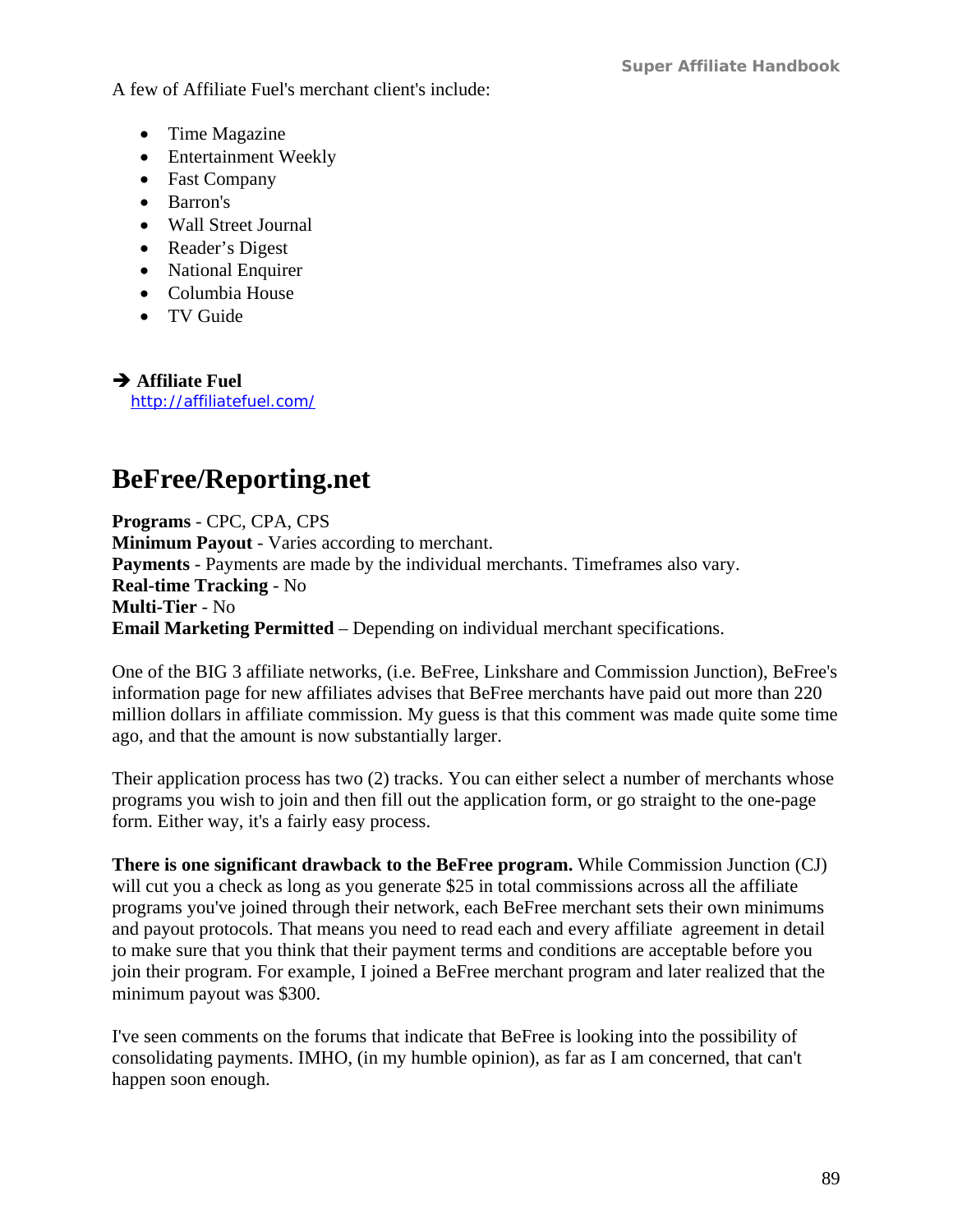BeFree does have one nice search option that should be implemented on the other networks as well. It allows you to exclude specific merchants from the search if that merchant is dominating the results.

For example, a 'general' category advertiser might show up in all your searches. After seeing their listing two, three or four times, you don't need to be reminded that they are in fact a BeFree advertiser, so you can exclude them from future search results.

#### **BeFree is one of the few affiliate networks that does not pay for affiliate or merchant**

**referrals.** While I appreciate that they get enough word-of-mouth advertising not to need to pay for affiliate referrals, I think they are losing out on not paying a commission for merchant referrals. Oh well, the next time you get asked about starting an affiliate program through a network, you can send the requestor to an affiliate network that will pay for your referral.

BeFree's homepage for the affiliate interface, called the Partner Gateway has a number of design and display problems. It is mis-aligned, forcing users to scroll a page width to the right to access the logon portion of the screen. There is also a section with black text on a purple background that is impossible to read. Within the interface itself, the left navigation covers text that rightfully belongs in the middle of the page. Considering BeFree's huge revenues, and the amount they save on not paying for referrals, they might want to pay a designer to fix those long-standing problems.

Other than those few issues, I quite like BeFree's overall interface, and find it easier than some others to use. It's particularly nice to have fast and easy one-click access to a full list of your own merchant partners. Some of the other networks put that list a click or two further away.

**In September 2001, BeFree launched its Acclaim Program to reward those merchant programs that provide their affiliate partners with a truly exemplary experience.** The Acclaim Program identifies programs that meet partner-friendly criteria such as monthly payment cycles and timely payment within each cycle. Acclaimed merchants are reviewed once each quarter.

Acclaim Program - Required Criteria:

- Provide monthly payments to partners.
- Send payments to partners within 35 days of the payment period end date.
- Provide partners with 14 days advance notice of compensation changes.
- Provide BeFree with timely and accurate transactions information.
- Post an e-mail address for support inquiries on Reporting.net and respond to inquiries within five business days.
- Be in good standing with BeFree.

### **We can only hope that this sets an example for other networks and even independent merchants to eventually accept these guidelines as standard and fair industry practices.**

**BeFree also has a feature that they call 'FlexTrack'.** It's is a feature that allows you to track sales and earnings to the sub-affiliate level, so that payments can be credited back to the endcustomer, designated charities, and other third parties.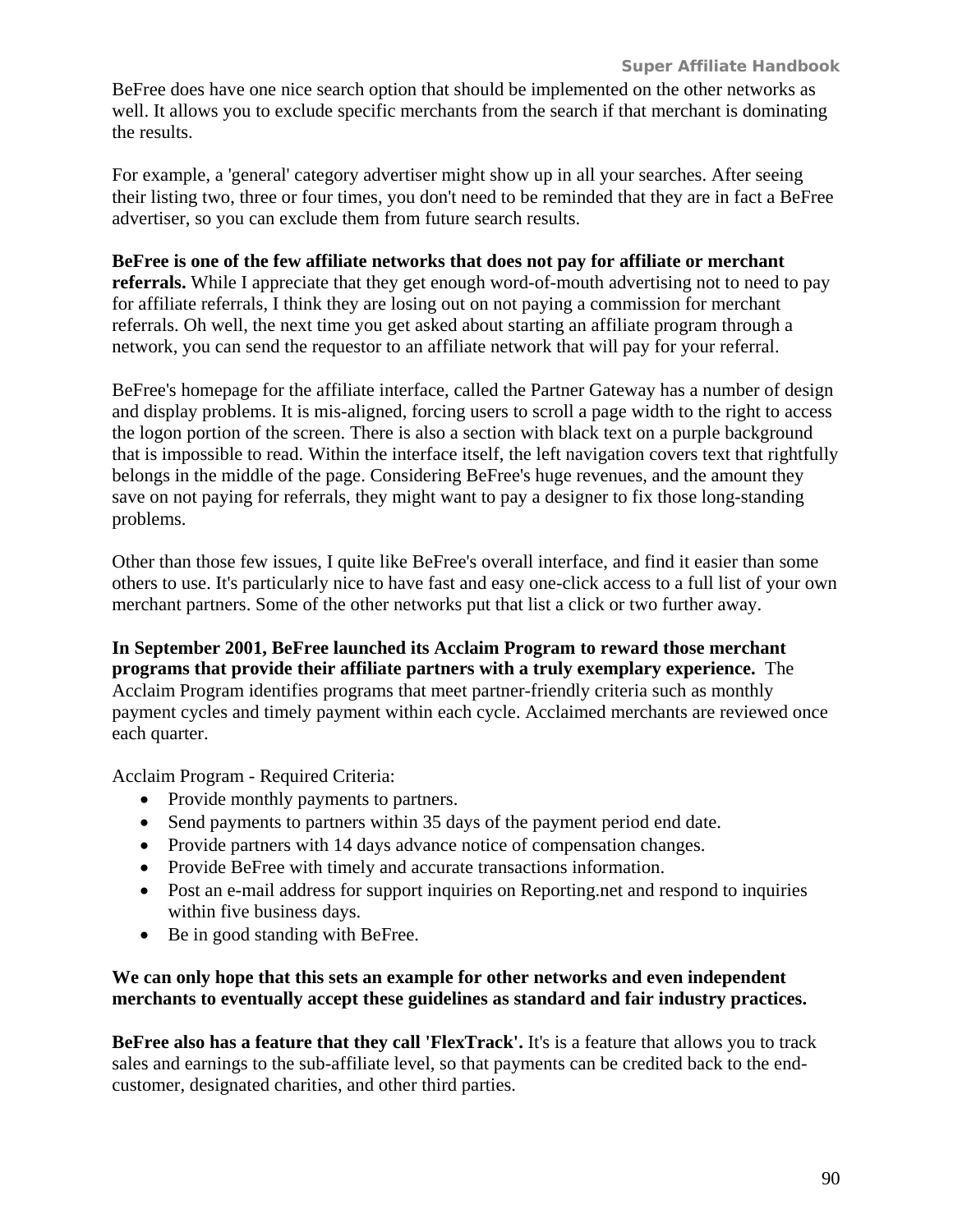To benefit from FlexTrack, affiliates must either: qualify as 'master affiliates', be partners that have a large number of sub-affiliate partners, or work with charity sites and/or loyalty programs that offer points or cash-back rewards to customers.

**The BeFree network is a MUST to join.** Just take a look at the list of clients below. Forgive me, but I just had to include the FULL client list because the number of brand name merchants is so impressive. It includes:

- Accor Hotels US
- Adidas America
- Advanta
- AllergyBuyersClub.com
- Ancestry.com Affiliate Program
- Answer Financial
- Aquarelle FR
- Ashford.com
- AutoTitleGuard.com
- BabyCenter, L.L.C.
- BabyUniverse
- barnesandnoble.com
- Bass Pro Shops
- BestBuy.com
- BestRate.com
- Bird Dog Associates
- Blue Nile
- Bluefly.com
- BMG Direct
- BoatersWorld
- Booksonline.com
- Boscov's Department Stores
- Bowman International Sportsbook and Casino
- Brookstone
- Callwave
- CameraWorld (A Ritz Interactive Company)
- Cashcade BarbaryOnline.com
- Casino On Net
- Checks Unlimited
- Circuit City
- CitiFinancial
- CitiFinancial Canada
- Codecasino.com
- Collectibles Today
- Commit/Nicorette/NicoDerm CQ
- ComputerGeeks.com
- ConsumerInfo.Com
- Crane Paper Company
- Cross.com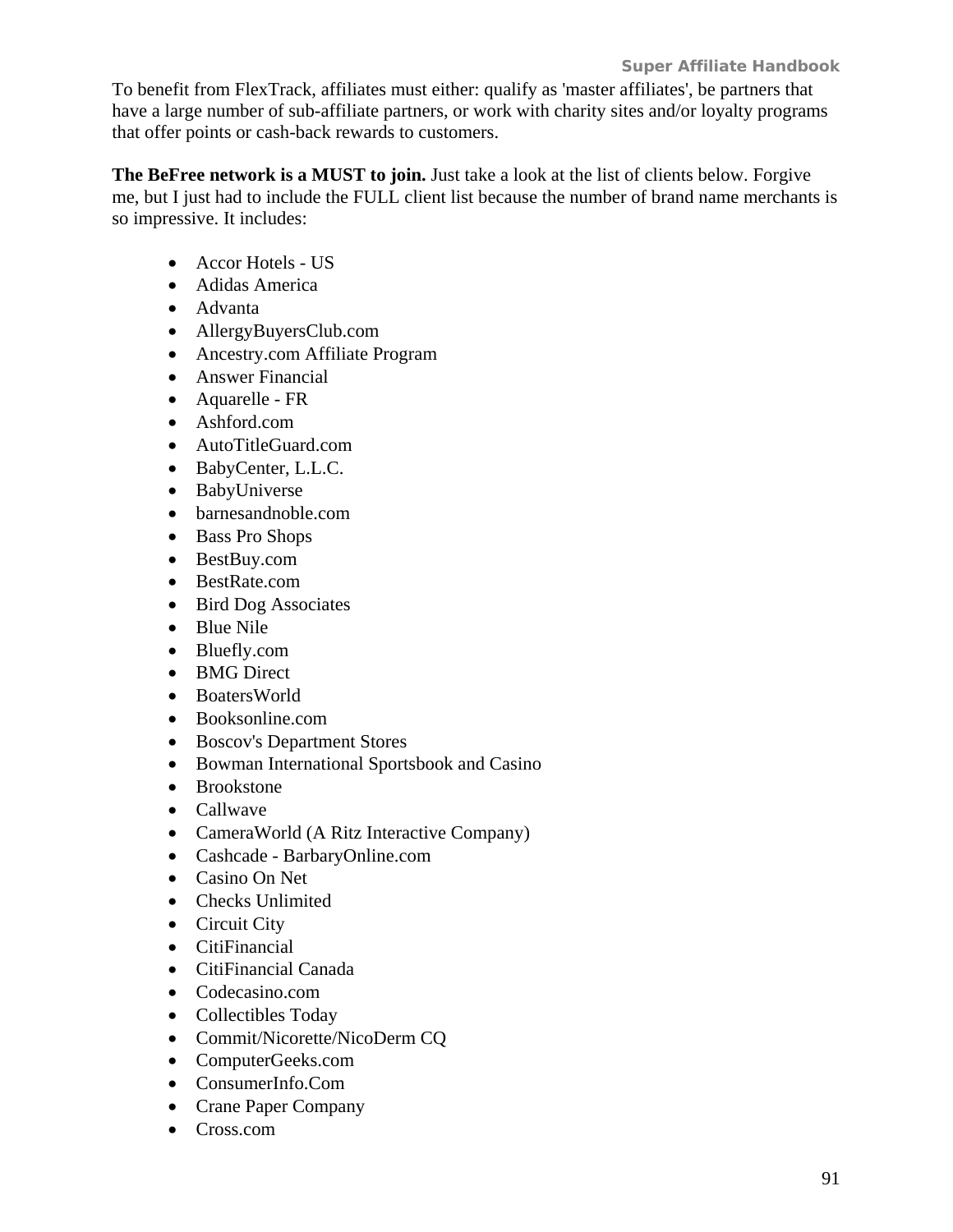- Crossings
- Datapipe
- DealTime
- Dell Business
- DellHost
- Diamond.com
- Dick's Sporting Goods
- Discovery Channel Store
- DVDPlanet
- eBags
- ebates.com
- eBay
- Eddie Bauer
- eFastAdvance
- eHealth PPS
- eHealthinsurance.com
- EMusic.com
- Entertainment Publications, Inc.
- Entertainment Weekly
- Equifax Consumer Services
- Expedia.com
- Experian Automotive
- Experian CreditExpert
- ExpressGoldCard.com
- ez2buy
- Figleaves
- Figleaves US
- Finish Line, Inc.
- Fleurop-Interflora
- Fleurop-Interflora DE
- Fogdog Sports
- FreeColorPrinters.com
- gamestop.com
- gap.com
- Gateway
- Giardinelli Music
- GiftCertificates.com
- GiveAnything.com Gift Certificates
- GoodGuys.com
- GoToMyPC
- Government Liquidation
- Hammacher Schlemmer
- Hammocks.com/Backyard-Mall.com
- Home Shopping Network
- HomeBets.com
- HomeGain
- Homestead Technologies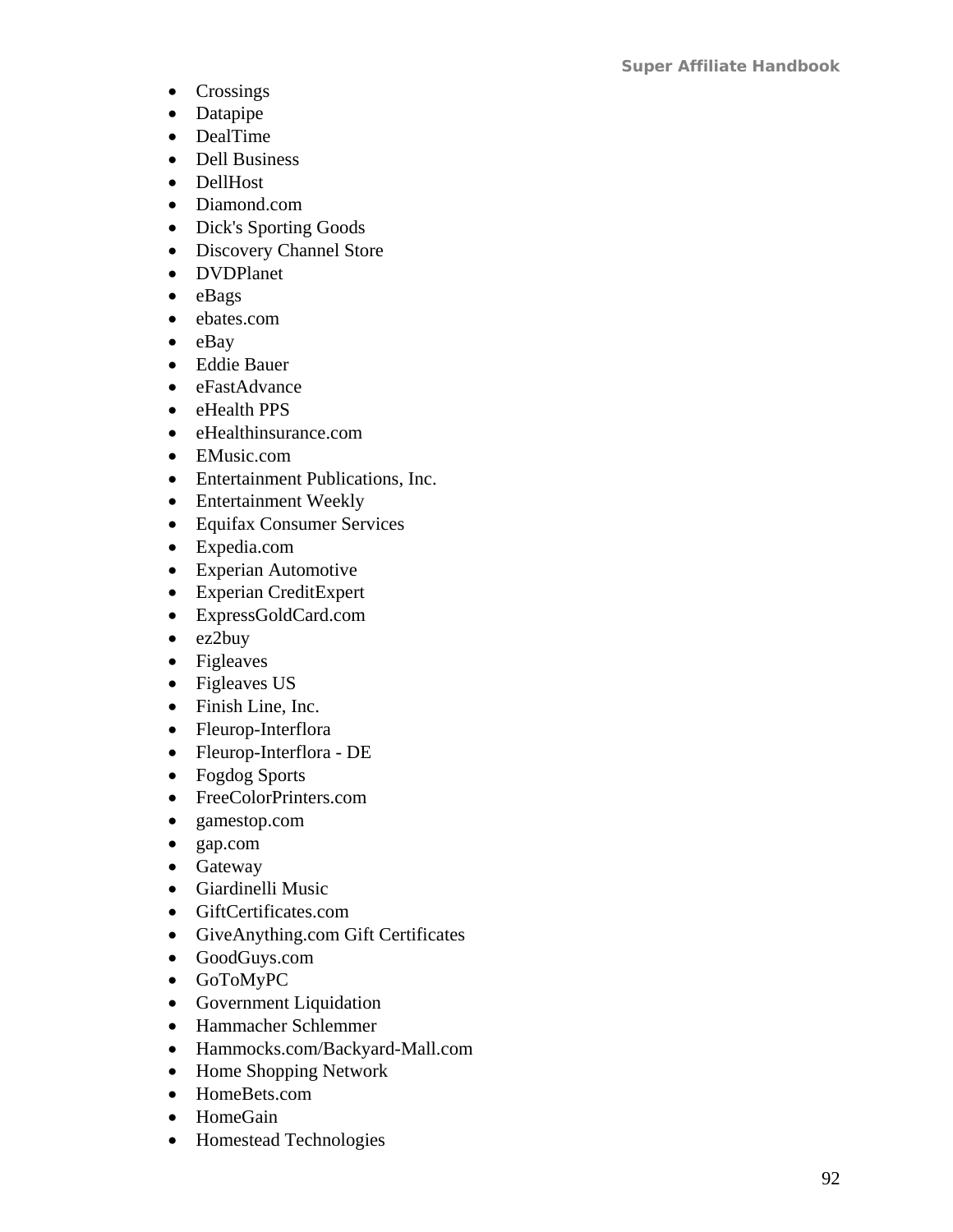- Hotelguide.com AG
- iDine
- InkJetUSA
- InkSell
- John Wiley & Sons, Inc.
- Joi Internet Hawk Communications
- Lastminute.com
- Lensmart
- Lids
- Liquidation.com
- LoanWeb.com / 4Insurance.com
- LoveAccess.com
- LuxRes.com
- M&M's® Colorworks®
- Maidenform
- Matchmaker
- MBCash.com
- Micro Warehouse, Inc.
- MobileShop
- Monster
- MortgageSelect.com
- MotherNature.com
- MoveDirect.net
- Musician's Friend
- MusicSpace.com
- Nascar
- Neckermann
- NetFlix
- NewWayRx.com Medical Web Service
- NoMonthlyFees.com
- NothingButSoftware.com
- oldnavy.com
- One Step Ahead / Leaps and Bounds
- OneTravel
- Onlineshoes.com
- Orvis UK
- Pacific Poker
- Pagoo
- Payless ShoeSource
- Personal Names
- PETsMART.com
- PhotoAlley
- priceline.com
- PrintPal
- Proflowers.com
- RadioShack
- Rand McNally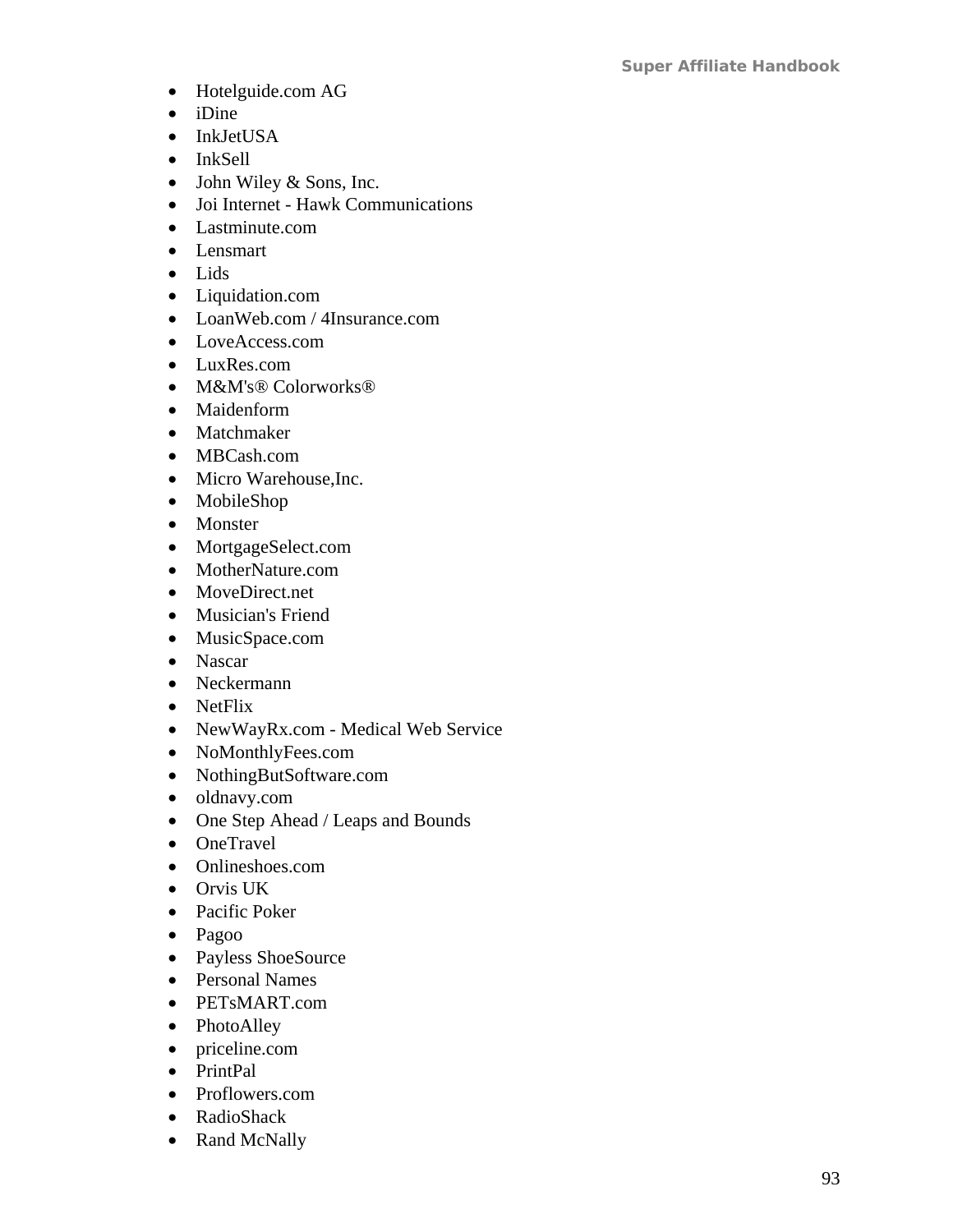- Reflect.com
- ReturnBuy
- Ritz Camera
- Rosetta Stone
- SBC Communications
- Scholastic At Home
- Shari's Berries
- Shoebuy.com
- ShoeLine
- ShopNBC
- Silver Vision
- SimpleTech Inc.
- SmartBargains
- SMARTpages.com
- SOCCER.COM & LACROSSE.COM
- Sony ImageStation
- Sony Style Stores
- Sporting News
- SportingbetUSA.com
- Sportsinteraction.com
- Stamps.com
- Staples.com
- Superbook
- T-Mobile
- Tan Thru Suits by Lifestyles Direct
- TechnoScout.com
- Terra Lycos
- The Tire Rack
- TheHartford.com
- TigerDirect.com
- TimeLife Germany
- TimeLife.com
- Totaljobs.com
- Travelocity Canada
- Travelocity.com
- Travelselect.com UK
- TrueCredit.com & FreeCreditProfile.com
- TXU Energy Services
- United Online
- uSubscribe.com
- VANS, Inc.
- Verandafleurs.com
- Verizon/SuperPages.com
- VerizonWireless.com
- Vermont Country Store
- VistaPrint.com
- Warrantybynet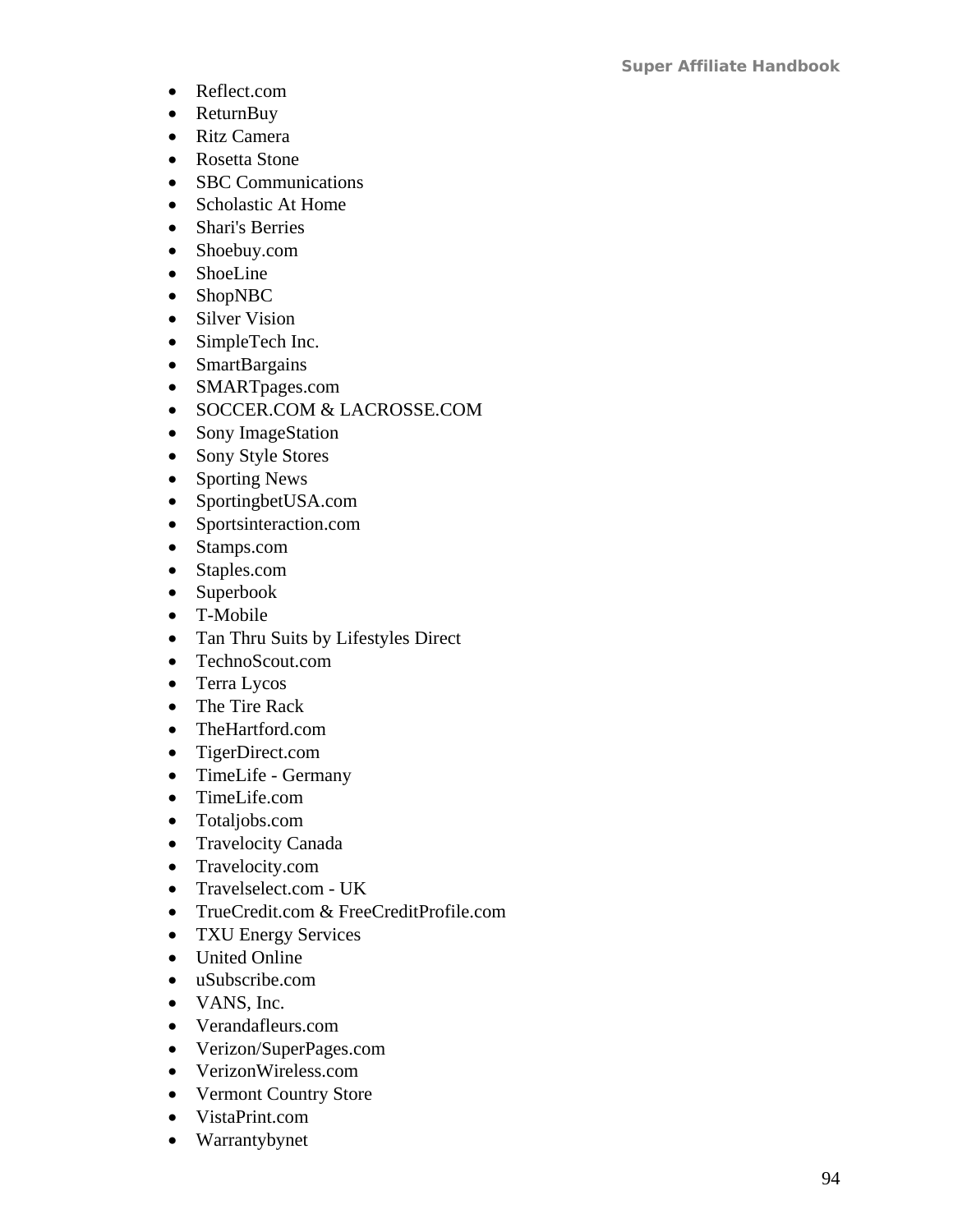- WearGuard
- Wolf Camera
- WorldCom Conferencing
- WorldofWatches.com
- Yankee Candle

**→ BeFree** 

[http://reporting.net](http://reporting.net/)

### **Casino Coins Network**

**Programs** - CPS

**Minimum Payout** - \$200.

**Payments** - Checks are mailed around the 10<sup>th</sup> of each month.

**Real-time Tracking** - Clicks and Game downloads are updated approximately once every two seconds, while your balance is updated approximately once daily.

**Multi-Tier** - Yes. You get paid a 5% commission bonus for the "Real Players" that your webmaster referrals bring in to the casinos. "Real Players" are those who make real-money purchases at the casino.

**Email Marketing Permitted** - Yes

Applications to Casino Coins are generally reviewed and approved within 24 hours.

Commission structures are the same across the board for each of the sponsored casinos, so I can report them here. When you generate Real Players, you can earn up to 35% commission. For every five (5) additional Real Players you bring in, you will receive \$25. Casino Coins reports that webmaster earnings range anywhere from \$100 to \$12,000 per month, and on average, they make approximately \$1,000 per month.

Their interface is functional and easy to use. The marketing materials include banners, ad copy, pop ups, exit windows, HTML promo, promo calendars, scrollers, progressive tickers, splash pages and affiliate banners.

**A word of caution about promoting online casinos and Internet gambling.** If your client wins the jackpot, your account will show a negative balance until you've generated enough revenue from other players to bring yourself back out of the hole. Don't worry, you won't have to pay anything, but it is a possibility you should consider. Note: 'Casino Rewards' casino network 'zero balances' affiliate accounts that are in the hole at the end of every month.

Casino Coins' sponsor casinos include:

- English Harbour Casino
- Caribbean Gold Casino
- Silver Dollar Casino
- SuperSlots Casino
- Millionaire Casino
- All Poker Casino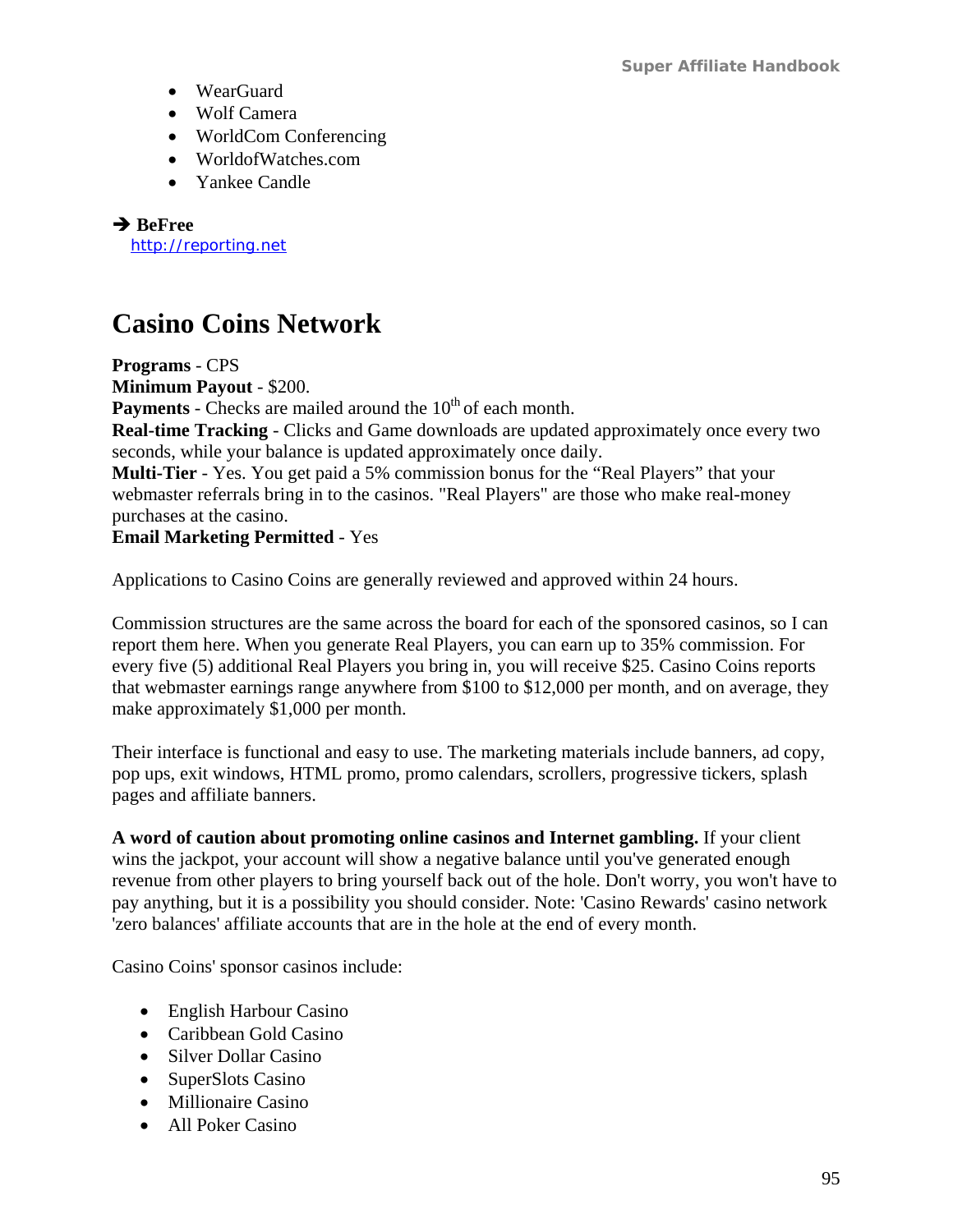- Aposte Casino
- Casino Bleu Blanc Rouge
- Gambling Inc.

**→ Casino Coins** [http://casinocoins.com](http://www.casinocoins.com/webform.html?ID=winners)

## **Casino Rewards**

**Programs** - Primarily CPA, CPC, CPS **Minimum Payout** - \$200. **Payments** - Check or wire, sent by the 7th of each month. **Real-time Tracking** - Yes **Multi-Tier** - Yes, 5% of the paycheck of every webmaster you refer. **Email Marketing Permitted** - Yes

The Casino Rewards program has a quick signup process, with few restrictions other than that you agree not to spam. **They claim that their top-earning affiliates are raking in over \$50,000 per month!** 

The interface is clean and easy to use, and they offer a plethora of marketing materials including games and raffles that you can place on your site for your visitors' enjoyment.

One thing that Casino Rewards does differently from other casino affiliate programs is that all negative balances are zeroed out each month, plus a negative balance in one casino will not take away from the positive balance in another. This is a HUGE benefit to the affiliate who would otherwise need to generate enough new business to crawl their way out of the hole if one of their referred visitors won big money.

Casino Rewards partners include:

- BlackJack Ballroom
- Strike It Lucky
- Golden Tiger Casino
- Virtual City Casino
- Zodiac Lucky
- Golden Tiger Poker
- Virtual City Poker

**→ Casino Rewards** [http://affiliate.casinorewards.com/](http://affiliate.casinorewards.com/referral.asp?aff_id=aff10070)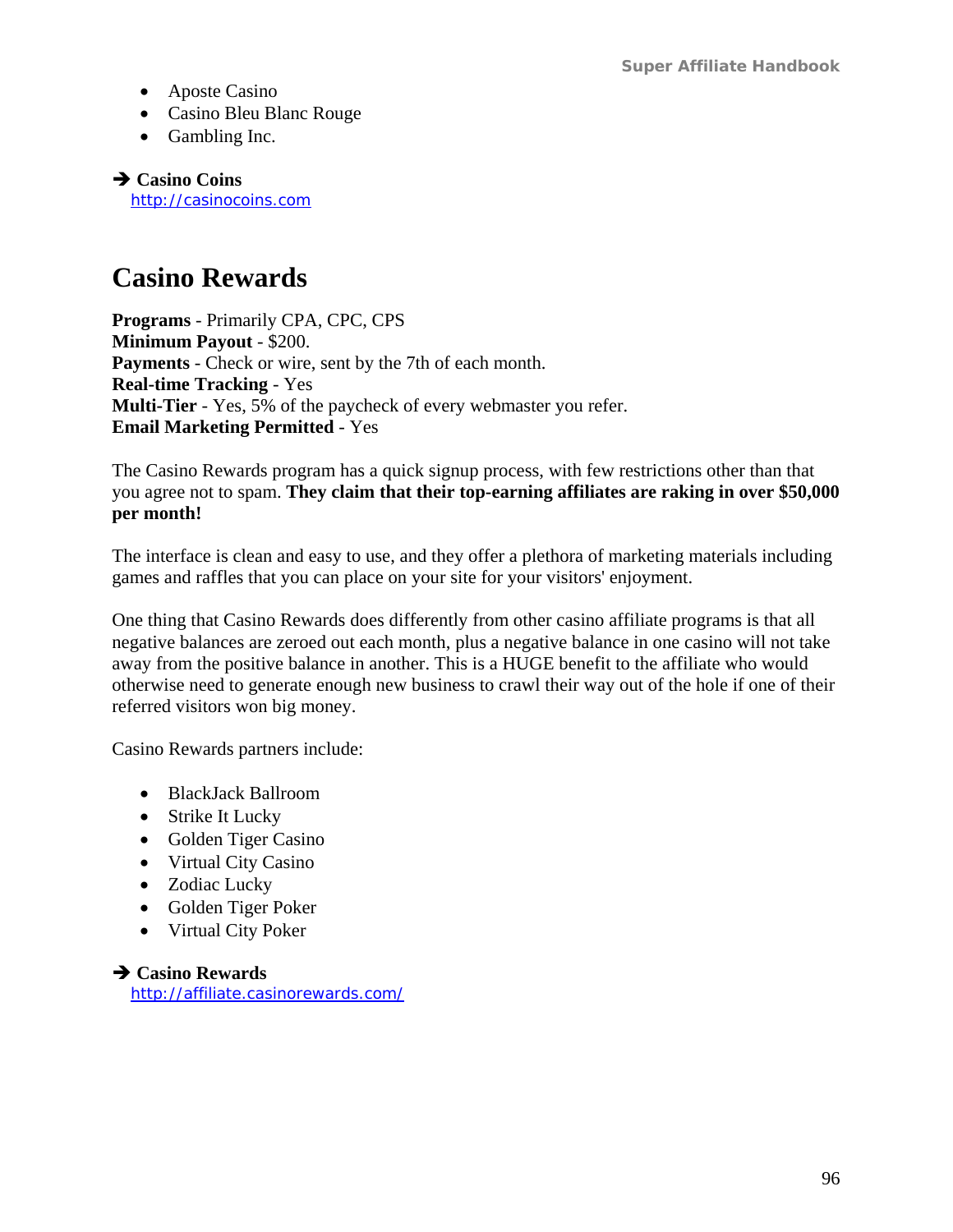# **ClickBank**

**Programs** - Primarily CPS **Minimum Payout** - \$10, adjustable upwards. A \$2.50 accounting fee is deducted from each check issued, so you may want to adjust your minimum payment upwards if your two-week earnings are low. **Payments** - Checks are mailed within 15 days after the end of each pay period, and pay periods end at 12:00:01am on the 1st and 16th of each month. Checks over \$5,000 are sent at Clickbank's expense by US Priority Mail (US) or Global Priority Mail (Europe, Canada, Australia, etc) wherever possible. Payment is by check only. **Real-time Tracking** - Yes **Multi-Tier** - Yes **Email Marketing Permitted** - Yes

**ClickBank distributes over 10,000 digital products and services through a network of over 100,000 affiliates.** I use Clickbank's services both as an affiliate and as a merchant, and I can attest to the fact that the checks arrive like clockwork.

Their one-page application process is the shortest I've seen yet and the only restriction of note was the one against spam.

The Clickbank Marketplace lists all of their merchants' products ranked in order of product popularity. There is no waiting for acceptance from individual merchants. Simply browse the marketplace, get and post your link, and start making money.

Creating links is super-easy. Simply click on the commission percentage link located next to the product's title, up pops a little window into which you enter your Clickbank ID and your link is automatically generated. Their links are super short and therefore easy to promote within email campaigns.

ClickBank withholds back 10% from each check to cover their risk of future returns. The holdbacks are credited back to your account after about 90 days.

Any account with a positive balance that remains dormant for 90 days will be assessed a charge of \$1 per pay period, and if the account remains dormant for 365 days, the charge is raised to \$10.

ClickBank's clients and products include:

- Spyware Detection & Removal Software
- Yanik Silver and Jeff Ball's 'Get Fit While You Sit'
- The Negative Calorie Diet<sup>TM</sup>
- Smart Page Generator
- Learn How Buy Real Estate with No Credit
- How to Write Your Own eBook in 7 Days
- Double the Speed of Your PC
- Auction Sources Exposed
- Turn Words into Traffic
- \$1.10 Printer Cartridge Wholesale Guide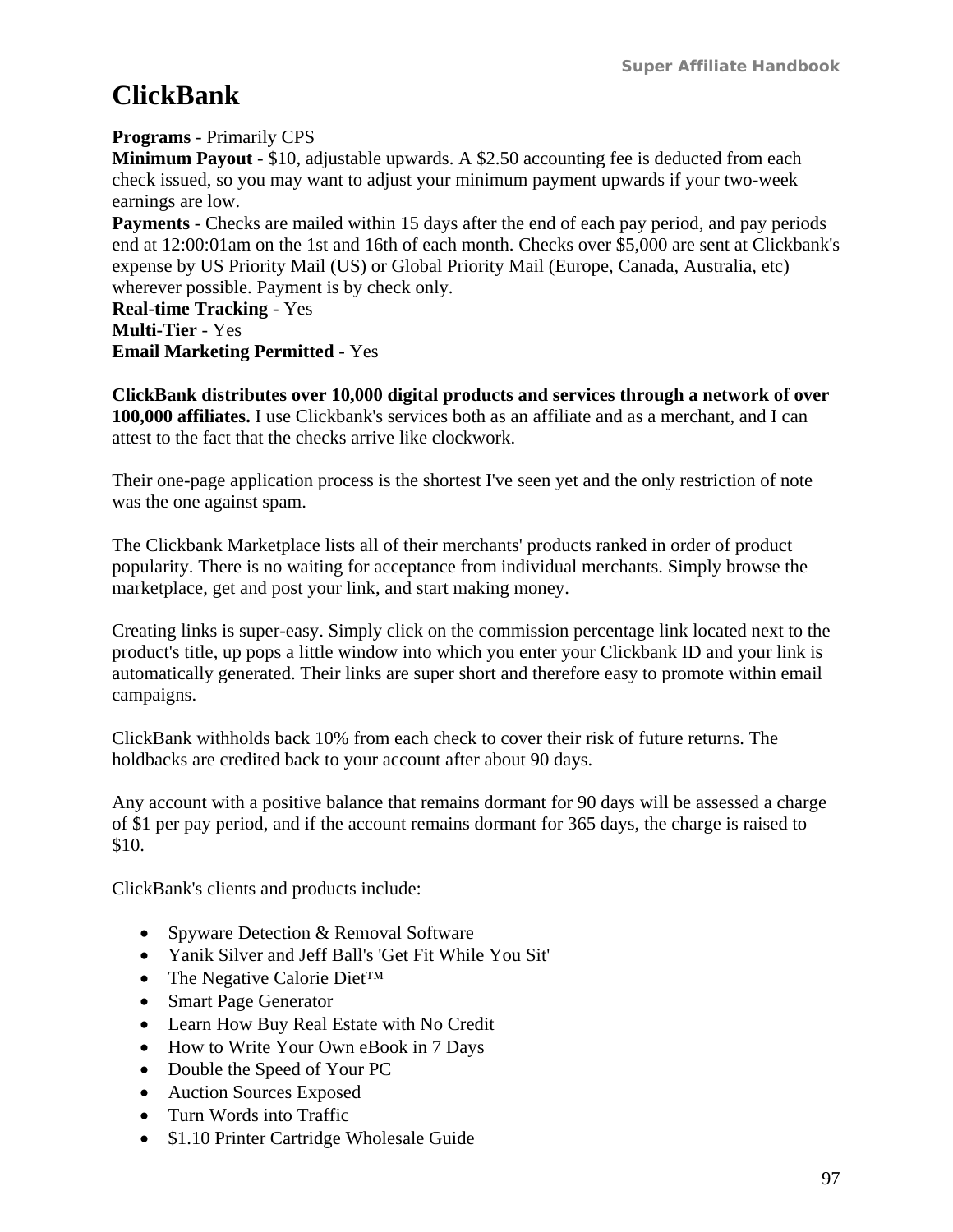Discover what Clickbank has to offer both merchants and affiliates through the links below.

**→ ClickBank SignUp** [http://clickbank.com](http://zzz.clickbank.net/r/?webvista2)

 $\rightarrow$  **ClickBank MarketPlace** [http://clickbank.com/marketplace/](http://clickbank.com/marketplace/?r=webvista2)

# **ClickxChange**

**Programs** - CPA, CPC, CPM, CPS

**Minimum Payout** - Payments less than \$50 are subject to a \$2 handling fee. **Payments** - Assessed on the 15<sup>th</sup> of the month, checks are mailed 14 days later. Payments can also be made by PayPal. Wire transfers are not currently available.

#### **Real-time Tracking** - Yes

**Multi-Tier** - Earn 50% access fee for advertiser referrals and 5% earnings on affiliate referrals for life! Plus as an added bonus, ClickXChange will pay you an additional \$5. for every affiliate that you refer that earns at least \$5.

### **Email Marketing Permitted** - Yes

ClickxChange's interface is very similar to Commission Junction's interface, making it easy and a pleasure to use. (see Commission Junction below).

ClickxChange also publishes the number of affiliates in each program. However, before you reject a program based on its low affiliate numbers, be sure to check how long the program has been online. It might be brand new and quite good. You don't want to walk away from a good potential revenue stream.

There are **227 advertisers** listed in the ClickxChange directory.

Among the more popular merchants are:

- eFax.com
- GotoMyPC.com
- $\bullet$  x10.com

**→ ClickxChange** [http://clickxchange.com](http://www.clickxchange.com/fr.phtml?act=664546.3)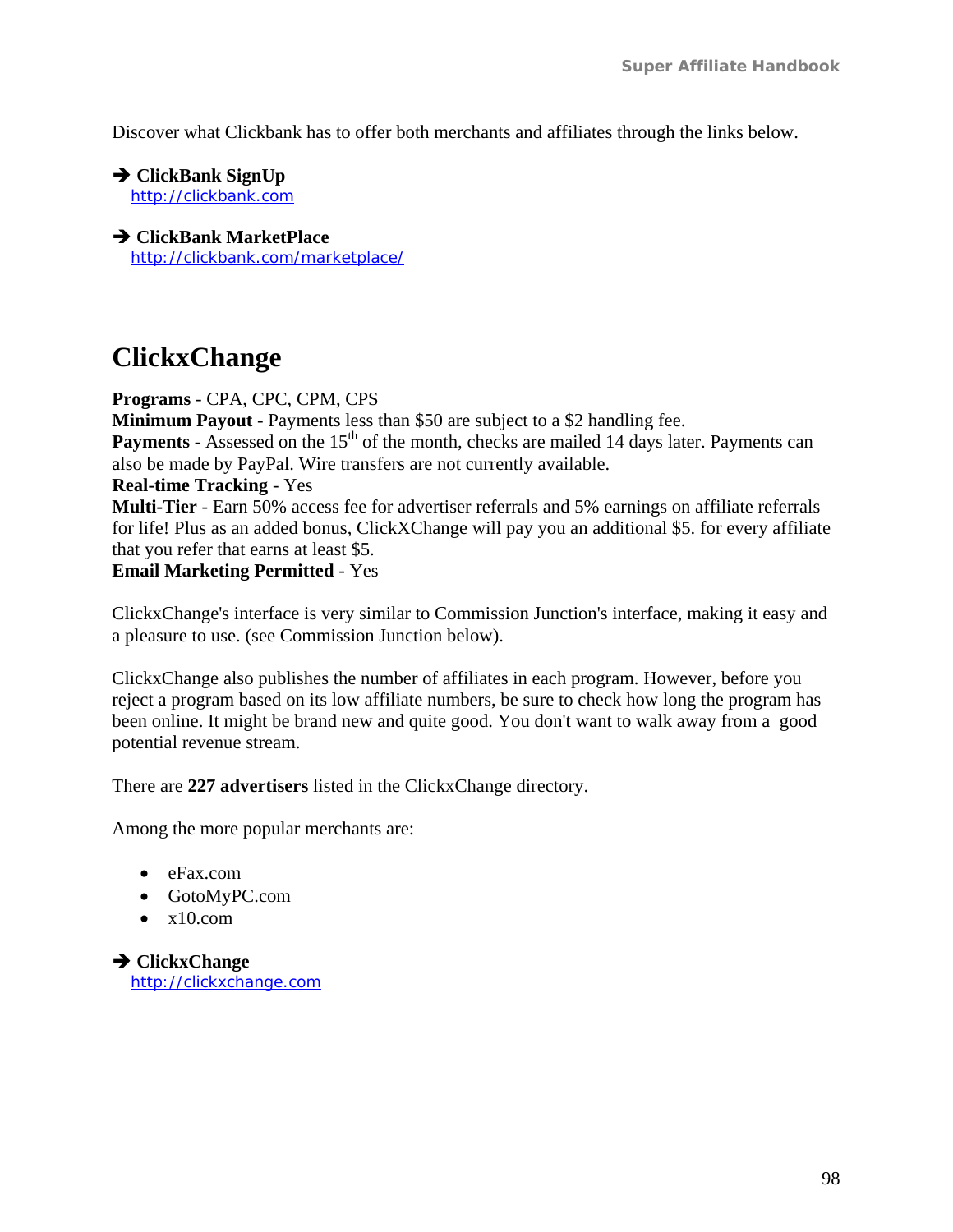## **clixGalore**

**Programs** - CPA, CPC, CPS **Minimum Payout** - \$50US, AUD\$100, UK£35 or €60 **Payments** - Monthly by check. **Real-time Tracking** - **Multi-Tier** - Yes **Email Marketing Permitted** - Yes

### **clixGalore has over 1400 merchants and tens of thousands of affiliates across its three networks in the USA, UK and Australia.**

I can't say that I'm thrilled with the clixGalore interface. When doing a search by category for merchants, the results come up in search engine format with 5 'featured' merchant banners at the top of each page. It's seems obvious that these merchants have paid for advertising within the network. The listings below those featured are one to three-line descriptions of the program and product, with the commission amount offer and a link to join the program.

The only search function that produced good comparative results was from a link on the homepage labeled 'Search Top Performing Programs'. That returned a table with columns listing product titles, commission rates, numbers of banners, and approved, pending and declined application requests. Each row includes a join link.

Some notable clixGalore clients are:

- Big Fish Games
- Foot.com
- NeoSearch.com

**→ clixGalore** [http://clixgalore.com](http://www.clixgalore.com/AffSelectProgram.asp?AdvProgID=26)

## **Commission Junction**

### **Programs** - CPA, CPC, CPS

#### **Minimum Payout** - \$25/up to \$75

**Payments** - Payments are made on the 20<sup>th</sup> of the month to Canadian and American publishers (i.e. CJ's name for affiliates), and on the last day of the month to publishers outside those countries. Advertiser payments are available in 16 different currencies and are consolidated into one monthly check. Direct bank deposits are available.

#### **Real-time Tracking** - Yes

**Multi-Tier** - Yes, with restrictions. They allow only U.S. and U.K. publishers to earn commissions from introducing new publishers to their service. What's up with THAT? I've contacted them regarding this seeming discriminatory practice, however I've received no acceptable (IMHO) explanation for the policy.

**Email Marketing Permitted** - Yes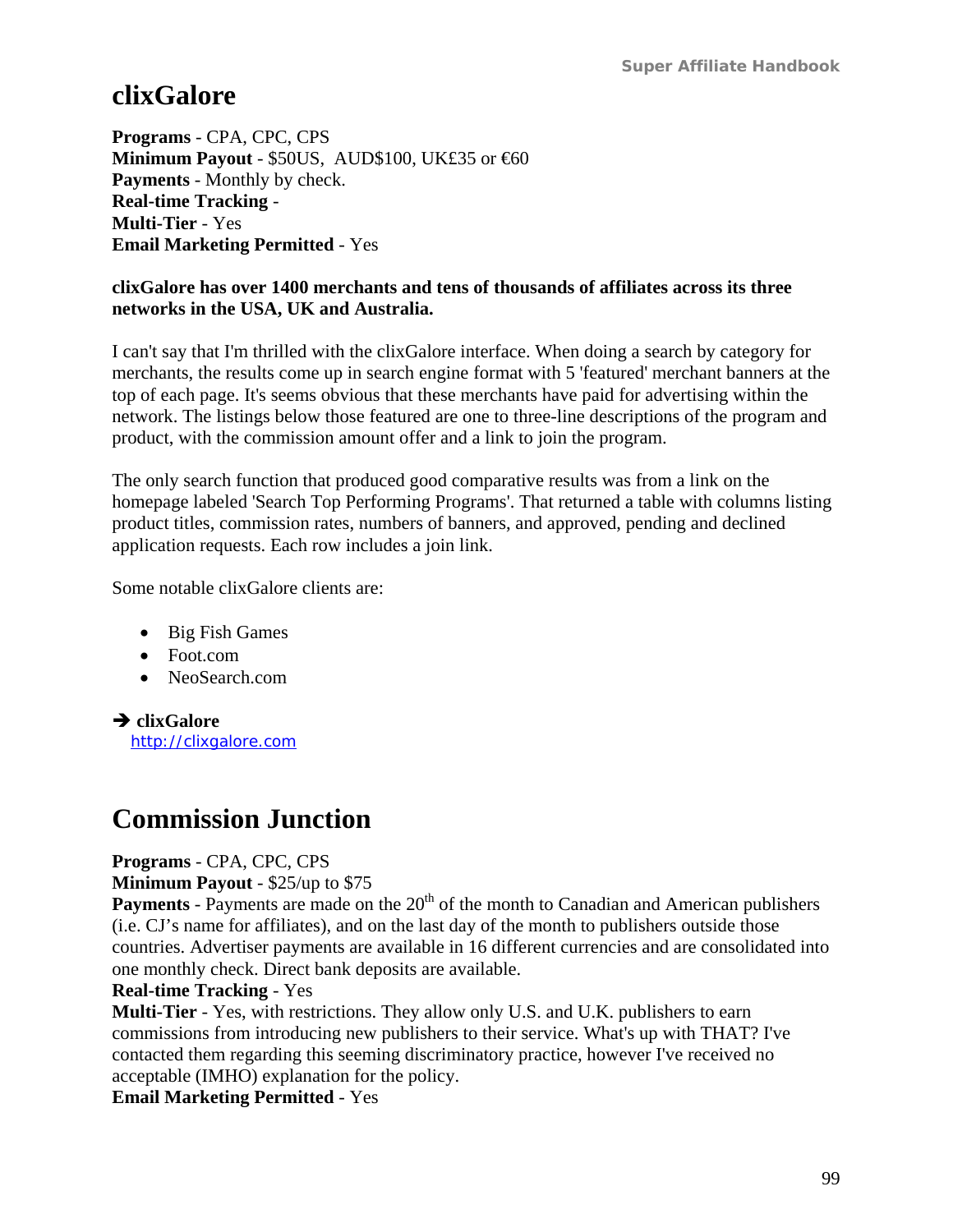When you first arrive at CJ it will be confusing if you don't remember that the CJ term for affiliates is 'publishers'.

Their application is one page long and very straightforward. There are no signup restrictions other than the usual non-acceptance of sites that contain or link to sites that are libelous, defamatory, obscene, abusive, violent, bigoted, hate-oriented, illegal, cracking, hacking or warez, or offers any illegal goods or services. Turnaround time on the application is very quick.

**Here are 12 reasons why Commission Junction is my favorite affiliate network…**despite the fact that they discriminate against Canadians in their referral program.

1. **Commission Junction claims that 64% of top 50 Web properties are CJ clients.** I believe this. While CJ wasn't the first affiliate network, it certainly took the lead to become the best in terms of both quality and quantity.

Thousands of BIG name-brand companies use Commission Junction to administer their affiliate programs. Dell, eBay and Sprinks are just 3 of hundreds of brand name merchants affiliated with Commission Junction. Buying online still presents a problem for many folks, but if they can buy from a brand name company that they trust, they're much more likely to part with their money.

- 2. **The CJ interface is intuitive and easy-on-the-eyes.** Unlike some other affiliate network interfaces, CJ's designers did a great job of making the interface easy to navigate and free of eyestrain.
- 3. **Finding programs at CJ is much easier and faster.** In most cases you do a simple search for an advertiser, link, or product, by entering a keyword into a search blank. All **relevant merchants** are then returned. At too many of the smaller networks, merchants are allowed to place themselves in irrelevant categories which makes finding appropriate advertisers that much more difficult.

#### 4. **Selecting PROVEN programs is easy at CJ.**

Statistics showing how well each merchant converts site visitors into sales are given for a 3 month period. You can also see the average commissions paid to affiliates for every 100 clicks for the previous seven days. Using CJ's 'dollar sign' rating system, you can see the volume of commissions paid by a particular advertiser, relative to the rest of CJ's network.

The dollar sign rankings are as follows:

- \$\$\$\$\$=95th percentile and above
- \$\$\$\$=80-94th percentile
- \$\$\$=60-79th percentile
- \$\$=40-59th percentile
- \$=39th percentile and below
- Blank=No commissions earned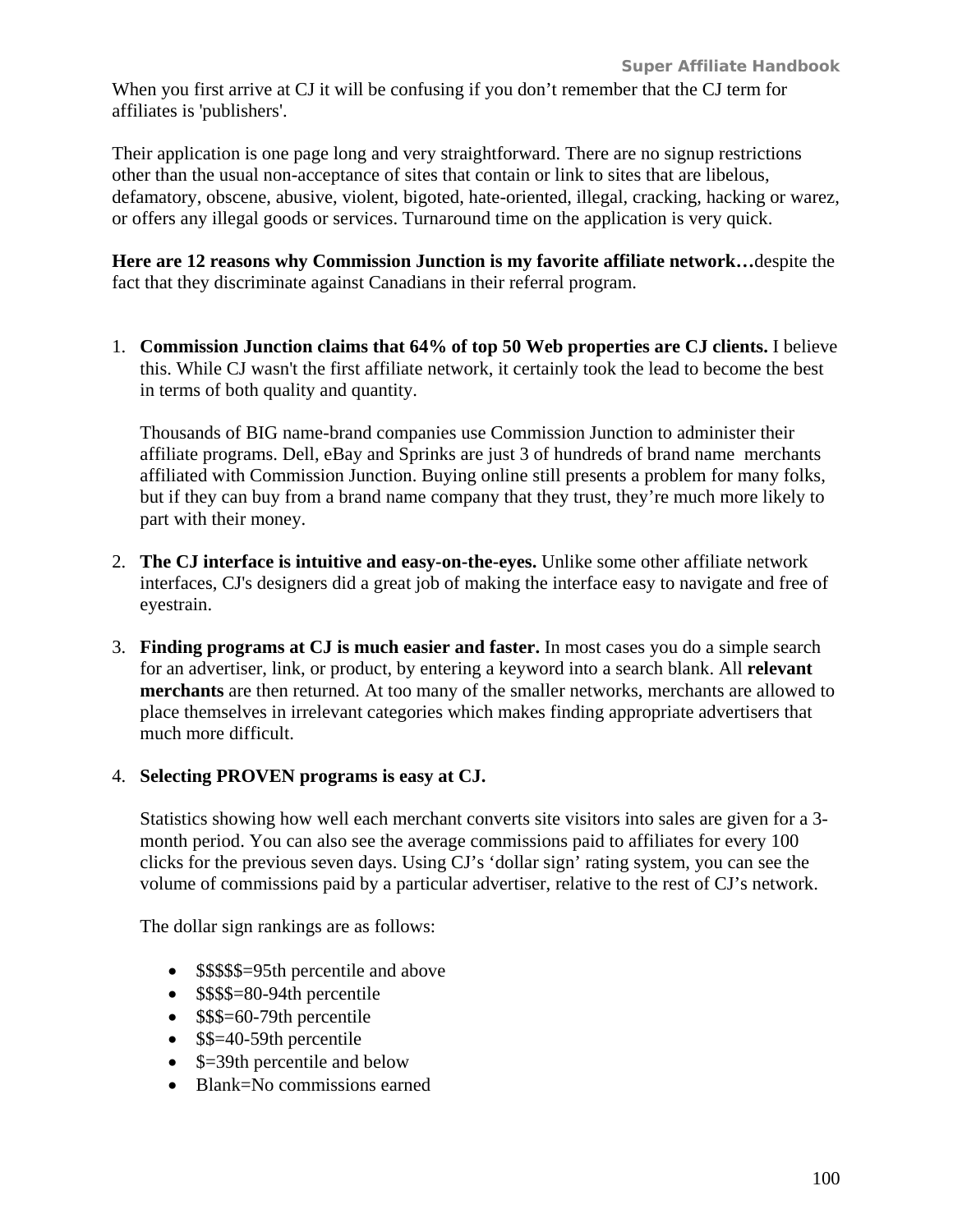- 5. **At CJ, you never have to search for commission rates.** Commission percentage or dollar value per sale/lead, are prominently displayed alongside each Advertiser's listing.
- 6. **More information is always available at CJ.** Clicking on the Advertiser's name takes you to a page giving a written description of the company, their product and the affiliate program. Below the description is a 'more information' link, and below that, a contact link.
- 7. **CJ and its merchants won't spam you with thousands of offers daily.** You can choose not to receive email from merchants whose programs you have joined. That email is then delivered to your mailbox on CJ's system.
- 8. **Contacting CJ merchants is super easy.** Within the CJ mail system there is a drop-down box listing all the companies you are currently affiliated with. Simply choose the appropriate one, write your message in the accompanying box and send it. Certainly beats fishing through your own email program and trying to dig up an address that will actually get to the affiliate program manager.
- 9. **Getting linking codes and graphics at CJ is SO easy!** Simply click the 'get links' link, choose from the wide assortment of text and graphic links returned, and then copy and paste the code that pops up. No saving images to your computer. All the graphics are stored on, and called from, Commission Junction's servers. I like saving bandwidth!

You can also create your own 'SmartZones', which are collections of rotating links that may contain links from the same, or many different advertisers. Each link within the SmartZone is assigned a "weight" that determines how often it will display in relation to the other links within the SmartZone. You get one small snippet of javascipt to place on your page, and then when you want to add or remove banners, you do so through the CJ interface. Nice and easy!

- 10. **Excellent capability for researching your statistics at CJ.** You can access more than 100 customizable reports with real-time data through the CJ Account Manager. Publishers can generate reports on their individual links, transactions, and their individual merchants, or "advertiser partners".
- 11. **Ask for help at CJ and you shall receive it.** The help system can be searched by index, glossary, contents, or a simple search. If you still can't find the answer you are looking for, simply send the CJ rep an email. My experience is that they always respond within the same day.
- 12. **CJ commissions are consolidated into one payment.** That makes filling out your deposit slips much faster! If you don't want to bother with deposit slips, direct deposit is an available option.

If you join no other affiliate networks, be sure to join Commission Junction. Their client list is equally, if not more, impressive than BeFree's list.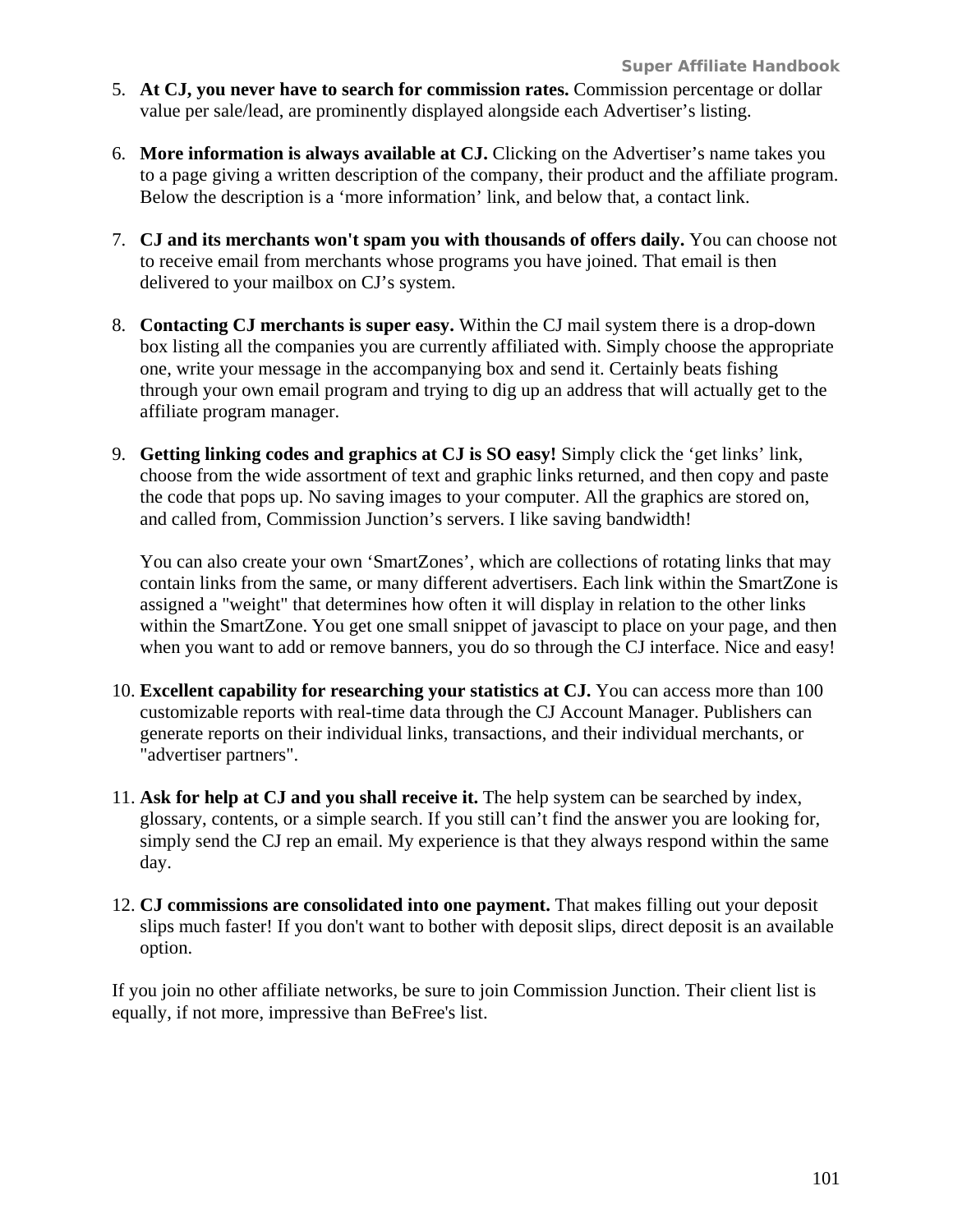A few of Commission Junction's merchant clients include:

- Coffee Cup Software
- eBay
- Etronics
- Frederick's of Hollywood
- NetZero Platinum
- Overture
- Yahoo! Personals

 $→$  **Commission Junction** [http://cj.com](http://www.qksrv.net/click-211898-7282777)

## **Commission Soup**

**Programs** - CPA, CPS **Minimum Payout** - \$35 **Payments** - Monthly consolidated check. **Real-time Tracking** - Yes **Multi-Tier** - Yes **Email Marketing Permitted** - Yes, with restrictions.

### **Commission Soup and Credit Soup are part of the same affiliate network that specializes in offering financial related products.**

One of the beefs I have with some stand-alone programs, as well as with some affiliate networks, is their requirement that affiliates be U.S. citizens or operate sites that promote products only to other U.S. citizens. I've always wondered why it matters where a site is based if I can direct U.S. citizens to their site.

**Fortunately**, companies like Commission Soup understand that Internet marketing is a worldwide activity. Commission Soup is a network that sells credit card offers exclusively to U.S. citizens, but it doesn't discriminate against non-US webmasters who want to promote its products as affiliates as do some other networks. In fact, Commission Soup accepts affiliates from all over the world, with the stipulation that, "All of our programs (U.S. credit card offers) are only available to U.S. citizens, so you will need to have a site that markets to the U.S." Hurray! A site where sanity prevails.

Commission Soup has very strict guidelines when it comes to email marketing. So strict in fact, I wouldn't bother going the email route with them unless I had a lot of time to spare.

Here's the blurb from their site: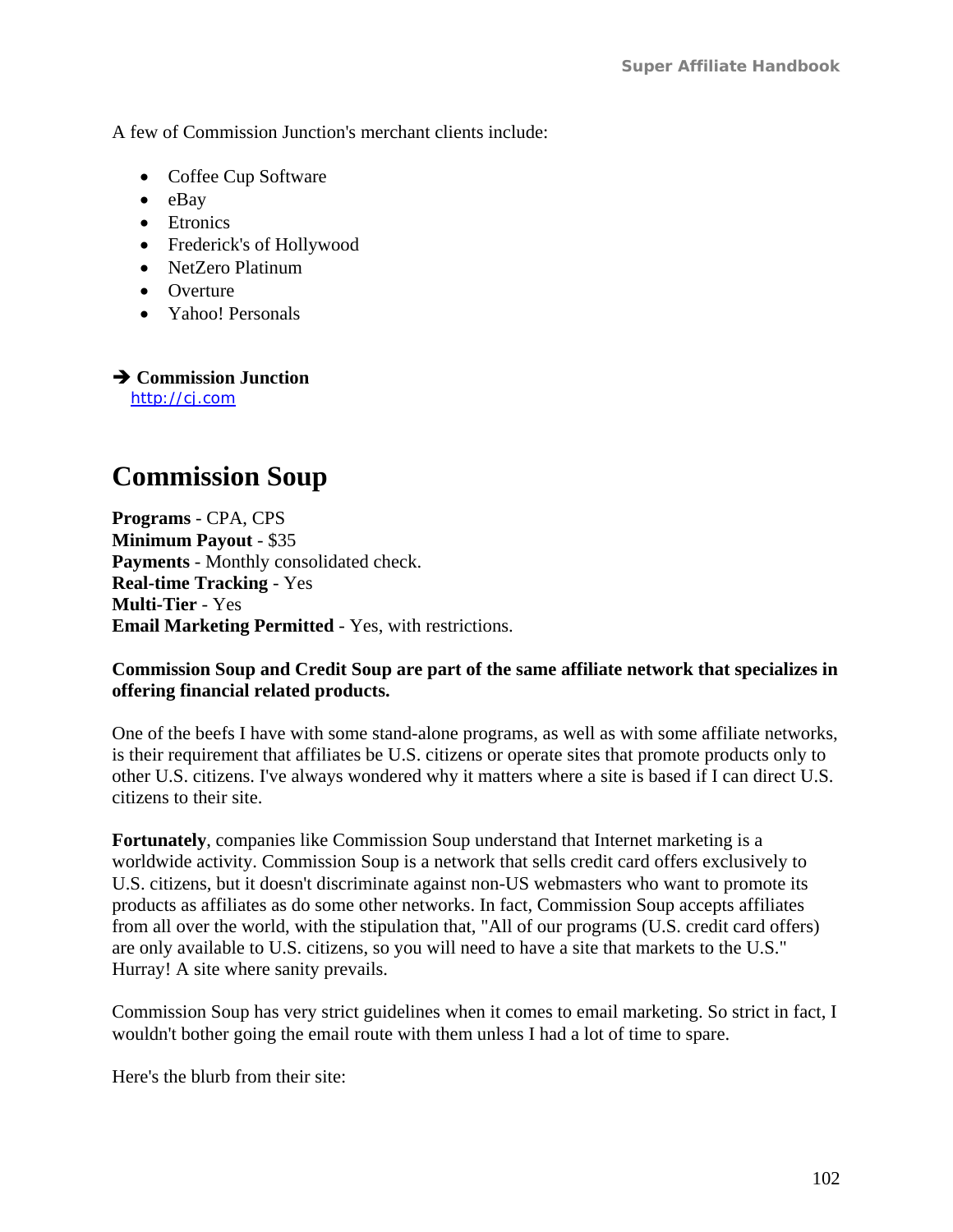### **Guidelines for Approved Opt-In Email Lists**

Prior to starting any type of email, enewsletter, etc. campaign, you MUST email us at customerservice@Commissionsoup.com with the dates of the drop. Include the number being sent and type of campaign with an attachment of what is being sent (approved text only).

Making contact when necessary is quick and easy with their 1-800 number.

Signup restrictions are minimal, including the rights not to accept sites that are international marketing sites, poorly designed, poor quality sites, adult sites that promote pornography or sexual material of a lewd, lecherous or obscene in nature or intent.

High profile clients include:

- Advanta
- Chase
- Discover
- HouseHold Bank
- Orchard Bank

**→ Commission Soup** [http://commissionsoup.com](http://www.creditsoup.com/CSAN/ProductApp.asp?AffiliateID=W21K0&SubID=0&BID=0)

### **Dark Blue Affiliate Network**

**Programs** - CPA, CPS **Minimum Payout** - \$30 **Payments** - Funds are deposited into the Affiliate's PayPal Account within fourteen (14) days after the end of each calendar month for all commissions earned during the prior month. **Real-time Tracking** - Yes **Multi-Tier** - No **Email Marketing Permitted** - Yes

**Dark Blue's application is an easy step-by-step guided process.** You are first asked for your email address, and by the time you've finished entering your details, your Dark Blue program key will have arrived in your email. Simply enter the key and get to work promoting their merchants' offers!

The approval process may be automatic, but Dark Blue still has its standards. Your website must not contain or link to material or content that is adult in nature, obscene, hateful or offensive on racial, ethnic, sexual or any other grounds; or is defamatory, libelous, or invades another person's privacy or proprietary rights or is otherwise illegal.

They've also stipulated that you must not place any statements on or near the Dark Blue advertising banners requesting or insisting that visitors to your website "click" on the banner. Phrases that are banned include, "Click here to visit our sponsor", "Please support our sponsor", "To visit our sponsor, click here", and "Please visit our Advertiser".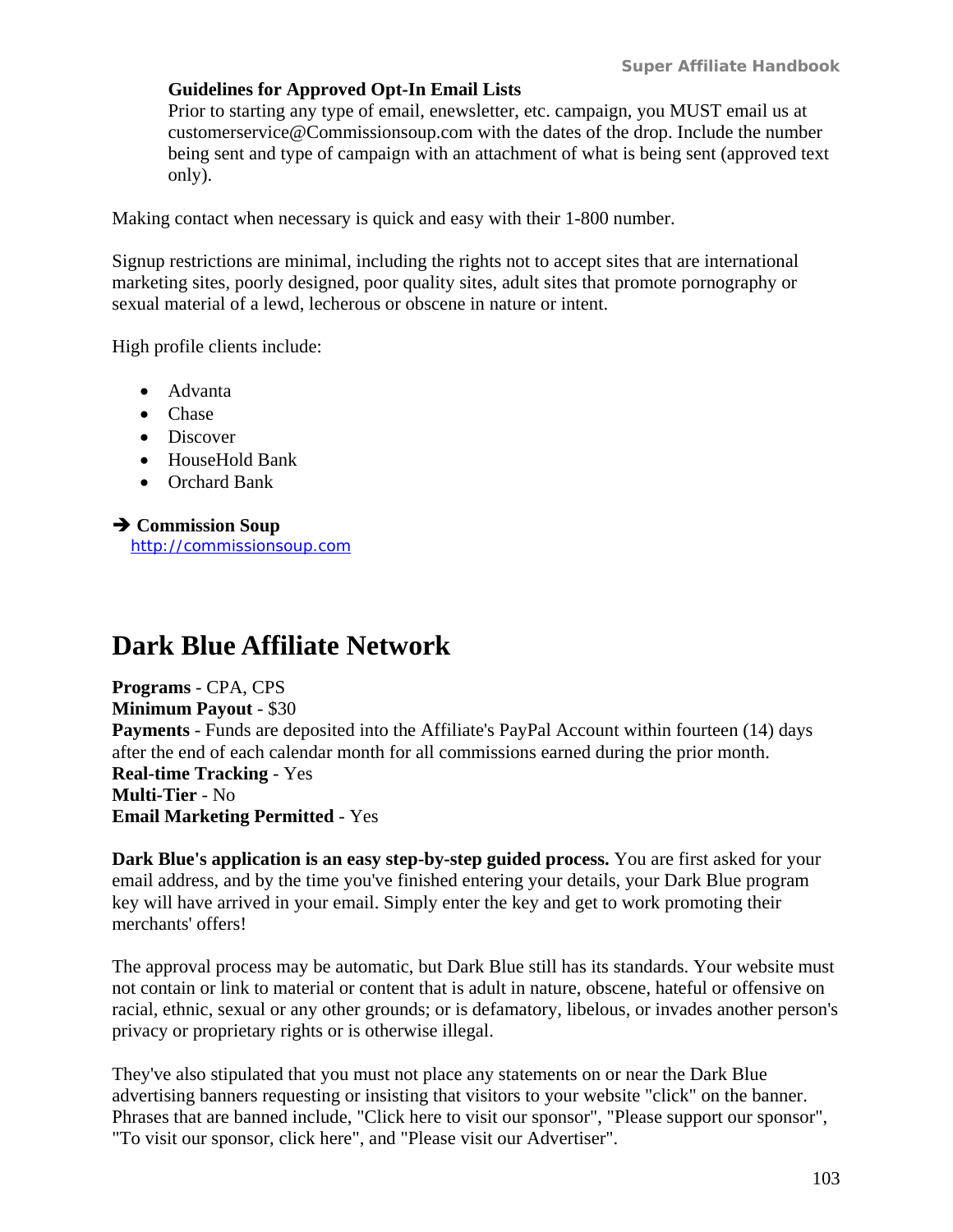Dark Blue has a very attractive and relatively easy to use interface. I'm not totally thrilled with their system for locating advertisers, however. The category navigation that first pops up after clicking on 'Get Advertisement' appears to be ordered according to market popularity. Although travel and health & fitness products may be the most sought after on the Net, I find it much easier to find what I'm looking for in an alphabetical arrangement.

They are also very secretive with their contact information for some reason. I had to scroll halfway down the Help page to find an email address. Granted, their contact information is all spelled out in the welcome email. However why would I want to go back to my email program when I'm already on the site with a question?

After I did find their email address, I dropped them one and was impressed with the very quick response. Basically, I sent the email, went upstairs to make a coffee and by the time I got back to my desk I had my reply.

A sampling of Dark Blue's merchant clients:

- Date.com
- ePersonals.com
- MagMall.com
- Roar.com

**→ Dark Blue Affiliate Network** [http://darkblue.com](http://darkblue.com/)

## **FineClicks.com**

**Programs** - CPA, CPC, CPS, Hybrid **Minimum Payout** - **Payments** - FineClicks.com pays on the 20<sup>th</sup> of each month for the previous month's revenue. **Real-time Tracking** - Yes **Multi-Tier** - Receive \$5 for each new affiliate referral plus 5% of their earnings for life. **Email Marketing Permitted** - Yes

### **FineClicks.com is a division of Shareasale.com, Inc., an affiliate network detailed later in this chapter.**

Their application form is short, and approval is automatic upon replying to the confirmation email they send.

The interface is FAST and very easy to use. I especially like the 'Revenue Bar' at the top of the page, that give current stats for Own Revenue, Referral Revenue, Carry Over, YTD, and Referral Clicks. Commission Junction has something similar, that is actually more descriptive, but being on the right side of the page, seems slightly less apparent.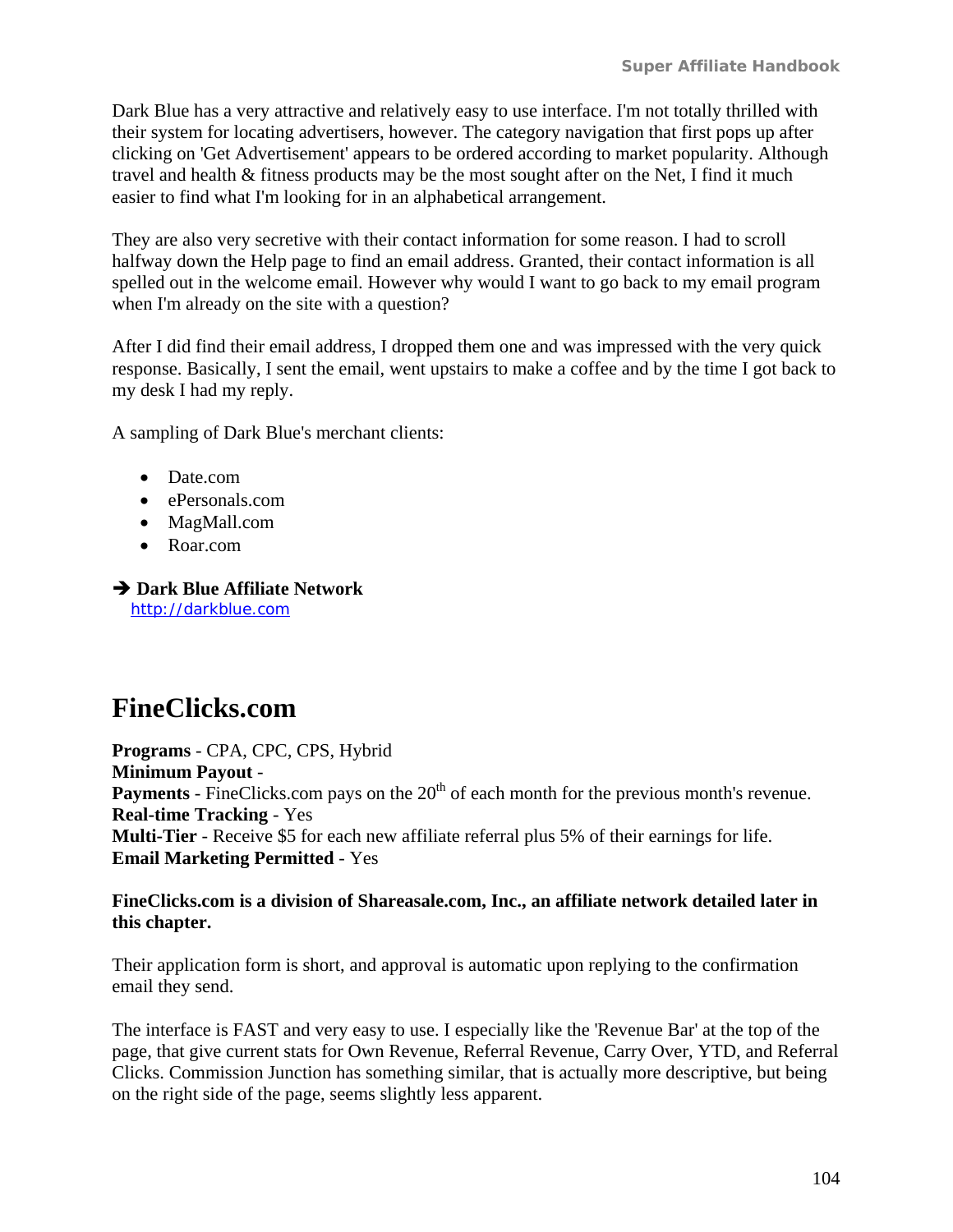When searching for new offers, one column in the results is called "Funding" and appears as colored bar with variations of blue, red and white. The graduations indicate whether an offer is well funded, or is about to be suspended, and everything in between.

The interface shows average earnings per click and conversion rates, and can be sorted by any of the columns from highest to lowest, or vise versa. All of these features make it much easier to choose the right offer for your site's audience.

Clicking on an offer's link from within the search results opens a new window where you can view more detail about the product and company, and apply to join the program.

I particularly like how easy it is to use their email system. In some affiliate network interfaces, you have to turn off email notifications for each individual merchant that you have an alliance with. With FineClicks.com, 3 clicks and you're done!

All in all, FineClick's interface is very similar in functionality to that of Commission Junction.

The only real drawback I've seen at FineClicks is their relatively small number of offers and brand name merchants. That will hopefully change in time.

At the time of writing, I counted **117 merchant offers**.

FineClick's clients include:

- MyFreePhoneCards.com
- TopFreebies.com

**→ FineClicks Affiliate SignUp** 

[http://fineclicks.com](http://www.fineclicks.com/fc2/referral.cfm?refhost=webvista)

**→ FineClicks Merchant SignUp** [http://fineclicks.com](http://www.fineclicks.com/fc2/referral.cfm?refhost=webvista)

## **LeadHound**

**Programs** - CPC, CPA, CPS **Minimum Payout** - \$50. **Payments** - Commission payments are paid in US Dollars, Euro, Japanese Yen, or UK Pounds via PayPal on the 15th of each month for the previous month's revenue. **Email Marketing Permitted** - Yes **Real-time Tracking** - Yes **Multi-Tier** - Earn a 5% monthly bonus for all new affiliates and merchants you bring to Leadhound.

LeadHound's three-part signup process isn't too painful, although the programmers forgot that Canada has provinces, so Canadians like me are forced to include their province in the 'City' entry box. I consider this to be poor forms design and/or lousy knowledge of geography, at best.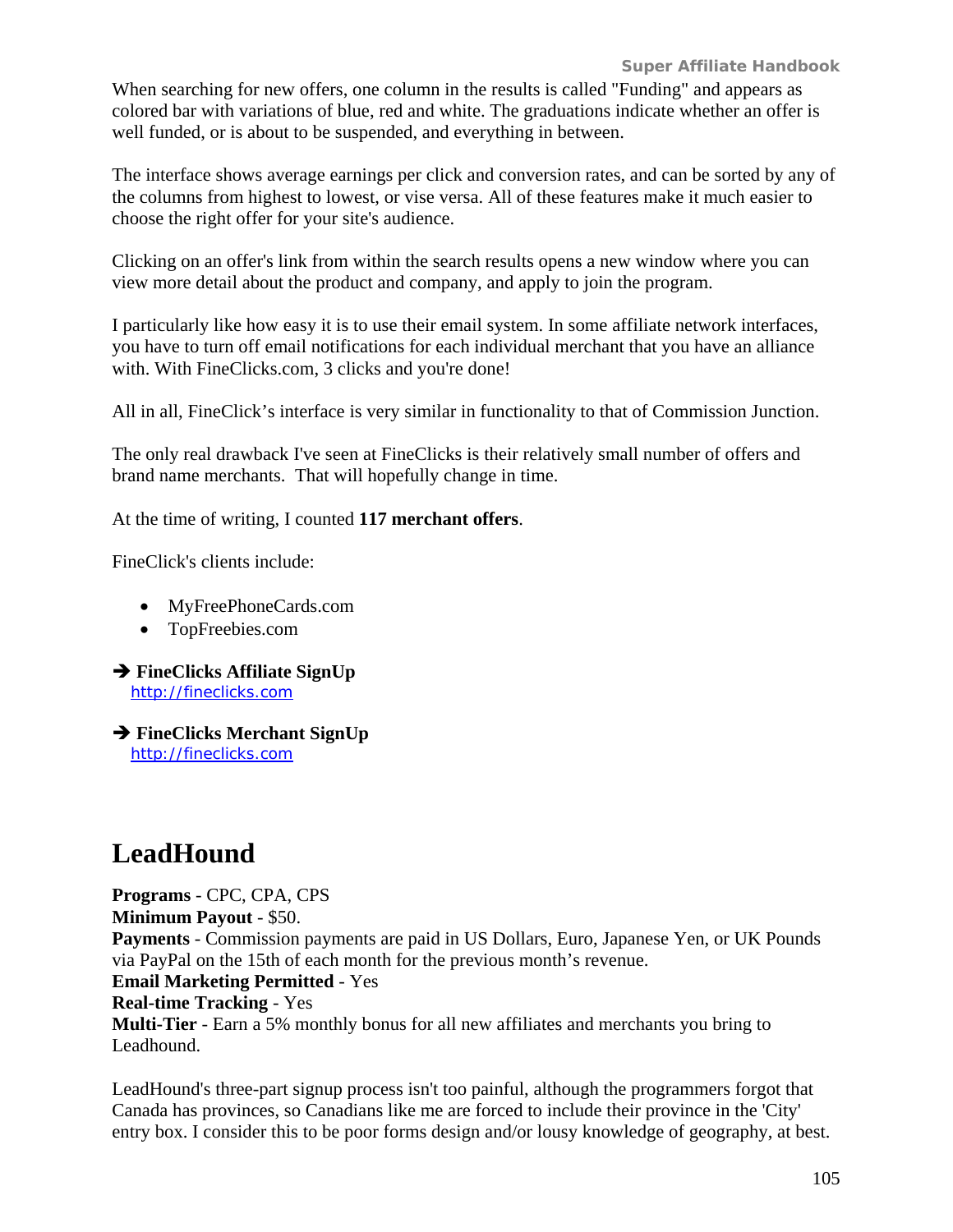LeadHound's interface is attractive but not very intuitive. Once logged into the affiliate members area, the main navigation is on the right side of the page. Those links are black and not underlined. After clicking the 'Campaigns' link, you arrive at a page of instructions on how to navigate and use the section. Unfortunately, the titles underlined in black, in this section aren't links. To navigate the section, you have to use the tiny white links on the left side of the page. This could use a redesign.

Because the navigation is split, part of the right side of the page disappears when you open a page consisting of merchant banners. The 468 x 60 banners are wide enough to push the rightside navigation off the page on a 1024 x 768-display size. I can't imagine having to navigate this site from a 600-wide display. It wouldn't be fun.

A feature I do like is that the Campaigns page list includes the average revenue per click for each product listed. Having that information makes it much easier to know how much you can spend on a pay-per-click advertising campaign for a particular product.

Checking statistics at LeadHound is simple and available in real-time. The display is nice and easy to use, and all the functions are self-explanatory.

At the time of writing, **LeadHound has 65 merchants with 102 campaign offerings**.

LeadHound merchants include:

- BrainFox Media Services
- DogFriendly.com, Inc.
- goClick.com
- Python Media
- Webspotting.co.uk
- Xuppa.com
- Zing Wireless, Inc.

**→ LeadHound Affiliate Signup** 

[http://leadhound.com](http://www.leadhound.com/cgi-bin/join.pl?id=10456)

**→ LeadHound Merchant SignUp** [http://leadhound.com](https://www.leadhound.com/cgi-bin/client_signup.pl?ref_agent_id=10456)

## **Linkshare**

**Programs** - CPA, CPC, CPS **Minimum Payout** - Variable **Payments** - Variable **Real-time Tracking** - Yes **Multi-Tier** - Yes **Email Marketing Permitted** - Yes

**LinkShare reports over 10 million partnerships in the network and claims to be the most successful pay for performance (affiliate) network of its kind.**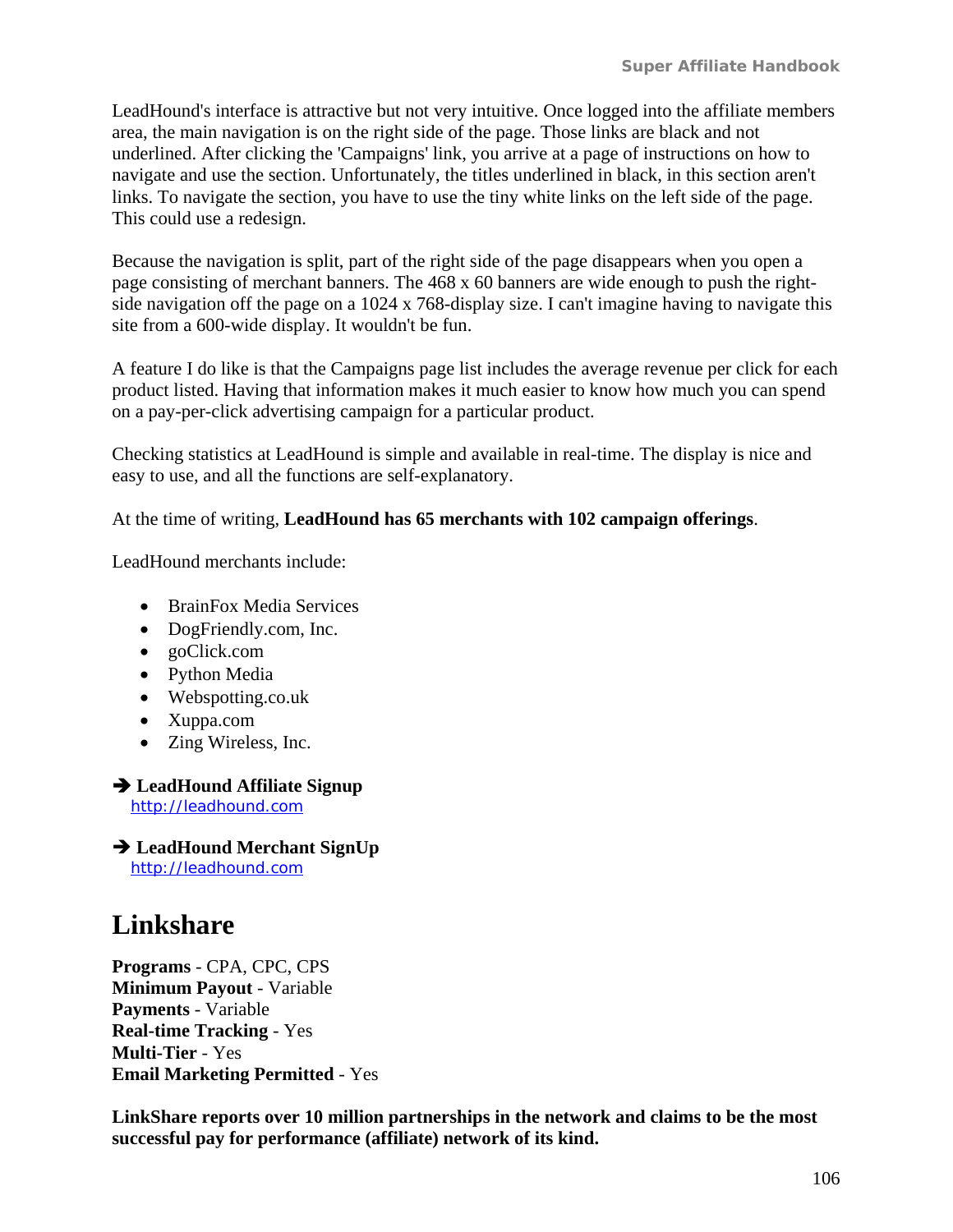I find their user interface quite intuitive and easy to use. I especially like the 'Create Links' link that takes you immediately to a list of all your current merchant partners in the Linkshare network. This is a step up from Commission Junction's interface where it takes a couple of more clicks to get to the same place.

Within the "Your Account", "Program Controls" section, it's really simple to get all the information you need about an individual merchant and their program, including contact and commission information. It also allows you to quickly see if any of your joined programs have been put on hold or discontinued.

Linkshare's affiliate links are really long and ugly. Here's the link for their referral program.

#### [http://click.linksynergy.com/fs](http://click.linksynergy.com/fs-bin/stat?id=PvjioY3I0VU&offerid=7097.10000024&type=1&subid=0)[bin/stat?id=PvjioY3I0VU&offerid=7097.10000024&type=1&subid=0](http://click.linksynergy.com/fs-bin/stat?id=PvjioY3I0VU&offerid=7097.10000024&type=1&subid=0)

Compare that with the one I have for Commission Junction's affiliate referral program.

### <http://www.qksrv.net/click-211898-7282777>

Short links are much better for use in email campaigns. If a link is too long, it 'breaks' and goes nowhere when your subscriber clicks on the first part of the link. Linkshare's long links almost demand that you utilize link redirects. For this, you could use the Affiliate Link Cloaker software and get shorter links, as well as some protection from commission theft.

**Like BeFree, each of Linkshare's merchants has their own minimum payout, payment timeframe, and method of delivery.** I hope they plan to change to a consolidated payment plan sometime in the near future. Right now, LinkShare is responsible for mailing your commission payment for only some of the merchants. In other cases, the merchant is responsible for mailing your commission payment.

### **Similar to BeFree's Acclaim Program, Linkshare established their Premium Partner Program to spotlight merchants that satisfy specific criteria.** A Premium Partner is a merchant program that:

- Uses LinkShare's check-cutting service.
- Pays affiliates on a monthly basis.
- Pays affiliates based on a maximum \$25 threshold.
- Promptly authorizes affiliate payments so affiliates are paid at the end of the following month.
- Allows seven or more return days (does not apply to merchants with pay per click programs).
- Has supplied valid and complete contact information in their profile.
- Is active and in good standing.
- Makes timely payment to its affiliates

Linkshare's statistics reporting is quite nice to use, and the different types of reports that can be generated are impressive.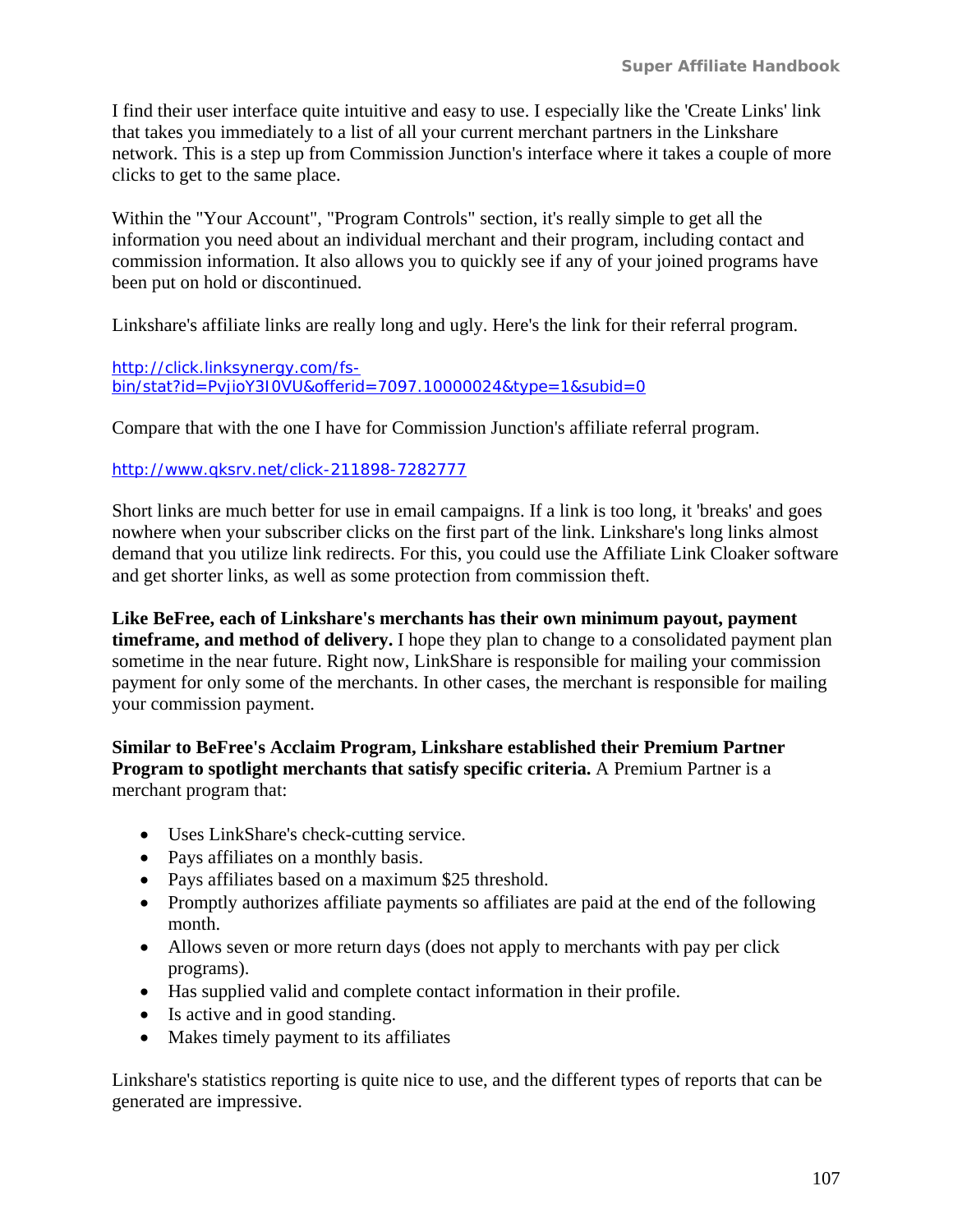Linkshare's clients include:

- Coldwater Creek
- Delta Airlines
- FTD.com
- Hallmark
- Hickory Farms
- Overstock.com
- PitneyBowes
- REI
- Sharper Image

**→ Linkshare** [http://linkshare.com](http://click.linksynergy.com/fs-bin/stat?id=PvjioY3I0VU&offerid=7097.10000024&type=1&subid=0)

## **Quinstreet**

**Programs** - CPA, CPS **Minimum Payout** - \$5 **Payments** - We pay commissions monthly, 30 days after the end of the month. **Real-time Tracking** - Almost (2 hour delay) **Multi-Tier** - Yes **Email Marketing Permitted** - Yes

Quinstreet gets points from me for their lovely design.

The signup form is really short - it doesn't even ask for your address. But don't worry, you get a chance to tell them where to send the check after you've set up your username.

Based on my experience with Quinstreet's system, it would seem that all merchants are set up to automatically approve applications.

It's easy to get information about each merchant's commission structure. You just click the link and the full list of merchants appears. When their list of merchants increases considerably, they'll have to rethink that approach. Although Quinstreet has very few clients, they do have some that are noteworthy. Among them are:

- ADT Security
- Red Cross
- Save the Children Fund
- University of Phoenix

**→ Quinstreet** [http://members.quinstreet.com](http://zodals.com/clk/meigterkoneldimmog)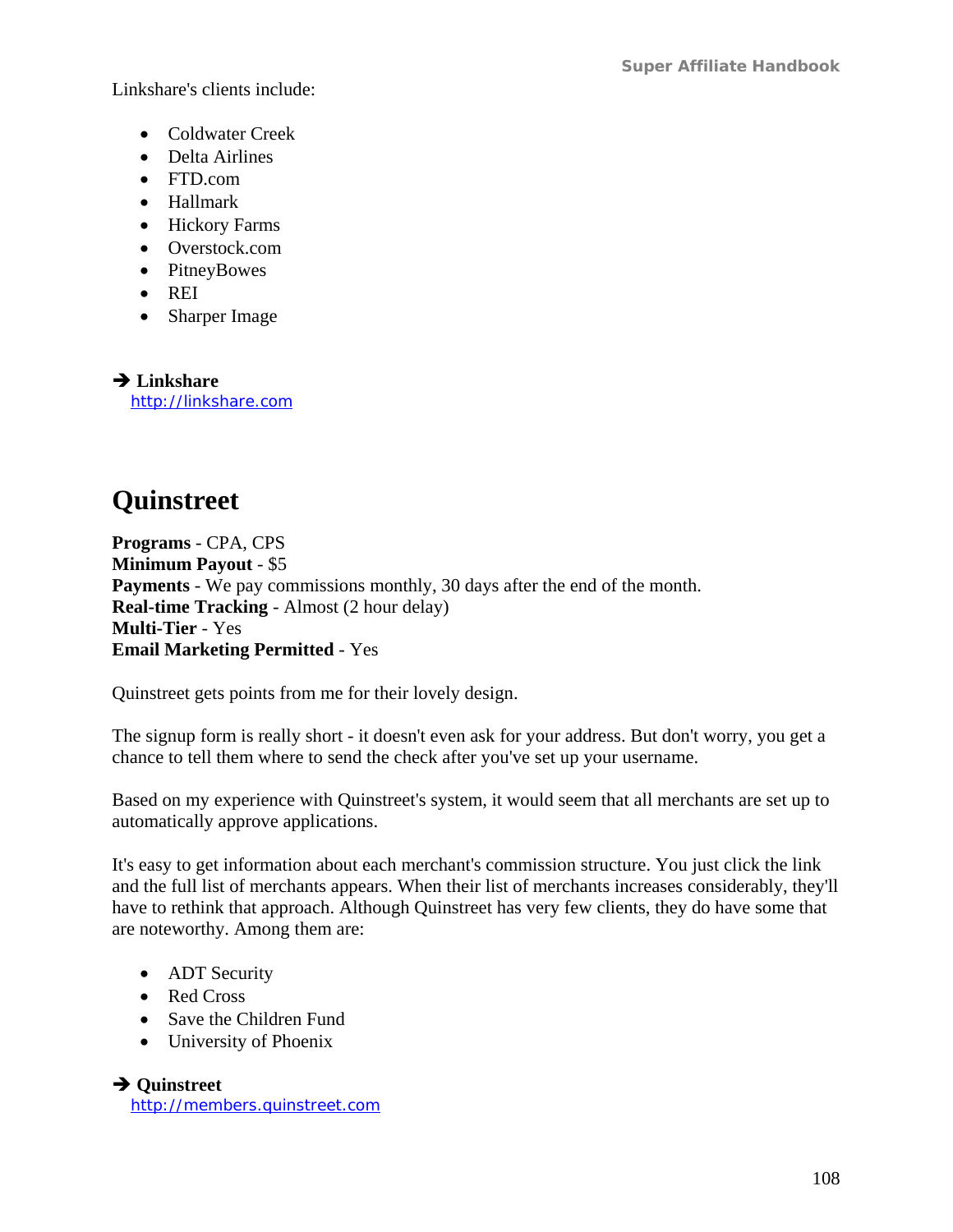## **ReferBack**

**Programs** - CPA, CPS **Minimum Payout** - \$20 for check payments, and \$50 for ACH (electronic funds transfer). **Payments** - Payments are made by check, Infinia and ACH. **Real-time Tracking** - Visits and downloads are made in real-time. All other aspects are updated every three hours. **Multi-Tier** - Yes. Earn 2% of your referral's profits. **Email Marketing Permitted** - Yes

**ReferBack is an affiliate network for online casinos.** Signup is quick and easy.

Their signup does not allow adult or adult-oriented sites. Spam techniques will get you ousted quickly.

I honestly don't think that I've seen another network that goes as far as ReferBack does to help its affiliates succeed. The interface is very easy to use, and marketing tools include an impressive array of banners, rotating banners, Flash banners, progressive tickers, HTML emails, text emails, active scrollers, popup windows, text links, newsletters and site reviews.

In the Resource Center, affiliates at the beginner, intermediate and advanced levels can all benefit from instruction in site building and promotion. Free resources include casino/gamblingrelated graphics and web site templates.

Contact is made easy with 800 numbers listed for the U.S., Canada and the U.K.

Referback's casino clients include:

- Aces High
- Capital
- Gaming Club
- Home
- Jackpot City
- Lucky Nugget
- RiverBelle
- Showdown

**→ ReferBack** [http://referback.com](http://www.referback.com/index.asp?s=aff67469)

## **ShareaSale**

**Programs** - CPA, CPC, CPS

**Minimum Payout** - \$50

**Payments** - One consolidated monthly check. ShareaSale issues payments via check and PayPal on the 20th of each month for those affiliates who reach the \$50 minimum before then end of the previous month.

**Real-time Tracking** - Yes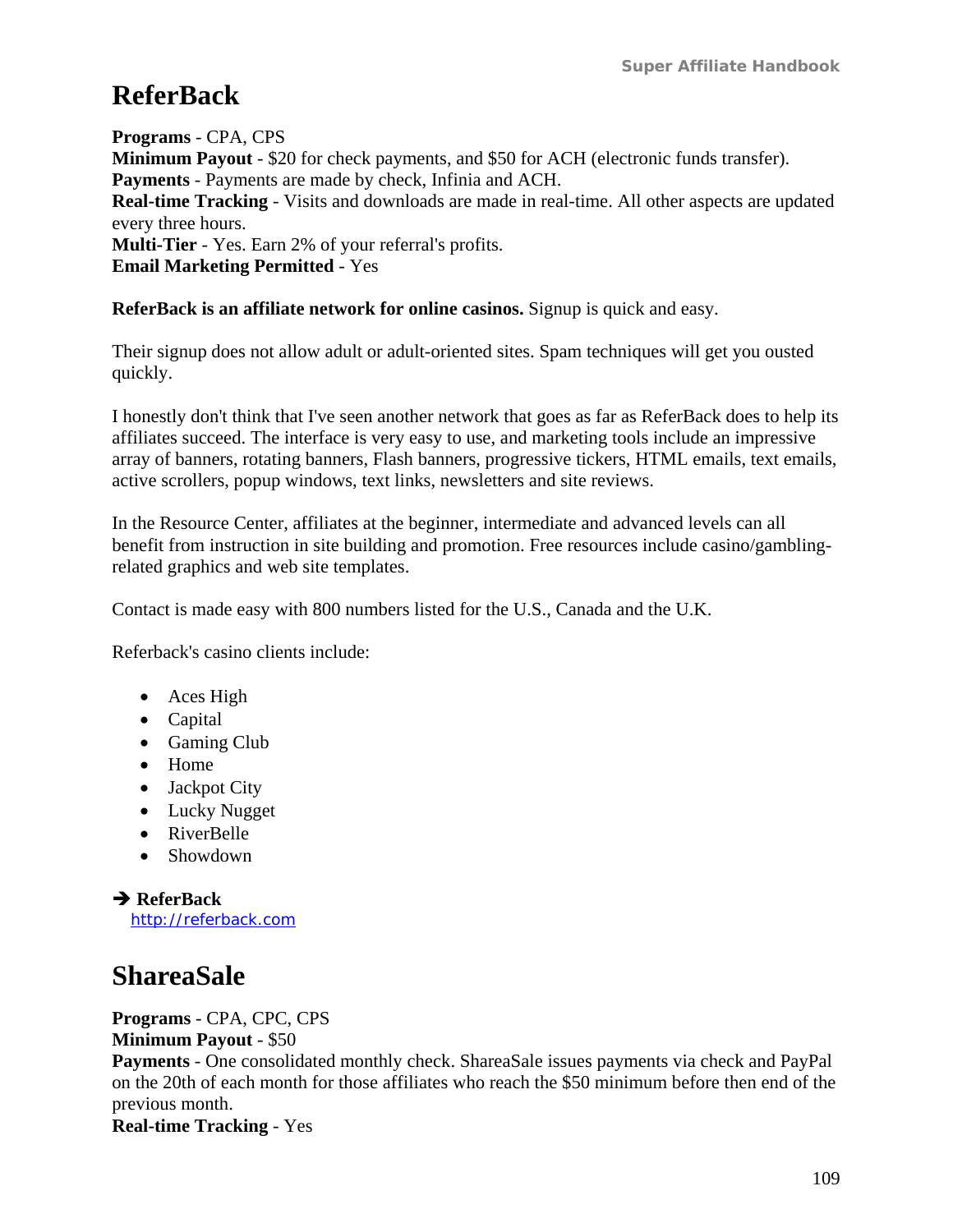### **Multi-Tier** - \$1 per signup as an affiliate, and 5% of their future earnings. **Email Marketing Permitted** - Yes

There were no real restrictions in the application process, other than having a valid web site address, and valid email address. They also suggest that affiliates could differentiate themselves by having a top-level-domain name.

It took only a day to have my application approved, and once into the interface, I was informed that my membership level was 'limited', and that I could only apply to pay-per-lead and pay-persale program until I'd generated at least one pay-per-sale transaction or \$20 worth of valid CPA transactions. I guess that helps them weed out the very impatient spammers.

Honestly, I find ShareaSale's interface very hard to look at. Yellow links on a white background tend to give me eyestrain followed by headaches. It's definitely not an interface to be mulled over for long periods of time.

The simple search for merchants is a little slow and clunky. Clicking on a category name like 'Business' returns fifteen merchants per page. Some merchants' descriptions are more than onescreen high and that makes for an incredibly long page with lots of big graphics. The paragraph description below each company's logo is way too small and impossible to read. I don't believe surfers should have to change the font size displayed in their browser window to suit designers. It should be the other way round. Consequently, I scroll the page looking only at logos. I'm probably not alone in this method of searching, so merchants choosing to use ShareaSale should make sure that their logos are VERY eye-catching.

Generating banners and text links produces a similarly unwieldy page.

ShareaSale had **545 merchant** offerings at the time of writing.

Some Notable clients are:

- Avitan Technologies Corp.
- Bonsai Boy of New York

**→ ShareaSale.com** [http://shareasale.com](http://www.shareasale.com/m-redirect.cfm?bannerID=40&userID=84626&merchantID=47&urllink=&afftrack)

## **WebSponsors**

**Programs** - Primarily CPA **Minimum Payout** - \$15 **Payments** - Monthly electronic transfer payments (ACH) to your bank account on a Net 30 days payment basis. **Real-time Tracking** – No. 24-hour delay **Multi-Tier** - You will earn 10% of whatever revenue the referred site makes each and every month. **Email Marketing Permitted** - Yes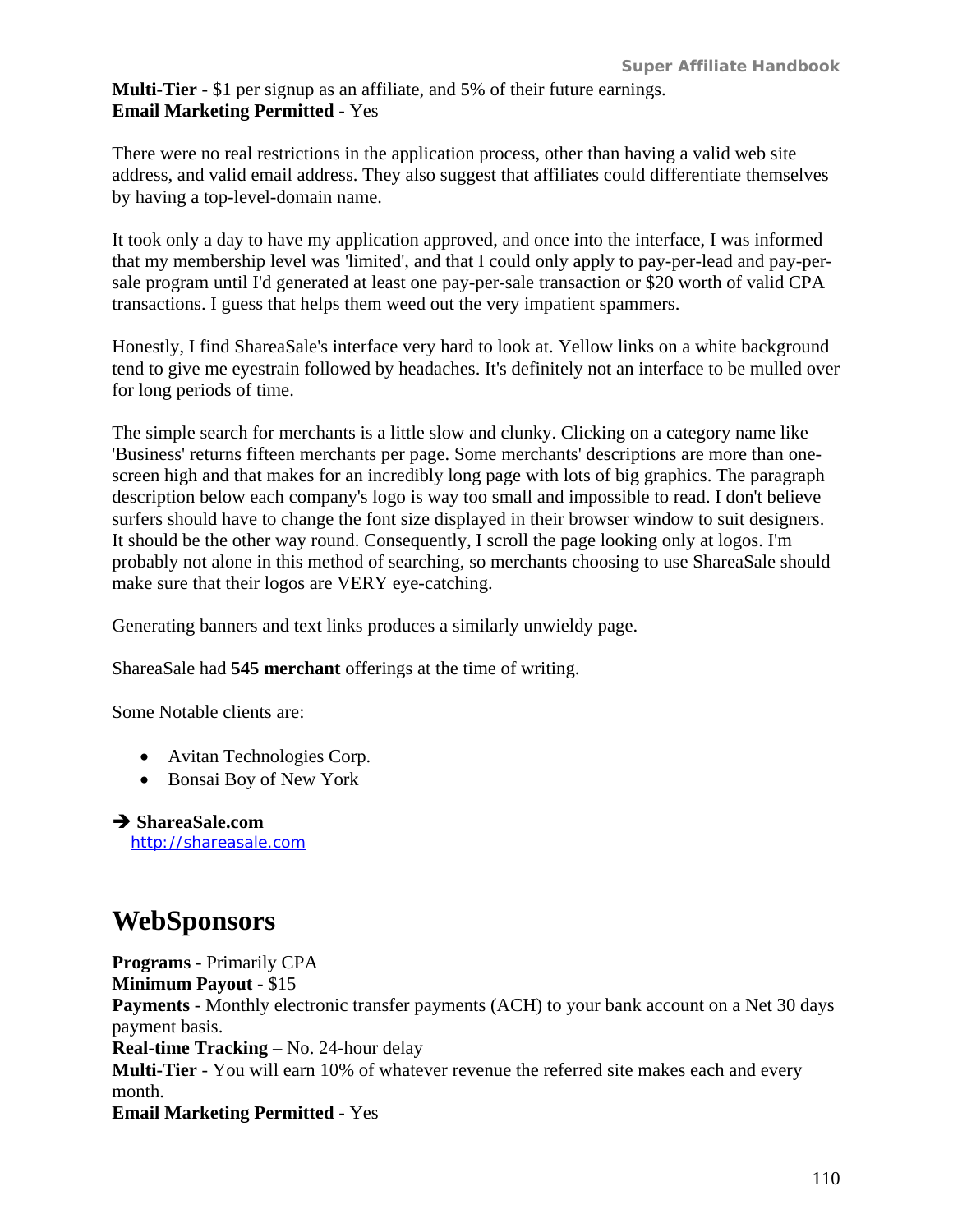Websponsors' application process is short, sweet and pretty much automatic. You simply click the link in the email they send you to confirm your request to join their advertising Network. They have the usual caveat about having read and agreed to their rules as a condition of acceptance, but they go one better and require confirmation that your site has a Privacy Policy in place.

**Everything about WebSponsors' interface is easy to use.** Their 'Creative Rotation Manager' allows you to add rotating banners to your site that are specific to profiles that you create. This helps with your ad tracking. While other networks offer the same feature, WebSponsors interface is just quicker and easier to use.

One very cool feature that WebSponsors offers is their 'co-branding' tool. It allows you to build a subdomain of their Free2Try.com and TrialOffers.com. The tool provides an interface with which you can add a logo and header to your subdomain, as well as choose colors for the text, links and background. Just for fun, I tried out the interface and added my header from finditat.rosalinds.com to co-brand both subdomains. Here are the results:

- $\rightarrow$  <http://webvista.trialoffers.com/>
- → <http://webvista.free2try.com/>

Although those aren't the types of sites that I would typically promote, they do give me very quick access to my link codes. As you can see when you cursor over any of the links on either of those sites, my affiliate ID has been embedded into each of the links.

If I want to promote any one of those offers separately on another site, it's really easy for me to right-click on the link I want and add it to the new page that I'm creating. The only downside to using those links is that the subdomains are dynamically generated and the links are changing all the time. If you hard-code a link into another page, you could find out later that the offer has expired and that you've been sending your visitors to a broken link. And that's never good.

The Websponsor folks care enough about their affiliate partners to have built a nice little webmaster resource section that includes a Web site submission engine, scripting tools and webmaster tips.

Here is a sample of some of WebSponsors' past and present clients.

- TV Guide
- The New York Times
- Time
- Sports Illustrated
- People
- Time
- Money
- Fortune
- eCompany
- Entertainment Weekly
- Wall Street Journal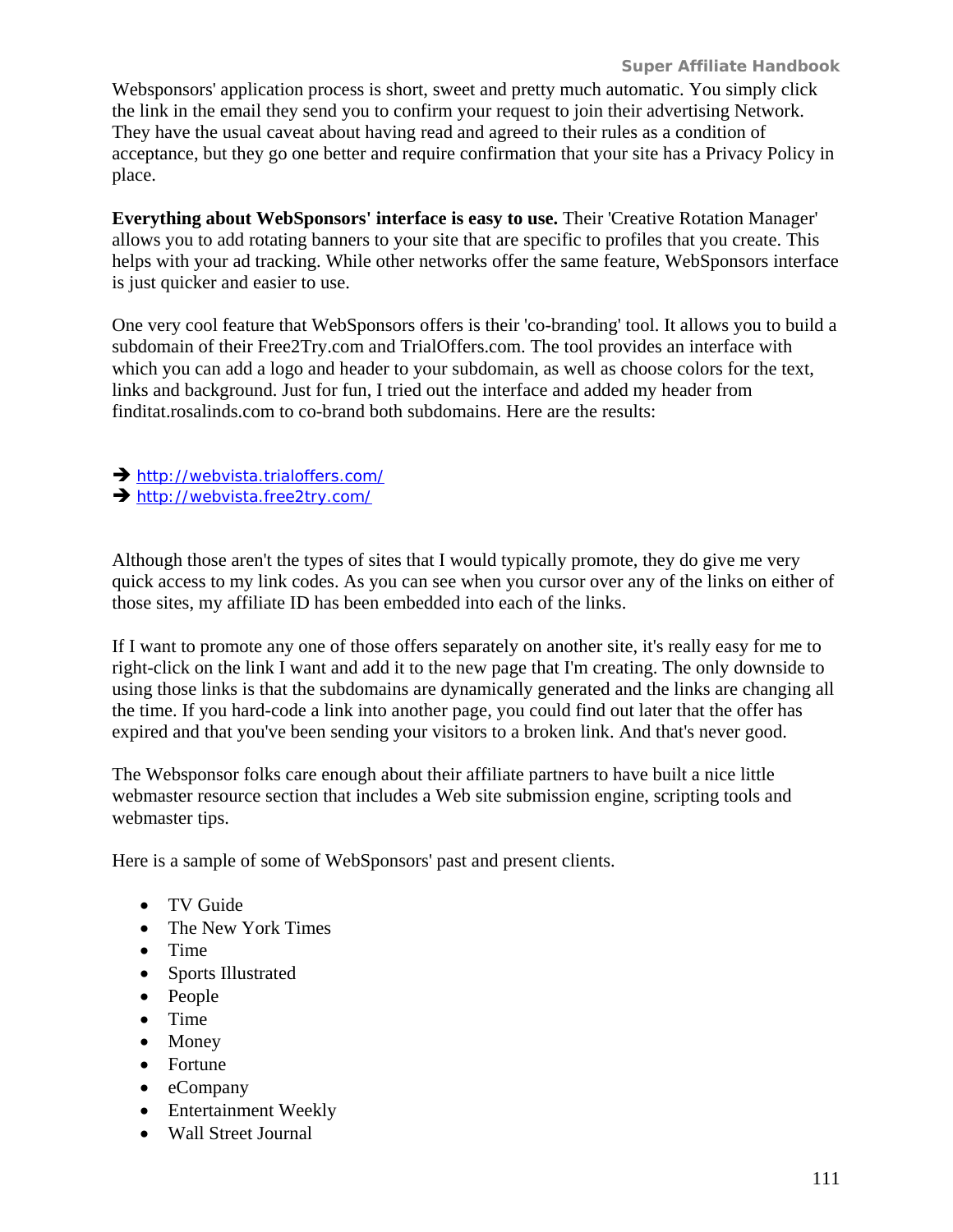- USA Today
- MTV
- Sony
- Seventeen
- Rolling Stone
- Forbes Magazine

**→ WebSponsors** [http://websponsors.com](http://a.websponsors.com/c/s=51006/c=22837/)

### **Affiliate Networks - Quick List**

To conclude this section, here's a quick click list of links to each of the services covered.

**→ Affiliate Fuel** [http://affiliatefuel.com/](http://www.affiliatefuel.com/cgi-bin/welcome?webvista)

**→ BeFree** [http://reporting.net](http://reporting.net/)

**→ Casino Coins** [http://casinocoins.com](http://superaffiliatehandbook.com/casino_coins.html)

 $→$  **Casino Rewards** [http://affiliate.casinorewards.com/](http://affiliate.casinorewards.com/referral.asp?aff_id=aff10070)

**→ ClickBank** [http://clickbank.com](http://zzz.clickbank.net/r/?webvista2)

- **→ ClickxChange** [http://clickxchange.com](http://www.clickxchange.com/fr.phtml?act=664546.3)
- **→ clixGalore** [http://clixgalore.com](http://www.clixgalore.com/AffSelectProgram.asp?AdvProgID=26)
- $→$  **Commission Junction** [http://cj.com](http://www.qksrv.net/click-211898-7282777)

**→ Commission Soup** [http://commissionsoup.com](http://www.creditsoup.com/CSAN/ProductApp.asp?AffiliateID=W21K0&SubID=0&BID=0) **→ DarkBlue** [http://darkblue.com](http://darkblue.com/)

- **→ FineClicks** [http://fineclicks.com](http://www.fineclicks.com/fc2/referral.cfm?refhost=webvista)
- **→ LeadHound** [http://leadhound.com](http://superaffiliatehandbook.com/leadhound.html)

**→ Linkshare** [http://linkshare.com](http://click.linksynergy.com/fs-bin/stat?id=PvjioY3I0VU&offerid=7097.10000024&type=1&subid=0)

**→ Quinstreet** [http://members.quinstreet.com](http://zodals.com/clk/meigterkoneldimmog)

**→ ReferBack** [http://referback.com](http://www.referback.com/index.asp?s=aff67469)

**→ ShareaSale.com** [http://shareasale.com](http://www.shareasale.com/m-redirect.cfm?bannerID=40&userID=84626&merchantID=47&urllink=&afftrack)

**→ WebSponsors** [http://websponsors.com](http://a.websponsors.com/c/s=51006/c=22837/)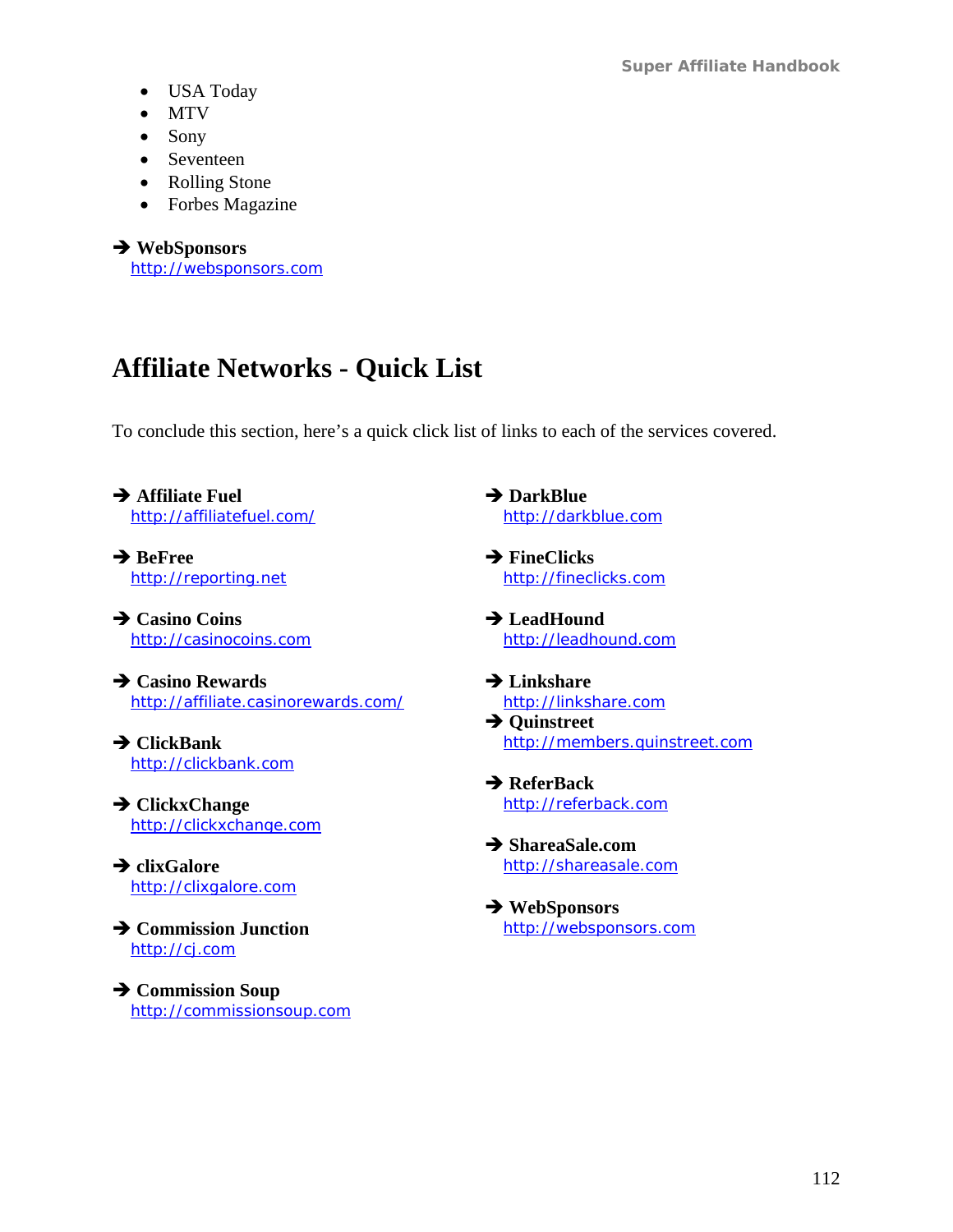## **How To Search the 'Net for Merchant Sites**

### **Can't find a merchant that sells Barbie doll supplies and accessories through an affiliate program? Looked at the affiliate networks and directories and still no luck?**

Here's a search technique that will help you locate exactly what you are looking for.

In this case, go to Google and type "**+Barbie +doll +affiliate**" into the search box. Don't include the quotes, but do include the plus signs. The plus signs ensure that each word entered appears on the pages returned in the search results.

However, the pages returned aren't guaranteed to have a Barbie doll accessories affiliate program. Some of the sites may be affiliates themselves, but looking around their site should give you clues as to the identity of the merchant.

Other sites that are returned by your search will in fact be merchant sites.

While reviewing individual sites and pages, look for links on the site that say, "Webmasters", "Make Money", "Affiliate (or Associate) Program", "Partners", "Earn \$" and other phrases that indicate that the company has an affiliate program.

## **Affiliate Program Directories**

Affiliate Program Directories are Web sites that contain lists of links to affiliate programs that have been compiled and organized by various webmasters. They usually categorize the listed programs by type of products sold (e.g. educational, business, etc.) and include brief summaries of each program with sufficient information to allow directory users to choose which programs they would like to join. Some also provide program ratings as supplied by program users.

Affiliate program directories are best used to find merchants that have stand-alone or 'in house' programs which are therefore not associated with the big affiliate networks.

However, when searching through the directories, you'll discover that many of the merchants listed ARE also affiliated with networks. It therefore saves time to research the networks first, because in all likelihood, you'll be redirected back to them anyway to sign up for many of the programs.

Although there are hundreds of affiliate program directories, here are the two most worth visiting: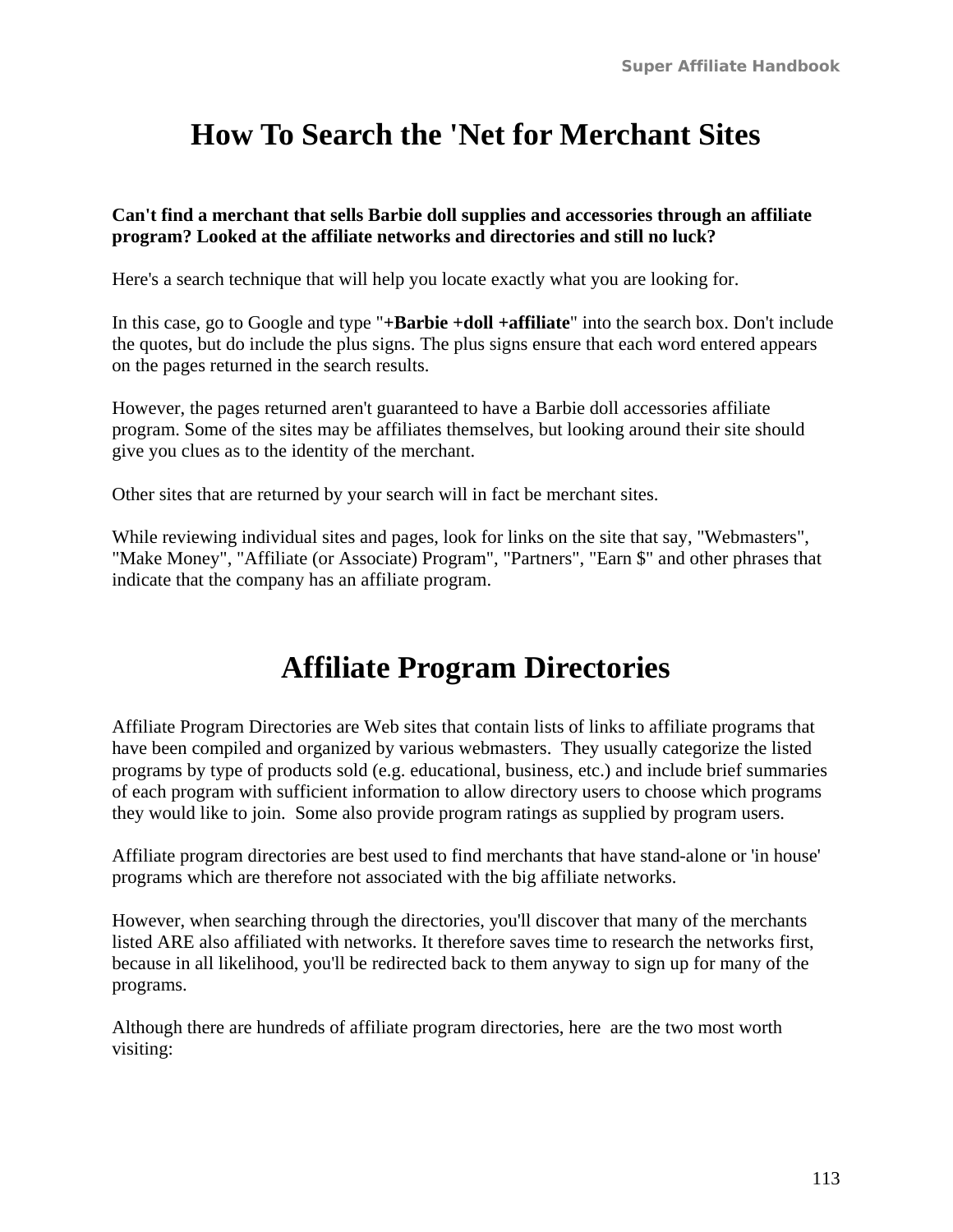### **AssociatePrograms.com**

Approaching 6,000 program listings, AssociatePrograms.com offers the most comprehensive list of affiliate programs anywhere on the Net. The site is easy to use, and listings appear alphabetically in the search results, making it easier to locate programs again later. Listings are kept brief, with only salient points like commission structure and product descriptions. If you have first-hand experience with any of the programs listed, you are invited to share your 2-cents worth and rate the program. The site's owner, Allan Gardyne, writes excellent articles about making the most from referral programs. I highly recommend that you browse his directory and sign up for his newsletter. Allan also owns the affiliate program directory, LifetimeCommissions.com, that lists only affiliate programs offering - you guessed it - lifetime commissions.

### Î **AssociatePrograms.com**

<http://www.associateprograms.com/search/index.shtml>

### **Refer-it.com**

A division of Internet.com, I really like the associate program rating structure and criteria offered by Refer-it.com. The listings are perhaps a little more detailed than at AssociatePrograms.com and include the launch date and number of affiliates. Take the latter number with a huge grain of salt however, as the chances that those numbers get updated at all is akin to a snowball's in Jamaica.

### **→ Refer-it.com**

[http://refer-it.com](http://refer-it.com/)

For a more comprehensive list of affiliate program directories, go to:

Î <http://www.partnerindustry.com/adirectories.htm>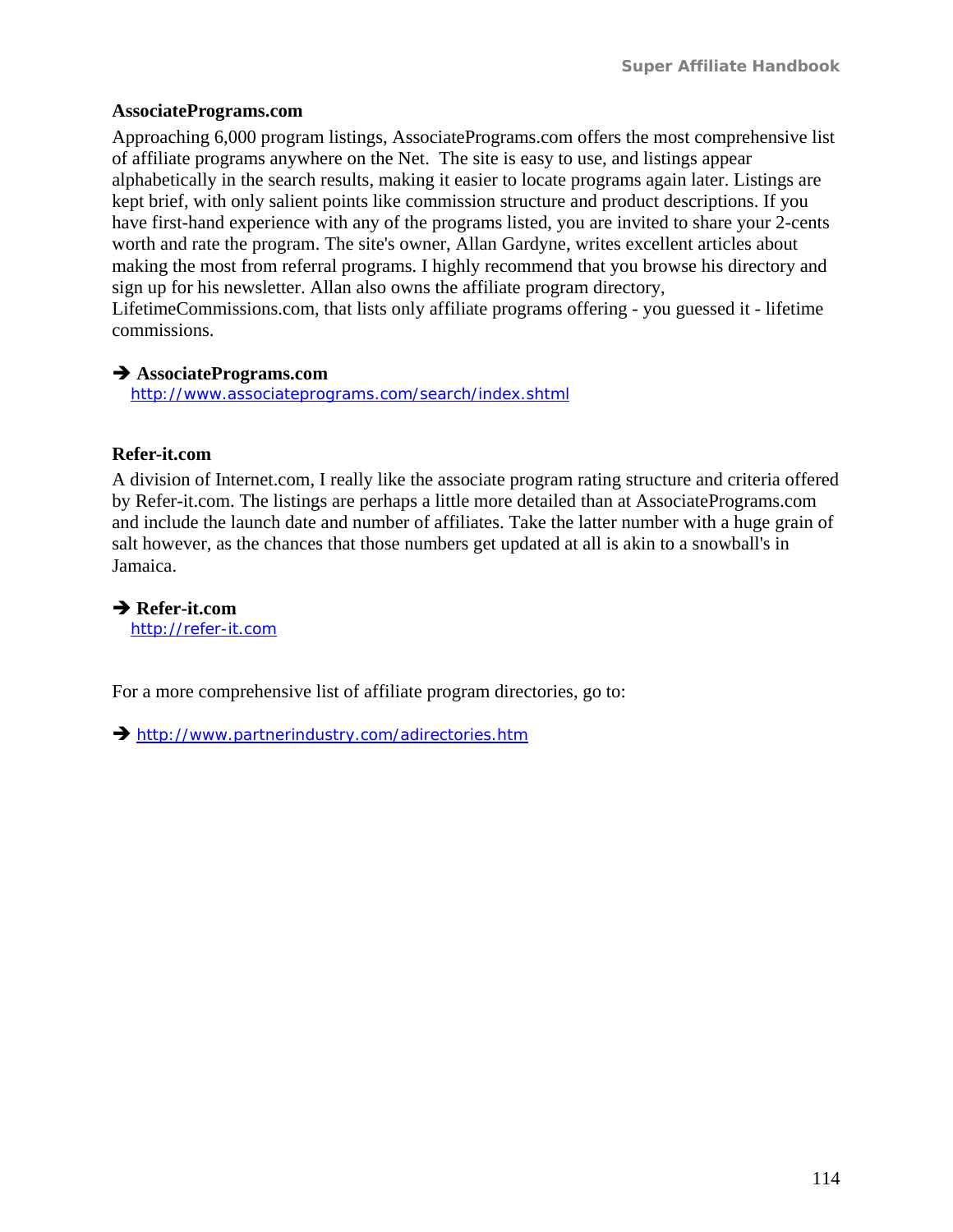## **"Ready-Made" Affiliate Marketing Business**

Here are two emails that I received just recently...

Dear Rosalind:

Is there any affiliate work you can start without having a web site and just a url, or do you need a web page first? (I received some advice that you could be an affiliate without an actual web page)

Thank you, Vaughn Kauffman

Hello,

 I enjoy your newsletters and your very helpful website. I am dead set on making it in Internet business but I don't know any HTML code. Is that necessary for setting up an affiliate program?

I appreciate your help!

Best Regards, Steve Neville

Well, like Vaughn and Steve, I'm always on the lookout for new income streams that can generate profits without a lot of work.

Unfortunately, most of the 'ready-made' business sites that I've come across to date haven't impressed me as being particularly user- or visitor-friendly. Most are also much too expensive for what was being offered.

There is one 'pre-fab' affiliate marketing business that I CAN recommend however, and that business is CBMall.

Most programs have only one way you make money. You send them traffic, and they close the sale (hopefully). The best of them will add another stream with some follow-up emails which is much better.

But CBmall actually has 15 different ways to make you money and CBmall does virtually all the work. All you need to do is drive traffic to your URL.

The 'CB' in CBmall stands for ClickBank, and I love Clickbank! It sells nothing but digitally downloadable information products, which are the hottest selling products on the 'Net!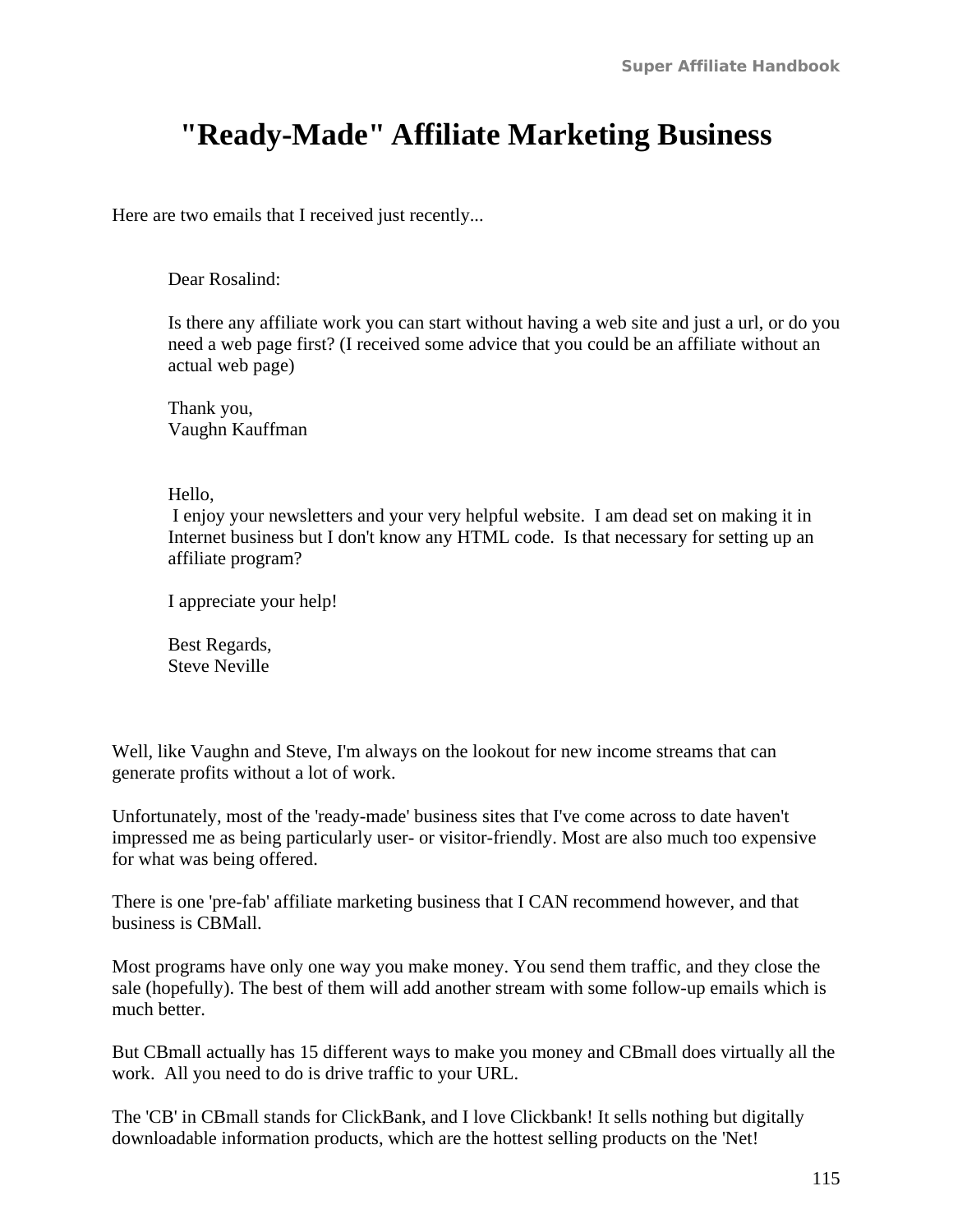CBmall offers thousands of the top-selling, most popular products from the ClickBank network. These are the best of the best, and they got there because they convert browsers into buyers.

Clickbank's own Marketplace is quite difficult to sift through if you are looking for good products to sell. The beauty and brilliance of CBMall therfefore, is that CBMAll makes all the best of Clickbank's products easy accesible in one place.

Here are some examples CBmall's ease-of-use, automation and support:

- \* You don't need a web site
- \* No HTML required
- \* Plenty of marketing ideas and bonuses
- \* Built-in affiliate program
- \* ClickBank handles all the credit card processing
- \* Jeff Mulligan offers TONS of fast and friendly support
- \* Newsletters and eCourses that make YOU money
- \* Automated income streams all over the place

To learn more CBMall, sign up for Jeff's free eCourse called: **15 Powerful Ways CBmall Makes You Money**. The course details the power and sophistication behind CBmall. Understand this, and you'll see why CBmall represents a new trend in affiliate programs.

You'll also see some major names in Internet Marketing on the testimonial page at CBmall. Terry Dean called CBmall, "the perfect second stream of income", which is pretty high praise.

As a FIRST stream of Internet income, CBMall could help you make some cash while you learn all about the affiliate marketing business.

[http://www.CBmall.com/](http://www.cbmall.com/15ways.asp?storefront=webvista2)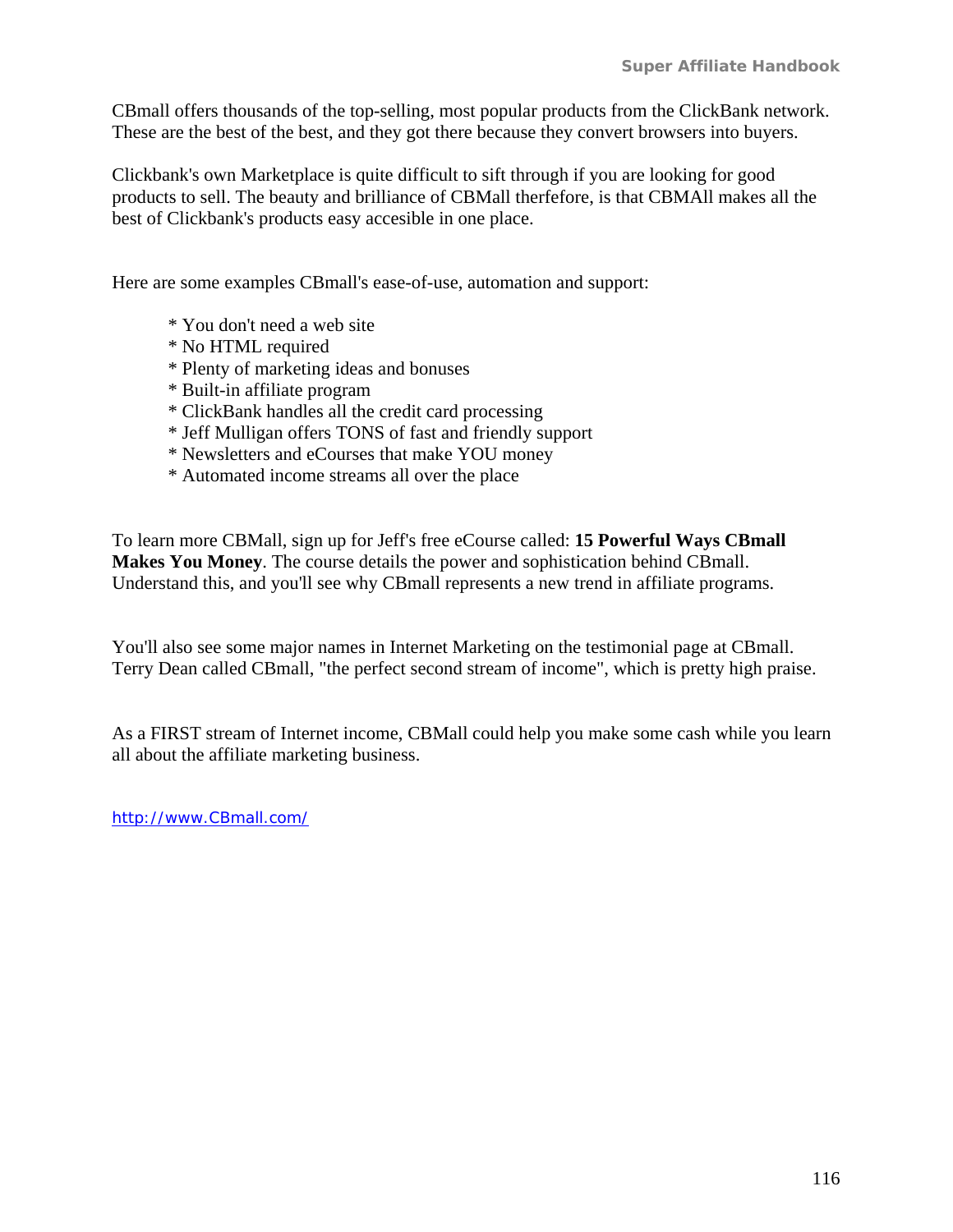## **Great Product - No Program - Now What?**

### **I am amazed by the number of Internet merchants who haven't yet heard about, or taken advantage of affiliate programs to market their products.**

If you find a great product that doesn't appear to be supported by an affiliate program, it's time to put your knowledge of affiliate marketing to work.

Either email or phone the merchant, tell them how much you love their product and ask if they have an affiliate program. If they say that they don't, or don't know what affiliate programs are, you'll have to explain the concept and process to them.

Here are some sample emails. Feel free to adjust the wording to your needs.

Dear Merchant Name,

I just visited [http://thewinestore.com](http://yoursite.com/) and am completely impressed with The Wine Store's embroidered wine bags. I would love the opportunity to sell them at my wine supply site, The Wine Supply, at [http://thewinesupply.com](http://thewinesupply.com/).

I wasn't able to locate affiliate program information at The Wine Store. Is there one in place?

If not, would you be interested in an affiliate partnership with The Wine Supply? Our site receives 5,000 unique visitors a day; all of them interested in wine-related goods. I know they'd also love The Wine Store's exquisite wine bags.

If you are interested, please feel free to contact me if you have any questions about how to start an affiliate program for The Wine Store. I have personal experience in with affiliate programs and can probably help save you some time and money in the set-up.

Thanks kindly for your consideration, and I look forward to hearing from you.

Sincerely,

Rosalind \*\*\*\*\*\*\*\*\*\*\*\*\*\*\*\*\*\*\*\*\*\*\*\*\*\*\*\*\*\*\*\*\*\*\*\*\*\*\*\*\*\*\*\*

Rosalind Gardner The Wine Supply [http://thewinesupply.com](http://thewinesupply.com/)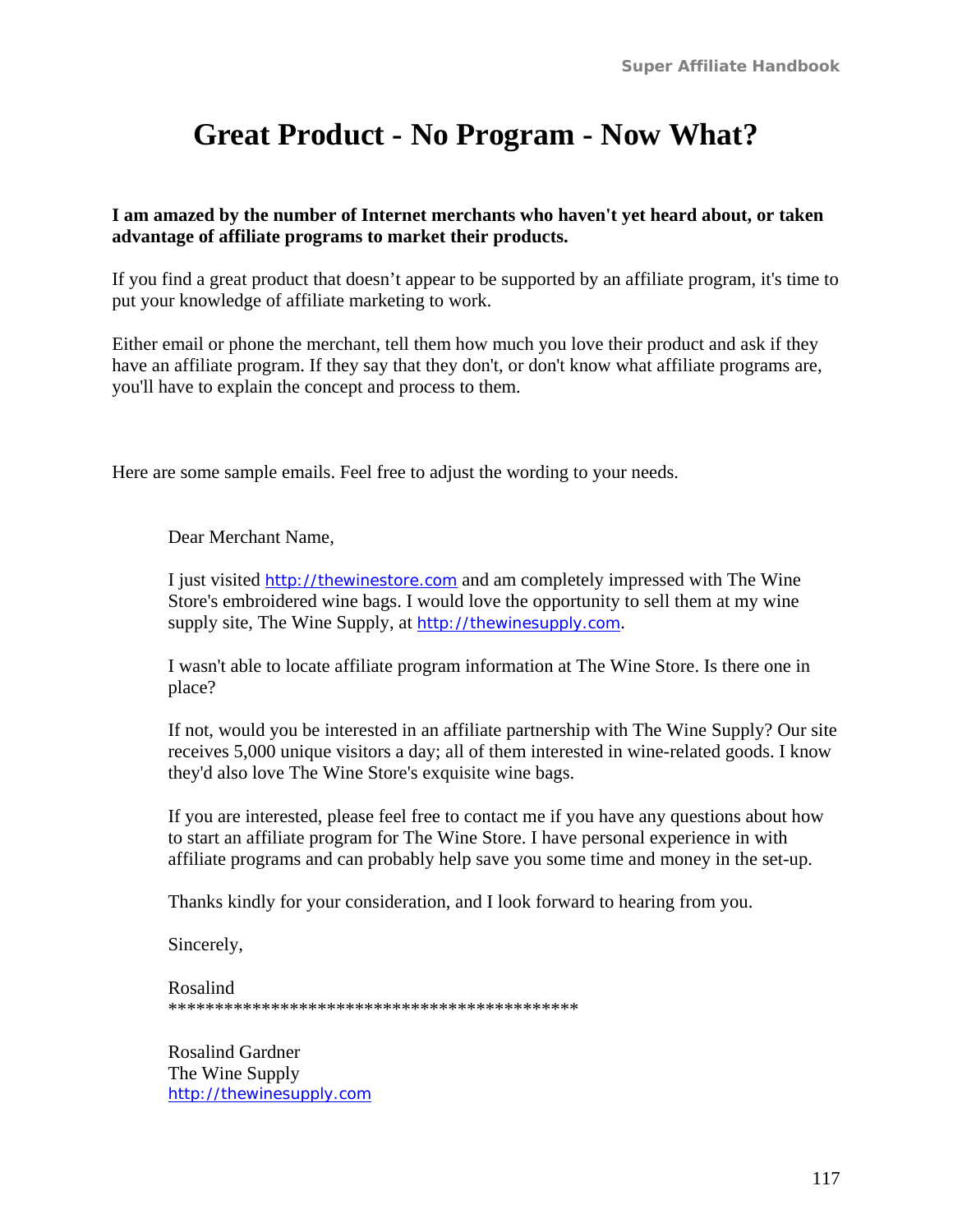**Provided that the good people at The Wine Store don't have an affiliate program, and reply to you that they ARE in fact interested in an affiliate partnership, you might consider sending them another email similar to the one below.** 

Dear Merchant Name,

I am SO pleased that you're interested in an affiliate alliance with The Wine Supply to promote The Wine Store's products. I know you'll be thrilled with how affiliate marketing will increase your sales.

There are primarily 3 different ways to set up an affiliate program for your site.

1) Join an affiliate network that handles almost all of the work associated with the program, including processing orders and affiliate payments.

2) Sign up with a shopping cart service that includes affiliate-tracking software.

3) Buy and install affiliate program software on your own server.

Each method has its benefits and disadvantages. The affiliate network option is perhaps the most costly, but the least work. Signing up with a large affiliate network will also put The Wine Store in front of thousands of affiliates, eager to sell your product.

The second option is less expensive, and slightly more work in that you'll need to advertise the program to gain more affiliates.

The third option is the least expensive with a one-time purchase of software, but the most time-consuming to administer in terms of keeping track of affiliate sales and payment handling.

I recommend that you take a look at the following options to compare service and prices.

Commission Junction Affiliate Network [http://cj.com](http://www.qksrv.net/click-211898-7282777)

1ShoppingCart [http://1shoppingcart.com](http://www.1shoppingcart.com/app/default.asp?pr=1&id=40912)

 My Affiliate Program [http://MyAffiliateProgram.com](http://myaffiliateprogram.com/)

If after reviewing those sites you have questions, please feel free to contact me.

I look forward to doing business with you!

Sincerely,

Rosalind \*\*\*\*\*\*\*\*\*\*\*\*\*\*\*\*\*\*\*\*\*\*\*\*\*\*\*\*\*\*\*\*\*\*\*\*\*\*\*\*\*\*\*\*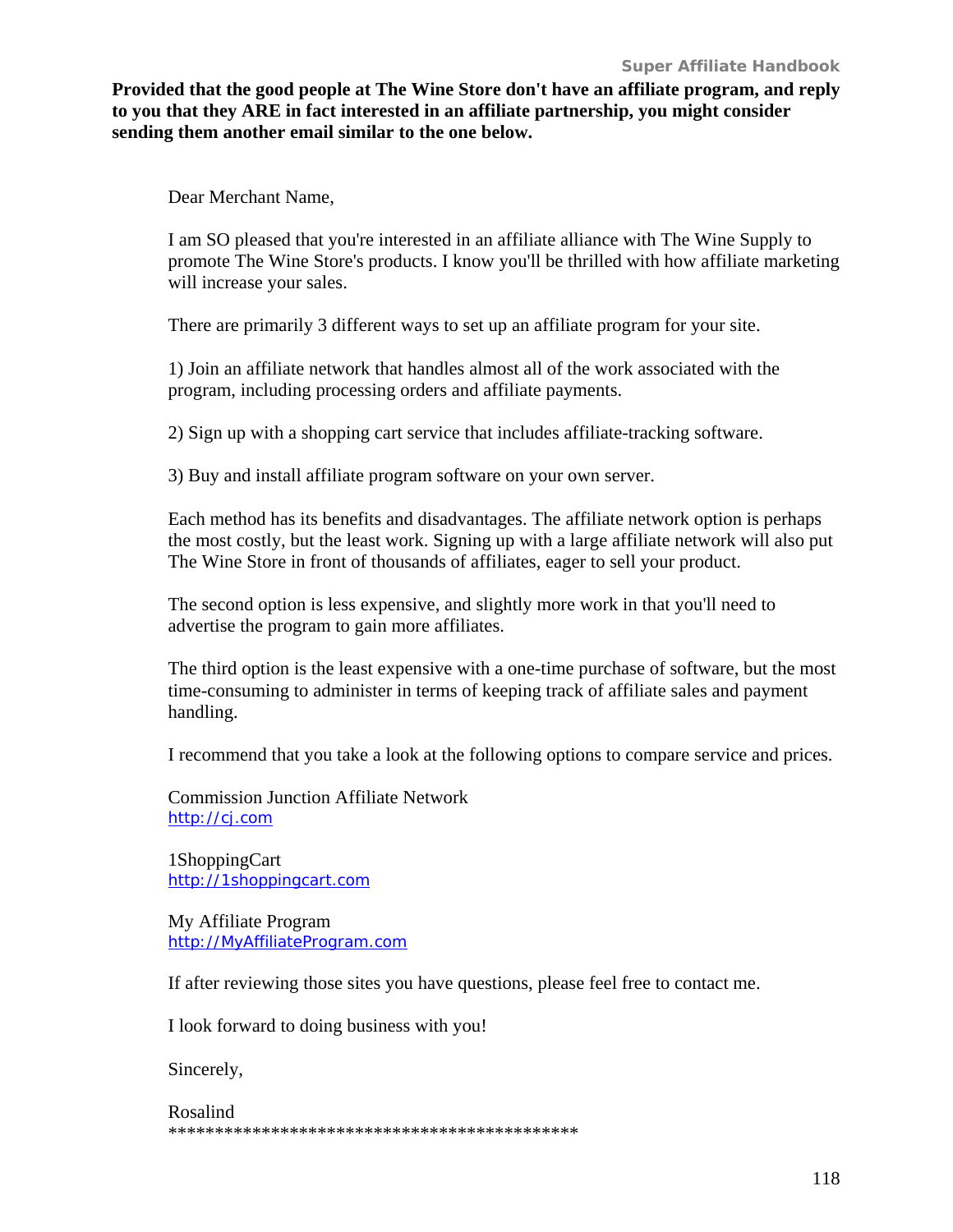Rosalind Gardner The Wine Supply [http://thewinesupply.com](http://thewinesupply.com/)

You would of course enter your own affiliate ID codes into the links for whatever sites you decide to recommend.

Note that I've used 'cloaking links' because this was to be sent as an email. The affiliate links given by 1ShoppingCart and MyAffiliateProgram are so long that they may be broken by the time they get to the recipient.

For example, my 1ShoppingCart affiliate link is:

<http://www.1shoppingcart.com/app/default.asp?pr=1&id=40906>

Some email programs would break that up and it would arrive looking like:

<http://www.1shoppingcart.com/app/def> ault.asp?pr=1&id=40906

The recipient clicks on the first part of the link and gets nothing but a 'Page Cannot be Found' error, which diminishes their trust in you immediately. It also loses the sale for you. So invest in link cloaking software to shorten up those long affiliate links. It'll also help protect your commissions. I use, and personally recommend, Affiliate Link Cloaker.

Here's what that same link looks like using Affiliate Link Cloaker:

 $\rightarrow$  <http://superaffiliatehandbook.com/cloaker.html>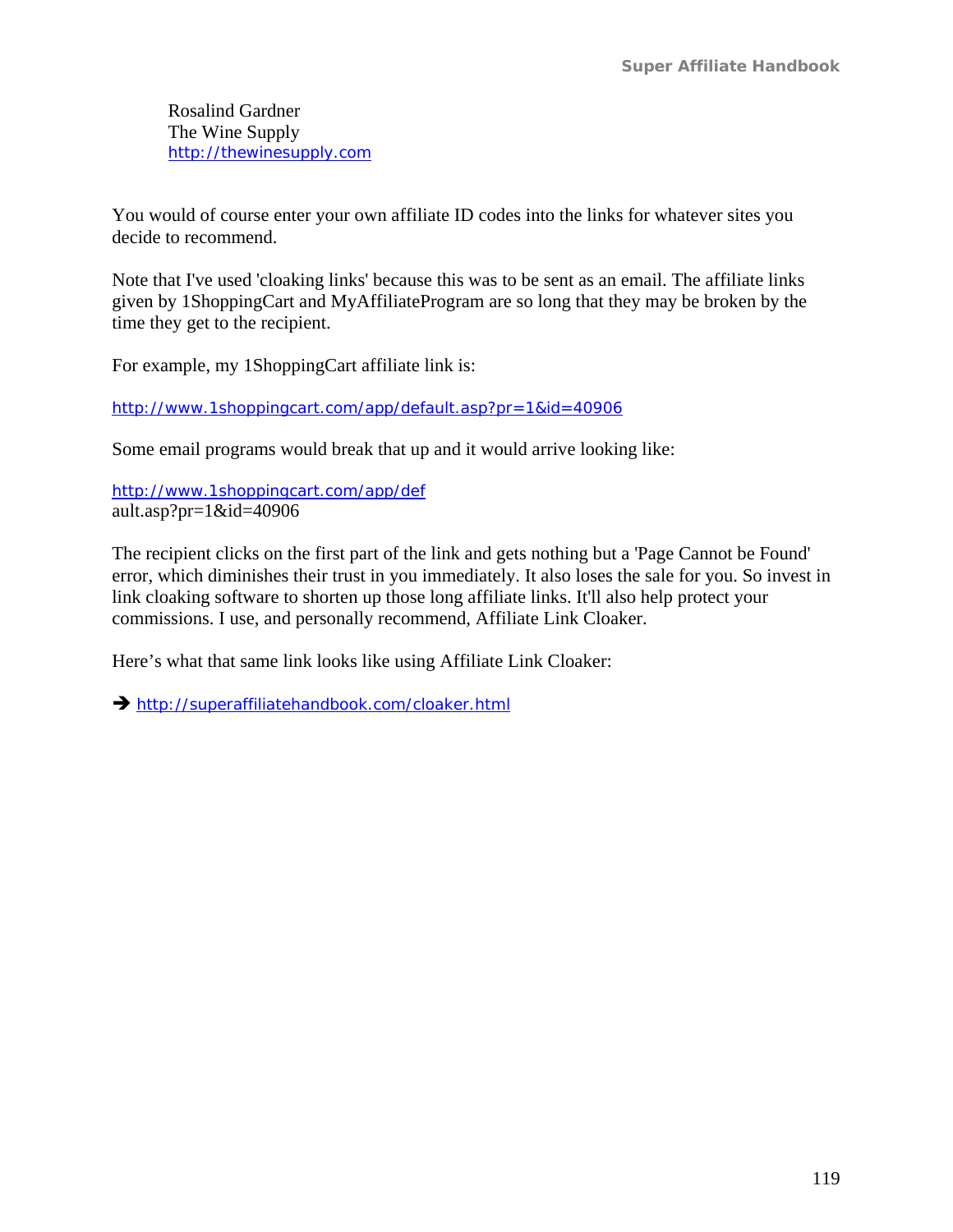# **How to Choose Products & Programs**

## **5 Ways to Assess a Product or Service**

This is the most important aspect of the process. There's no point in examining affiliate program details until you find a product that you know your visitors will love.

### 1. **Is the product or service relevant to your site or page?**

Dating service banners on a cooking site look out of place. I've 'extended' the range of services on my niche sites a number of times, and it has been a mistake each and every time. Those 'added features' serve only to detract from your site's main focus.

### **2. Is the company's site attractive and functional?**

Would *you* buy from a site that looked unprofessional, had broken links or was a hassle to navigate? Don't send your visitors to tacky sites. Your reputation is at stake.

#### **3. Does the program offer great products and/or services at reasonable prices?**

Would YOU buy the product you plan to sell? To sell effectively, you must believe in the products and services you carry. Listing products you aren't enthusiastic about shows in what you say about them.

#### **4. Have you bought and tested the product?**

I've purchased most of the products I promote. Having first-hand knowledge about an item gives me an edge over other affiliates selling the same product. If the commission is 50%, you will only need to make 2 sales to get your money back.

#### **5. Does the company provide excellent customer service?**

This is essential. I occasionally get email from affiliate program customers because the company is not responding to them. Unfortunately, there is usually very little I can do, except use the contact number or email address given only to affiliates, and pass the request along. If you are successful in getting their concerns resolved, Bravo! That reflects well on you.

Once you are confident that you've found an excellent product or service, you need to confirm that the affiliate program is also excellent. You'll learn how to do just that in the next section.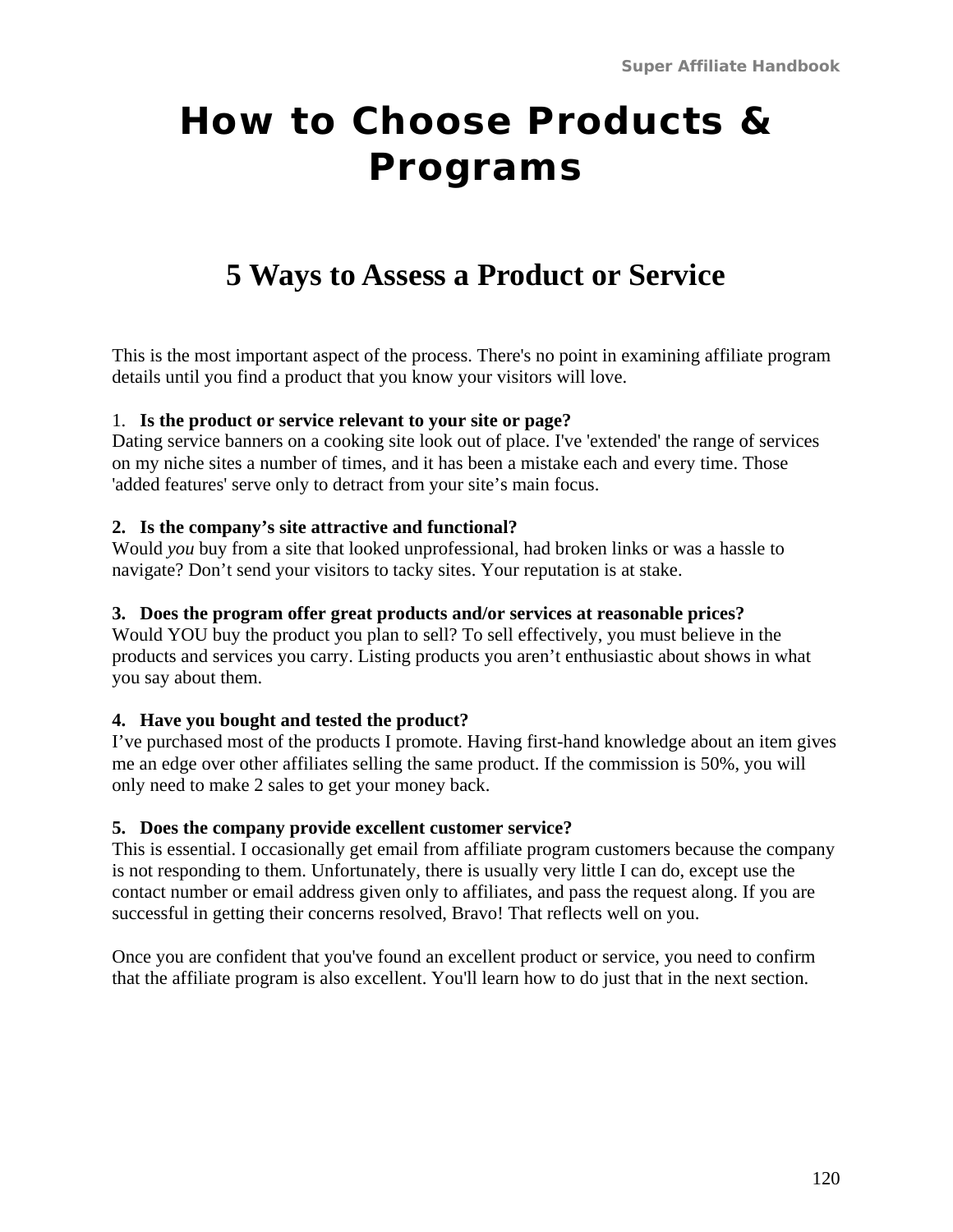## **How to Choose an Affiliate Program**

### **Listed below are the key questions I ask before I join any affiliate program.**

As you search for your own programs, try to ferret out answers to each of those questions. If you can't find an answer on the merchant's site, phone or email them. If contact information isn't readily apparent on their Web site, don't waste more of your time on that merchant. Find another program.

If you don't get a response within a reasonable time frame, say 24 to 48 hours, I suggest that you pass on the program. They may be more responsive to their customers or current affiliates, but how would you know? Finding out that they are LESS responsive when you have a real problem is a bigger problem still.

On the flip side, be sure that the answer to your question is NOT included in the affiliate package before contacting the program manager. They're busy people, and answering questions that have been covered elsewhere, is a waste of their time. That makes for a lousy first impression.

OK, here are my questions.

## **Let's Play 20 Questions**

- 1. Is the Company Reputable?
- 2. Is there an Affiliate Agreement?
- 3. What are the Conditions of the Agreement?
- 4. May I Terminate the Agreement? How?
- 5. Is My Site Eligible for this Program?
- 6. Is there a Fee to Join the Program?
- 7. Does the Program Require Exclusivity?
- 8. What is the Program Type?
- 9. How Much is the Commission?
- 10. Do You Get Credit for Recurring Sales?
- 11. Does the Program Pay Lifetime Commissions?
- 12. Is the Program 2-Tier?
- 13. Are Cookies Used to Track Sales?
- 14. Are Sales Statistics Reported in Real Time?
- 15. Are Sales Tools Offered?
- 16. Is Co-Branding Available?
- 17. How Do I Get Paid? In Cash? Credit? Food Stamps?
- 18. When Do I Get Paid?
- 19. Does the Merchant use Third Party Billing?
- 20. Is There a Minimum Payout Amount?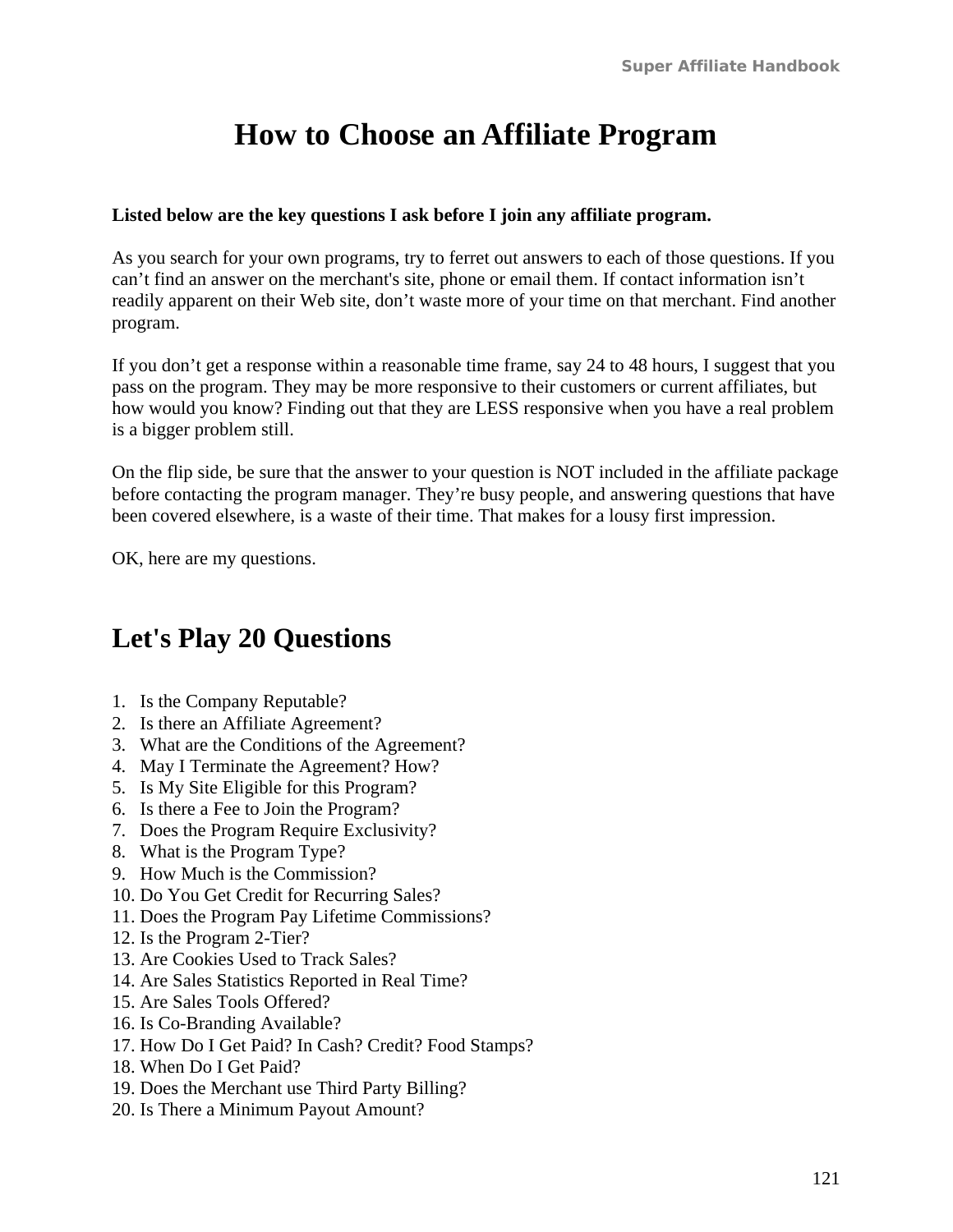## **Is the Company Reputable?**

**Most merchants are reputable operators but just because someone has a Web site doesn't mean that they're legitimate and/or trustworthy.** 

Obviously, you don't have to ask Dell or eBay how long they've been in business. The concern here is about promoting an **unknown merchant** that may turn out to be a **fly-by-night or dishonest** operator.

A few years ago, I was robbed by just such an operator to the tune of more than \$700! Despite many email and telephone messages demanding payment, I heard and received nothing.

That bad experience could have been avoided with just a little research.

Commission Junction posts the date that merchants join their affiliate network. When I see that the company has been associated with Commission Junction for a year or more, I feel confident that they are in business to do business.

Alternatively, you can see if either AssociatePrograms.com or Refer-it.com has reviewed the program. I've noticed that programs I've ended up having problems with turn out NOT to be listed at either site. (Lesson - check Allan's and Joe's directories FIRST!)

Another way to learn about a company that isn't part of an affiliate network or listed in an affiliate directory, is to determine how many links point to their site. If the company has thousands upon thousands of affiliates promoting its products, you may safely assume that the program is reputable.

To find out how many 'links in' a site has, go to AltaVista, [http://altavista.com](http://altavista.com/), and type 'link:' followed by the merchant's URL.

For example, type, '**link:http://friendfinder.com**' into the AltaVista search box. Doing that today I see that '**AltaVista found 51,112 results**' listed near the top of the page, just before the search results.

It was only after it was obvious that I'd been cheated out of my money in the case above that I used the 'link:' method to search for other affiliates promoting that product. I hoped to find other affiliates who HAD been paid or had better luck getting in touch with the owner. What I found instead was that my site was the ONLY one linking to his pages! At that point I knew I could kiss my money goodbye.

Using the link method on that site again today, I see that 'AltaVista found **172** results'.

Although it's cold comfort after being ripped off, I'm relieved to see that his affiliate program isn't exactly thriving. It IS good to see that he's cleaned up his act and is now using a third-party billing company to process both customer and affiliate payments. At least no more affiliates will get ripped off.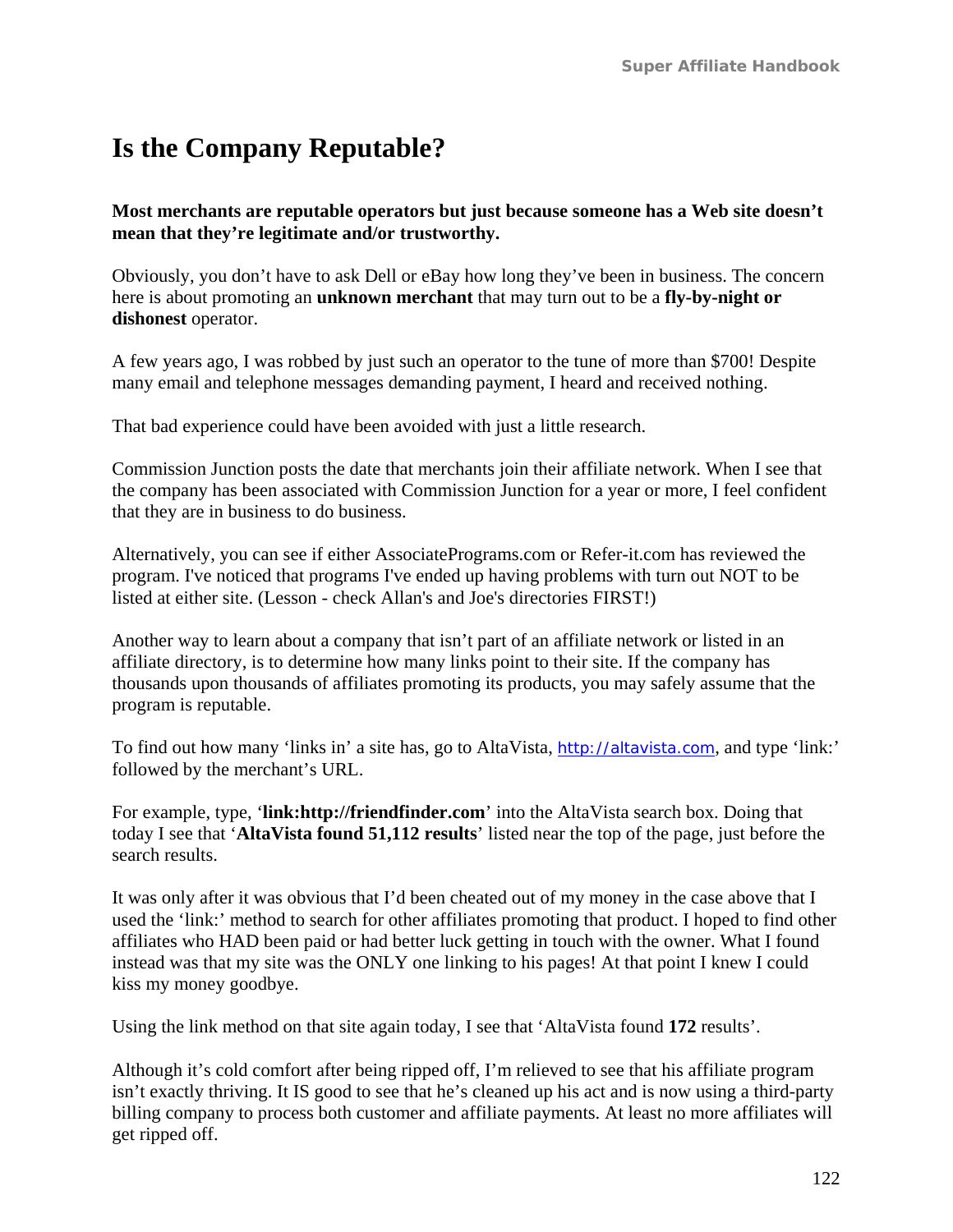## **Is there an Affiliate Agreement?**

### **Most affiliate programs have agreements in place, primarily to cover their butts. However, these agreements should also cover yours.**

If the program you are considering doesn't have an agreement published on the site, move on. Without an agreement, it's much too easy for them to shaft you for money you've earned.

## **What are the Conditions of the Agreement?**

**Affiliate agreements are usually lengthy and peppered with long-winded legalese. It doesn't matter. You should read them completely and carefully or you could be in for a nasty surprise.** 

Say for example, you invest several hundred dollars in PPC advertising to promote a particular product. In return, you earn a thousand or two from that program during the first month of promotion. It would then be a very unpleasant surprise to discover that the company only **pays quarterly**.

I don't know about you, but I don't want to **invest several hundreds or thousands** of dollars to promote a company that won't invest five or ten bucks to write me a check every month.

If you end up in a serious dispute with a company, agreements are usually interpreted under the laws of the state, province or country in which the company is located. Likewise, agreements generally stipulate that disputes will be resolved by binding arbitration in the same state, province or country.

Would it be worth travelling from Rhode Island to California to argue over a couple hundred bucks? Probably not.

So, protect yourself against nasty surprises by reading affiliate agreements in full.

### **May I Terminate the Agreement? How?**

**Most agreements contain a 'termination clause' that outlines the terms under which either you or the company can end the affiliation.** 

In most cases either the affiliate or the company may choose to cancel an agreement at any time without written notice of cancellation to the other. As an affiliate, you'd simply take down your links and that would be that.

Do make sure that is the case however.

Way back when affiliate programs were new, I was required to sign and return a paper agreement that bound me to a 2-year contract with a merchant. I felt somewhat uncomfortable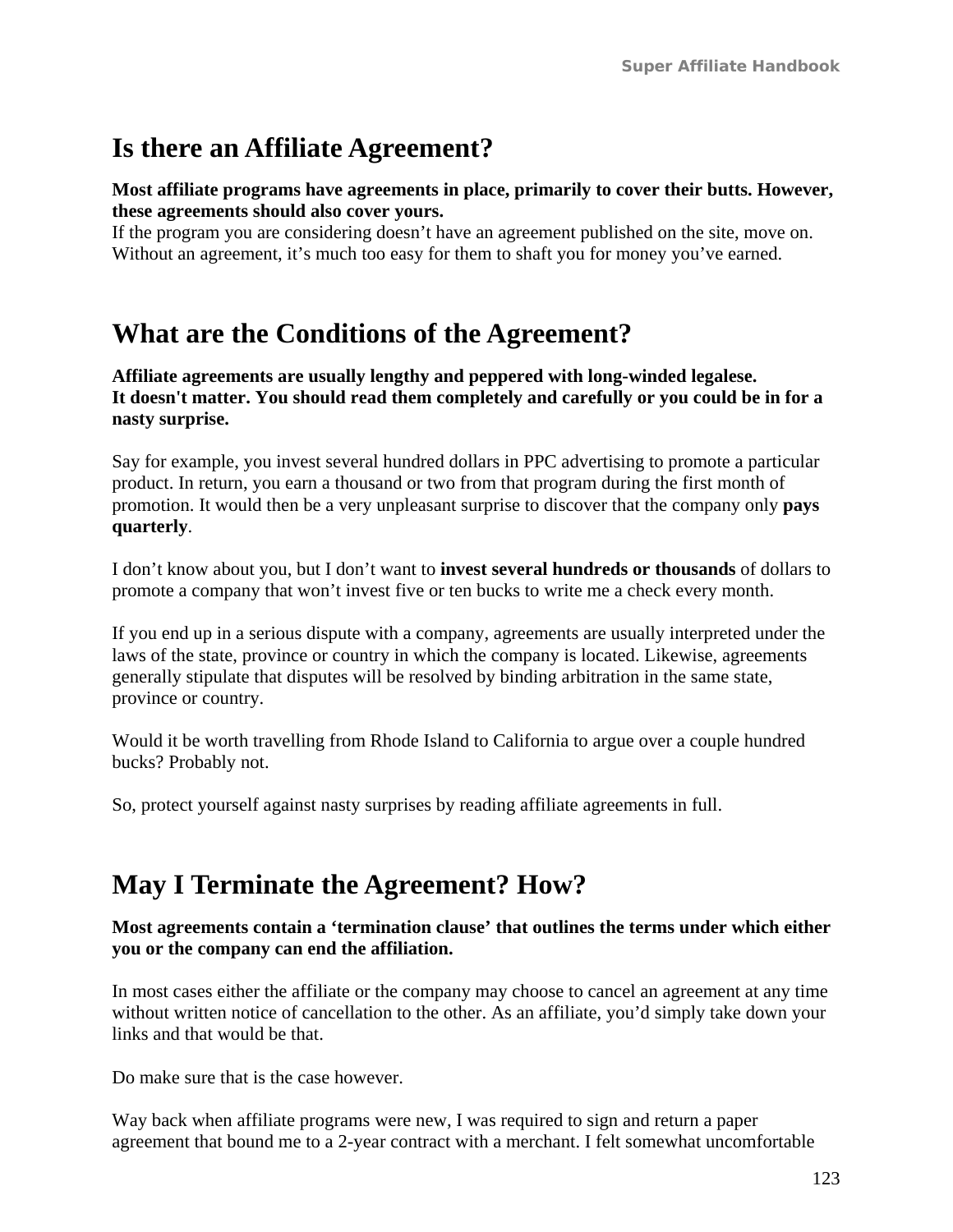about agreeing to such a stipulation without proof that their product would convert well to sales, or that they would pay on time.

As always, I should have trusted my intuition. The company, based in Tel Aviv, was excruciatingly slow to pay. I got very tired of hearing 'the check is in the mail'. Furthermore, the checks never jibed with their own onsite statistics reporting.

Frustrated with the situation, I removed all their links from my site. As such I effectively ended the agreement, about one year before it expired. Fortunately, the company did not take me to task on this point, and it all came out in the wash eventually.

After an inexcusable delay, they finally coughed up all that was owed to me.

Learn from that. **Don't sign an agreement that binds you to a company for a specified period of time.** Your luck with terminating the contract may not be as good as mine.

Actually, there are plenty of programs that do not require signed agreements. Simply try to avoid those that do.

## **Is My Site Eligible for this Program?**

**Pay particular attention to any criteria that have been set for affiliate acceptance into the program.** 

For example, the following excerpt is from the advertiser detail section at Commission Junction for its own recruiter program:

Publishers will be accepted into the program based on the following criteria:

- *Quality and appropriateness of site(s)*
- *Volume of traffic*
- *At least a one-dollar sign ranking in the Commission Junction network*
- *Own domain name*
- *Compliant with the Commission Junction publisher service agreement*
- *Directly related to performance marketing*

As my site met all the criteria, I applied, only to have my application rejected. I wrote to question their decision and ask for reconsideration.

In response, I received the following:

*In addition, publishers must be based in either the U.S. or U.K. and have at least a onedollar sign CJ ranking, their own domain name, and a Web site that is compliant with the Commission Junction publisher service agreement and directly related to pay-forperformance advertising. Preferred publishers will have at least a one-star or higher Alexa rating.*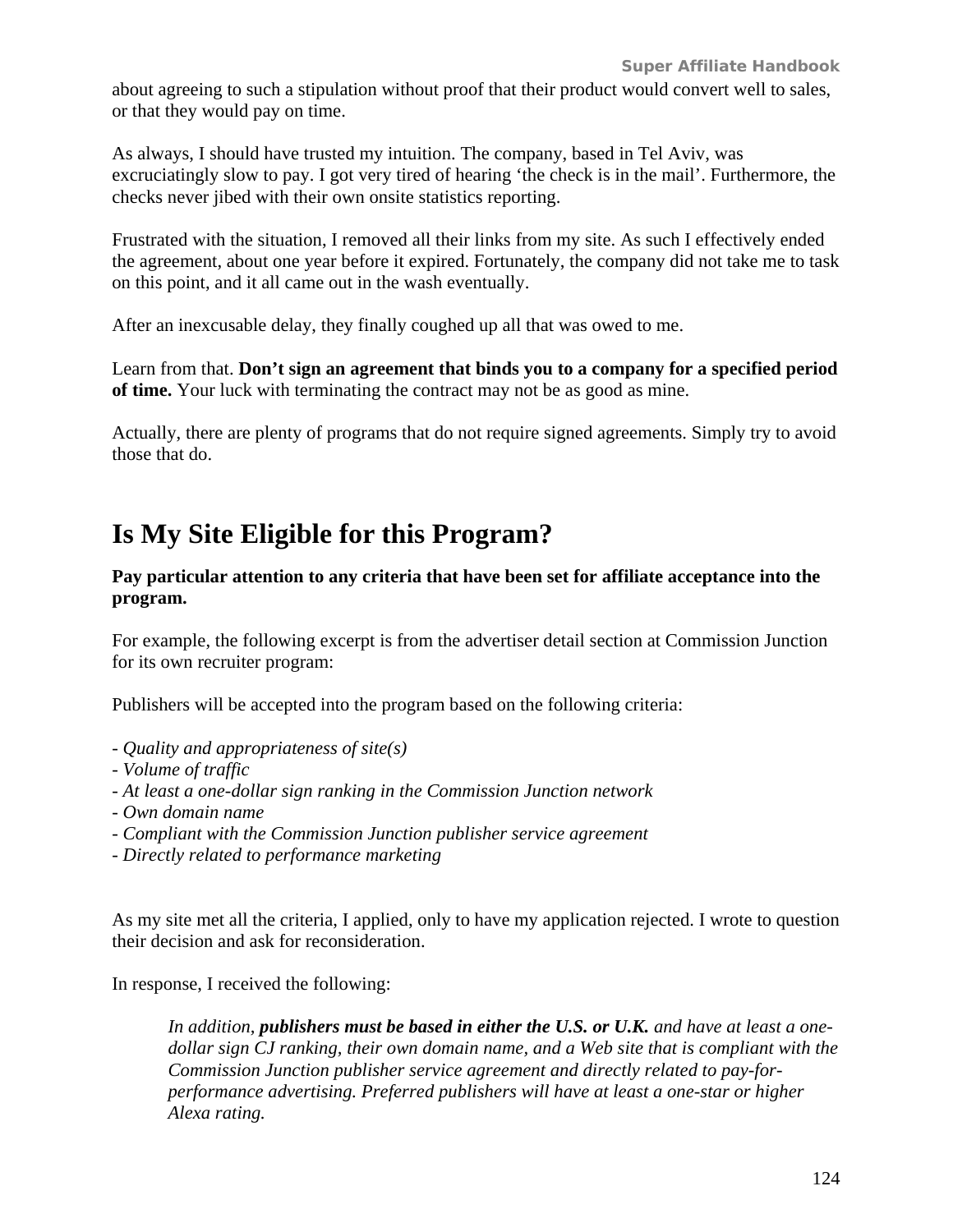My site met all of the other 'additional' criteria, except that I am located in Canada. As I know of many sites promoting the CJ publisher program that aren't based in the U.S. or the U.K., this geographic restriction made no sense to me. I wrote again to question this point. CJ's subsequent responses were simply verbatim repeats of the previous paragraph.

So, be forewarned, read and understand ALL the criteria thoroughly. If something doesn't make sense, ask about it. The response may not be fair or make sense, but at least you'll have done your homework thoroughly.

### **Is there a Fee to Join the Program?**

**Ninety-nine point nine percent (99.9%) of merchants don't charge a fee to join their affiliate programs. If they do, watch out! It's not an affiliate program – it's MLM, or a Multi-Level Marketing scheme.** 

An example of an MLM network marketing 'affiliate program' is:

**Six Figure Income** – **Help and inspirational materials for home-based entrepreneurs**. (Yes, it's true. I was featured as a member of the SFI \$100,000 Club in the April 2002 issue of the Six Figure Income magazine. I am also a panel member in their 'Ask the Experts' section, and a member of the IAHBE, which stands for the International Association of Home Business Entrepreneurs. It is an organization that champions the home-business lifestyle and provides its members with a multitude of resources designed to achieve maximum home-business success. )

### **→ Six Figure Income**

<http://www.quickinfo247.com/1289465>

In order to earn income with the SFI, you must purchase some of the company's products each and every month to 'qualify' for sales earnings that you've generated within a month.

That's MLM.

Many people do very well with this sort of earnings scheme. Many do not.

My thoughts on the subject are that MLM (network marketing) programs should refer to themselves as such, and leave the term 'affiliate program' for those that are free to join.

## **Does the Program Require Exclusivity?**

**An exclusivity clause is one that says you can only sell the products of a particular merchant and cannot partner with merchants selling similar products.** 

When Barnes and Noble started its affiliate program, it had an exclusivity clause. Now if you want to sign up with them, you'll notice that is no longer the case. Was that clause detracting from their share of the affiliate market?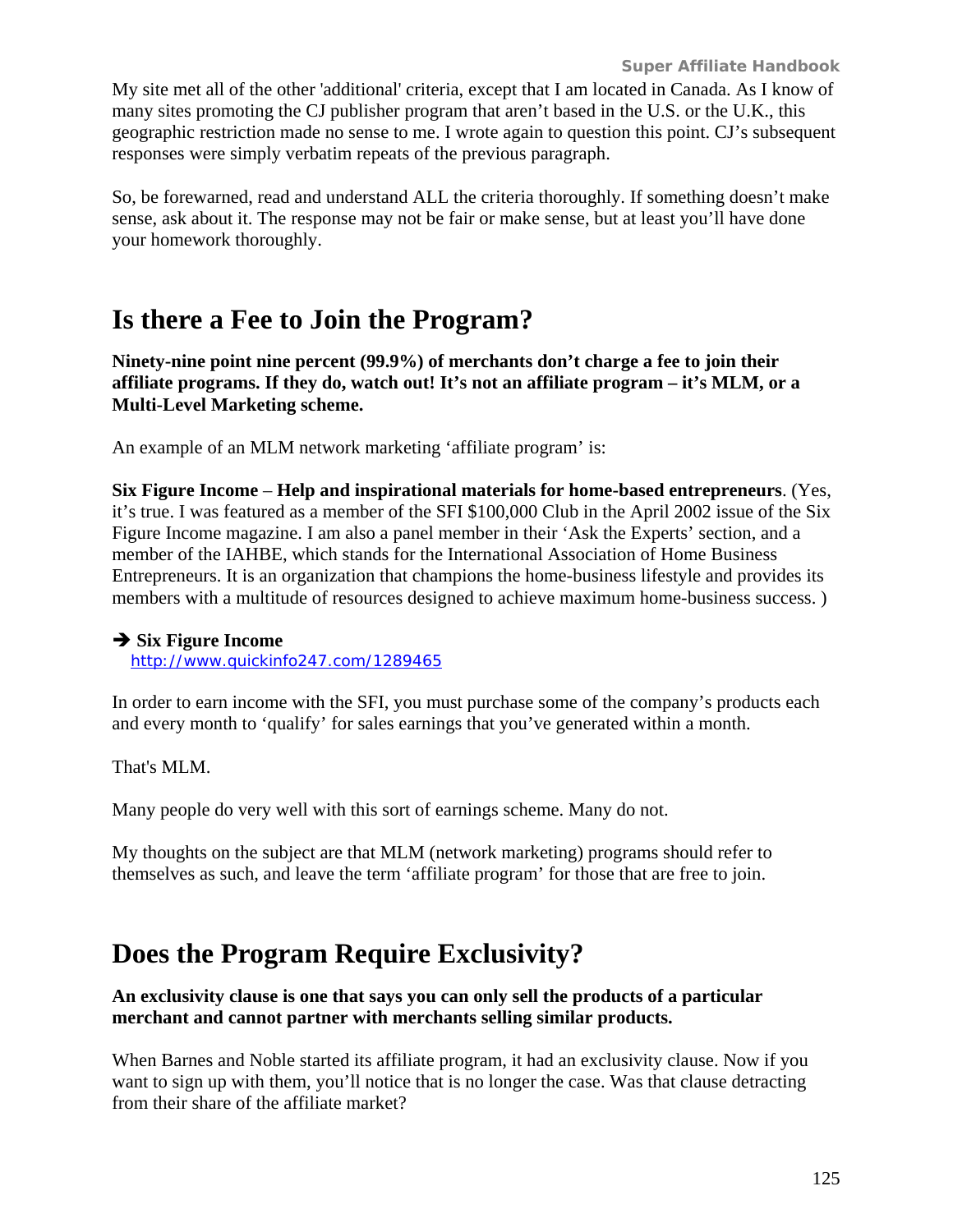### It had to be!

Exclusivity in an affiliate program is exactly what it sounds like. In most cases, it means that if you sign up with one company, you promise not to partner with another provider of a similar service.

Even if that company was the only provider of its type of service on the 'Net, I wouldn't promise exclusivity to it or any other program.

You can be sure that the moment you agree to be exclusive, a better product or service will come along, and you'll be stuck with a bad agreement.

### **This is your business, not your marriage. Keep your options open.**

Fortunately, not many affiliate programs have such clauses nowadays. But do be aware that they exist, and keep your eyes open for them.

## **What is the Program Type?**

**There are essentially three types of affiliate programs: pay-per-sale, pay-per-lead, and payper-click.** 

**Pay-Per-Sale** programs are also known as **Partnership** and **Percentage Partners** programs. These programs pay either a fixed dollar amount or a percentage of sales generated by your links.

In **Pay-Per-Lead** programs, you earn a set amount whenever your customer fills out a survey or requests a quote or some information.

**Pay-Per-Click** affiliate programs are similar to Pay-Per-Lead. Essentially you are paid each time one of your visitors clicks on the link through to that program's site.

As Pay-Per-Lead and Pay-Per-Click programs require huge volumes of traffic to generate serious revenue, **I prefer Pay-Per-Sale programs because they are performance based**. I believe that doing business as an affiliate is about adding value, and I see little value in generating tons of traffic to a merchant's site so that they can collect email addresses to spam large groups of people.

On the other hand, if you target a market effectively and give them what they want, you'll be rewarded handsomely!

### **How Much is the Commission?**

This is a VERY important question! It's not the MOST important, but it's close!  $\odot$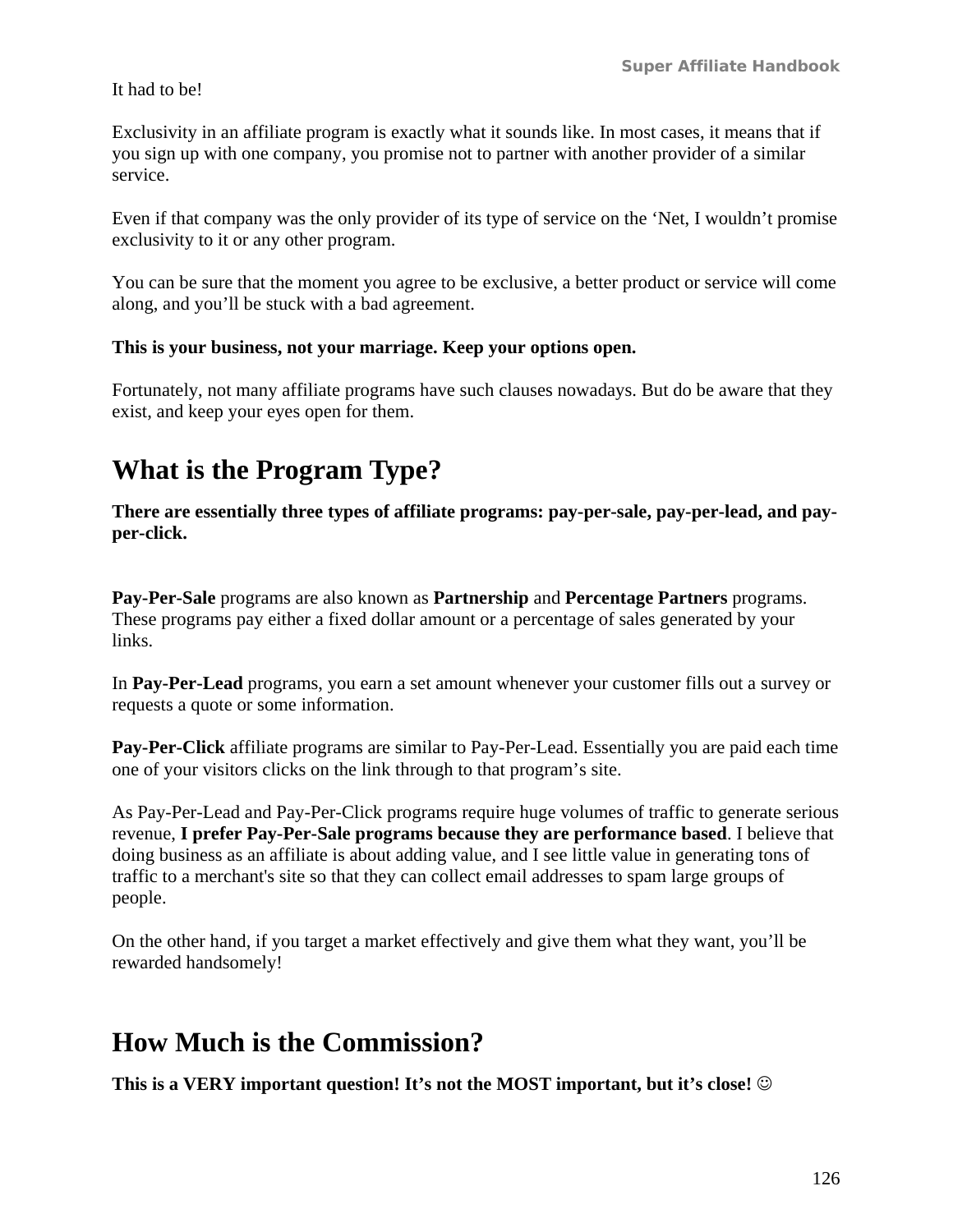It's absolutely essential that you understand commission structures and compare the payout rates between the affiliate programs that you plan join. This will affect how and to what extent you promote individual products.

Let's look at some real examples. Imagine that you want to build a site promoting online credit card applications.

I visited Commission Junction and saw that they currently have 28 advertisers in the 'Credit Cards' category.

By selecting 'Lead' within the CJ interface, advertisers are sorted according to **payout per lead**, from highest to lowest amounts. When you click on 'Sale', advertisers are sorted according to **payout per sale**, from highest to lowest.

In the table below, I chose to view the advertisers according to highest payout per lead.

Please note that if you plan to visit Commission Junction and do the same search, that not all advertisers in this category offer credit cards. There were debt consolidation and credit card report services included in the category. I took my time and clicked on each advertiser's name to learn more about the products they offer, and removed those not applicable from the table below.

| Program                                                                                                                                                                                                                                   | <b>Sale</b> | Lead    |
|-------------------------------------------------------------------------------------------------------------------------------------------------------------------------------------------------------------------------------------------|-------------|---------|
| U.S. Bank "Banking & Credit Card" Program<br>U. S. Bank will pay you \$20.00 USD for every visitor to our site<br>referred through your affiliate link that is approved for a Harley-<br>Davidson Visa Card. Cookie Duration: 90 days     | 100.00%     | \$10.00 |
| <b>Morgan Stanley Credit Card</b><br>\$6.50(GBP 4.20) per submitted application for a Morgan Stanley<br>Credit Card. Partner sites need to operate in the UK. Cookie<br><b>Duration: 45 days</b>                                          | N/A         | \$6.50  |
| <b>Barclaycard</b> is the UK's favorite credit card, so do not miss out<br>this great opportunity earn GBP 4.00 (USD \$6.20) for every<br><b>COMPLETED APPLICATION</b> generated from a link on your<br>website. Cookie Duration: 14 days | N/A         | \$6.20  |
| <b>Accucard</b> pays affiliates \$50 per applicant instantly provisionally<br>accepted, and \$5 per applicant requiring further manual checks.<br><b>Cookie Duration: 365 days</b>                                                        | \$50.00     | \$5.00  |
| <b>Capital One UK - Cookie Duration: 45 days</b>                                                                                                                                                                                          | N/A         | \$4.00  |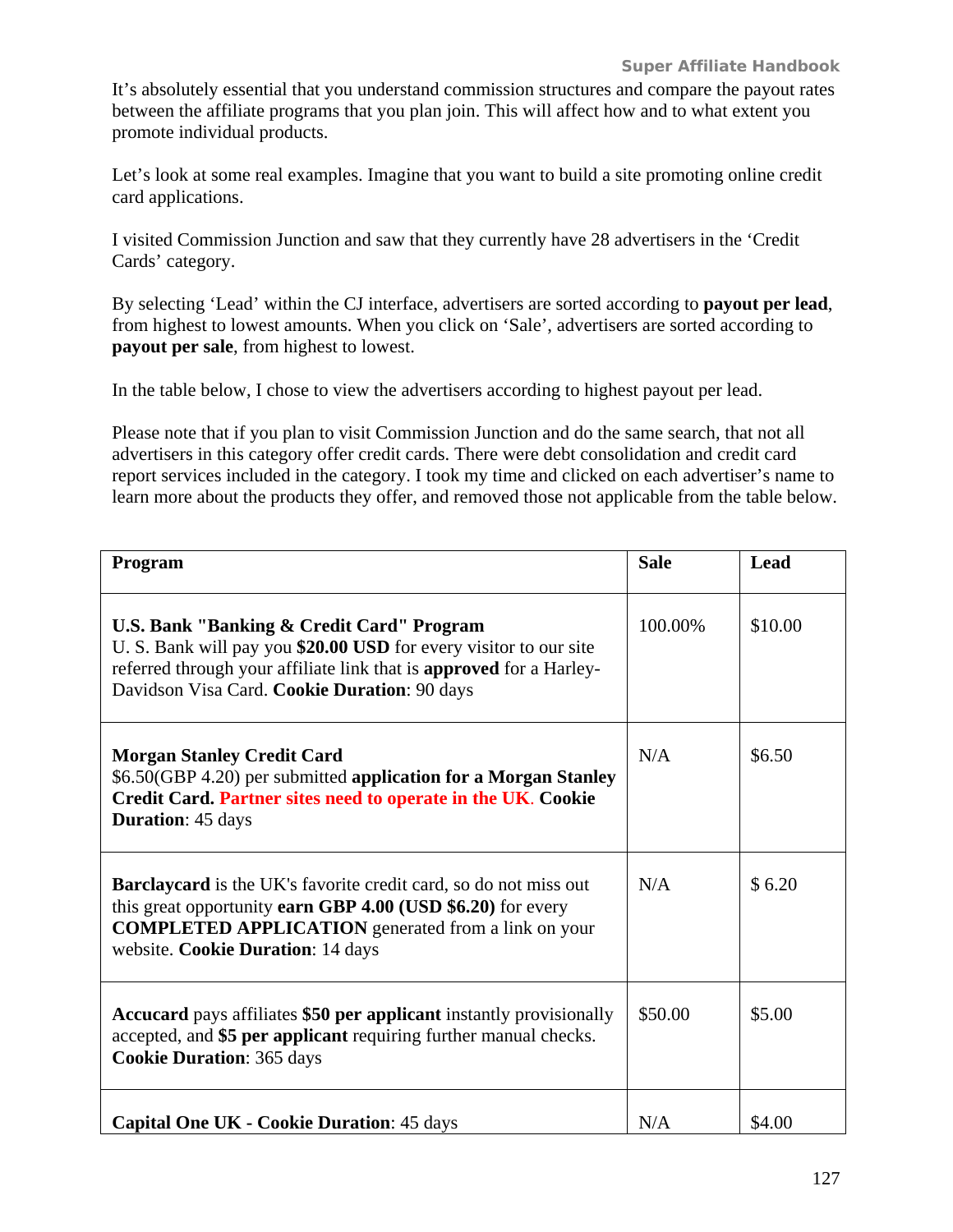| <b>Bank of Scotland - A Hybrid Program with \$4 per application</b><br>and \$30 per approved card - Credit for both on and offline sales.<br><b>Cookie Duration: 45 days</b>                   | \$30.00 | \$4.00 |
|------------------------------------------------------------------------------------------------------------------------------------------------------------------------------------------------|---------|--------|
| marbles.com - Earn money for each person who applies via your<br>website. Cookie Duration: 14 days                                                                                             | \$22.50 | \$3.75 |
| <b>Discover Card</b><br>\$25 per approved Platinum Card Account referred from your<br>site<br>\$15 per approved Student Card Account referred from your site.<br><b>Cookie duration:</b> 1 day | 100.00% | N/A    |

What a variety of commission structures and payout amounts amongst these merchants!

As you can see, it's very important to investigate each merchant's program very carefully before applying to join.

It would be a real disappointment to heavily promote the **U.S. Bank "Banking & Credit Card" Program** above, thinking that you are paid **\$10.00 per application**, when in fact the applicant has to be **approved** before you are credited with the lead.

As a rough guideline, **look first** for companies that pay the highest per sale and per lead commissions in your category of interest. Once you've established a short list, then you can start weeding out those that don't make your grade from the top down.

Next we look at another important aspect of affiliate earnings – recurring commissions.

## **Do I Get Credit for Recurring Sales?**

### **What would happen if you stopped promoting your affiliate links?**

In most cases, you'd simply stop earning. Your income would stop.... and the checks would stop coming. Your income is limited by the number of customers you bring to the merchant in a given month.

That means you have to keep marketing your site to bring in new customers. Over, and over, and over again.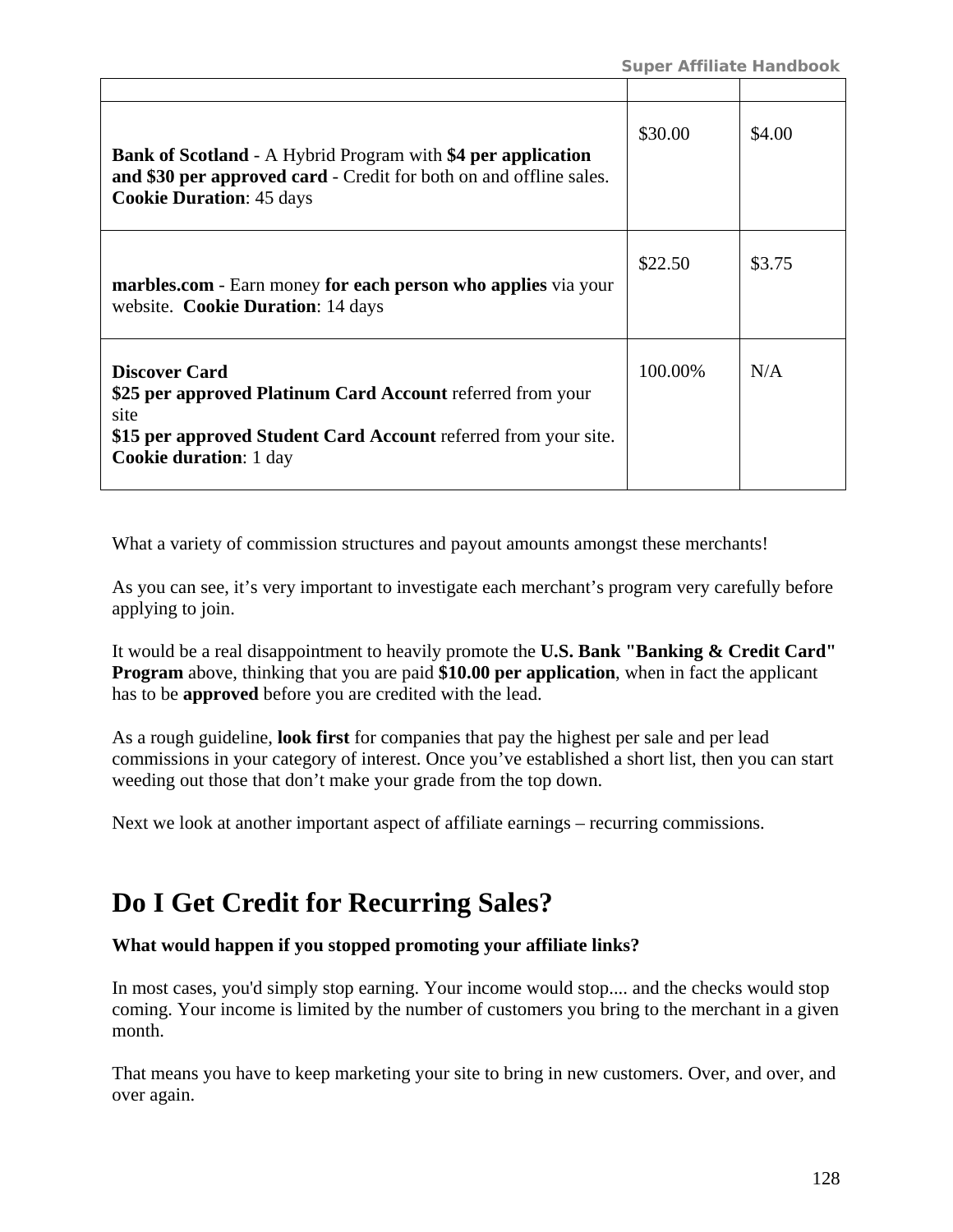Make a sale, get paid and that's it. Your customer may buy more of the same product from your merchant partner, but you only get credit for the first sale.

The merchant benefits indefinitely from your introduction of the customer to the product, and you get only one credit?

Does that sound fair?

You bet it's not!

However, there ARE affiliate programs that **pay commissions on all recurring charges**, such as monthly newsletter subscriptions and web hosting packages. As long as your customer keeps ordering the product, you get **residual commissions** that keep coming in month after month, after you made the initial sale.

So, here's the bottom line. If the affiliate program doesn't pay residual commissions on recurring charges, **you're losing money.** 

## **Does the Program Pay Lifetime Commissions?**

**I make a distinction between 'recurring' or 'residual' commissions, and 'lifetime' commissions.** 

An affiliate program paying **residual commissions** pays you every time the customer renews their subscription to a specific product, not just for the first purchase.

An affiliate program paying **lifetime commissions** pays the affiliate a commission for each and every product that the customer buys from that merchant, including residual commissions, if applicable.

For example, let's say that you are earning recurring commissions on Mr. Samson's web hosting subscription at *Best Host Company*.

If the company doesn't offer 'lifetime commissions' and Mr. Samson upgrades to his own dedicated server at *Best Host Company*; you won't get paid commissions on his monthly server fees because it's a different product.

If XYZ Company offers 'lifetime' commissions however, the customer you refer to them is "yours" for life, regardless of which of *Best Host Company*'s products they buy. In the scenario above, you would now be paid a monthly commission on the dedicated server fees for as long as Mr. Brown remains a subscriber.

The value of both residual and lifetime commissions increase over time. As the number of your sales grows, your residual commissions will continue to increase.

Joining programs that offer residual or lifetime commissions is an excellent way to build a steadily increasing income. Once you make a referral, the checks keep coming in. So even when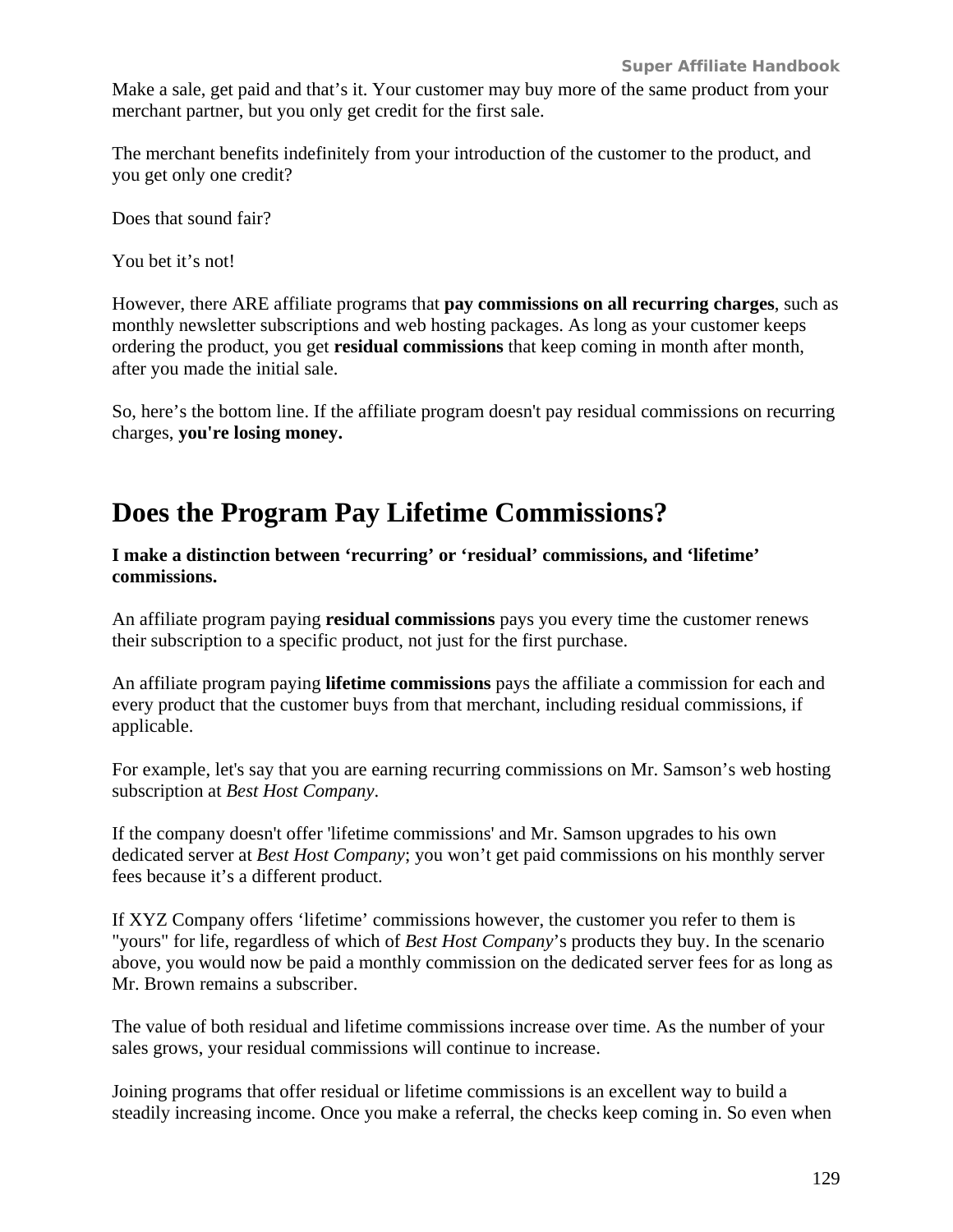you take a vacation from your affiliate business, the checks for your residuals, will keep coming in.

How many other businesses pay you to take a vacation?

## **Is the Program 2-Tier?**

### **Another way to increase your affiliate income is to take advantage of '2-tier' affiliate programs.**

A "two-tier" program is one that offers two sources of income, the first for bringing in business, and the second for recommending new affiliates. Some programs pay a fee for each new affiliate that joins the program, while some others pay a percentage of the  $2<sup>nd</sup>$  tier affiliate's earnings. Other programs pay in both situations.

When the subject of 2-tier programs comes up, the question often arises as to whether two-tier affiliate programs are MLM - multi-level marketing schemes.

Well, let's take a look at a definition of 'MLM'.

*Also known as network marketing, MLM is essentially any business where payouts occur at two or more levels. For example, any company that compensates you for the sales you make, and also pays you a small percentage of the sales made by those you've recruited as sellers, is an MLM company.* 

According to that definition, 2-tier affiliate programs are MLM programs.

Does it matter? Should it matter?

Don't let the MLM association scare you or put you off. There are many reputable MLM organizations including Avon, Mary Kay Cosmetics and PartyLite Gifts, Inc.

MLM gets its bad reputation from companies that focus only on recruiting new members and downline-building. Essentially the only 'products' these companies sell are memberships, which you must purchase in order to be eligible to build your own downline of members.

Your primary concern is whether the company you sign up with is selling real goods and/or services that benefit its customers. Focus first on marketing the product, and **secondly** on recruiting affiliates. That's why it's called **2-tier**.

### **Are Cookies Used to Track Sales?**

**A cookie is coded piece of information, stored on a computer that identifies that computer during the current and subsequent visits to a web site.**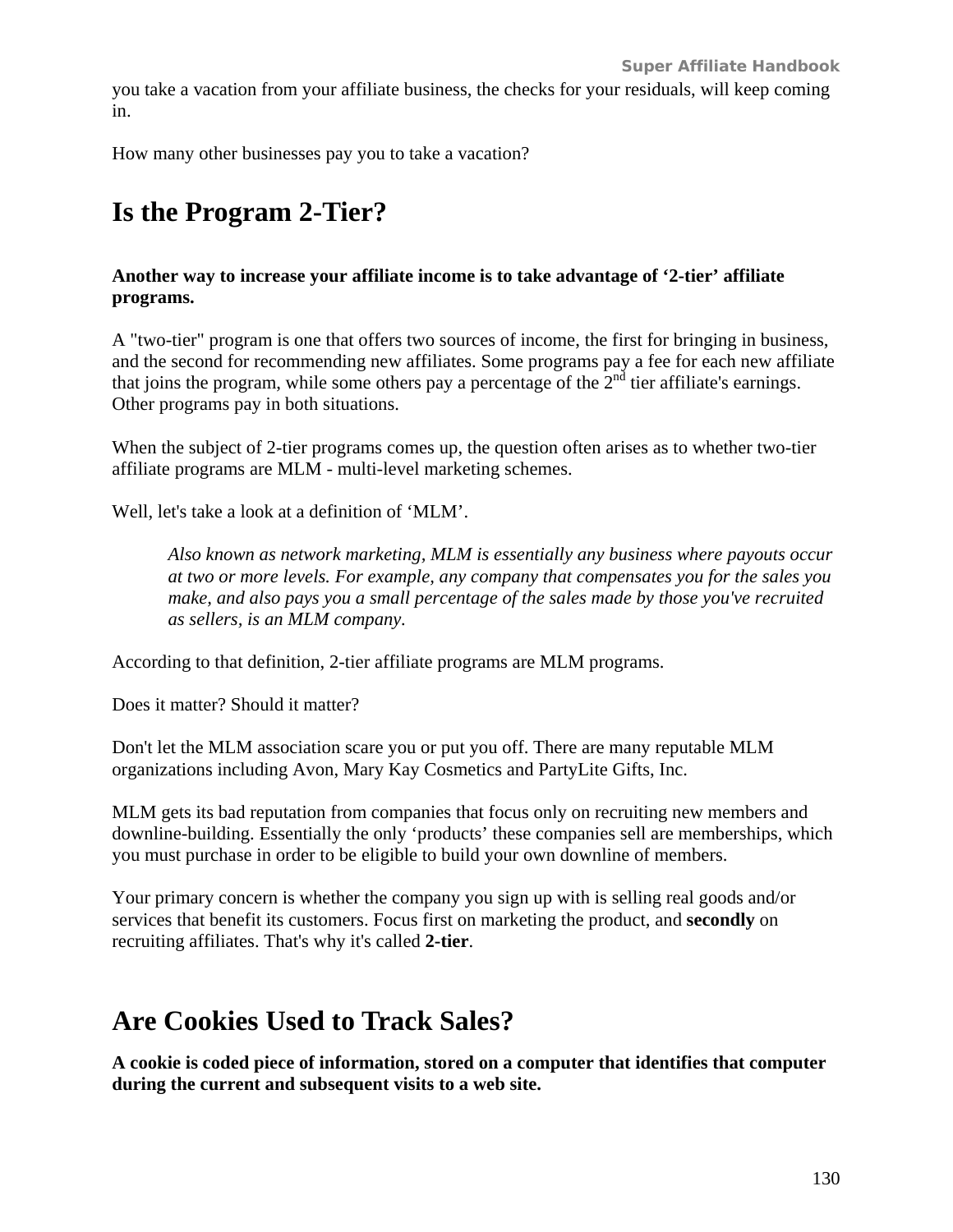You've may have heard that it takes 7 exposures to a product before people feel comfortable to buy that product. So what happens if a visitor from your site clicks through to your affiliated merchant site today but doesn't buy anything until a week later? Will you still get credit for the sale?

Well, that depends on the duration of the 'cookies'.

**Cookies are text files that cannot be used in any way to harm you or your computer.** Some people worry about viruses and such, while there is no need with cookies!

You can take a look at the cookies stored on your own computer.

For example, if you visit http://iwantu.com from my dating service review site at http://sagehearts.com, and you have a PC, the cookie stored on your computer will be called *yourname*@dating.iwantu.txt and look something like this:

BIGipServerhttp\_pool#855746752.20480.0000#dating.iwantu.com/#1024#1701857920 29540480#1283039984#29540196#\*

Coding in each cookie includes:

- The use of the cookie.
- Specific data *e.g.* affiliate ID or banner image filename.
- Where the cookie can be read from.

#### **How does a cookie affect whether or not you get credit for a sale?**

**Well, cookies are coded to expire after a set amount of time.** So, if the merchant gives cookies that last for 90 days, you get credit if a visitor from your site returns to the merchant and makes the purchase within 90 days.

**If your visitor purchases the product after the 90 days, and the cookie has expired, you're out of luck.** You won't get credit for the sale.

You may have noticed in the 'How Much is the Commission' section above, that cookie duration was detailed for each of the credit card offers on the page. The U.S. Bank "Banking & Credit Card" Program had 90-day cookies, while the Discover cards were set to last for only 1 day! In my humble opinion, you'd be crazy to promote the Discover card. To me, that's a clear-cut example of a merchant that is taking advantage of its affiliates.

So it literally **pays you to look for long-lasting cookies** when choosing affiliate programs.

### **Are Sales Statistics Reported in Real Time?**

**Can you imagine waiting a month to find out if you made a sale for a particular program?**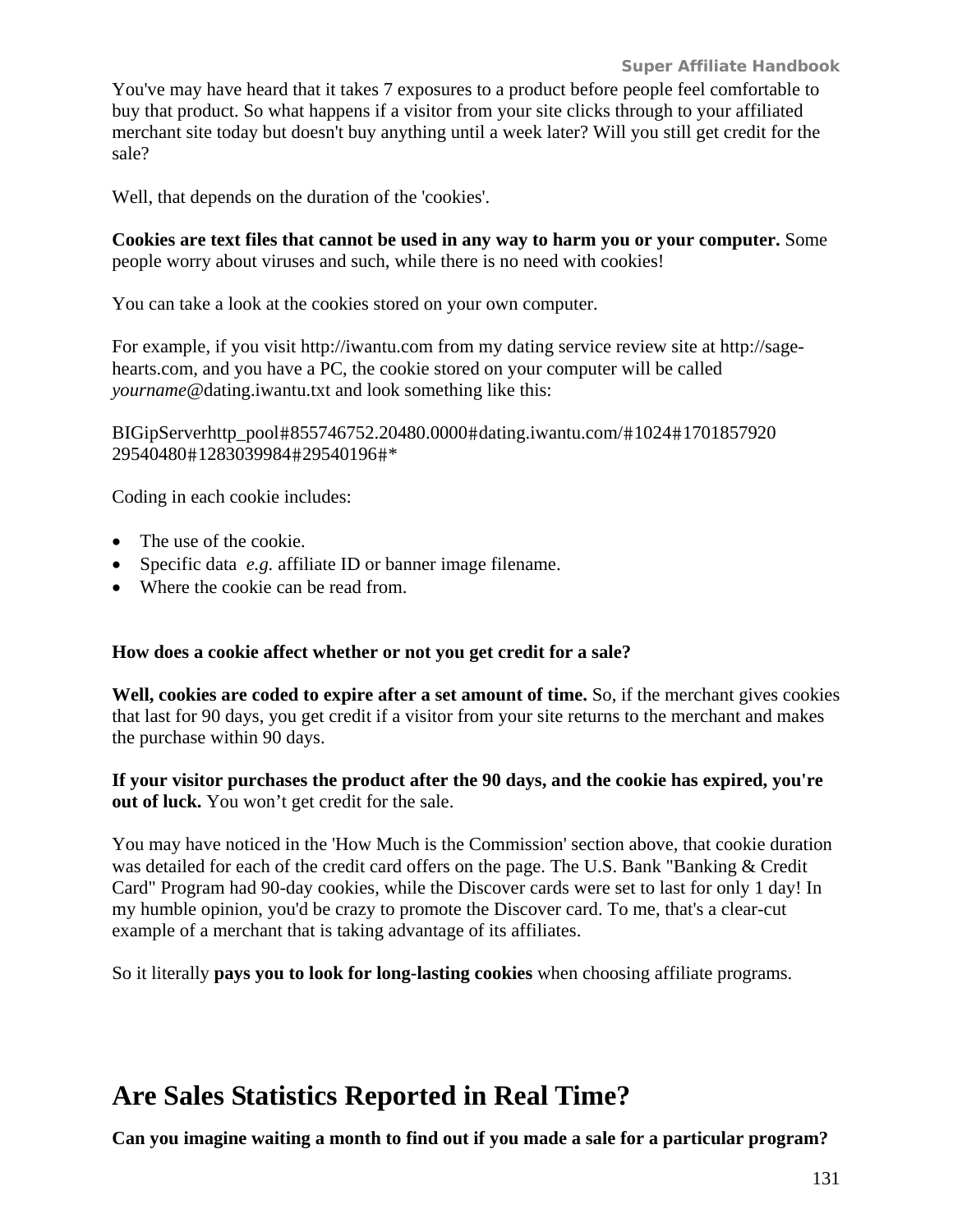Suppose you were spending money to advertise a program and it took a month to assess the success of your promotional efforts.

Would you join that program?

N<sub>o</sub>?

Good!

When signing up for an affiliate program, be sure that it offers real-time sales tracking, or something fairly close to 'real-time'. Real-time actually means immediate, within seconds. Some sites have statistics that are delayed by 20 minutes or an hour. That's acceptable. We can live with that.

### **Real-time sales reporting is another good reason to affiliate with merchants in affiliate networks like Commission Junction.**

To be competitive, most of the affiliate networks provide real-time reporting to their merchants and affiliates. Being part of the network means you don't have to hunt around to find out whether real-time reporting is a feature of the program that you want to join.

## **Are Sales Tools Offered?**

### **Many, if not most, merchants offer their affiliates advertising copy and banner ads for placement on their sites.**

In many cases, you will have a selection of advertising graphics and text to choose from and the code will be automatically generated with the click of a button. Then you will just have to paste it on your Web site or in your e-mail, wherever you plan to use it.

Many merchants also host the banners from their own sites, saving you the trouble of downloading and saving the graphic to your computer, and uploading it to your server.

Carefully investigate your merchants' sites looking for any and all of the following types of sales tools.

### **Banners**

Banners are graphic images that come in a variety of different sizes. The most popular sizes are 468 x 60 pixels, 125 x 125, 234 x 60, 120 x 60, 120 x 90, and 88 x 31. 'Skyscrapers' are generally 120 x 600, which is the average window height of a computer display. Some companies have half page banners that are about 480 x 480 pixels in size. I've seen others that are a full page with numerous graphics and text and come as a zipped file that you extract to a file on your computer.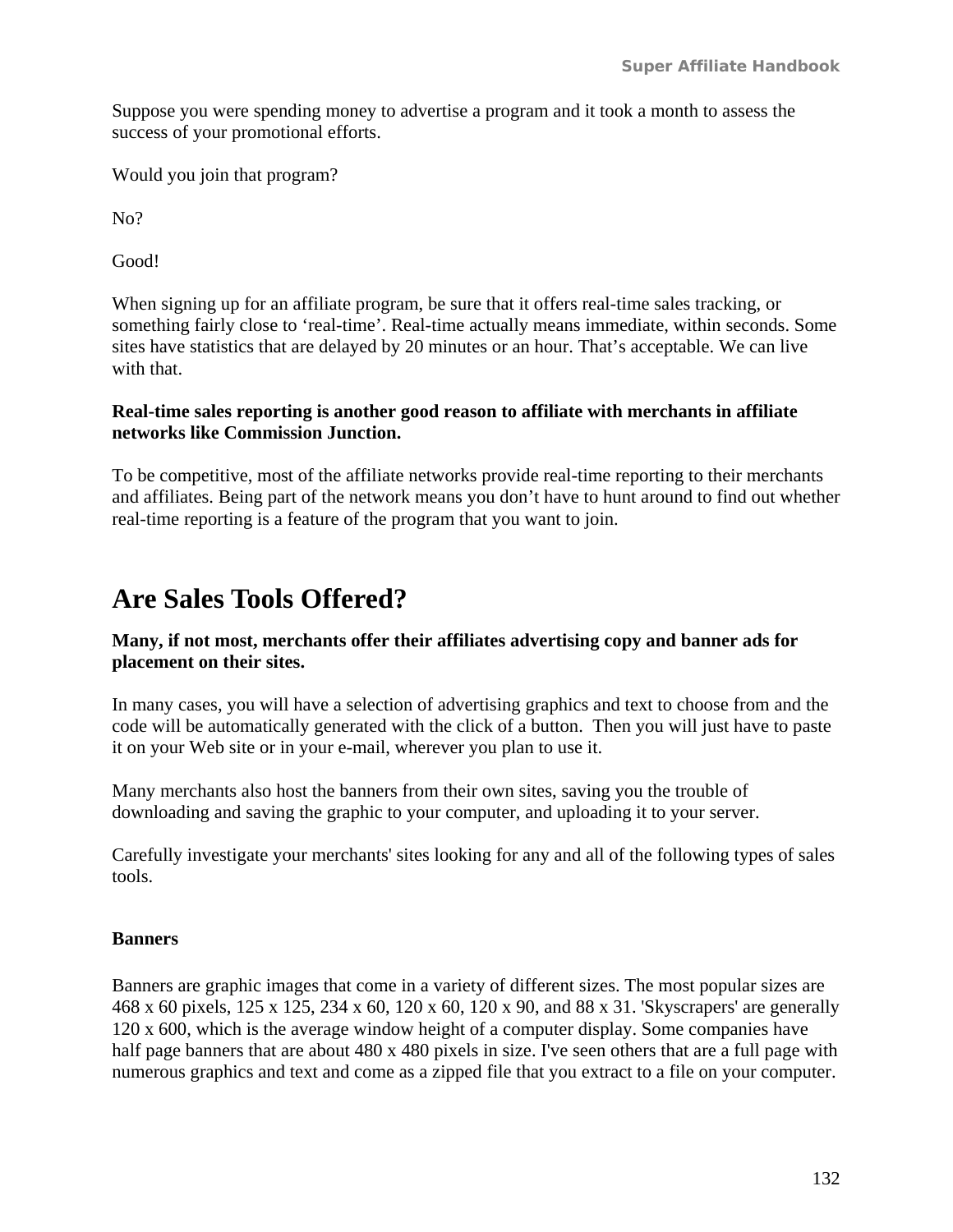### **Insterstitial (PopuP) Banners**

An interstitial banner ad is advertisement that appears in a separate pop-up browser window while the main page is still loading, forcing exposure to the advertisement before visitors can see the main content.

Be careful if you choose to use this type of advertising. While the response rates may be higher, many more Internet users are installing 'popup killers' on their computers, so they won't see your ad. They also may not be able to move forward within your site if they're using the popupstopping software.

Because they interrupt the surfing flow, popups also breed resentment. I stopped visiting About.com for a very long time due to their extremely annoying use of insterstitials. They've ceased their use of 'instertials', but still use popups far too frequently for my liking.

### **Text Links**

These are usually a one line description of the merchant property that includes the HMTL. For example, this is a snippet of code that I got from Commission Junction when looking for links for Yahoo! personals.

*<a href="http://www.qksrv.net/click-168978-10278403" target="\_top" >Find romance at Yahoo! Personals</a><img src="http://www.qksrv.net/image-168978-10278403" width="1" height="1" border="0">* 

All I do is cut and paste HTML code into my Web page, and my visitors see the text 'Find romance at Yahoo! Personals'.

### **Email Promotions**

Easier than creating a page for your site with banners and text is sending a promotional email to your list of subscribers. Easier still is not having to write it yourself! Really smart merchants write their own "advertorials" and format them both in HTML and in plain text for distribution via email. Really smart affiliates customize these emails and give it their own 'voice'. They recognize that hundreds of other affiliates will be using this material in their own campaigns, and that it makes their efforts look somewhat cheesy if they're caught trying to pass off someone else's material as their own.

### **Classified Ads**

Shorter than advertorials, classified ads are presented in plain text to be ' copied and pasted' into your newsletter. The following is a classified ad for Corey Rudl's affiliates to promote his 'Internet Marketing Tips' package. Because it sounds like a personal endorsement of his product, your subscribers will never know that Corey's team of professional copywriters actually wrote it….unless of course they subscribe to a number of other Internet marketers' newsletters who recently used the same ad.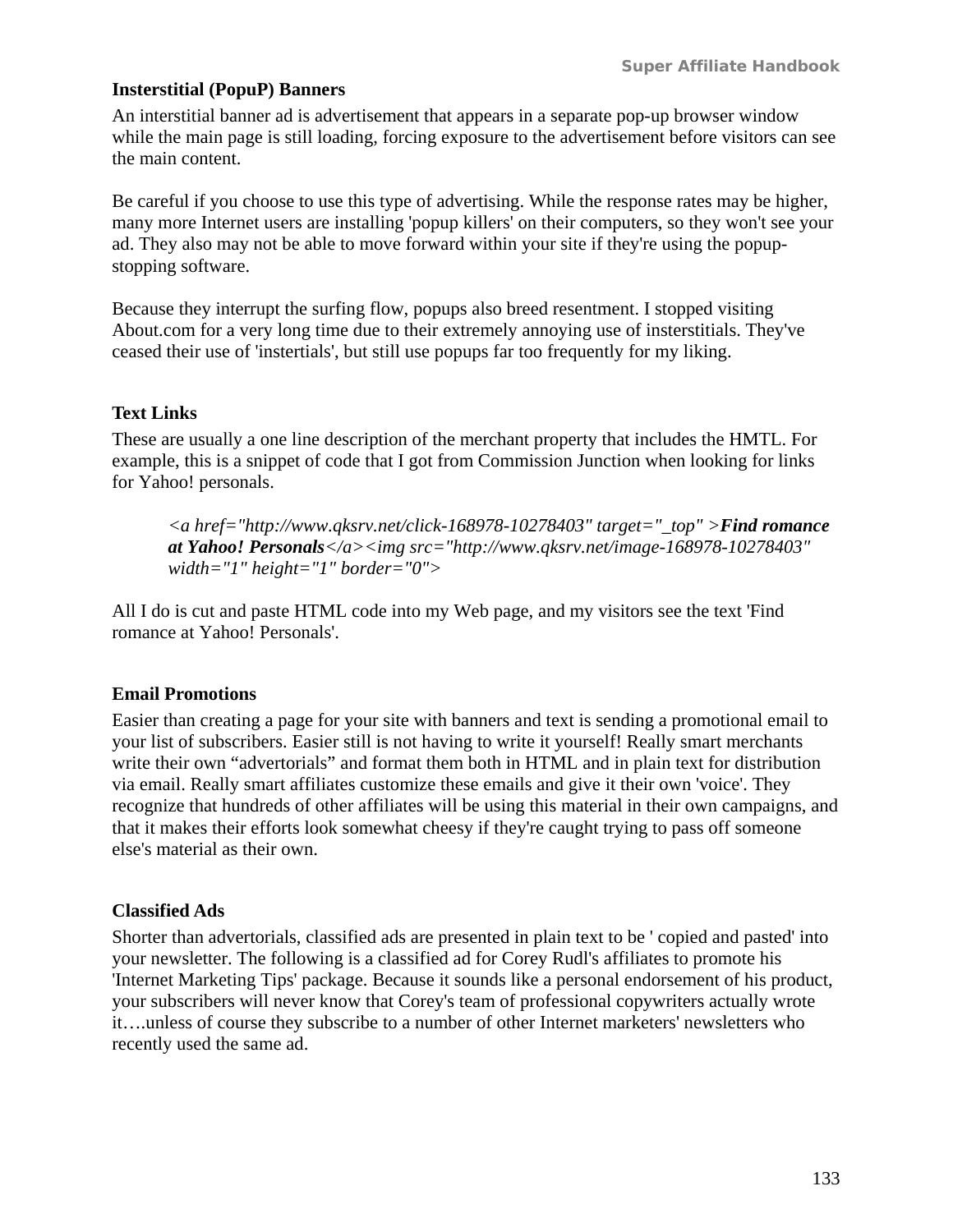=========================================================== Over 1,000+ PAGES of the Hottest, Proven Profitable Internet Business Secrets Broken Down Into An EASY-TO-DUPLICATE System. Corey Rudl is the owner of four highly successful online businesses that attract more than 1,800,000 visitors each month and generate over \$6.6 million each year. He is also the author of the #1 best-selling Internet Marketing course online. To check out his site that's jam-packed with THE EXACT INFORMATION YOU NEED to start, build, and grow your very own, profitable Internet business, I highly recommend visiting:

<http://www.marketingtips.com/t.cgi/3885>

This guy really knows what he's talking about! ===========================================================

#### **The Interview**

I've seen very few online marketers use this technique, but I think it's absolutely brilliant. Affiliates are allowed to publish interviews that the merchant marketers have given. The interviews tend to have great conversion rates because it appears that more information is being shared with the reader than through typical product advertising. Think of the 'infomercials' that you've seen in which the creator of some miracle gel extols its benefits in response to an interviewer's questions. It's the same principle, and it sells products like crazy!

#### **Periodic Articles**

Unlike the interview and email advertorials that get stale from overuse after a period of time, periodic articles are always new and fresh. Jim Edwards is especially good at offering his affiliates up-to-date topical articles to help promote his line of Internet marketing products. This is helpful if you send out a weekly newsletter to your subscribers and don't have an idea for this week's feature article.

#### **eCourses**

How many 5 or 7-day email courses have you signed up for? Five, 10, 20? If you've been searching for money-making opportunities on the Net for any length of time, I'm willing to bet that you've signed up for a few. They're enticing, and they all include links to sales pages or affiliate products. But do you really want to do all the writing that goes into preparing a 7-part ecourse? Probably not. That's why it surprises me that so few marketers give their affiliates ecourses to offer their visitors. A few do, but the rest are missing out on sales. If you have a onepage advertorial for a specific product that actually does have an ecourse for its affiliates - use it! They're great money-makers.

**Sales tools make an affiliate's job easier. In the section on promotion we'll look closely at how these tools are best put to use.**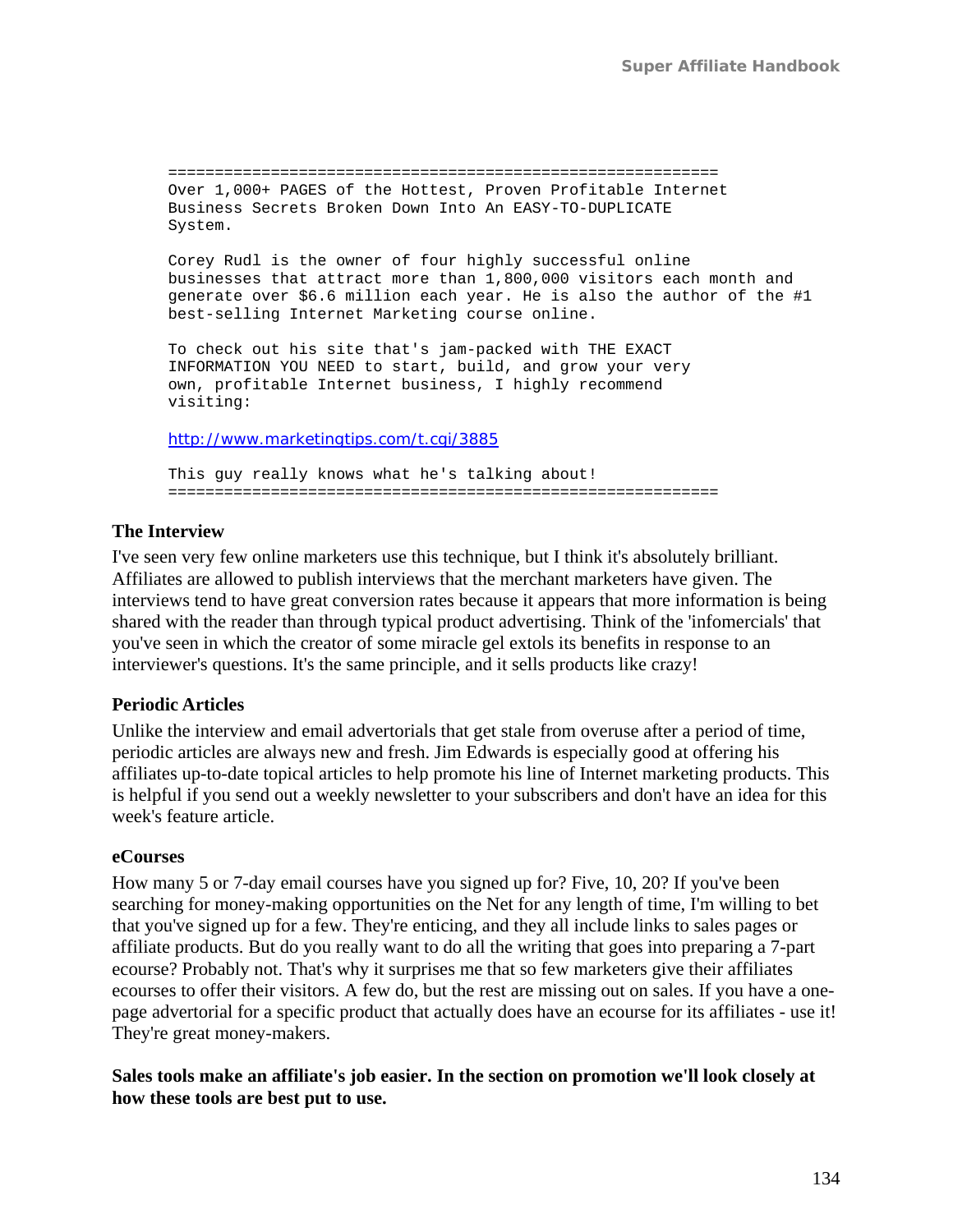## **Is Co-Branding Available?**

**Co-branding is a form of customization, whereby the affiliate program permits you, their affiliate, to "brand" a copy of the landing page on their site, with your logo and/or your site's "look and feel".** 

This method gives your visitors the impression that they are still on your Web site which can improve visitor trust in 'your' products and result in increased sales.

Many merchants offered co-branding when affiliate marketing first began on the 'Net.

However, very few merchants offer co-branding nowadays. It's simply too much work for them to approve each and every affiliate's logo graphic. For sites that allowed affiliates to automatically upload logos, there was always the potential that the logo was totally inappropriate and not in keeping with the image they wanted to promote. Also, most affiliates aren't graphic artists. Who wants to have someone's tacky logo in the upper-right or left-hand corner of a site that just cost you a fortune to develop?

I did recently come across a co-branding opportunity and you can see the results at:

### [http://webvista.free2try.com](http://webvista.free2try.com/)

Note how the Web address is a subdomain of Free2Try.com which is owned by the Websponsors affiliate network. 'Webvista' is one of my 'profiles' on their network, and they allowed me to create the subdomain with that profile. If you visit that link, you can see that I've used the header graphic from my finditat.rosalind.com domain, making it look like a part of that site, rather than the Websponsors site. BTW, this isn't a page I promote, but simply something I wanted you to take a look at to see a sample of co-branding.

### **When Do I Get Paid?**

**Compensation plans vary from merchant to merchant and program to program. Be sure you know what the payment plan is, or you could be in for a nasty surprise!** 

Payment schedules vary depending on the program. I'm affiliated with programs that pay **weekly**, **biweekly**, **monthly** and **quarterly**.

### **How Do I Get Paid? In Cash? Credit? Food Stamps?**

**Payments are usually by check or direct deposit, although some companies pay in merchandise or service credits.**

A BIG bonus for those residing outside the United States is that almost all Internet companies do business in **US Dollars**! Woohoo!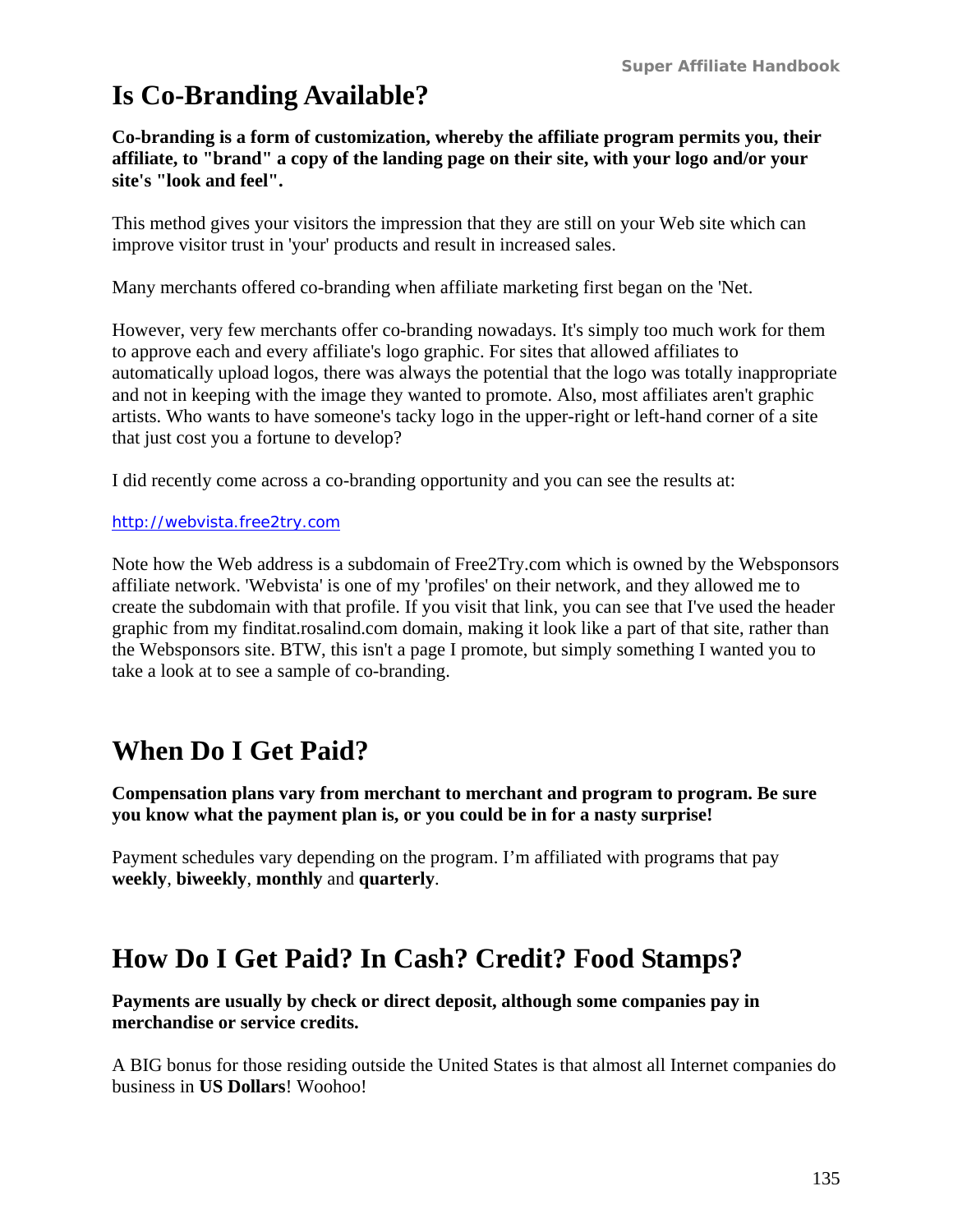Be sure to confirm the currency that the company deals in however. For example, Ken Evoy's company, and his 5 Pillar Affiliate program are based in Canada. You will automatically be paid in Canadian dollars if you live in Canada, and American dollars if you live anywhere else in the world. His program allows you to change that option if you are a Canadian who prefers to be paid in US Dollars. Oh, yes please!

### **Does the Merchant use Third Party Billing?**

**One of the nice things about associating with merchants that are part of bigger affiliate networks is that you can count on the affiliate network to make sure that the merchant has put enough money on account to pay your commissions.** 

Some networks go so far as to indicate how well each merchant's account is funded, allowing you to choose whether or not you should promote their products. Other networks will suspend or put the merchant's account on hold until such time as they've deposited sufficient funds.

You don't get any of that security when you sign up for a stand-alone program - a program that is administered by the company itself. While you don't need to worry about Amazon or Match.com, it's sometimes hard to be sure about the smaller unknown companies

One way to gain some security in that regard is to find out whether the company uses third-party billing to process their payments and handle affiliate commissions. The third-party processor takes in the money from the customers, and makes sure that the affiliates receive what is due to them. Depending on the affiliate agreement, you may end up splitting the payment processing costs with the merchant.

For example, one of the dating sites that I promote and that uses CCBill for payment processing, offers a 50/50 commission split. That fifty percent turns into 42.5 percent after the 15% CCBill fee is also split.

### **Is There a Minimum Payout Amount?**

### **Many programs require that you earn a minimum amount before they will issue you a check.**

For example, some set their minimum payouts at \$50 or \$100. This makes sense (cents?) if your earnings for the month are \$2.00 and it costs the merchant five dollars to cut you a check.

**In summary, protect yourself from being cheated out of your hard-earned commissions by making sure that the programs you sign up for are solid, good-paying corporate citizens by asking all of the questions above before joining their programs.**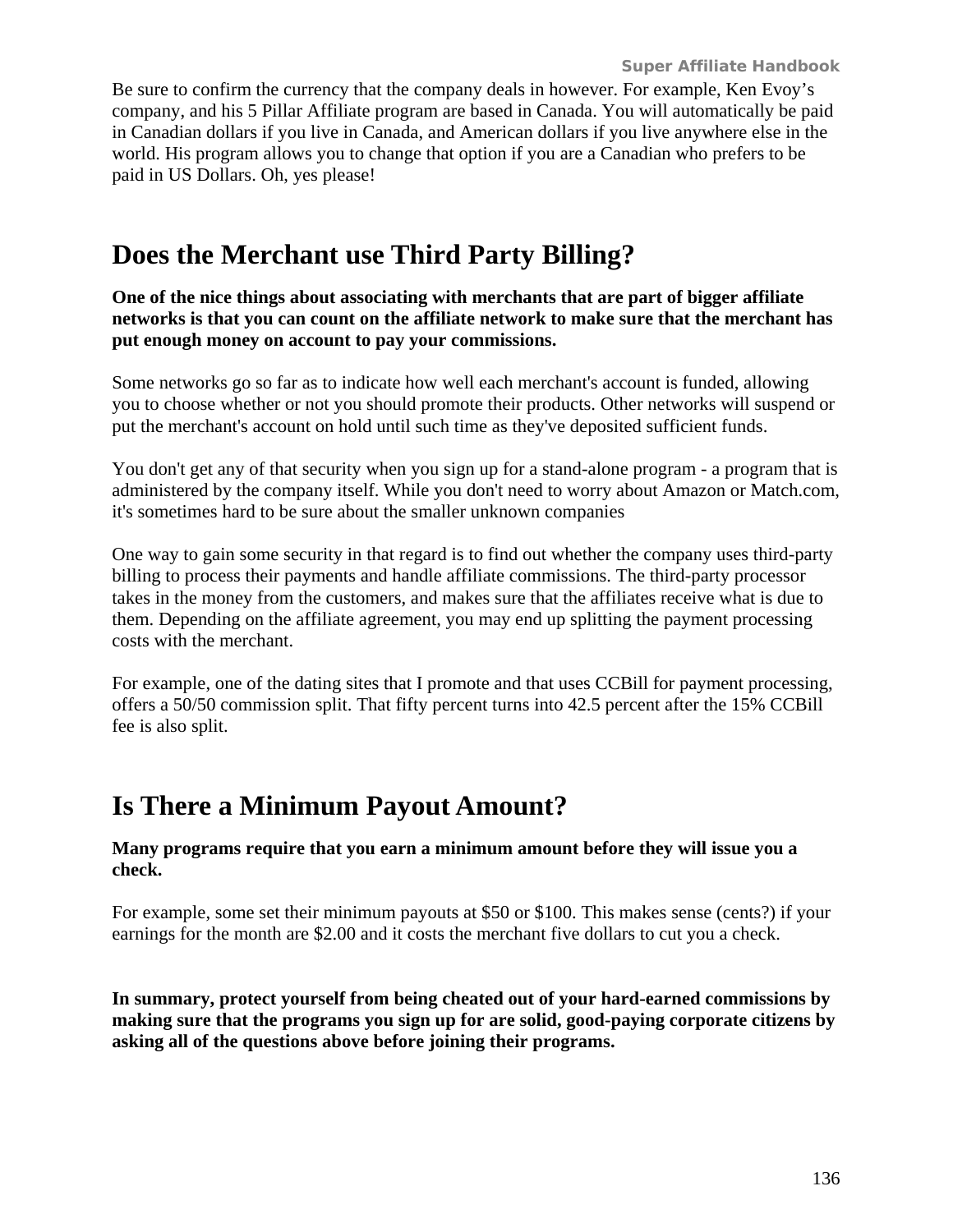## **Eeny, Meeny, Miney, Moe … Choosing Between Affiliate Programs**

**If you are having a hard time choosing between two similar products, the amount of commission that the company pays and/or the brand name of the product, can become the deciding factors.** 

### **Commission Rates**

If all else is equal – the product, site, program, etc. – I shouldn't have to tell you to pick the program with the higher commission.

For example, if you promote a review site that compares several similar products and services, you should carefully evaluate commissions on each different product to determine which product or service should be most actively promoted.

Sometimes it's a little tricky to compare potential income between two or more programs when the commission structures are different, even if only slightly.

Here are examples from two of the dating services that I promote.

#### **Yahoo! Personals**

- \$10 1 month subscription
- \$20 3 month subscription
- \$40 12 month subscription

#### **Match.com**

- \$10 New 1 month subscriptions
- \$20 New 3 month subscriptions
- \$30 New 6 month subscriptions
- \$40 New 12 month subscriptions

Commission rates are pretty even between these 2 services. The additional 6 month membership option would immediately put Match.com slightly ahead of Yahoo! in my book, as it broadens the options for my visitors.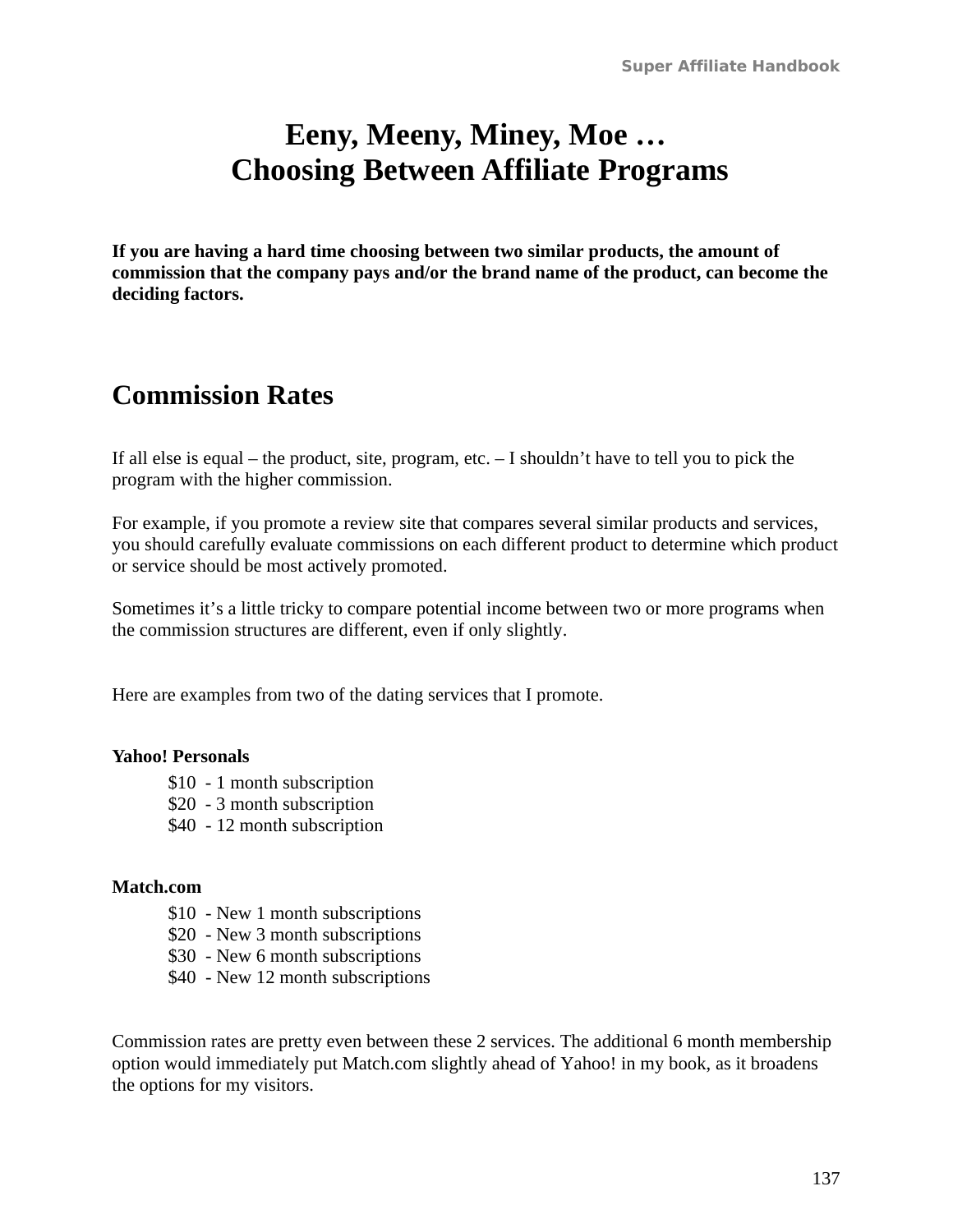However, as we research the compensation plans, we discover that both companies have **performance incentive bonuses**.

At Yahoo!, if you generate **30 subscriptions** within a month, you'll earn an additional 75% on all subsequent sales. So, for subscriptions number 31 and up, Yahoo! pays the following amounts:

- \$17.50 1 month Subscription
- \$35.00 3 month subscription
- \$70.00 12 month subscription

At Match.com, generating more than **50 new paid subscriptions** in a particular month also earns a 75% bonus - on each new paid subscription generated in that month. Top Performers are therefore paid:

- \$17.50 New 1 month subscription
- \$35.00 New 3 month subscription
- \$52.50 New 6 month subscription
- \$70.00 New 12 month subscription

It now looks like it would pay more to promote Yahoo!, because you only need to generate 30 subscription sales to make their bonus.

But, let's read the fine print again.

Yahoo!'s bonus is paid on **all subsequent sales past 30 subscriptions**, whereas at Match.com, the bonus is applied to **each new paid subscription generated in that month** if you make 50 sales.

So, do you know yet which one you'd promote more actively? Let's do the math.

Let's assume you make 50 one-month subscription sales at both services in a particular month.

At Yahoo! you would have earned:

 $30 \times $10 = $300.00$  $20 \times \$17.50 = \$350.00$ **TOTAL SALES** = \$750.00

At Match.com you would have earned:

 $50 \times \$17.50 = \$875.00$ **TOTAL SALES =** \$875.00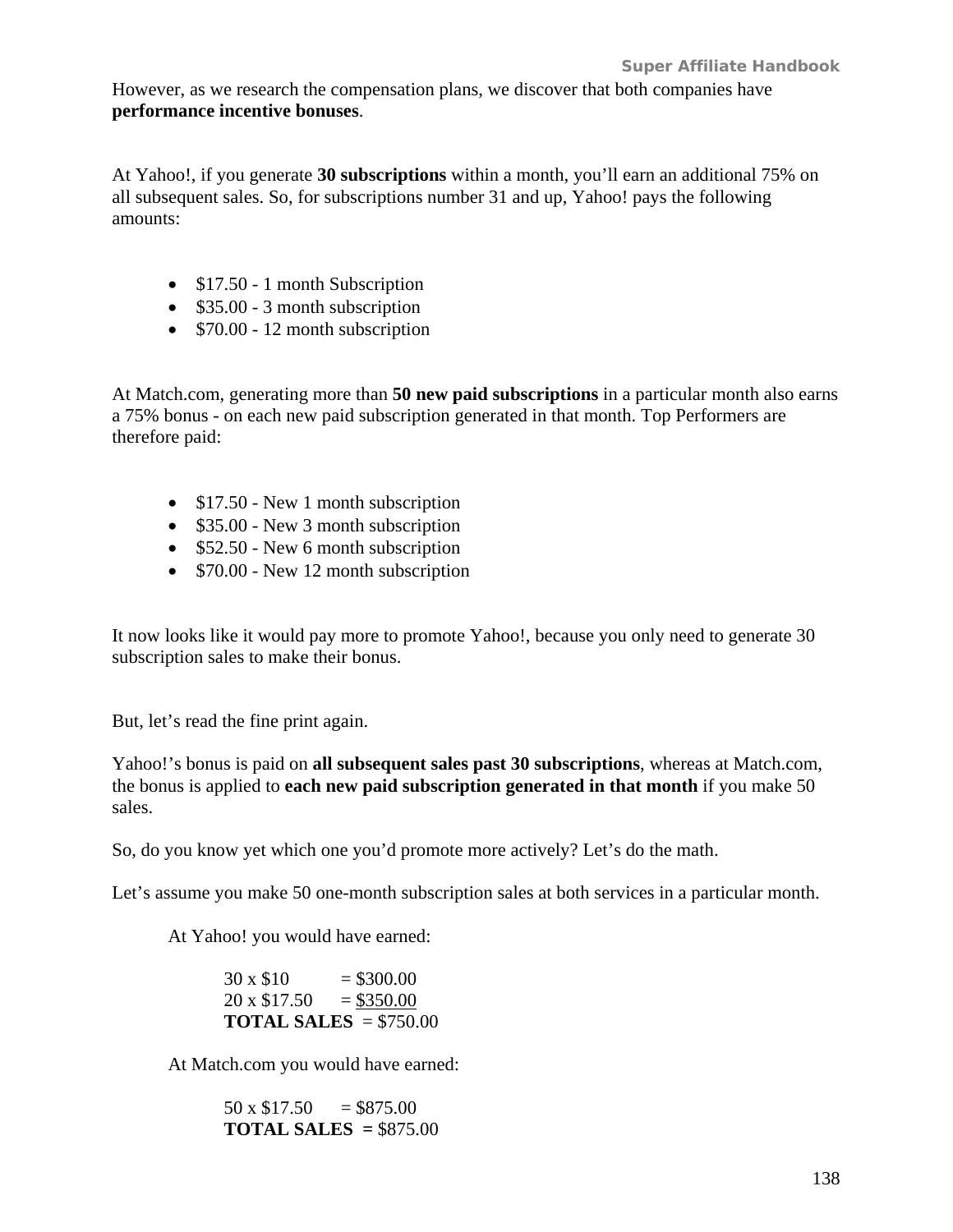Match.com's program is the clear winner in this case, proving that doing a couple minutes of math is worth \$125.

### **Brand Name Products**

By now you've probably heard that it takes 7 exposures before people are willing to buy a certain product.

By offering brand name products, the exposure and trust in a product has been accomplished for you, so that you don't have to bring the visitor back to your site up to seven times, before they are ready to buy.

All other factors being equal, if you are given the choice between a totally unknown product, and a nationally-known brand name, it's usually prudent to choose the brand name.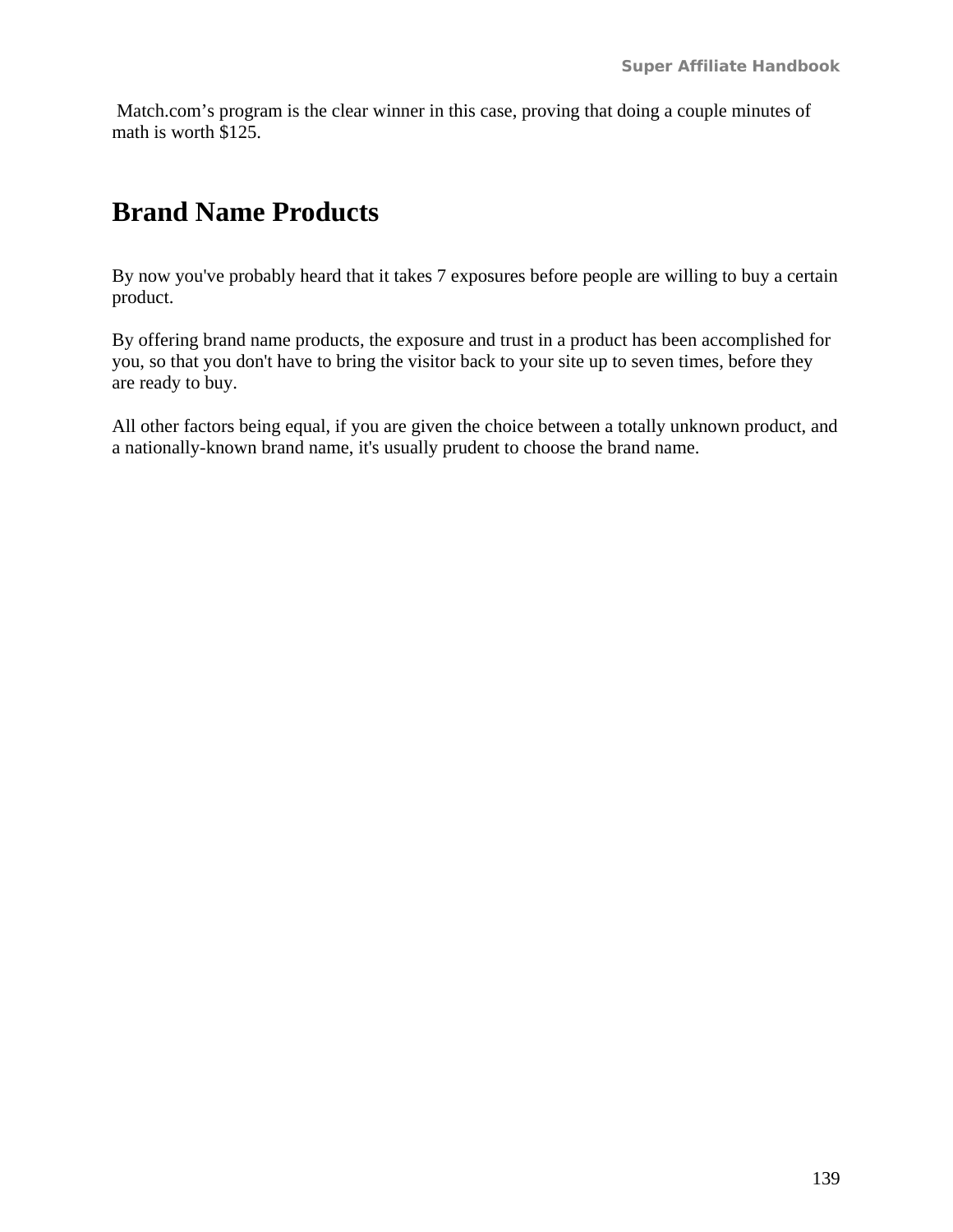## **Should You Affiliate with Bookstores?**

Adding books to your site that are relevant to your topic would seem like a smart thing to do. Most folks are online looking for information or entertainment, and what is more informative and entertaining than a book?

It's a good plan, but there are drawbacks.

### **I've personally made very little money selling books on my various sites. Amazon's top commission is 15% of the sale. That amount is reduced to 5%, if your visitor arrives at Amazon from a specific product link on your site, but then buys a different product.**

Five percent of ten bucks is fifty cents. Granted, if you sell thousands of books, that'll definitely amount to a nice chunk of change, but if the books on your site are an 'additional' offering, it's unlikely you'll ever make a significant sum of money selling books through an affiliate program.

True, every little bit counts. However, if your main product pays you a commission of twenty dollars per sale, and your book links draw attention away from the main focus of your site, having an onsite library may actually diminish your total income.

All things considered, if you still choose to sell a book or two on your site, you may want to use a program called 'Foundation Anaconda'.

**Foundation Anaconda** is a useful addition to any website's Associate Program bookstore. It allows your website's users to perform keyword searching of ANY Amazon shopping category with the search results presented on your website. The biggest benefit to using Anaconda is that it replaces all product links with affiliate hardlinks so that you receive maximum commission for each sale you make through Amazon.

The downside is that this software is relatively expensive, so you'd have to sell MANY books to recoup your purchase cost before you start to benefit from the increased Amazon commissions.

**→ Anaconda Software** [http://www.anaconda.net](http://www.anaconda.net/)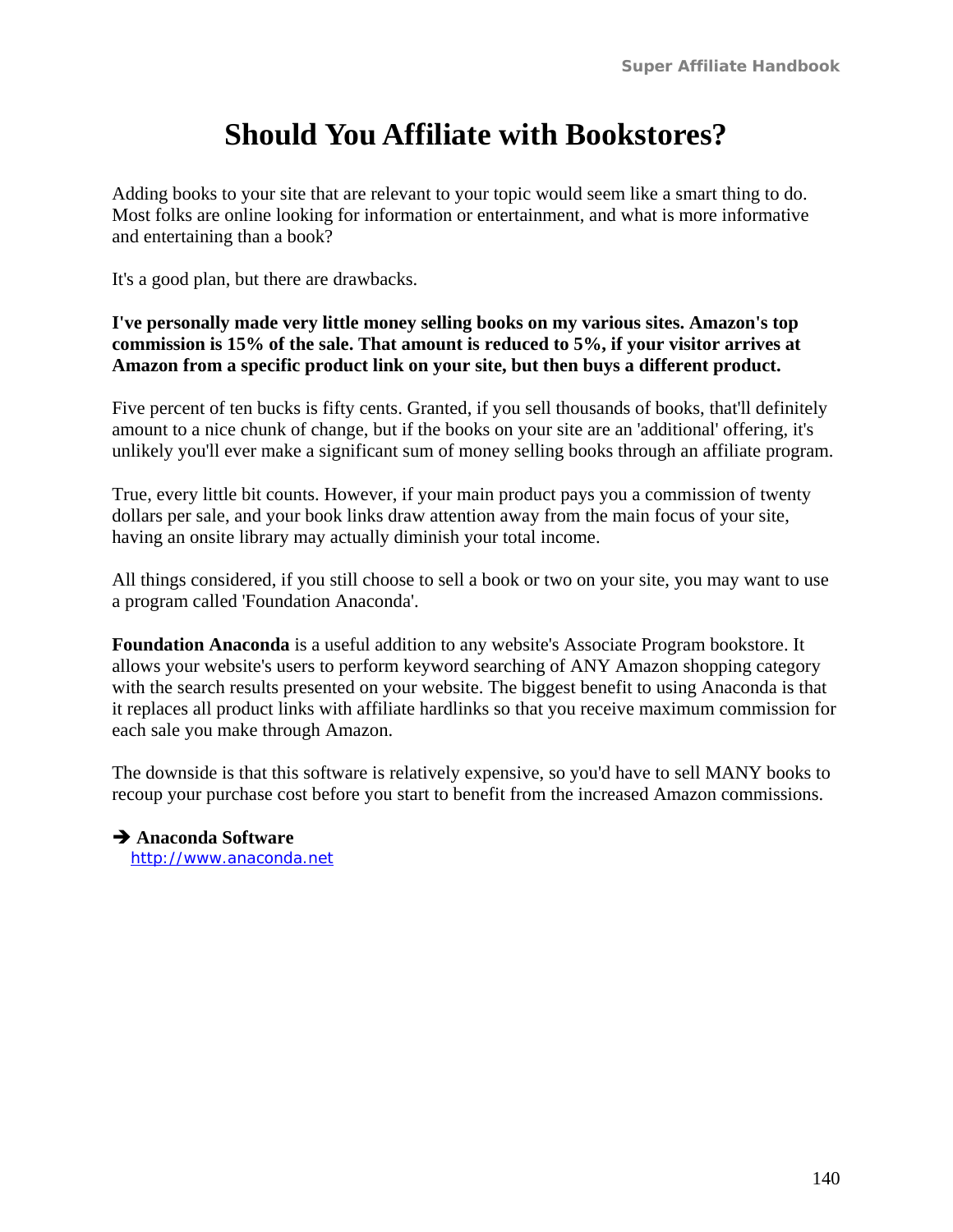## **Sorry, Your Application was Rejected**

#### **A letter like the one below is very disappointing to receive.**

From: Overture Services Subject: Sorry, your application was not approved Date: 2003-01-16 12:31:05.0  **Message**

Dear Rosalind Gardner,

Thank you for applying to Overture Services. We regret to inform you that your application was not approved for this program. This is not intended as disapproval of the quality or value of your Web site. Each advertiser determines how many and what types of publishers they will accept in their program for various reasons. You are welcome to apply to other advertiser programs in the Commission Junction network at any time. We apologize for any inconvenience this may cause you.

For assistance, please use the "Support" drop-down menu at the top of this page.

Best regards,

Client Services Commission Junction

To avoid receiving such a letter, be sure to read and understand all the ins and outs of the program you wish to join. Then dot your 'I's' and cross your 'T's' when submitting your application.

Of course, even affiliate managers make mistakes sometimes. If you think you've received a letter like the one above in error, contact the affiliate program manager and very politely ask why your site was rejected. It's also a good idea to state why you feel your site is a good match for the program.

**And now for the good news** – I phoned Overture after receiving the above letter, and their program manager immediately reversed the decision.

Although she didn't give much credence to the fact that I spend a ton o' cash with Overture every month, she DID like the promotional methods I planned for their program.

Hey, whatever works.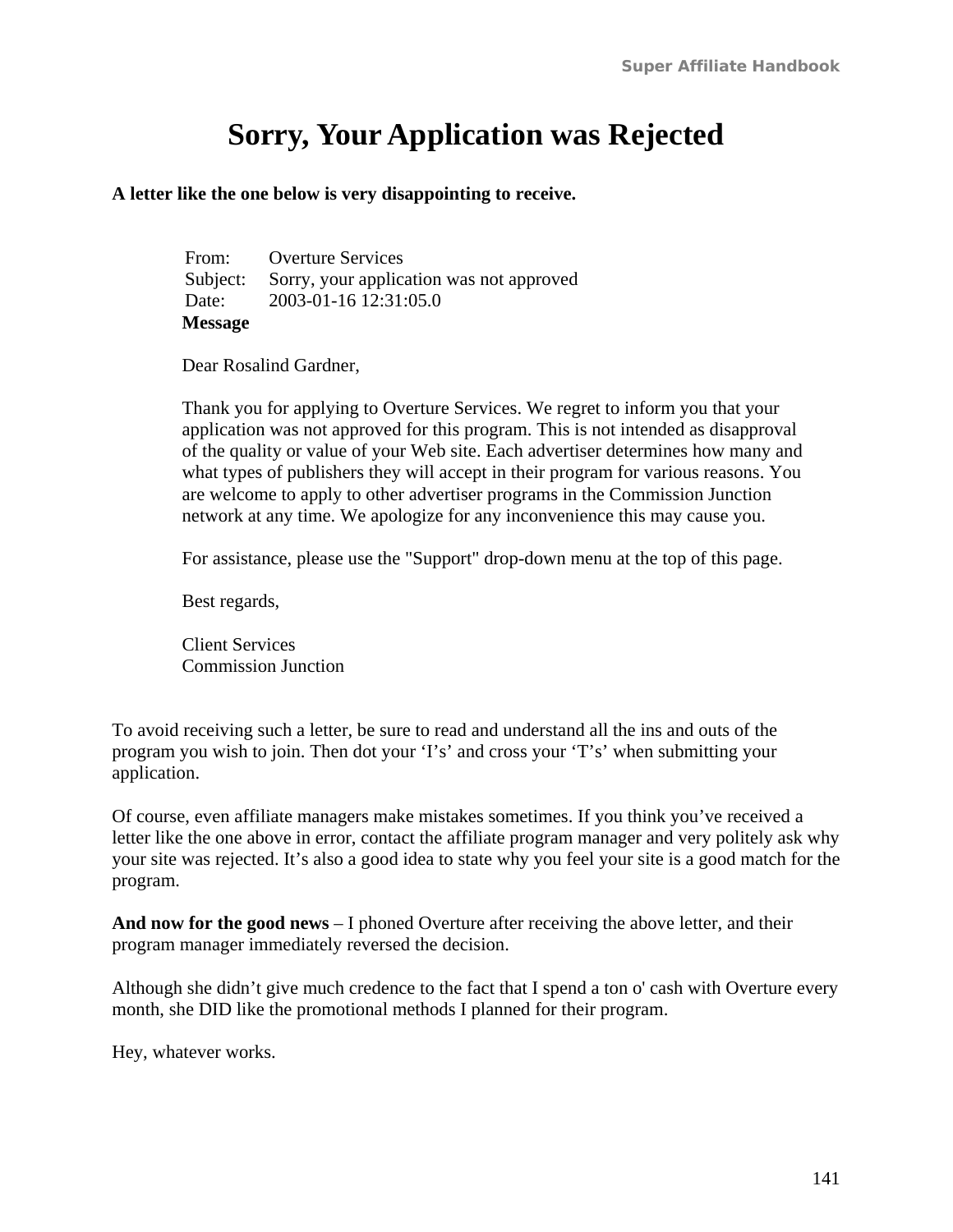## **You're Fired!**

**Not getting accepted into an affiliate program, for whatever reason, is hard enough to take, but getting terminated once you're 'in' is even worse.** 

Dear Rosalind Gardner,

We regret to inform you that you have been dropped from the First PREMIER Bank advertiser program, and you will no longer be affiliated with this advertiser as of 1/23/03. This is not intended as disapproval of the quality or value of your Web site. Each CJ advertiser has the option to determine how many and what types of publishers they will approve to their program, and they may also make changes to their program which warrant removing some of their publishers.In this case, the advertiser has supplied the following reason for removal:

### **Website volume does not meet minimum requirement of 10,000 visitors/month.**

You must remove any banners or links you are hosting on your Web site for this program at your earliest convenience. You are welcome to apply to and to host links from other Commission Junction advertisers at any time. Login to the member area at http://www.cj.com/login.jsp to find our current advertiser programs and to retrieve their links. Commission Junction values your participation in the CJ Network and we apologize for any inconvenience this may cause you.

Please be aware that this decision was not made by Commission Junction but by the advertiser. For assistance, please use the "Support" drop-down menu at the top of the Account Manager.

Best Regards,

Client Services Commission Junction

### OUCH! That's what happens when you **join an affiliate program too soon**.

When setting up my credit card offers site, I applied early to the best merchants.

As luck would have it, Christmas, New Year's and life got in the way, and I did no work at all on the site for almost two months.

First PREMIER Bank saw no traffic coming from my site to theirs, so their program dropped me.

To avoid having this happen to you, get 90% of your site together before applying to programs. In fact, I recommend that BEFORE applying to a program, write descriptions and endorsements for the products you plan to promote.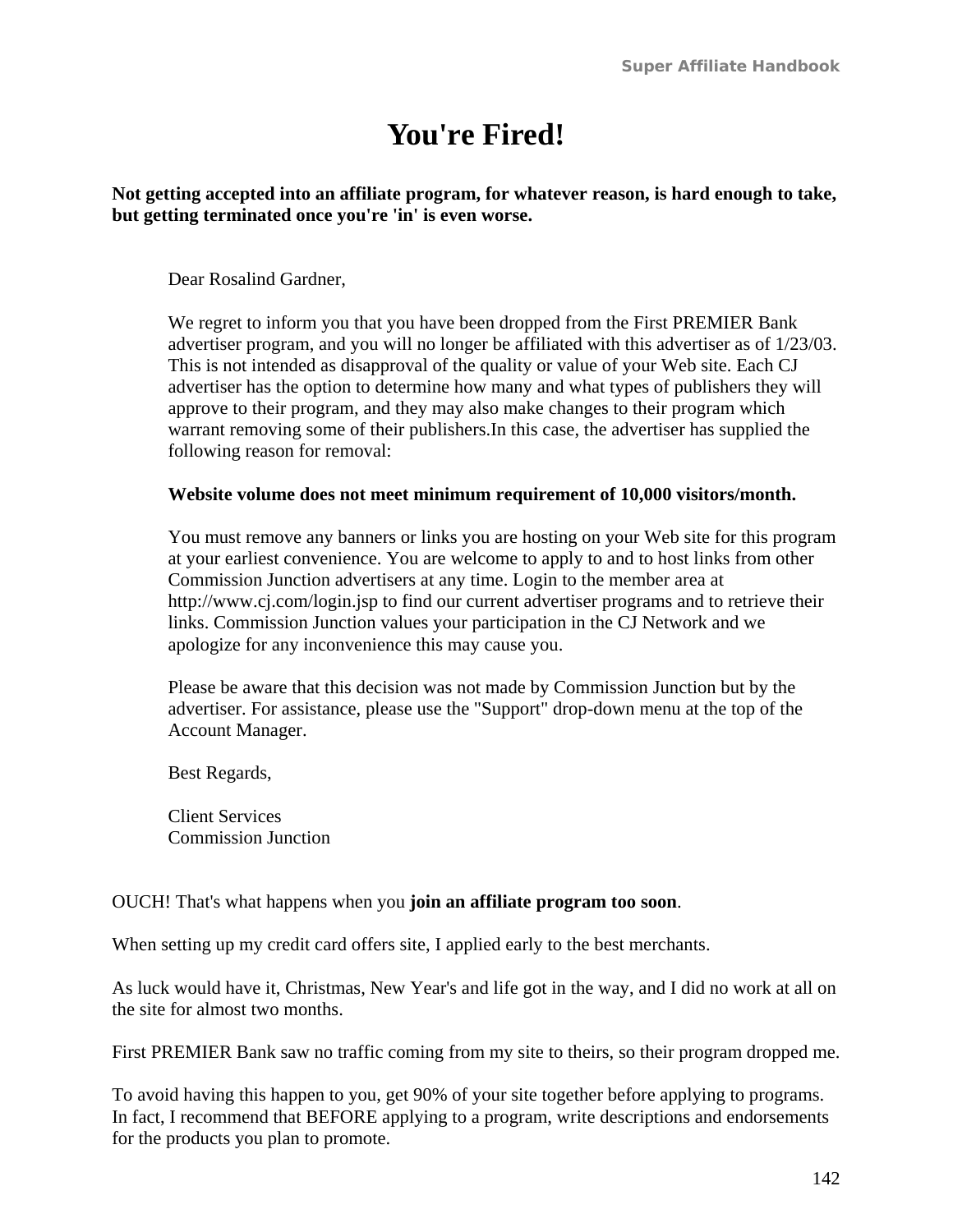Once accepted, all you'll have to do is add your links and use a pay per click to drive traffic to your site right away. Not only will you build revenue faster, you'll prevent nasty occurrences such as the one above.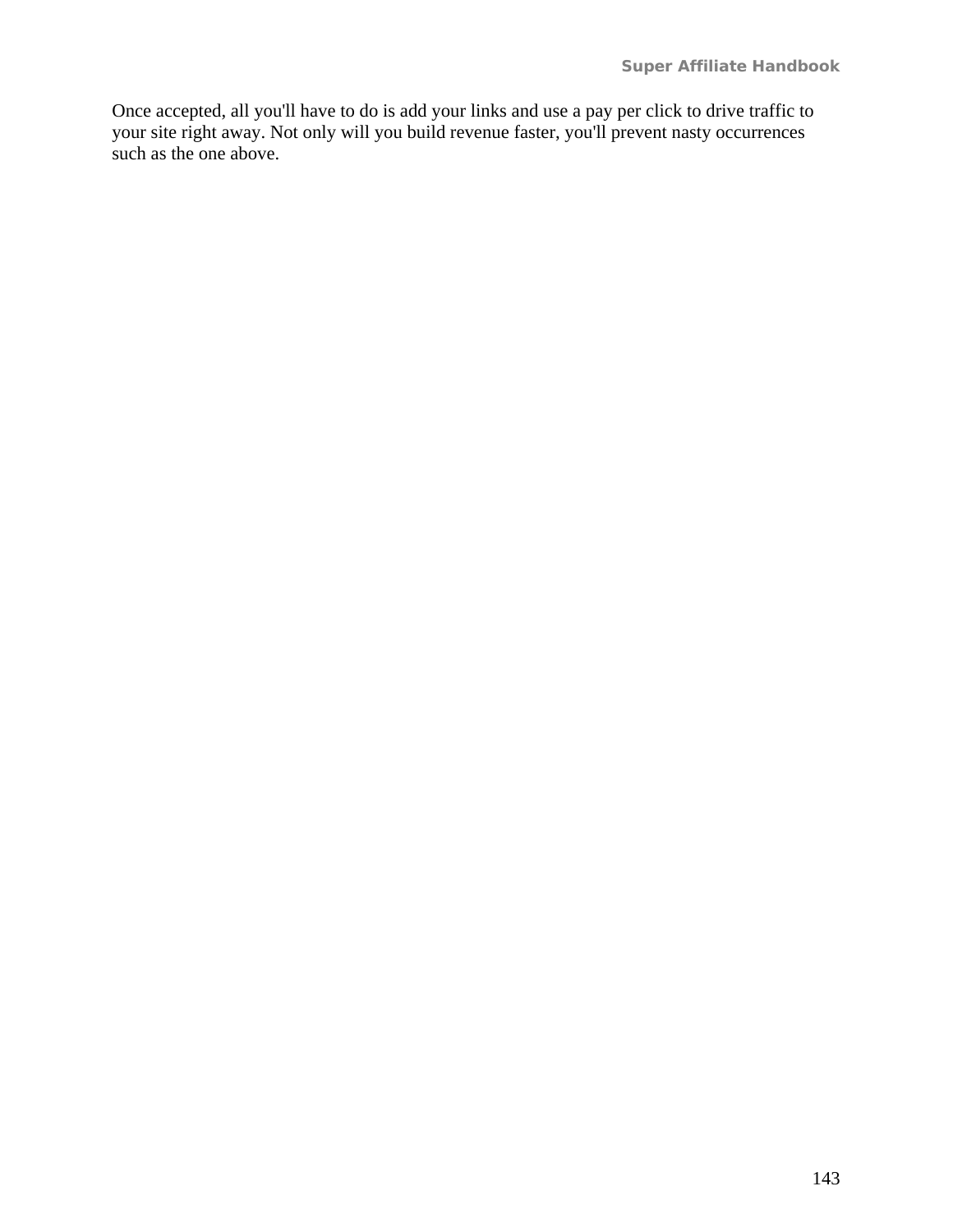## **A Good Program to Join**

Below is an example of an excellent affiliate program welcome letter. It first of all thanks me for becoming an affiliate, then goes on to give me the information I need to: assess my affiliate statistics, link to the product, and contact the company should I require further help or information.

This beats the heck out of the affiliate program that sent me a welcome letter without telling me how to access the affiliate statistics interface and which posted email address bounced when I wrote to ask them about it. Their contact form was also broken! Needless to say, I'm not promoting that product. The trouble is, I can't cancel the account either. Dumb.

Anyway, here's an example of a GREAT affiliate program welcome letter, and a promising start to an affiliate relationship.

Hi Rosalind,

Thank you for becoming a Connected Satellite Associate.

The Associates Referral Program has become a great success and has proven to be a steady source of income for all of our participants. This is a fairly long email, but PLEASE take the time to READ IT ALL. The information and tips will explain exactly how everything works and the different ways to earn referral fees. Taking the time to read everything in its entirety will pay off in the extra referral fees you get by setting everything up \*right\* the first time. You are getting this e-mail because you are a member of the Connected Satellite Affiliate program. Feel free to visit the ConnectedSatellite.com Affiliate Log-In page at any time. You can access it by clicking here:

**http://www.connectedsatellite.com/associates/index.html** 

Your affiliate id is: \*t\*3\*j\* Your password is: \*\*\*\*\* Your specialized affiliate web URL is: **http://www.1shoppingcart.com/app/aftrack.asp?AFID=\*\*\*\*\***

The address above is specific to your site. In other words, it puts a hidden code in the site to track how many visitors have linked from your site and how many of those have ordered. To view how many people have traveled from your site to ours or to see how many have ordered, go to the following site at anytime:

#### **http://www.connectedsatellite.com/associates/index.html**

Please do not get the 'reports' URL confused with the URL that you are to use as a link to us. It would be very embarrassing to yourself if you were to accidentally link a banner (or text link) from your site to a 'reports' site (that shows how many visitors have linked through and how many have ordered) instead of our site. This 'reports' URL above is only for your personal use to see how many visitors have clicked through and how many have ordered (so you can see how much you are earning in real-time).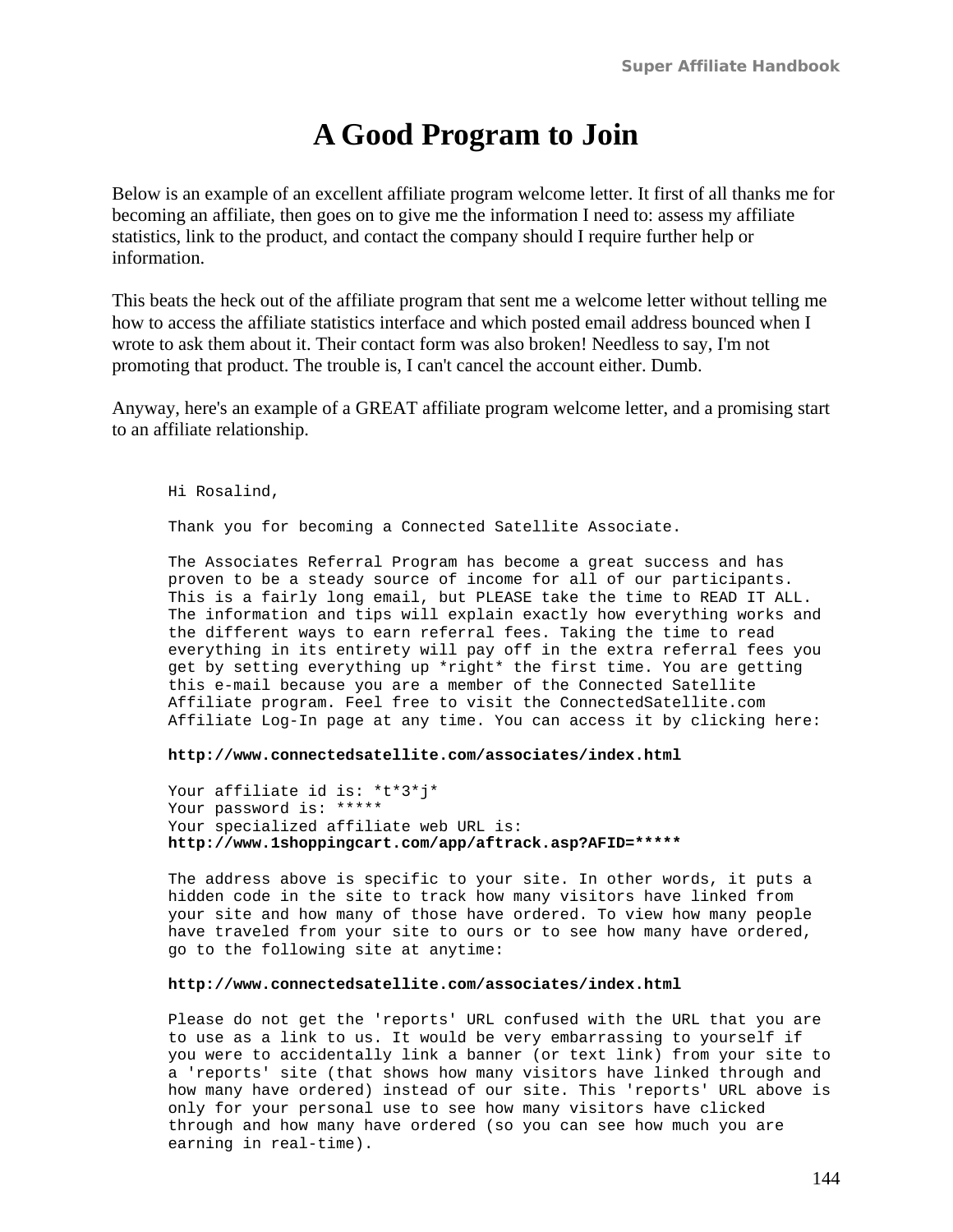================= First Thing To Do =================

First you must decide how you want to incorporate Connected Satellite into your website.

You can do one of two things (or both):

#1) Text links #2) Banner links

Many sites use BOTH types of links for their website. In other words, they have multiple areas on their site that they link to Connected Satellite and they use both text links and banners. Don't hesitate to link Connected Satellite from multiple areas in your website. Remember, the more people that see Connected Satellite links... the more people that link... the more people that order... the more referral fees you get. Keep in mind that a variety of banners is available on your online reports link.

========== Text Links ==========

We recommend that you link to us on your main page because of the exposure. You can have one of our banners on your site as the link to one of our products OR you can have a text link to us directly from your main page, your 'other links' page, or wherever you deem appropriate at your website. For example, if your site has a 'main menu' format on your home Page; you could have us listed in your main menu (if applicable). We recommend the main page because it has the highest exposure to your visitors, and of course, the more people that link to Connected Satellite webpage, the more people that buy, and the more money you make.

============ Banner Links ============

This is by far THE MOST COMMON WAY PEOPLE LINK TO US.

Most associate members have a banner on their main page and then on a few other sub-pages at their website. On the main page we recommend that you list us as high on the page as possible OR close to the links that go to other parts of your site; as that is where your visitors are looking and will see the link. No matter how you integrate it into your website, we give you complete control. You can find all banners, as well as complete and thorough examples on text and banner linking by visiting:

**http://www.connectedsatellite.com/associates/index.html** 

========================================== WARNING: NOTE ON SPAM AND ITS CONSEQUENCES ==========================================

Associates sending unsolicited commercial email or posting to 'inappropriate' newsgroups has become more of a problem lately. It is against your associates agreement to advertise our web site via unsolicited email. Some people think that dealer 'Spam' email originated from us, damaging our reputation and causing us many administrative problems.

DO NOT send unsolicited email to promote us, or you will be in violation of your associates agreement and your account will be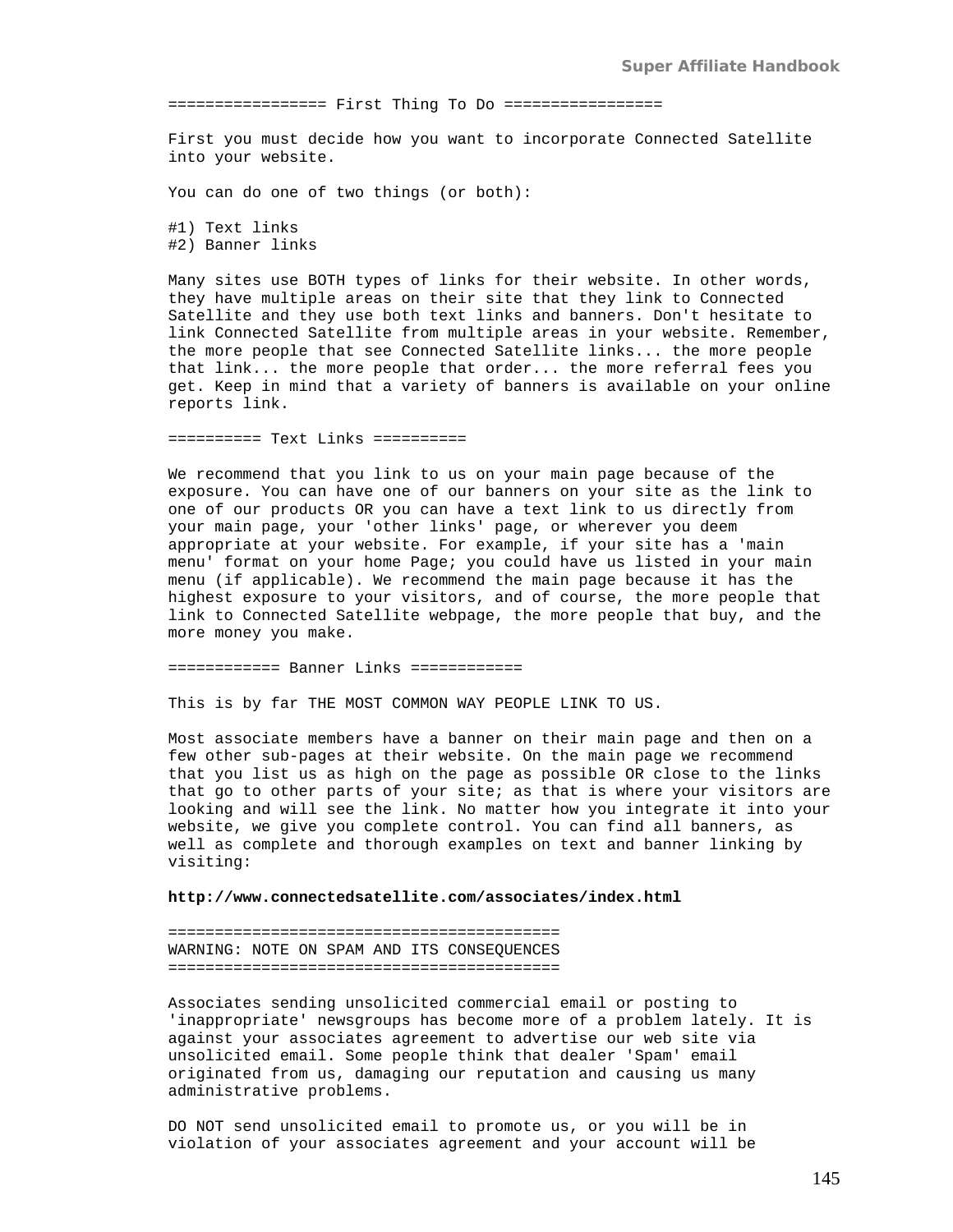#### **Super Affiliate Handbook**

terminated, forfeiting all outstanding referral fees. Your cooperation and understanding is appreciated. However, do not get this confused with PROPER WAYS to promote our products. Please recommend the course in your autoresponders, in a personal email to your clientele base, your lead lists, people that contact you and you stay in touch with, a newsletter list, at your website, even in appropriate email discussion list, etc. This is not spamming.

=================== General Information ===================

If there is any confusion, please email our customer service department at **affiliate\_info@connectedsatellite.com**.

Our mailing address if you need it is:

Connected Satellite 4801 E. Indian School Road Suite 2 Phoenix, Arizona 85018 602.957.7850 (within Arizona) 888.251.0055 (nationwide toll free)

Take care and best of luck, Ira Feuerstein President - Connected Satellite

Enough for now. Tomorrow I will send some information about banner and text advertising.

That letter provides ALL the information that I need to start promoting Connected Satellite. Merchants should all be so thorough in their affiliate welcome letters. Building rapport early in the game increases everyone's chances for success.

 $\rightarrow$  Connected Satellite [http://connectedsatellite.com](http://www.1shoppingcart.com/app/aftrack.asp?AFID=64553)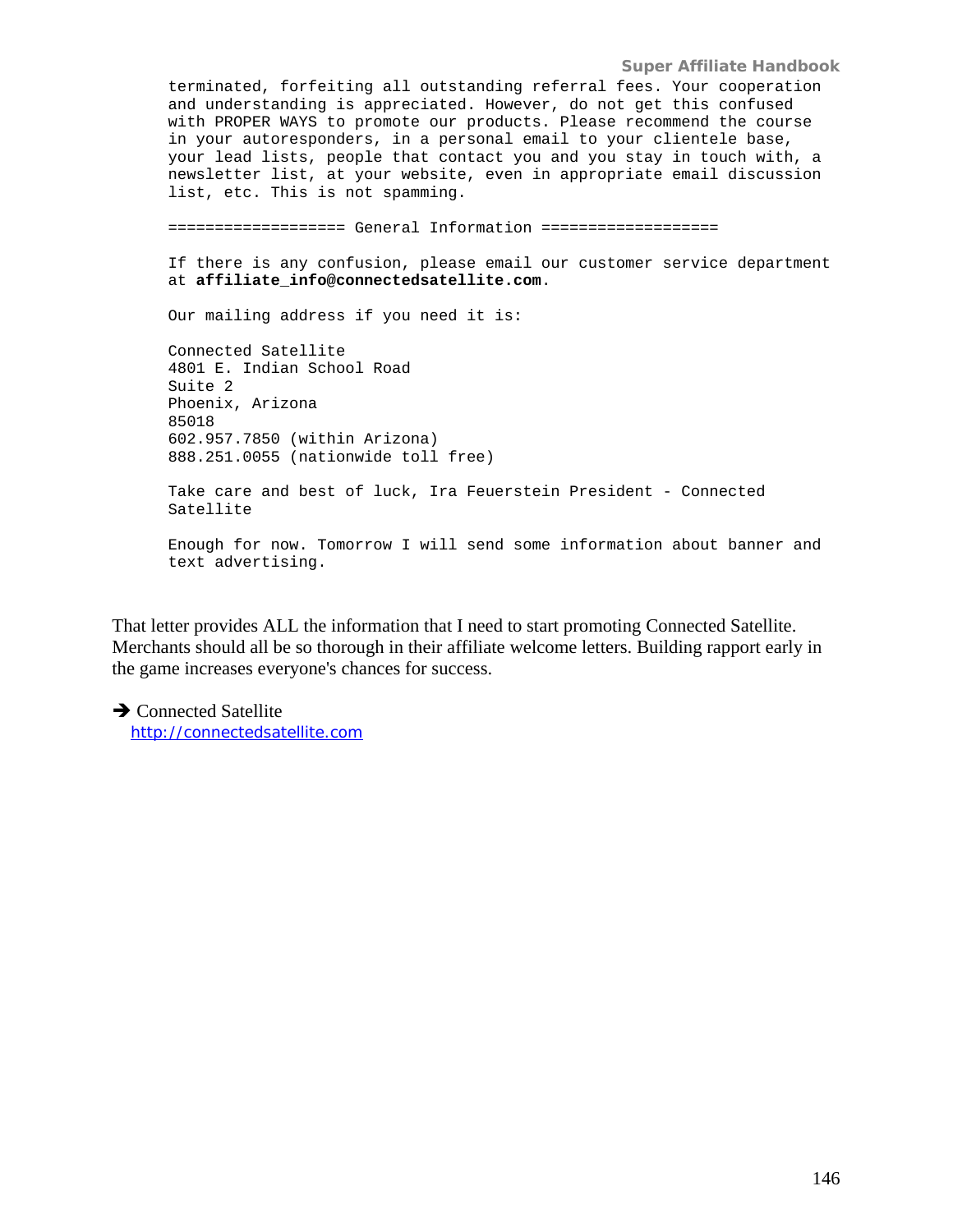## **A Program to Avoid**

### **As an affiliate marketer of Internet dating services, I'm always on the lookout for good quality dating sites and products to offer my single visitors.**

Merchants help me out when they let me know about their new products and affiliate programs.

I was therefore thrilled when one of my friendly affiliate competitors got in touch to tell me that he'd started his own Internet dating service and affiliate program.

Having launched a community membership site myself, I could fully appreciate the huge amount of time and money my friend had invested to develop this new site. He was justifiably proud of his accomplishment and I was excited by the prospect of having a product to promote that would benefit everyone - my customers, my friend and me.

Unfortunately, it didn't quite work out that way.

**The first stumbling block was the low commission he offered.** His top rate was 30%, with no commissions on recurring sales.

This puzzled me. As an affiliate marketer of dating programs, he should have been aware that new sites offer at least 50% on new and recurring sales to entice good affiliates to sign up. If commissions on recurring sales are not offered, then the rates on new sales should be increased to between 70 and 100 percent.

#### **In most cases, his affiliate program would have struck out for me at that point.**

However, as this was my friend's site, it occurred to me that perhaps his product was so unique that the potential for high volume sales might offset the lower commission. Hoping for the best, I continued my review.

**When I arrived at the site, the first thing I noticed was** *'6 registered members'* **prominently displayed at the top of the homepage.** That normally wouldn't be a problem, except for the fact that my customers are looking for friends and soul mates. If I send them to a site where there are only six people to meet, they'll likely be disappointed. Worse, by wasting their time, they lose trust in my judgement and then I will lose them as customers.

That's not good. My customers are literally my bread and butter. Giving them what they want and expect is how I stay in business. Paying for traffic that I send to a merchant site where there is nothing to buy, will put me out of business.

(This is how a membership site should be structured. When starting a dating service, the merchant pays for advertising to bring people to their site. To entice visitors to sign up as members, he will initially offer his services for free. When the database is large enough to attract paying customers, the affiliate program manager then invites potential affiliates to join their program.)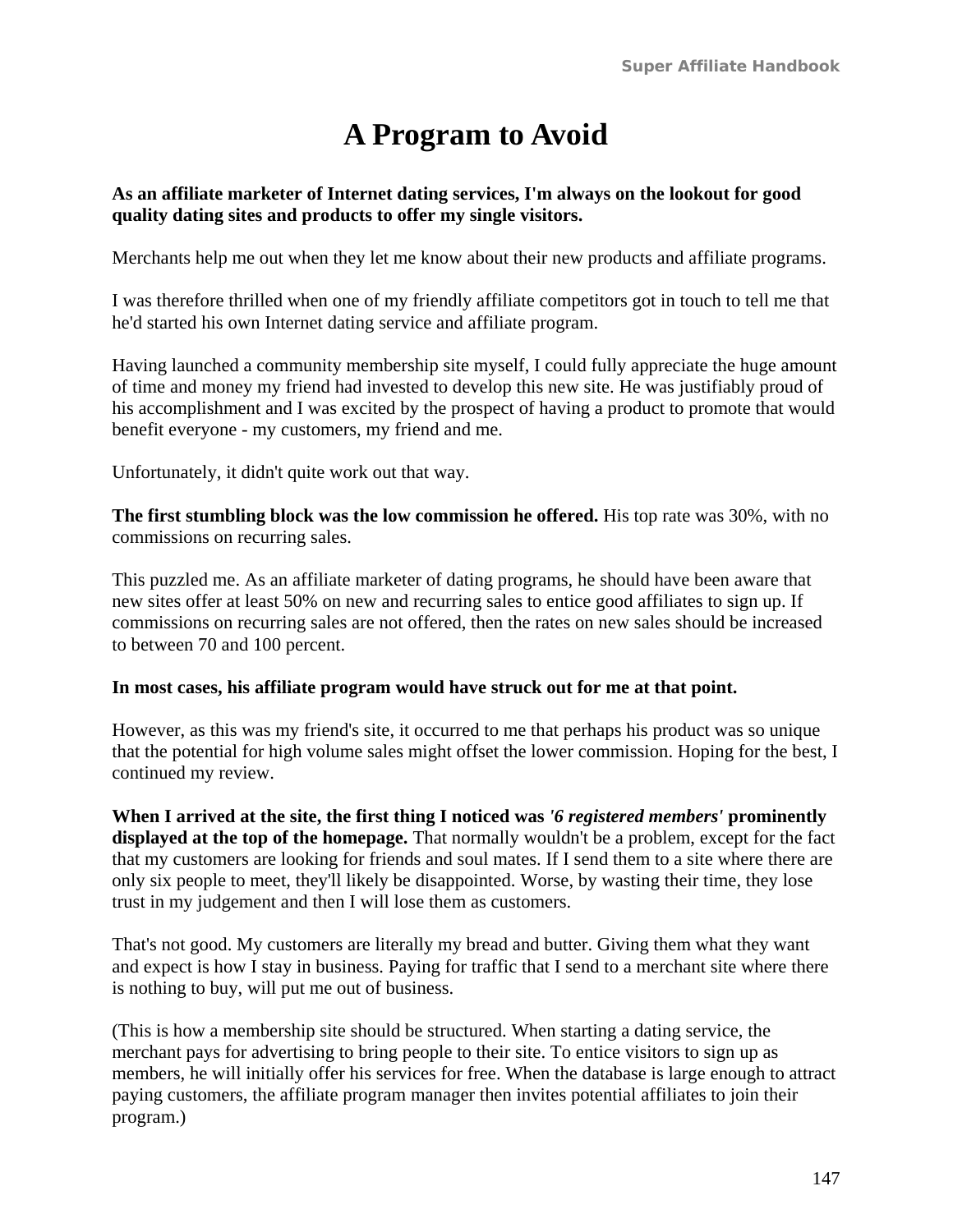Even though my friend's program had already struck out for my customers and me, I was still curious, so I kept on looking.

I clicked next on a link labeled 'Dating Resources'. **Expecting to find Internet dating tips and advice, I found links and banners pointing to Lavalife, FriendFinder and other affiliated dating sites instead.** When I asked him about placing affiliate programs on his site, my friend said he simply wanted to supplement his income until the dating service got \*rolling\*. I can understand his motivation. However, what he doesn't understand is the concept of customer 'hijacking'.

As an affiliate, you pay good money to get visitors to your site. You presell your merchants' products and expect the merchant to honor their end of the bargain by making the sale and sending your commission check. **You don't pay for the merchant to send YOUR customers to THEIR affiliated merchants.** 

I didn't need to look any further. I told my friend that I'd wait to sign up for his program and my reasons for holding off. Fortunately, he understood my concerns and quickly alleviated some of the problems I mentioned.

Knowing when NOT to sign up for an affiliate program can sometimes be a tough call.

However, you can simplify the process considerably. Put yourself inside your customer's head. If the product doesn't benefit them, the program strikes out. It's simple as that.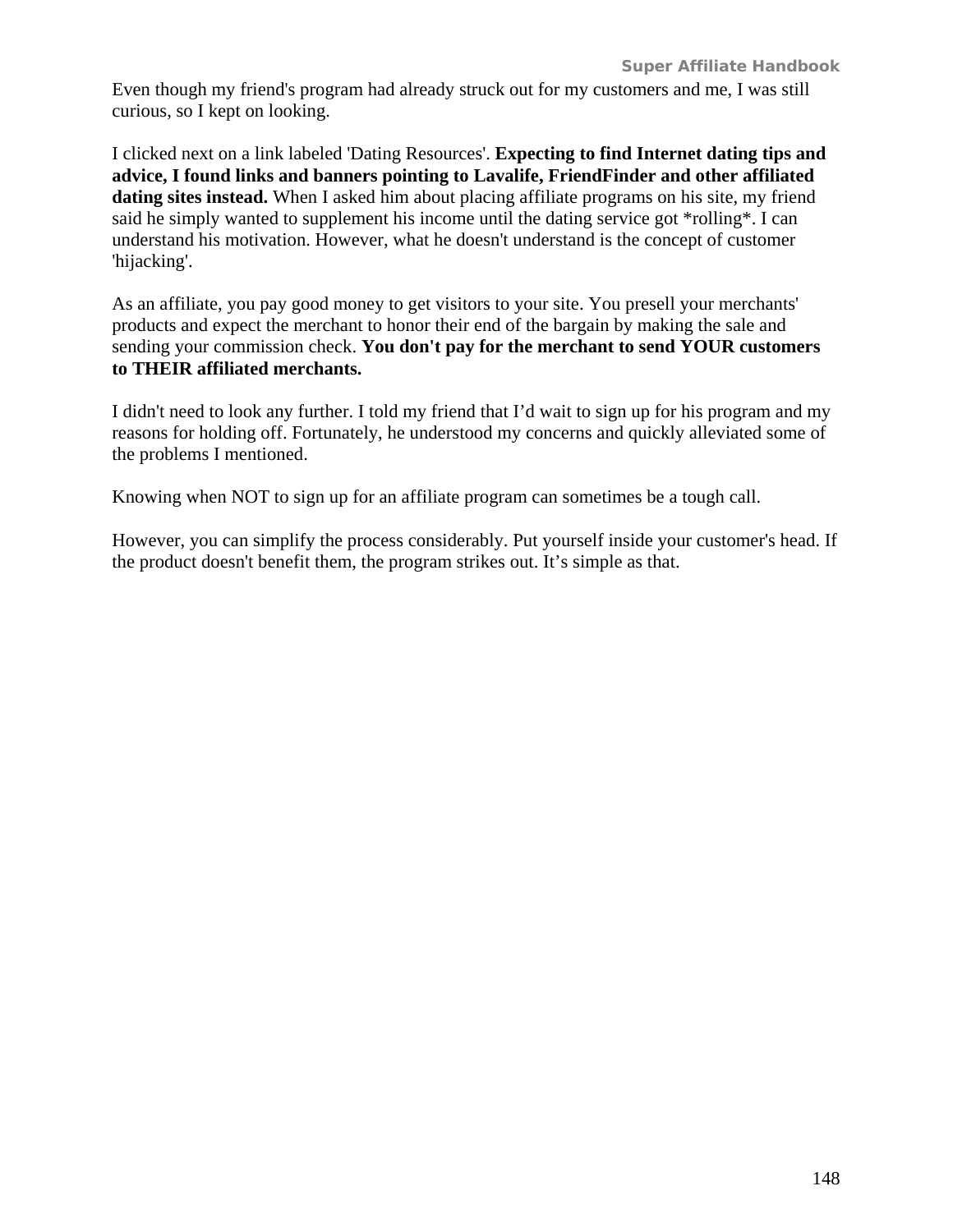## **Programs to Drop**

**Sometimes you can't tell until after you've joined a program that it's not going to work out. Here are a couple of experiences I've had that have convinced me to drop or stop promoting certain affiliate programs.** 

### **Spammers**

After signing up for a program that promotes a number of different credit cards and financial services, I started getting a ton of spam directed to the email address I'd set up specifically for this company.

I wrote the affiliate manager and advised him that I was aware my email address had been 'sold' by their company to outside companies, and that I wasn't impressed by having my trust betrayed in that manner.

Not only did I not receive a response, soon afterwards I started receiving offers to join their affiliate program (the one I had already joined) directed to ANOTHER of my email addresses the one I use only for domain registrations at GoDaddy.com.

What that means, is that the affiliate manager, or someone in his company, uses a WhoIs service, or specialized software, to search for sites that would make good affiliate candidates.

I emailed the affiliate manager again to let him know that I was aware of this practice, and that I would prefer to receive better ad copy to help me promote their products, as opposed to spamming me to join a program that I was already affiliated with.

I still got no response.

Guess what? One more spam email and I dropped their program. Their loss entirely. I don't affiliate with spammers, and I highly recommend that you avoid them as well.

### **Inconsiderate Affiliate Managers**

Here are some examples of notices that arrive too late to be of use, or at such a time as to cause significant grief.

Hello Rosalind,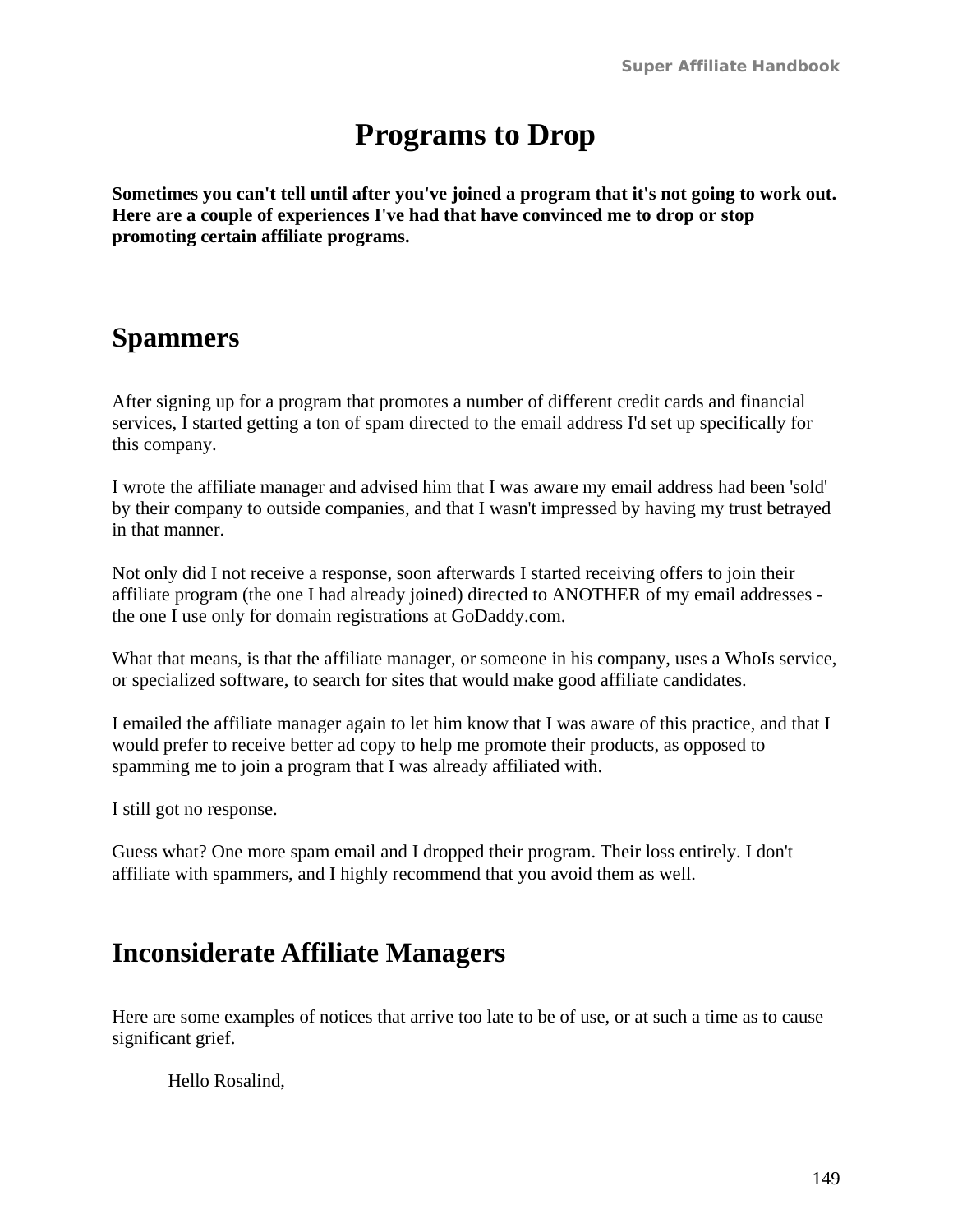The site is back to 100% normal capacity and fully operational. If you stopped sending traffic you can begin sending it heavily again! Thanks tremendously!

CHEERS TO MORE TRAFFIC AND MORE SUCCESS! Thanks, CEO XYZSite.com

Back to normal? Stopped sending traffic? Huh? There was NO prior notification sent to affiliates that any trouble existed with the site.

It would be better NOT to send the 'update' at all in this case, as it only served to make affiliates question how long the site had been down and how much revenue they'd lost during the outage.

Here's another one.

**This one really made me wonder if the affiliate manager had a clue. It arrived with the subject line: URGENT: Change your links on August 29! The email was received on August 28th, 2001.** 

Dear XYZ Associate,

We're about to reveal some very exciting changes this week that will make it easier than ever for you to earn commissions with us! **To take advantage of these changes, you must change all the XYZ links on your site on August 29, 2001**. Please read below for details…

What's going on? We're updating our look and changing our name to

better reflect the fun and excitement we know singles are looking for. On August

29, we will become XYZ2.com™!

What's " XYZ2.com™"? XYZ2.com™ will be everything that XYZ.com™ is, but better. We've improved our functionality and made the sign up process even easier. We believe these changes will encourage more of your visitors to become members...and that means higher commissions for you!

**What do you have to do? You \*MUST\* change your banners, tiles and links on August 29, 2001. We will not be able to track or compensate you for members that are generated through old links after that date.** Please visit our Associates area now at http://associates. XYZ2.com and choose from the great new selection of banners, tiles and linking options.

Want to make the most of this exciting change? Since you're changing those old links anyway, we encourage you to review how and where you promote XYZ.com on your site. You may want to consider including news about the exciting upgrade from XYZ.com to XYZ2.com in any newsletters or on your website. This is just the kind of change that gets people interested,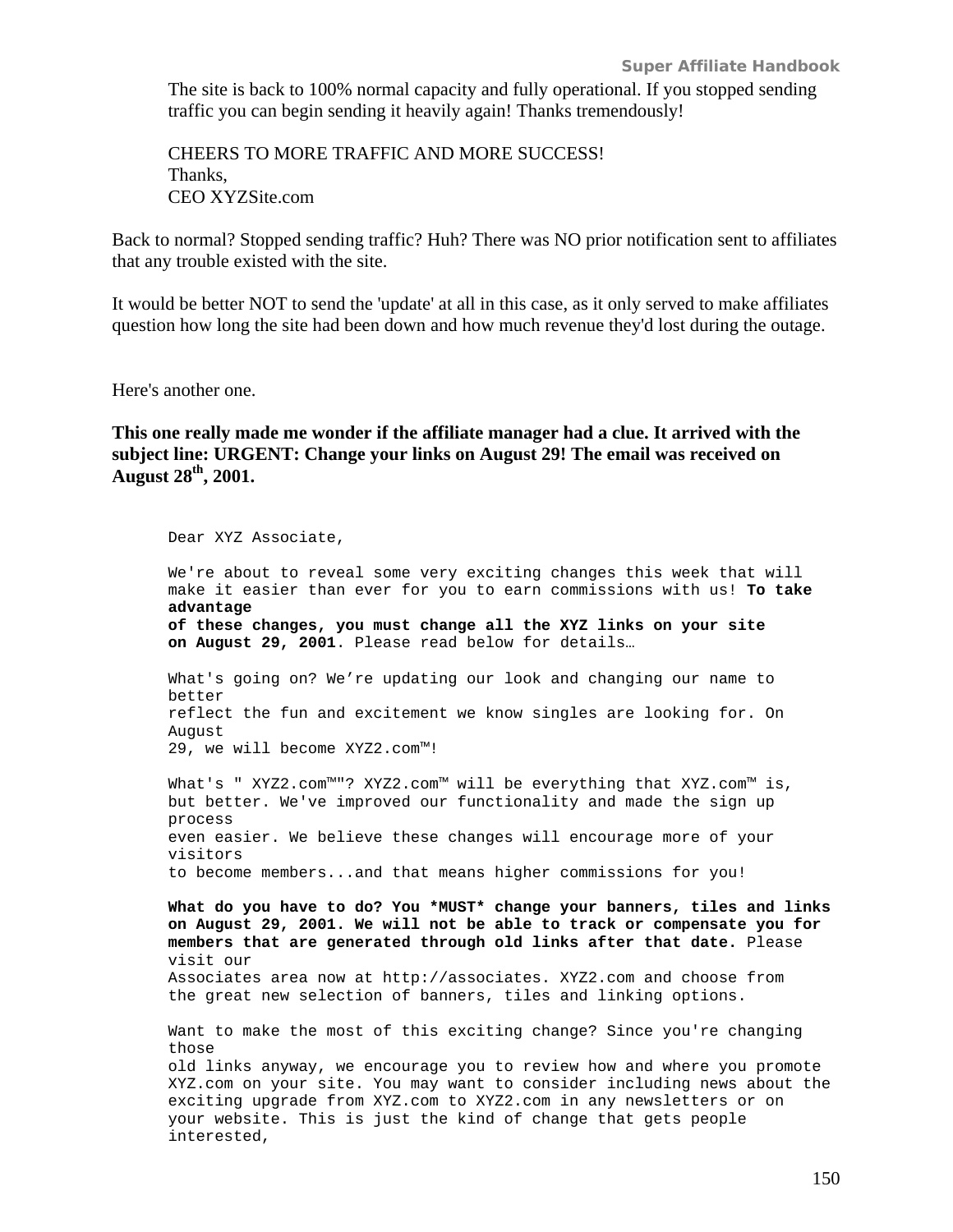See you soon! XYZ2.com Associates Program.

#### **So, in effect they wanted their affiliates to change and upload all their new links at exactly midnight on August 29th, 2001.**

Let's see… August. No one goes on vacation during August, right? No, of course not! Especially NOT in the Northern Hemisphere where this merchant is based. So, there was absolutely NO chance that affiliates might return from a week-long holiday to discover that they'd paid to get traffic to a site on which dozens of links to XYZ.com were no longer valid. No, not a chance.

I find it absolutely unbelievable that anyone, especially a businessperson, could be so thoughtless and inconsiderate.

Although the company apologized for their 'oversight', they didn't offer to compensate those affiliates who lost out when they couldn't change their links in the nick of time.

I was fortunate in that I was handy to my site and could change my links immediately, but I've severely curtailed my promotional efforts for this company until they prove themselves capable of showing respect and consideration for their affiliates.

Two years later and I'm still waiting.

### **Customer Complaints**

Do you get repeated complaints about a specific product or service? If you have a good relationship with the Affiliate Program manager, pass your visitors comments along. If you don't have the time, you just might want to drop the program.

### **Slow Payments**

Keep track of your affiliate program earning and the checks as they arrive. If a check is slow to arrive, contact the affiliate program manager and let them know. If the payments are often slow to arrive, it may be best to drop the program.

**I've joined, then dropped and later re-joined a program after improvements were made to either the product or the program.**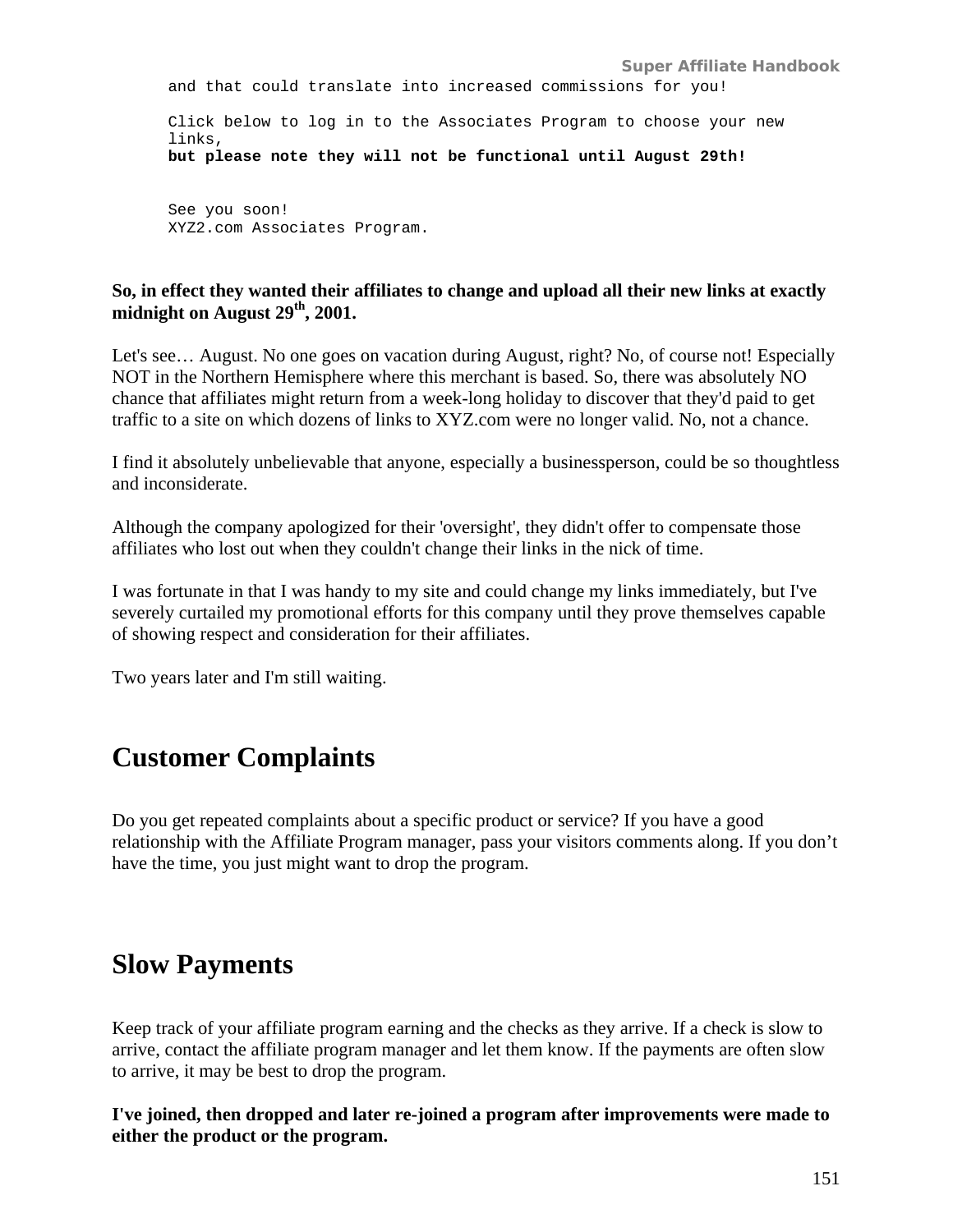Don't hesitate to do the same. It's YOUR money!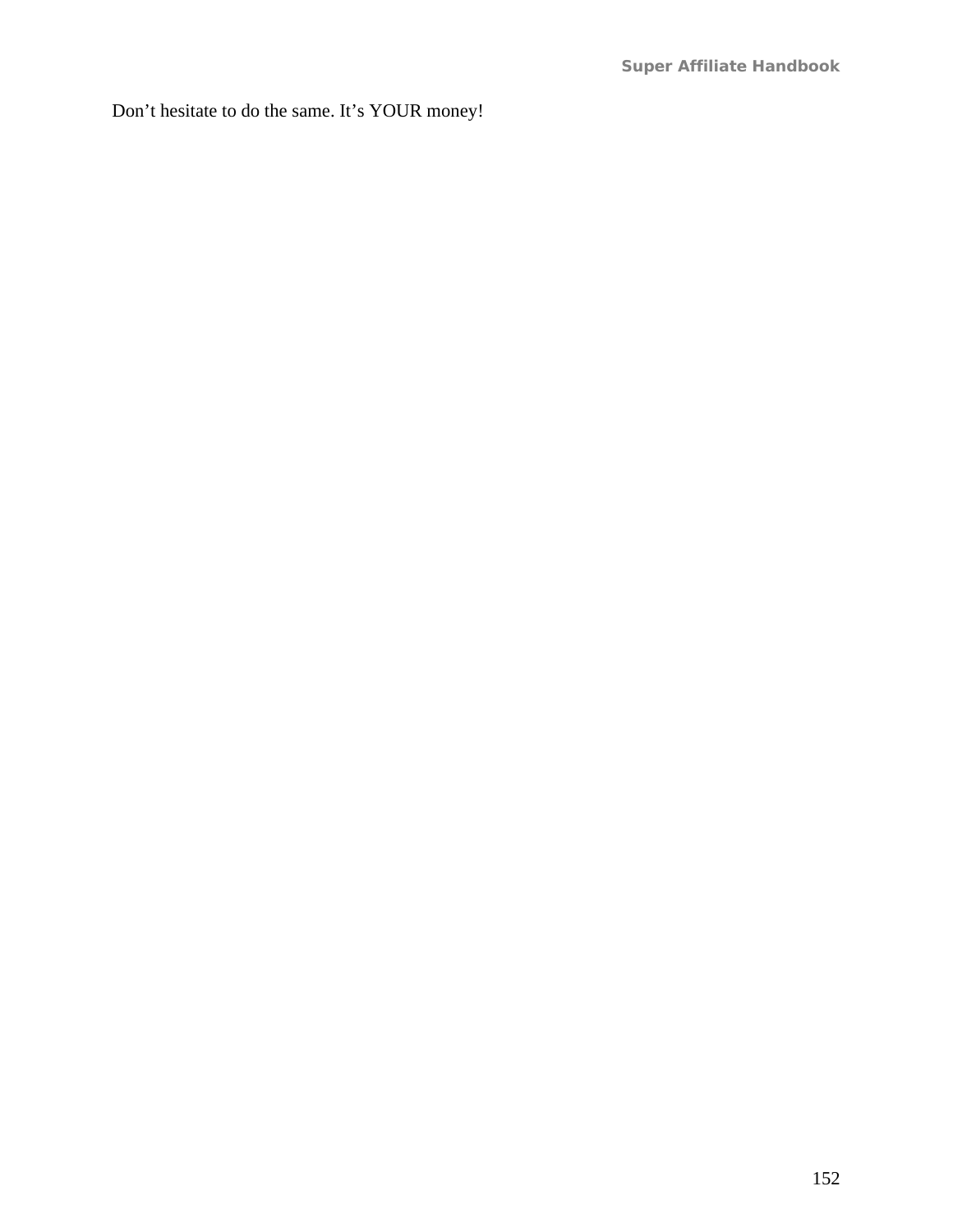# **Domain Issues**

## **Free Domains - Worth about that Much**

**Here's a lesson that too many webmasters have learned the hard way. Free domain names and Web site hosts are worth precisely what you pay for them.**

Several years ago, I placed a recently completed site on the latest and greatest free web host. While I disliked the banner ads above and below my pages, I understood that was how the company made their money and the price I paid for the space.

So, my new site is up and I'm submitting it to the search engines to bring in some traffic. My efforts start to pay off and pretty soon the money is rolling in. Cool! I start working on new projects.

Time goes by and one day I notice that the site has stopped generating revenue.

I check to see whether the site is offline or if perhaps the sales links are broken.

I type in my URL and in the browser I see a different site. Thinking I've entered the address incorrectly, I type it in again. The same strange page comes up instead of mine. So I try it again... and again.

Nope, right URL, DIFFERENT site. **My site was gone.** In its place was a full page of advertising.

Why was this done? Well, of course I never found out, no one responded to my queries. Granted, this was a scam of the worst kind. Get suckers like me to build a site and bring in visitors, then steal their traffic.

Although the established free hosts like Geocities and Hypermart wouldn't pull such a stunt, here are six more drawbacks to hosting your site on free servers.

- Lose Credibility Would YOU buy from a business that can't afford \$7.95 per month to host its own web site? I wouldn't. My impression of businesses on free servers is akin to street vending. I might buy an inexpensive little trinket, but never anything of value.
- **Banner Advertising on Your Pages** Nothing is really free. In exchange for space on their servers, the host places their own banner advertising on your pages. Their banners detract from your business.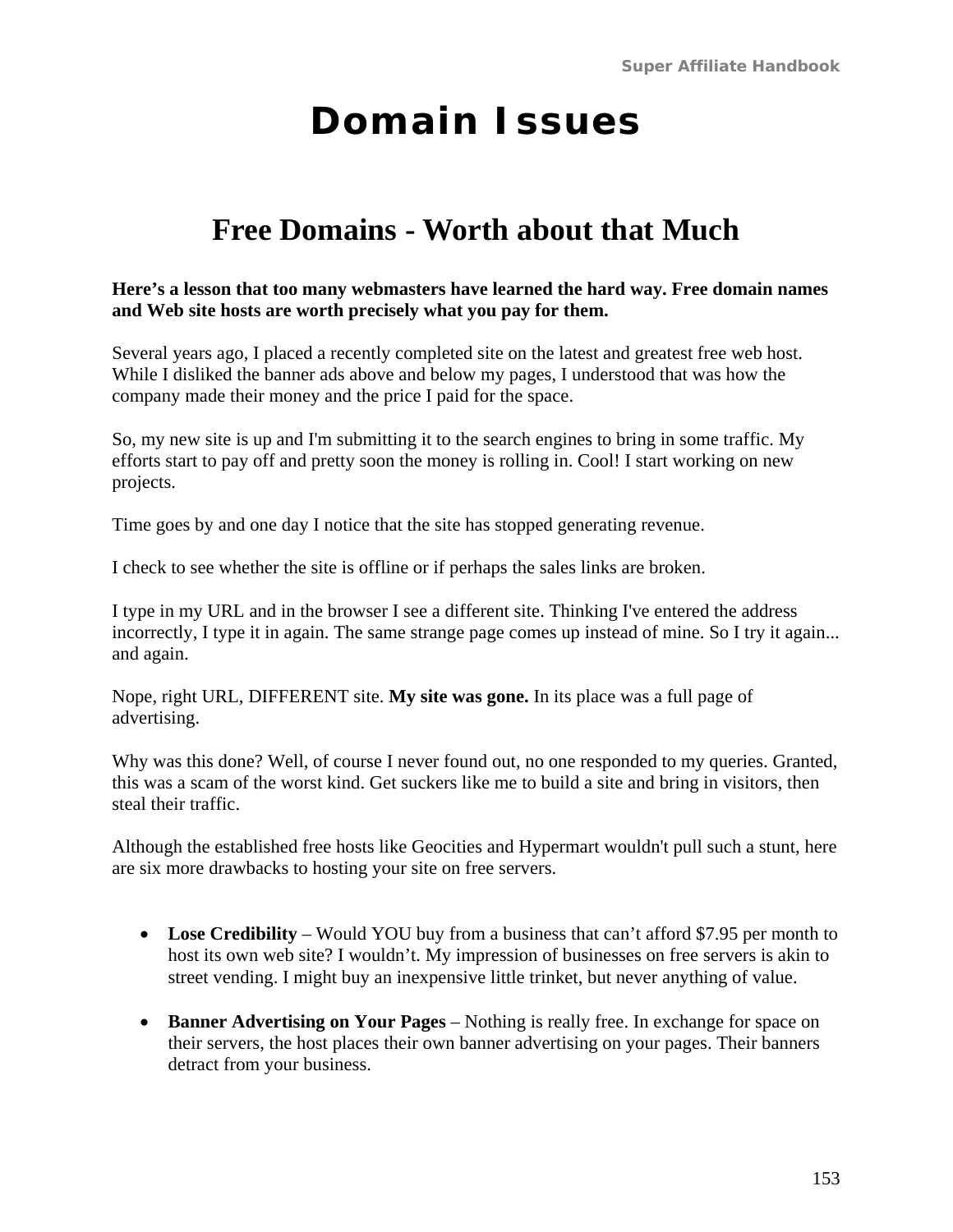- **Funky Long Address** Which address will your visitors remember? http://members.atsomefreeserver.com/~johnsbusiness/ or http://johnbusiness.com?
- **Lack of Features** Free hosts generally restrict the amount of space you can take up on their servers. The sites offer few, if any, of the most basic features necessary to run an ecommerce site, e.g. cgi-bins and shopping carts.
- **Slow Loading Pages** Most free server pages load very slowly. Slow loading pages are the primary reason people cite for failing to complete online order placement. Let's not chase our visitors away before they have a chance to become customers.
- **Customer Service** Non-existent. Your site is down? Tough luck!

Although mine was a highly unusual circumstance, I learned a valuable lesson. You get what you pay for.

So I pass the lesson on to you. Register your own domain name and pay for a good hosting service. Both are relatively inexpensive, and they put your business on the right track from the start.

In the section below, "Web Hosting - A Home for Your Domain", I recommend several good web hosts for you to consider.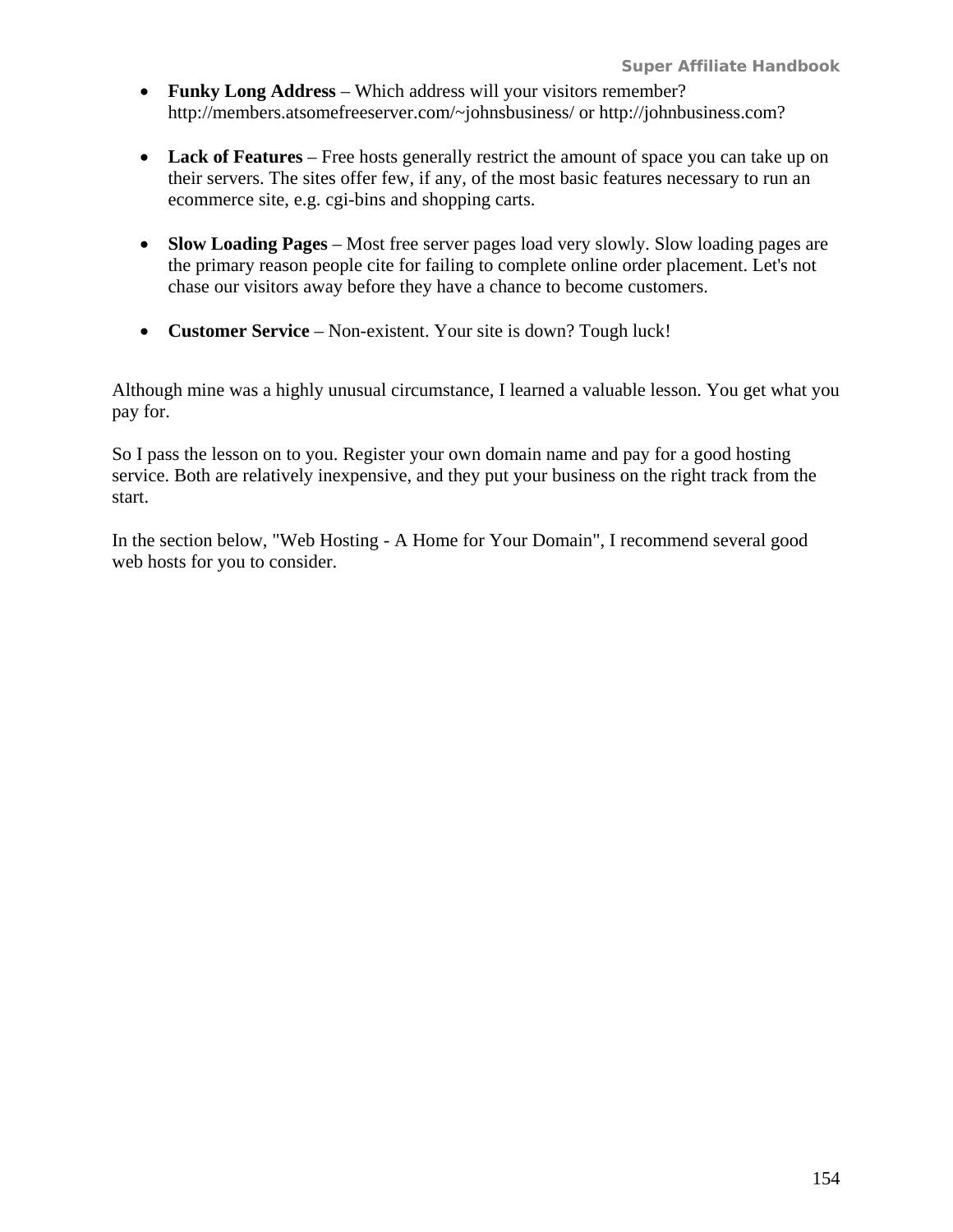## **How to Choose a Domain Name**

### **Your domain name is your business name on the web. It represents both you and your business, therefore think it through carefully.**

Here are 6 things to consider when choosing your domain name.

• **Make it DOT COM** - Although there are a number of domain name extensions to choose from, including .com, .net, and .biz amongst many others, choose .COM.

The '.com' extension is the one people think of first when they think of web addresses, so go with it. You wouldn't want your potential customers to head off to 'thepuppytrainer.com' if your site is registered as 'thepuppytrainer.net', would you?

• **Make it Relevant** - The next rule of thumb is to include at least one, preferably two, of your important 'keywords' in your name.

Let's assume that your site is about dog training. So which keywords work best? Dog, puppy, pooch? Train, training or trainer?

One way to decide, is to find out which of those keywords or keyword combinations is searched for most often.

To do that, go to WordTracker.com. You can use their free trial to establish which of your keywords is the most popular. Using the keywords we chose above, WordTracker shows us that the keyword 'dogs' outstrips the word 'puppy' by about 34,000 searches in a period of 60 days. Knowing that should make your decision just a little easier.

- **Make it Memorable** Which of the following names will you remember a week from now? DogTraining.com, DoggyU.com or DogCollege.com? Shorter names are also easier to remember.
- **Try to Avoid hyphens** One of the bigger mistakes I made when registering my first domain, was to hyphenate the name. Sometime later I discovered a site using the nonhyphenated (hmm... that LOOKS like an oxymoron) version of my domain name - and he was promoting the same products as I had on my site.

This webmaster is STILL capitalizing on my oversight and selling to my visitors who forget the hyphen in my domain name.

• **Avoid a name that you need to spell out**. - Take for example my site, byebye925.com.

The first time you hear it, you might think it is spelled 'bybynine2five.com', 'byebyeninetofive.com' or a number of other ways.

For that reason, I have to spell it out each and every time I say it. Adding numbers into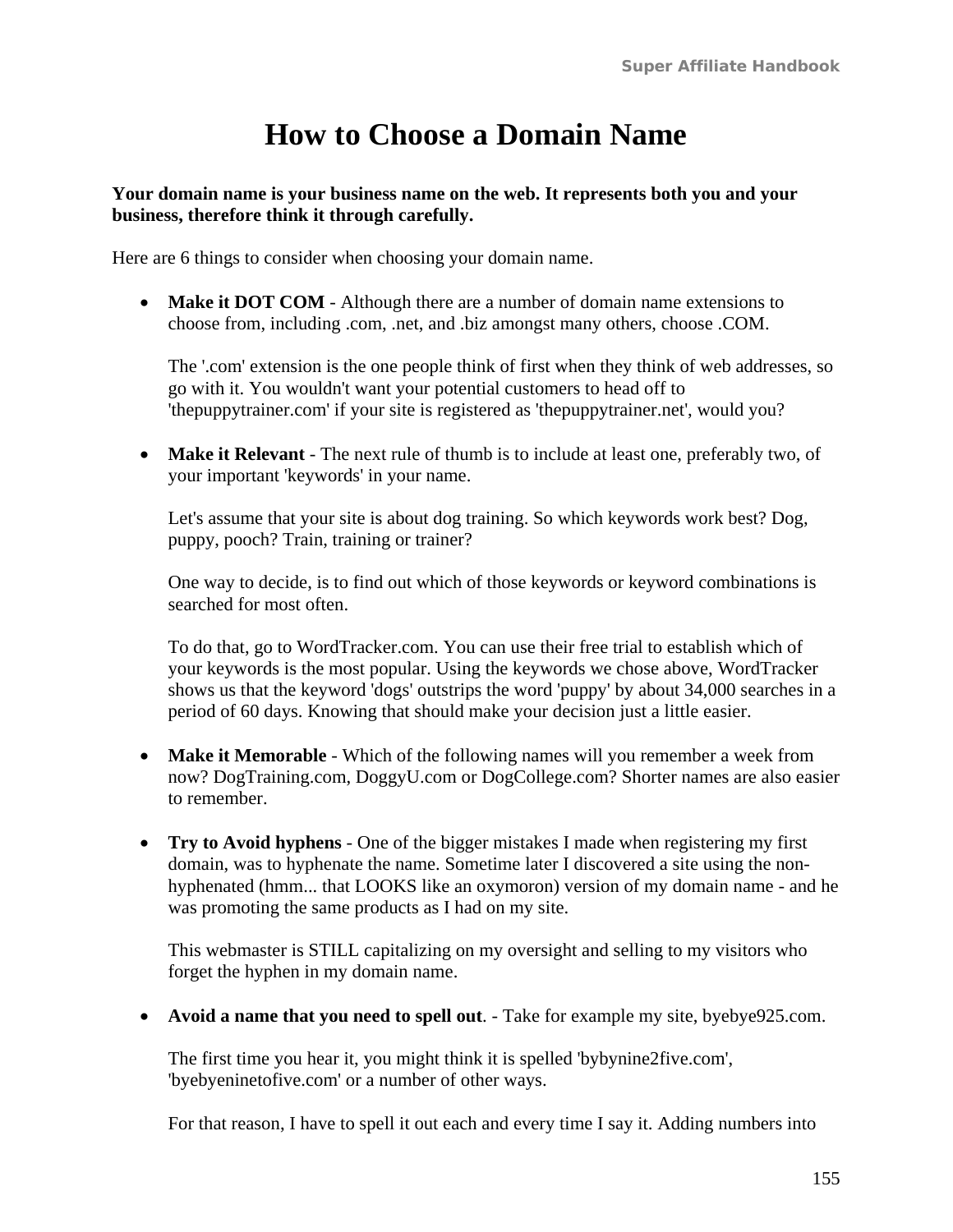the fray adds to the inconvenience. Imagine having to say, '*B-Y-E-B-Y-E, number 9, number 2, number 5 DOT COM*' several times a day.

• **Take care not to infringe on a trademark** - A trademark is a name or symbol is officially registered to a third party, and unless otherwise specified, the trademark owner is the only party that can legally make use of a trademarked name. As a result, when purchasing a domain name, be forewarned that buying a domain containing a trademark could result in a legal battle, and the registrar will likely side with the trademark owner. VeriSign's dispute policy, for example, reads: "It is your responsibility to determine whether your domain name registration infringes or violates someone else's rights." A court order could have your site shut down quickly. So before buying that name, do some research to make sure you won't run into trouble later. Trademark research and information can be obtained at:

**→ Nameprotect** [http://nameprotect.com](http://nameprotect.com/)

**→ The Trademark Association** [http://www.inta.org](http://www.inta.org/)

**Have fun! Get out your dictionary and thesaurus and play with words. Brainstorm a long list of possibilities and you'll come up with something that is uniquely you.**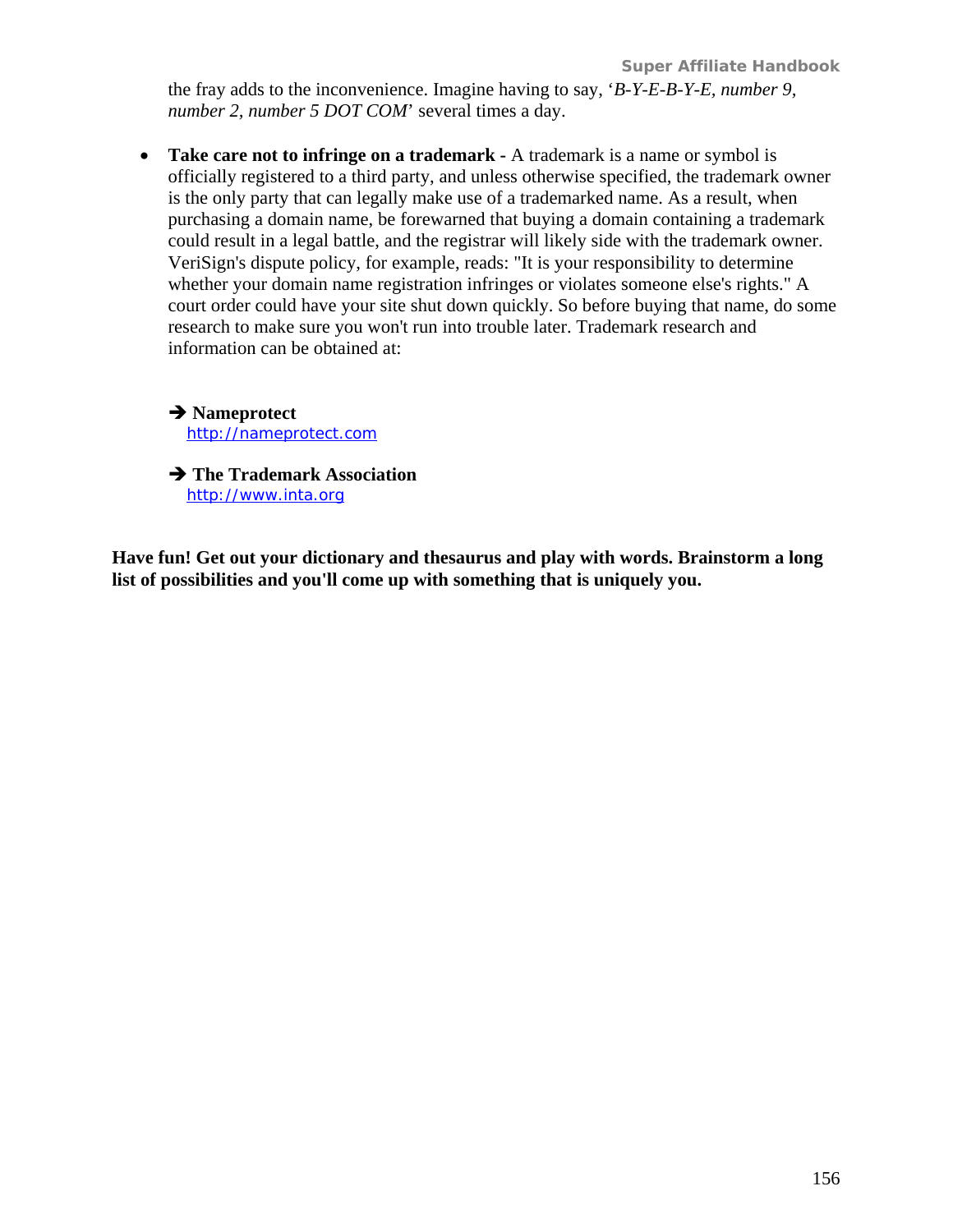## **Register Your Own Domain Name**

**Is your domain name available?** Plan to spend some time searching, as most of the short domain names are long gone. Don't worry though, there are still millions of excellent word combinations available.

While there are a huge variety of domain registration services available, I'll keep it brief and suggest that you register at **GoDaddy.com**.

### **Why spend \$20 or \$30 bucks more when you don't have to?**

I recommend GoDaddy.com as their registration services is the **least expensive** I have found. It is certainly cheaper than Network Solutions/Verisign, which was the original domain name registrar. At the time of writing, GoDaddy.com is \$8.95, while Verisign charges \$35 per year.

**You can save even more when you register for longer periods of time.** For example, you can register a .com address for ten years for \$69.50. That's only \$6.95 per year!

Their excellent pricing probably explains why, according to SnapNames.com's State of the Domain Report for Q3 2002, Go Daddy continues to rise in the rankings of top registrars by market share, and that it AGAIN ranks #1 in net increase in number of registrations during the quarter. GoDaddy's reseller operation, Wild West Domains, increased from #0 to #60 with the addition of 22,000 names in the same quarter.

The first time you register a domain with GoDaddy.com, you will also create an account with them. This simplifies the registration process by eliminating the need to fill in all your contact information when you register subsequent domains with them.

After finalizing your choice of domain name, GoDaddy.com will offer you many additional options.

I recommend that you forgo their hosting options and select 'I would like to park this domain at Go Daddy Software for free'. In the next chapter, I will give you my 'best of the web' hosting solutions.

There you have it. It's that simple, so go get your name!

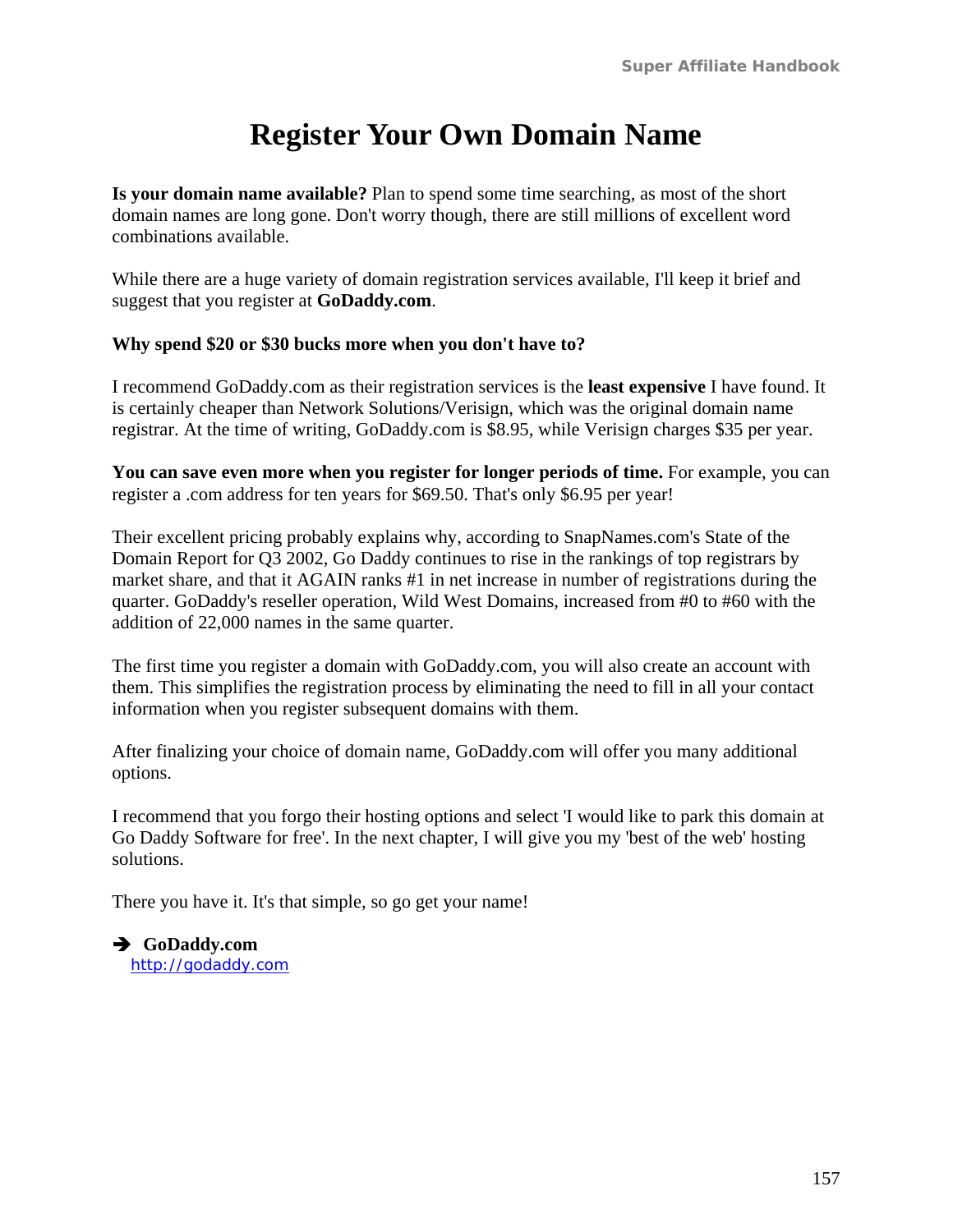## **Web Hosting - How to Choose A Home for Your Domain**

**A Web host is typically a service company which actually stores, or hosts, your Web site pages on its servers (computers) so others on the Web can have access to your material 24/7.** 

Choosing a web host service might be the most confusing thing you have to do with regard to setting up your affiliate marketing business. Let's hope so, because it really isn't all that hard when you know what to look for.

## **Key Hosting Features**

- **Storage** How many megabytes (MB's) of storage space are offered to house your Web site and pages?
- **POP3 email accounts** How many do you get?
- **Transfer** How many gigabytes (GB's) of data transfer are allowed?
- **FrontPage extensions** If you use FrontPage to design your site, you'll need these.
- **WebStats** Can you access your Web site's log files and server statistics?
- **CGI-Bin** Needed if you plan to run CGI scripts. Also helpful if the host includes a library of scripts, e.g. guestbook and counters.
- **PHP Support** Another programming language that requires host support if you plan to run it.
- **Server Side Includes** allow you to dynamically include data in your Web pages
- **MySQL** Needed if you run the SQL database program on your site.
- **Stated 'uptime'?** The percentage of time their server is up and running. This shouldn't be less than 99.7%.
- **Browser Based Email** Allows access to your email accounts through your Web browser from anywhere, as long as you have Internet access..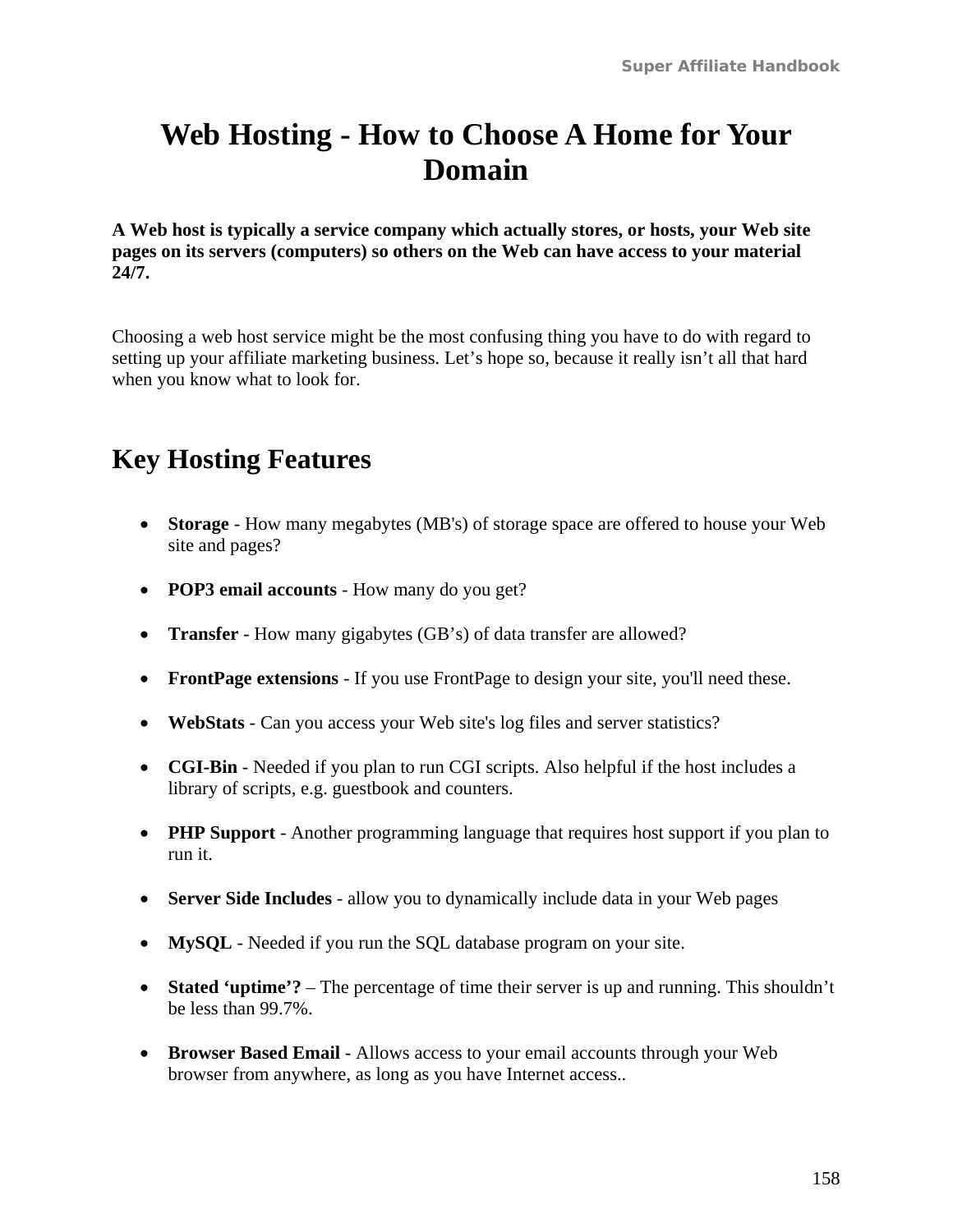- **Interface or Control Panel:** Is the account managed through an easy-to-use administrative interface?
- **Scalability:** Is the account easily upgraded with the growth of your business? Whether you need to add email accounts, more space or more traffic, it should be as easy as simply sending an email or making a phone call.

### **Support**

- **Helpful technical support:** You want a technical support team that always tries to solve your problems and answer your web hosting questions quickly and in a friendly manner.
- **Technical support contact**: Is support available by phone or only by an email 'ticket system'?
- **Quick response to e-mails:** Technical support via 'ticket systems' works very well when response time is lightning fast.
- **24/7 Monitoring:** Do real people monitor the company's servers and network 24 hours a day, 365 days a year?
- **Online Community**: Is there a community forum set up for discussion among other users of the service?

### **Value**

- **Best value for your money**: Compare prices on 3 to 4 services to make sure you are getting the best value for your money.
- **Volume discount:** Do you get a discount if you sign up for a full year?
- **Upgrade charges**: Does the company charge setup fees for upgrades? (Note: If they do, continue your search for a hosting service that doesn't charge for upgrades. Any company that already has your business shouldn't penalize you for wanting to spend more money on their service!)
- **Bonus Software** and **Webmaster Resource Center**: Do they offer free shopping cart software? Are additional tools such as guestbooks, form mail and other cgi scripts provided for free?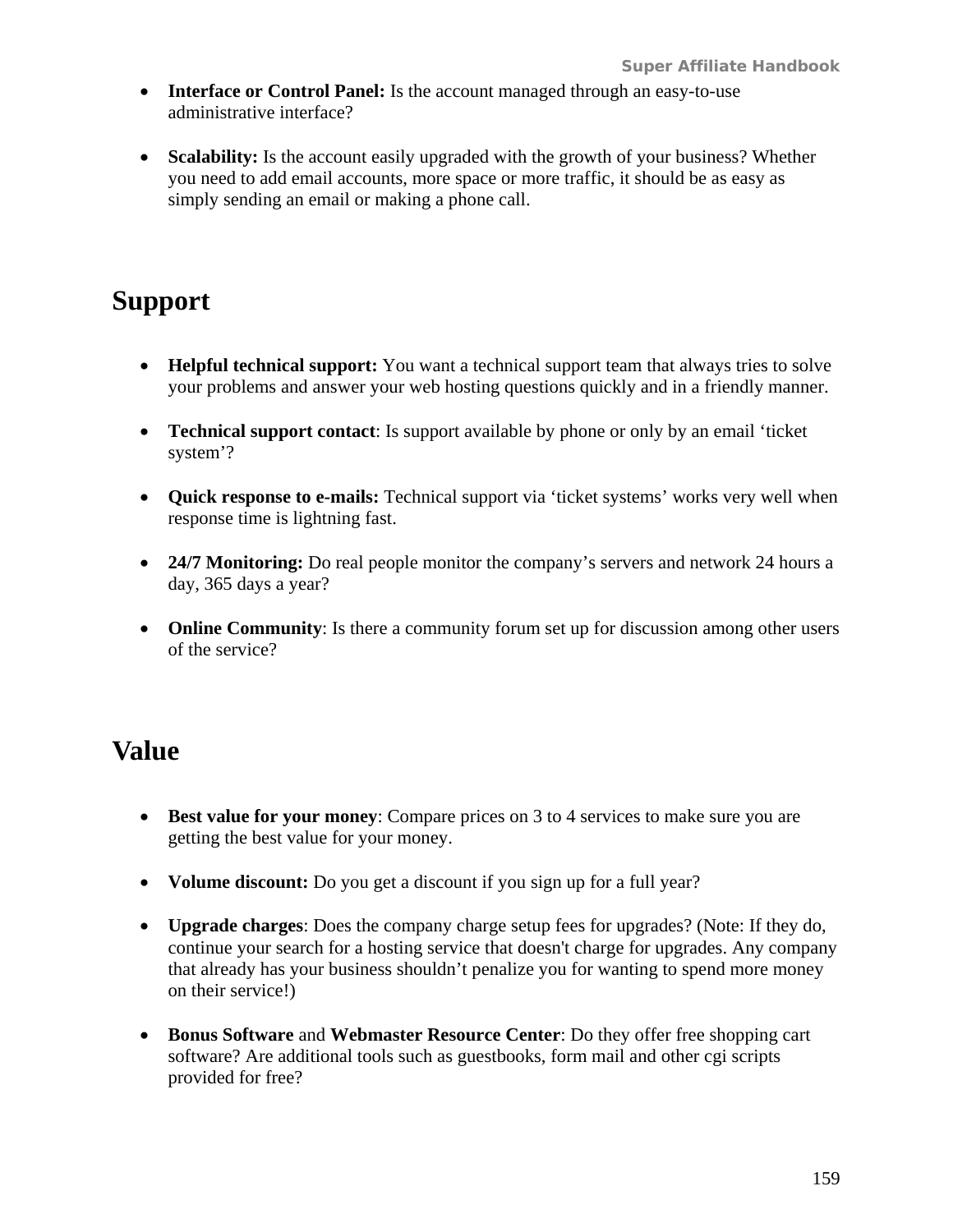• **Satisfaction Guarantee:** Is there an unconditional money back guarantee? If so, how long is it good for?

### **Recommended Hosting Services**

You don't have to look far for excellent Web hosts that provide great service and won't break your budget.

### **I highly recommend the following hosting services:**

### **iPowerWeb**

\$7.95 per month includes 500 Megs of space Stats, CGI, PHP, SSI, Frontpage, SSL, Manager Console, Free Domain transfer, FREE Setup and MORE. iPowerWeb's hosting solutions are powered by the most advanced hosting platform available. Their high performance servers provide you with unparalleled performance, security, and control. You can be assured that you are receiving the best hosting services available and their award winning customer support.

**→ iPowerWeb** [http://ipowerweb.com](http://www.qksrv.net/click-1316974-1200207)

### **HostRocket**

Web Hosting for only \$9.95/month with no contracts. 500MB storage, 27GB transfer, PHP4, MYSQL, CGI, SSH all included.

**→ HostRocket** [http://hostrocket.com](http://www.qksrv.net/click-1316974-1487903)

### **Host4Profit**

At \$24.95 per month, you may think Host4Profit a little pricey. However, if you get 3 more people to sign up for hosting through your affiliate link, your hosting will be free, PLUS you'll have made a little profit. Actually, your credit card will still be charged \$24.95, but you'll also receive a check for \$**30**.

In addition to a good hosting service, when you sign up for hosting with Host4Profit you also receive a lifetime membership in **The Warrior Group**. The Warrior Group is a private marketing association with 30,000 members worldwide. Some of the biggest names in Internet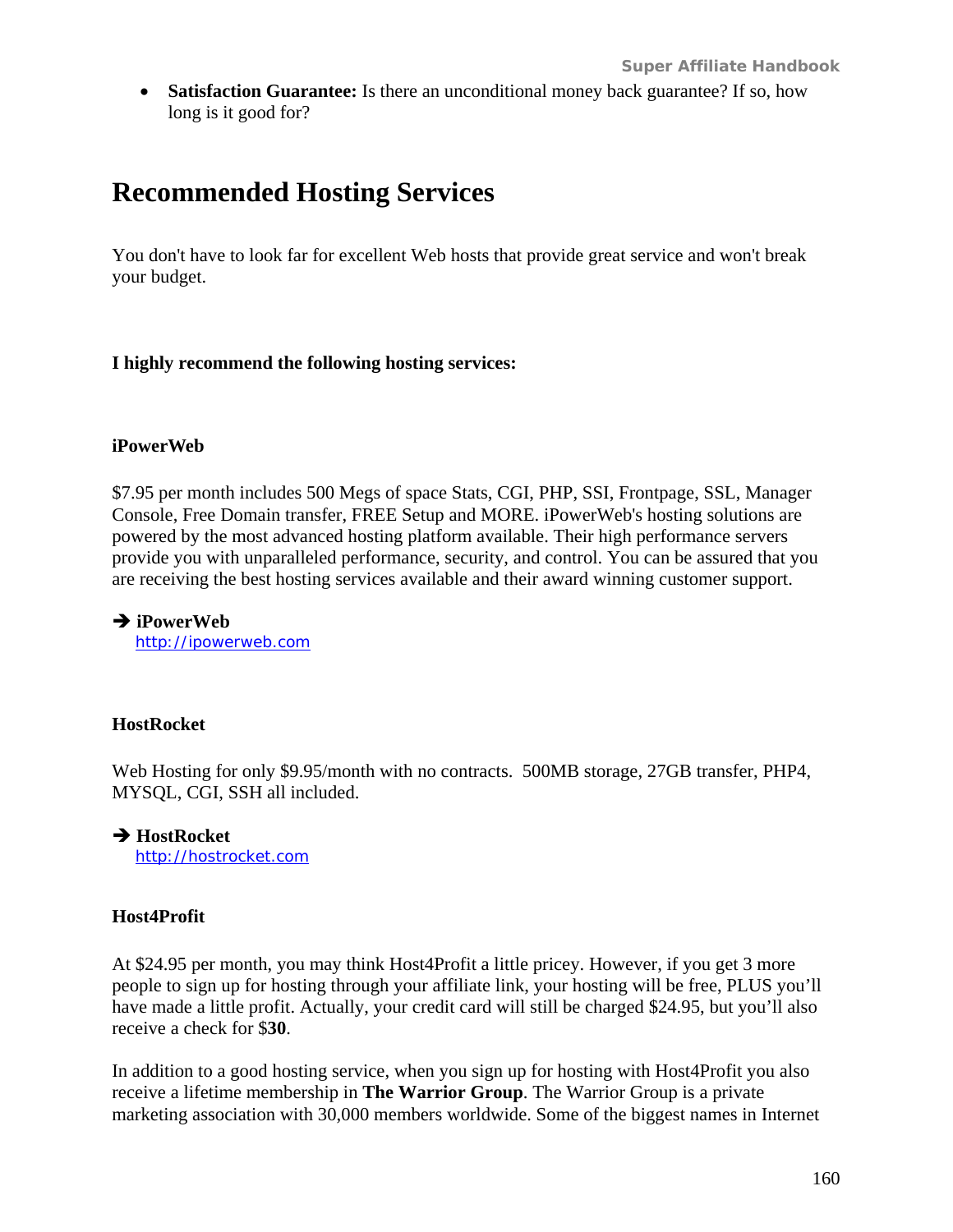marketing are members, people like: **Jonathan Mizel, Carl Galetti, Mark Joyner, Anthony Blake, Ken Varga, Paul Hartunian** and many more.

Check them out, and I'm sure you'll be delighted with all the features and bonuses that Host4Profit offers.

→ Host4Profit [http://host4profit.com](http://www.host4profit.com/cgi-bin/home.cgi?33502)

#### **→ The Warrior Group** [http://www.WarriorPro.com/](http://www.warriorpro.com/cgi-bin/w.cgi?33502)

In summary, visit the Web hosting services recommended above and check out the recommendations of others. Research each one thoroughly before making a decision. Those of us with more than a few years of Internet marketing experience have usually tried and cast aside more bad hosting services than we care to remember.

**Trust me, you want to choose the right service the first time, because switching hosts is costly, time consuming and not a lot of fun.**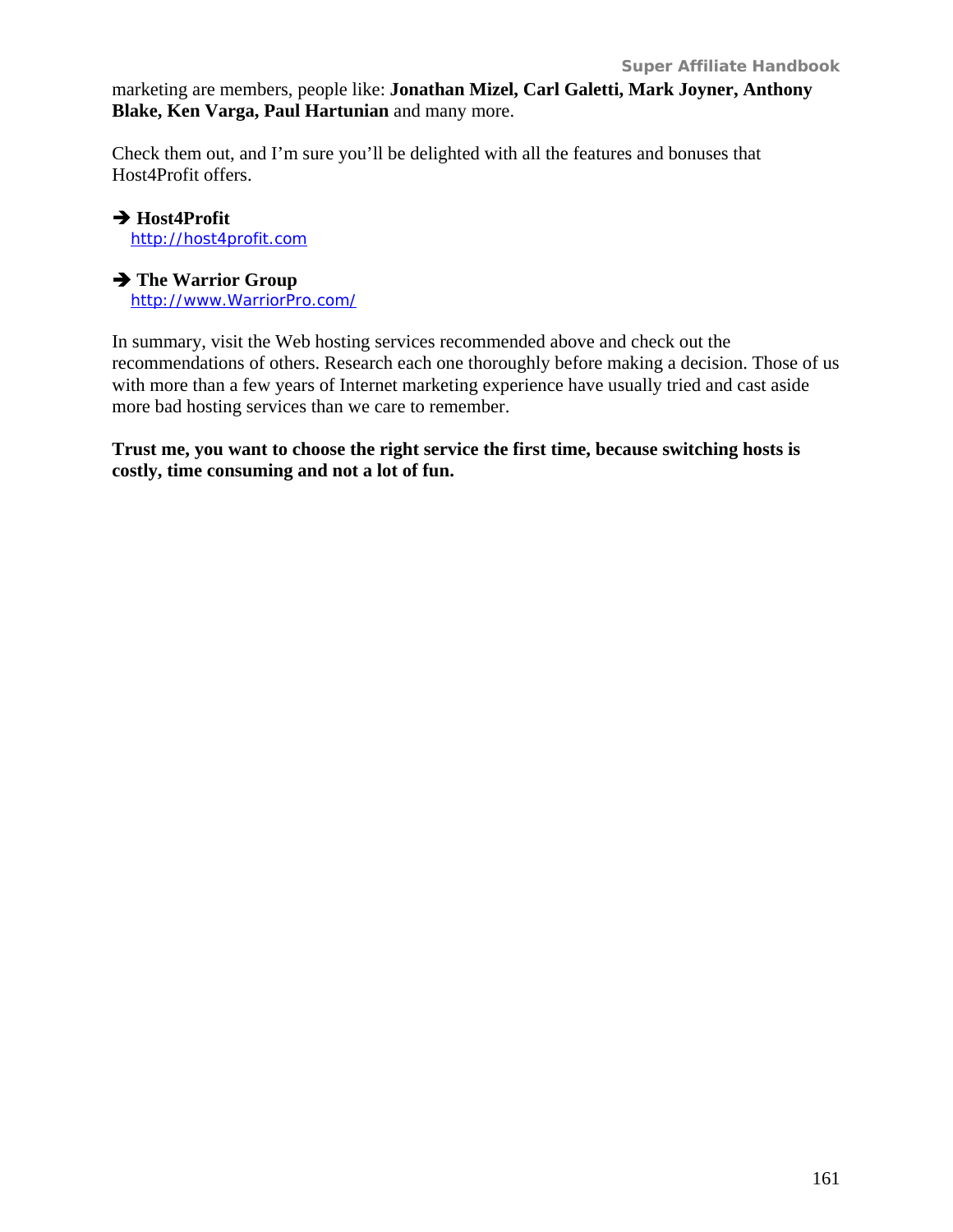# **Plan Your Web Site**

## **Don't Build a Mall… Build a Theme Park!**

### **Why do** *you* **surf the 'Net?**

Do you turn on your computer, open your browser, then scratch your head and think to yourself, "Hmm… wonder what I should look for today?"

Chances are that your approach isn't so haphazard.

If you are like most Internet users, you know **exactly** what you are looking for **before** you start surfing.

Think about it. When you started investigating ways to make money with affiliate programs, you probably went to your favorite search engine and typed in a variety of words and phrases related to making money online.

You typed in phrases such as 'make money', 'make money online' and 'affiliate programs' amongst others.

Now think about the listing results that were produced by your search.

Were any of those mall sites, consisting of a mish mash of unrelated subjects?

Probably not. Almost assuredly not!

That's the beauty of using the better search engines like Google and pay per click search engines like Overture. The results returned are highly relevant to your search, and that saves you time, effort and frustration.

Now put yourself in your customers' shoes, or frame of mind. Do you think that they are any different than you in their approach to surfing the Web?

Well, they're not. They too want to save their time and effort and get highly relevant results when they're surfing.

**For various reasons, many beginner Webmasters think that building an all-purpose super mall will bring them online fame and fortune. I'm afraid it doesn't work that way.** 

Do these types of super mall sites constitute as 'highly relevant'?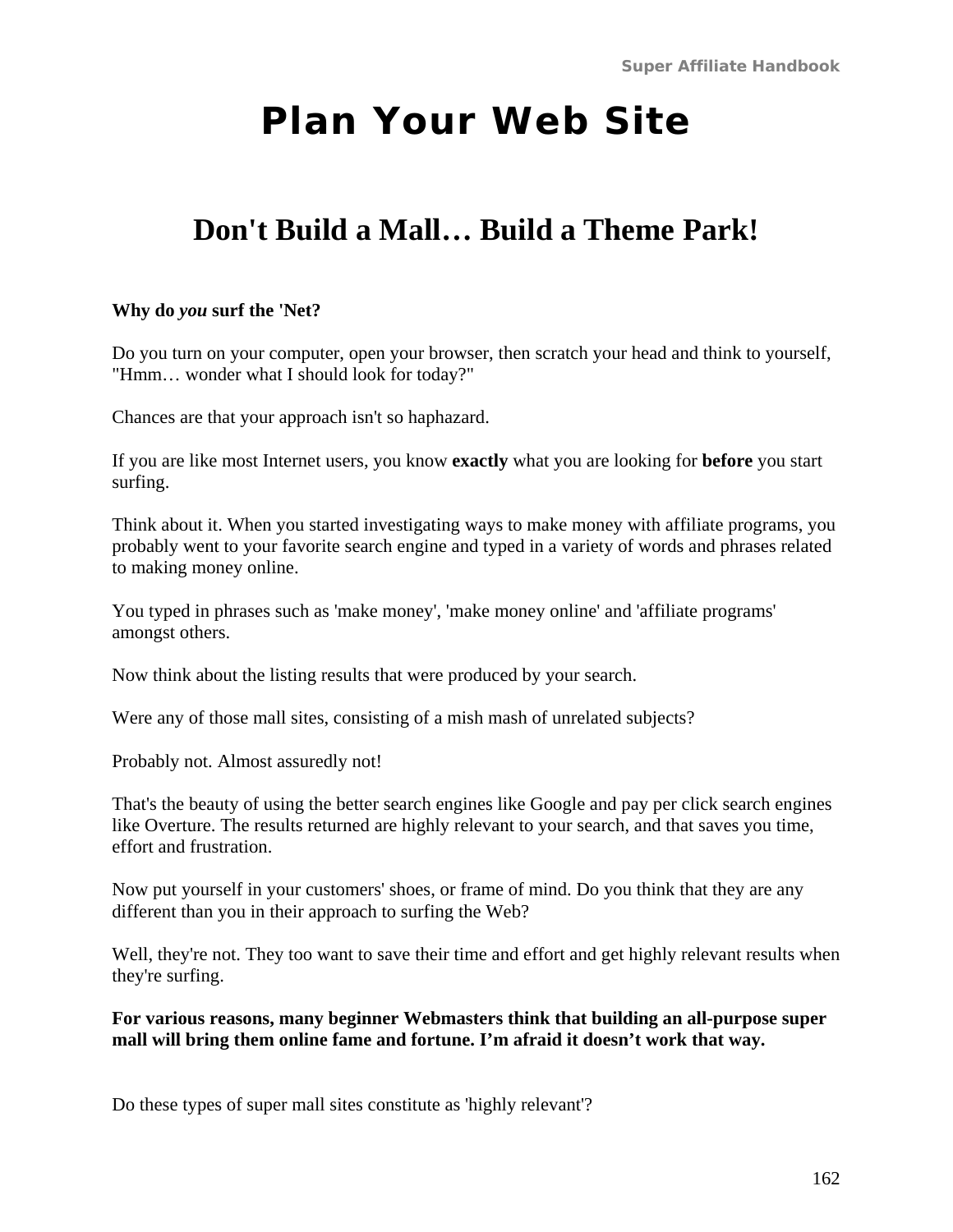### Not at all!

Yet, many newbies (i.e. Internet beginners) still persist in building them. Perhaps they believe that taking a broad-brush approach to web store building will save them time and money in the long run. They'll save time and money by having to register and host only one domain. They'll need only one template for the entire site, saving time and effort in the design process. Perhaps they feel that a mall saves their visitors time by giving them a one-stop shopping experience.

The only part of that thinking that holds water is about saving money on domain registration and Web hosting. Everything else is a pipe dream.

To build a mall site with universal appeal and umpteen hundred categories, requires that you have umpteen hundred pages each about a specific topic. That takes time - lots and LOTS of time.

As for saving time by having to build only one template for the entire site, there is no reason why the same template can't be used across multiple domains, changing only the main logo from site to site.

**So, please! Unless you really want to waste your time and money, forget the mall approach.**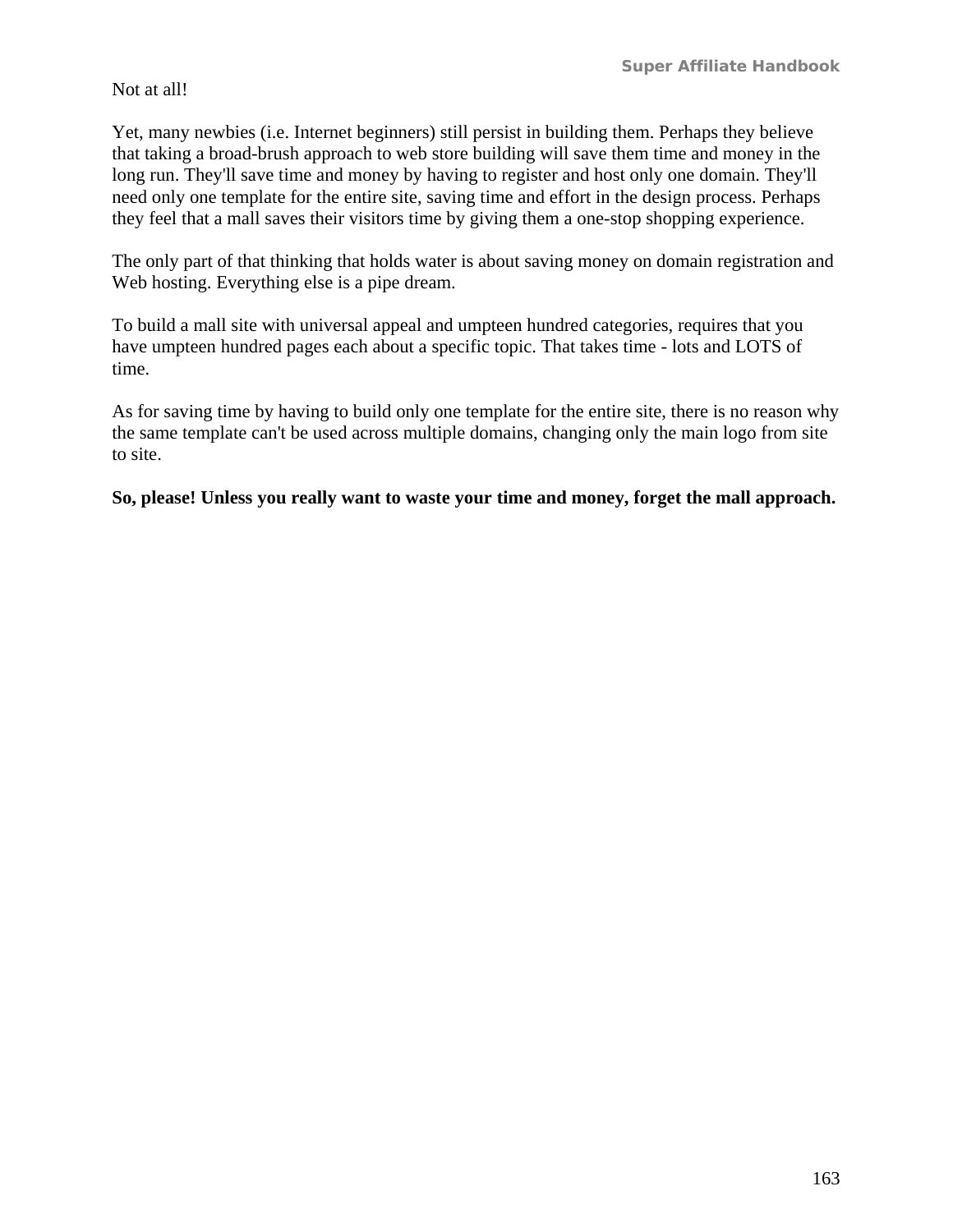## **One Topic - Multiple Domains?**

### **The opposite of the mall approach is having a plethora of sites, all around the same theme or topic.**

For affiliate marketing purposes, this approach too is a waste of time, effort and money.

First of all, as a user of pay per click advertising services, you'll soon discover that you may advertise under any given keyword or keyword phrase only once with the same service.

For example, if you have 10 sites focused around dating services affiliate programs, you may still only advertise the keyword 'dating' only once. So, to which site would you choose to send your traffic?

Also, the more sites you have, the more work you have to do to get your sites listed. You might as well concentrate your efforts on getting traffic to only one main site, than duplicate your efforts several times over trying to get traffic to several different domains with the same topic.

The only circumstance under which this works is if you can make some clear distinction between the affiliate programs or their topics.

For example, I do this with my dating service review sites, by having three domains to offer three different categories of service, that I offer: mild, medium, and hot - or in other words, nonadult, mixed, and mature.

It's then easier to make keyword distinctions among sites that offer similar services within different categories.

**However, building three different domains to offer the exact same affiliate programs on each site doesn't make sense and is more trouble than it's worth.**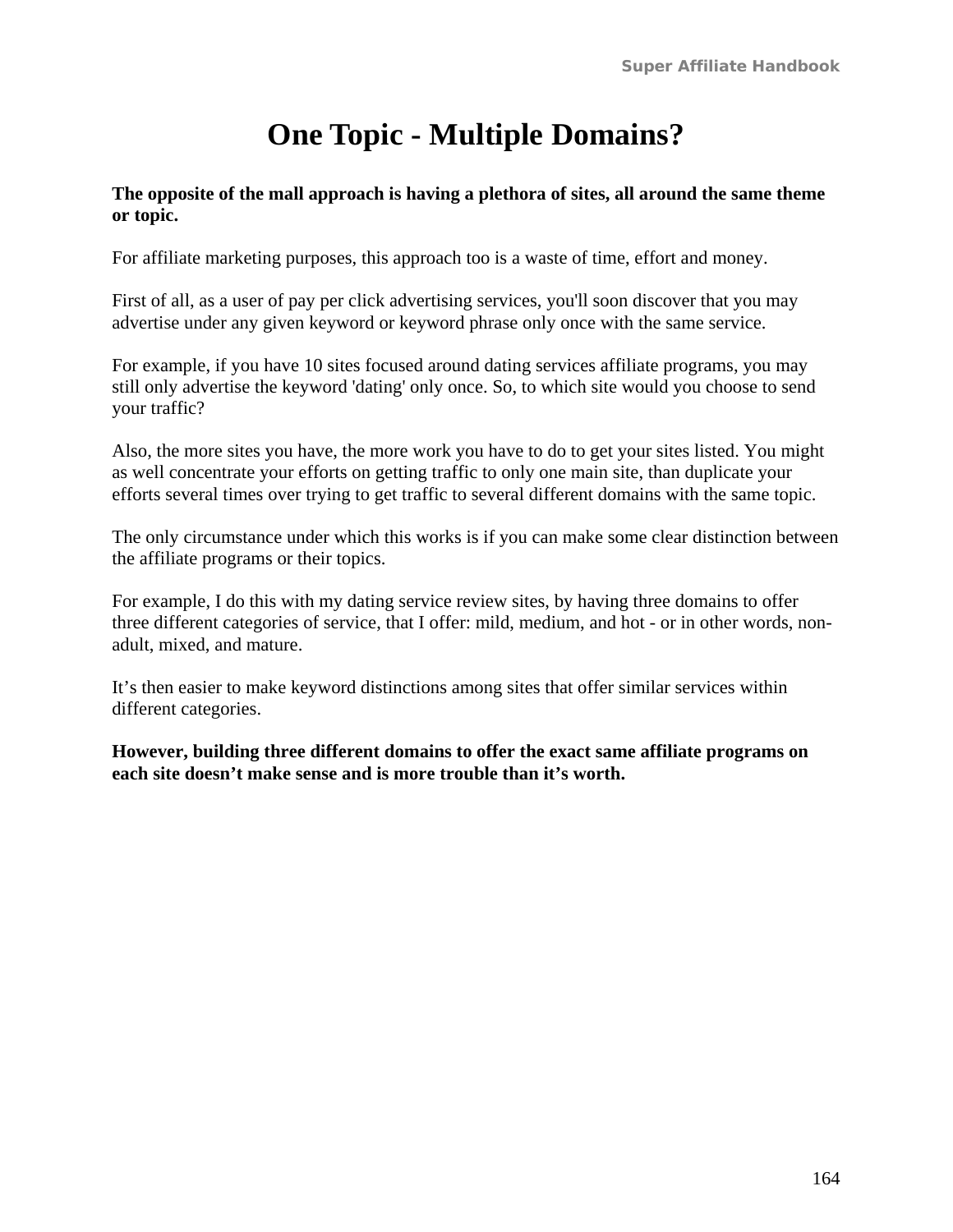## **Site Structure - 'Micro' or Content?**

Have you heard about 'micro' sites? How about BBL, "Buy, Bookmark or Leave" sites? The concept seems simple enough to execute, doesn't it?

Build a one or two page 'micro' site, put the marketing in motion, and then move onto the next 'micro' site topic.

It IS easy.

Unfortunately, the 'micro' or BBL site structure isn't really an option for affiliate marketers. 'Micro' sites are most effective when they focus entirely on the sale of one specific product or service.

You can't compare and contrast a wide range of products in a particular category on a one page 'micro' site, and our job is to add value to our merchants' products.

We do that by sharing lots of free information with our visitors. We understand that the 'Net is a huge marketplace and that shopping online and product selection can be a confusing and frustrating experience for consumers. As affiliates, we can help them sift through the clutter to find the best product for their needs by writing honest and sincere product endorsements.

To really help your visitors, you need to build a content-rich site focused on one particular theme.

While building a fifty or hundred-page content site may seem like a lot of work, it's not as much work as building fifty one-page mini sites. Furthermore, larger content sites are much more attractive to the search engines than their mini counterparts.

Think of your site as being a book, one that you can write chapter by chapter.

The homepage is the introductory page, or the table of contents. It leads to 'chapters' or main categories, and the chapters lead to the individual product pages. It 'flows' naturally from abstract concepts to concrete facts, and your visitor, appreciative of all your good information, goes with the flow. The longer he or she sticks around, the more likely they are to buy.

**So, build a content-rich theme-based site, and give your visitors more reason to stick around and buy.**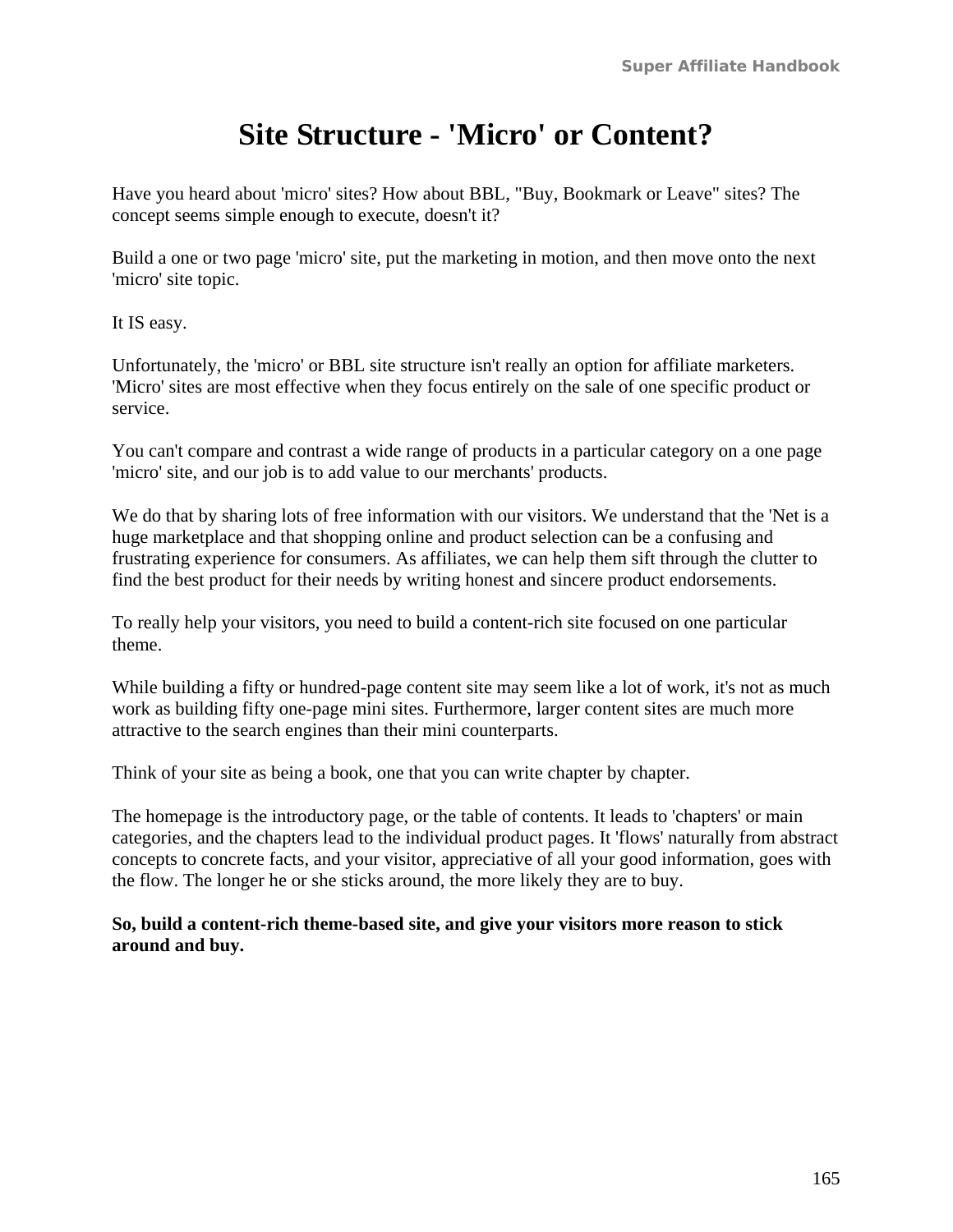## **Develop a Site Plan**

#### **Success truly is '90% planning and 10% execution'.**

Don't you just love those sites that have a great looking homepage with links that look like they go to interesting information, but in fact end up at 'under construction' pages?

Those sites were built backwards, without a plan.

In their excitement to get online and start making money, many new webmasters omit the planning process as time-wasting, unnecessary work. They concentrate instead on designing fancy navigation buttons and flashy banners for their homepage, and hope to entice visitors to return with a promise of more to come.

Unfortunately, these webmasters haven't established a clear picture of how their site will be arranged, and the lack of focus and planning is sadly evident in the resulting product.

For sites like that, I wish there were an 'un-bookmark' feature. It would ensure that I never subjected myself to the site again.

### **If you want to join the elite 2 percent of affiliate marketers who make very large incomes from their efforts, you simply MUST start with a plan or site outline.**

A site outline breaks down the parts of your work into a clear hierarchy of doable tasks. It is helpful in organizing your thoughts and presenting the material in a logical form. If your outline is good, your site content will be easier and much faster to write.

To do the job right, a site map gets built before work begins on the first page.

Here is a guide to help you understand the planning process. Even the planning process has a plan!

- **Theme**: Be very clear about your site's theme. You should be able to state it in 4 words or less, e.g. "How to make wine", "Dog training" or "Internet dating services reviewed".
- **Brainstorm**: List all the ideas that you want to include in your site.
- **Organize**: Group related ideas together.
- **Order**: Arrange material in subsections from general to specific or from abstract to concrete.
- **Label**: Create main and sub headings.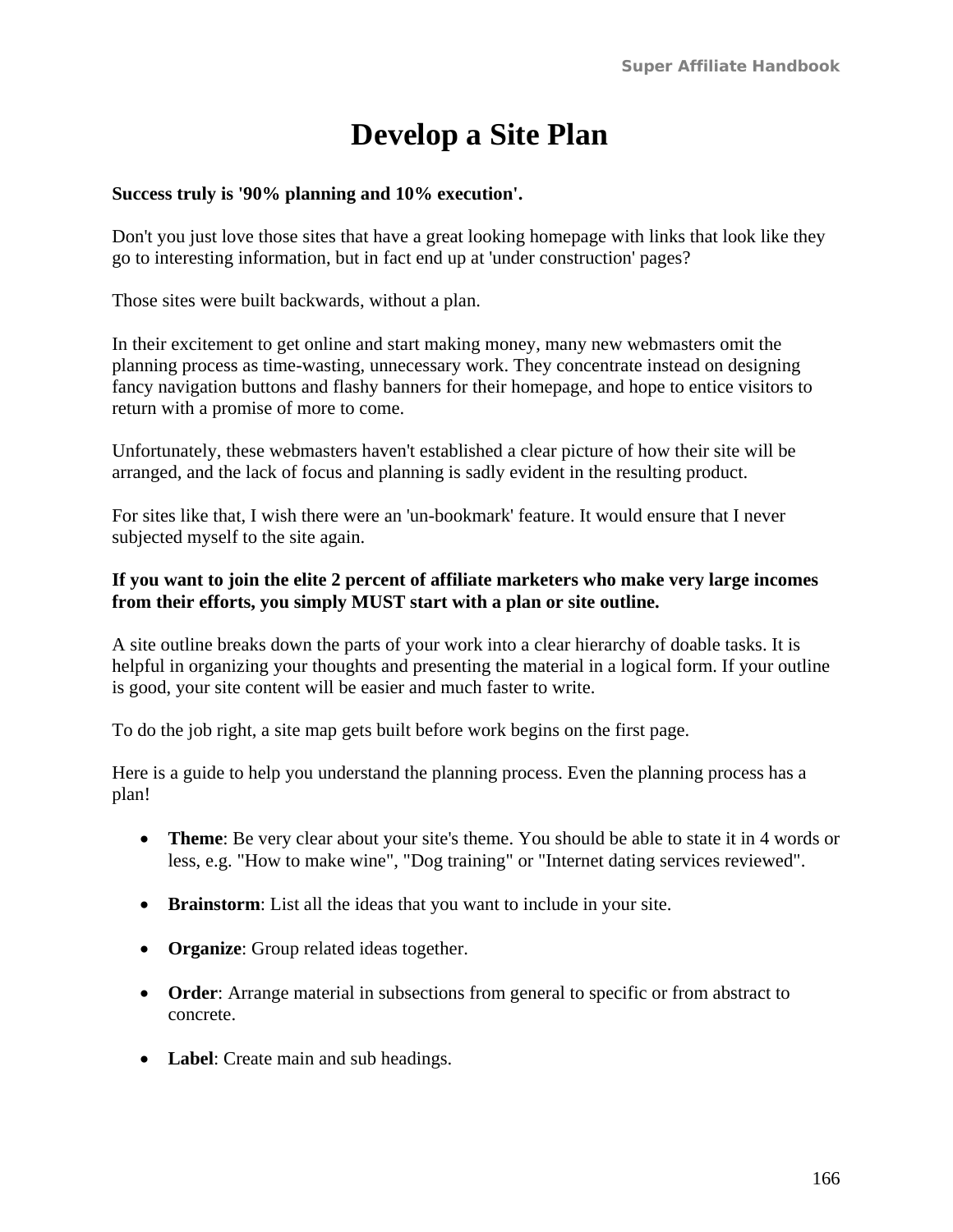Suppose you want to build a site for beginner runners about training for a 5K run. Let's take a look at how the site might be ordered logically into categories and headings.

### **Brainstorm**

During this part of the process, you simply write down all the topics you think you will cover on your site.

- run
- pain
- shoes
- pain
- socks
- pain
- gravel
- pavement
- other surfaces
- $\bullet$  5k
- treadmills
- rain
- snow
- cold weather
- keep a journal
- blisters
- clothes
- tops
- shorts
- race locations
- warm up
- cool down
- speed training
- injuries
- online information
- stretching
- staying motivated
- magazines
- books
- pain
- pain
- $\bullet$  pain  $\odot$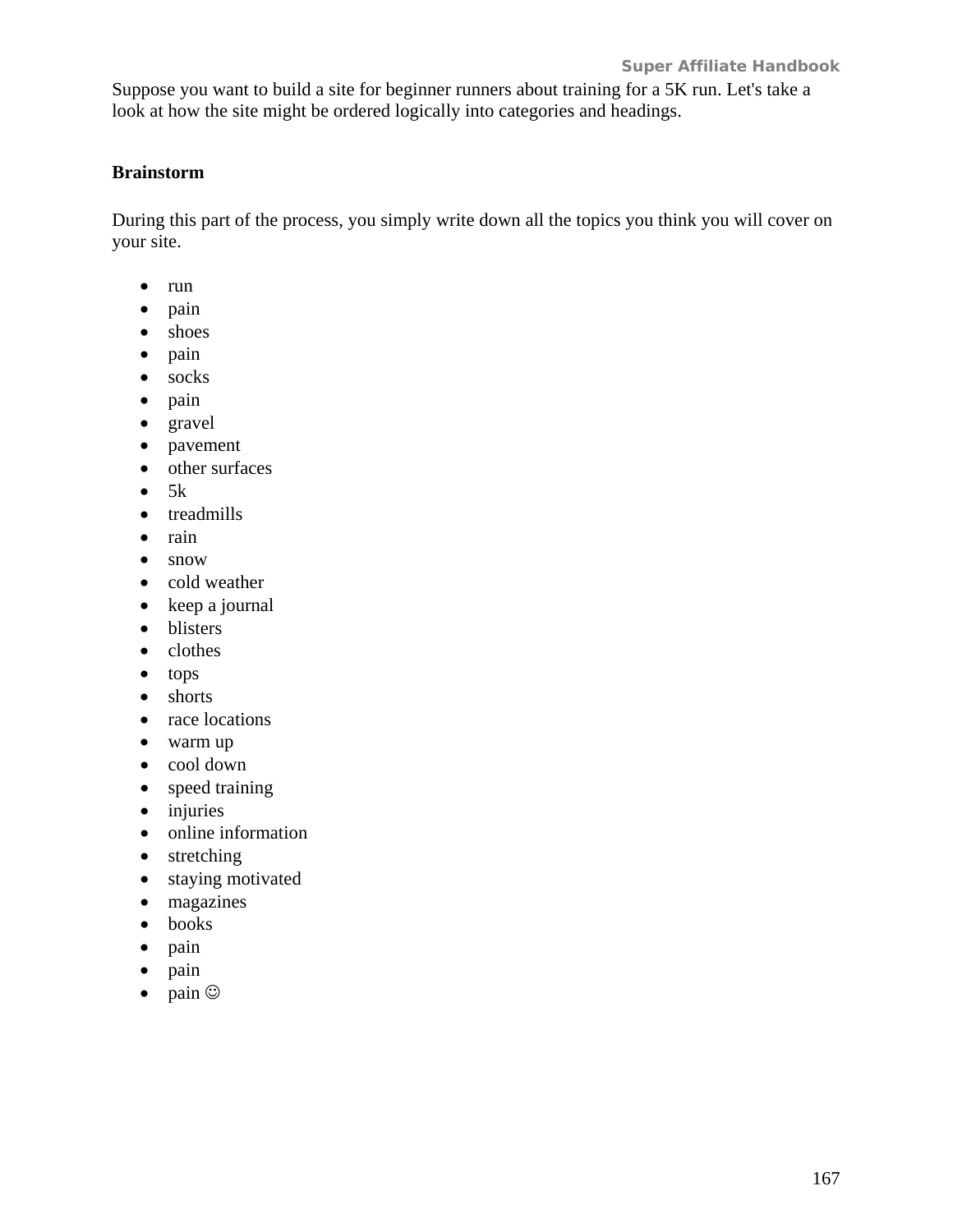### **Organize**

From the list above, it's fairly obvious that there are main categories under which each topic falls. When I've put the list items under headings and sub headings, I get a clear picture of how the site will be organized.

### **Order**

Also note how the list gets logically 'ordered'. For example, the 'Clothing & Accessories' list below gets ordered from head to toe; a natural flow or progression. Another possibility for that list would be alphabetical.

Although people don't take active note of such order, they WILL sense something amiss if the order isn't logical, i.e. if 'cool down' gets placed before 'warm up' which is an impossible flow.

### **Clothing**

- Hats
- Sunglasses
- Tops
- Shorts
- Socks
- Shoes

### **Label**

In labeling, the list starts to 'take shape' with main and sub headings.

Note too that some items have been added to the lists. When you begin to 'see' the site plan taking form, other topics will naturally come to you that may have been overlooked during the brainstorming process.

On the other hand, some topics from the list above are absent from the list below. You may realize during the planning process that you've bitten off more than you feel comfortable chewing, or that something is no longer relevant.

In this case, you'll see that I eliminated 'blisters', as I realized that topic opened the whole subject of injury treatment, about which I am unqualified to make recommendations. I make a note to add a comment about consulting a health professional in the case of injury.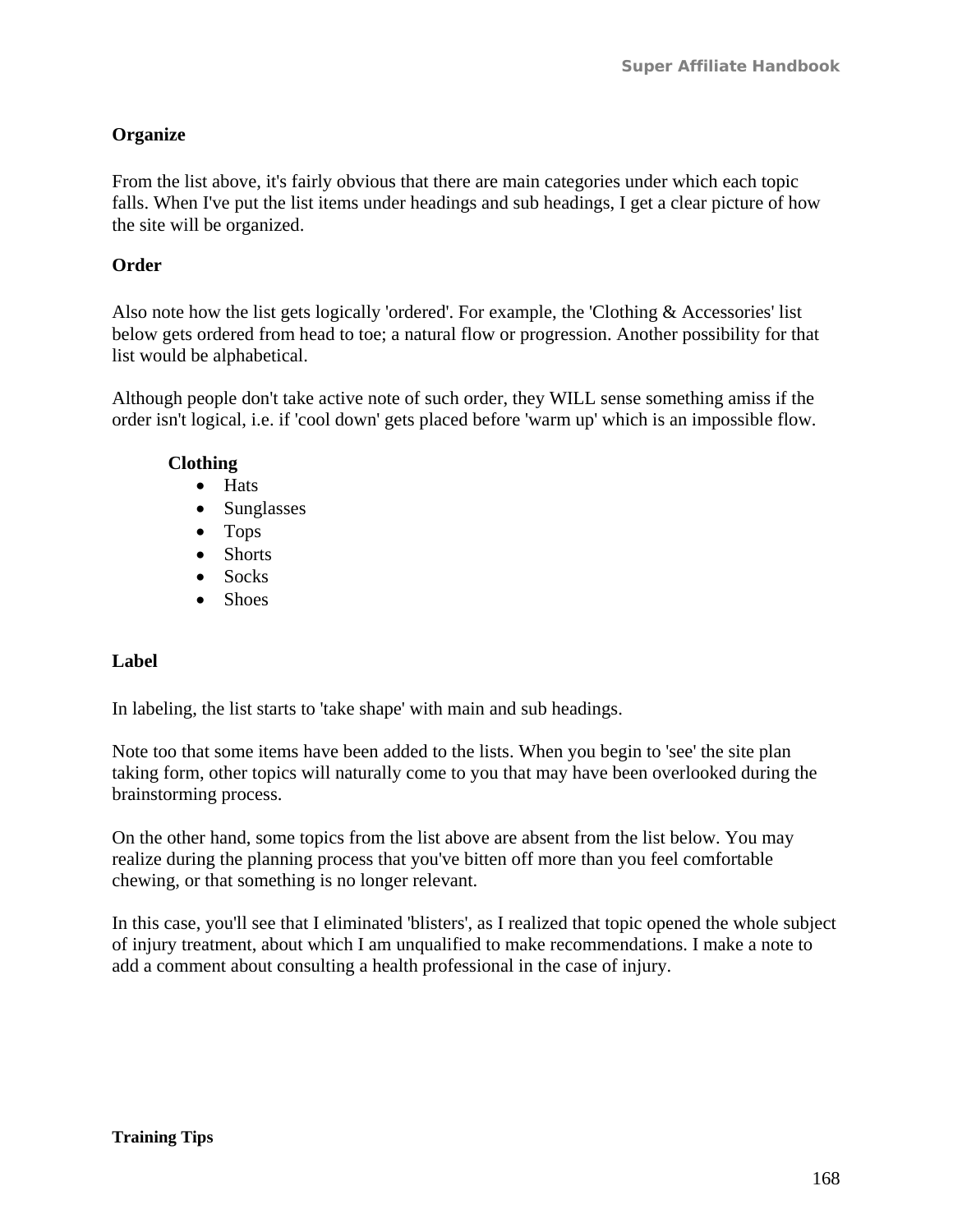#### **Get Motivated The 5K Training Plan Nutrition**

- Hydration
- Weight Loss
- Supplements

### **Injury Prevention**

- Warm-up
- Cool down

### **Trail Conditions**

- Gravel
- Pavement
- Hilly Terrain

### **Climate**

- Heat
- Cold
- Precipitation

**Race Day Tips** 

**Shop** 

### **Bookstore**

### **Gear & Clothing**

- Hats
- Sunglasses
- Tops
- Shorts
- Socks
- Shoes

### **Training Aids**

- Heart Rate Monitors
- Treadmills

**Through this process it becomes apparent that there are at least 3 main topics for the case we're looking at: training tips, shop, training aids. Under these there can be up to three different levels of information (i.e. Training Tips / Nutrition / Hydration). Each level of information may represent a page, or 'chapter' within your site.** 

Use this breakdown to establish your site navigation.

For example, using the list above, the top two levels would appear as navigation buttons/links throughout the site, whereas third level items such as specific pieces of clothing would be accessed through 'Clothing' at the page level.

Once you have each topic sorted according to category, you can begin work on constructing the individual pages. Despite having a clear picture of the final site navigation, do not add navigation links to the main page until the destination page is fully complete.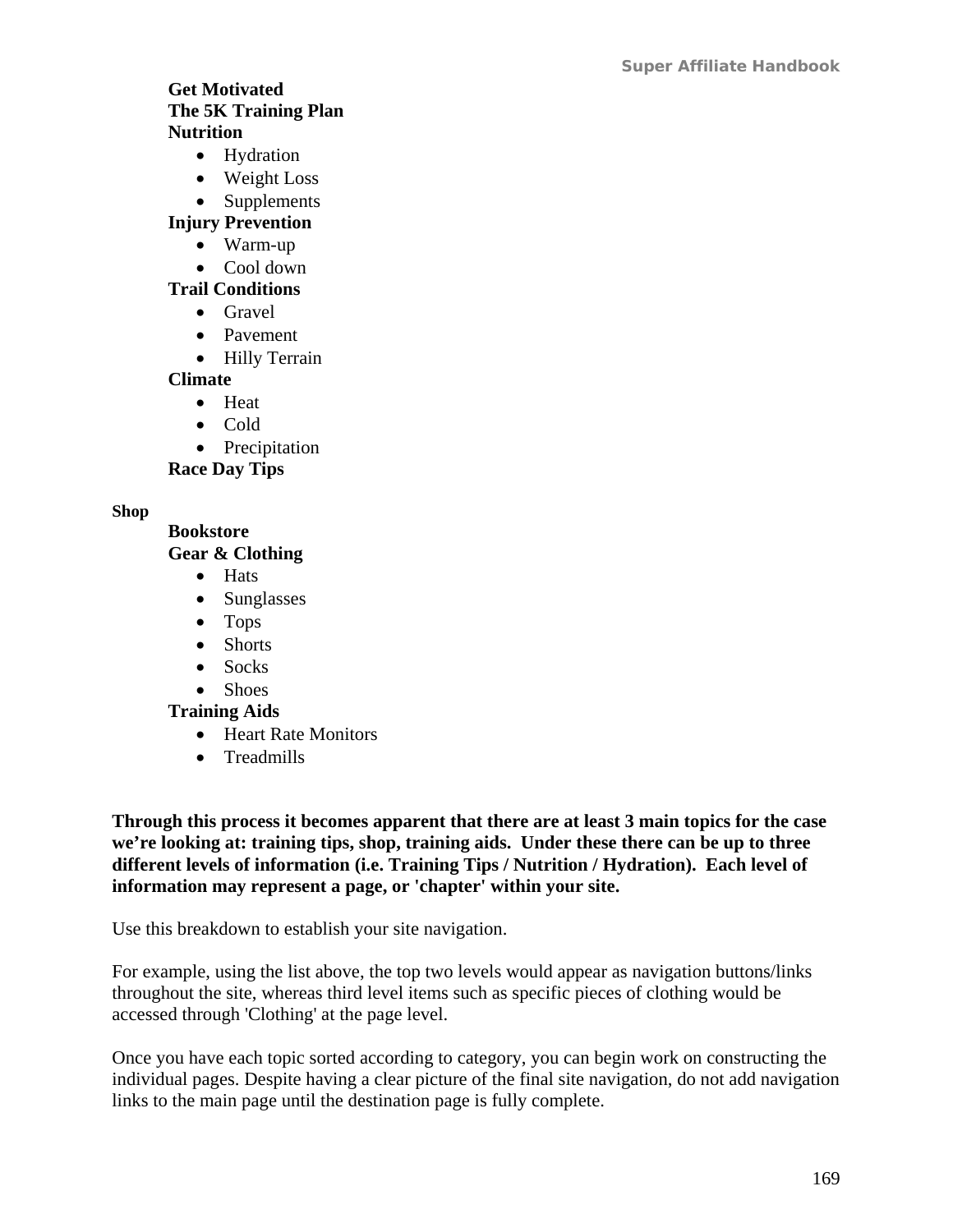I personally find planning a somewhat difficult and tedious task. Choosing a specific top-level category for some topics can be confusing, and discovering that some categories just won't fit into the plan at all can be frustrating and disappointing.

Regardless, planning IS crucial.

**It's a little like building a house. While it may be possible to do it without a blueprint, why would you choose to make the process so difficult and the results so ugly?**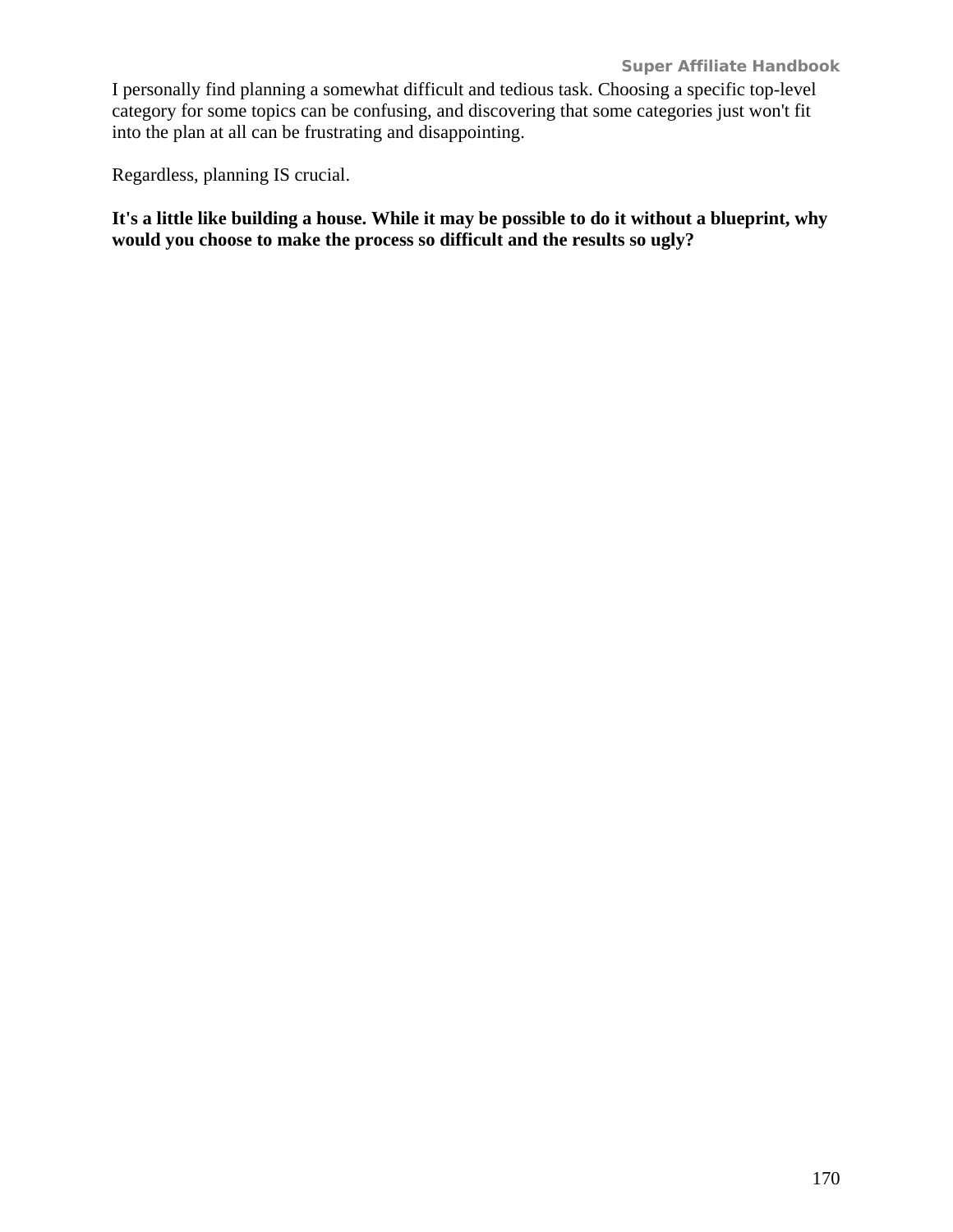# **Build Your Site**

# **4 Site Building Options**

Building your Web site can be a quick, cheap and simple process. It can also be a timeconsuming, very expensive, and frustrating undertaking. It all depends on how much time, money and energy you are willing to spend.

From doing it all yourself to having it all done for you, each option has advantages and disadvantages you should consider.

These are the 4 basic web site building options:

- **1.** Do it Yourself
- **2.** Pre-Made Web Site Templates
- **3.** Complete Web Site / eCommerce Package Deals
- **4.** Hire a Designer, Programmer, or Web Developer

Summaries of each option follows.

### **Do it Yourself**

#### **Building your own web site is usually the least expensive option.**

On the other hand, the cost of designing and building your own site can become fairly hefty if you buy the most expensive graphic design programs and HTML editors. It can also be the most time-consuming way to build a site when you are new to the game.

However, once you learn a little HTML and have one or two pages under your belt, you'll find that knocking pages off takes just a matter of minutes.

### **Use a Template**

I am very impressed by the attractiveness, quality and value of Web site templates currently available. For a very small fee, most template designers offer to make changes to their designs, or add information as per your instructions.

**I highly recommend that you take a look at the templates at the following sites.**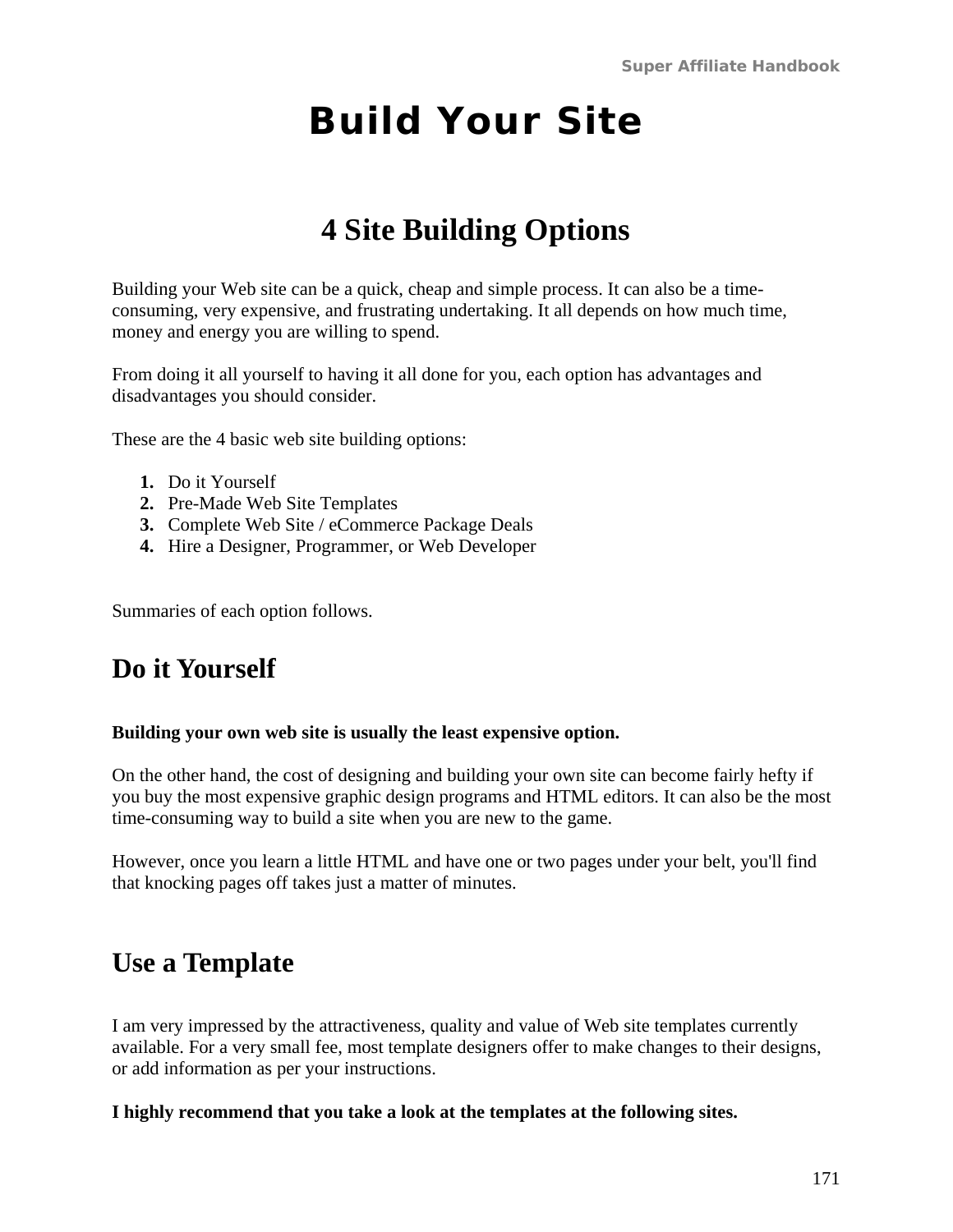**→ Dollar Templates** [http://dollartemplates.com](http://hop.clickbank.net/?webvista2/dollart)

# **Get A Web Site Package Deal**

**One web site building option that eliminates the need to learn HTML and incorporates most of the features any Super Affiliate would ever need in a Web site, is Ken Evoy's 'Site Build It!'** 

As a developer with reasonably good knowledge of HTML and graphic design, I personally find the SBI! interface a little clunky and frustrating to use. However, I can overlook this downside to take advantage of the amazing topic research and search engine optimization tools that SBI! offers.

Honestly, I have been amazed by the search engine rankings achieved by newbie webmasters using SBI! **And I do mean TOTAL newbies.**

Without a penny paid for pay per click advertising (I love alliteration, don't you?), these ecommerce neophytes are getting excellent traffic to their sites in a very short period of time, and generating good sales results.

Although the initial outlay may seem rather steep, when you look at all the features that SBI! offers and start doing price comparisons, it's easy to see that you couldn't possibly buy all the components you need for an Internet business site separately for the amount that SBI! Sells for. Its value gets even better in the second year when the price goes down.

Even if you could arrange domain registration, Web hosting, autoresponders, HTML editors, etc., etc., to the tune of \$25 or \$30 per month, you still wouldn't enjoy the benefits of having all those utilities available through a single interface such as SBI! Offers.

More importantly, you wouldn't be getting all the site research and analysis features that make SBI! the traffic building, sales generating machine that it is.

Not only is an excellent business-building system for newcomers to affiliate marketing, but the SBI ecommerce package will serve you well as you grow your business to include your own products.

### **Here's what you get with SBI!**

- Domain name registration
- Web site hosting
- Site topic brainstorming and researching
- Powerful graphic tools (LogoCreator and NavBar Maker)
- Point-and-click site-building
- Easy web logging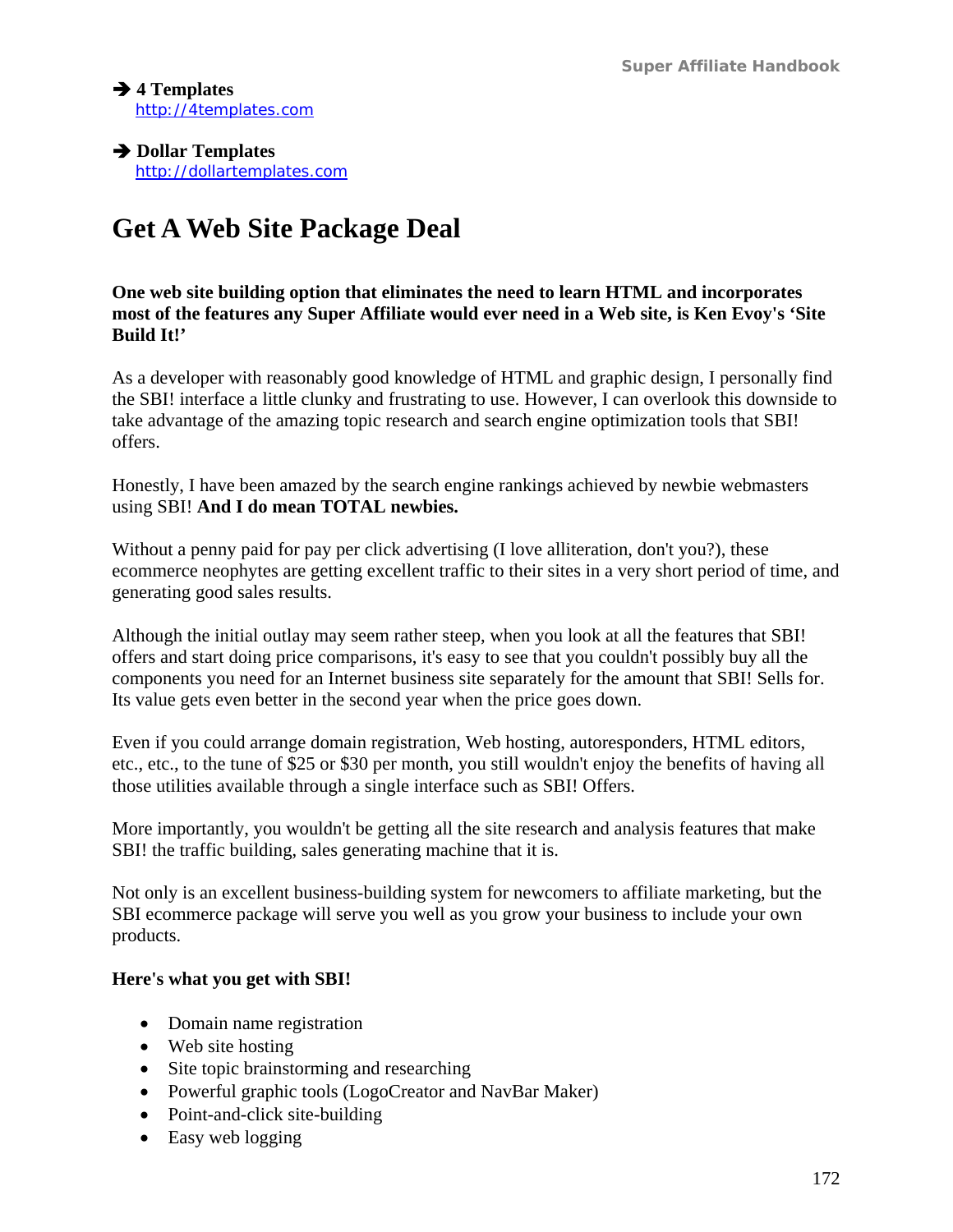- Search engine optimization
- Automatic search engine submission and re-submission
- Pay-per-click search engine research and mass-bidding
- Traffic statistics and analysis
- Ezine subscription and delivery
- SpamCheck!
- Step-by-step action guide
- Site Build It! Newsletter
- The 4 traffic HOs
- Tips 'n techniques
- Link exchange assistance
- SBI! e-goods

Site Build It! is the perfect option for someone who wants to save time and money by buying all the website building necessities in a neatly packaged bundle.

Want to get the full "insider's view?" I have arranged with SiteSell.com for you to download a free PDF-formatted copy of "Make Your Content PREsell!" It's the actual guide that SBI! owners use. You'll get a clear picture of how quick-and-easy SBI! makes it to execute all the profitable traffic-building and sales-generating strategies outlined in the guide... freeing you up to focus on your business!

Take advantage of the free download. See first-hand how the SBI! Total System works. Skim through the Guide and then decide.

Zero downside, terrific upside. My kind of risk/reward ratio!

**→ Download the SBI! Action Guide** <http://superaffiliatehandbook.com/SBI-AG.zip>

 $\rightarrow$  **Site Build iT! Web Site** <http://buildit.sitesell.com/webvista.html>

# **Hire a Designer**

#### **Unless you personally know a Web site designer and are totally confident in his or her work, this option is mostly a crapshoot.**

It could easily cost \$3,000 to have a 2 or 3 page mini site built. Due to differences in artistic interpretation, there are no guarantees that you will be thrilled with the design.

My partners and I hired programmers to develop proprietary 'matchmaking' software - like that used by Match.com and Date.com. The final product was more than a year overdue, and although all aspects of the program's functionality were carefully articulated in a thick contract, it took many more months to 'tweak' the site to perfection.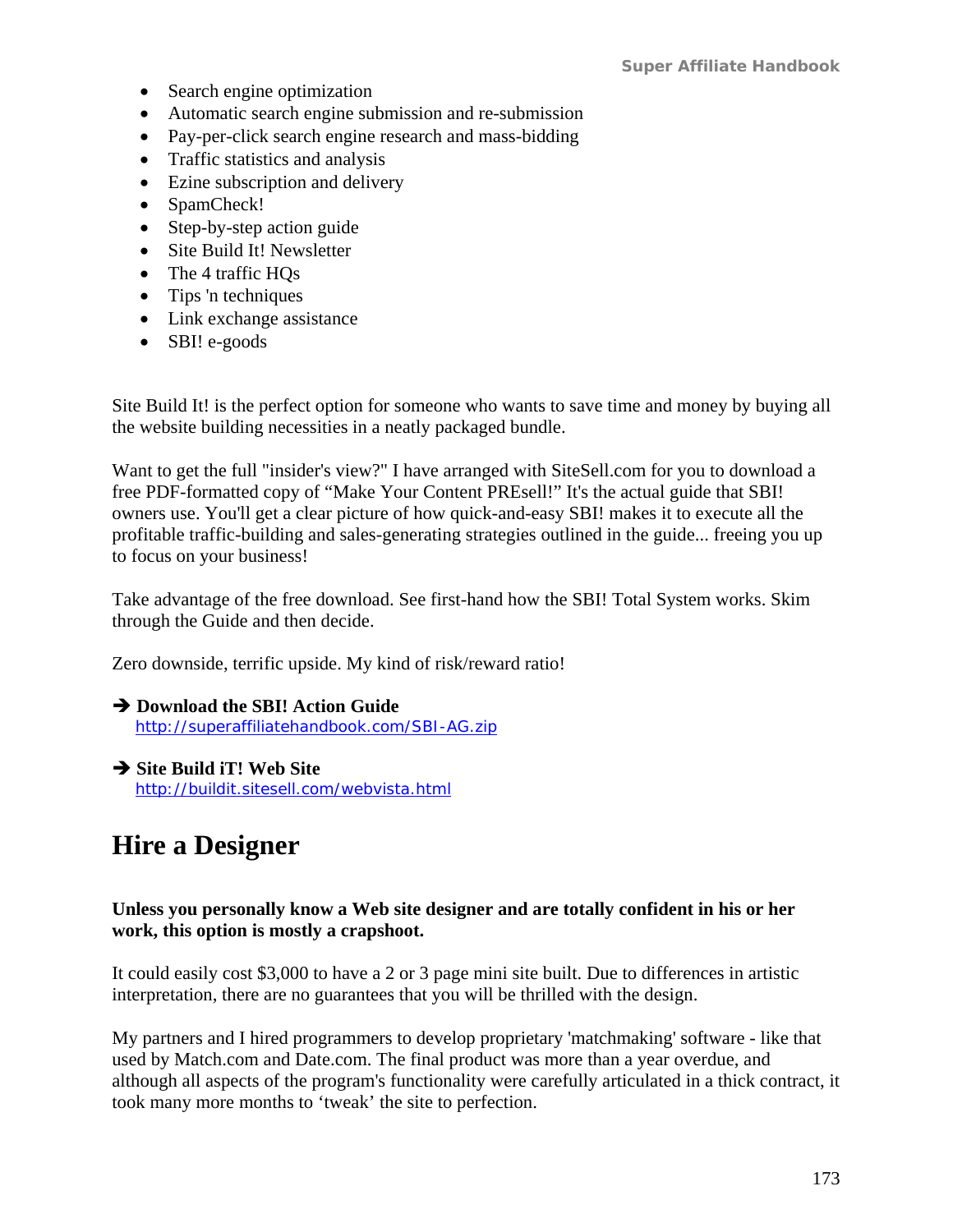Don't get me wrong. We love the work they did for us, and the price was definitely right. I just want make the point that even 2 strong teams of articulate Web professionals can incur weighty cost overruns and production delays.

If time and money aren't issues for you, then a great place to find a designer for your site is at Elance. You post a description of your project, which designers then bid on. Elance has a skill rating system that you are free to review before agreeing to hire anyone. I've used this service a few times to hire programmers to write scripts for my site and have always been very satisfied with the work.

To find a designer, programmer, or Web developer at Elance, visit the link below.

**→ Elance** [http://elance.com](http://elance.com/)

**Regardless of the option you choose, I highly recommend that you make the time to learn some basic HTML coding. Waiting for someone else to make changes to your site can be frustrating and costly. It's much better that you maintain control over all aspects of your affiliate business.**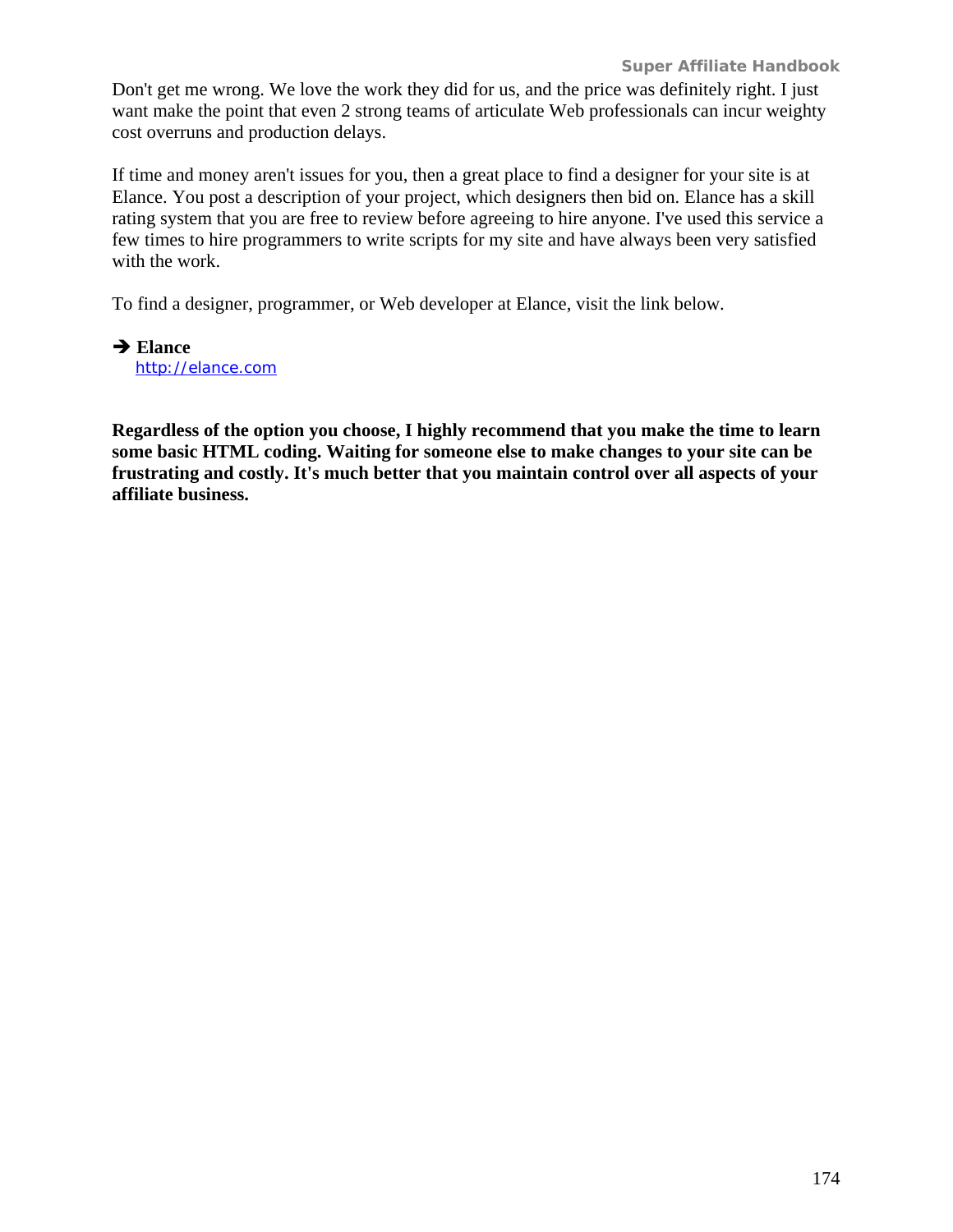# **Design Software**

# **Graphics Software**

#### **At one tenth the price of Adobe Photo Shop, Jasc's Paint Shop Pro sports nearly all Photo Shop's features.**

It is also extremely easy to use and is a much lighter program to load and run. The latter attribute is critical, as I need to have my HTML editor, FTP program, several browser windows and Paint Shop Pro open all at the same time. Paint Shop Pro is therefore my graphics program of choice.

**→ Paint Shop Pro** <http://superaffiliatehandbook.com/psp.html>

# **HTML Editor**

#### **Homesite is my HTML editor of choice, and has been for years, although I have tried many others.**

Learning the program is super simple, and the features list is exhaustive.

Homesite is also much less costly than the Macromedia Studio MX.

It is the perfect choice for anyone who needs an easy-to-use HTML editor at an affordable price.

Note: You can't get Homesite 5.0 through the Macromedia site because Macromedia MX now comes bundled with Homesite. So, if you're interested in this product, visit the link below which will take you to the software at Amazon.

**→ Homesite** <http://superaffiliatehandbook.com/homesite.html>

### **HTML/Graphics Combination Software**

**If you enjoy Web design and want to crank your creativity up a notch, Macromedia Studio MX is the ideal bundle for professional and wannabe professional Web designers.** 

It brings together Dreamweaver MX for page design, Flash MX for animation and interactivity, and Fireworks MX for editing and optimizing graphics. Users also receive FreeHand 10, a fullfeatured vector image editor, as well as ColdFusion MX.

### **→ Macromedia Studio MX**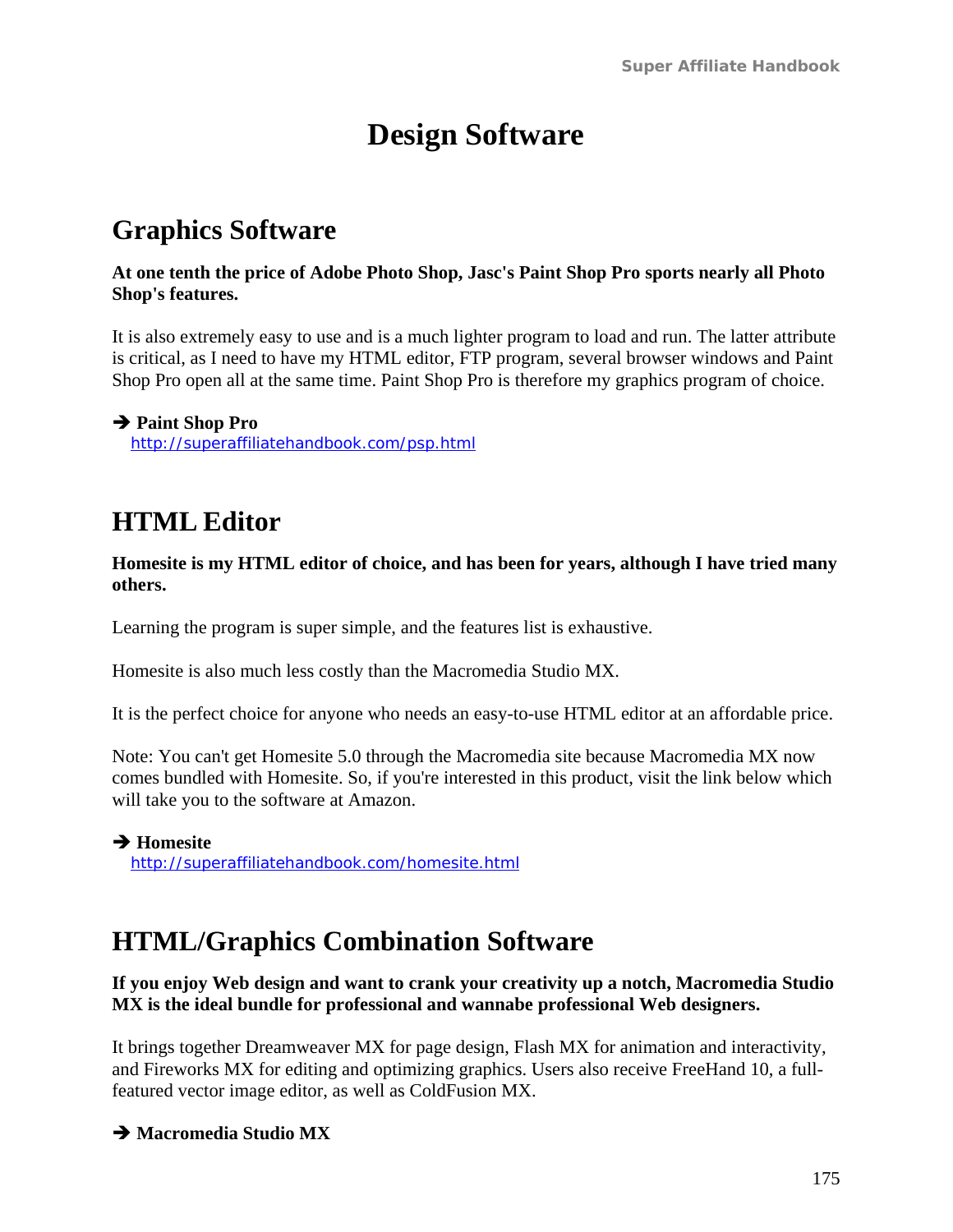<http://superaffiliatehandbook.com/studiomx.html>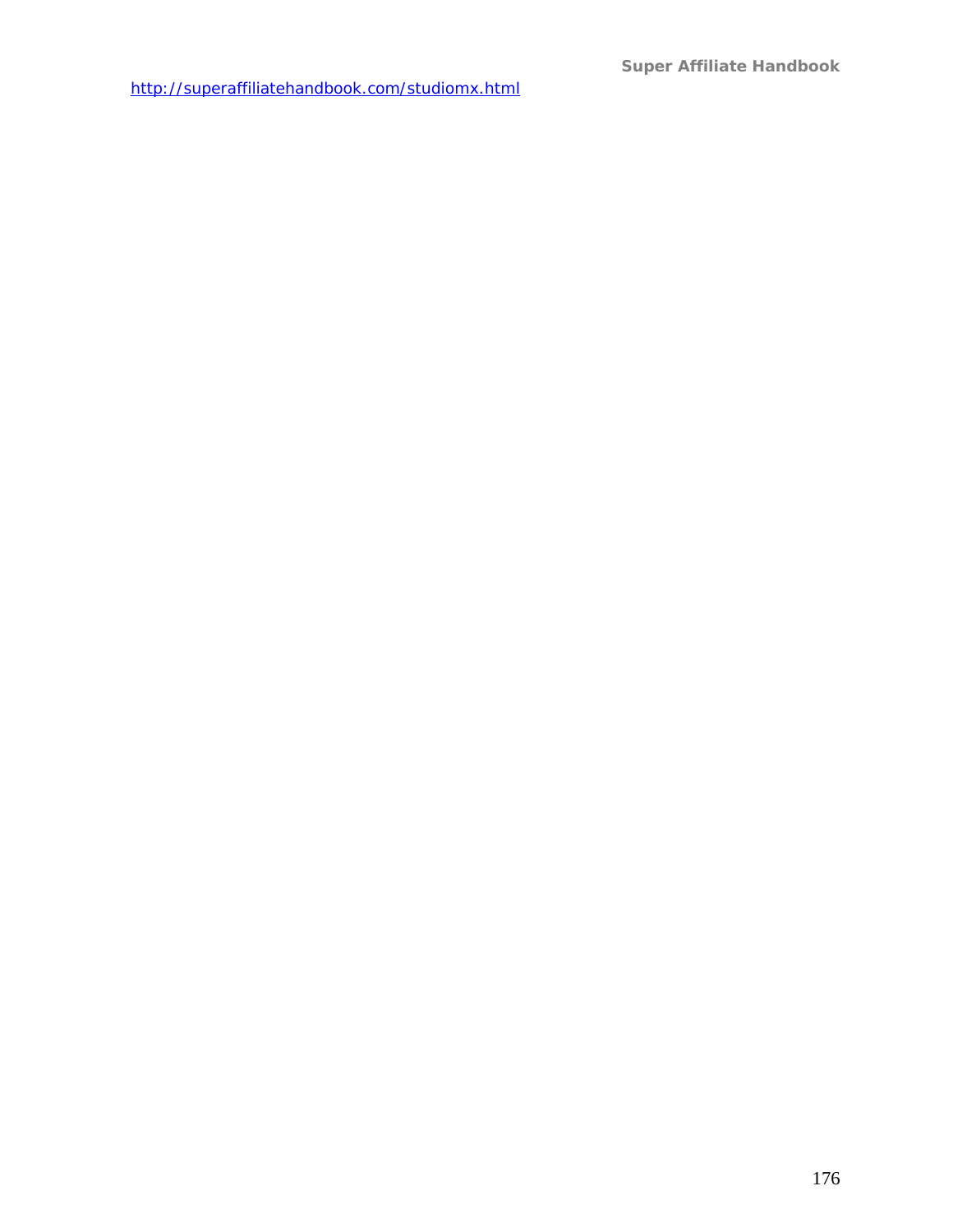# **Web Site Essentials**

Every page on your site should either display or have links to the following site elements.

### **Logo**

#### **You need a unique business logo.**

Whether your logo is simply your URL done in a fancy font and neat color on a graphic image as I've done at sage-hearts.com, or a professionally designed logo - your site needs a unique logo.

It sets your site apart and makes it memorable.

Certainly more memorable than those sites that simply enlarge and bold the font on their URL in the top left-hand corner of their homepage without seeing, or ignoring, the fact that the font is ragged, jagged and UGLY!

Honestly, for the price of one or two month's hosting, a professionally designed graphic logo is a great investment in the future of your site.

**GotLogos.com** - The work these folks do is professional, very attractive and lightning fast - and inexpensive. They've done two logos for me and I've been very satisfied on both occasions.

### → [http://gotlogos.com](http://gotlogos.com/)

**LaughingBird Software** - This is **do-it-yourself** logo creation software, and I was amazed at the gorgeous templates available! Simply pop in your text and you're ready to go!

 $\rightarrow$  [http://thelogocreator.com](http://www.qksrv.net/click-1226911-8352508)

### **TAG line / Slogan**

**Develop a Tag line or slogan for your site to place directly beneath your site's logo or name. It's another way to make your site more memorable.** 

The tag line should be short - no more than four or five words - and catchy. It should also say exactly what your site is about.

People2People.com's tag line is "Because two is always better than one".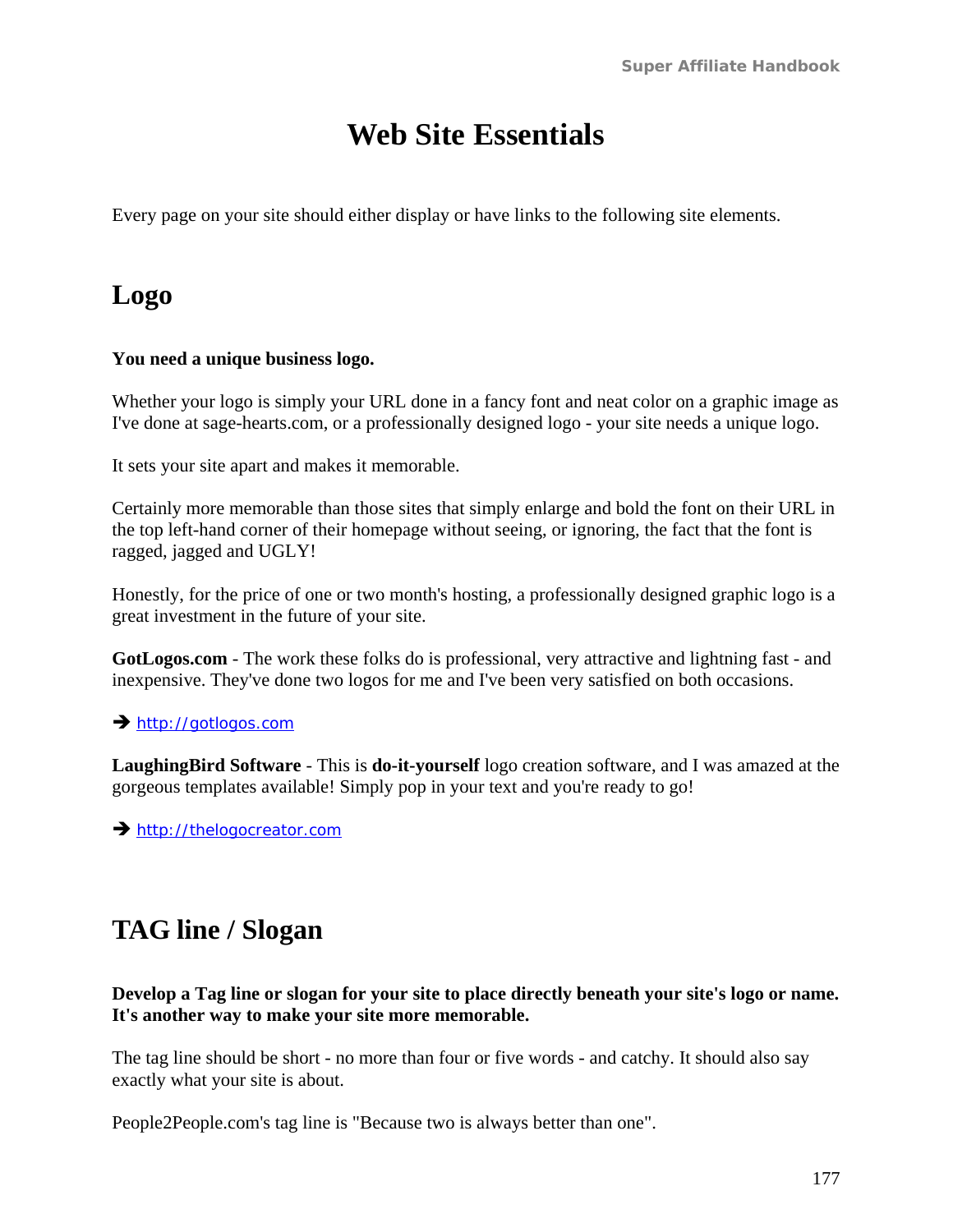I don't necessarily agree - consider blisters for example, but when you understand that People2People.com is an Internet dating site, then their tag line makes good sense.

### **Privacy Statement**

**Every commercial web site should have a privacy/security statement.** Inclusion of these statements will achieve a number of things for you. They will differentiate you from your competitors, instill user confidence and trust, reduce liability, and increase your web site's conversion rate.

A privacy and security statement explains what information is being collected by your site, how it's being collected and safeguarded, and how it will be used. It is a legal, binding document, an explicit statement made on behalf of the site owner to the site user.

I've included below the template I use for the privacy statements on my sites.

**Feel free to use it on your site.** Simply replace **YourSite.com** with your site's name or URL, fill in the blanks where appropriate, and replace the words 'by clicking here' with the link to the contact page on your site.

#### **Privacy Statement for YourSite.com**

**YourSite.com** has created this privacy statement in order to demonstrate our firm commitment to privacy. The following discloses our information gathering and dissemination practices for this website: **YourSite.com**.

We use your IP address to help diagnose problems with our server, and to administer our Web site.

This site contains links to other sites. **YourSite.com** is not responsible for the privacy practices or the content of such Web sites.

YourSite.com employs the services of \_\_\_\_\_\_\_\_\_\_\_ for the **YourSite.com** Newsletter. \_\_\_\_\_\_\_\_\_\_\_ and **YourSite.com** agree not to sell or rent the email addresses of any YourSite.com Newsletter subscriber to any third party.

#### **Public Forums**

This site may make chat rooms, forums, message boards, and/or news groups available to its users. Please remember that any information that is disclosed in these areas becomes public information and you should exercise caution when deciding to disclose your personal information.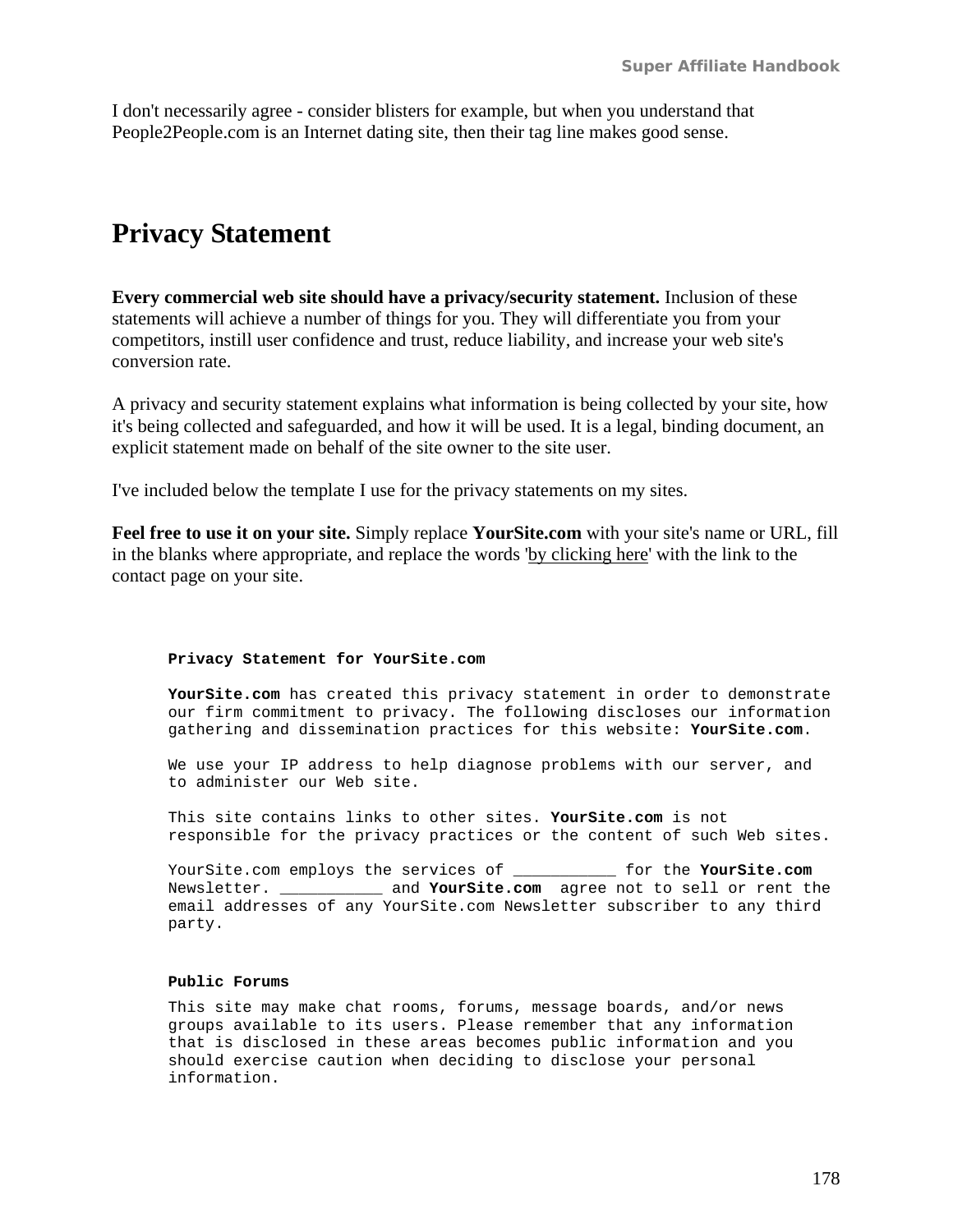#### **Choice/Opt-Out**

This site gives users the following options for removing their information from our mailing list database to not receive future communications or to no longer receive our service. You can send email to **YourSite.com** by clicking here.

#### **Correct/Update**

This site gives users the following options for changing and modifying information previously provided. Change or modify information by clicking here.

#### **Contacting the Web Site**

If you have any questions about this privacy statement, the practices of this site, or your dealings with this Web site, feel free to contact us by clicking here.

### **Contact Information**

The number of affiliate webmasters who don't provide onsite contact information and force their visitors to look elsewhere for answers to their questions is appalling. Please don't even consider putting up an affiliate site that doesn't allow your visitors to contact you directly.

The point of any ecommerce site should be to help the people that come to it, and if a webmaster can't take the time to answer a few questions from his or her site visitors every day, then they shouldn't be in business.

If someone has taken the time to email a question, that is a guarantees that they are interested in one or another of the products on your site. Common courtesy demands that their question be answered in a reasonable period of time. Extending the simple courtesy of a timely response will probably result in a sale.

#### **Instead of using clickable email links, I recommend that you use contact forms on your site(s) for two reasons.**

They eliminate a lot of the spam that you would otherwise get from those who use email address harvesters, AND, your visitors email software won't be popping open just when they least expect it.

I believe that using forms instead of email links probably does stop some folks from making the effort to write. I've actually had folks use the form to ask me for my email address so that they could get in touch with me.

Hmmm…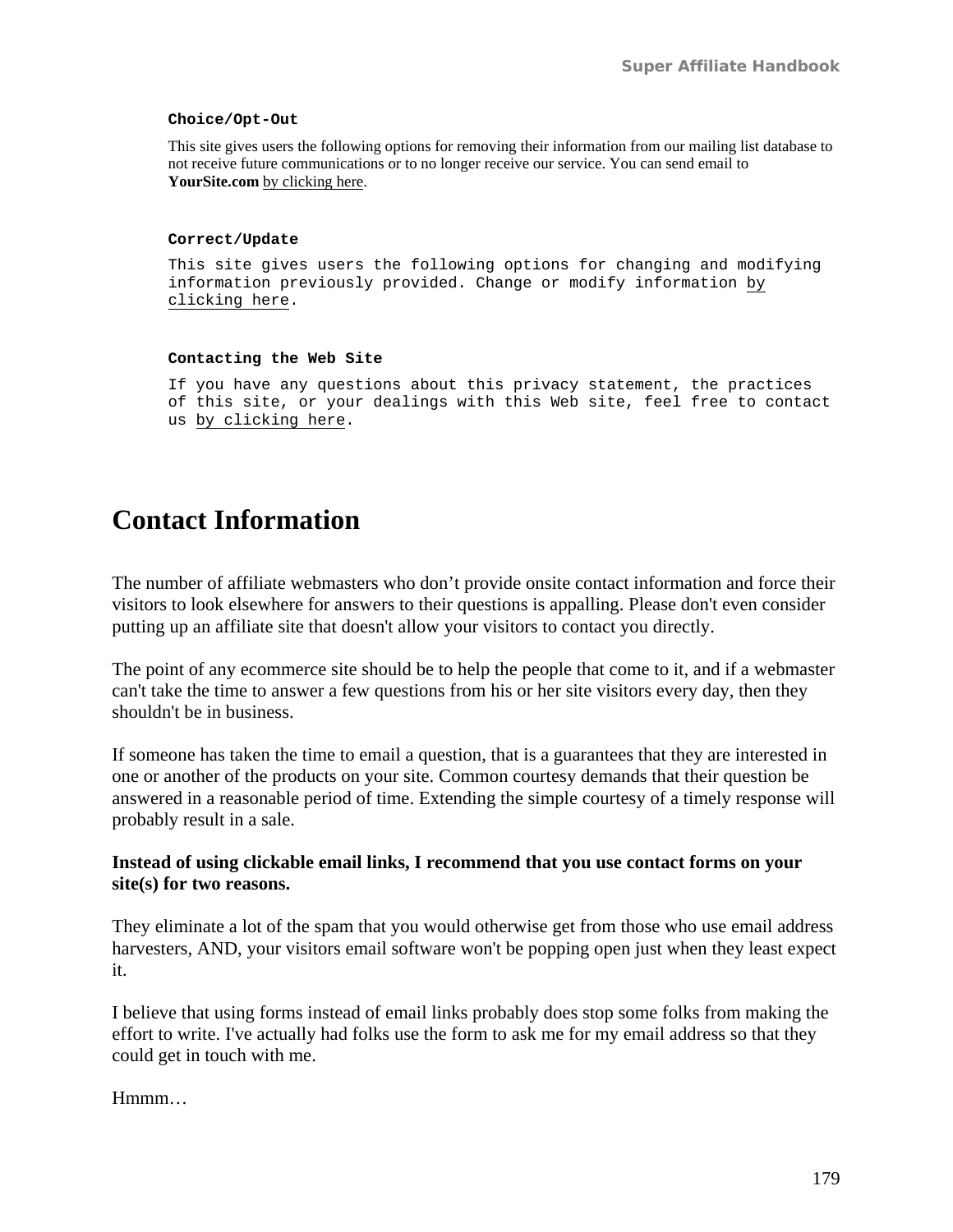Anyway, if the form deters someone from writing, so be it. It's a small price to pay for avoiding copious amounts of spam.

Besides, the more webmasters use forms, the more people become accustomed to them, and in time forms will become the norm.

### **'About Us' Page**

**An 'About Us' page instills trust. People like to put a name and a face to what they are reading. I can't blame them. I do as well.** 

It's a human trait. We like to know who we're dealing with. If we feel that someone is hiding their face, then we're less likely to trust them.

Another thing to add to your 'About Us' page is your qualifications for creating your Web site. When people read that you started your 'Go Fishing' site because you are a fishing guide in the Adirondack Mountains, they'll likely put more faith and trust in your site.

In that particular case, that information would probably be included elsewhere on the site, but also be sure to include it in the 'About Us' section for those who might miss it elsewhere.

### **Ezine/Newsletter Sign-Up on Every Page**

A signup form for your opt-in mailing list or newsletter should be placed on each and every page of your site.

Did you know that just about every page on your Web site is a possible initial landing/entry page for your visitors? That's right, visitors from the pay per clicks and other search engines will often land on pages other than your homepage. So, be sure to offer them the same opportunity to join your newsletter for free site updates, as those who start out on your homepage.

There you have the 6 essential Web site elements… Logo and a tag line, Privacy statement, contact information link, an ezine signup form and an 'About Us' page. Those are the basic elements that should be included on every Web site you build. Don't do business without them.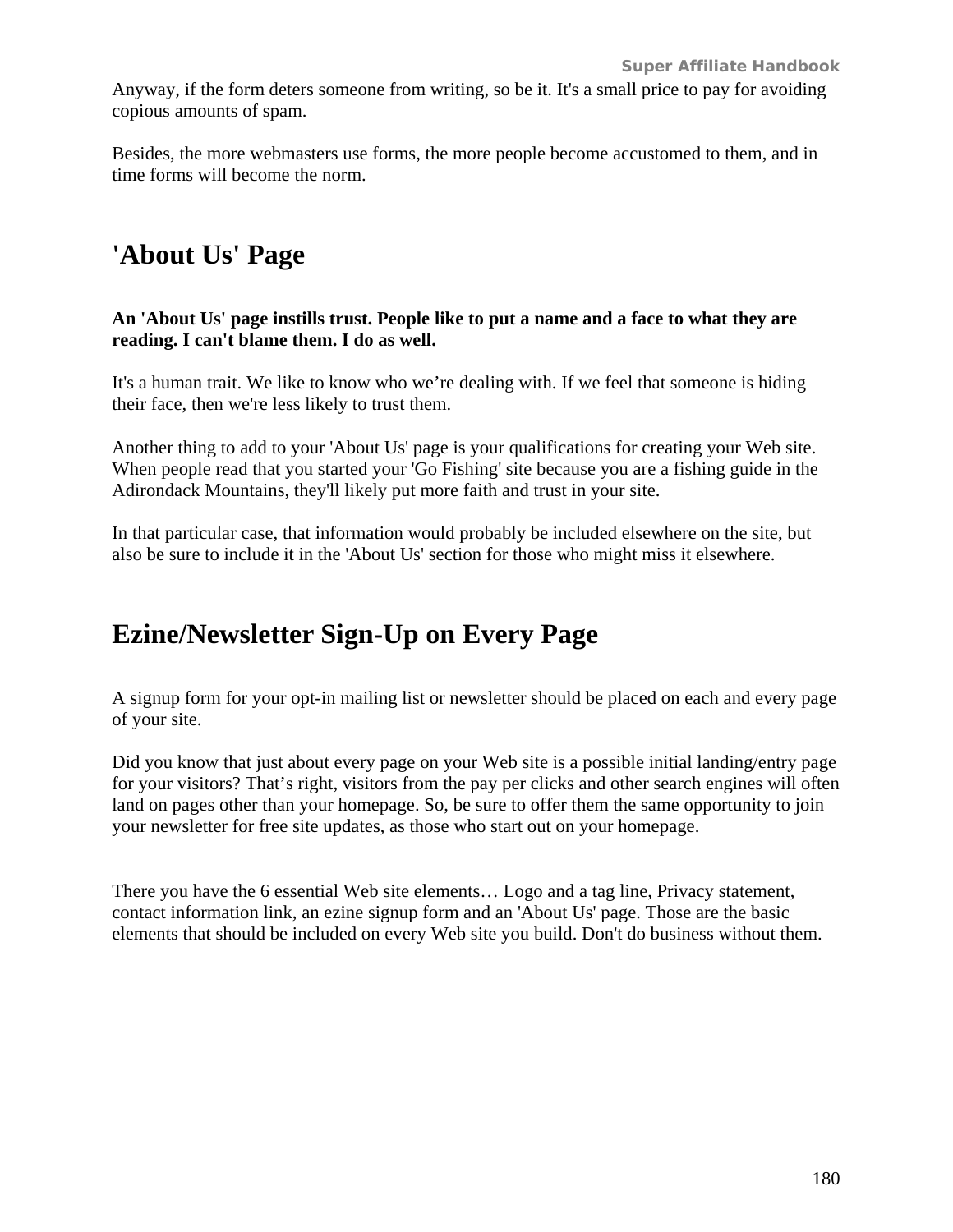# **Design Rules-of-Thumb**

While it is not within the scope of the Super Affiliate Handbook to give detailed instruction on Web design, I believe there are some basic design rules that must be followed by those who wish to become Super Affiliates.

### **Font Face, Color & Size**

You may love the appearance of an unusual font, however there are a couple of problems with using fonts that aren't common to everyone's computer.

If the font you chose isn't on your visitor's computer, your text won't appear as you intended it.

Can you tell what the second problem is?

Legibility! Script and unusual fonts should be used very sparingly and in a larger size, so as to be legible. Use them in quantity and you'll lose your readers in no time flat.

The standard and best fonts for use on a web page are **Arial, Verdana** and **Tahoma**.

**Font size** should also be large enough to read without the surfer having to adjust the font size display in their browser. Because they won't bother. They'll just leave, because they can find the information elsewhere without the hassle.

### **Text should always be dark on a light background.**

I broke this rule for the first couple of years that my sites were online with white text on a black background. I received a couple of complaints and comments about how difficult the pages were to read but did nothing about it for the longest time. Sales were good and the site looked 'cool', so why should I bother to change things?

"Why bother?" indeed!

As soon as I changed over to black on white, my sales went up… way up!

There are two lessons here. The first is that if one person actually makes the time to write and complain, it's likely that one hundred more people feel the same way. Secondly, there are reasons for practices becoming 'tried and true'.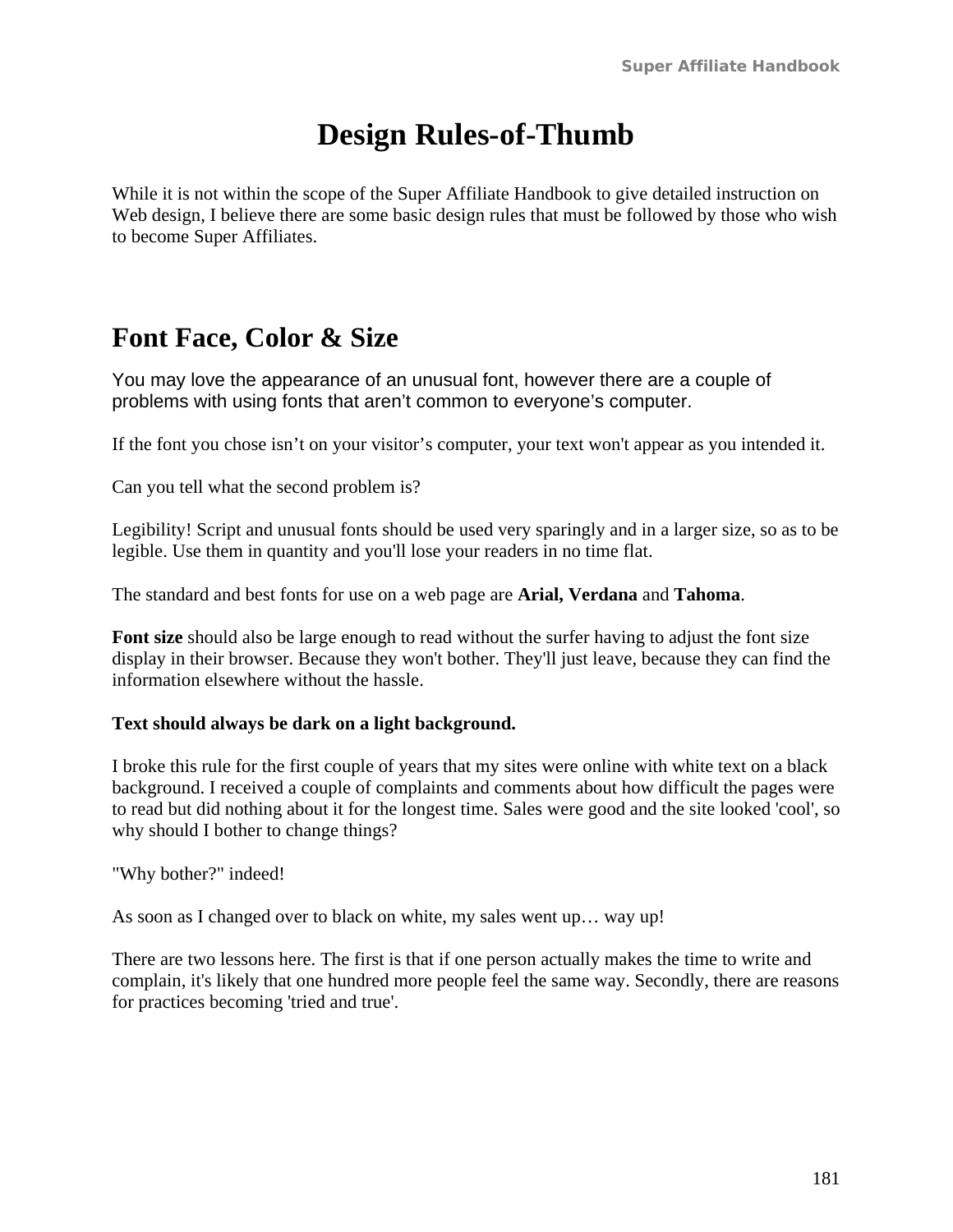# **Links Should Look Like Links**

Unvisited links should conform to the standard colors and practice of being underlined.

#### **Standard link colors are:**

- **Underlined Blue** unvisited
- **Red** active or hover
- **Purple** visited

I discovered the value of keeping links standard by way of a test I did some time ago. The link colors at sage-hearts.com had been more in keeping with my red and yellow color scheme. **As an experiment, I changed the link colors to the standard colors listed above.** It didn't take long before I saw my conversion rates go up.

Needless to say, I didn't change them back to their original colors!

By the way, changing all the link colors was super-simple to accomplish, because I use '**cascading style sheets**' or 'CSS'.

Using CSS eliminates the need to hard code the font face, size and color every time I wish to make a change to a word's appearance. Instead, all the different parameters are listed within a single file, or the cascading style sheet. Then each page on the site has a link that points to the style sheet and draws its information from that.

CSS has the additional benefit of reducing page size by eliminating all that font coding.

# **Color Scheme**

Different colors have different meanings and connotations. What would you think of if you saw a men's' site with pink as the primary color? Might it turn the average heterosexual guy off? You bet it would! They're terrified of pink.

I also can't imagine a health and fitness site succeeding with watery lavender and sickly olive green combination as well as it might with vibrant 'standard' colors.

Again, it's good to stick with the tried and true.

### **White Space**

#### **White space, or negative space, describes open space between design elements.**

White space is an important layout technique often overlooked by inexperienced designers. Visually appealing design is easy on the eyes. Without adequate white space, text would be unreadable, graphics would lose their emphasis, and there would be no balance between the elements on a page.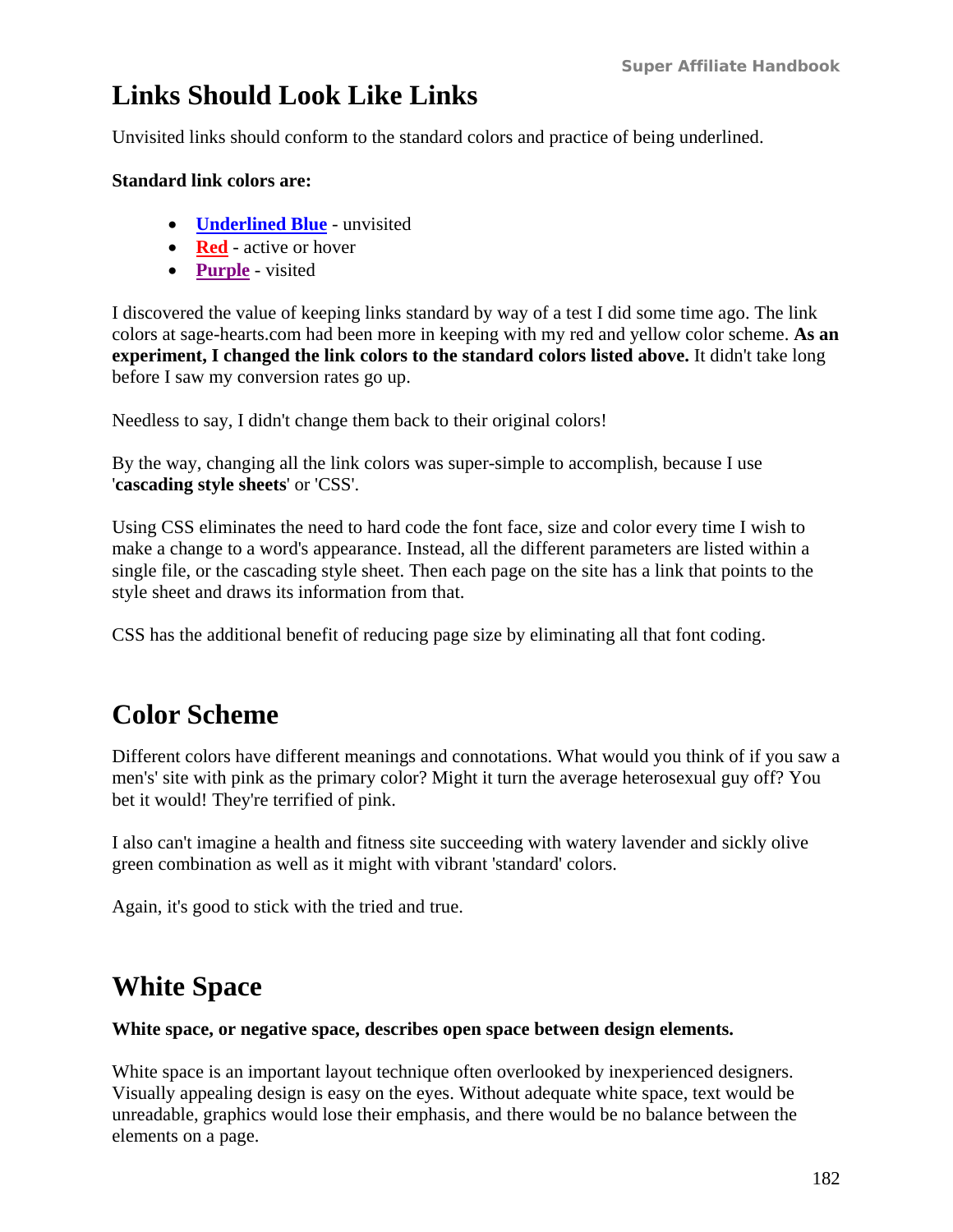White space takes on added importance on the Web because more of a strain is placed on the eyes than when reading printed material. White space gives our brains a break.

Treat white space as more than just a background. Treat it as an integral part to your page design.

# **Page Width**

#### **Having to scroll right to see all the text on a page is a symptom of poor design, or lack of knowledge of standard display sizes.**

Standard screen resolutions are 1024 X 768 pixels - for those with good eyesight. However, many, many folks still use 800 X 600.

Given that knowledge, you have to design to the common denominator, which in this case is 800 X 600, and make your pages no more than 800 pixels wide. That means that the 800, 1024, 1152, AND the 1280 pixel wide people can all see the whole page on their display.

You can also use percentage widths, i.e. width="100%", which then widens or narrows the page according to each surfer's screen resolution. However, this HTML coding technique leads to your pages being viewed differently on different computer displays and in different browsers. It's better therefore to design your pages so that they are consistent across various platforms and hard-code specific widths for your HTML pages.

### **Page Backgrounds**

**I continue to be amazed by those who think that their visitors will waste time squinting to read text on a floral, striped or otherwise 'busy' background.** 

It gives me a headache just to think about it!

Do the designers think those backgrounds are pretty?

Well they're half right.

Those busy backgrounds are pretty ugly!

### **Consistent Navigation**

**It's really easy to keep your site elements consistent when you use the same template for every page on your site.**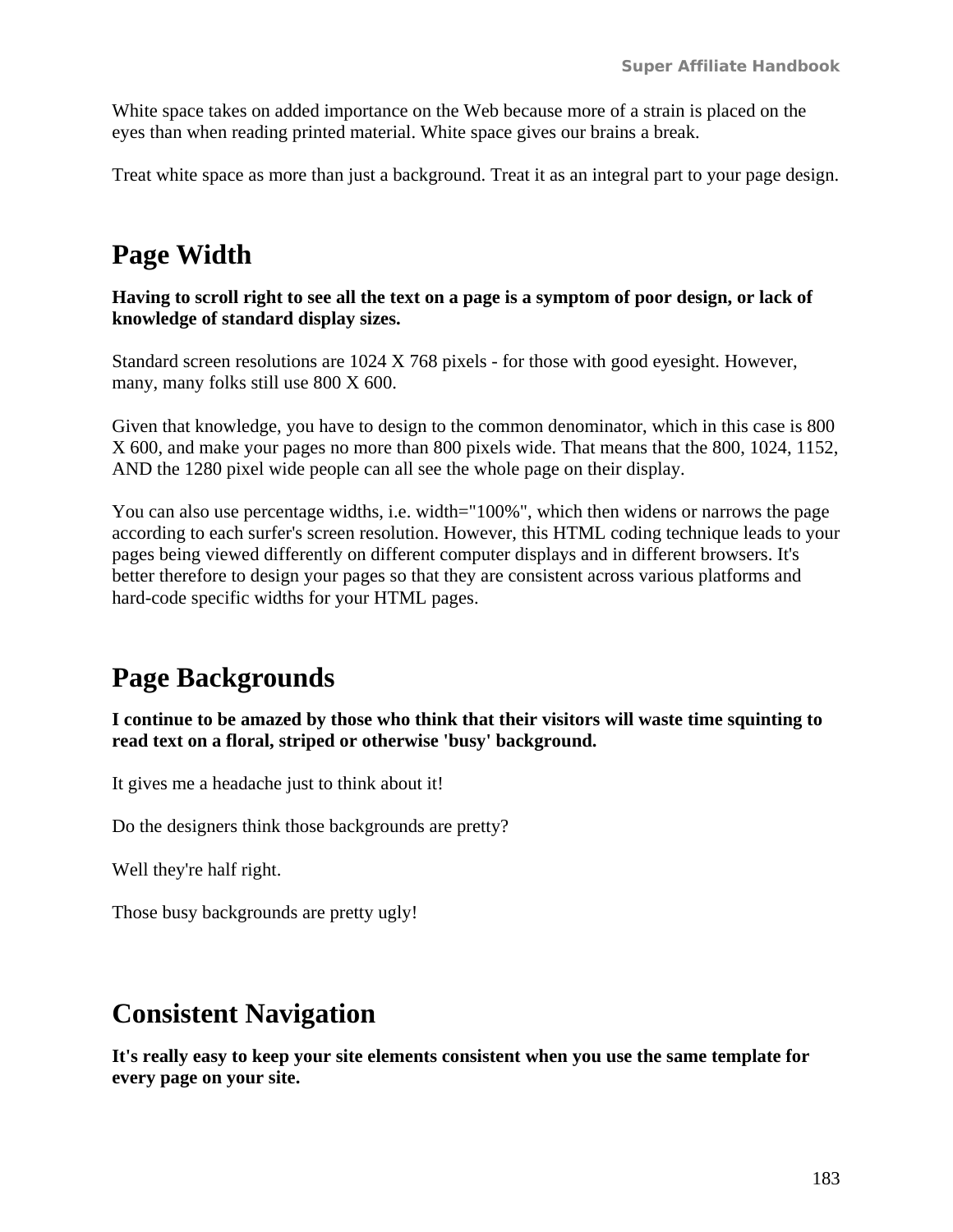Essentially, consistency is about making it easy for your visitors to find what they want. That means keeping your **navigation**, **logo**, **ezine sign-up form**, and all other elements that repeat from page to page, in the same place on every page.

Each page should be clearly identified with a headline, and headline fonts should be consistent in color and size from page to page.

As readers become accustomed to a consistent site layout, they can move more quickly and easily through your site which makes their experience more enjoyable.

### **Bandwidth Hogs**

**Bandwidth is an electronic resource that gets used up every time characters of information are downloaded from, or uploaded to, your Web site. The more bandwidth resources used, the slower the transmission of data and information.** 

Surfers have very short attention spans, and the majority do not yet have cable or fast ADSL connections. So, page elements that hog bandwidth and slow your page download times may be reducing your income.

Graphic images are large and complex and therefore tend to gobble up bandwidth. So, when you're considering adding 'heavy' bandwidth hogging graphics to your site, stop first and ask what, if anything, will that particular element contribute to your conversion rates.

In most cases, if you answer honestly, the reply will be 'nothing'.

If the answer is 'nothing', then don't add it.

Bandwidth hogs include large or animated graphics, Flash, and sound of any kind. If you need graphics on your pages, make sure they are compressed to their smallest size without affecting their appearance.

Keep your site as simple and fast loading as you possibly can.

### **Use of Pop-Ups**

**For the most part, I really dislike pop-ups.** I don't appreciate being on the receiving end of them, so in keeping with my 'do unto others' approach; I try to limit my use of them as much as possible.

Here's my most infamous pop-up tale.

One day I left the house for about an hour. On returning to my office, **I was shocked to see about FIFTY browser windows open on my computer display.** 

How could that happen?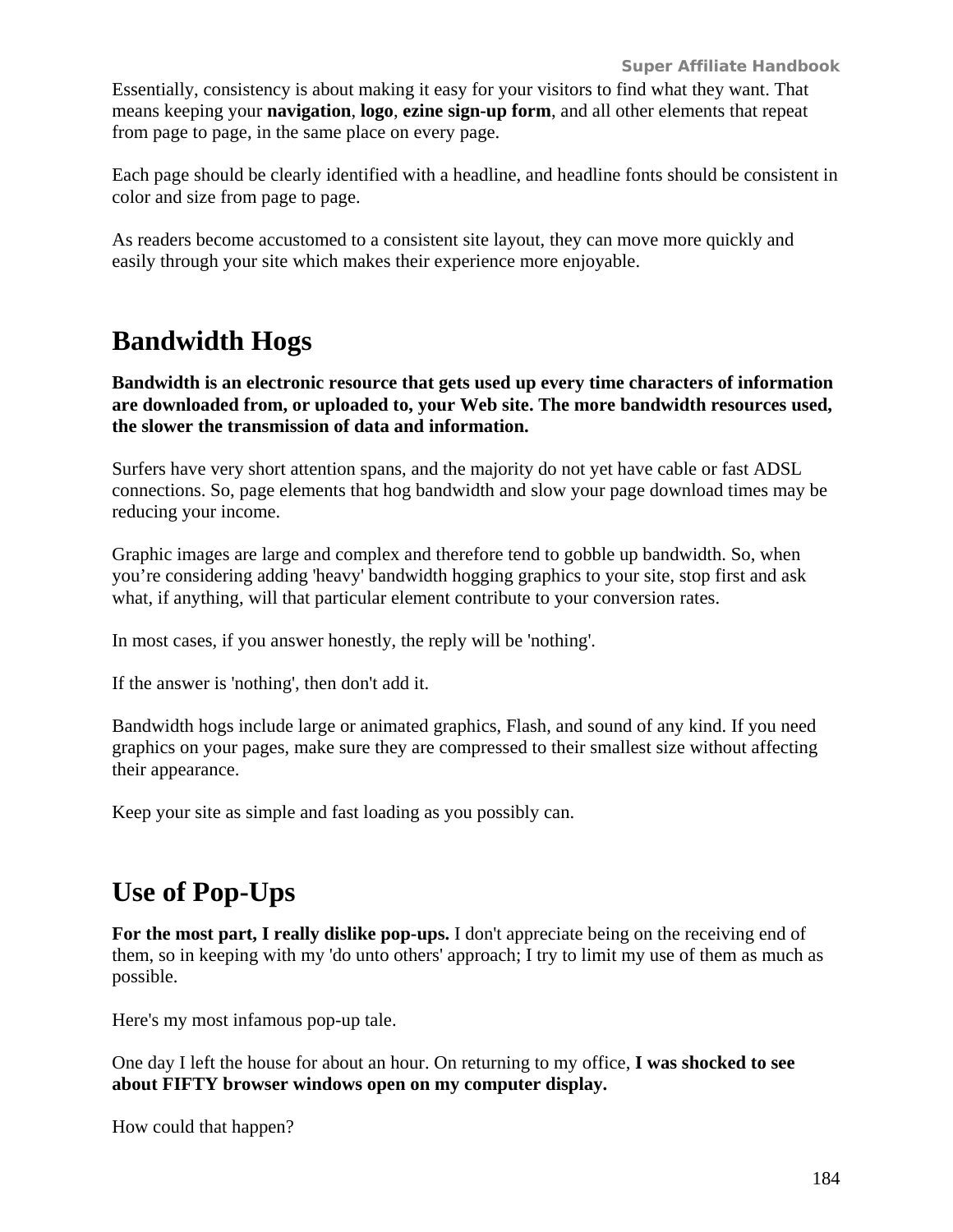Well, some unthinking and unkind webmaster programmed a pop-up script unto a page of his that I'd visited (and left open) that in turn opened a new browser window every minute or so. Each and every page was exactly the same.

What purpose did that serve other than to make me despise the dufus? Absolutely none!

Well, actually, his unscrupulous ways gave me a story to tell you.

That said, using pop-ups might increase your conversion rates.

Exit pops with your mailing list or newsletter subscription form are particularly effective.

Here's an experiment I did relating to pop-up windows.

Thinking that everyone hated pop-up windows as much as I do, I changed all of the links at Sage-Hearts.com so that they would no longer open new windows when clicked upon. The new pages simply opened up in the same browser window, as most surfers would hope and expect when clicking on a link. I didn't really notice too much of a difference in my conversion rate, and thought I'd done my visitors a favor.

However, a few months later, in another conversion rate experiment, I changed all the links so that they would open "new" windows when clicked. My conversions went up almost immediately.

In this instance however, I added the following warning to each page of the site.

*Please note that links that leave Sage-Hearts.com will open a new window. That allows you to check out the service and come back to see more in the category.*

It seems to work.

### **Music/Noise**

**Under** *no circumstances* **should a site broadcast noise and/or music without its visitors' permission.** 

Have you ever clicked through to a Web site and had your eardrums immediately assaulted by some Webmaster's "idea" of great music? Or how about one that starts off with a voice-over monologue by the Webmaster when you arrive?

#### **In my opinion, this is always unacceptable.**

Even if your site is about music, your visitors should have the option as to what they want to hear, and when they want to hear it.

That's just basic courtesy.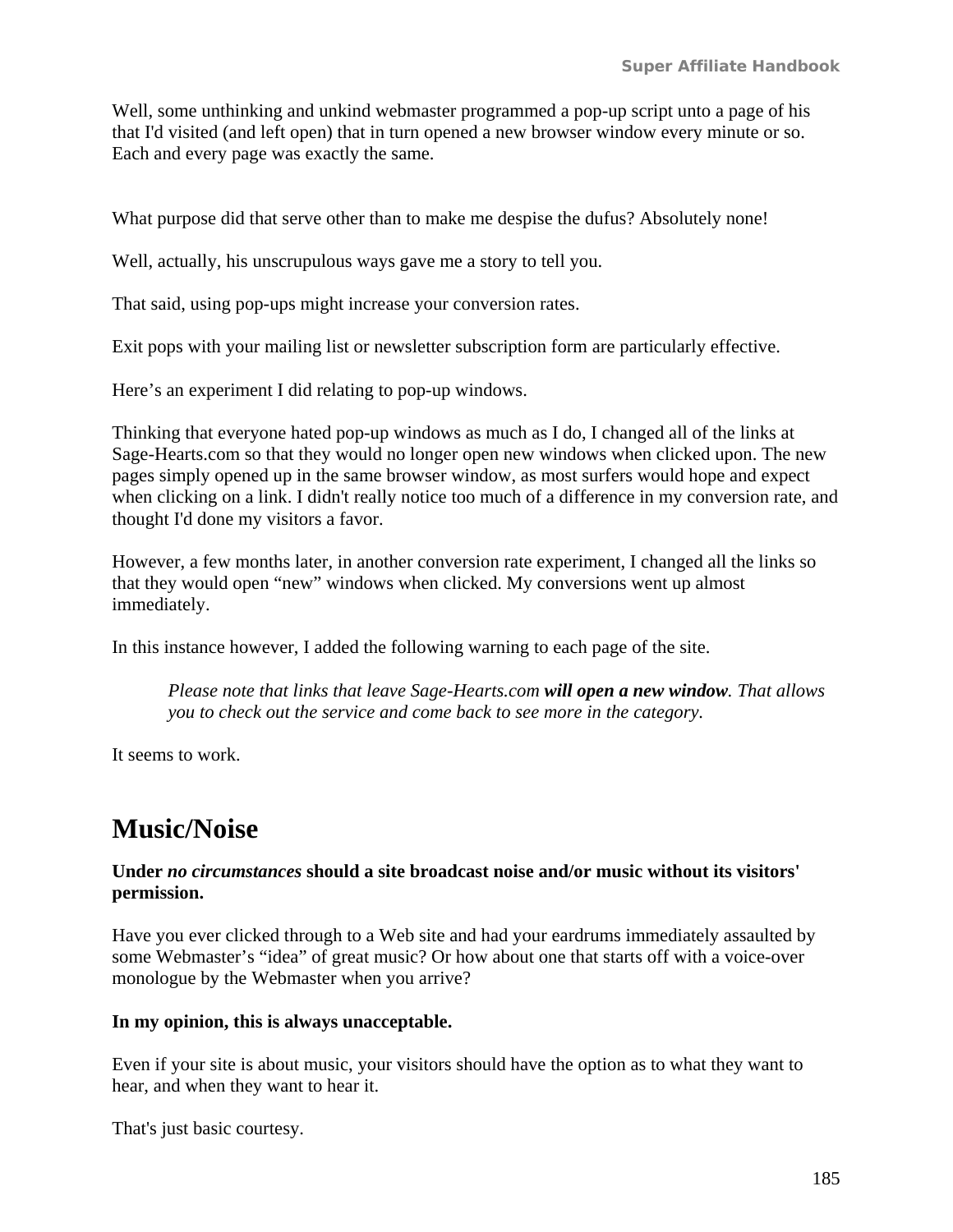### **The Internet isn't TV. It's where we go to do research. Surprising me with loud ugly noises won't earn my respect.**

On the contrary, giving me cause to fall out of my chair and hold my heart in fear will only hurt your Web site because I will caution others against visiting your site.

By the way, BEWARE when you visit any of Marlon Sanders' sites. To emphasize his slogan 'Marketing that Roars', his visitors are greeted with a lion's roar upon opening any of his pages. ('Greeted'. I use that term very loosely in this case.) He offers excellent products, but the roar is unnecessary and disrespectful.

Consider the possibility that your visitors may be in an office or library environment, or they may have their stereo playing softly in the background while quietly surfing the 'Net. Any sudden unsolicited noise is likely to disrupt them from whatever they're doing and they are likely to retreat from your site in great haste.

That's bad for business.

If you were thinking about the possibility of adding music or other noise to your site - do your visitors a favor - Don't!

### **Frames**

### **Frames - Pretty cool, eh? NOT!**

I became obsessed with creating frames on one of my sites, and am pleased that my obsession was limited to only one site.

(One webmaster friend refers to me as a recovering "frameaholic!").

Frames have one main page, and several 'secondary' pages. That feature saves the Web developer from having to add navigation to every page on the site.

What is doesn't do however, is allow you to link to individual pages and have your site design or layout appear on the framed page.

Also, if someone wants to link to a specific page on your site, they can't. The URL that appears in their browser's address bar remains the same the entire time they navigate your site. So if they choose to bookmark a page, what they are book marking is actually the main, or homepage - and NOT the page they expected and/or wanted to bookmark.

The biggest problem with frames is that search engine robots have hard time spidering sites that are built in frames. Although there are ways to optimize your framed site to be attractive to search engines, the reasons above should quickly negate any compulsion you feel to use frames.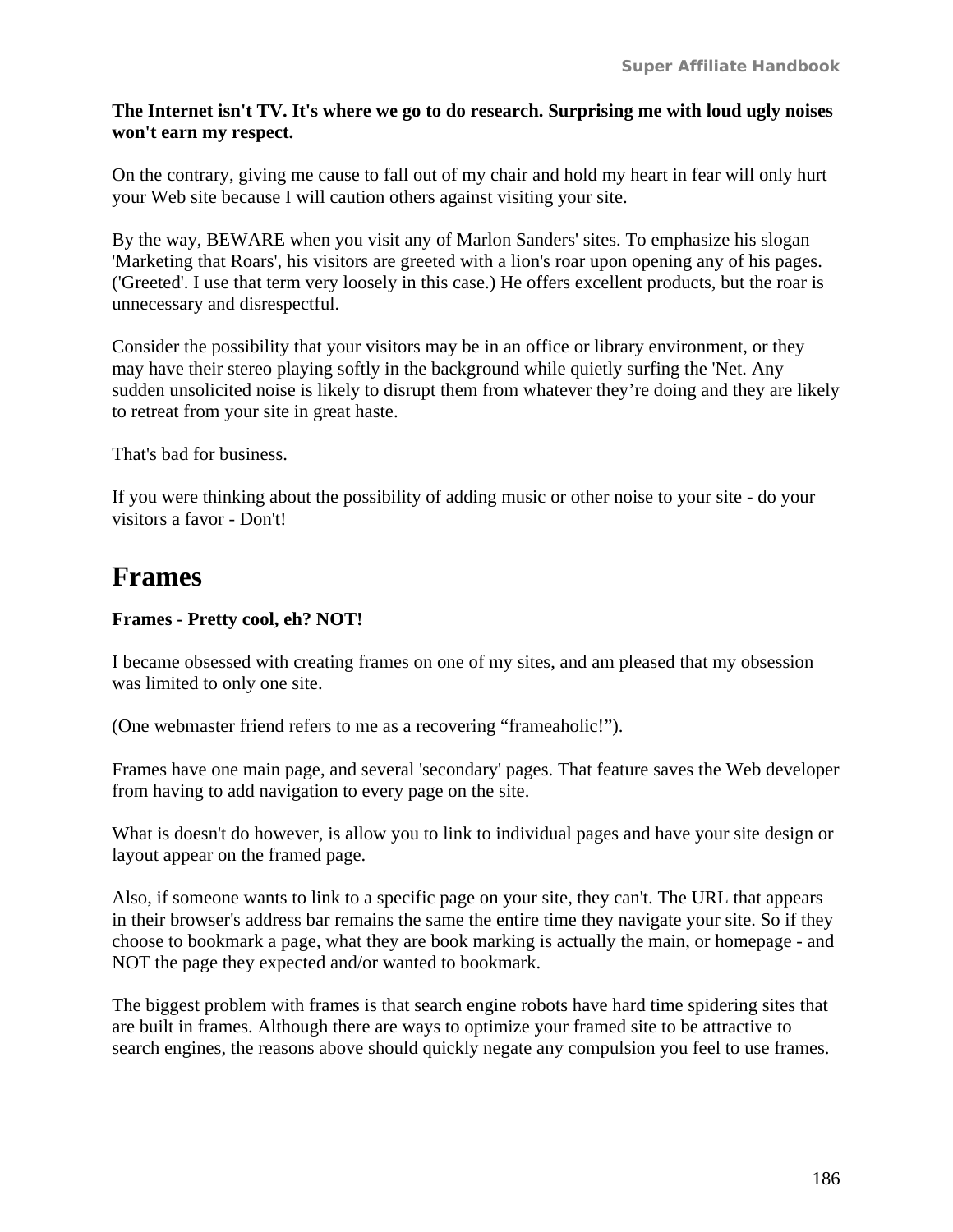# **Keep it Fresh**

Because research has shown that it takes anywhere between 4 and 7 exposures to a product or a site before a visitor will buy from you, "freshness" is the order of the day.

Give your visitors a reason to come back to your site by providing tons of interesting, original, and fresh content.

# **Web Site Building Primers & Help**

**HTML Goodies** - Ignore the name. HTMLGoodies.com may have started the site with just HTML tutorials, but now they offer 'primers' in ASP, CGI, Javascript and Perl to name just a few. The very best site I can suggest for anyone wanting to learn how to build his or her own Web site.

 $\rightarrow$  <http://www.htmlgoodies.com/primers/basics.html>

**Hex and Word Colors Codes** - Aquamarine and dark olive green should never together be seen. YUK! The colors AND my poetry. Visit the color code chart to find colors that pair nicely.

 $\rightarrow$  <http://www.htmlgoodies.com/tutors/colors.html>

**WebDeveloper.com Forums** - This is the site you visit when you have a programming question that your kids don't know the answer to.

 $\rightarrow$  [http://forums.webdeveloper.com](http://forums.webdeveloper.com/)

**Websites that Suck** - I absolutely love Vincent Flanders' site '**Websites That Suck - It's where you learn good Web design by looking at bad Web design.**' With an incredibly fine sense of humor, Mr. Flanders demonstrates by example all the evils of bad web design. It's a fun way to learn!

 $\rightarrow$  [http://websitesthatsuck.com](http://websitesthatsuck.com/)

**Follow the foregoing basic rules of Web site design and you'll give your visitors an enjoyable site experience. You'll also enjoy the experience of improved conversion and more sales.**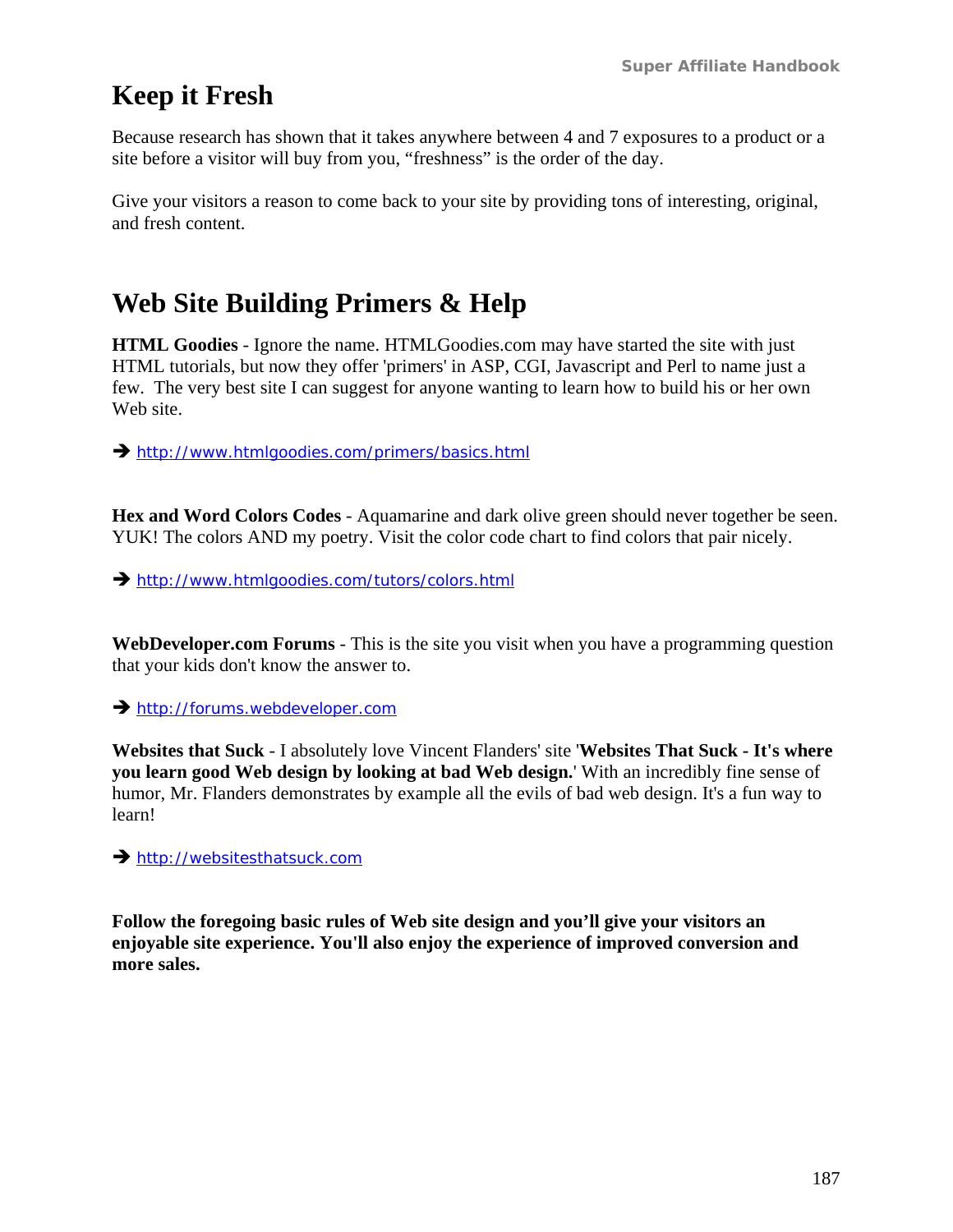# **9 Ways to Make Your Pages Search Engine Friendly**

Optimizing your pages for the search engines is absolutely essential if you want them to appear in the top 10 - 30 positions of results.

High-ranking pages are even more critical if you'll be starting your affiliate business with a very small or non-existent promotional budget and won't be using pay-per-clicks and other forms of advertising.

How do you get your pages to rank high in the search engine results?

Here is a list of tips to help you.

### **Keyword-Rich Pages**

In the past you had to be extremely careful not to overuse your keyword phrases for fear that the search engines would consider you an engine spammer and penalize you. Six per page was the maximum number of repetitions suggested.

It would now seem that the opposite is true.

Allan Gardyne's assistant, Rupert Farrow, recently published [http://cheap-computers](http://cheap-computers-guide.com/)[guide.com](http://cheap-computers-guide.com/), his second site built using SBI!

SBI! is renowned for its emphasis on attaining great search engine rankings, so I thought I would test Rupert's site for placement. Based on the site's name, I did a search on 'cheap computers'. Sure enough, the site came up first in the results at Google.

Excellent!

Next I checked the 'keyword density' on his homepage, or the number of times he repeated the use of the phrases 'cheap computers' and 'cheap computer'. The results were 7 and 27 respectively. (No, I didn't count the phrases manually… I used the 'global find' feature in my word processor.)

Well, that should demonstrate that maximizing your keyword use on your homepage is a very GOOD thing to do.

### **Keyword-Rich Page Names**

Name your pages using keywords relevant to the product sold on that page, or the most relevant content.

For example, if my page were about Proform Treadmills, I would call the page exactly that - 'proform-treadmills.html'.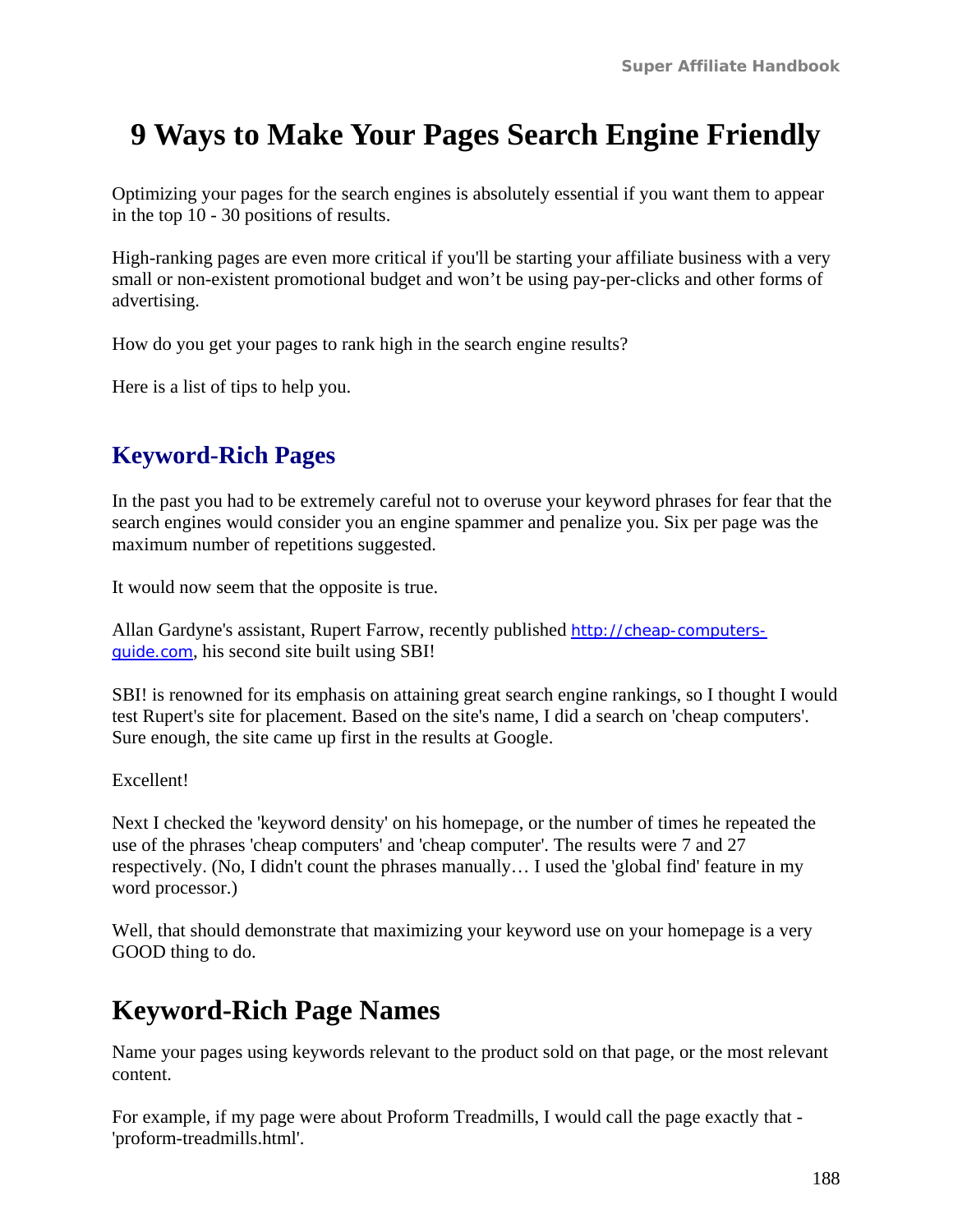# **Site Map**

Offer your visitors a site map with links that point to all the important pages and sections of your site. If your site consists of one hundred or more pages, you may wish to break the site map up into separate pages.

# **Relevant Content**

Jill Whalen, a well-known search engine (SE) expert advises that you should work with at least 250 words on a page for search engine optimization purposes. More or less words will also work, but she makes the point that you need at least 250 words so that you can repeat your keyword phrases a number of times throughout the page without seeming 'dopey'.

# **Eliminate Clutter**

Search engines don't read graphics or javascript, and they get confused when they encounter nested tables. If all that stuff precedes the first most important keyword phrases on your page, your ranking may be lowered as the SE considers that phrase less relevant, due to its low placement on the page.

**Hint**: I place my primary navigation on the right side of my pages so that the spiders can get to their 'food' more quickly. They prefer HTML text, loaded with keywords, placed 'high' on the page, and the left side is 'read' before the right side.

While I've never been overly keen on the aesthetics of the SBI! templates, I've always believed that their design was purposely simple so as to be attractive to the search engines.

If you visited Rupert's site above, you'll have noticed that its design is also very simple. In fact, Rupert has chosen to eliminate the left-side navigation typical of the SBI! sites, which I believe has enhanced his site's search engine standings even more. Smart dude!

# **Meta Tags**

If we continue our 'snooping', I mean 'research' at Rupert's site, one step farther by doing a 'View Source' on his homepage, we discover that he's made excellent use of his keywords in his Meta Tags.

The 2 Meta Tags that you need to be most concerned about are the Title and Description tags.

**Title Tags** - The title tag is perhaps one of the most crucial factors in how a search engine will rank your site. The text you use in the title tag must include your most relevant keyword phrases. It must also make sense, as the title tag text is the wording that appears in the reverse bar of your browser. That's the blue bar right across the top of your browser window. It is also what the text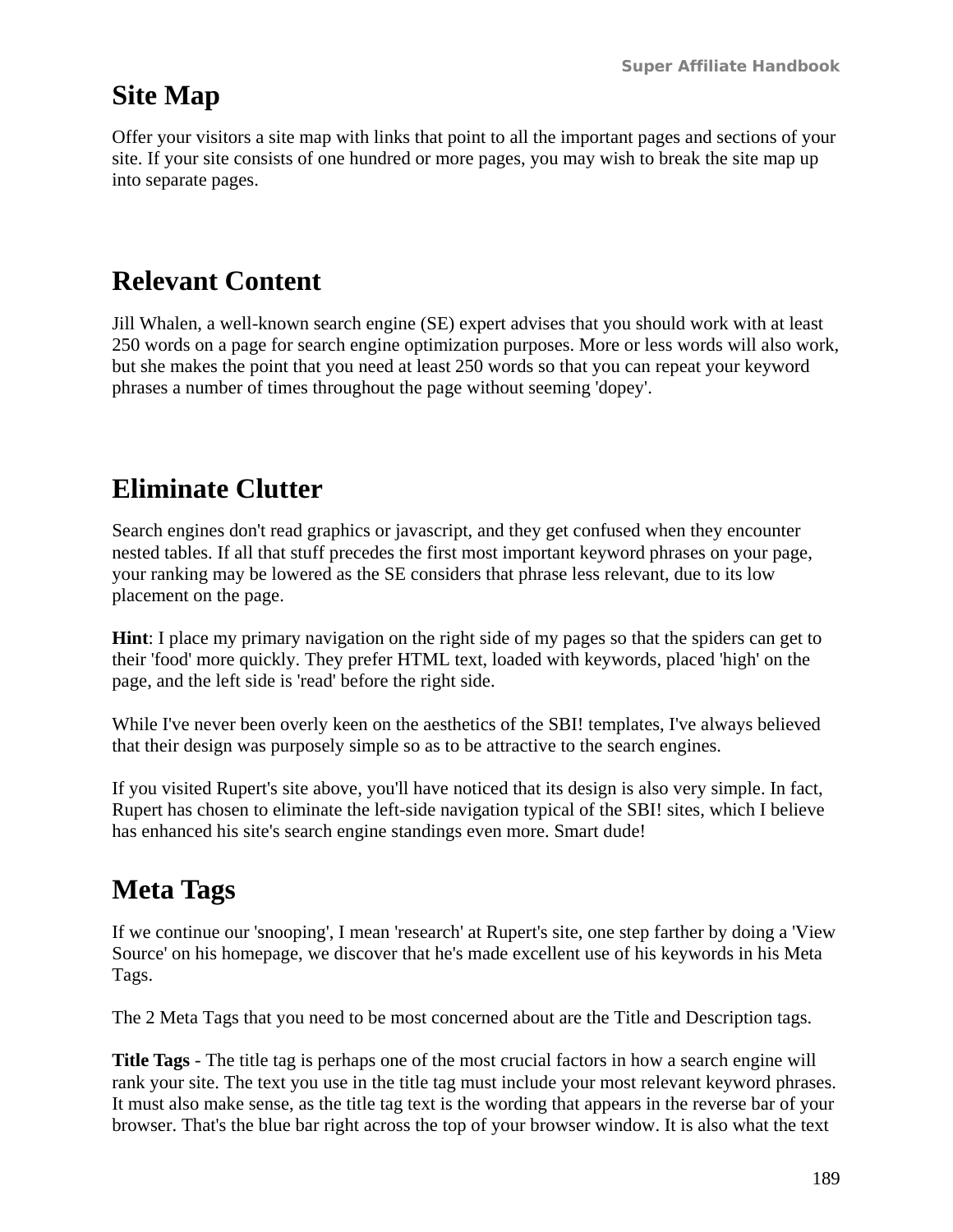that most of the search engines will display as the title for your listing.

**Description Tag** - Some search engines will use the text contained in your meta description tag as your listing description. The meta description tag also influences your site's ranking in the engines, so you should repeat your primary keyword phrase once or twice in the description.

**Note about Keyword Tags** - I remember a time when we all 'stuffed' our keyword meta tags with every keyword relevant to our sites - and then added some more. Nowadays only Inktomi, and perhaps Teoma, apparently index sites using the keyword meta tag. Most search engine experts advise that the keyword meta tag is no longer worth your time or trouble. I don't think that adding a couple of keywords to a meta tag is any trouble at all, so I continue to add them to my pages.

Here is an example of how I would structure the Meta Tags for the page selling Proform Treadmills.

<title>Proform Treadmills: Shop For Proform Brand Treadmills Online</title> <meta name="description" CONTENT="Proform Treadmills. Shop For Proform treadmills and online"> <meta name="keywords" CONTENT="proform treadmills, proform, treadmills, treadmill, proform treadmill">

**ALT Tags** - The ALT tag, which stands for 'alternative text', is primarily for use when the image is **not** being displayed. They were intended to make your site more accessible to visually impaired folks using text readers.

Furthermore, as search engines don't index images, any text on your site that is presented in image format won't get indexed. To solve this problem, you can enter the image description in the ALT tag. To be sure that the search engines recognize all the content on your site, always fill in your ALT tags filled with keywords. This boosts your keyword frequency and will help your site get a better ranking.

### **Dynamic Pages**

Dynamic pages, which deliver content based on user input or other variables, can be more useful and responsive to visitor needs than regular static HTML pages. However, if while indexing a search engine encounters a dynamically generated page, as distinguished by a question mark (?) in the URL, the SE stops indexing the site at that point. Here are a few tips to get your dynamic pages indexed.

The simplest and cheapest method to get your dynamic pages indexed is to link to them from a static page, preferably your site map. Although the SE can't index the whole page, it will index the majority of its content.

The other solutions involve software and scripting fixes that let search engines index their dynamic content. To learn more about these reconfigurations and rewrites, please consult your usual sources of information on the specific programming language. Dynamic pages, which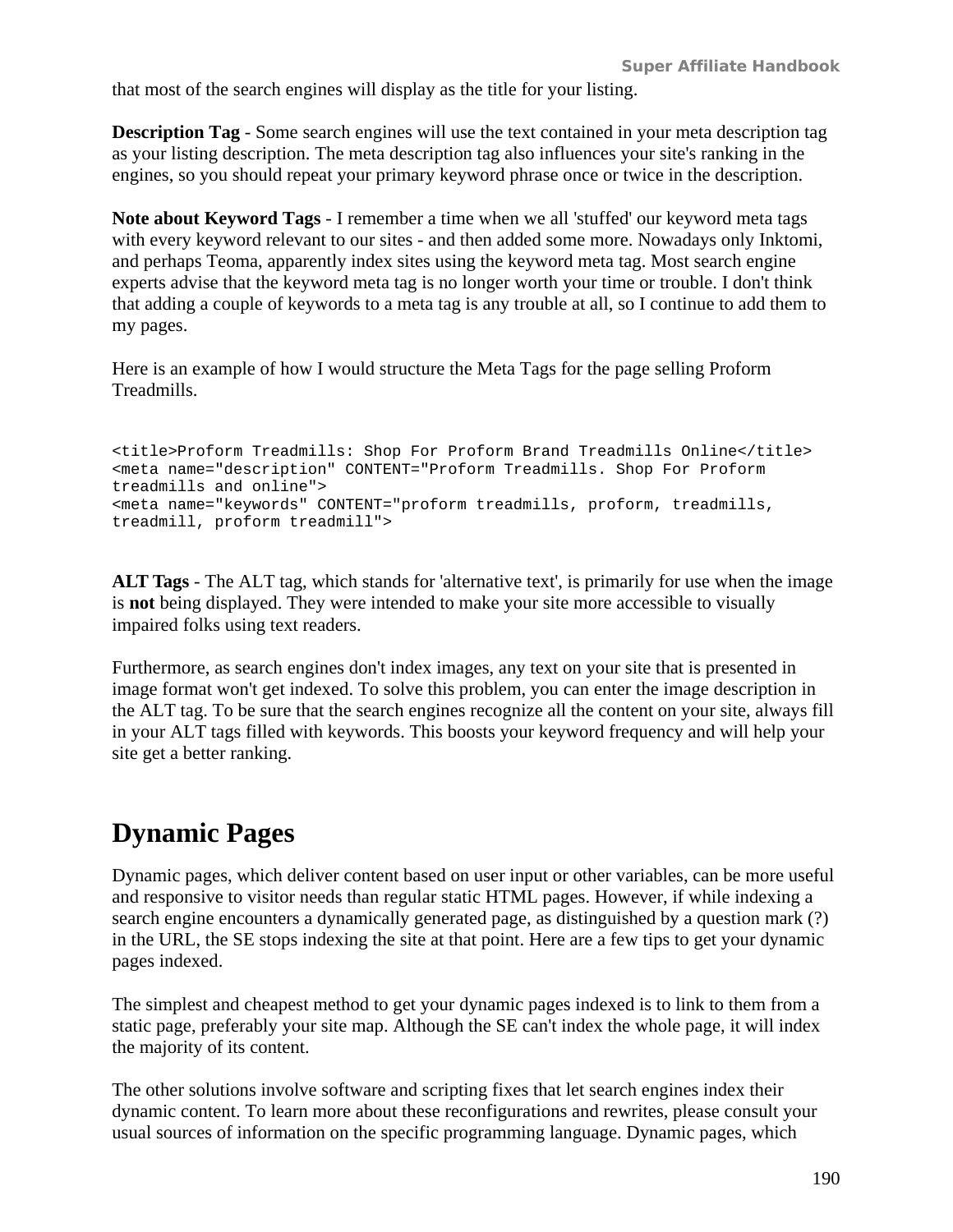deliver content based on user input or other variables, can be more useful and responsive to visitor needs than regular static HTML pages.

### **Avoid Tricks and Deception**

Google makes similar site quality recommendations to those below to help you avoid having your site removed from their index. Once a site has been removed, it won't show up in Google.com or on Google's partner sites. The same suggestions hold true for all the major engines.

- **Don't deceive your users by presenting different content to search engines than is displayed on your pages.** A common trick in the past was to include highly popular but irrelevant keywords in meta tags to get 'the click'. While that brought traffic to the site, the visitor was disappointed by results that had nothing to do with their search, and the engines appeared not to be able to produce relevant results. The search engines now pay attention to such tactics and will remove those using deceptive practices from their index.
- **Avoid tricks intended to improve search engine rankings.** This includes using hidden text or links, sneaky redirects; pages loaded with irrelevant keywords and the use of 'doorway' pages. Google also recommends against creating subdomains and domains with essentially duplicate content.

Those who concentrate their energy on giving their visitors a good experience through honest and fair practices, will be better rewarded than those who spend all their time trying to dupe both the engines and their visitors, just to get the clicks. They'll also sleep better at night than their deceptive webmaster counterparts.

**Following the above guidelines will help the search engines find, index, and rank your site, which is the best way to ensure that you'll be included in the results of the major engines.**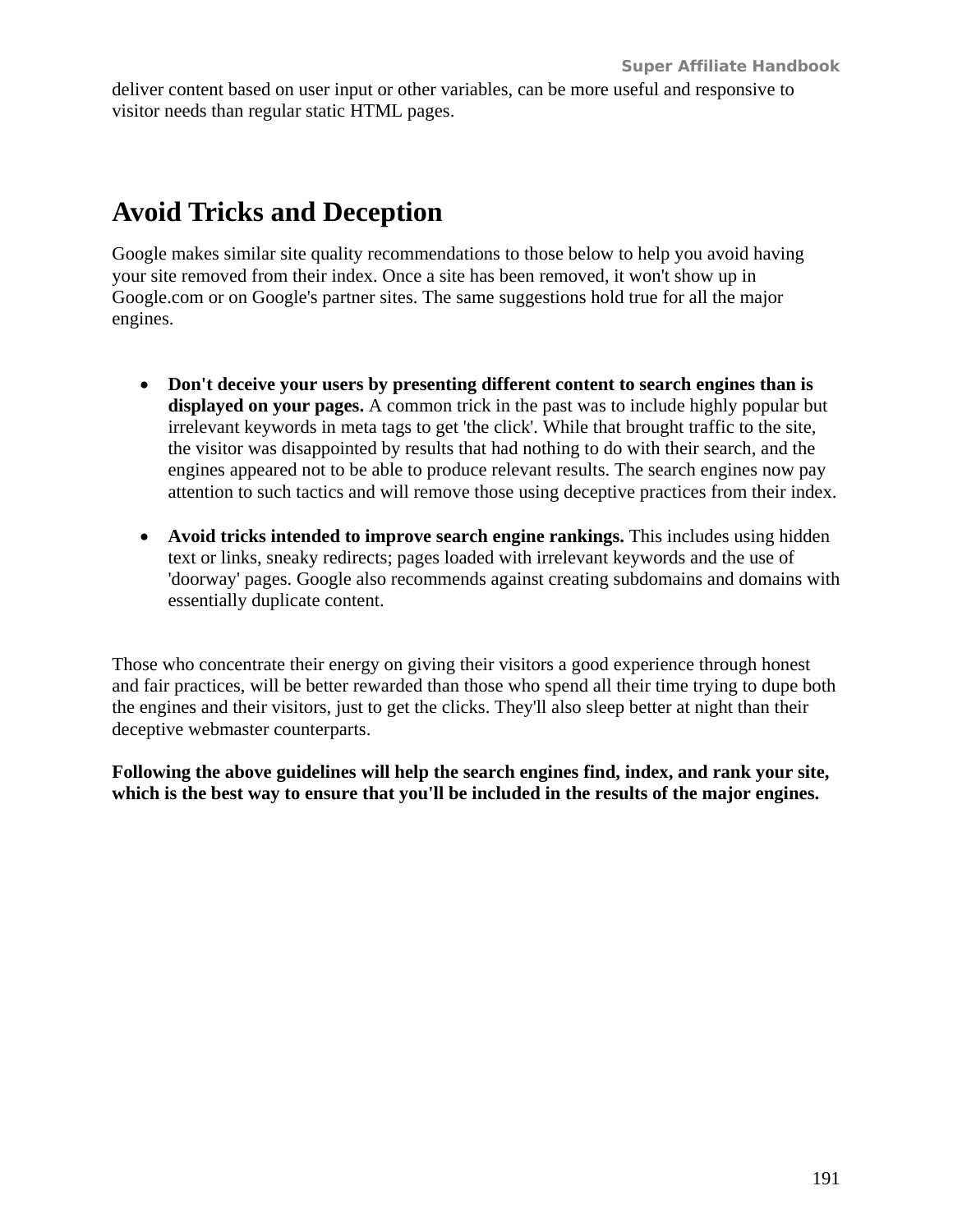# **Turn Clicks into Customers**

"While it is true that millions of computer owners are now online, it simply isn't true they are just sitting there eagerly waiting to send you money the moment you contact them (in fact it is harder to get someone to buy on the Internet than in a normal business environment)."

*Corey Rudl, President* The Internet Marketing Center

### **The average visitor-to-sales conversion for a good affiliate program is between half and one percent.**

In other words, you are achieving an average 'conversion rate' if you make 1 sale for every hundred visitors you send to a merchant's site.

### **Quite frankly, I think that's dismal.**

You CAN do much better than that. My conversion rates average between 2.5 and 6 percent, and many are much higher depending on the type of product sold.

What're my secrets?

To start with, I consistently follow my own rules in 'How to Choose Affiliate Programs' above.

I always give the product or service 'added value' by creating content around it. I tell my customers exactly why I think it's a good product or service. If it has a few drawbacks, but I still think it's a good buy, I'll tell them that too.

As I mentioned above, I often purchase and test products before offering them to my visitors. I do this after I've joined the program, and when I can, I use my own affiliate link to buy the item. The price is then reduced by the amount of commission I receive from the sale. The cost is also a business write-off.

As a consumer, I give my customers enough information about the product to help them decide whether or not it is right for them, which gives me a big leg up on the competition.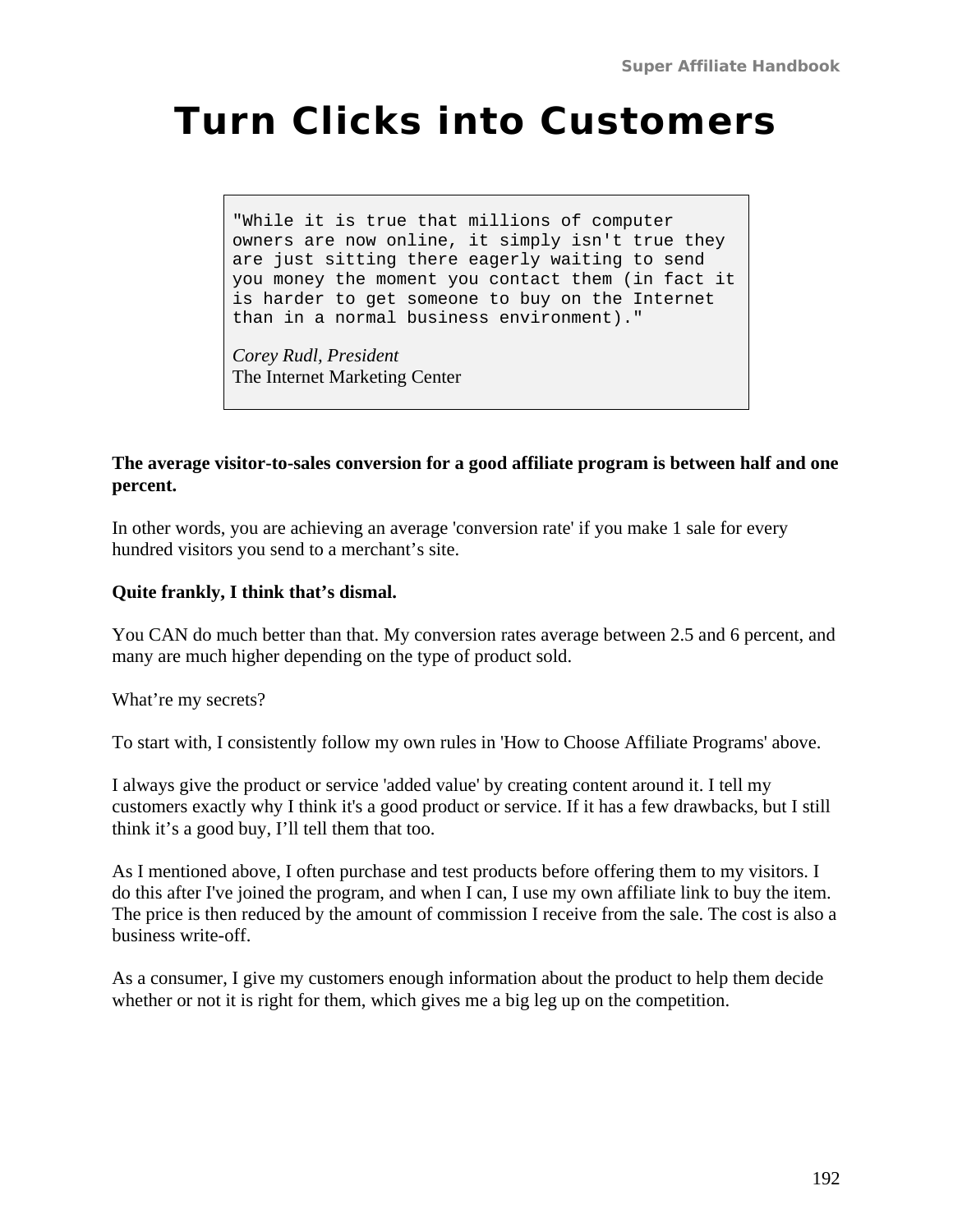# **How to Write Compelling Product Endorsements**

**Don't you hate being on the receiving end of a sales pitch? You're not alone. Most people do.** 

That's why the best way to promote your affiliate program products is to endorse them, honestly and sincerely.

In order for your endorsement to be persuasive, you should have personal experience with the product and be enthusiastic about it. Given those two factors, writing the endorsement then becomes easy.

**That's why super affiliates almost always buy the products they sell.** They study the product or service inside and out, backwards and forwards. They note all the features, both good and bad.

Writing the recommendation takes time and care. You need to carefully consider all you want to say and anticipate your readers' reactions. When you anticipate your visitors' concerns, you are able to address them BEFORE they become unanswered questions that cause them to click away.

The primary ingredient in a compelling personal testimonial is an explanation of how you **benefited** from use of the product or service.

The product feature list is secondary.

#### **People want to know how the product will improve their lives.**

For example, if you are promoting the latest health regime, emphasizing the point that it contains coral calcium is unlikely to convince anyone of its worth. What the heck is coral calcium?

Tell your visitors sincerely how it made you feel more fit and energetic and that will get them interested.

If you want to see examples of product endorsements in action, watch TV infomercials. Their writers are kings of the 'compelling'. Listen to them and learn.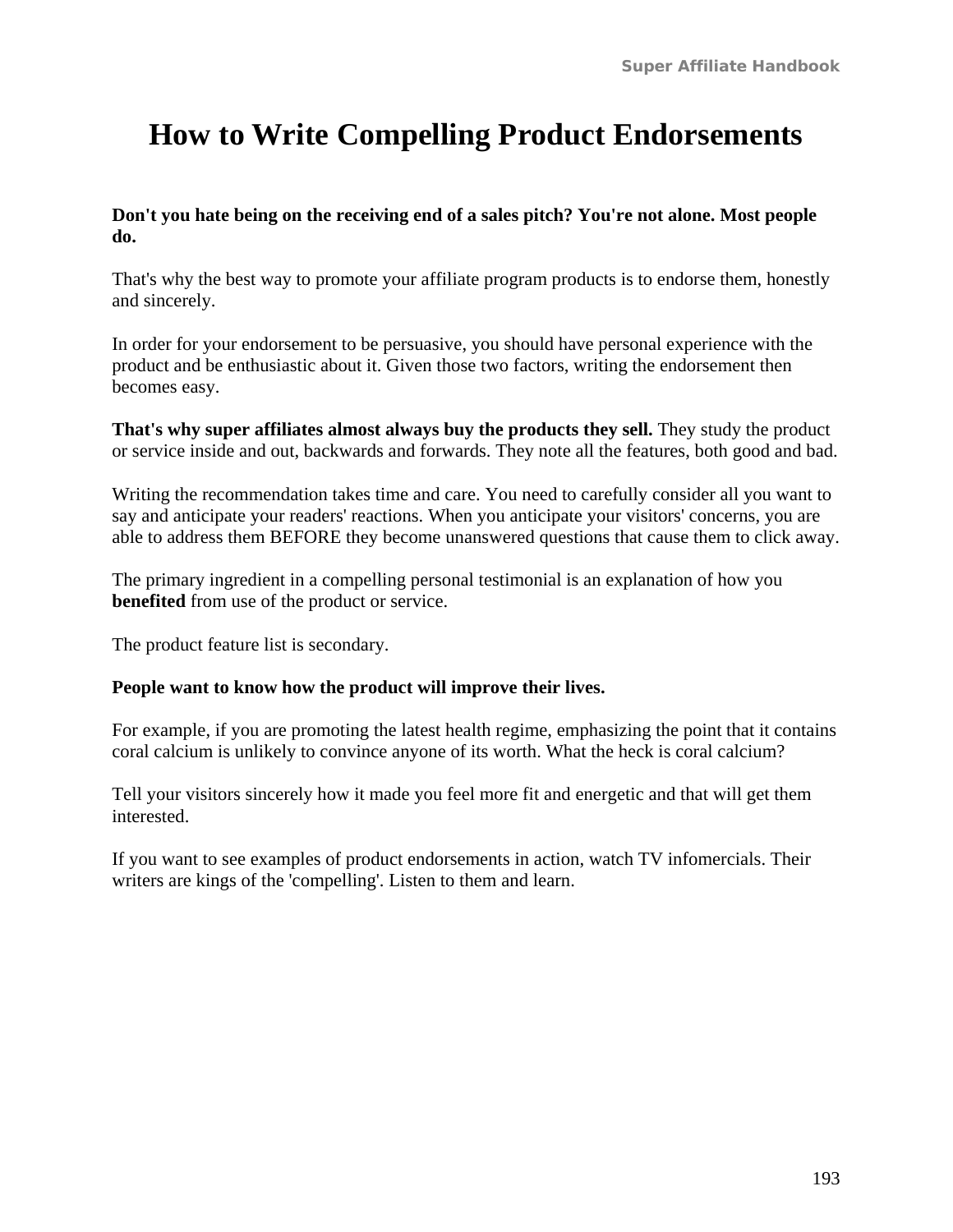# **Learn the Art of Copywriting**

### **By now you've realized that the vast majority of an affiliate's work is about communicating, and ninety-nine percent of that communication happens in writing.**

As an affiliate, your job is NOT about selling. It is all about 'pre-selling' as Internet guru Ken Evoy refers to it. To pre-sell effectively you have to use your words to capture and keep your visitors interest in the products you offer.

Not only will you be writing product endorsements for your site; you will be writing ads and sales copy for ezines and pay per click listings to entice folks to come to your site. You should also be writing articles about the benefits of those products for your own and others' newsletters.

#### **If the prospect of all that writing sounds a little daunting, I understand completely.** Thinking about millions of eyes judging all of my words was pretty scary when I started out.

Then I figured out that it really doesn't work that way.

When you realize that each set of eyes belongs to one individual who is interested in your product and what you have to say, the job of writing gets a lot easier. The process then seems more like talking to a friend about something you really believe in and care about.

That's what it should be about IF you've followed my advice up to this point and picked a topic and products about which you are passionate.  $\odot$ 

Basically, you must write in a way that speaks directly to people and tell them how the products you sell will make their lives better. It's as simple as that.

### **There are some templates and rules-of-thumb for writing copy that can make your job even simpler.**

If you have no previous copywriting experience, or you want to brush up on your skills, here are a few of the books and tools that have helped me along the way. Read one, read them all, but read as much as you can on the subject, because the better you get at conveying yourself in writing, the better your conversions will be.

**Amazing Ad Copy Secrets** - by **Marlon Sanders**, one of the kings of copy writing. (Just beware the of the audible 'roar' that greets you as you enter his site… and don't say I didn't warn you.) Marlon's style is assertive… some would say 'aggressive'. I look past his gruff, straightforward style and appreciate that Marlon really knows what he's talking about. **This is a guy who gets paid \$750 PER PAGE to write sales copy for other people.** In '**Amazing Ad Copy Secrets**' Marlon covers all the angles of how to write copy that pulls readers in, helps overcome their skepticism and gets them to take action.

### $\rightarrow$  [http://amazingformula.com](http://www.amazingformula.com/cgi-bin/t.cgi/178358)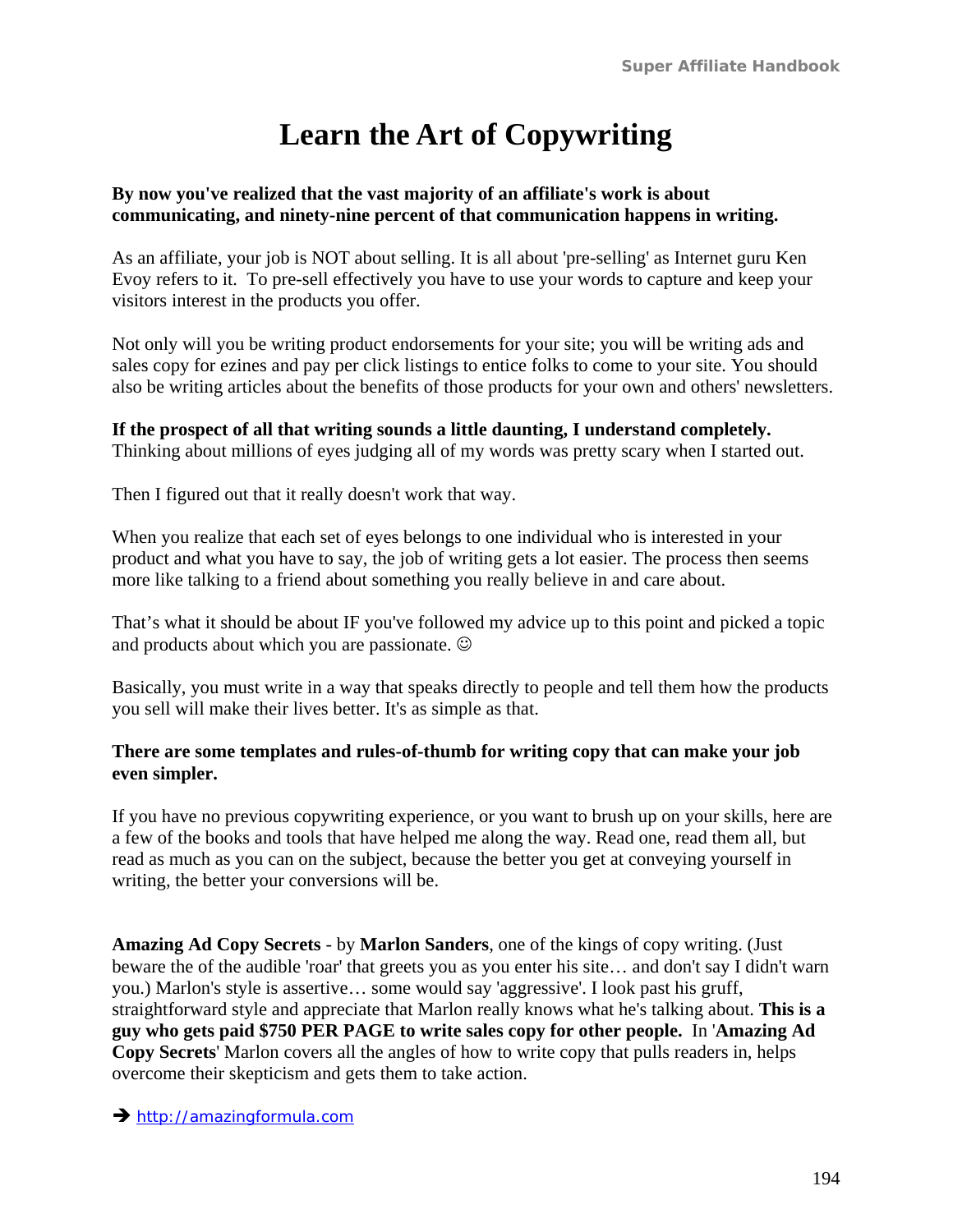**Headline Creator Pro** - This very cool software is by **Scott Britner**, and 100% of the proceeds will go to buy new hearing aids for his kids, Destiny and Tyler. Enough heartstring pulling, Scott's software really is an extremely effective tool for generating fabulous, eye-catching headlines in minimal time, and headlines ARE what your visitors see first. If your headlines don't grab their attention it won't matter how great the rest of your copy is, it won't get read. The software is based on the best headlines ever written. Give the **Headline Creator Pro** a whirl. You can't lose with Scott's 'over the top' 100% money-back guarantee.

 $\rightarrow$  [http://headlinecreatorpro.com](http://hop.clickbank.net/?webvista2/sbritner)

**Instant Sales Letters** - by Yanik Silver. Forget knocking yourself out trying to come up with just the right words to write a sales letter. With Yanik's **Instant Sales Letter templates**, you can have an entire collection of profit-generating sales letters for your business, available to you exactly when you need them. Simply fill in the blanks and in just 2 ½ minutes you'll have professional sales copy ready for your site or your newsletter.

 $\rightarrow$  [http://www.instantsalesletters.com/](http://www.instantsalesletters.com/?10790)

**Make Your Words Sell** - by **Ken Evoy** and **Joe Robson.** '**Make Your Words Sell**' is one of the most popular ebooks about writing that I offer on my site. Anyone I know who is familiar with either of these gentlemen's work loves their easy-going style and readily apparent generosity of spirit. Don't think you're a writer? Well you are, and these are the guys who will prove it to you.

 $\rightarrow$  <http://myws.sitesell.com/webvista.html>

**Net Writing Masters Course** - by **Ken Evoy. T**he '**Net Writing Masters Course**' is a **FREE** email course, that will show you how to become an effective 'e-persuader', as Ken calls it. Click the link to send a blank email and get the course now. What have you got to lose?

 $\rightarrow$  <mailto:twmswebvista@sitesell.net?subject=MASTERS>

**Use these tools to become comfortable and skilled at the art of writing good copy. Your investment will pay off handsomely.**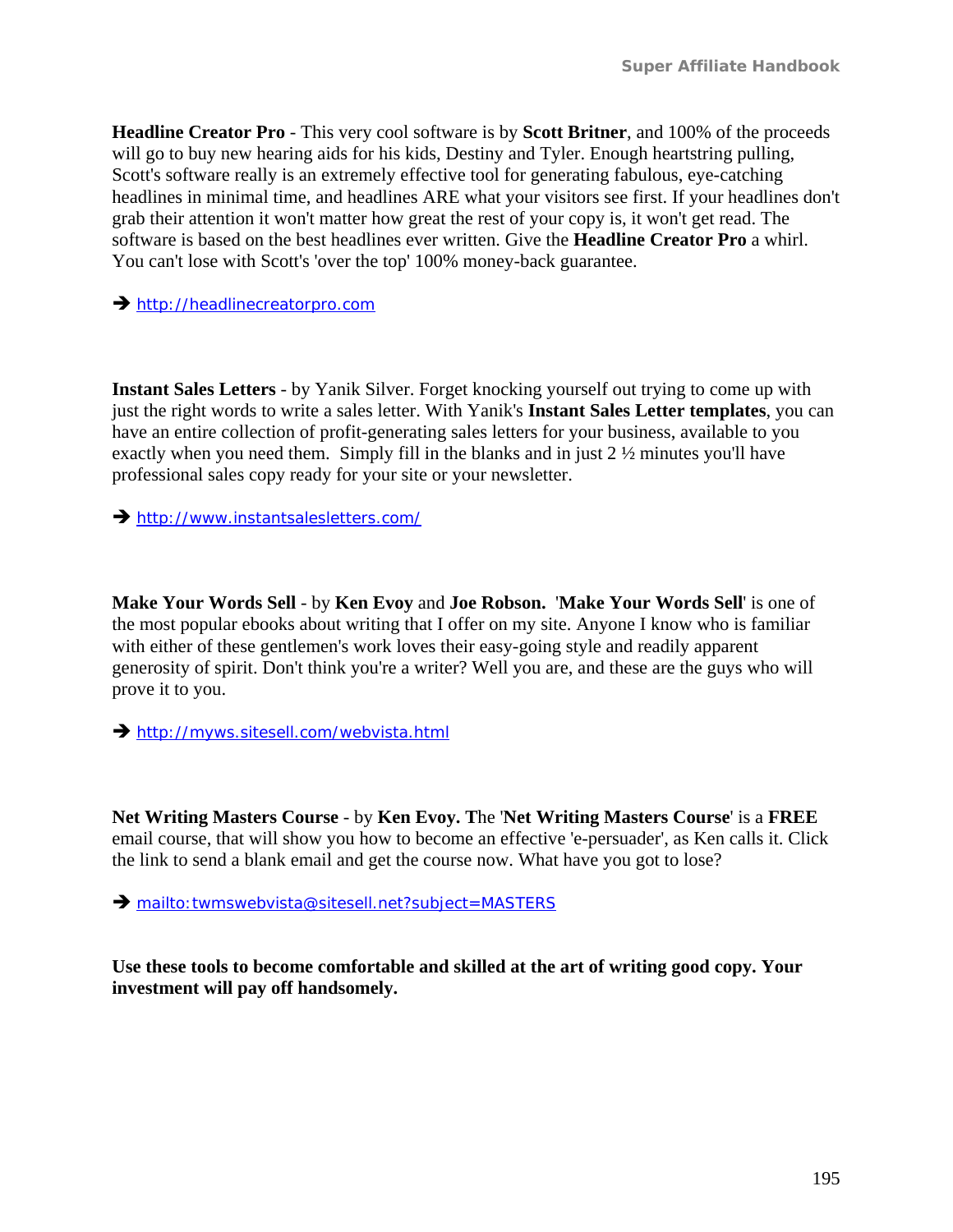# **Credibility Pays**

#### **The biggest obstacle to selling online is lack of consumer trust, and judging by the amount of spam and scams flying about cyberspace, surfers are right to be wary.**

Savvy online shoppers, however, know how to determine a merchant's credibility by assessing onsite information and asking pertinent questions.

Online merchants and their super affiliates anticipate their visitors' concerns and address questions before they arise, and in return are rewarded with sales and conversion rates much higher than their counterparts whose focus is elsewhere.

Here are 10 ways you can increase your conversion rates by building trust in your sites.

- 1. **Honesty**: Visitors should know exactly what to expect before they get to your site. Dishonest advertising wastes their time and your money. They'll leave without buying, and won't be returning any time soon.
- 2. **Superior Knowledge**: Affiliates with high conversion rates usually own the products they sell. First-hand knowledge lends credibility to their personal reviews and sets them apart from the crowd.
- 3. **Invite Feedback**: Testimonials from happy customers are an excellent way to build trust in your product reviews.
- 4. **Promote Only Quality Products**: Complaints, refunds and charge-backs hurt your reputation, as well as your revenue levels . Sell only high-quality products.
- 5. **Keep Design Simple**: Gratuitous animated graphics scream "Webmaster Kindergarten". Focus on your products, not fancy gimmicks.
- 6. **Show Respect**: Broken links, graphics and forms are frustrating. Pop-ups, music and noise are maddening. Respect your visitors' time and space. Make sure your site is free of errors and other annoyances.
- 7. **Be Available**: Make it easy for visitors to get in touch with you. A highly visible contact link on every page is usually enough to let visitors know that you are readily available.
- 8. **Expose Yourself**: It's a psychological fact that trust increases with exposure. Stay in touch with your visitors by sending them useful information through your mailing list.
- 9. **Go Beyond Expectations**: Affiliates often receive emails better handled by the merchant partner. Don't ignore those emails. Relaying the message promptly brands you as a professional with both the customer and your partner.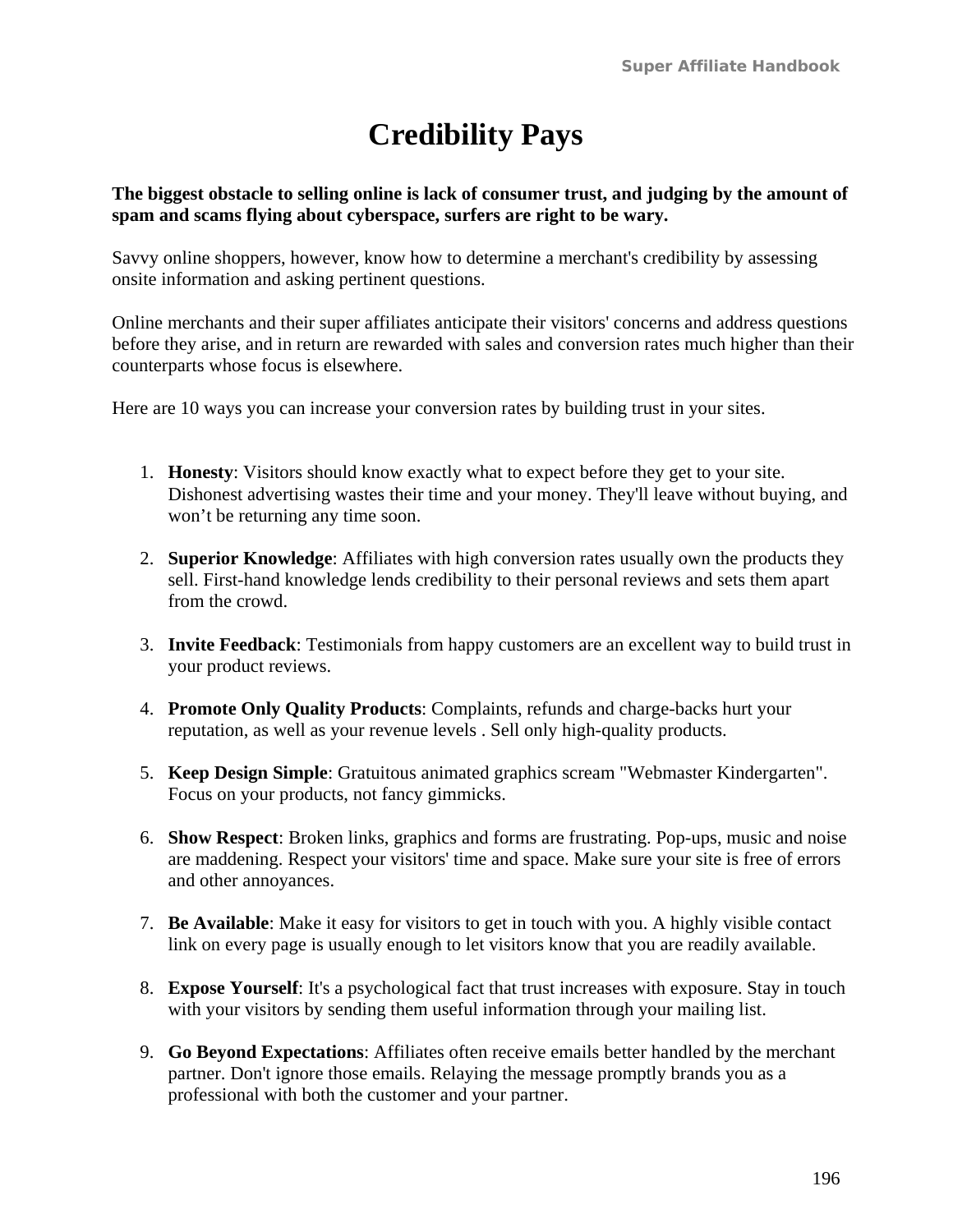10. **Give Something Away**: Freebies are like samples at a chocolate shop. Few folks will turn them down, and your reputation goes up when they're good.

**As you can see, gaining your visitors' trust is simple. Simply be trustworthy.**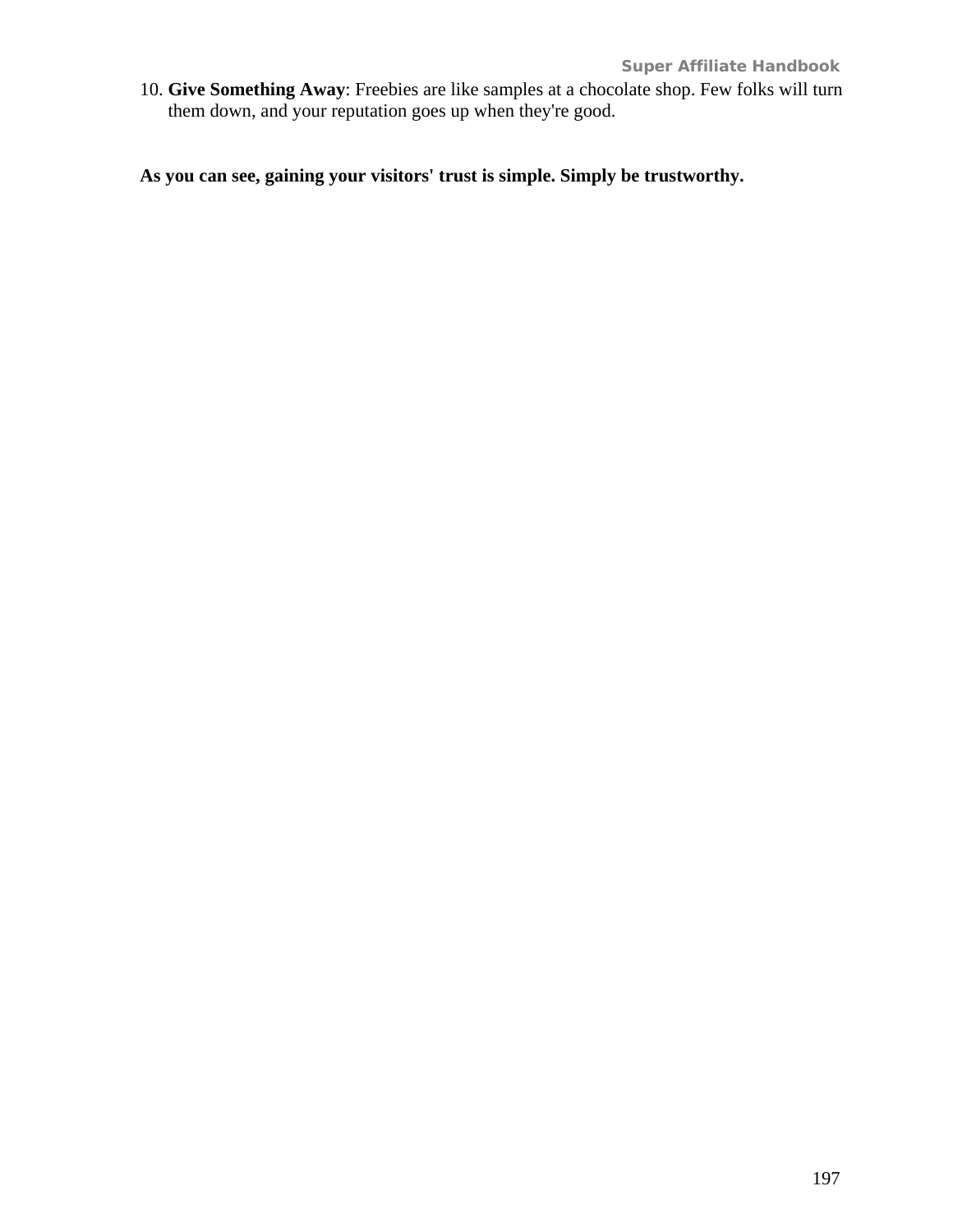# **29 Ways to Promote Your Affiliate Business**

**Unfortunately, 'Build it and They Will Come' doesn't work on the web.** You have to actively market your site to get the word out and attract visitors.

Below is the list of methods that I use to market my affiliate sites. Each method is discussed in more detail in the sections that follow.

- Google Adwords
- Pay Per Click Search Engines
- Paid Yahoo! Listing
- Google Premium Sponsorships
- Ezine Advertising
- Build an Opt-In Mailing List
- Publish an Electronic Newsletter
- Use Auctions to Promote Your Affiliate Products
- Site Submission Services & Software
- Joint Ventures
- Free Directory Listings
- Write Ezine Articles
- Search Engine Listings
- Group and Forum Postings
- Link Trading & Posting
- Use an Email Signature
- Start Page Traffic Network
- Refer-a-Friend
- Car Decals
- Business Cards
- Personalized Stationery
- Speaking Engagements
- Classified Ads
- Press Releases
- Trade Publications
- Wear Your URL
- Promotional Items
- Tell Your Friends and Family
- Happy Customers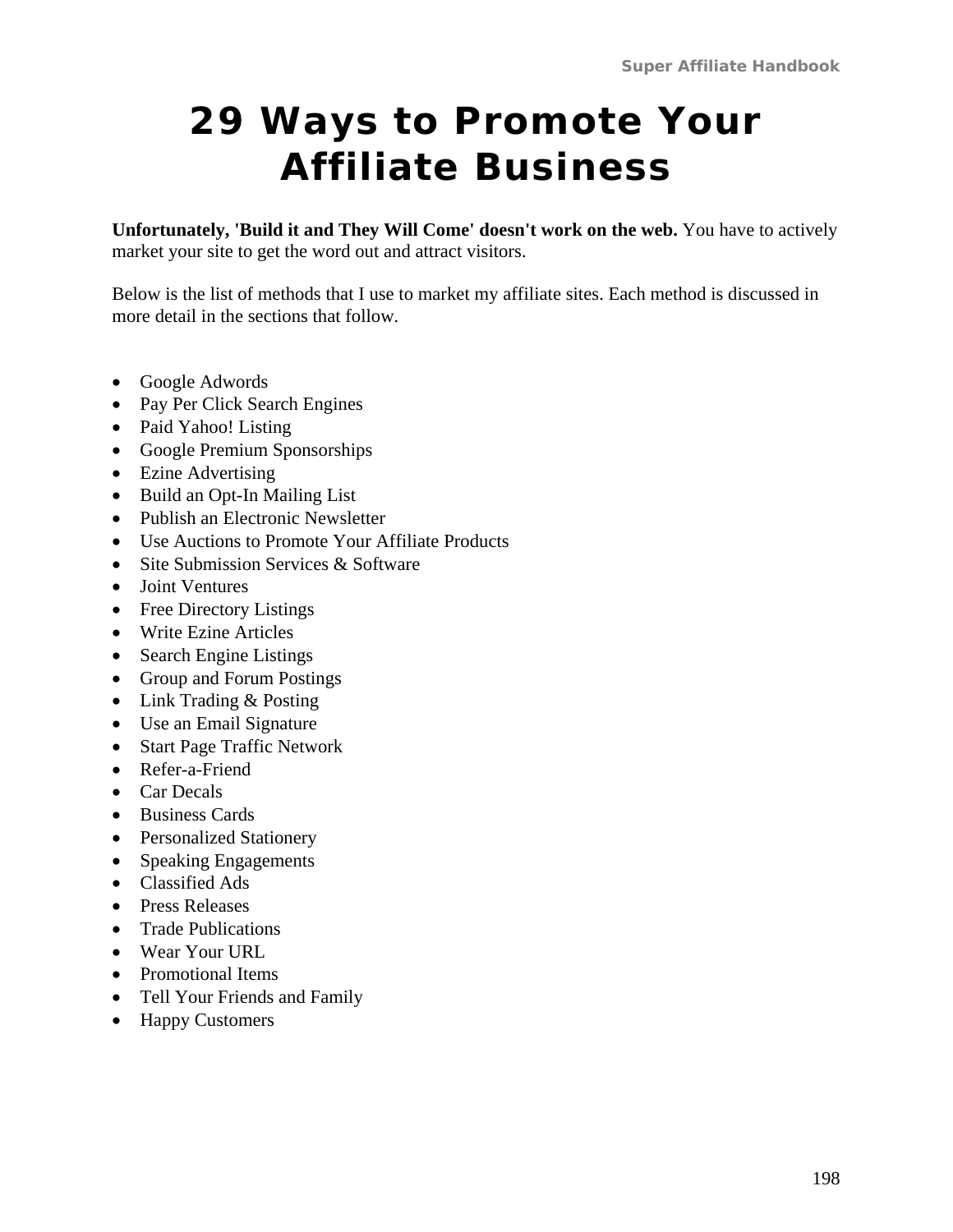# **9 Ways to Get Traffic Fast**

### **Google AdWords**

**The fastest way to get exposure online is by advertising with Google Adwords. Ads start running within minutes after you submit your billing information.** 

With more than **150 million searches** on Google each day and millions more on Google's partner sites, Google is the #1 search engine used by surfers, and more importantly – online shoppers.

With that much market reach, you'd do well to take advantage of one of Google's two advertising options, **Google AdWords.** (The other option is Google's **Premium Sponsorships**, which is covered in a later section.)

Google Adwords are the ads you see displayed in small rectangle boxes running down the right side of the Google search results page.

Your ads may be shown on search results pages for Google, Google Directory, Google Groups, and Google's partner sites, including their partners' directory results pages. You may choose to have yours ads shown only for search results on Google, if you don't want to participate in the syndication program.

### **Google's current syndication partners include:**

- America Online, Inc.
- CompuServe
- Netscape
- AT&T Worldnet
- EarthLink, Inc.
- Sympatico Inc.

Google Adwords has already attracted tens of thousands of advertisers, and for good reason. It is a quick and simple way to purchase highly targeted cost-per-click (CPC) advertising, regardless of your budget.

**To create a Google AdWords ad**, you write a description, choose keywords that are relevant to the listing, and specify the maximum amount you're willing to pay for each click. You only pay when someone clicks on your ad.

To save money, the **AdWords Discounter** automatically reduces the actual cost-per-click you pay to the lowest cost needed to maintain your ad's position on the results page.

Unlike Overture, there's **no minimum monthly charge for Google Adwords**, just **a \$5**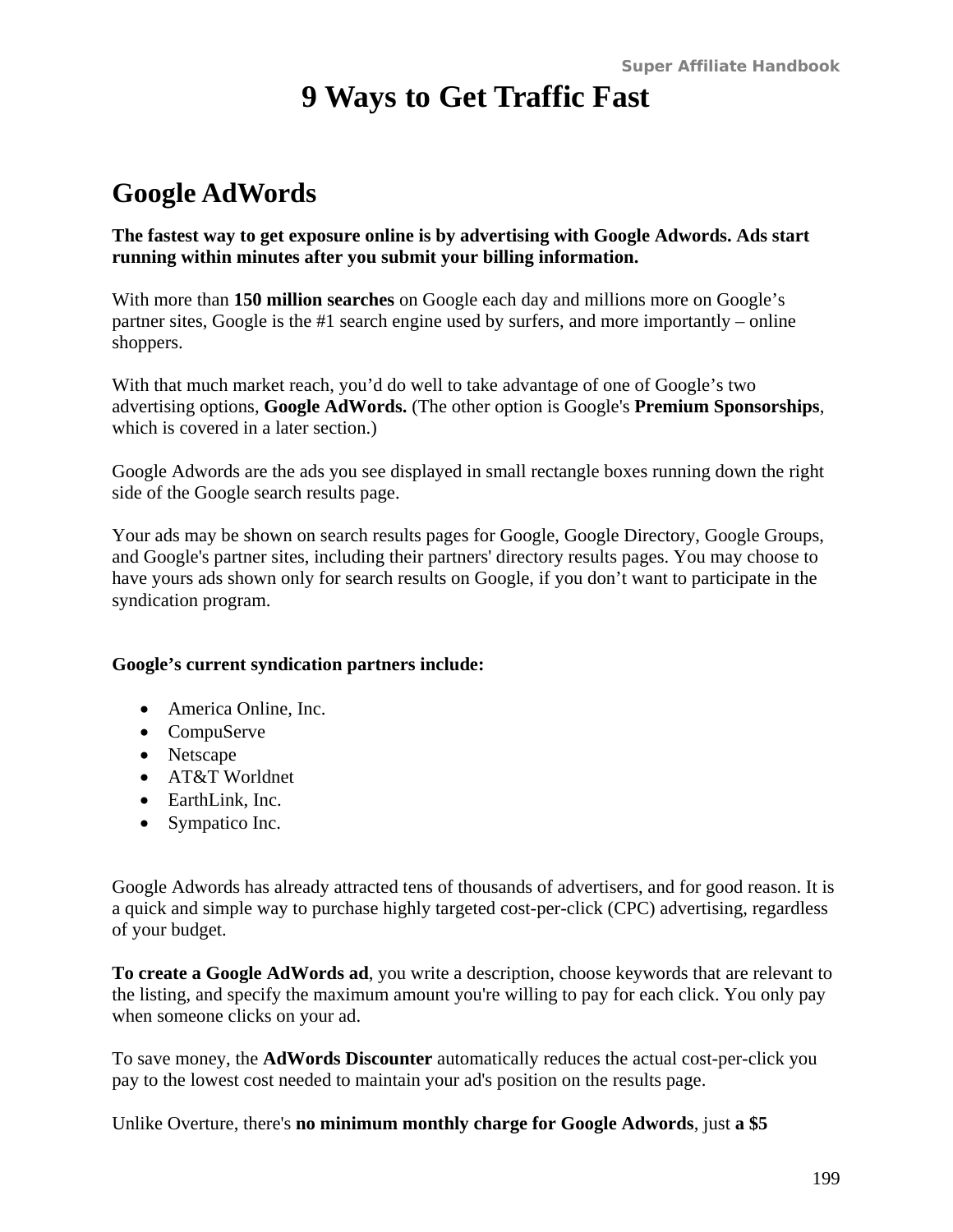**activation fee**. You can easily keep track of your ad performance using the reports in your online account Control Center.

But AdWords Select's best feature is how it **rewards advertisers** who draw clicks by giving them **better positioning**. Your ad's position on the page depends in part on how often the ad is clicked on by users. So, the better the ad, the higher up on the page it appears.

**Google Adwords also drops underperformers**. If an ad gets less than a 0.5 percent clickthrough rate, Google sends the advertiser an email suggesting that the ad's wording be changed to improve its performance.

The Google Adwords campaign system is highly flexible. At the campaign level, you choose your daily budget, geo-targeting, syndication preference, and start and end dates.

For each campaign, there is the Ad Group level, at which you create ads and choose keywords. You can create multiple ads in an Ad Group that will rotate evenly when users search on those keywords. You can select a maximum cost-per-click for the entire Ad Group or for individual keywords.

**I highly recommend adding Google Adwords** to your pay-per-click/cost-per-click advertising arsenal.

**→ Google Adwords** <http://www.google.com/ads>

 $\rightarrow$  **Google Groups** <http://www.google.com/grphp>

# **Pay Per Click Search Engines**

### **The second fastest way to gain exposure on the Internet is to buy keyword listings on Pay Per Click Search Engines.**

How does pay per click advertising work?

Advertisers bid on relevant keywords and pay the bid amount each time someone clicks on the link through to their site.

**The grand-daddy of pay-per-click search engines, Overture and its partners, reach 80% to 85% of all Internet users, receive more than 2 billion search queries per month, and appear on the Web's leading search sites including; Yahoo, MSN, Lycos, AltaVista, and InfoSpace.**

Overture's minimum bid is \$0.10 and monthly minimum spend is \$20.00.

It always surprises me when I hear a newbie Internet marketer tell me that they haven't yet opened up a pay per click account, but are waiting for their site to get listed by the free search engines.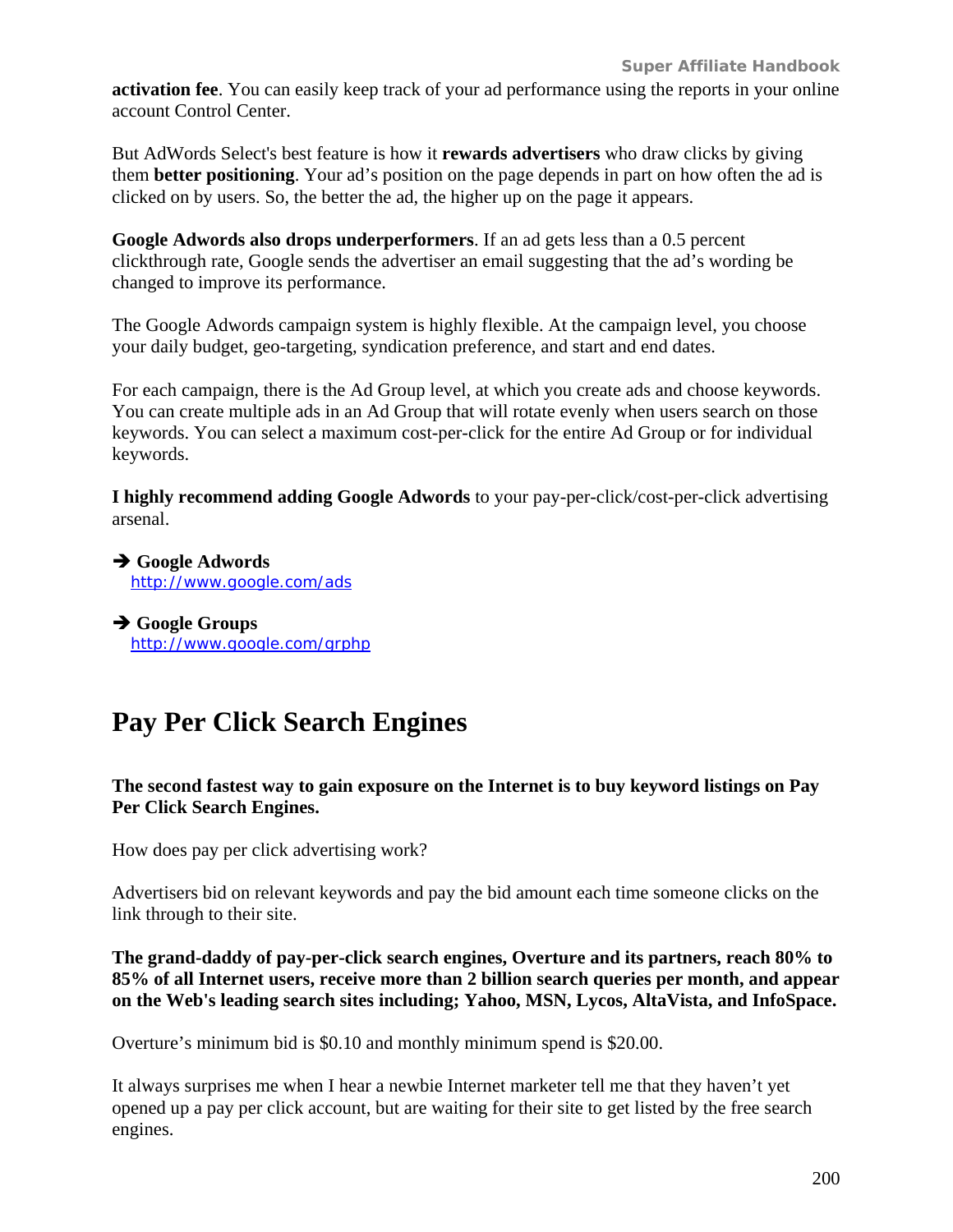That approach worked several years ago, but it doesn't work nearly as well in 2003.

When I started my first online business, advertising online was free, easy and accomplished through the search engines. You submitted your site to AltaVista, HotBot and Excite, and 2 days later you saw your homepage on their first page of results. Traffic started flowing in, and so did the sales. It was wonderful!

But gone are those days, I'm afraid to say. You can now wait months for your site to get spidered by the free search engines, and end up  $425<sup>th</sup>$  or 2,307<sup>th</sup> in the search listings. Even showing up  $50<sup>th</sup>$ , won't bring you enough traffic in a week to buy lunch.

Do you see an option here? I don't! Except for pay-per-clicks, of course.

**Pay per click advertising needs to** *top* **your list of marketing strategies.** Only after you start getting copious amounts of traffic to your site, and making similar amounts of money, should you even think about spending time 'tweaking' your meta tags for better search engine placement.

There are now almost 500 pay-per-click search engines. I recommend that you sign up first for accounts at Overture, Findwhat and Kanoodle. These are the top 3 pay per click search engines in terms of traffic volume. Respectively, they enjoy Alexa rankings of 92, 1294, and 1,337.

#### **Do it now. Open a pay per click bidding account at one of the ppc's listed below, and hear your site go Ka-Ching!**

The engines that will bring you the highest volume of targeted traffic at reasonable prices are (in alphabetical order):

**7Search**  [http://7search.com/](http://7search.com/scripts/referral/setadvreferrer.asp?affiliate=39806)

**ah-ha.com**  [http://ah-ha.com](https://secure1.ah-ha.com/logolink/default.asp?ref_custid=32502)

**FindWhat.com**  [http://findwhat.com](https://secure.findwhat.com/promo/cobrand/signup.asp?webhostID=58&auth_token=B2GW22K3Y9)

**Kanoodle**  [http://kanoodle.com](http://www.qksrv.net/click-1316974-9938407)

**Overture**  [http://overture.com](http://www.qksrv.net/click-1316974-9255179)

**Search123**  [http://search123.com](http://search123.com/)

**SearchFeed**  [http://searchfeed.com](http://www.searchfeed.com/rd/AffiliateInfo.jsp?p=8408&trackID=I3533504124)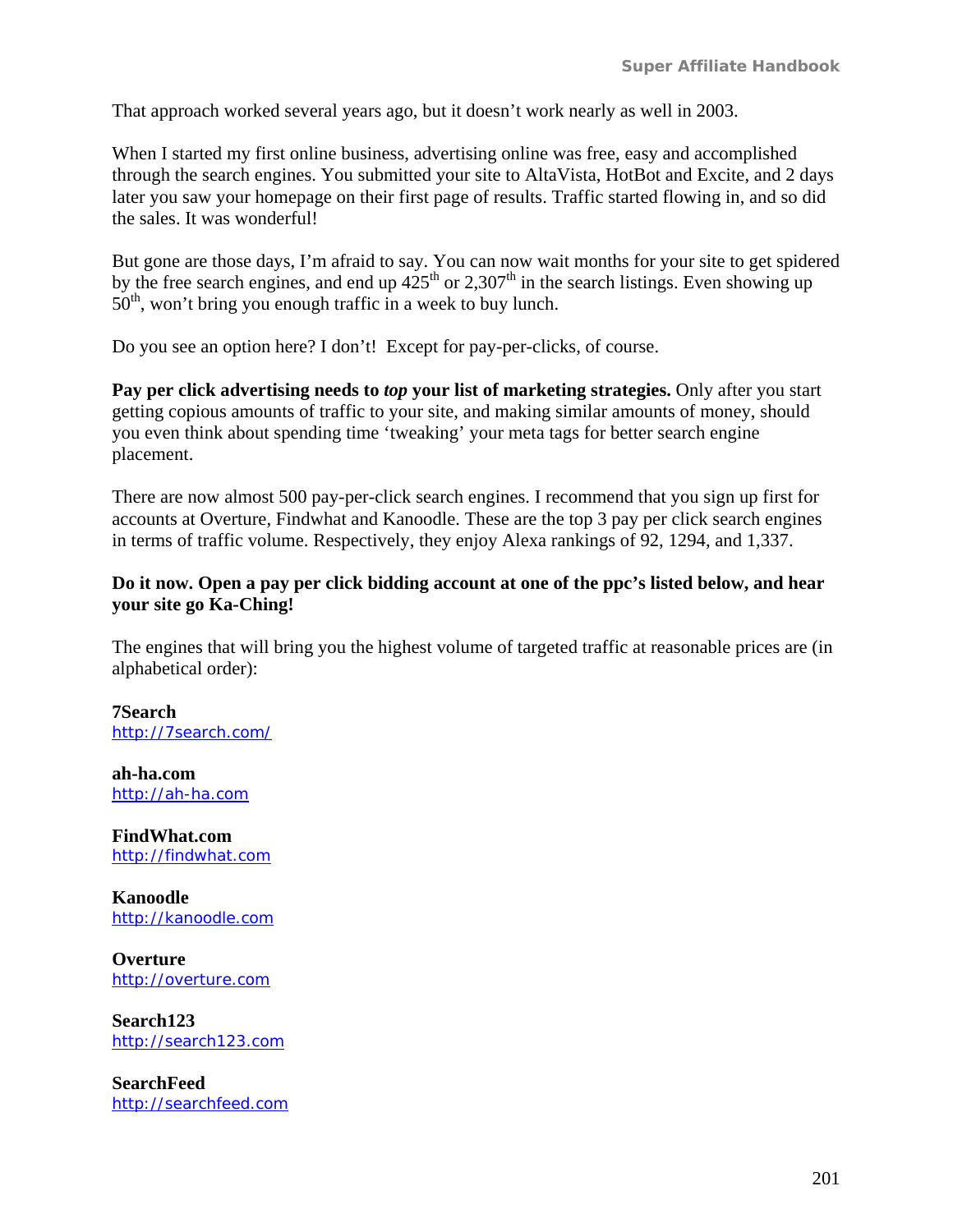**Turbo10**  [http://turbo10.com](http://turbo10.com/cgi-bin/joinup1.cgi?partnerid=finditat.rosalinds.com)

**Xuppa**  [http://xuppa.com](http://www.xuppa.com/?link=rosalind)

# **Pay for a Yahoo! Listing**

Are you surprised? Did you think Yahoo! listings were free? Well, they were, but are no longer. Commercial sites must now pay for their listings at Yahoo!

I think you'll find that **it's a small price to pay for the amount of traffic** a Yahoo! listing generates as the web's most-visited directory.

As the time of writing, Yahoo! charges \$299 (non-refundable) for their 'Yahoo! Express' expedited listing service, and \$600 for adult-oriented sites.

**Payment does not guarantee inclusion in the directory.** Payment guarantees that a member of Yahoo!'s editorial staff will look at your site, consider your suggestion to include the site in the directory, and respond to you within seven business days from the date that you submit your site for consideration. Payment also guarantees that Yahoo! will respond to your suggestion within seven business days, by either adding or denying the site.

If your listing is denied, you have the right to appeal and/or make changes to your site within a certain amount of time and re-submit without making an additional payment.

If your site is accepted, you'll be charged \$299 the following year to maintain the listing.

#### **The expensive downside covered, it is well worth the money to list your site with Yahoo!**

Why?

Yahoo! still has the Number 1 Alexa ranking. It's Top Dog.

That means it gets more traffic than any other site on the Web. THAT's the biggest reason 'why'.

Being listed in Yahoo's handpicked, human-compiled directory is one of the best ways to make sure that Google's (Alexa rating  $= 5$ ) crawls and picks up your home page quickly. A link from Yahoo! will also improve your Google page rank. Even without the Yahoo! link, Google will find your page eventually, but if you are looking for lots of traffic fast, a Yahoo! listing is where it's at.

→ Yahoo! [http://yahoo.com](http://yahoo.com/)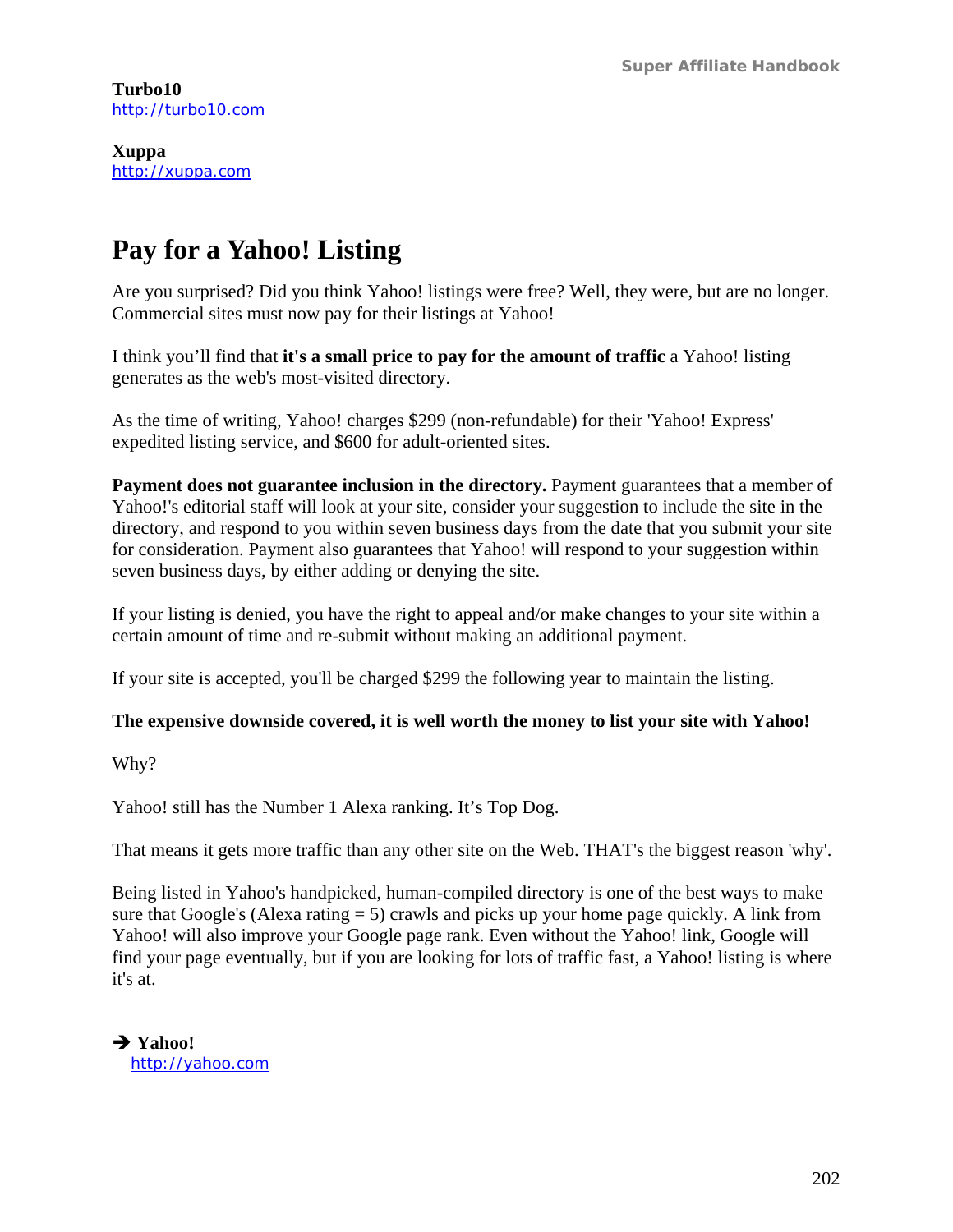### **Google's Premium Sponsorships**

**Google's Premium Sponsorships are truly 'premium'. The current minimum investment is \$15,000 over a 3-month campaign.** 

If your advertising budget permits, **Google's Premium Sponsorships** allow you to purchase highly targeted advertising on the most relevant search engine on the Web. **No more than two enhanced text links appear at the top of the Google results page** whenever the keywords or phrases you have purchased are searched for by a Google user.

Google's Premium Sponsorships are charged at CPM, or cost per thousand IMPRESSIONS, and while some keywords can still be had for \$15 CPM, \$50 to \$75 CPM is much more common.

Assuming a clickthrough ratio (CTR) of 15%, at say, \$40 CPM, your cost just to get the customer to your site, is 26.6 cents per visitor. At \$75 CPM, it goes up to 50 cents per visitor based on a CTR of fifteen percent.

Depending on your average conversion rate and the price of your product, that could prove worthwhile… or not! You do the math.

**→ Google.com** [http://google.com](http://google.com/)

# **Ezine Advertising**

**There are hundreds of thousands of ezines published on the Internet. Placing advertising in ezines is a low-cost and extremely effective way to bring qualified traffic to your site.** 

Chances are excellent that there are many ezines published on a topic relevant to your site.

The **Directory of Ezines** is an excellent resource for quickly finding ezines targeted to your audience.

For a wealth of information about email advertising and to access targeted opt-in email lists where you can place your ads, check out the following sites:

**→ BestEzines.com** [http://www.bestezines.com](http://www.bestezines.com/)

**→ Directory of Ezines** [http://directoryofezines.com](http://www.directoryofezines.com/ezGaffurl.php?offer=webvista2)

**→ E-zineZ.com** [http://www.e-zinez.com](http://www.e-zinez.com/)

**→ LifeStylesPub.com**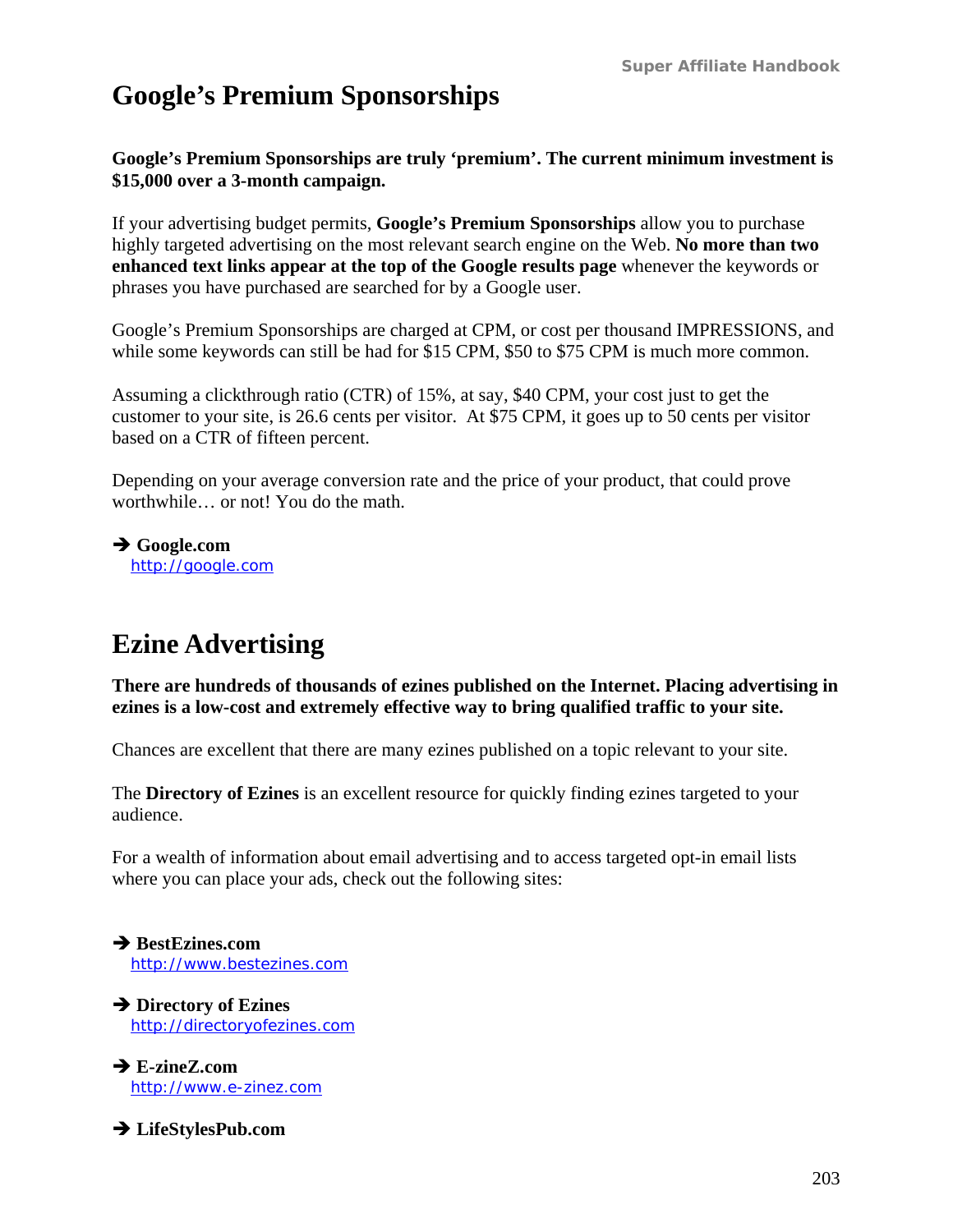# **Build an Opt-In Subscriber List**

#### **Permission email marketing works! Building an opt-in list is the most cost-effective and valuable method of marketing on the Internet.**

This is what is known as 'permission-based' marketing. Because your subscriber has voluntarily signed- up or "opted-in" to receive your information, it allows you to:

- Offer products and services for sale to that subscriber
- Survey subscribers to gather information for new products
- Build a rapport with the subscribers

#### **Studies have shown that permission email yields response rates that are ten times better than banners.**

Once you have built a list of a few hundred subscribers, keeping that list up-to-date on an ongoing basis can be a complicated and time-consuming process. So, it is recommended that you use a professional "mailing list service" to keep on top of your list(s) for you. These services automatically handle all your signups, unsubscriptions, and bounces.

The biggest advantage to having a professional service maintain your mailing list is that it **protects you from spam complaints**. Most affiliate networks that permit email marketing of their merchants' offerings insist that you be able to produce evidence of subscriber opt-in.

Here are the two clauses from the affiliate network, Websponsors, 'Network Rules' relating to the subject of customer spam complaints and their Publishers responsibilities in that regard.

2.9 If Publisher conducts e-mail campaigns to its users, Publisher must, if requested, be able to supply the name, date, time and IP address where the consumer signed-up and/or gave permission to the Publisher to conduct such e-mail campaign. Publisher is solely responsible for all consumer complaints relating to e-mail campaigns conducted by Publisher. Publisher will respond to all consumer complaints in a timely fashion and shall immediately remove any person from its database who makes such request for removal. In addition, all e-mail must contain a functioning unsubscribe link which, when activated by a user, actually and permanently removes the user's e-mail address from the publisher's database.

2.10 ALL E-MAIL CAMPAIGNS MUST ONLY BE CONDUCTED TO PERSONS WHO HAVE GIVEN PRIOR PERMISSION! FAILURE TO FOLLOW THIS RULE IS A VIOLATION OF THIS AGREEMENT AND MAY RESULT IN FORFEITURE OF ALL PAYMENT DUE. REPEAT OFFENDERS MAY BE REMOVED FROM THE NETWORK. BY CONDUCTING AN e-mail CAMPAIGN WITH ADVERTISEMENTS AVAILABLE THROUGH THE COMPANY NETWORK, PUBLISHER REPRESENTS AND WARRANTS THAT SUCH CAMPAIGN IS CONDUCTED IN ACCORDANCE WITH THE PRIVACY POLICY SET FOR ON PUBLISHER'S WEB SITE AND IN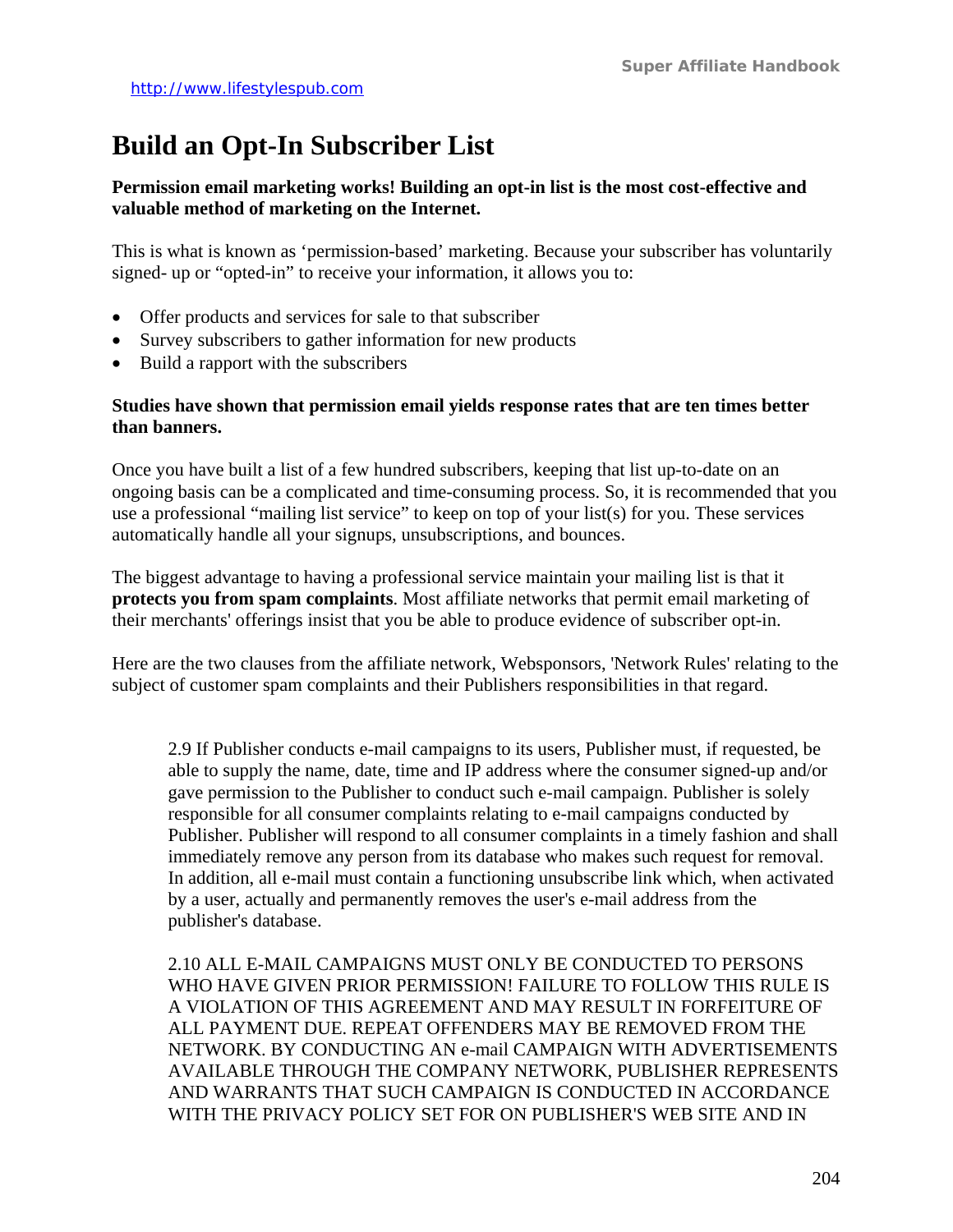### ACCORDANCE WITH STATE AND FEDERAL LAW.

That type of clause is becoming standard practice throughout the industry, and right that it should! I detest receiving daily offers for Viagra, 'incredible' business opportunities and other topics, in which I have no interest, don't you? It's garbage pure and simple and wastes time and energy to click into the trash. The 'do unto others' rule is a good one to follow when contemplating the use of unsolicited email. The clauses above make it possible to lose your source of income, which should be really good incentive to play by the rules.

Having a mailing list service will also prevent having your ISP close your account down because you sucked up too much of their bandwidth by sending 30,000 emails to your subscribers.

To set up your opt-in mailing list, I highly recommend that you try out one of the following autoresponder and mailing list services listed below. They are inexpensive and will save you tons of manual labor.

**Many affiliate marketers neglect to build their own mailing list, and are losing out in a big way. Don't be one of them. Super Affiliates ALL build their own mailing lists.** 

 $\rightarrow$  Aweber [http://aweber.com](http://www.aweber.com/?41566)

**→ Get Response** [http://getresponse.com](http://www.getresponse.com/index/46519)

**→ ProAutoresponder** [http://rosalind.proautoresponder.com](http://rosalind.proautoresponder.com/)

### **Publish an Ezine, eCourse or Both**

#### **Many Internet marketers invite visitors to join their mailing lists by offering a free newsletter.**

Published regularly, a good newsletter brings visitors back to your site over and over again, exposing them to all the wonderful products and services you have to offer.

Use your newsletter to notify your subscribers about special promotions and sales held by your merchant partners.

It's best to link from your newsletter to a special 'sales' page on your site, as opposed to sending them directly to the merchant's site. That way you can test the effectiveness of your offers by keeping track of the number of visitors who visit that page via your newsletter.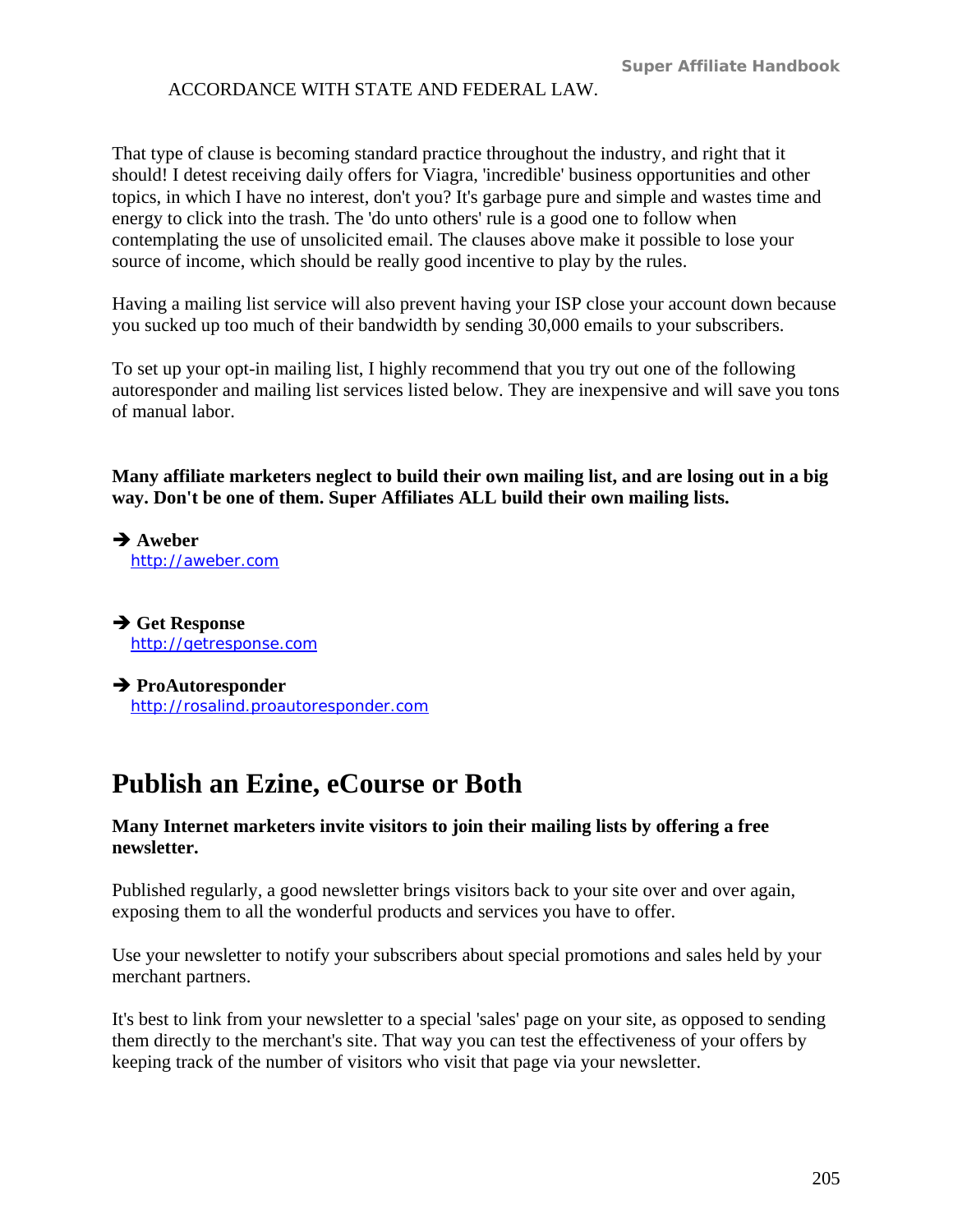I personally have my mailing lists set up to deliver a set number of messages after someone subscribes to my list(s). The 'pre-programmed messages' are a series of autoresponder messages that get sent to subscribers at specific intervals.

For example, my 'Singles eScene' opt-in list delivers a series of pre-programmed messages related to Internet dating. The first is delivered immediately after sign-up, and then another message in the series gets sent to the subscriber every ten days for the following fifty days.

What happens after the fifty days is up?

**Well, I can also 'broadcast' messages to my list of subscribers at times and intervals of my choosing.** So, if Match.com comes up with a great offer that my subscribers should hear about, I just blast a message to them at any time.

With 70,000 subscribers on that list, the effect is fairly immediate and always positive.

People rush off to the site to take advantage of the offer, and I just got a nice little bonus for doing not a whole lot of work.

**Yes, you must build an opt-in subscriber list!** Then you have to do something with it. Publish a newsletter, develop an 'ecourse' or do both.

#### **Not building a mailing list, or allowing it to languish is allowing money to slip out of your hands.**

Think about this…

Say you have 5,000 unique visitors come to your Web site in an average week. Even though they had an initial interest in your site's subject, the vast majority of these people will never be back, just because they will forget you at a later date, or won't remember how to get there.

Now imagine, if you had a free newsletter or course to offer them in exchange for their opt-in name and email address. At a sign-up rate of 10% you'd be getting 500 new opt-in subscribers per week, or 6,000 per year!

These are people who are giving you permission to send emails to them over and over again in the future.

Don't miss out on this powerful marketing opportunity!

### **How to Use Auctions to Sell Affiliate Products**

#### **Would you like to expose your products to 22 million people in over 100 countries? Yes? Then think 'eBay'!**

Since 1995, eBay has hosted over 2 billion auctions. The site receives over 1.8 billion page views per week, has products selling in over 7,800 categories and over 40 million registered users. About 10 million eBay users visit eBay at least once per week.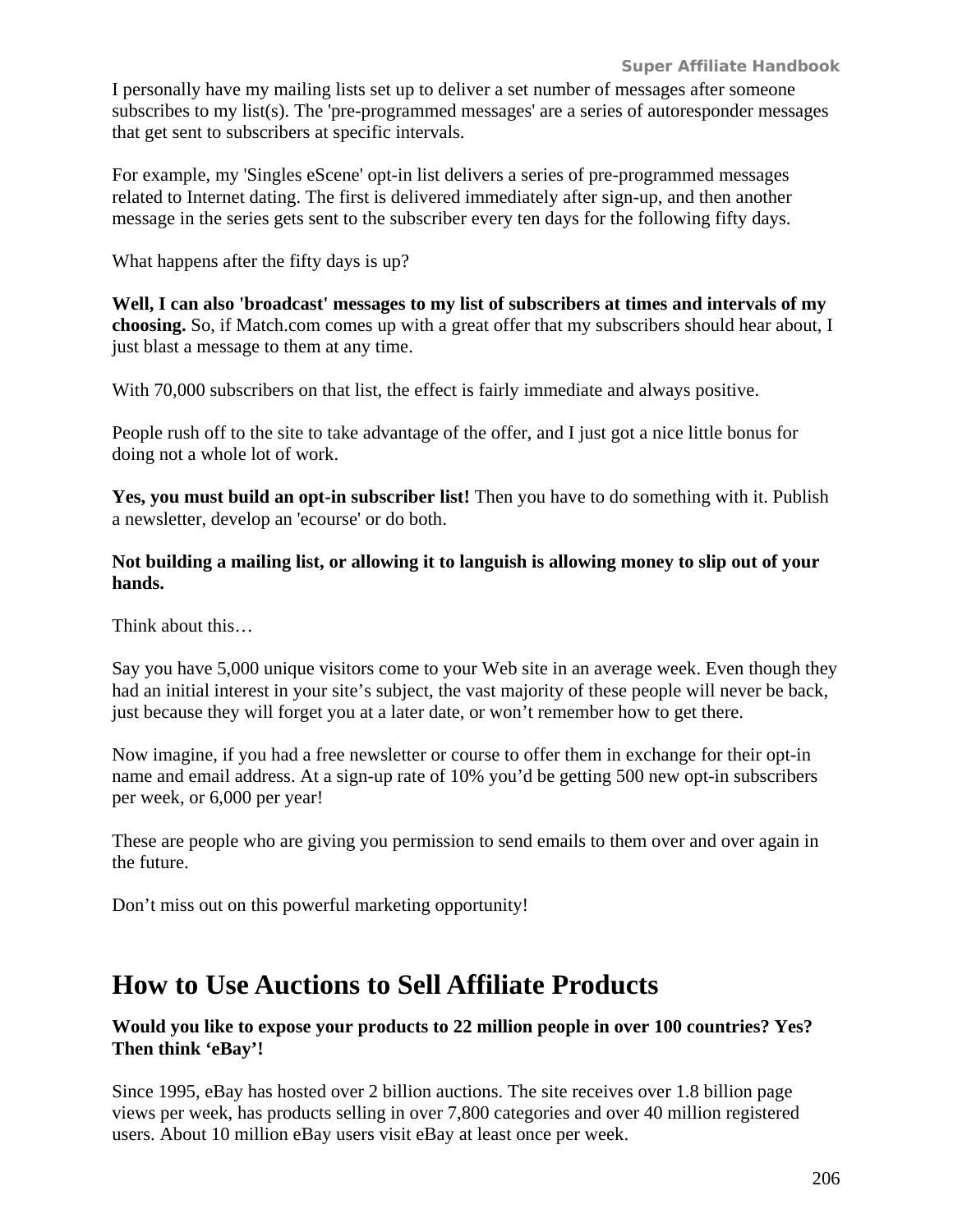That is a PHENOMENAL market, and one that a growing number of affiliates are accessing to promote their products.

**But wait!** Here's a word of warning before you rush off to start listing your affiliate products on eBay.

**Affiliate products may NOT be sold directly on eBay's site**. Be sure to understand the auction site's rules and regulations completely before you start to place listings.

This is directly from eBay's **Links Policy**.

### *Links from your About Me Page*

*You may link to your own Web store or Web site. However, you may not directly offer any non-eBay merchandise on the About Me page itself.* 

*eBay does not permit its users to place the following types of links on your About Me pages:* 

- *Links that directly offer any non-eBay listing or merchandise on the About Me page itself.*
- *Links to other online trading sites or pages, including auctions and fixed-price formats. Learn more*
- *Links to sites offering the same merchandise for the same or lower price (including the Buy It Now prices).*
- *Links to sites offering merchandise or information not permitted on eBay*

*On your About Me page, you may link to your own Web site or individual Internet store where you are offering to trade, sell or purchase your goods or services. However, you may not link to any page within online trading sites that offer goods from multiple sellers either in a fixed price or auction format.* 

*About Me pages that do not meet this policy may be removed.* 

### **Despite the caution above, there ARE ways to use eBay's incredible market reach to promote your affiliate business.**

For example, let's say that you sell health and fitness products as an affiliate. Obviously, you know a great deal about this subject, because you are a high-caliber, 'expert' affiliate who knows how to add significant value to all of your merchants' products.

So, you use some of your expert knowledge about fitness to write a report called '3 Steps to the Perfect Tush'. Within that report you've included your affiliate links and links to your main site.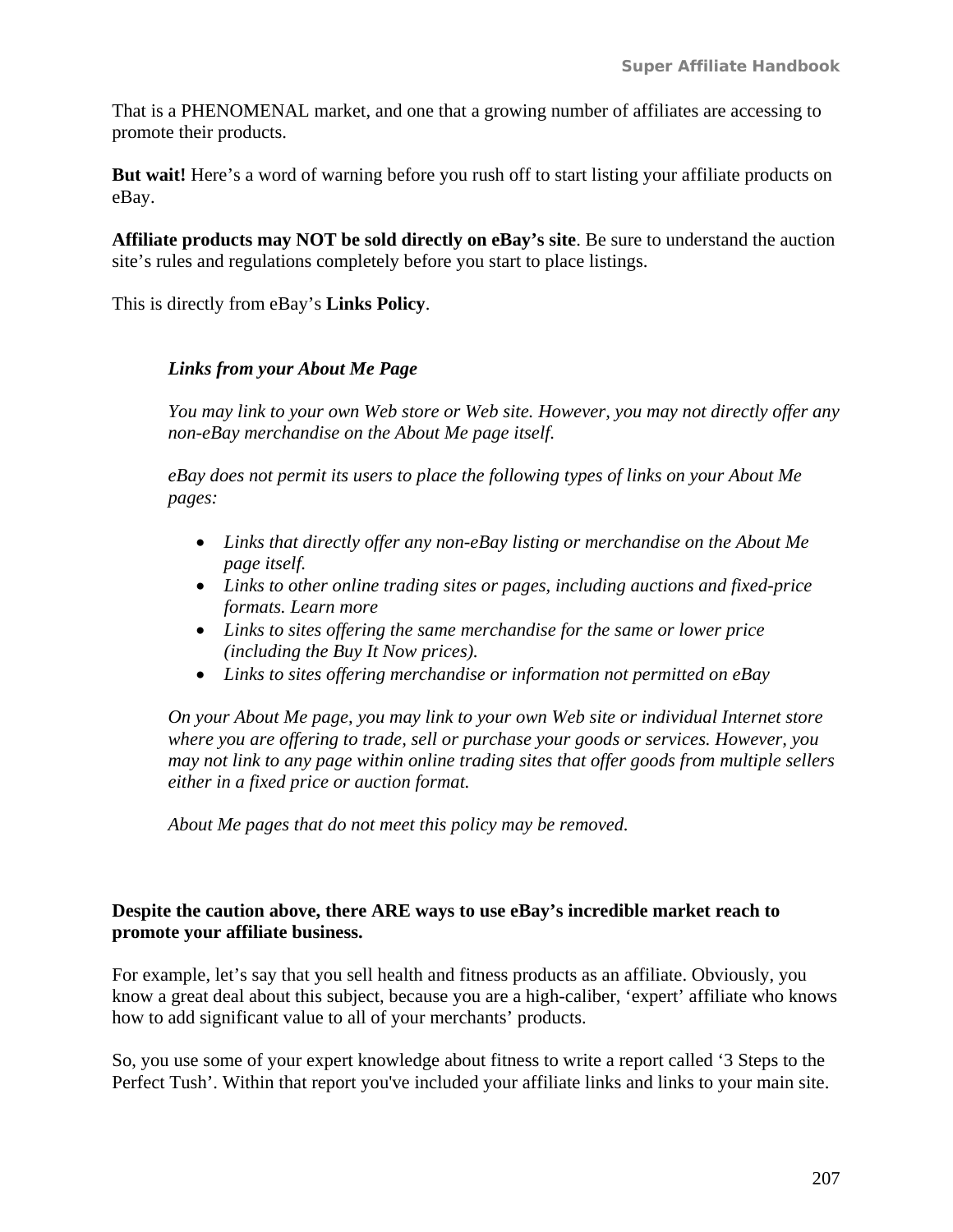Let's say that your digitally downloadable report sells hundreds of times at a dollar or two per copy. After paying the insertion, final sale and/or eBay store subscription fees, you still enjoy a profit.

With each sale you capture the buyer's email address and add them to your opt-in list or newsletter.

Within your well written report, your endorsements and affiliate product links continue to generate even more revenue for a long time to come.

Do just a little bit of work to write that report and you too can use auctions to increase your affiliate income.

Register to become a seller at any or all of the online auction sites listed below:

**→ Bidz.com** <http://www.qksrv.net/click-1226911-4003868>

**→ eBay.com.au (Australia)** <http://www.qksrv.net/click-1226911-5527089>

**→ eBay.ca (Canada)** <http://www.qksrv.net/click-1226911-5462673>

 $\rightarrow$  eBay.co.uk (U.K.) <http://www.qksrv.net/click-1226911-8318022>

 $\rightarrow$  eBay.com (U.S.) <http://www.qksrv.net/click-1226911-5377629>

 $\rightarrow$  uBid <http://www.qksrv.net/click-1226911-5590883>

→ Yahoo! [http://auctions.shopping.yahoo.com](http://auctions.shopping.yahoo.com/)

Learn more about eBay and other Internet auctions from Ken Evoy, MD and Sydney Johnston through their **Make Your Net Auction Sell!** and their **Net Auction Masters Course**. The latter is an intensive 5-Day e-mail course that shows you how to start your own profitable auction business... and how to grow it super-big AFTER you empty your attic and basement.

**→ Make Your Net Auction Sell!** [http://superaffiliatehandbook.com/mynas.html](http://rosalinds.com/mynas.html)

**→ Net Auction Masters Course** <mailto:tnamswebvista@sitesell.net?subject=MASTERS>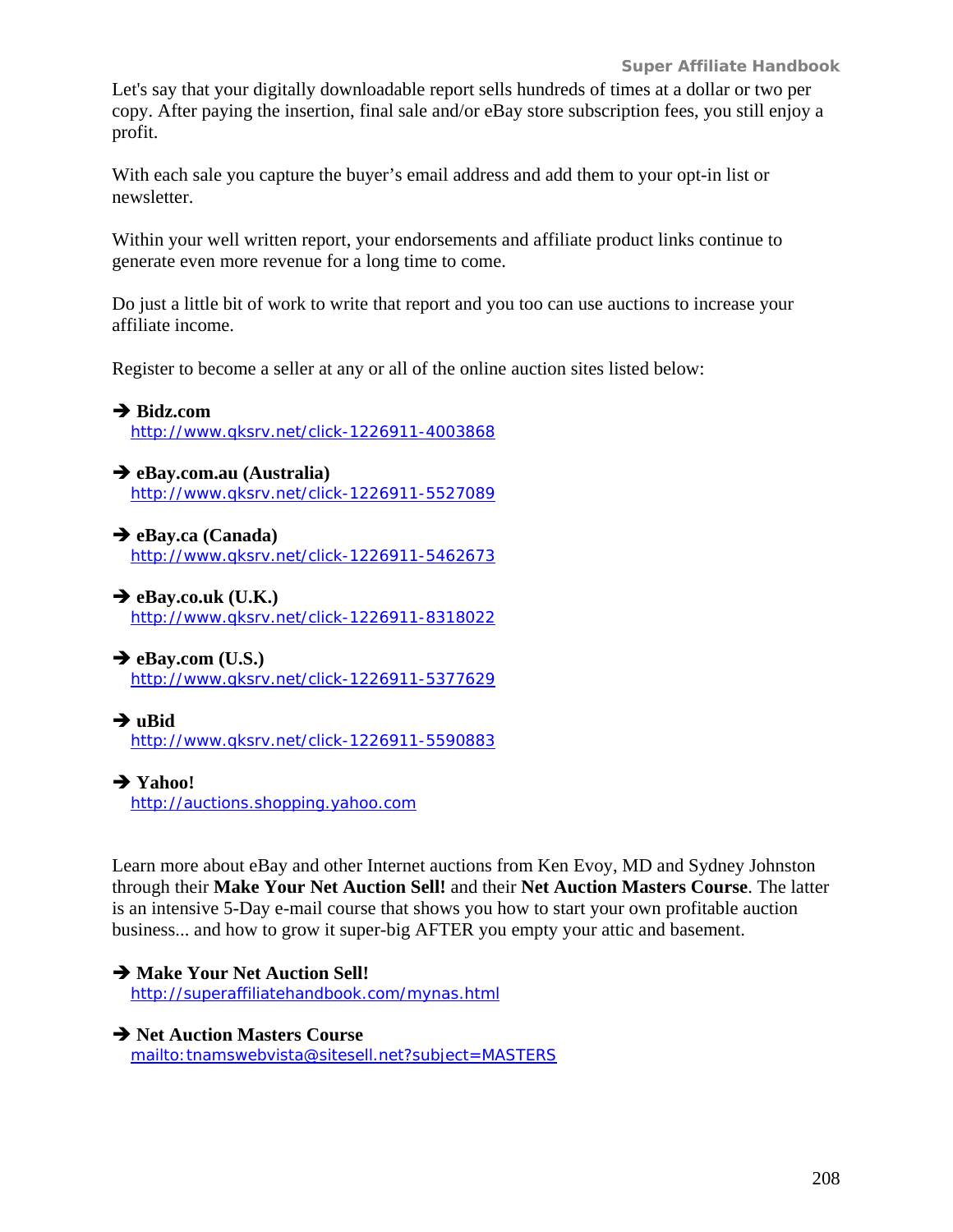### **Site Submission Services & Software**

**A keyword search on 'website submission' or 'submission services' at Google or Yahoo yields hundreds of companies offering to submit your site to the search engines for a fee. Many of these services say they'll hand-submit your site to hundreds of engines all for the unbelievably low price of \$9 - or for incredibly good value at \$999.** 

Who do you believe?

First of all, did you know that there are only a handful of important search engines, and that you can submit to these yourself for free? You will however need to submit regularly as search engines drop your site after a period of time unless re-submitted.

I've used **WebPosition Gold** for years. It is software that automates all my submissions. You buy it once and save yourself thousands of dollars in submission service costs over the long haul.

I recently came across the following warning on Google's site:

*"Don't use unauthorized computer programs to submit pages, check rankings, etc. Such programs consume computing resources and violate our terms of service. Google does not recommend the use of products such as WebPosition Gold™ that send automatic or programmatic queries to Google."* 

Don't let that scare you. YOU choose when and to which engines **WebPosition Gold™** submits your site. Moreover, the software does much more than just submissions. It generates HTML pages, analyzes your existing Web pages and gives advice on how to improve them for better search engine ranking. The software reports your positions on each search engine for each keyword you are targeting, tracks the number of visitors to your site, what keywords they used to find you and where they came from.

The software is still highly recommended by the experts at SearchEngineWatch.com, and these guys are the best of the best in search engine research and knowledge.

I suggest that you visit **WebPosition Gold's** site, check out all of the features and take advantage of the **FREE trial**.

### Î **WebPosition Gold** [http://webposition.com](http://www.webposition.com/d2.pl?r=LO5-55DE)

You may also submit your site via the engines directly for a fee.

Inktomi® Search Submit™ allows you to submit up to 1,000 pages for search engine inclusion. For a per-page subscription fee, Inktomi adds your content to its search index and refreshes it every 48 hours.

Alternatively, submit URLs for inclusion into the FAST AND Inktomi [http://www.inktomi.com](http://www.inktomi.com/) web catalogs through Lycos (<http://insite.lycos.com/searchservices>). Reach searchers on Lycos and HotBot plus all of the search engines that display FAST and Inktomi web results. Includes powerful online reporting tools to measure and optimize your campaign.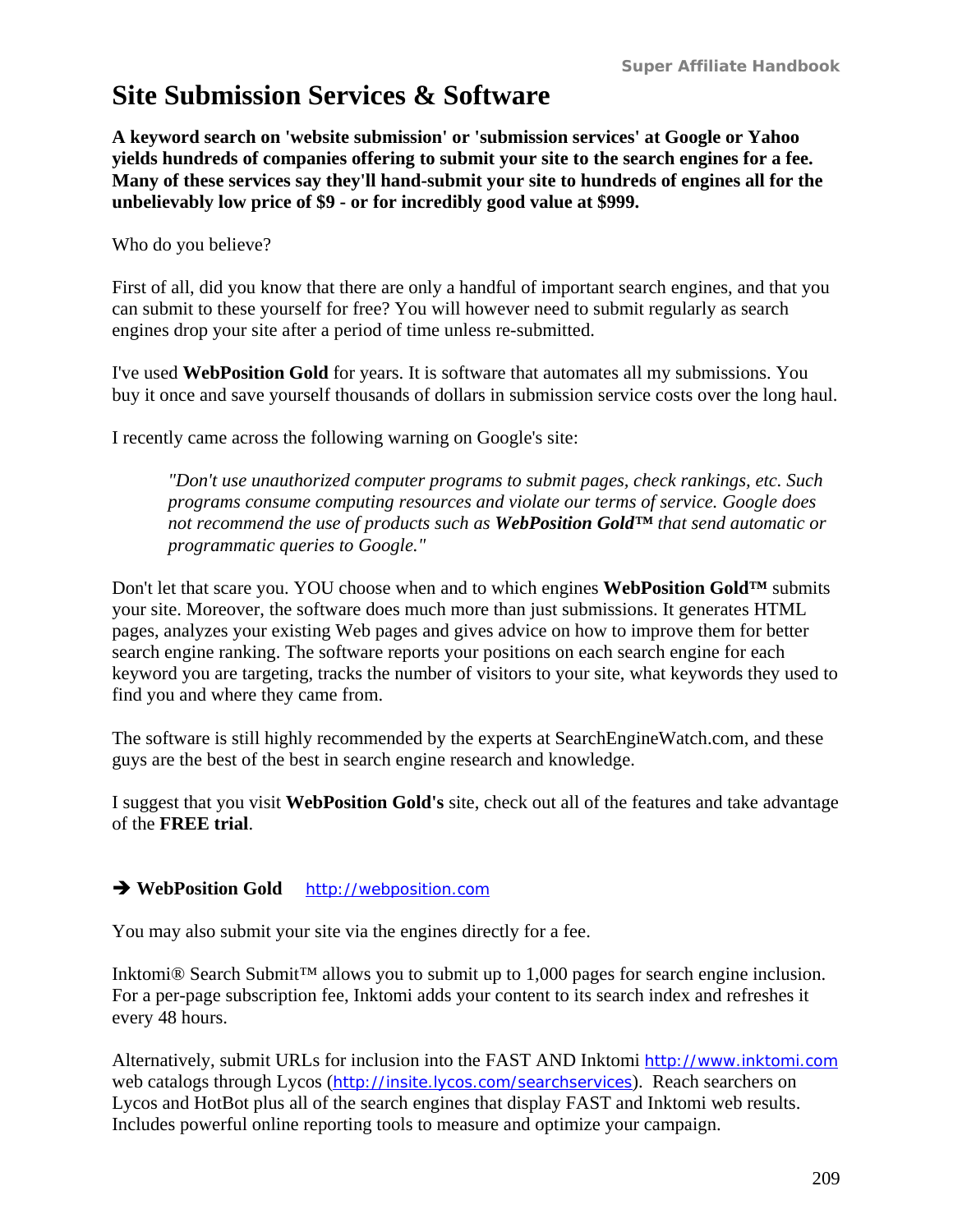# **9 Ways To Get Traffic To Your Site For Free**

### **Joint Ventures**

Not until after I published and started marketing the first edition of the Super Affiliate Handbook, did I fully appreciate the value of joint venture marketing on the web.

To get the word out about my new book, I contacted folks like Allan Gardyne of associateprograms.com, who have huge lists of newsletter subscribers who are specifically interested in affiliate marketing.

After reading the Super Affiliate Handbook, Allan signed up as my affiliate, sent his readers a review of the book, and posted a short promotion on his homepage. Now every time someone buys one of my books through his link, we split the revenue 50/50.

That's a joint venture. I asked, he agreed, and we jointly share the benefit of our venture.

Actually, my joint venture partners (affiliates) sell far more books than I do on my own… which is the second benefit. These joint venture partners reach out to others who are interested in affiliate marketing, who in turn become partners and affiliates who sell more books, and reach more potential partners, and so on.

The whole process has a lovely 'viral' effect.

On the other side of the coin, I starting getting many joint venture requests each and every day since the release of my book. So many in fact, that I barely have the time to respond to them all, let alone investigate and act on those in which I am interested.

Realizing this as an overwhelming problem faced by Internet marketers everywhere, Ken McArthur and Sid Hale came out with an excellent solution called jvAlert.

It is a private and exclusive group of top-level Internet marketers that are using this system. Imagine working directly with Jim Daniels, Yanik Silver, Marty Foley, Neil Shearing, Phil Whiley, Peter Twist, Charlie Page or Lee Benson on YOUR projects!

The quality of this group is what makes it so special, so members are only allowed in by invitation from another member. After being invited by Gary Knuckles, I signed up in a heartbeat. Within a few days of joining, Peter Twist contacted me to ask for an interview on his online radio show. Wow! Like Peter Twist wouldn't have known me from Eve before I joined jvAlert. What a huge opportunity to promote my sites!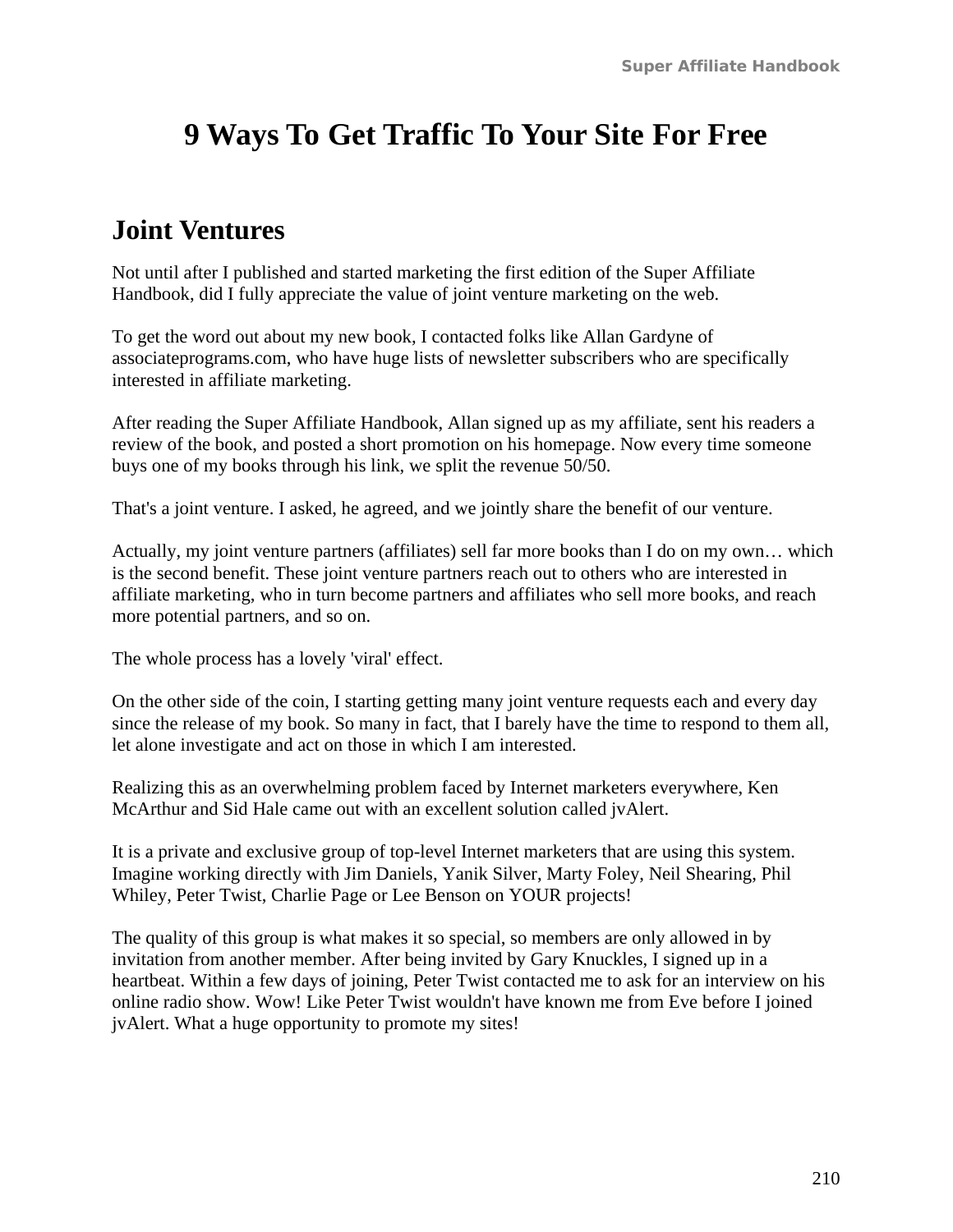As an owner of the Super Affiliate Handbook, and therefore someone who is serious about making a living from the Internet, I'd like to invite you to join jvAlert. After seeing how easy and effective this system is, I think you'll agree with me - that jvAlert is the only way you'll do JV's. Visit the site and take the free joint venture email course through the following links.

**jvAlert**   $\rightarrow$  [http://www.jvAlert.com](http://www.jvalert.com/invite.aspx?id=129)

**jvAlert eMail Course** 

 $\rightarrow$  <http://www.jvalert.com/jvcourse.aspx?id=129>

# **Write Ezine Articles**

### **If you don't have much money to spend advertising your online business, writing ezine articles is one of the most effective and least costly way to attract visitors to your site.**

More people are using the Internet everyday to find information. To satisfy this growing quest, ezine owners who don't have time to write their own material are always looking for fresh articles to publish in their newsletters.

You may be cringing at the idea of writing articles, or writing - period.

However, writing a short "how-to" or "tips" article on a topic relevant to your Web site theme is no more difficult than writing a letter, or talking to a friend. Simply share good information that demonstrates your enthusiasm for the subject and encourages the reader to learn more.

The most compelling reason to write articles for submission to ezines is the amount you save in advertising. A single ezine ad can cost anywhere from a few dollars to thousands of dollars.

However, ezine article submissions are free. In fact, it actually pays for you to write and submit articles to ezines and newsletters!

You can add your byline at the end of each article, along with your personal bio and your site's clickable URL. Publishers who use your article are obliged to publish all of your information as submitted. Now, that's powerful free advertising for you.

Furthermore, the author's resource box, in which your byline is placed, is usually the size of a typical ezine advertisement. Better yet, your article is ten times that size. So, you've saved advertising dollars and earned ten times the coverage. That's great value for an investment that only cost an hour or two of your time.

Depending on the subscriber base of the ezine that picks up your article, the potential for new visitors to your site could be enormous.

For example, I wrote an article entitled '**10 Ways to Gain Visitor Trust and Increase Your**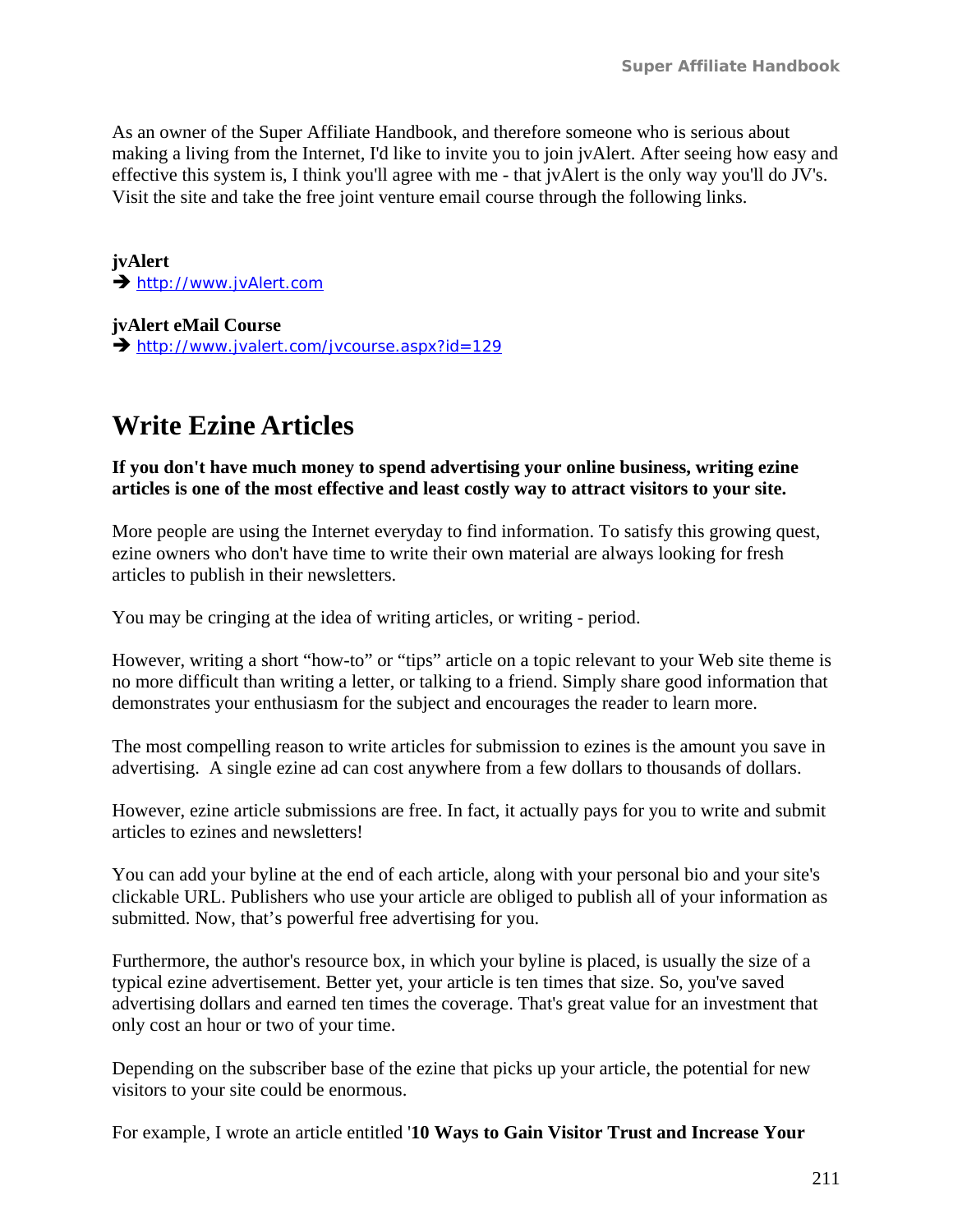**Conversion Rates**' for Allan Gardyne's Associate Programs Newsletter in October 2002. The appearance of that article in Allan's newsletter doubled traffic to my site for the next week. Because Allan archives the newsletters on his Web site, that article is STILL sending me traffic!

Onsite archiving has an additional benefit. As more of your articles and links to your site appear on more and more pages, your link popularity increases tremendously.

With the increased exposure and link popularity, your name becomes better known and your credibility as an expert in your field grows.

This effect becomes cumulative, as 'experts' are frequently interviewed for other publications which again increases their popularity.

More important than popularity in many ways, is the goodwill that you build by teaching and sharing your experiences freely with your readers. You also invariably learn more about any topic you write about, and knowledge is power - earning power.

Taking this proactive type of approach to the promotion of your site builds traffic faster, and beats waiting for the search engines to spider your site.

When your articles are published in ezines relevant to your site's topic, people who are interested in your subject matter read them. With your skilled and informative approach, interested readers become interested visitors, who in turn become motivated purchasers, and then repeat buyers.

Not bad, all in all, for an hour or two of work and nothing out of pocket.

#### **Here is a list of ezine article submission sites to help get you started:**

### $→$  **Yahoo Groups**  [http://groups.yahoo.com/group/article\\_announce](http://groups.yahoo.com/group/article_announce) <http://groups.yahoo.com/group/free-content>

**→ Idea Marketers** [http://www.ideamarketers.com](http://www.ideamarketers.com/)

**→ Making Profit** [http://www.makingprofit.com](http://www.makingprofit.com/)

**→ Marketing Seek** [http://www.marketing-seek.com](http://www.marketing-seek.com/) 

### **Free Directory Listings**

Look for directories that include categories relevant to your site's topic. Some may require a reciprocal link in exchange for your listing, while those that are still building their databases may list it for free. By all means, submit your site to the **Open Directory Project**, which bills itself as the largest 'human-edited directory' on the Web.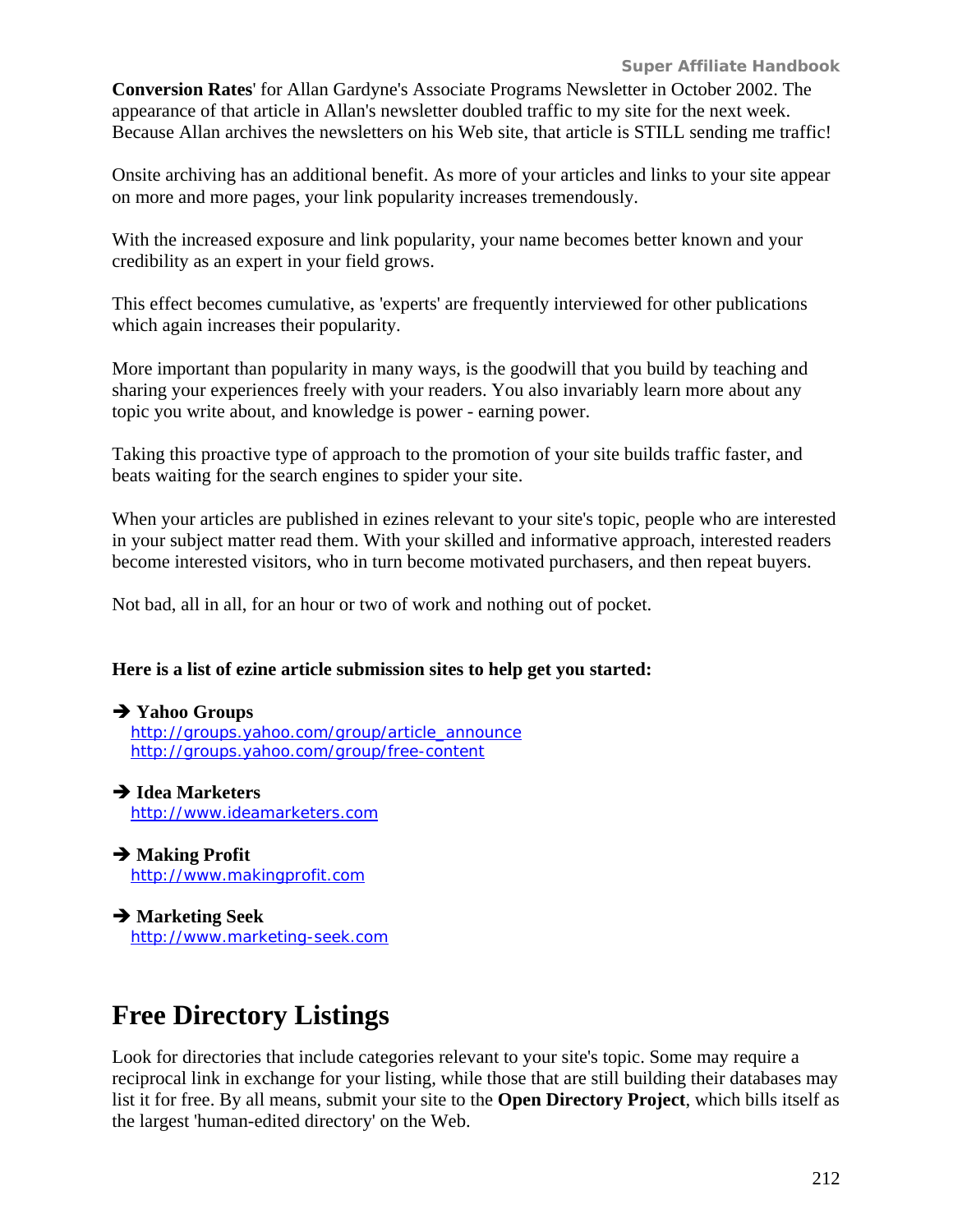The other large Internet directories, Yahoo! and Looksmart, do not accept free listings in their commercial categories, so your affiliate site will not be eligible for a free listing at either.

 $→$  **Open Directory Project** <http://dmoz.org/add.html>

# **Search Engine & Crawler Listings**

Search engine crawlers visit sites and automatically build listings, generally without the need to submit your site. To get picked up by the crawlers, you need to have good links pointing to your site. As mentioned earlier, the best link to get is a paid listing in the Yahoo! directory. Having that Yahoo! link, will almost guarantee you a visit from Google's spider, and a free Google listing by result.

Getting found on the major engines is important. In order to do this, your pages must be optimized and submitted individually. Page optimization and submissions are dealt with in more detail in an earlier section.

In either case, you may want to visit the following sites to submit your pages, or to learn more about search engine listings.

**→ AltaVista** [http://addurl.altavista.com](http://addurl.altavista.com/)

 $\rightarrow$  AlltheWeb [http://www.alltheweb.com/add\\_url.php](http://www.alltheweb.com/add_url.php)

**→ Google** <http://www.google.com/addurl.html>

**→ Inktomi** [http://www.inktomi.com](http://www.inktomi.com/)

 $\rightarrow$  Lycos <http://home.lycos.com/addasite.html>

**→ Teoma**  [http://www.teoma.com](http://www.teoma.com/) •

### **Group and Forum Postings**

### **Yahoo, Google, MSN and other major portal sites have discussion groups and clubs to which you can post messages.**

I recommend taking time to research the groups you are interested in before posting. When you do post, make sure your message is not a blatant advertisement for your site.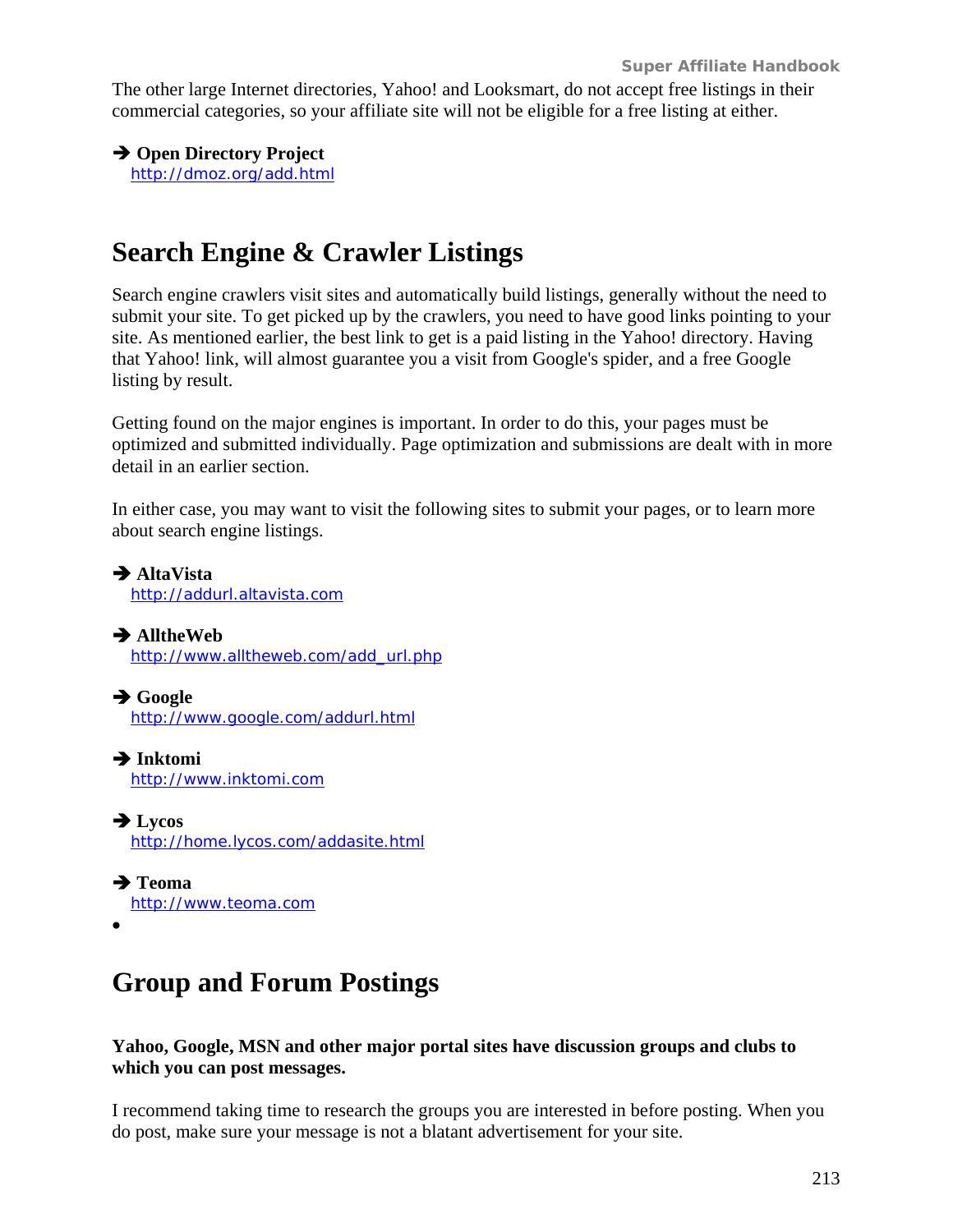Responding to another group member's question with valuable information is the best way to gain respect and credibility in the groups. If members want to learn more about you and your business, let them find you through your signature line that links to your website.

### **Watch Your Forum P's and Q's**

### **Many newbies 'lurk' in forums, afraid to post their thoughts and questions.**

That's SO sad and totally unnecessary. No one is going to bite, provided the forum rules are followed. Even if by accident you break one of the rules, chances are that you'll be politely reminded of the rules, asked to follow them in future, and given another chance to participate.

It's easy to enjoy most forums without undue embarrassment. Simply be sure to read and understand the rules of the forum in which you want to participate.

Below are some general guidelines that will help you from being banned from most forums.

#### **Ensure that your topics are in the correct forum.**

• Many forums have many different topic sections. Be sure to post your messages and questions in the right section.

#### **Do not post:**

- Questions or answers which have already been answered numerous times;
- Negative or aggressive remarks (i.e. Flames) directed towards other users;
- Anything not relating to the original topic;
- Any derogatory comments based on age, gender, race, ethnicity or nationality.

#### **Have something to say:**

• A message such as, "anyone in here?" wastes time when the number of viewers who read the post is taken into consideration. Make intelligent posts that have a purpose.

#### **Obey copyright rules:**

• Respect the law and do not post copyrighted work unless you have written permission from its owner.

#### **Do not promote your own site, unless:**

• It is specifically permitted by the forum rules;

#### **Do not post spam:**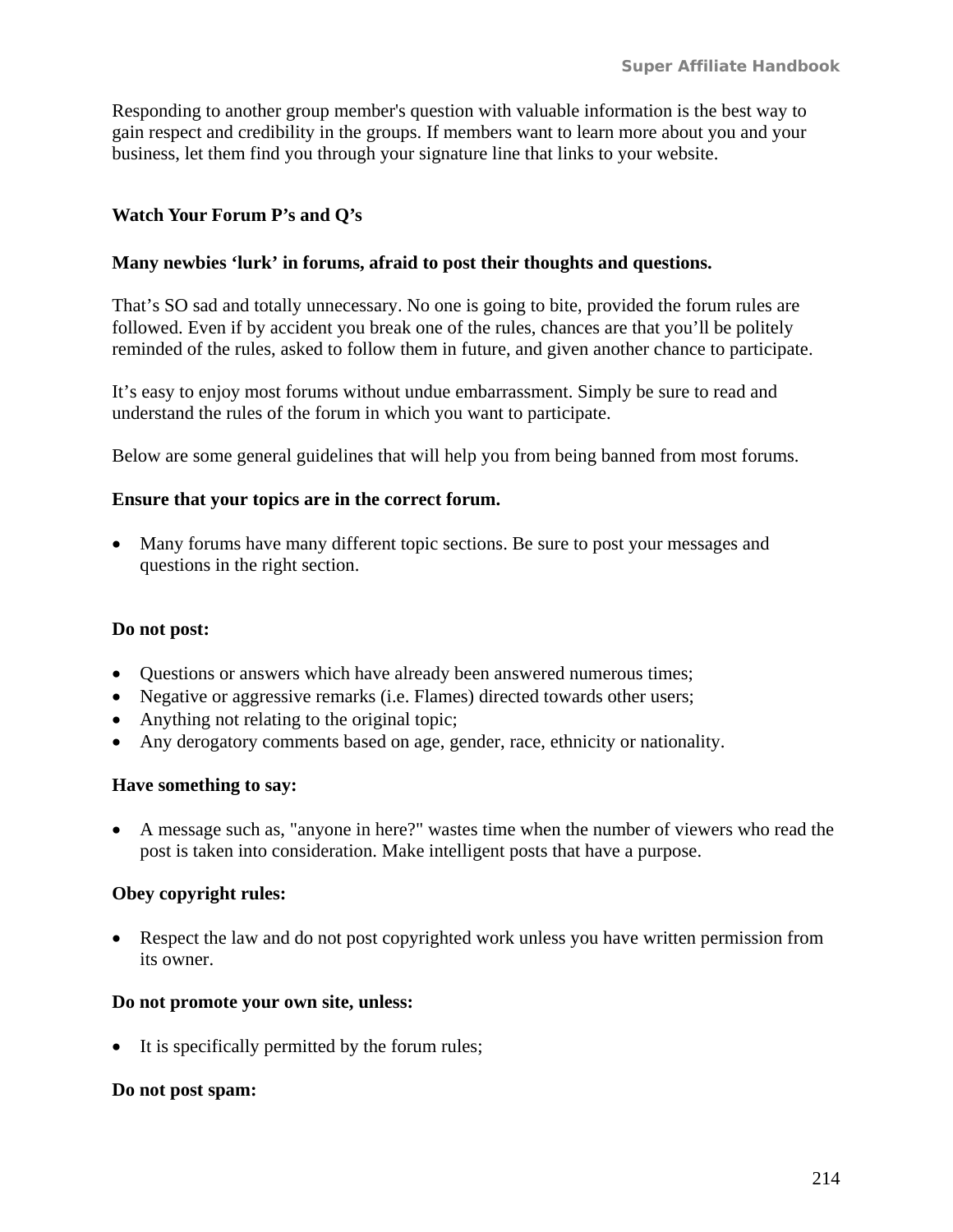• Spam includes advertisements, content deemed inappropriate or illegal, and flooding of the boards (repeated and/or multiple - read "unnecessary" - postings);

### **Ensure that your signature file:**

- Remains a reasonable size:
- Does not contain excessively large images or annoying animations;
- Follows all the rules applying to the posts themselves.

### **Don't invade others' privacy:**

• Don't post private addresses or phone numbers, including your own.

### **Do not make needless use of:**

- Emoticons:
- Line breaks or ALL-CAPS;
- Nested quotes;
- Giant fonts;
- Swearing, derogatory terms, hate-speech, obscene or vulgar comments. (Probably the most effective way to receive a permanent or temporary ban).

### **Enjoy the Forums!**

• If you have any problems, just make a post in the appropriate forum, and somebody will almost certainly be glad to help you.

There you have them. Fairly simple, easy-to-follow forum guidelines. So, get out there and participate. That's the fastest way to learn what you want to know.

A list of useful Internet and affiliate marketing forums is provided for you in the "Resources" section, later in the book.

### **Link Trading, FFA's & Banner Exchanges**

**Link trading, link exchange, or reciprocal linking is a web promotion strategy used by webmasters and site owners to increase "link popularity" as well as qualified traffic to their sites.** 

Page ranking in search engines is influenced by the link "popularity" of your site. The numbers of sites that link to yours, as well as the popularity of those sites determine link popularity. This is a relatively important factor as far as search engine placement is concerned.

You've probably seen sites with pages labeled 'Links'. These webmasters have listed links to their link trade partners, and the other webmasters have done likewise on their sites.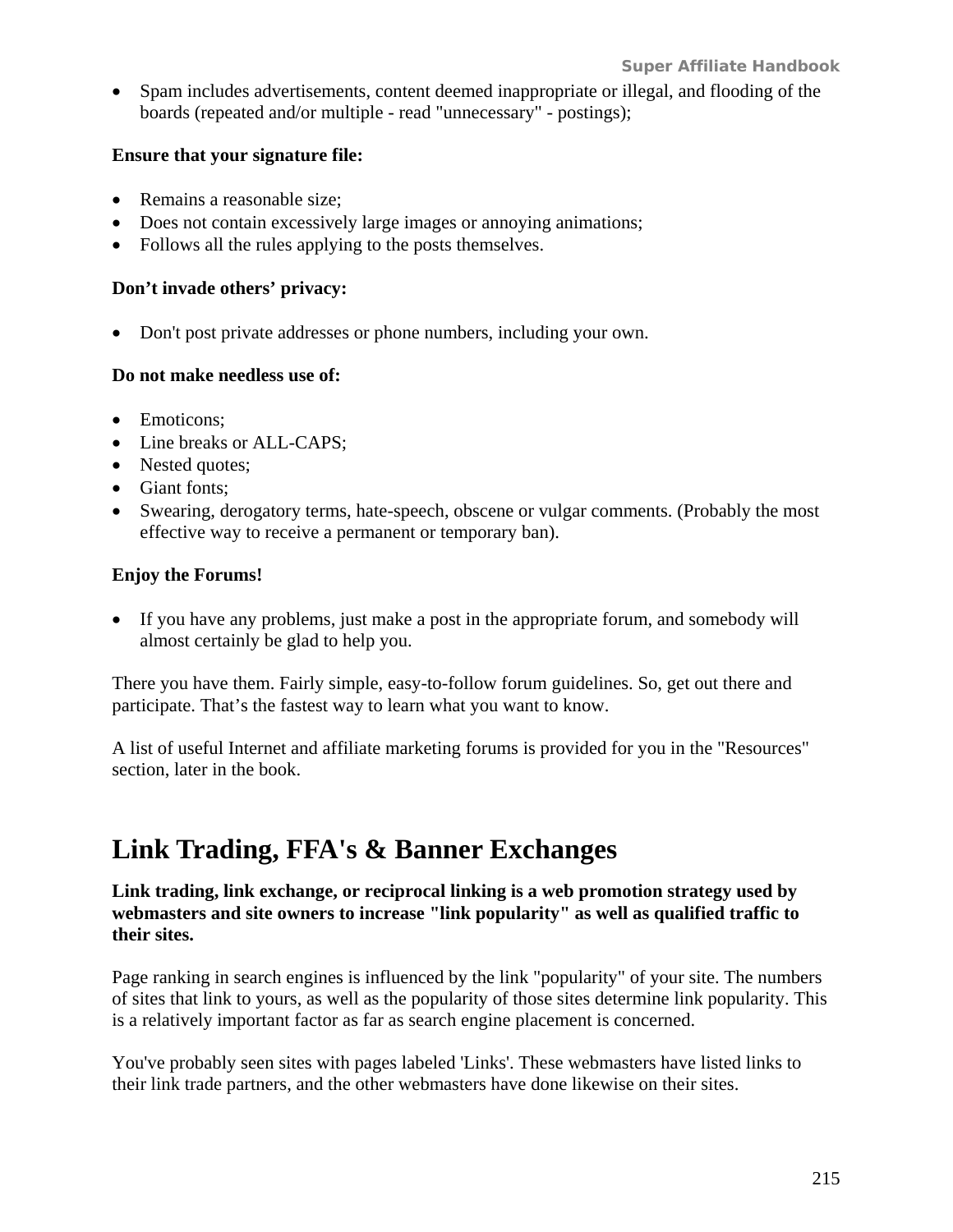Links 'in' to your page from another site should include your site's name or primary keyword in the link, for better popularity.

Link popularity is improved when sites with a high page rank link to your site. A link from a site with a topic related to yours is more valuable than a link from an unrelated site. Your link popularity can actually be diminished if you trade links with sites that don't complement yours, or that have low page ranks or poor traffic numbers.

### **Having extolled the virtues of link trading, I'm now going to tell you about the disadvantages, which I see as being greater than the advantages.**

A 'Links' page is an invitation for your visitors to leave your site without buying. Basically you are asking your visitors to go and buy at your competitors' sites.

Why would you want to do that?

I've rarely participated in a link exchange that actually brought worthwhile traffic to my site. Here are a few link exchange programs of which you should be aware.

### **Link Trading**

Before pay per click came on the scene, link trading and links directories were all the rage. I used to spend hours writing and sending emails to complementary sites asking for link trades. I got my site listed in numerous dating link directories in exchange for placing their graphic on my site. Some insisted that I place their graphic on my homepage.

**Note**: Please don't mistake the links directories that are being discussed here for 'real' directories like the ODP, the Online Directory Project. The ODP doesn't require a reciprocal link to get your site listed, whereas these 'links' sites are in the business of trading links.

You will still see many sites on which the bottom half of the page is a blinking mass (mess) of reciprocal links graphics to links directories. **Tacky!** 

Who benefits from these trades?

It's not the individual site owner, to be sure. Their site can't be located amidst the thousands of other affiliate sites listed in the directory.

Generally, the directory owner is also an affiliate of all the same programs that you are, and you can be sure that their affiliate links are encoded in the banners at the top, middle and bottom of their pages. Let's not forget the buttons on the side, or the 'Superior' listings on their site.

Some of these 'link exchange' directories have proven to be complete scams.

The worst of these in the Internet dating realm was a site called Cupidnet.com. They built a directory and got thousands of webmasters to link to their site in exchange for directory listings. At some point, and without informing any of their link trade partners, the site became an affiliate of American Singles, and the directory disappeared.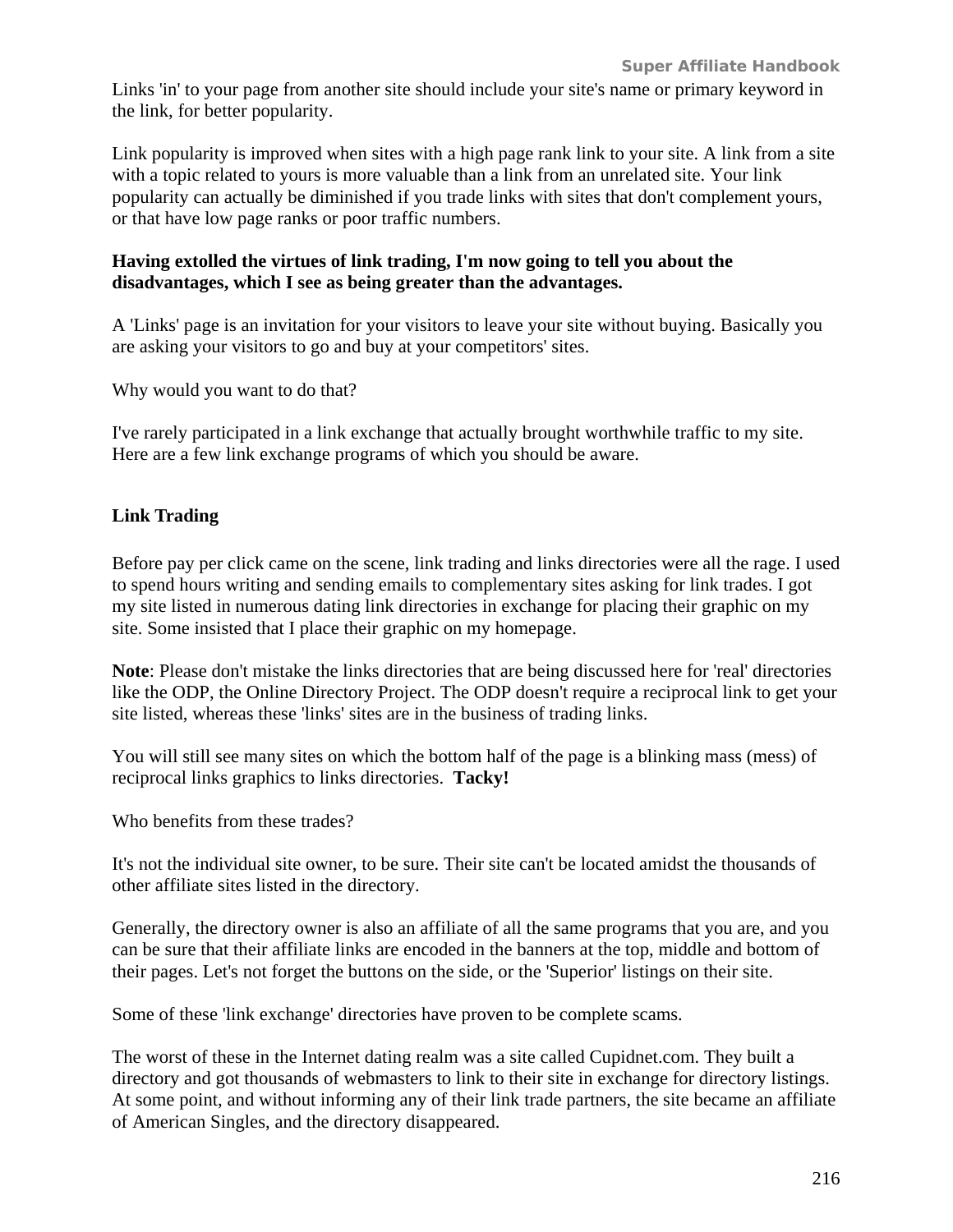It really makes me wonder how many of those webmasters are STILL sending traffic to Cupidnet.com, thinking that they are getting traffic back from them in exchange.

### **FFA's**

In your quest for traffic, you'll probably come across FFA, or Free For All, sites as well. They look OH so promising - 'Submit your URL to have your site appear on THOUSANDS of pages across our Network".

Webmasters list their URL's on the FFA page in hopes of generating traffic to their site. However, when you post to an FFA site, you get one line or a couple hundred characters to describe your site. Chances are good that your link will never be seen.

Don't get sucked in.

### **FFA's are nothing more than rotating lists of links.**

Each and every time a site is submitted, the FFA site owner sends a confirmation email to the contact address provided by the listing webmaster.

THAT is the real purpose of the FFA site. The FFA owner collects email addresses so he can send out his advertising message. He already knows that you, the listing webmaster, are interested in getting traffic to your web site, so he targets his message in that direction.

In most cases, he'll offer to sell you a service that promises to submit your site to THOUSANDS of FFA posting sites and search engines… and all for the low, low price of \$59. Wow! In return, you'll receive THOUSANDS more confirmation emails from all those other FFA site owners.

Talk about being sucked into a vortex.

Go ahead; give it a try, if you still want to. Just be sure you don't use your best email address. Here's a warning to that effect that I found posted on an FFA site. That should tell you something.

**Warning! Please do NOT use your primary email address for this posting - you will receive many confirmation emails, and be added to many email lists (you will be posting to the entire network!). We suggest using a "backup" email address, or a spare free email address for posting, so you won't affect your daily email use.** 

For an example of an FFA site, visit the link below. If you can decipher any of the listing titles despite that horrible font, my hat is off to you.

Î <http://www.free-for-all-links.com/>

#### **Banner Exchanges**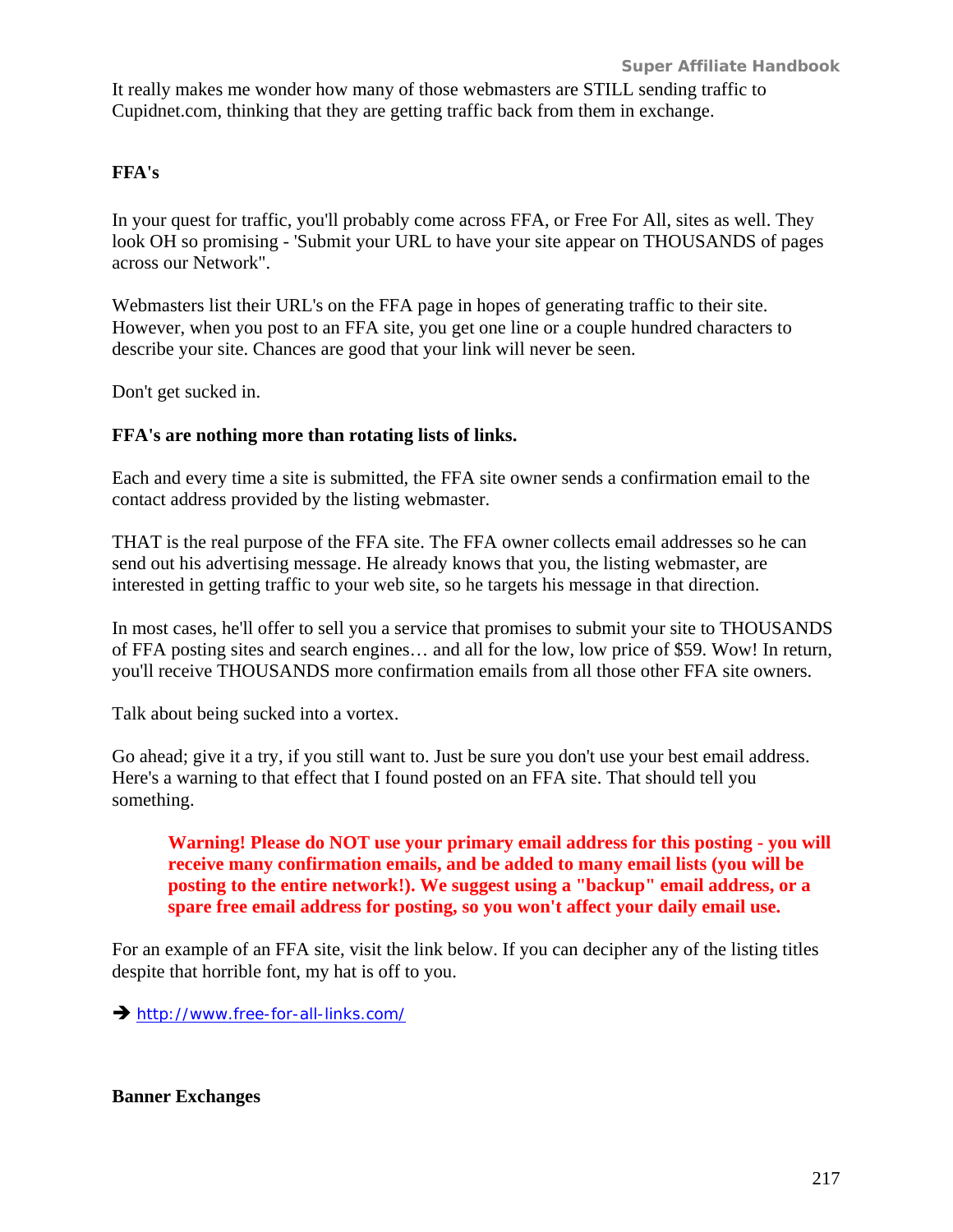### **As the name implies a banner exchange allows you to display your advertising banners on member Web sites in exchange for allowing them to display their banner on your Web site.**

But there's a catch. You must display two banners on your site so just one of your banners will be displayed on another member's Web site.

Hmm… what happens to the other fifty percent? Those would be used by the banner exchange service to display their own advertising.

There are 5 big drawbacks to the banner exchange scheme for traffic generation.

- Banner exchanges don't generate significant traffic.
- You have no control over the appearance of the other members' banners.
- You end up with unrelated material appearing on your site.
- Banners suck up good bandwidth and slow your pages down.
- Banners rarely get clicked on and their conversion rates are terrible.

My advice - don't even think about it. Banner exchanges are another waste of good time and effort.

### **New Hope for Link Exchanging**

Ken Evoy has just come up with a scam-free way to make link exchanging work without the hassle of putting hours of work into email requests.

It's call the "**Value Exchange**".

You register your site as one that is willing to trade links with other relevant sites.

The **Value Exchange** then searches for other registered sites that relate to yours.

Ken's team keeps the "Exchange" free from low quality and questionable content Web sites.

Value Exchange is brand new, so the jury is still out on it's effectiveness.

Because the search engines love links between related sites, let's hope that Ken's **Value Exchange** truly gives us value for a long time to come.

#### **→ Value Exchange** <http://value-exchange.sitesell.com/webvista.html>

### **Rosalind's Rules for Linking**

**Essentially, try to keep all the links on your site productive. By 'productive', I mean that any link that leaves your site should be a revenue-generating affiliate link.**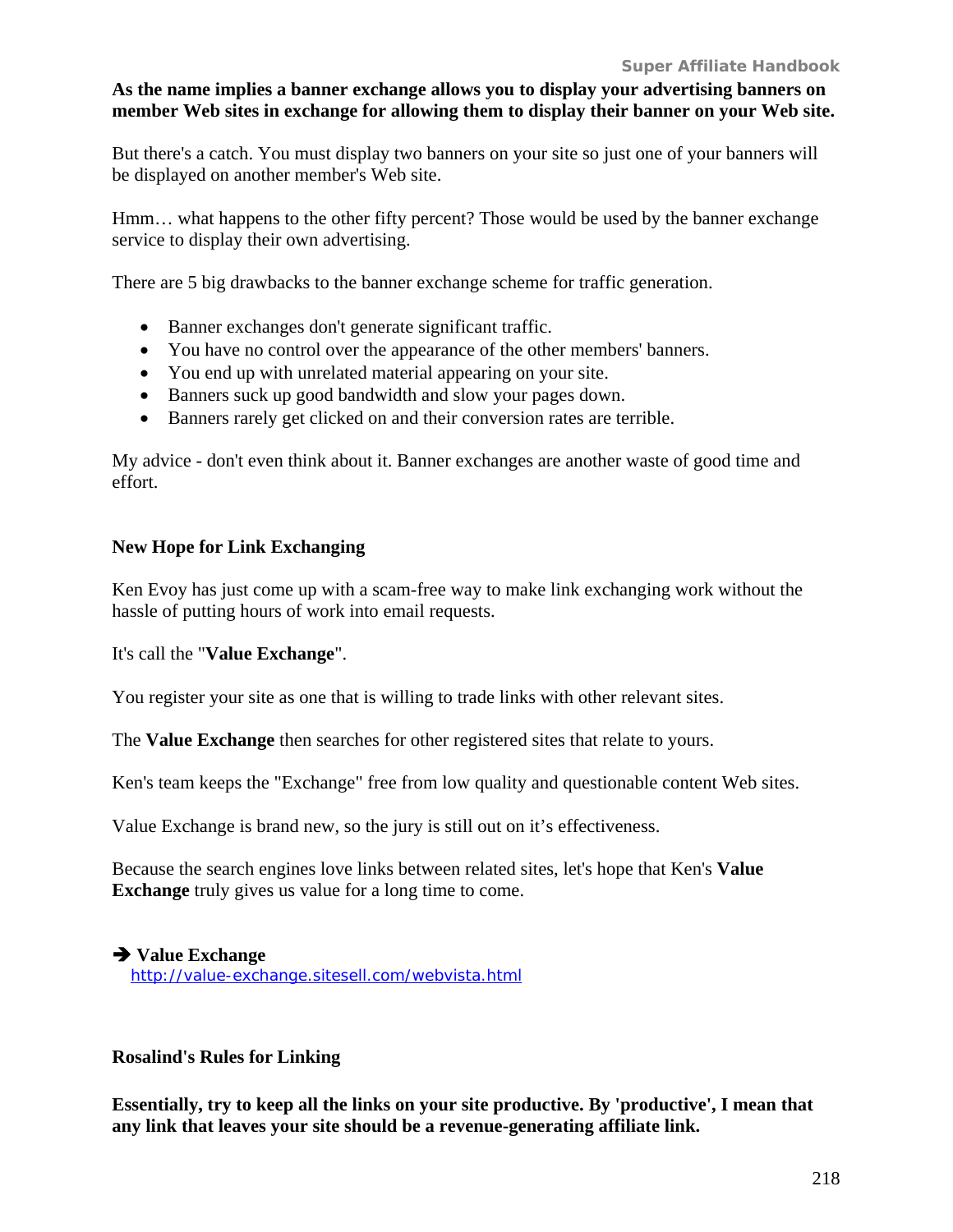I can think of only a few circumstances when adding an unprofitable link to your site is warranted.

Here's one example. When I started my Internet dating review site, Internet dating was in its infancy. People were afraid to try it, and horror stories about dates gone bad offline were freely bandied about. To counter the bad press, I directed my visitors to one of the first online sites specializing in background checks - Whoishe.com. They didn't have an affiliate program, (and still don't!) so I didn't earn a commission for the referral if my visitors bought their product.

However, my rationale for putting up the 'leaky' link, was that if my visitors invested in a background check after coming to my site, they'd probably met someone through one of the dating services that I promote.

Basically, the only time you should put up a non-affiliate link, is if you consider the other site's information absolutely integral to your own. But keep looking for affiliate program products to replace that 'leaky' link as soon as possible!

### **In a nutshell - Links 'in' are good. Unpaid links 'out' are bad.**

### **Use an Email Signature**

**Cheap but effective, an email signature line gets your message out every time you send an email.** 

My Sage-Hearts.com signature looks like this:

\*\*\*\*\*\*\*\*\*\*\*\*\*\*\*\*\*\*\*\*\*\*\*\*\*\*\*\*\*\*\*\*\*\*\*\*\*\*\*\*\* Rosalind Gardner – Sage-Hearts.com Online Dating for Savvy Singles [http://sage-hearts.com](http://sage-hearts.com/)  \*\*\*\*\*\*\*\*\*\*\*\*\*\*\*\*\*\*\*\*\*\*\*\*\*\*\*\*\*\*\*\*\*\*\*\*\*\*\*\*\*

### **How to create a signature file in Microsoft Outlook:**

- 18. Open Outlook.
- 19. Under the "Tools" menu, click on "Options."
- 20. Click the "Mail Format" tab.
- 21. Click "Signature Picker" at the bottom of the screen.
- 22. Choose "New" and follow the prompts to name your signature file.
- 23. Once you make the new signature file the default, it will be inserted automatically at the end of every email you send, thus generating referral fees without any further work on your part.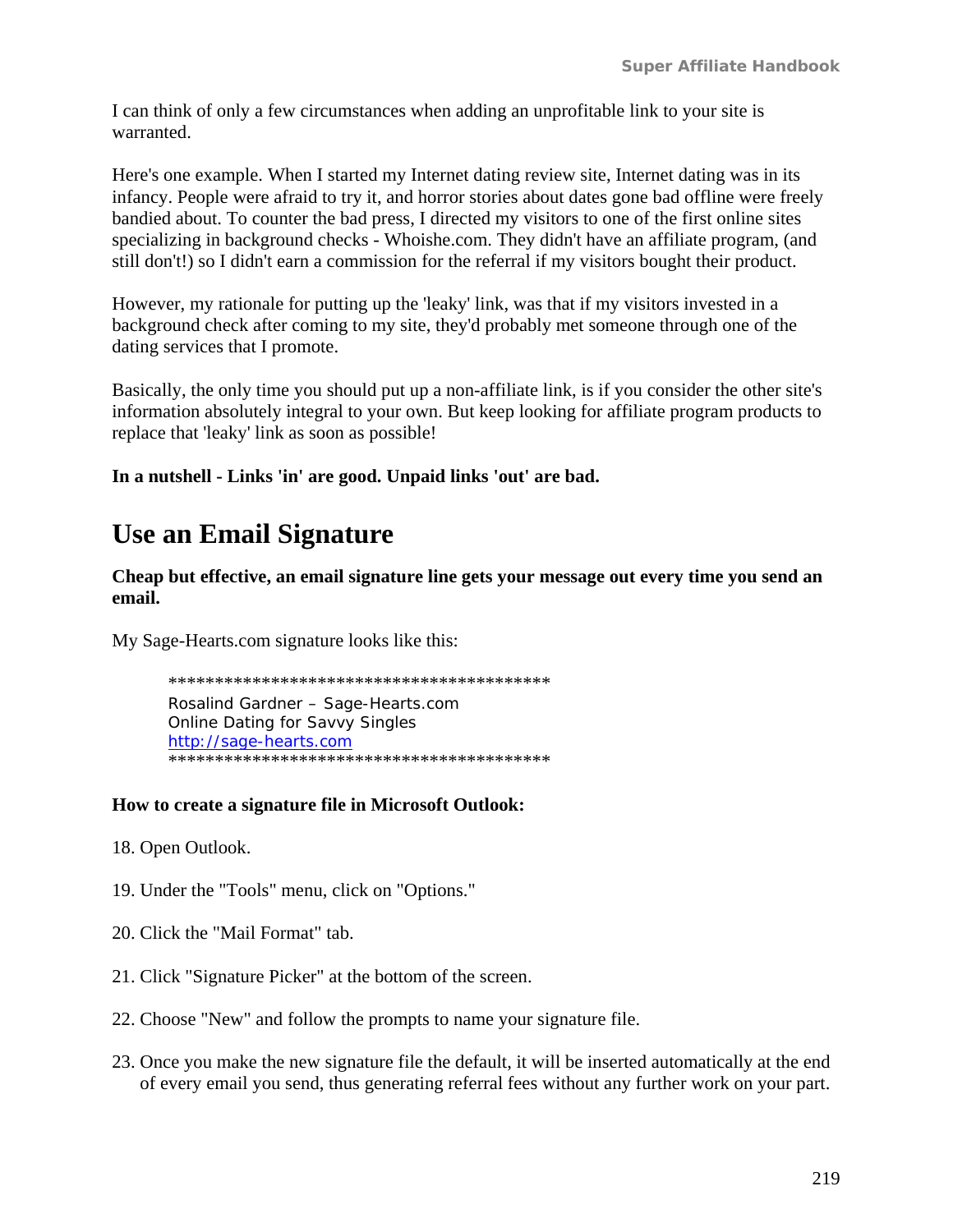### **How to create a signature file in Eudora:**

- 24. Open Eudora.
- 25. Under "Tools", click on "Signatures". This will open the Signatures box on the left side of your screen.
- 26. Right-click in the box, and select "New".
- 27. A box pops open titled 'Create New Signature' and prompts you to "Enter Signature Name" in the form. Choose a name for your new signature, and then click 'OK'.
- 28. A blank page opens. Type your promotional message and URL in this space. You have the option to be creative with font colors, sizes and types. When finished, click "File", and then "Save" to save your new signature.
- 29. To set your new signature as the default signature, choose "Options" under the "Tools" menu, then "Composing Mail". In the drop down box beside "Signature:" pick the name you chose for your new signature.

That's it! Now every time you send out an email, your URL and promotional message will be included.

### **Start or HomePage Traffic Networks**

### **If every hit counts, then you might want to consider start page networks as a way to get free traffic to your site.**

Here's a quick run down of how these products work:

This explanation is not clear. What happens when we open our browsers? What do we see?

**Sign-up** and enter some basic information about the page that you want to promote. Set the Traffic Swarm code as your home page. **Earn hits** when you open your browser. **Earn more hits** when your friends sign up and open their browsers.

**The more hits you have, the more times your site will show up** on other members' browsers. Your links are then displayed all over the network - consisting of **1000s of other webmasters and 1000s of other sites** like yours - and with Traffic Swarm, your site is also automatically included in the TrafficSwarm Search Engine.

Specifically, your links are displayed when other network users open their web browser, and when visitors leave THEIR website(s) via an exit "pop-under" window.

Sign up for an account at Traffic Swarm.

**→ Traffic Swarm** <http://superaffiliatehandbook.com/trafficswarm.html>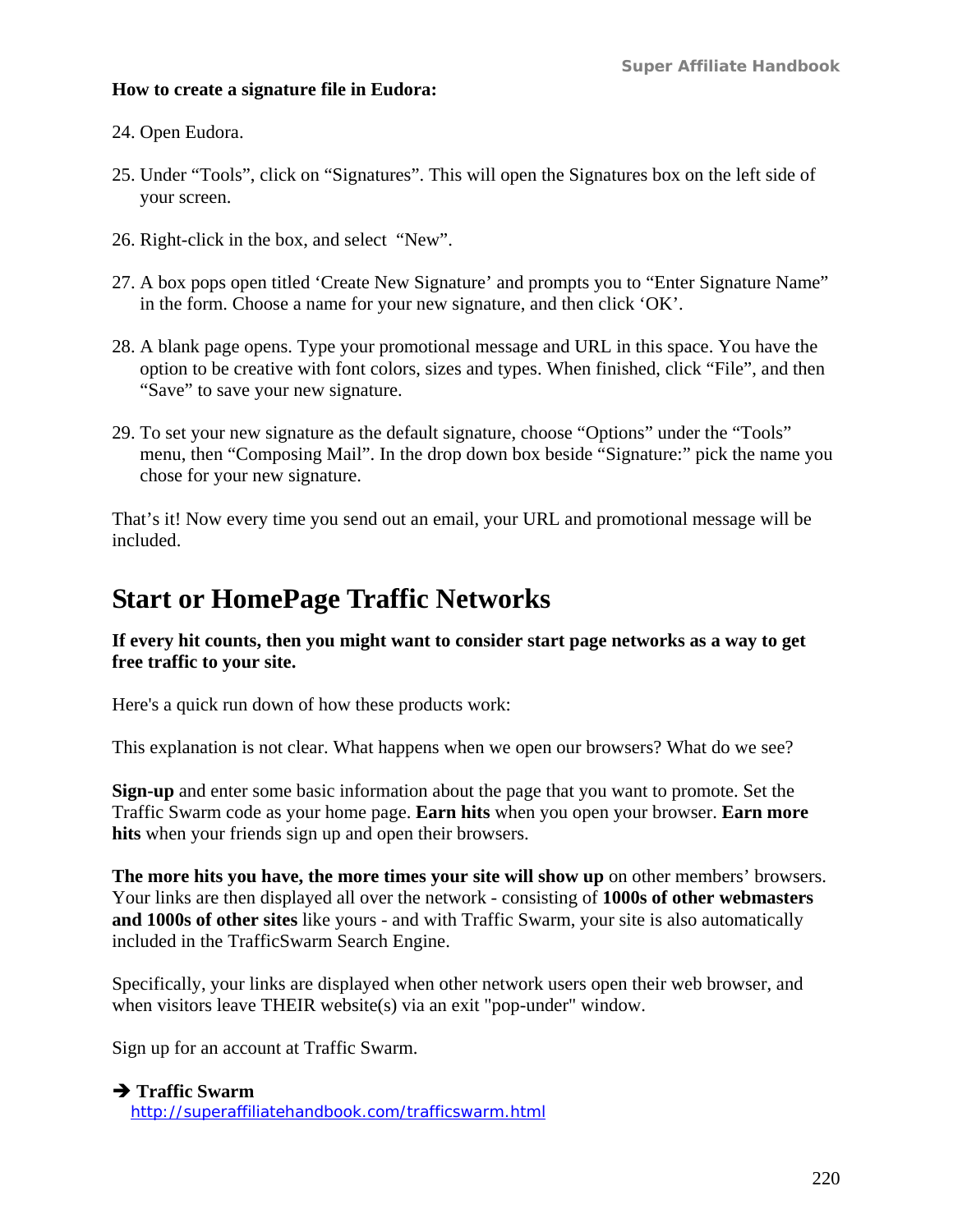# **Refer-a-Friend Scripts**

You've probably seen these. You enter both your name and email address, as well as those of a number of your friends. Push the 'SUBMIT' button and a message gets sent to all of those friends telling them what a great site you just found.

How effective are these scripts? All in all, probably not worth the time it takes to put up on your site.

I had one on one of my sites, and over a period of 4 months, only 2 folks used the form. I like to believe it's because they were too busy enjoying the site otherwise.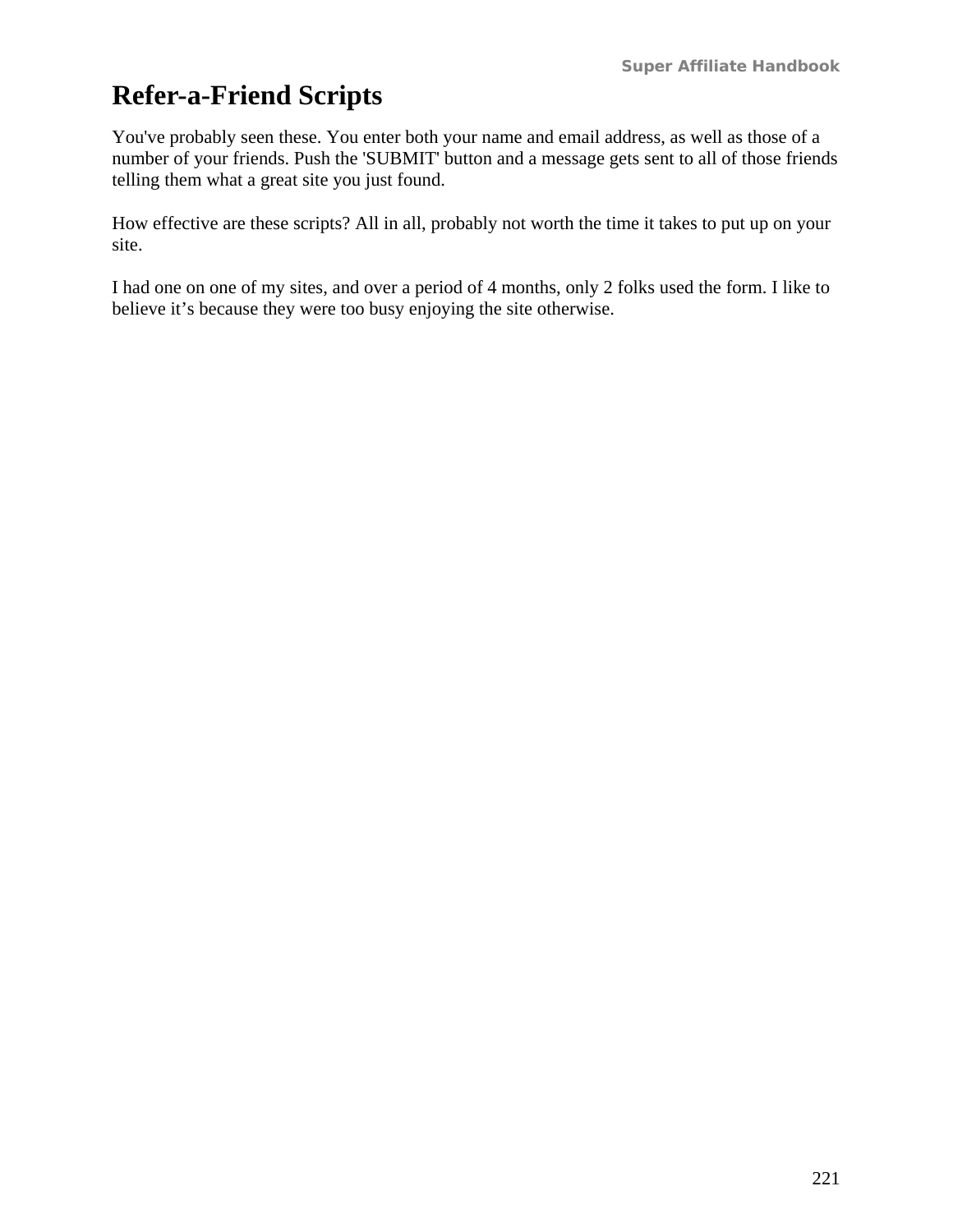# **11 Ways to Market Your Site Offline**

**I think that offline marketing methods for affiliate sites are for the most part a waste of time, and time IS money.** However, if you have lots of both to spare, you may want to consider the following ways to go 'al fresco' with your site.

### **Car decals**

No doubt you've seen many cars plastered with Dot Com decals, and made a mental note to yourself to check out the web site when you got home or to your office. How many times did you actually look it up? If you're like me, the answer is 'never', which speaks to the effectiveness of ruining your Mercedes' paint job with a Dot Com decal.

### **Business cards**

These are highly effective marketing tools when you remember to put them in your wallet.

### **Personalized Stationery**

Although it's unlikely that you will need to have business stationery printed as an affiliate marketer, I do recommend that you include your URL on any and all letters that you write.

For example, your return address might look like this:

My Company Name 68 Someplace Avenue Anywhere, State USA 12345 (555) 444-2222 [http://myURL.com](http://myurl.com/)

### **Speaking Engagements**

Offer to share your knowledge by speaking about your area of specialization at seminars and clubs.

### **Classified Ads**

Advertise your site in the classifieds section of local and regional newspapers. Do a small test first to see whether the return on investment (ROI) will be worthwhile.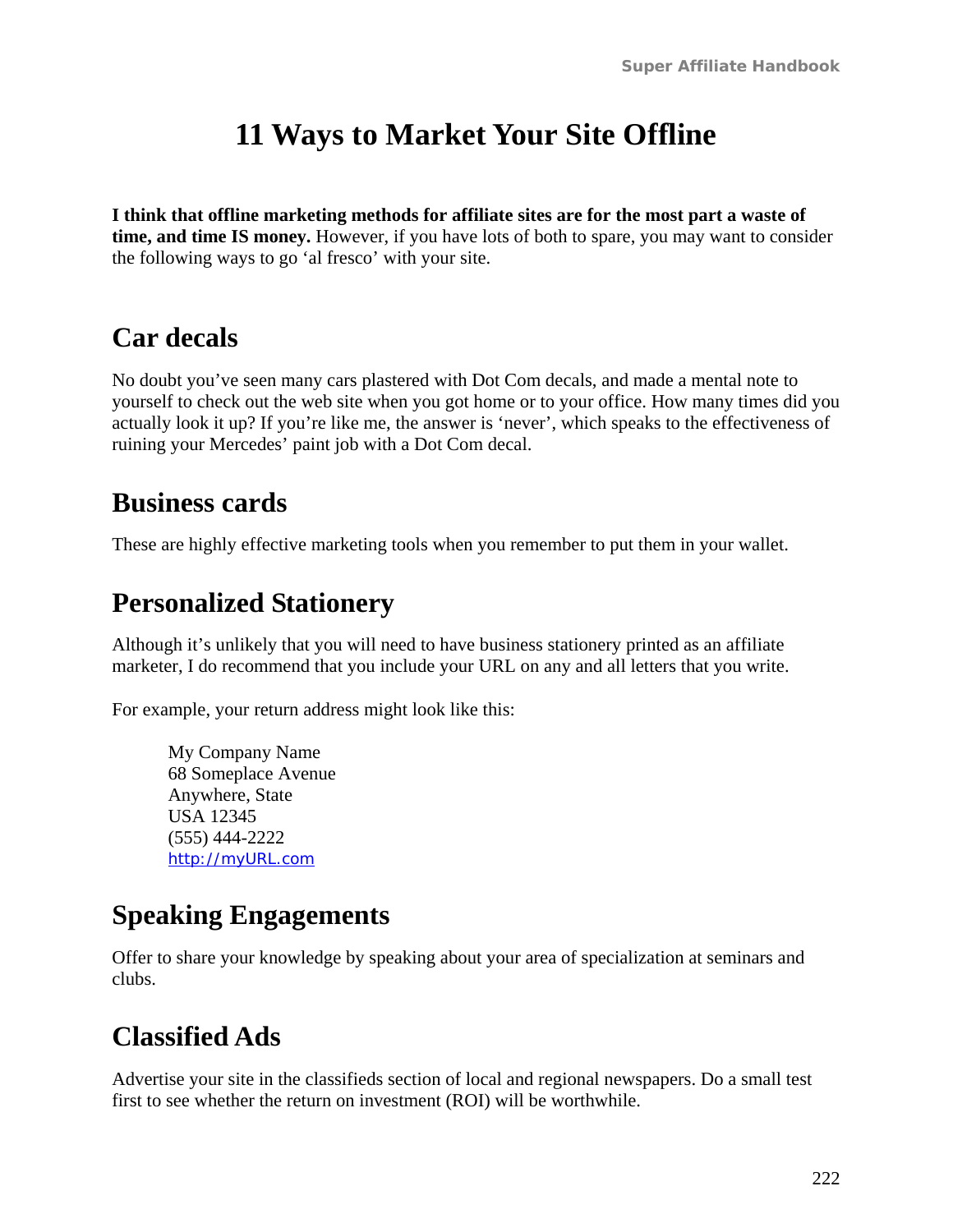# **Press Releases**

Do you have an event scheduled or breaking news related to your site's topic? Send out a press release to announce it to the world! For example, a dating site might send out a press release about the numbers of singles who use the Internet to meet just prior to Valentine's Day. A wellwritten release can dramatically increase your sales, expose your company to the masses, and greatly enhance the image of your business or products.

# **Trade Publications**

The cost to advertise in a trade publication or journal can be prohibitive if you are starting a home-based affiliate marketing business on a budget. But it might still be worth your consideration.

### **TradePub.com offers free magazine trials in the following subject areas:**

- Biopharmaceutical
- Business/Finance
- Computers
- Construction
- Education
- Engineering Design
- Farming & Agriculture
- Food & Beverage
- Government & Military
- Graphic Arts
- Healthcare
- Human Resources
- Industrial & Manufacturing
- Information Technology
- Insurance
- Internet
- Mechanical / Machine
- Meetings & Travel
- Multimedia Design
- Network / Communications
- Purchasing & Procurement
- Retail Sales & Marketing
- Telecom & Wireless
- Trade/Professional Services
- Transportation & Logistics
- Utility & Energy

Browse through their extensive list of trade publications by industry, title, key word or geographic eligibility to find the titles that best match your interests. Simply complete the application form and submit it.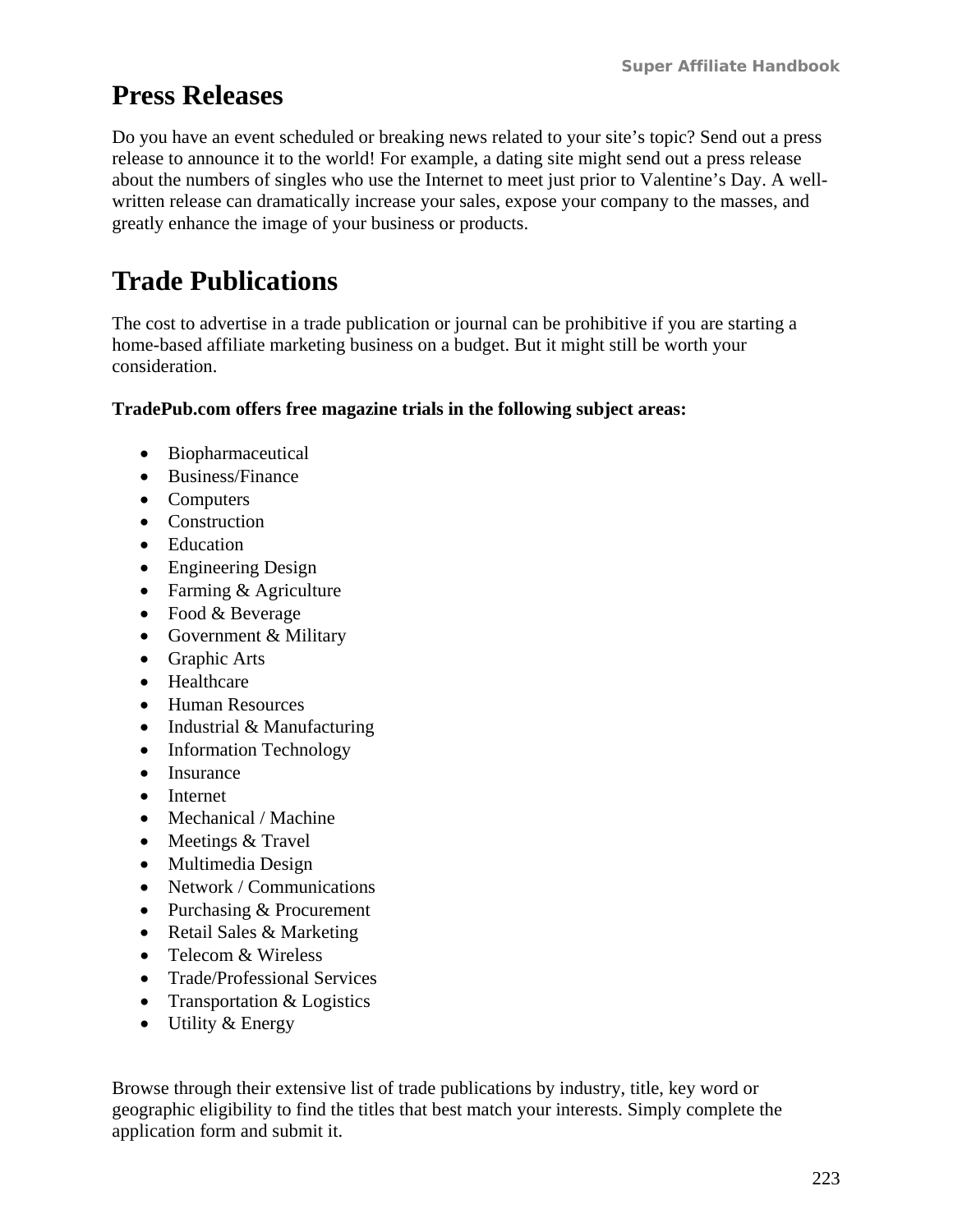There is no purchase necessary. Publications are absolutely free to those who qualify.

You can't lose!

#### $→$  **TradePub.com** [http://tradepub.com](http://tradepub.com/)

### **Wear Your URL**

Have some hats or t-shirts printed with your URL and logo and wear them proudly. Give them away so others may do the same. There is a slight chance someone will see and remember your site's URL until they get home to their computer.

If not, don't despair. Wearing your domain name proudly on your chest may have the beneficial side effect of helping to improve your posture.

### **Promotional items**

Become a sponsor at a conference related to your industry. Hundreds, if not thousands, of targeted consumers will be looking at your URL every time they pick up your pen or look at your mouse pad.

### **Tell Your Friends and Family**

This method works really well...not.

I spent 2 years working on a major joint venture project. The day the site opened, I emailed homepage links to some of my friends and invited them to check out our wonderful new site.

Some visited immediately and we were soon the proud recipients of several rave reviews. Months later however, many still hadn't even seen the homepage.

While this method rates a 1 out of 10 in marketing terms, more often than not it ranks 1st in the 'ego boosting' department. By all means, share your accomplishments with your friends and family. With luck, they'll 'pass it on'.

### **Happy Customers**

**This is one way to market offline that is worth its weight in gold**. Happy customers spreading the word about your site is always a good thing – online, offline or via ESP**.** 

### **Marketing Summary**

**Here's my recommendation in a nutshell.**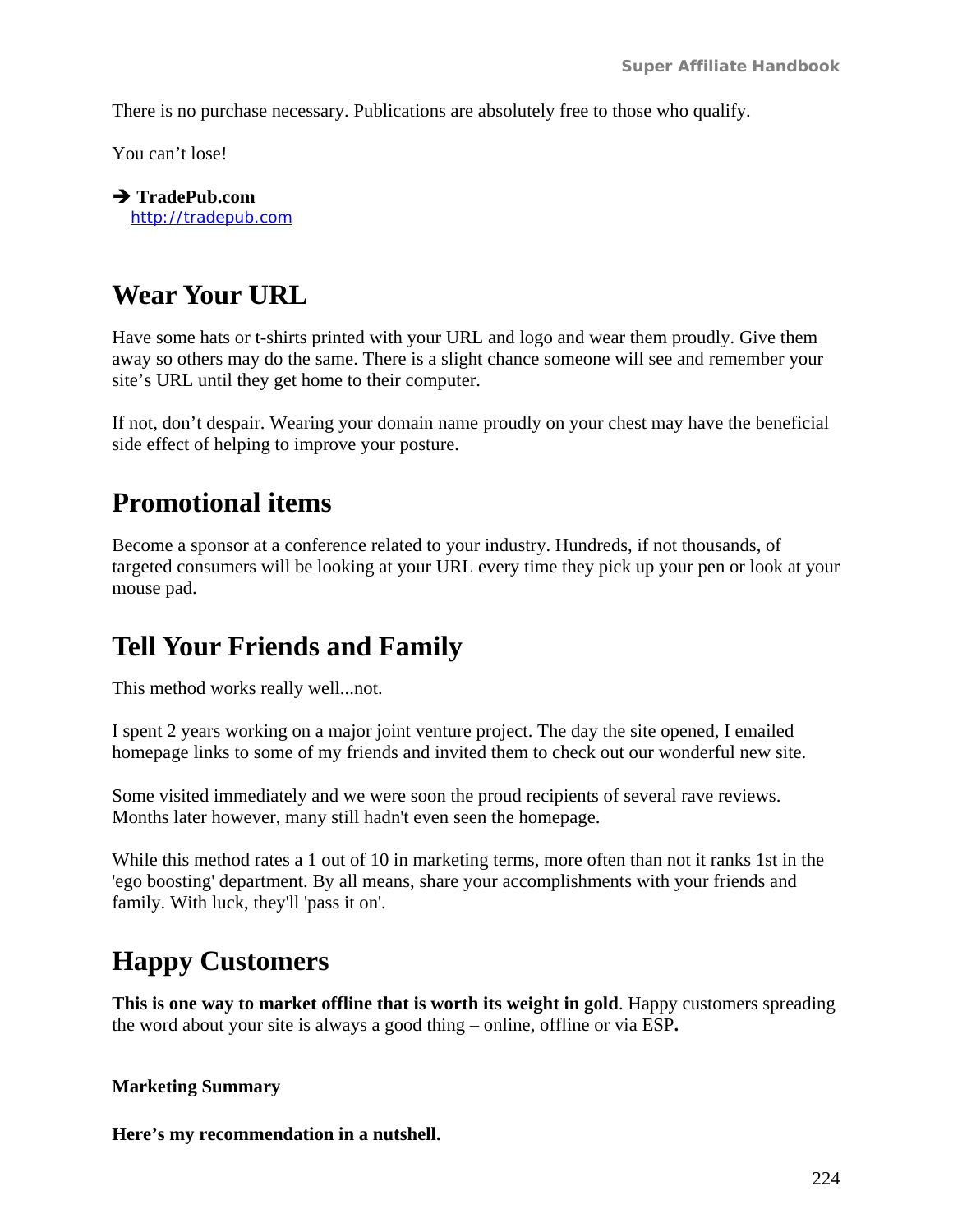Bite the bullet and put some money into pay-per-click advertising to get the ball rolling. Then start writing. Write articles, and more articles. Put them in your ezine, and send them to other ezine publishers.

### **Think 'income' and 'profit', and then use the tools above to help you achieve both.**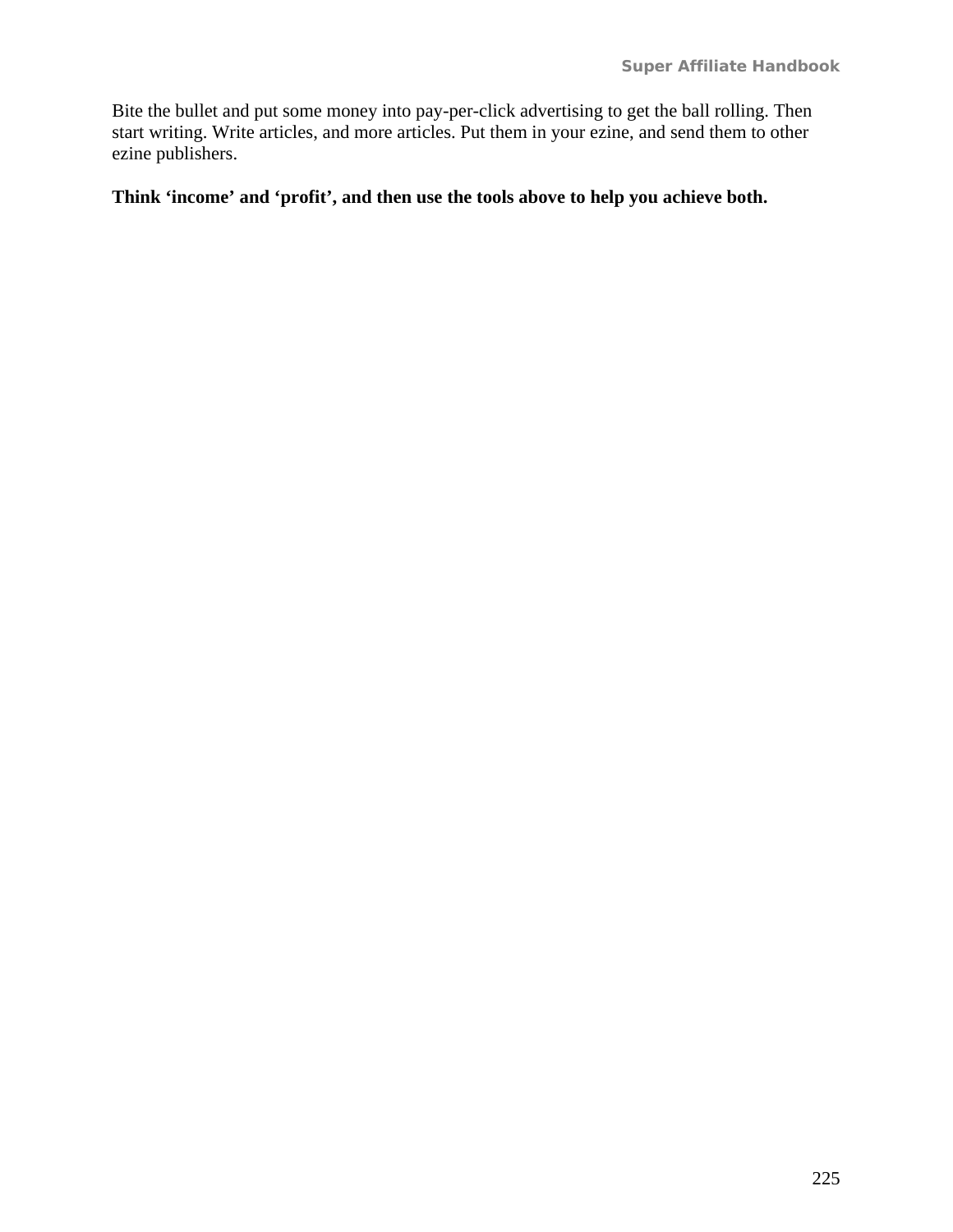# **Manage Your Affiliate Business**

# **How to Get & Stay Organized**

**Whether you have one site with five affiliate programs or ten sites and 50 affiliations, you need a way to keep track of your affiliate information.** 

Keeping track of programs joined through an affiliate network is easy, as you will have only one username and password to remember. Once you've logged into the interface you can access statistics and get banners and ad copy for all the merchants associated with that network.

On the other hand, most of the 'stand-alone' programs you join will have different login information. If you've got a good memory, perhaps you can memorize all that data, but the rest of us usually need assistance to keep track of all that information.

There are a few ways to accomplish this task.

I'm aware of only two software programs that are designed specifically for the purpose of helping affiliates keep track of all the information related to their business. I'll discuss those 2 programs first and conclude with the method I personally use to keep track of all my affiliate information.

### **My Affiliate Program 2000TM**

My Affiliate Program  $2000<sup>tm</sup>$  is available as freeware from Pathfinder Software. After downloading, installing and opening the program you are presented with the 'My Affiliate Program 2000<sup>tm</sup> Affiliate File' window, which is already pre-filled with a number of affiliate programs. If you are already an affiliate of any of these programs, you can hit the 'Post to My Affiliate List' button and the information will be transferred to your own database of affiliate programs.

That's essentially what MAP 2000 $<sup>tm</sup>$  is, a database of information that you create by entering</sup> information pertinent to each program that you join. The program asks you to fill in the following blanks:

- Program Name
- Date Joined
- Contact
- URL
- Email Address
- My ID (username)
- Password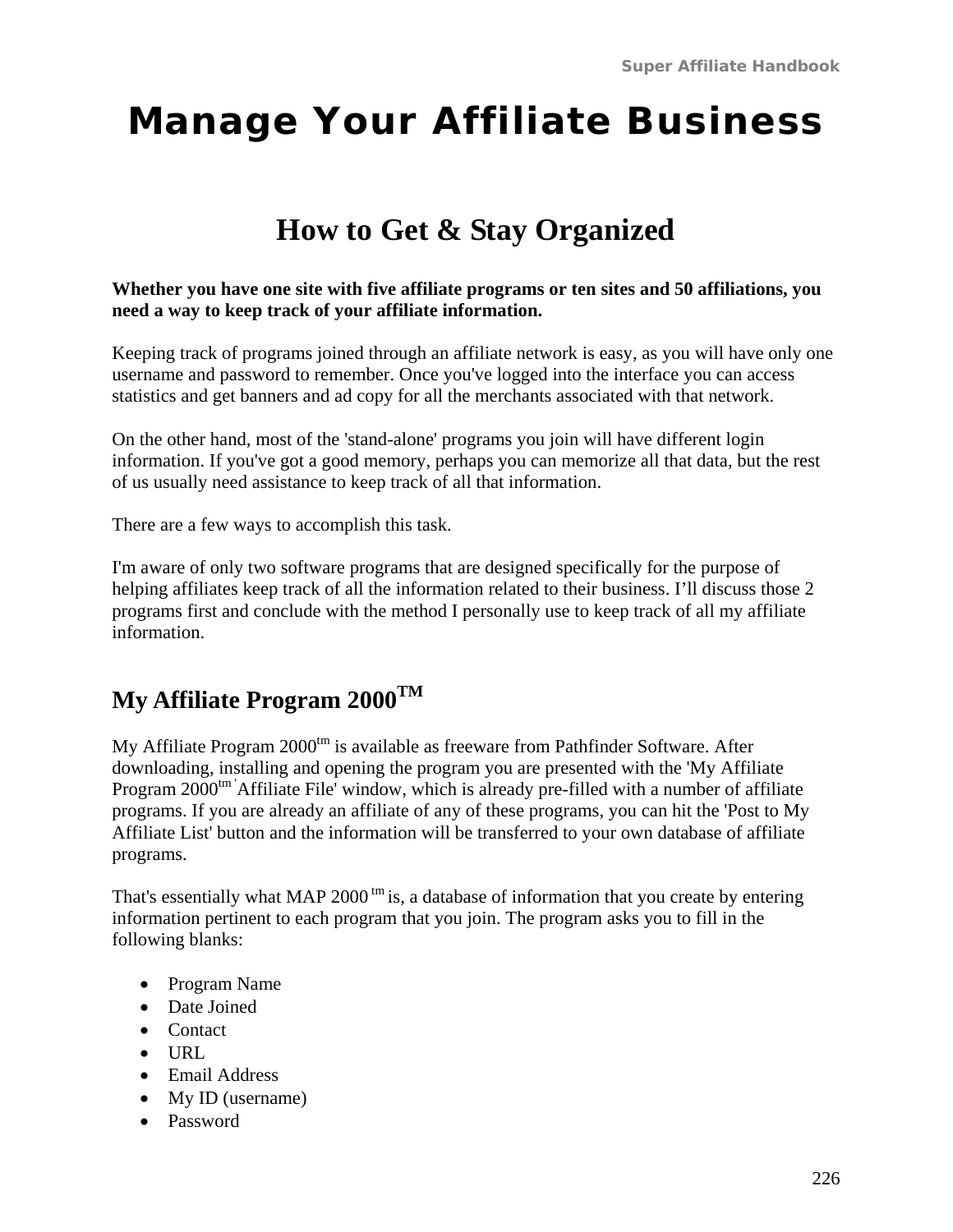- $\bullet$  1<sup>st</sup> Tier Percent
- 1<sup>st</sup> Tier Sale \$ Amount
- $2<sup>nd</sup>$  Tier Percent
- $2<sup>nd</sup>$  Tier Dollar Amount
- Total Income So Far
- Notes

Once the program information has been entered, then you can add information about individual sales made and checks received. The program then keeps track of sales to date, amount collected and receivables.

I find the software just a little clunky to use, and the presentation doesn't give me the ability to add all the information I'd like to see. For example, I like to list and have easy access to a variety of affiliate links, as well as the cloaking URL's that I've set up for each program. Although I can use the "Notes" section within MAP  $2000^{\text{tm}}$  to accomplish this, I'd prefer to have designated columns just for this purpose.

Also, I would never use the program to post my sales data because I already use accounting software that is compatible with my accountant's software. It would be a waste of time to post once to MAP  $2000<sup>tm</sup>$  and then again to Ouicken.

Although this is little piece of software might serve you well; it's not my first choice. It doesn't hurt to look however, and it's a free download. You can get it at:

→ My Affiliate Program 2000<sup>TM</sup> [http://www.pathfindersoftware.com](http://www.pathfindersoftware.com/)

### **Affiliate Assistant 1.0**

**Similar in functionality to MAP 2000tm, Affiliate Assistant allows you to stay organized by storing contact information, affiliate numbers, passwords, URLs and more. It too will let you track payment history and payments due.**

Affiliate Assistant, however, goes one step further with functionality that lets you compare and analyze your advertising campaigns. If you take the time to input collected data about clicks, sales, and page views, impressions, emails sent etc. from your various ad campaigns and enter all of it into the campaign manager, Affiliate Assistant will show you:

- Click to Sale Ratios
- Impression to Sale Ratios
- Amount Earned Per Impression
- Amount Earned Per Click

If you've never tracked your sales and ad campaigns before, this feature alone might be worth the \$27 that Affiliate Assistant would cost you.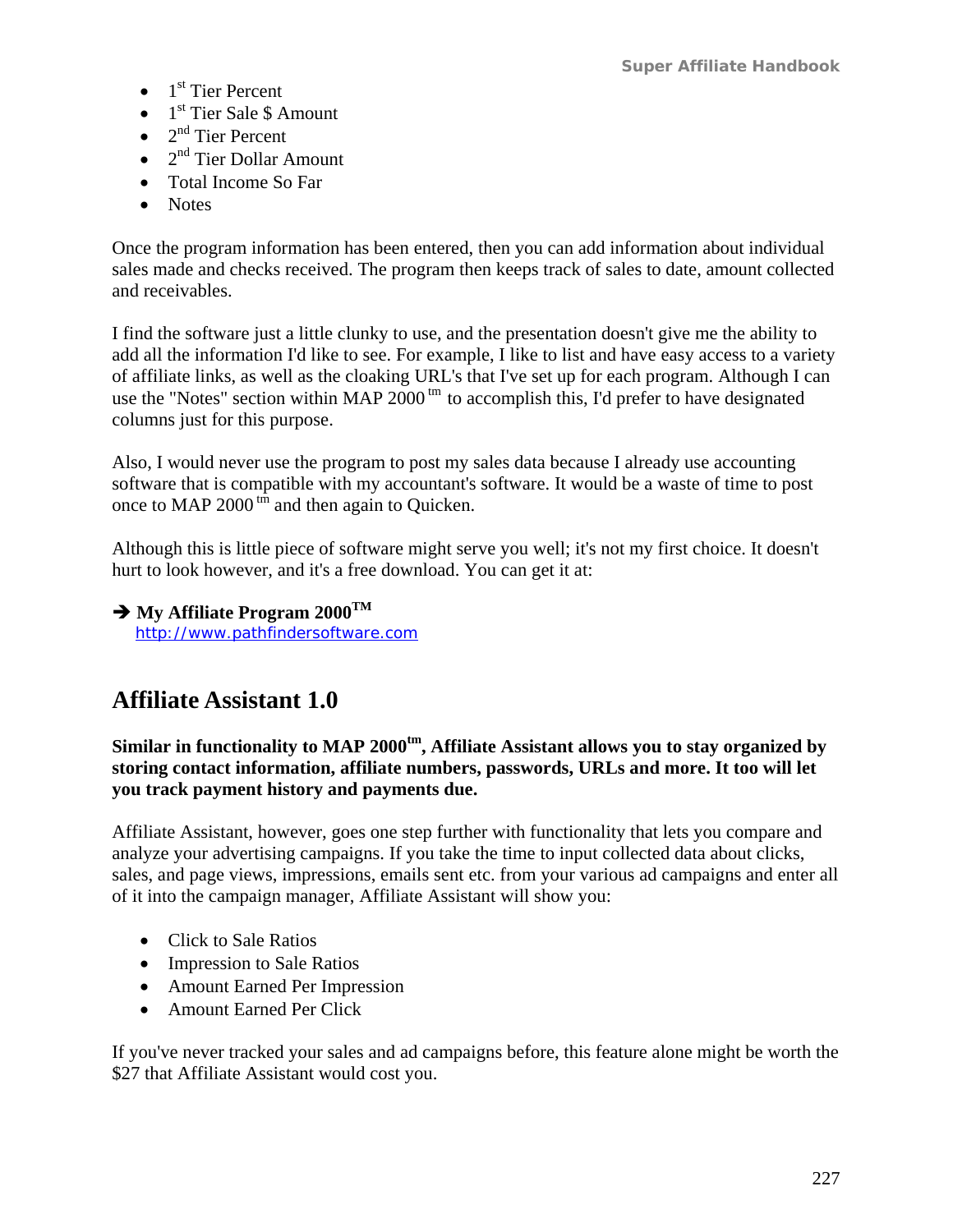But before you go rushing off to buy it, please note that the sales page has been seriously out of date for a very long time now. Right at the top you'll notice 'for Windows 95/98/NT/2000' in brackets. So, will it work with XP?

Another dated comment that has been on the site for ages is '**Just one simple use of this feature earned Chuck McCullough an extra \$765 this month**.' This month?! Does he earn an extra \$765 every month? And here's another one… '**Order by 19 November and get a free upgrade to 2.0 when it is released.**'

That's six months from the time of this writing! Then again, maybe they meant last November? Or November, 2001? I'd send an email first to see if anyone's still there?

If those peculiarities don't bother you, visit Affiliate Assistant's homepage at:

 $\rightarrow$  **Affiliate Assistant** [http://affiliateassistant.com](http://affiliateassistant.com/)

### **The Trusty Excel Spreadsheet**

### **MS-Excel to the rescue AGAIN!**

Really, by using a spreadsheet you can organize your data exactly in a way that makes sense to you. Add a column, delete a column or widen and narrow the columns. Add as many parameters as you like. Make the fonts any size and color that you see fit. Link your affiliate information spreadsheet to your conversion rate information spreadsheet and access either with a single click.

Here are the columns that I have labeled on my affiliate information spreadsheet.

- Program/Company Name (linked to the homepage)
- Username
- Password
- URL
- Broker URL (the URL used to refer other affiliates to the program.)
- Affiliate Interface (linked to the affiliate login page)
- Contact Name/Email/Phone
- Commission Info
- Remarks

I keep a link to this spreadsheet on my desktop and usually access it a few times a day.

The biggest trick is to remember to enter new data about stand-alone programs as soon as I join them. After you forget to make the entry a few times and have to search your email program for the data, entering it immediately into the spreadsheet will start to become a habit.

**There you go. I saved the best for last. The scenario that gives you the most latitude and it's free if you have MS-Office or equivalent. How can you beat that?**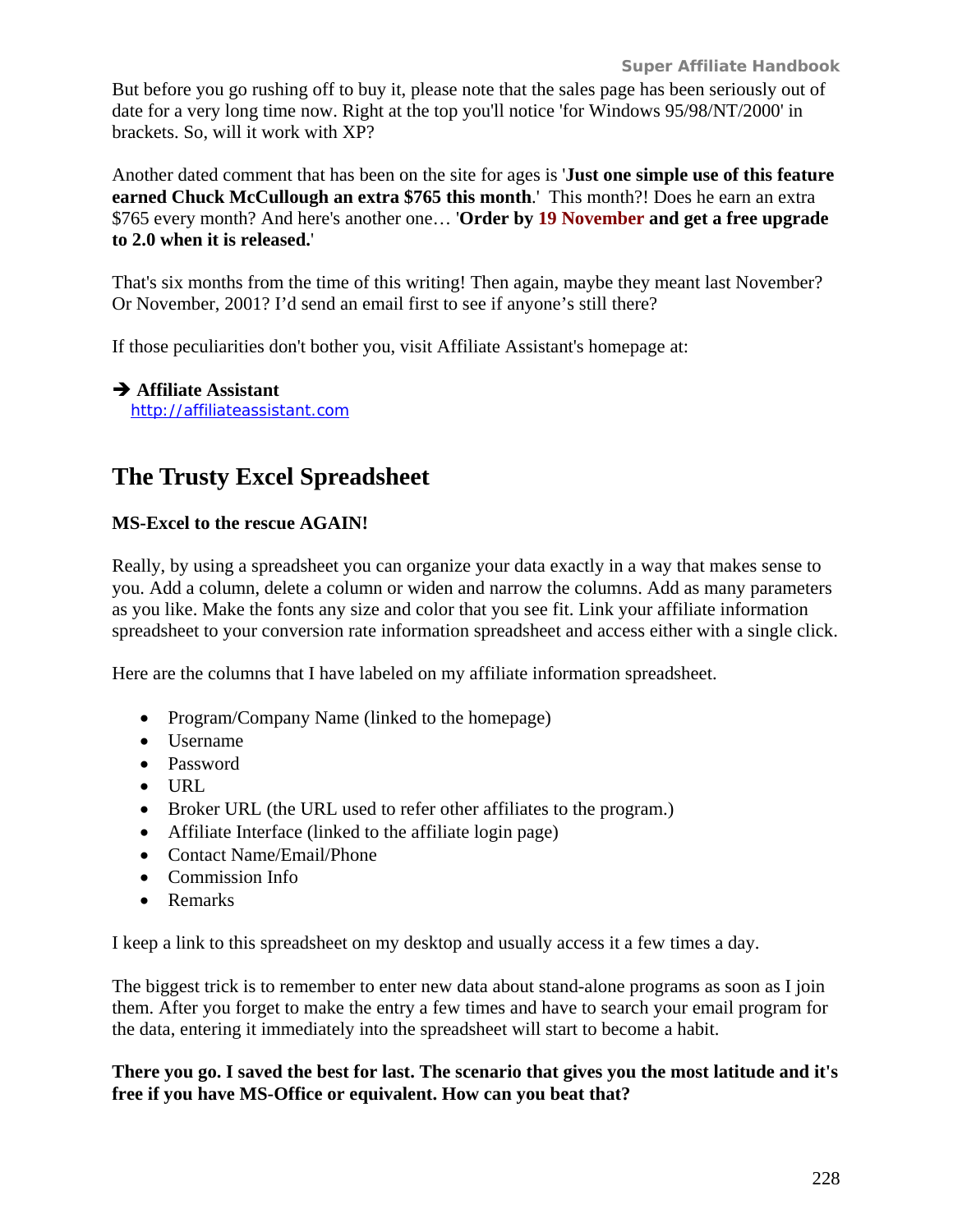# **Regular Tasks**

To keep your business on track, there are a number of tasks that need to be performed on a daily, weekly, monthly or quarterly basis. Use the following suggestions as a guideline for creating your own maintenance schedule.

### **Daily Tasks**

### **Email** - **As an affiliate marketer you won't get that much email related to your business.**

Merchant partners may send out the occasional affiliate newsletter, but in my experience most don't communicate with affiliates other than to advise of new offers. Likewise is true of the affiliate networks, which will notify you of new merchants and those that have left the network. Keep your eyes open for emails with the subject line: 'Check Your Merchant Status'.

You won't receive much email from customers, as most of those will be directed to the merchant.

However, if you DO receive email queries about products or services offered on your site, respond promptly with either the answer, or an offer to redirect their question as appropriate. Both the customer and the merchant will recognize and appreciate your effort. Because the customer asked YOU the question, it means that she trusts your site, and is probably planning to buy the product.

If you have an opt-in email list (as you should), you'll likely receive 'remove' requests from subscribers via email, despite the opt-out link within your newsletters. Don't respond personally to the correspondent. Just quickly remove their email address from the list. Justified or not, spam complaints are something you don't ever want to get.

### **Site Monitoring - Is your site online? On a Daily basis type your URL into your browser's address bar, refresh the page and find out!**

The danger in not knowing that your site is down comes when you are running a pay per click advertising campaign. The click costs add up whether your site is functional or not. If your site is down, you are paying for advertising, but no one is buying.

If that thought scares you, NetMechanic is a service that will check to see whether your site in online, every fifteen minutes, 24 hours a day. If your site is down, they'll notify you by numeric pager, alphanumeric pager, or email, so you can resolve your downtime problems immediately. Check out their free trial, which will check your site every fifteen minutes for 8 hours so you can see how their service works.

### **→ NetMechanic** <http://rosalinds.com/netmechanic.html>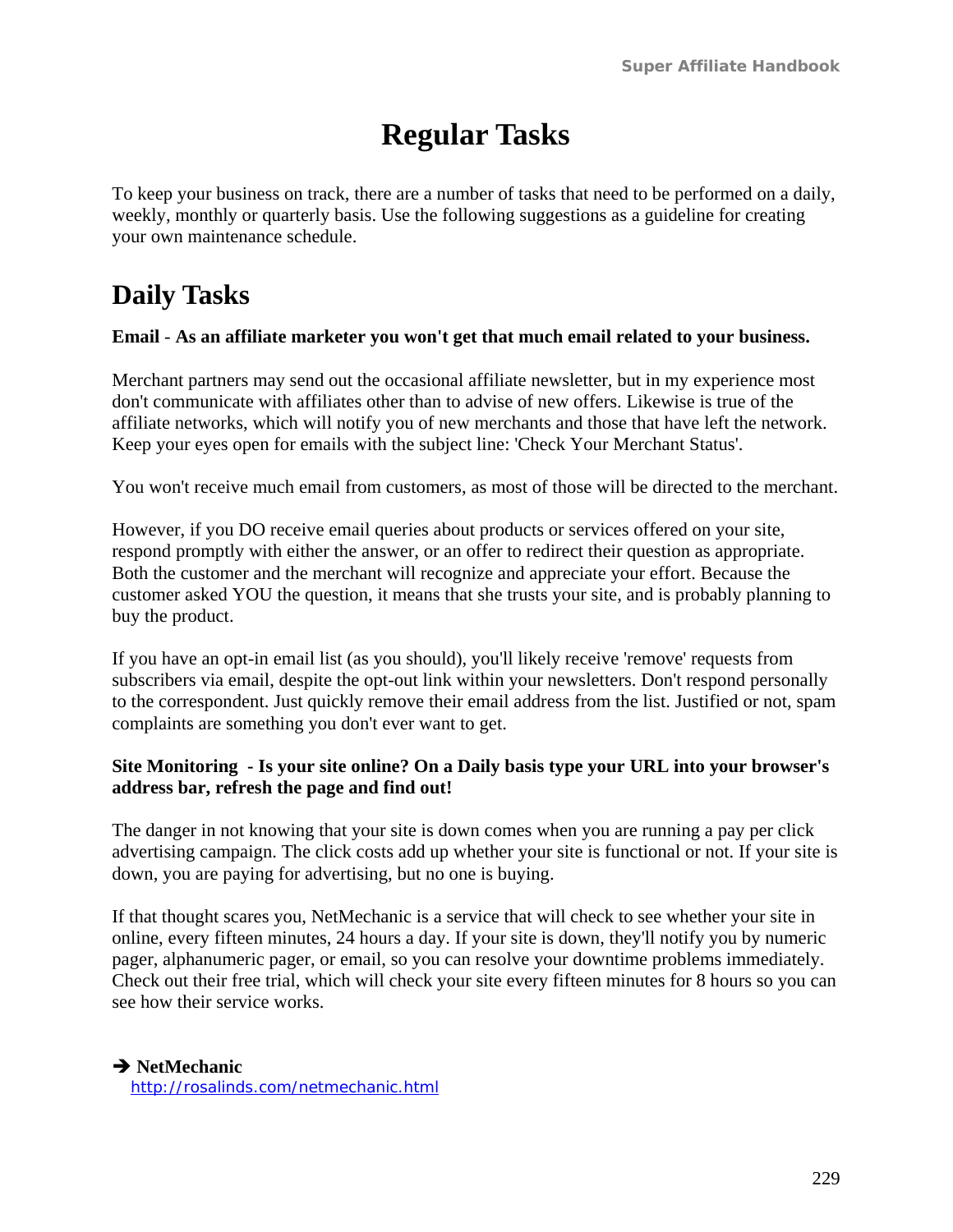**Link Checks** - Broken sales links are the bane of any affiliate marketer's existence. It's easy enough to make sure your links are working by regularly using one of the following tools. In many cases your HTML editor will have a built-in link checker.

### **→ NetMechanic**

<http://rosalinds.com/netmechanic.html>

### **→ Site Owner**

<http://www.siteowner.com/system/linkcheck.asp>

**Check Statistics** - When I first started out, I checked my stats hourly, and sometimes more often. Because I'm now so familiar with the income 'trends', I check only 'key partner sites' daily to give me an indication of how my business as a whole is performing. I recommend that you check your statistics daily until you've been at it long enough to know what to expect day by day and week by week. Simply visit the statistics interface for each network and individual affiliate partner and input your total revenues into Quicken or other accounting software. Using Quicken frequently will also keep you informed as to whether certain checks have become overdue.

**Make Time for Yourself** - I list this last in the 'daily' section, but it really belongs at the top of the list. A business that involves sitting at your computer for lengthy periods of time can lead to weight gain and repetitive strain injury if you don't take proper care of yourself.

I personally try to get my daily exercise out of the way before I turn on my computer in the morning. It's the easiest way I know to prevent getting 'side-tracked' by my business interests.

### **Weekly Tasks**

**Add & Submit New Pages** - Add a new page of content to your site every week to keep it fresh. This will encourage your visitors to keep coming back. Be sure to submit your new pages to the major search engines.

**Add & Submit Keywords** - Always be on the lookout for new keywords and keyword phrases to add to your pay per click advertising campaigns. Jot down your ideas and then add them to your Overture, Findwhat and other campaigns on a weekly basis.

**Research** - Spend some time every week reviewing and researching the news in your industry as well as Internet marketing news. Learning about new methods and tools for doing business can save you time and money down the road.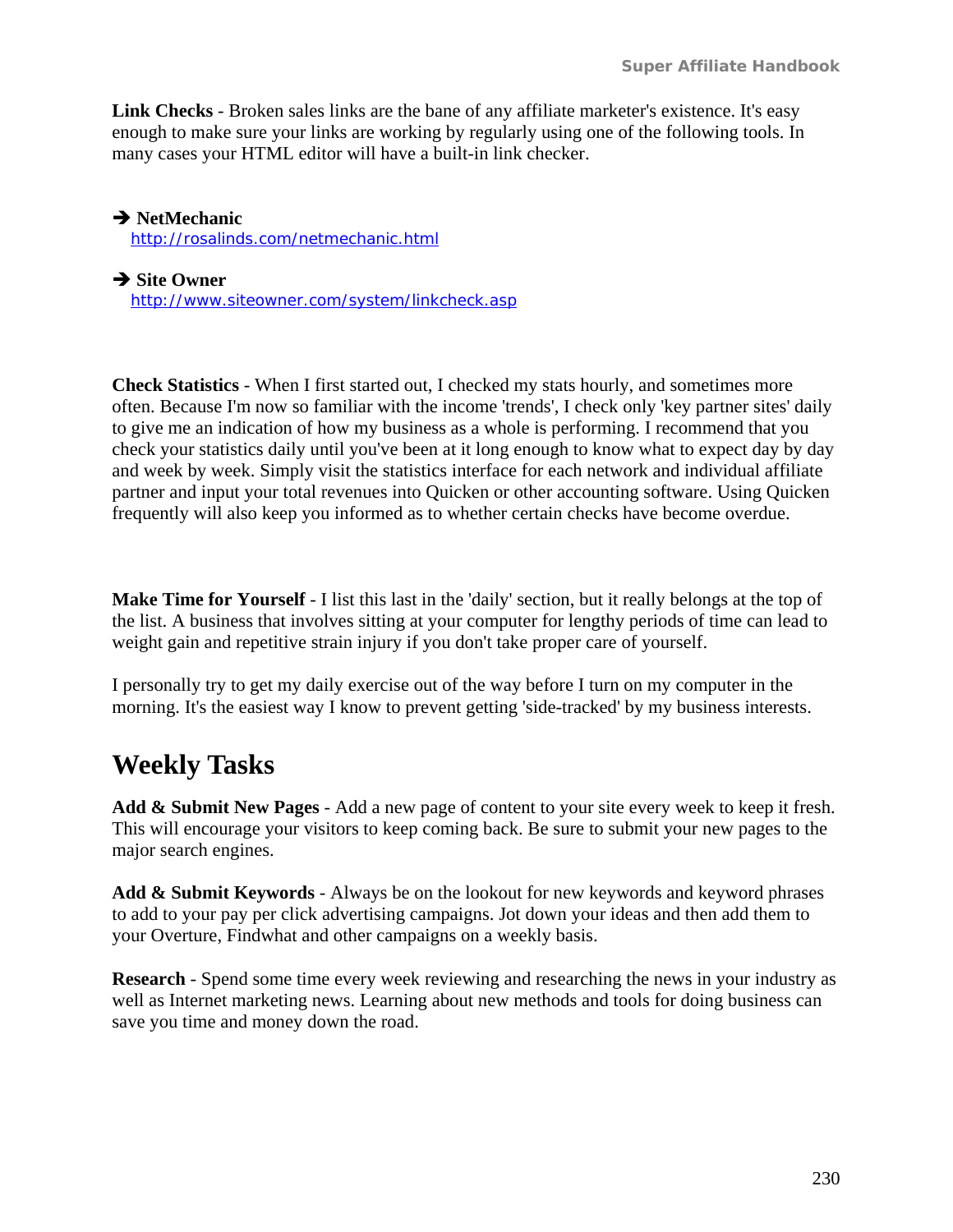# **Monthly Tasks**

**Publish Newsletter** - Stay in touch with your site's visitors by dropping them a note or newsletter at least once a month. Share news and give them yet another reason to return to your site.

**End of Month Statistics** - Tally your income and expenses once a month to stay on top of your overall business picture. Enter data into your spreadsheets to see which direction your traffic and sales conversions are taking.

# **Quarterly Tasks**

**Launch a New Site** - Diversification is the best way to hedge your bets against significant market upheavals. Events in recent years such as 9-11, the war in Iraq and the outbreak of SARS have impacted businesses online and off. When your business is diversified, you'll see that while some sales plummet during times of crisis, others will in fact increase.

For example, despite my fears of very poor sales following the events of 9-11 in New York, I was surprised to see that my sales of dating service memberships actually increased. I later understood this as peoples' need to connect and share their feelings about this horrific tragedy with others.

Don't put all your eggs in one basket. Always be on the lookout for profitable markets and great merchants with affiliate programs. Plan to launch a new affiliate site at least once every quarter to protect yourself against the vagaries of an increasingly unstable market.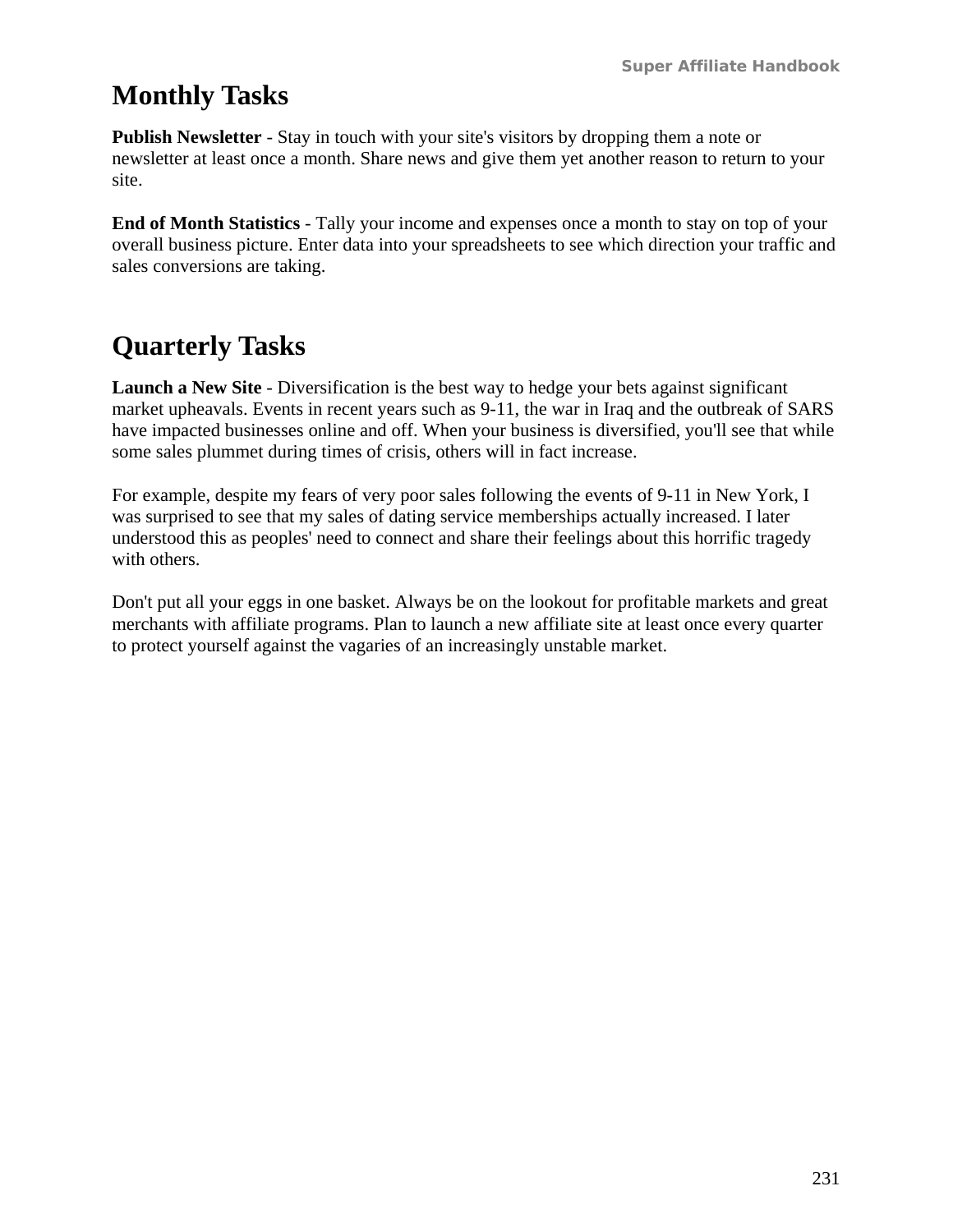# **Evaluate Your Site's Performance**

**It's a great feeling to collect affiliate commission checks from your mailbox and deposit them in the bank on a regular basis. Unfortunately, alongside those checks you'll find credit card statements and other bills for your business expenses.** 

You have to keep track that the amount of those checks always exceeds the bills, or no one will be happy - not you, or your creditors.

To stay on top of your balance sheet and make sure your affiliate marketing business stays in the black; you must pay attention to a number of different statistics.

To learn exactly how well your business is doing and track its trends, you will need your W**eb site statistics** and **affiliate sales figures**.

Once you've collected and recorded all the relevant data, the numbers then get crunched and analyzed. In the final analysis you will learn exactly where your site is, and where it tends to be headed.

### **Stats to Track & Numbers to Crunch**

### **Before you start recording and analyzing data, it's worthwhile to know what statistics you're trying to calculate - and why.**

Here are the 4 questions that you want answered during your research.

- 1. What percentage of my visitors become customers?
- 2. What percentage of my sales are new or renewals?
- 3. What is my average revenue per visitor?
- 4. What is my average revenue per sale?

For many of the questions above, we also assess whether there has been improvement or declines in the figures compared with the previous month.

Let's deal with each question / formula in turn.

#### **1. What percentage of visitors to my site become customers?**

This percentage is known as the **visitor-to-customer conversion rate**, or simply, your **conversion rate**. When you hear other webmasters speak of their '**conversions**' or say something like, "That program converts at 1.5 percent", they are talking about their visitor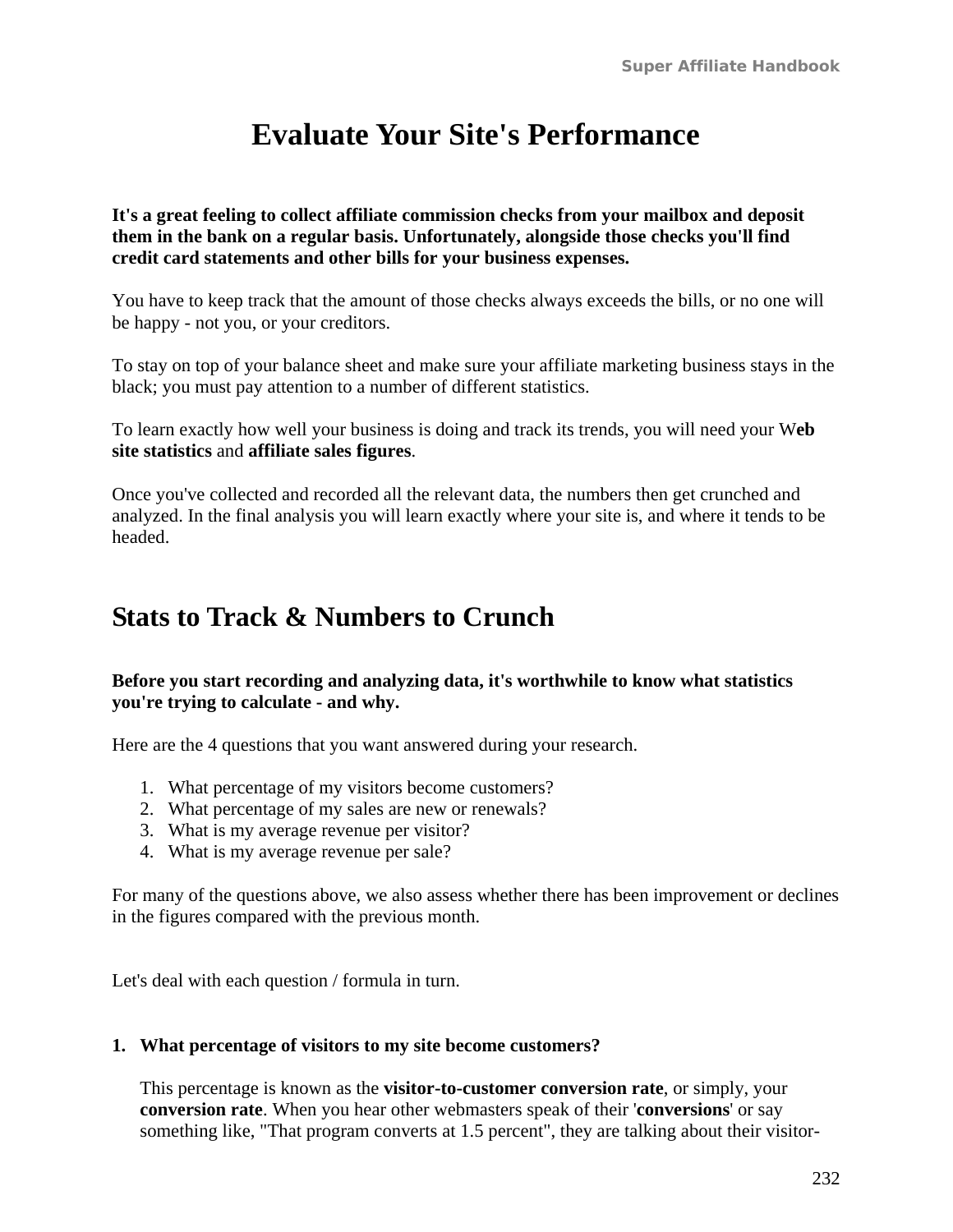to-customer conversion rate.

This is probably the **most important number** you will ever deal with in your affiliate business. It tells you exactly how well you convince your visitors to buy your affiliate merchants' products.

**Average conversion ratios for affiliate programs range between .5 and 1.5 percent**. Super affiliates often convert their traffic by much higher percentages. I promote several programs that convert at rates between 3 and 6 percent.

In the following example, let's say your site receives **30,000** visitors in a month, and **375** of those visitors became new customers.

| <u># of New Sales</u><br># of Unique Visitors | <b>X</b> 100 | $=$ Conversion Rate |
|-----------------------------------------------|--------------|---------------------|
| <u>375</u><br>30,000                          | <b>X</b> 100 | $= 1.25\%$          |

### **2. What is the conversion rate for each Affiliate Program?**

This calculation is similar to the one above. The only difference is that we use the commission and traffic statistics gathered from the individual affiliate programs, instead of totals for the site.

Knowing how conversion rates compare between programs is useful when deciding how to direct your promotional efforts.

For example, if you discover that Program 'A' converts at 2% and Program 'B' converts at 2.5%, it might be time to spend more time and effort to promote Program 'A'.

| # of New Sales<br># of Uniques to<br><b>Affiliate Site</b> | <b>X</b> 100 | $=$ Program Conversion Rate |
|------------------------------------------------------------|--------------|-----------------------------|
| 375<br>30,000                                              | <b>X</b> 100 | $= 1.25\%$                  |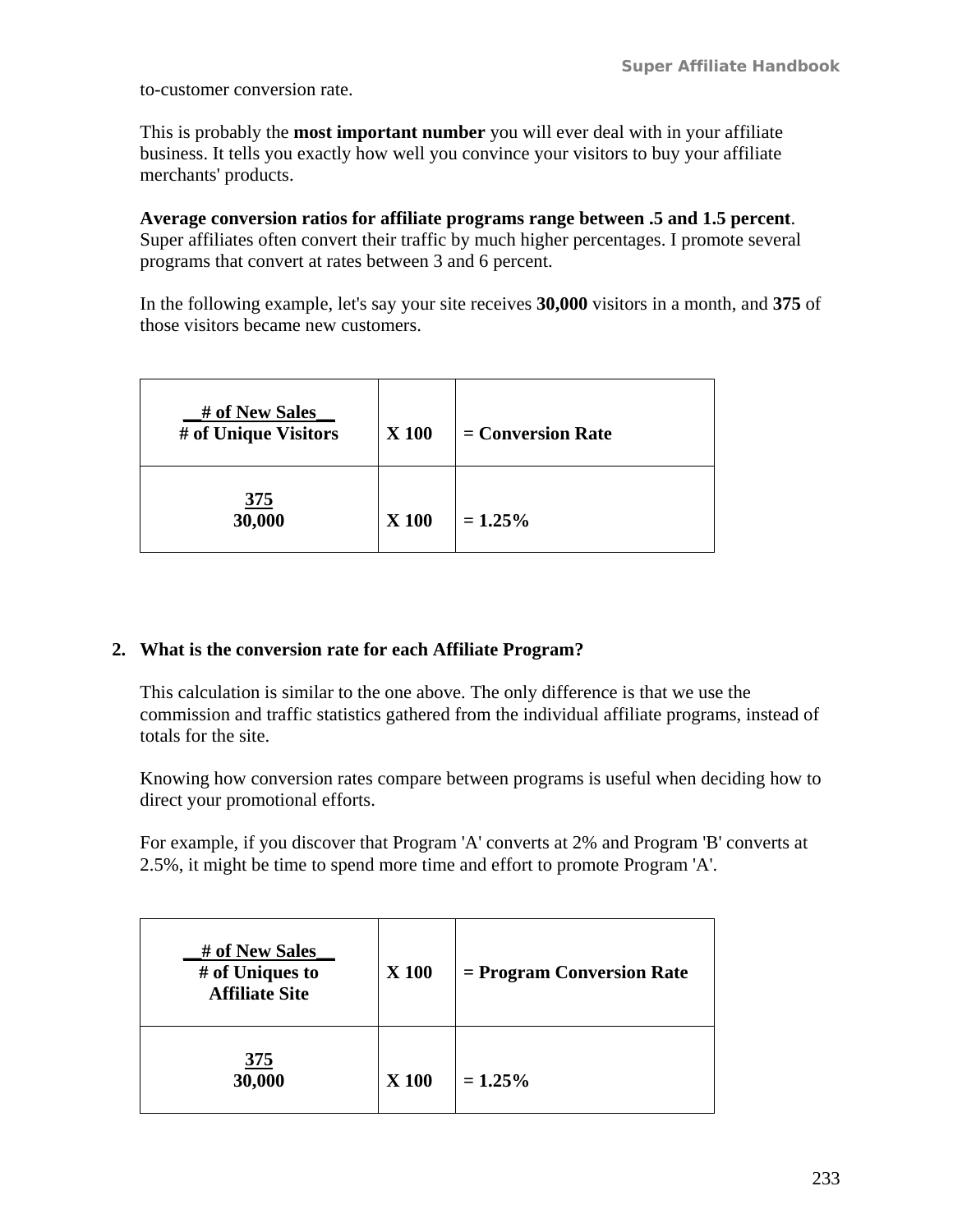### **3. How much is each visitor worth?**

### **Understanding how much your site earns per visitor will help you determine how much you can spend on advertising to acquire new customers.**

To learn how much revenue you earn per visitor, you need to know your affiliate commission amounts. Collect this data from each one of your affiliate merchant partners at the end of the month.

Recording the amount of commission you expect from each merchant also makes it easier to see if amounts are correct when your checks arrive.

| <b>Commission Earned</b><br># of Unique Visitors | $=$ Revenue Per Visitor |
|--------------------------------------------------|-------------------------|
| \$7,000.00<br>30,000                             | $= $0.23$               |

### **4. How much does it cost to bring a new visitor to your site?**

This calculation determines your **'cost per visitor'**. To get your **'net revenue per visitor'** simply subtract the results of this calculation from your 'revenue per visitor'.

| <b>Advertising Costs</b><br># of Unique Visitors | $=$ Cost Per Visitor |
|--------------------------------------------------|----------------------|
| \$2500.00<br>30,000                              | $= $0.083$           |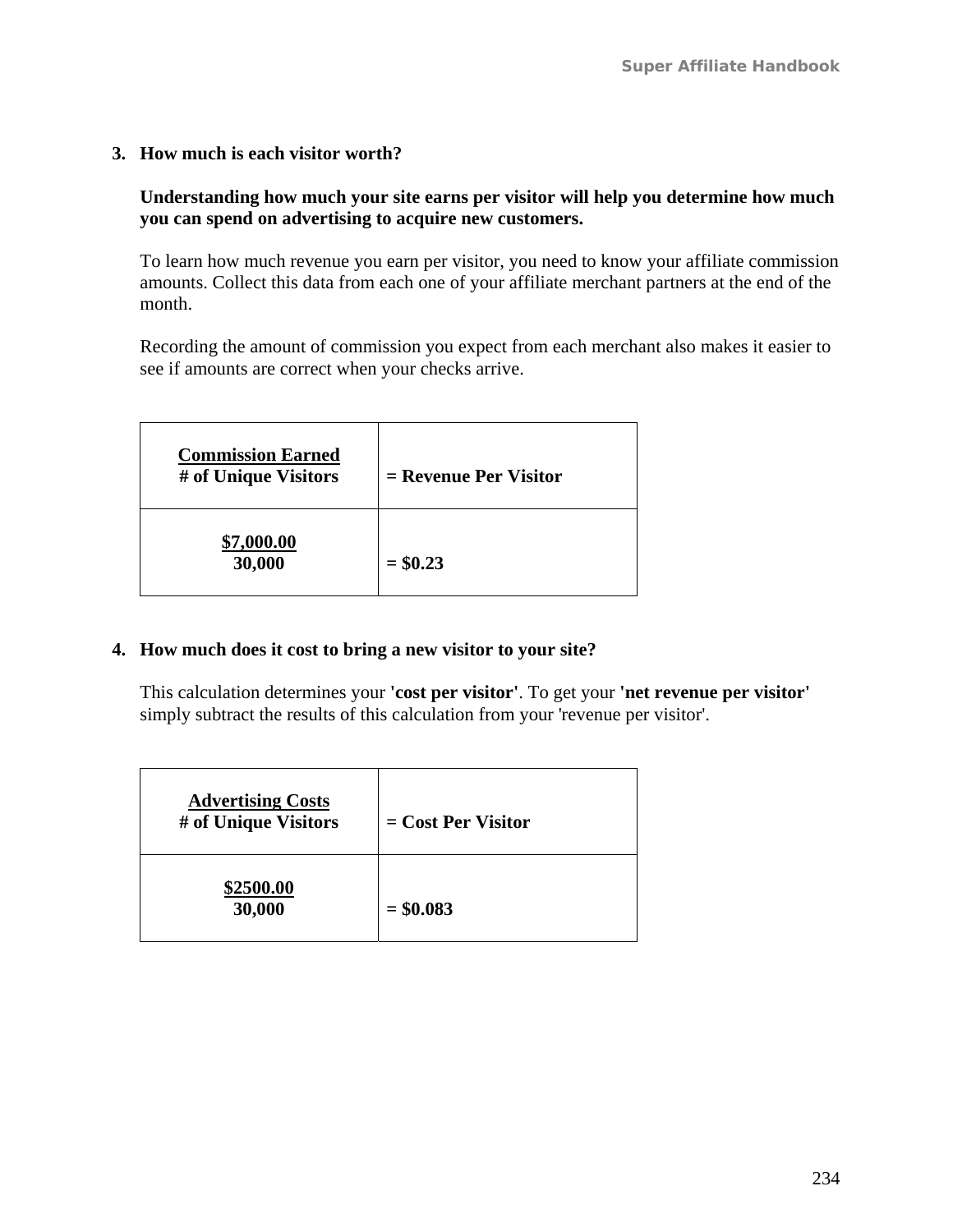# **Collecting Data**

### **Web Site Statistics**

Each time a surfer requests one of your Web pages, all the details and files associated with that page are recorded in what is called the **server log**, which is stored on your host's server.

To access this information, your host may provide full web site statistics reporting, or just the raw logs. If all you get is raw server logs, then you'll probably want to use log analyzer software, as raw logs are very difficult to make sense of otherwise.

Here is some of the information you can derive from analyzing your Web site's server logs:

- Traffic data including **unique visitors**, **number of visits**, pages viewed, hits, bytes. These numbers will be broken down on a **monthly**, **daily** and **hourly** basis.
- Number of visitors by country of origin.
- Numbers of spider/robot visits.
- Traffic source IP addresses.
- The number of times each page on your site was viewed.
- Which pages are used as entry and exit pages.
- The number and percentage of hits by file type.
- The number and percentage of hits by browser type.
- The number and percentage of hits by operating system type.
- Whether visits originated from bookmarks, search engine, newsgroup, links from external sites (other than search engines)

Most good Web hosts give you access to your server logs. If you don't know how to find your server logs, consult your host's help files or contact them and ask.

If your host offers only raw logs, I've provided both free and paid log analysis (tracking) software solutions below.

#### **Free Tracking Software**

#### **Many online companies offer free statistics tracking.**

The downside to free trackers is that you must place code on each one of your pages to get complete data about your site. Within this code is usually a small, but noticeable, graphic that shows up on every page of your site. Many webmasters who use these free trackers add copious linefeeds to place the graphic far down at the bottom of the page, but the scroll bar tells all, and any surfer who has spent more than a few hours online, knows when they've reached the end of the page.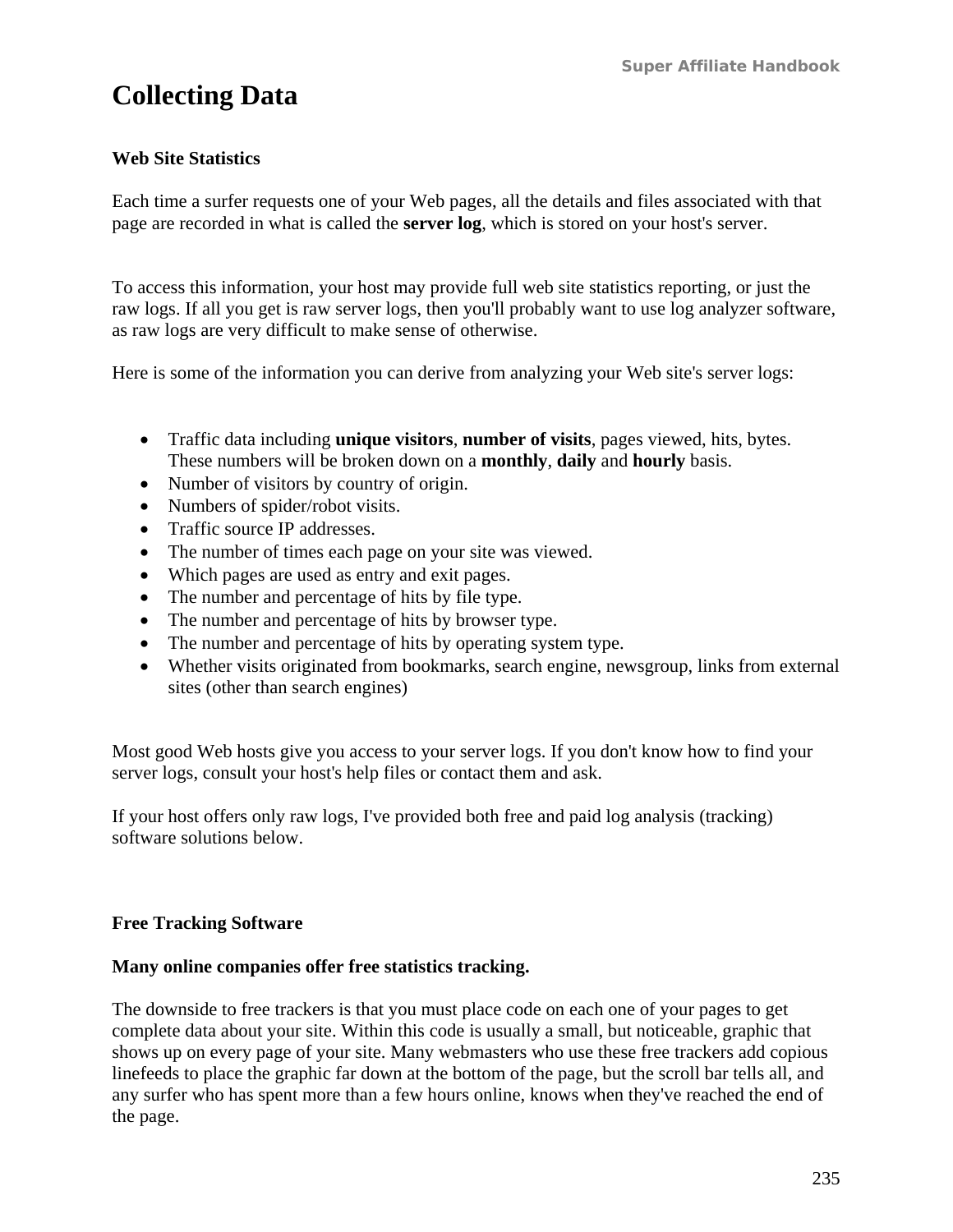Curious surfers will scroll all the way down the page and click on the graphic just because there seems to have been an attempt to hide it. Unfortunately, many of these graphic links go directly to your statistics, so knowledgeable competitors will clickthrough to learn how much traffic your site gets, where your visitors come from and which keywords are being used to find your site.

Across the Web, there are many free page counters and Web site tracking services available. These range from simple hit counters to more sophisticated services that provide you with very extensive data.

Here are a few sites that offer good free statistics tracking:

**HitBoxCentral** - In exchange for placing a 468x60 or 125x125 pixel ad on your Web site, HitBox will provide you with their web traffic analysis service at no cost to you.

The statistics include:

- **Traffic** Hourly, daily, monthly and annual statistics for page views and unique visitors
- **Referrers** Learn what sites link to you and how much traffic they send, the search engines and keywords users search to find your site, and total traffic from bookmarks
- **Visitor Paths** See how visitors navigate through your site
- **Visitor System Information** Find out the browsers, operating systems and screen settings that your audience uses and their language, country, and domain

A paid version is also available.

### **→ HitBoxCentral**

[http://www.hitboxcentral.com](http://www.hitboxcentral.com/)

**Extreme Tracking** - This JavaScript-enhanced tracking service, based in Netherlands, provides every statistic about your site that you could possibly want, broken down by category, and offered up in a nice display.

Before moving to the server on which my sites are now hosted, I used **Extreme's free and paid services**, and was very satisfied with both. The only drawback to Extreme's free service is that your stats may be accessed by anyone.

You get:

- **Uniques** Daily, weekly and monthly uniques, with highest numbers also reported for hours of the day, and days of the week.
- **Geo Tracking** by domains, countries and continents
- **System Tracking** by browsers, whether javascript enabled, operating systems, screen resolutions and screen color
- **Referrer Tracing** source of last 20 visitors and last 20 by email, search engines, from usenet and harddisk.
- **Totals by Source** website, search engine, email, usenet and harddisk
- **Totals by Search engine** and all **Keywords** used to find your site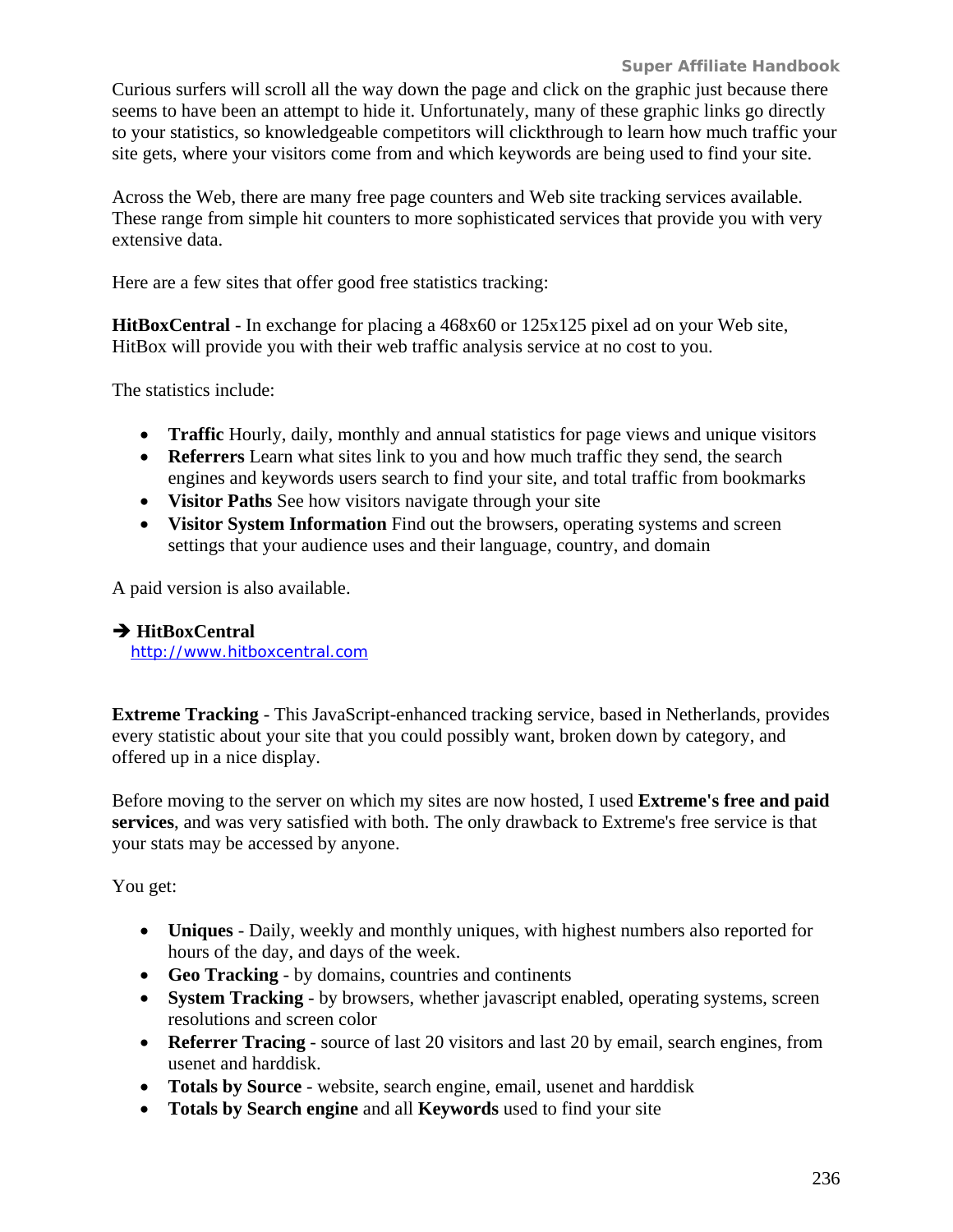### $→$  **Extreme Tracking**

<http://www.extreme-dm.com/tracking/?home>

### **Tracking Software to Buy**

If the prospect of placing advertising on your site, or having your stats available for the whole world to see doesn't thrill you, you can purchase tracking software that eliminates the ads and keeps your business private.

In addition to the paid versions of **HitBox** and **Extreme** suggested above, I also recommend that you take a look at:

**WebTrends Log Analyzer** - This is the premier entry-level traffic analysis solution for singleserver web sites.

To run WebTrends you only need access to the log files that are created by your web server. You can run WebTrends on your computer accessing the remote log files.

Log Analyzer offers a broad range of features and capabilities including:

- **General statistics** uniques, hits, page views.
- **Resources Accessed** top pages, top documents, dynamic ages, & forms, top entry pages, top entry files, top paths through site
- **Advertising** views and clicks
- **Visitors and Demographics** by number of visits, new vs. returning visitors, top geographic regions, most active countries, North American states and provinces, most active cities
- **Activity Statistics** summary for report periods by time increment, by day of the week, by hour of the day, by length of visit, by number of views
- **Technical Statistics** forms errors, redirects, 404 errors, server errors and server error detail
- **Referrers and Keywords** top referring sites, URL's, search engines, phrases and keywords
- **Browsers and Platforms**  top browsers, platforms and visiting spiders

There are many more free and paid web site statistics tracking software options available. Many of the paid options offer free trials.

Whichever you select, be sure that it gives you sufficient data in a format that you will find easy to use, because you'll be using it often!

 $→$  **WebTrends Log Analyzer** 

<http://www.netiq.com/products/log>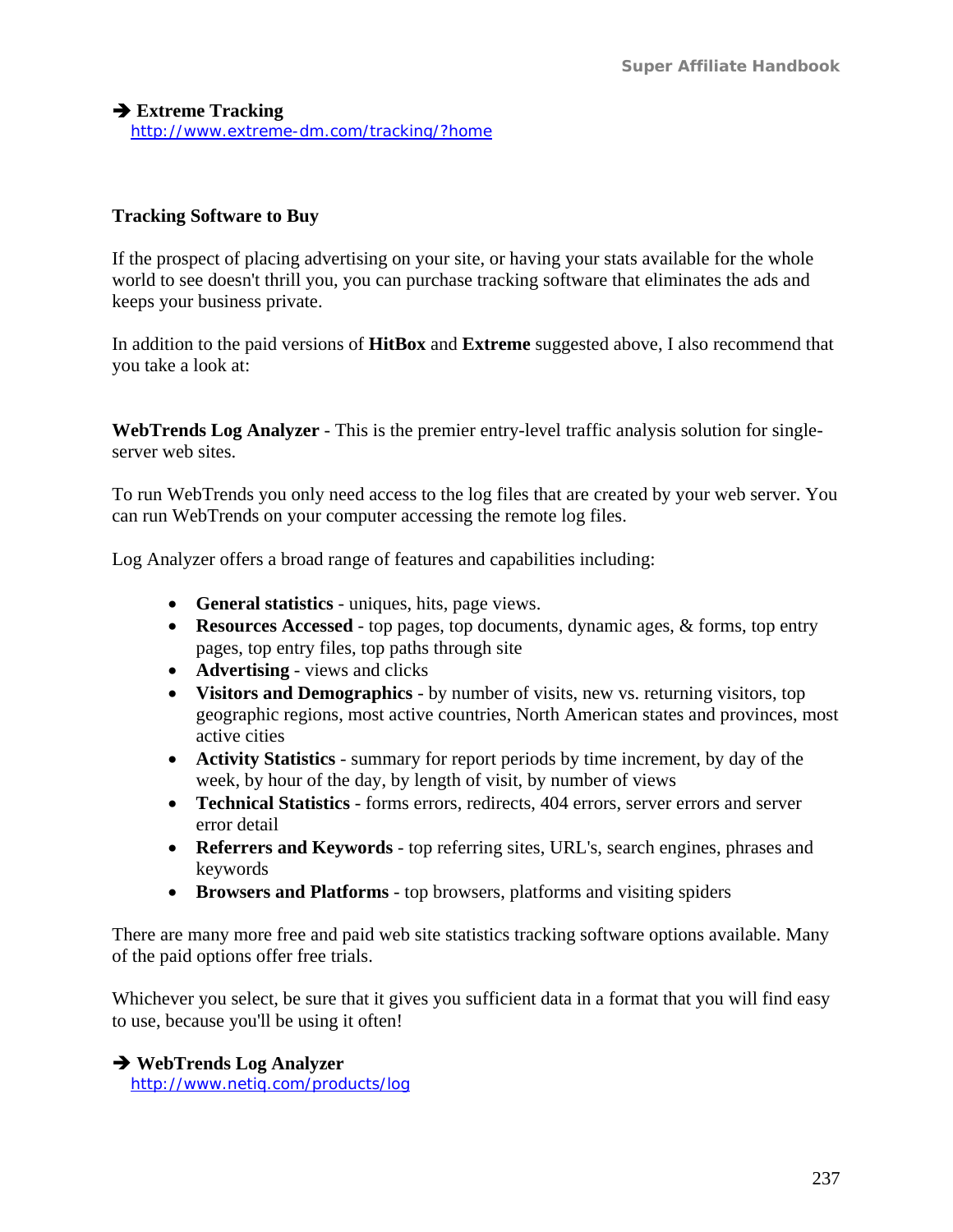### **Affiliate Program Sales Data**

In addition to information about your site's traffic, you'll need to collect information about each of the affiliate program products that you sell on your site.

You should already be checking your sales and commission information on a regular basis. In addition to number of sales and commission earned, now you'll also need to determine the number of unique visitors you send to the merchant's site.

If the statistics about the product that you sell is found through an affiliate network, like Commission Junction, be sure you gather information about the individual product, and not your collective Commission Junction statistics.

### **Recording Data**

### **I use Excel to compile and record my site's financial performance data.**

I use it because once I've input formulae to calculate monthly totals, increases and declines, and conversion rates, I never have to do that math again. After that, I simply enter the raw data, and the spreadsheet does the calculations.

You may use any spreadsheet you are comfortable with, or you might prefer to use a calculator to do the math instead. That's up to you.

To help you understand and visualize the statistics recording and analyzing tasks, I've included tables below with statistical data from 3 products that I sell on one of my affiliate sites.

The first step is to **record your web site statistics**.

#### **Web Site Traffic**

In the table below, I've input the total number of unique visitors to the site, and calculated the average unique visitors per day and per month, as well as the increase or decrease from the previous month.

Note: Changes from the previous month are not indicated for the month of January, as I haven't entered data for December.

**To make these calculations more accurate and fair**, I've divided the number of unique visitors by the number of days in the month to arrive at the averages. If I didn't do this, February might always appear to be a dismal month for sales, being between 8 and 10% shorter than the other months of the year.

To calculate percentage of change from one month to another, simply divide the second month's uniques by the preceding month's uniques.

For example: Feb **27626** / Jan **23839** = 1.16%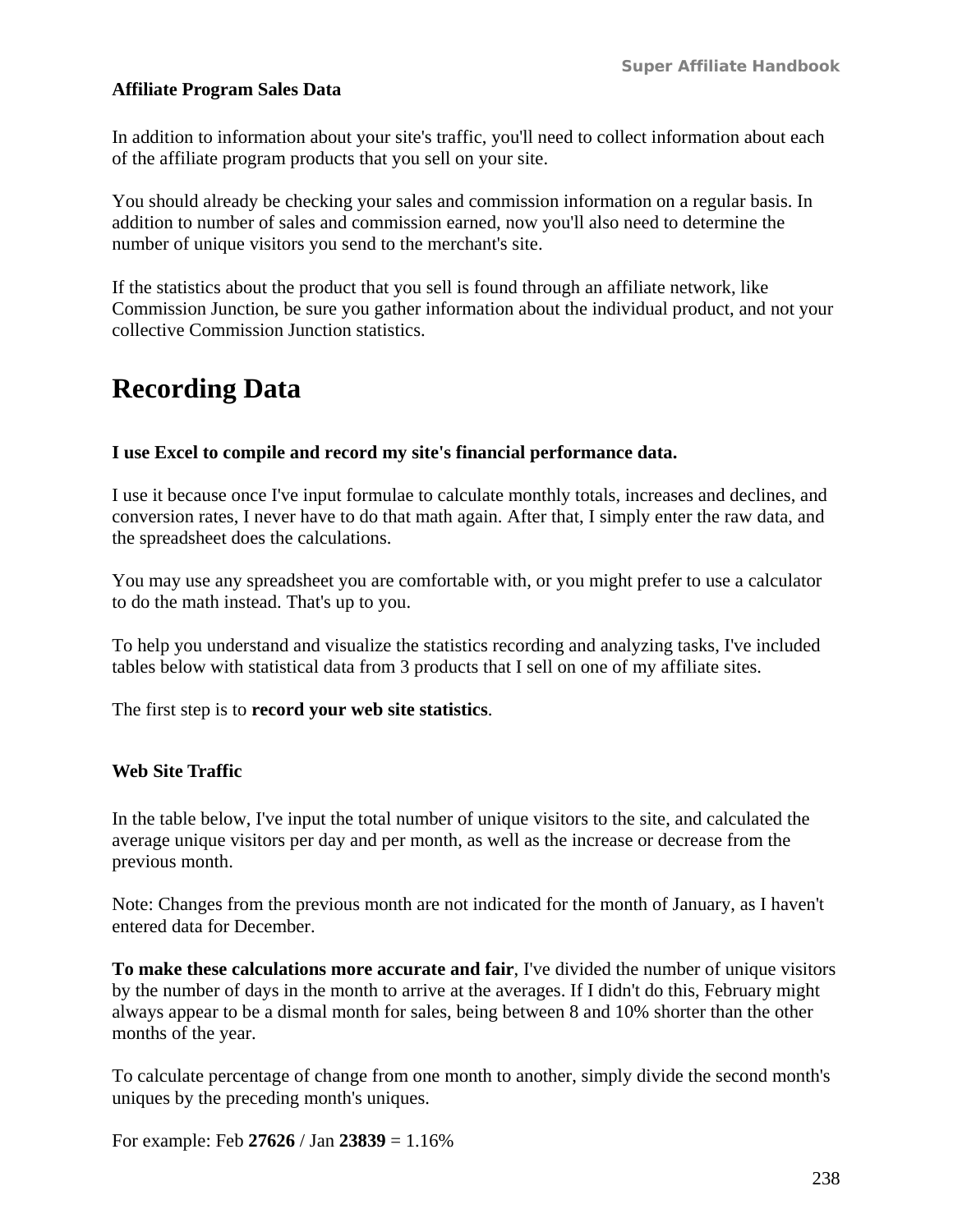Note: When calculating affiliate product performance (detailed below), do NOT average out the traffic figures. In that case, February's lower traffic will usually be reflected in a similar decrease in the number of sales. Averaging the traffic out in that case would make February look VERY dismal indeed!

| <b>WebServer Stats</b>                          | <b>Jan</b> | Feb   | Mar    |
|-------------------------------------------------|------------|-------|--------|
| <b>Unique Visitors</b>                          | 24634      | 25784 | 27907  |
| Days in Month                                   | 31         | 28    | 31     |
| Avg. Uniques/Day                                | 795        | 921   | 900    |
| Avg. Uniques/Avg. Month<br>(Avg./Day x 30)      | 23839      | 27626 | 27007  |
| <b>Increase/Decrease</b><br>from Previous Month |            | 3786  | $-619$ |
| % Change<br>from Previous Month                 |            | 1.16% | 0.98%  |

### **Individual Product Performance**

First we collect and record data from individual products to see how they perform from month to month.

Once your Excel spreadsheet is set up with the correct formulae, this becomes as easy as inputting 3 numbers only:

- **Clickthroughs**
- **Number of Sales**
- **Commission Amounts**

All the other figures are then calculated based on the numbers we enter in the form.

Below are examples of 3 different products for which I've collected and recorded clickthrough and sales figures.

| Product #1                 | Jan      | Feb      | <b>Mar</b> | <b>Totals</b> |
|----------------------------|----------|----------|------------|---------------|
| <b>ClickThroughs</b>       | 8768     | 7548     | 7209       | 23525         |
| Change from previous month |          | (1220)   | (339)      |               |
| <b>Sales</b>               | 147      | 121      | 112        | 380           |
| Change from previous month |          | (26)     | (9)        |               |
| <b>Commission</b>          | 2,698.22 | 2,187.49 | 1,993.89   | \$6,879.60    |
| Change from previous month |          | (510.73) | (193.60)   |               |
| <b>Conversion Rate</b>     | 1.68%    | 1.60%    | 1.55%      | 1.62%         |
| Change from previous month |          | $-0.07%$ | $-0.05%$   |               |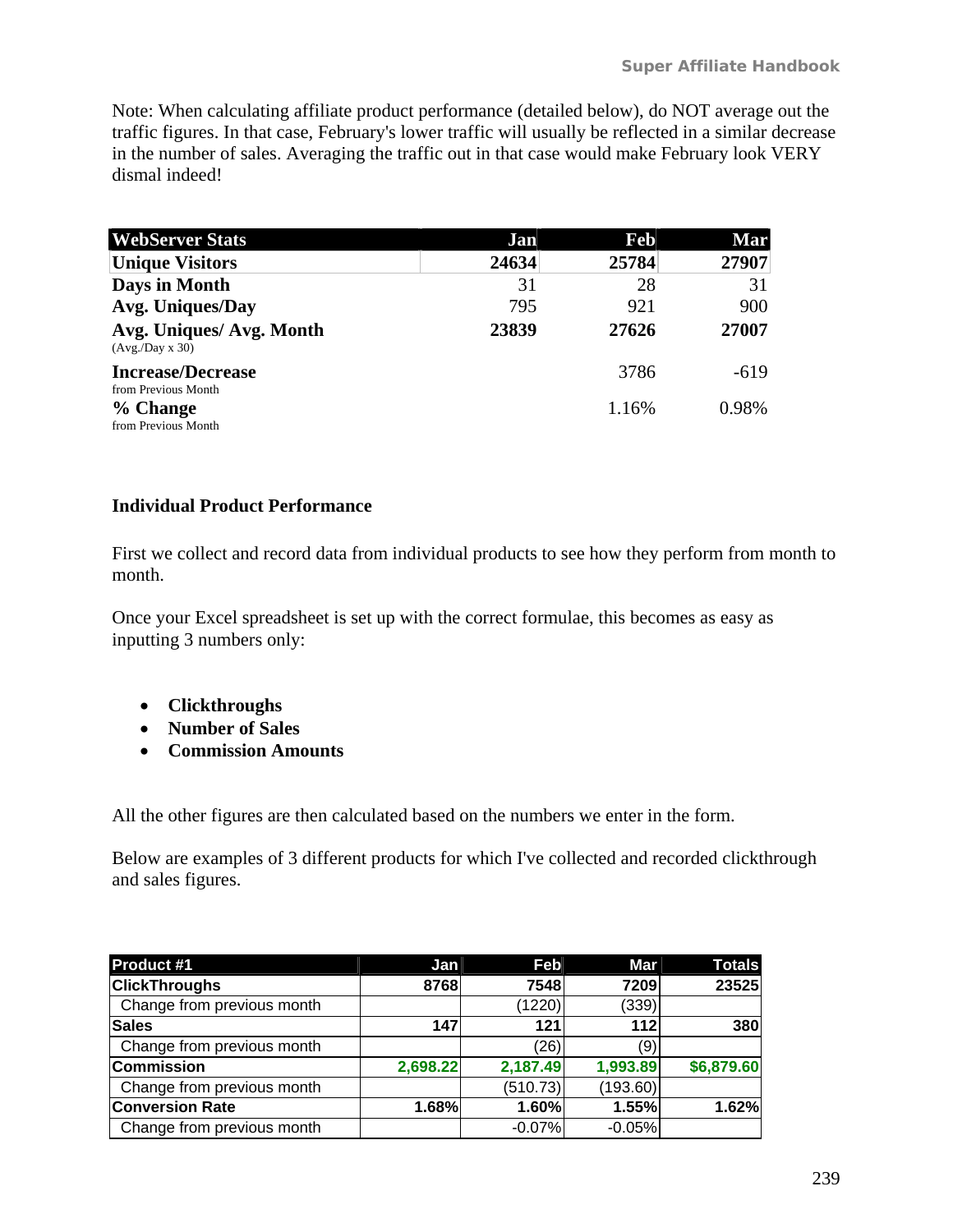**Super Affiliate Handbook**

| Avg. Revenue/Sale          | 18.36 | 18.08    | 17.80   | 18.10 |
|----------------------------|-------|----------|---------|-------|
| Change from previous month |       | $-0.28$  | $-0.28$ |       |
| Avg. Revenue/Unique        | 0.31  | 0.29     | 0.28    | 0.29  |
| Change from previous month |       | (\$0.02) | (S0.01) |       |

| Product #2                 | Jan    | Feb      | Mar      | <b>Totals</b> |
|----------------------------|--------|----------|----------|---------------|
| <b>ClickThroughs</b>       | 4647   | 7197     | 7328     | 19172         |
| Change from previous month |        | 2550     | 131      |               |
| <b>Sales</b>               | 34     | 42       | 45       | 121           |
| Change from previous month |        | 8        | 3        |               |
| <b>Commission</b>          | 988.17 | 1,712.60 | 2,302.02 | \$5,002.79    |
| Change from previous month |        | 724.43   | 589.42   |               |
| <b>Conversion Rate</b>     | 0.73%  | 0.58%    | 0.61%    | 0.63%         |
| Change from previous month |        | $-0.15%$ | 0.03%    |               |
| Avg. Revenue/Sale          | 29.06  | 40.78    | 51.16    | 41.35         |
| Change from previous month |        | 11.71    | 10.38    |               |
| <b>Avg. Revenue/Unique</b> | 0.21   | 0.24     | 0.31     | 0.26          |
| Change from previous month |        | 0.03     | 0.08     |               |

| Product #3                 | Jan      | Feb        | Mar      | <b>Totals</b> |
|----------------------------|----------|------------|----------|---------------|
| <b>ClickThroughs</b>       | 6690     | 6791       | 7827     | 21308         |
| Change from previous month |          | 101        | 1036     |               |
| <b>Sales</b>               | 40       | 48         | 50       | 138           |
| Change from previous month |          | 8          | 2        |               |
| <b>Commission</b>          | 1,018.89 | 1,049.70   | 1,248.87 | \$3,317.46    |
| Change from previous month |          | 30.81      | 199.17   |               |
| <b>Conversion Rate</b>     | 0.60%    | 0.71%      | 0.64%    | 0.65%         |
| Change from previous month |          | 0.11%      | $-0.07%$ |               |
| <b>Avg. Revenue/Sale</b>   | 25.47    | 21.87      | 24.98    | 24.04         |
| Change from previous month |          | $-$ \$3.60 | \$3.11   |               |
| Avg. Revenue/Unique        | 0.15     | 0.15       | 0.16     | 0.16          |
| Change from previous month |          | \$0.00     | \$0.00   |               |

### **Comparing Product Performance**

After evaluating how individual products perform from month to month, the products are placed side-by-side and their performance is compared.

This makes it easy to see that Product #1 is the best producer, not only in terms of commission earned, but also by its conversion rate and average revenue per visitor.

| <b>January</b>       |      | <b>Product #1</b> Product #2 Product #3 |      | Totalsl |
|----------------------|------|-----------------------------------------|------|---------|
| <b>ClickThroughs</b> | 8768 | 4647                                    | 6690 | 20105   |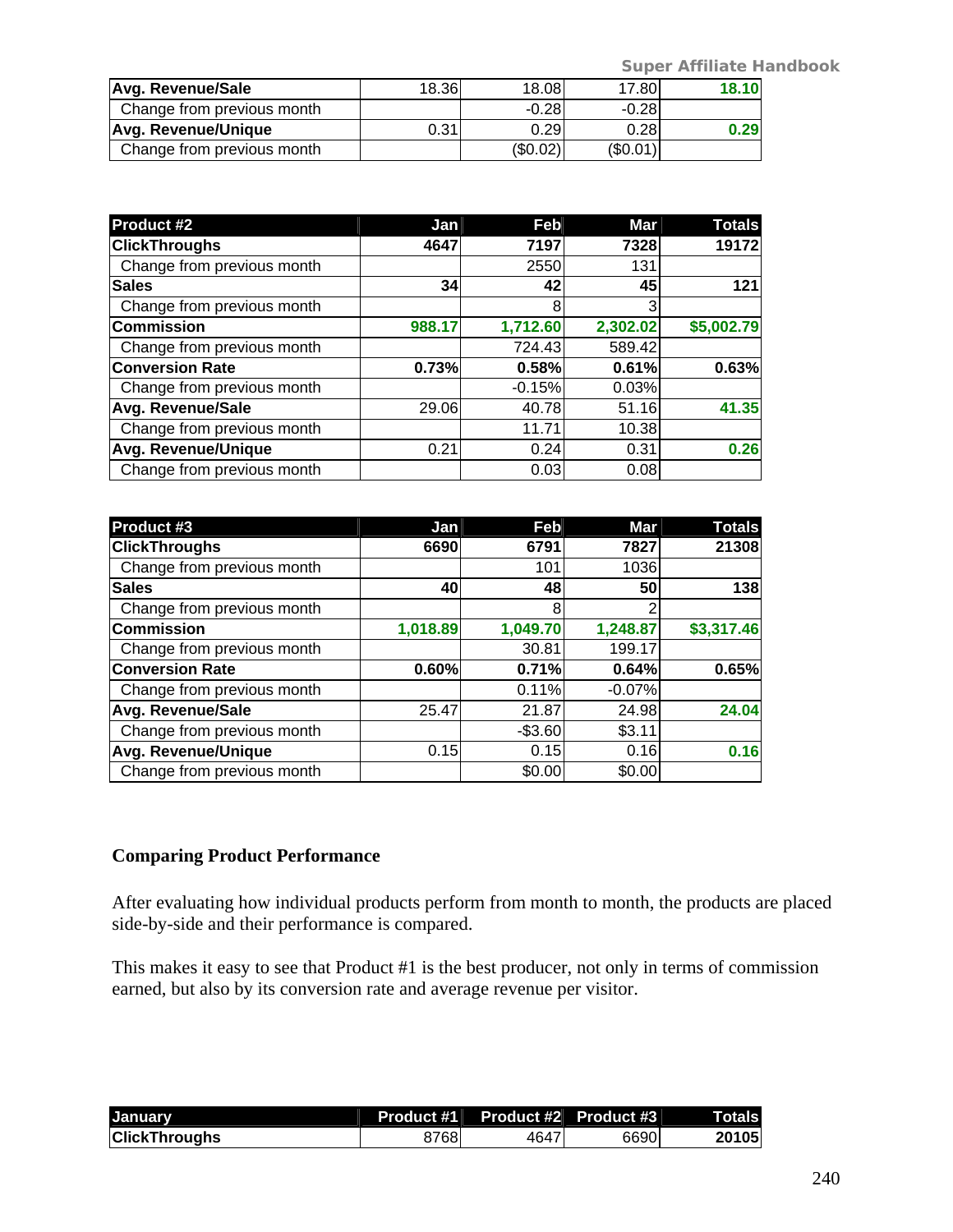**Super Affiliate Handbook**

| Sales                  | 147      | 34     | 40       | 2211       |
|------------------------|----------|--------|----------|------------|
| <b>Commission</b>      | 2.698.22 | 988.17 | 1,018.89 | \$4,705.28 |
| <b>Conversion Rate</b> | 1.68%    | 0.73%  | 0.60%    | 1.10%      |
| Avg. Revenue/Sale      | 18.36    | 29.06  | 25.47    | \$21.29    |
| Avg. Revenue/Unique    | 0.31     | 0.21   | 0.15     | \$0.23     |

| <b>February</b>            | Product #1 |          | Product #2 Product #3 | <b>Totals</b> |
|----------------------------|------------|----------|-----------------------|---------------|
| <b>ClickThroughs</b>       | 7458       | 7197     | 6791                  | 21446         |
| <b>Sales</b>               | 121        | 42       | 48                    | 211           |
| <b>Commission</b>          | 2,187.49   | 1,712.60 | 1,049.70              | \$4,949.79    |
| <b>Conversion Rate</b>     | 1.62%      | 0.58%    | 0.71%                 | 0.98%         |
| Avg. Revenue/Sale          | 18.08      | 40.78    | 21.87                 | 23.46         |
| <b>Avg. Revenue/Unique</b> | 0.29       | 0.24     | 0.15                  | 0.23          |

| <b>March</b>               | Product #1 |          | Product #2 Product #3 | <b>Totals</b> |
|----------------------------|------------|----------|-----------------------|---------------|
| <b>ClickThroughs</b>       | 7209       | 7328     | 7827                  | 22364         |
| <b>Sales</b>               | 112        | 45       | 50                    | 207           |
| <b>Commission</b>          | 1,993.89   | 2,302.02 | 1,248.87              | \$5,544.78    |
| <b>Conversion Rate</b>     | 1.55%      | 0.61%    | 0.64%                 | 0.93%         |
| Avg. Revenue/Sale          | 17.80      | 51.16    | 24.98                 | 26.79         |
| <b>Avg. Revenue/Unique</b> | 0.28       | 0.31     | 0.16                  | 0.25          |

#### **Evaluating Month-to-Month Trends**

**In the following table, the total commission and traffic amounts of all products are added together, and the site's performance is compared from month-to-month.**

Total commissions and traffic for the year-to-date are added up, and average revenues per sale and per visitor is calculated.

Given this information, we can see that although the actual number of sales decreased between February and March, as did the conversion rate, the site's overall performance is improving with increased traffic, commission and earnings per visitors.

We're definitely heading in the right direction!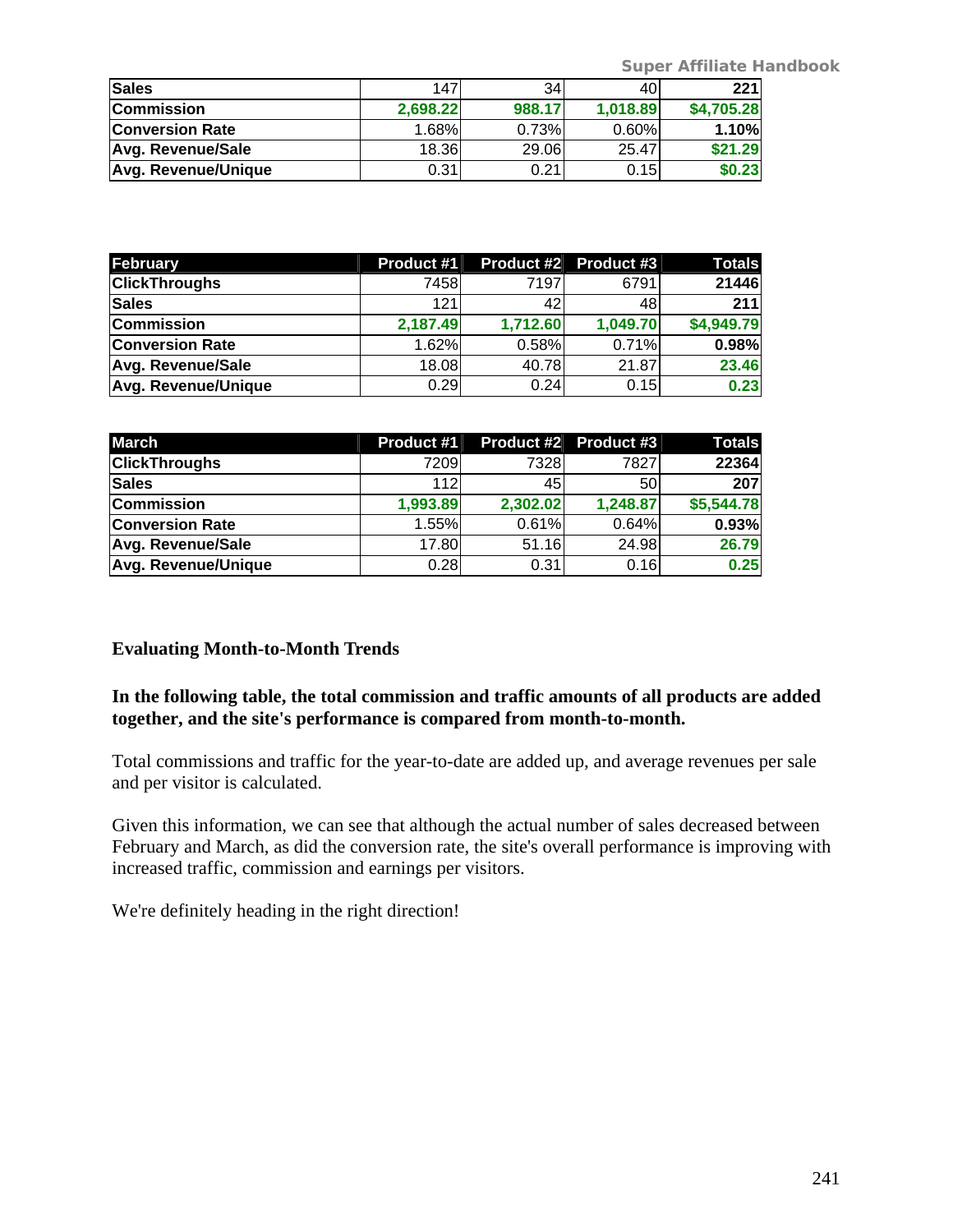**Super Affiliate Handbook**

| <b>Totals</b>                   | Jan        | Feb        | <b>Mar</b> | Year to Date |
|---------------------------------|------------|------------|------------|--------------|
| <b>Unique Visitors</b>          | 24634      | 25784      | 27907      | 78325        |
| Change from previous month      |            | 1150       | 2123       |              |
| <b>ClickThroughs</b>            | 20105      | 21446      | 22364      | 63915        |
| Change from previous month      |            | 1341       | 918        |              |
| <b>ClickThroughs/Unique (%)</b> | 81.61%     | 83.18%     | 80.14%     | 81.60%       |
| <b>Sales</b>                    | 221        | 226        | 207        | 654          |
| Change from previous month      |            | 5          | (19)       |              |
| <b>Commission</b>               | \$4,705.28 | \$4,949.79 | \$5,544.78 | \$15,199.85  |
| Change from previous month      |            | 244.51     | 594.99     |              |
| <b>Conversion Rate</b>          | 1.10%      | 1.05%      | 0.93%      | 1.02%        |
| Change from previous month      |            | $-0.05%$   | $-0.13%$   |              |
| Avg. Revenue/Sale               | \$21.29    | \$21.90    | \$26.79    | \$23.24      |
| Change from previous month      |            | \$0.61     | \$4.88     |              |
| <b>Avg. Revenue/Visitor</b>     | \$0.23     | \$0.23     | \$0.25     | \$0.24       |
| Change from previous month      |            | (\$0.00)   | \$0.02     |              |

#### **Calculating Expenses**

In the table below, I've added up the site's expenses.

Advertising costs are added and totaled separately, then added to other costs such as our hosting and Internet connection, to give totals for the month.

| <b>Advertising/PPC Costs</b> | Jan      | Feb      | <b>Mar</b> | <b>Totals</b> |
|------------------------------|----------|----------|------------|---------------|
| FindWhat                     | 235.55   | 217.34   | 198.36     | \$651.35      |
| Kanoodle                     | 114.62   | 97.22    | 158.43     | \$370.27      |
| Overture                     | 932.81   | 1018.33  | 1037.24    | \$2,988.38    |
| <b>Total PPC Costs</b>       | 1282.98  | 1332.89  | 1394.13    | \$4,010.00    |
| <b>Expenses</b>              | Jan      | Feb      | Mar        | <b>Totals</b> |
| Advertising/PPC              | 1282.98  | 1332.89  | 1394.13    | \$4,010.00    |
| Hosting                      | 9.95     | 9.95     | 9.95       | \$29.85       |
| Autoresponder Service        | 10.50    | 10.50    | 10.50      | \$31.50       |
| Cable Modem                  | 29.95    | 29.95    | 29.95      | \$89.85       |
| <b>Total Expenses</b>        | 1,333.38 | 1,383.29 | 1,444.53   | \$4,161.20    |

#### **Calculating Net Income**

Once both income and expenses are calculated, net income, or actual earnings from the site can be determined.

**This is the amount leftover that you can use to spend on that new Mercedes, um, AFTER you pay your taxes!**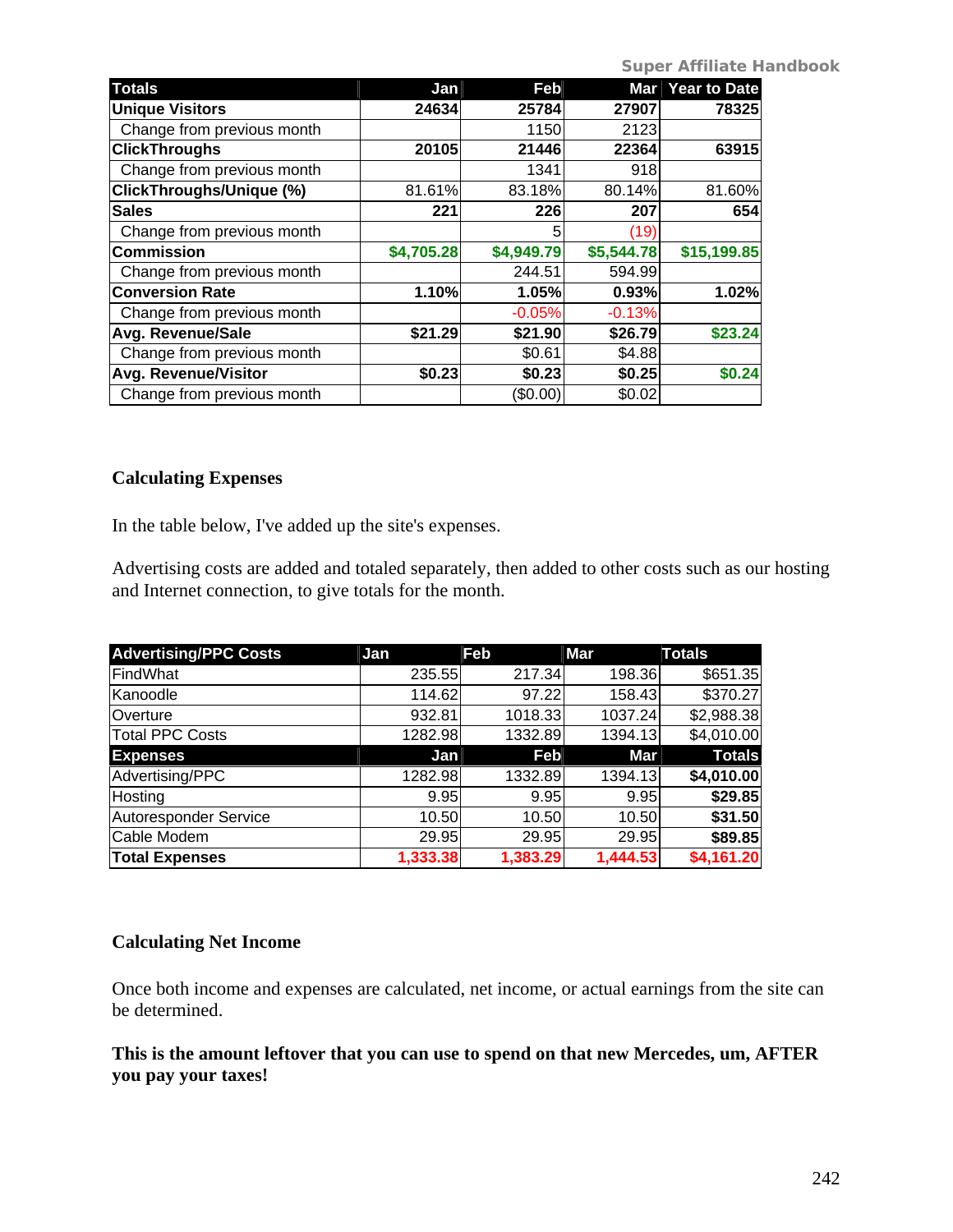| <b>Net Income</b>         | Jan        | Feb        |            | Mar Year to Date |
|---------------------------|------------|------------|------------|------------------|
| <b>Total Revenues</b>     | \$4,705.28 | \$4,949.79 | \$5,544.78 | \$15,199.85      |
| <b>Total Expenses</b>     | \$1,333.38 | \$1,383.29 | \$1,444.53 | \$4,161.20       |
| Net Income                | \$3,371.90 | \$3,566.50 | \$4,100.25 | \$11,038.65      |
| % Return on Investment    | 352.88%    | 357.83%    | 383.85%    | 365.28%          |
| <b>Unique Visitors</b>    | 24634      | 25784      | 27907      | 78325            |
| <b>Net Income/Visitor</b> | \$0.14     | \$0.14     | \$0.15     | \$0.14           |
| <b>ClickThroughs</b>      | 20105      | 21446      | 22364      | 63915            |
| Net Income/Clickthrough   | \$0.17     | \$0.17     | \$0.18     | \$0.17           |

### **Summary**

### **Pay close attention to make sure the programs you promote are turning a profit.**

Don't hesitate to drop a program if you find that the conversion rates are low or have suddenly dropped. The company may have made changes to their site, or the affiliate program. Go and check.

While this may seem like a lot of work to go through to track your site's performance, it really is a worthwhile endeavor.

Once all your formulae are set up on your spreadsheets, and you've done the inputs a few times, you'll be surprised at how simple it becomes. In fact, you may find that eventually you look forward to 'adding things up' at the end of the month to get a clear picture of where your site stands.

It's the only way to really know in which direction you've gone, and in which direction you should turn to pursue a correct and worthwhile course.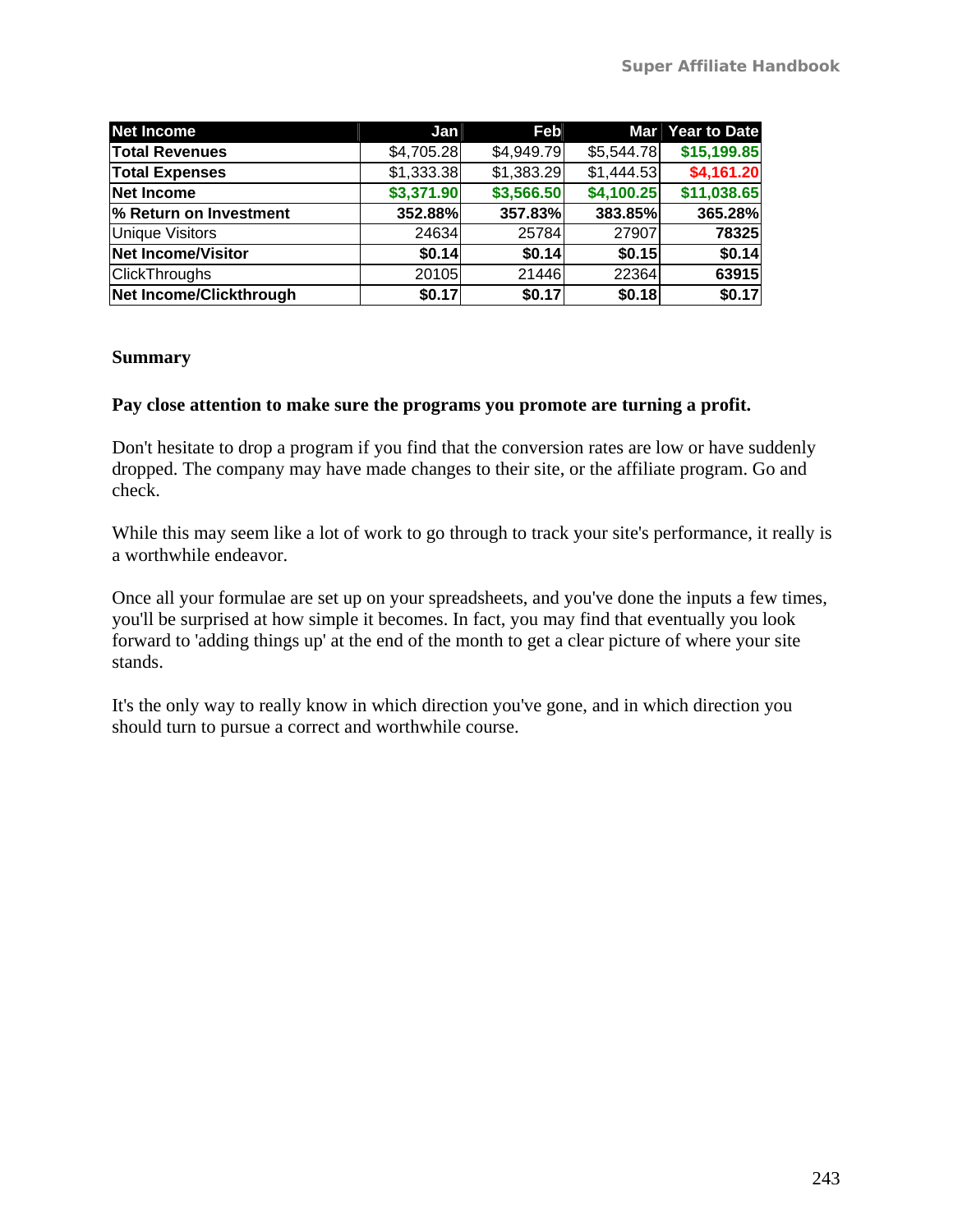# **How to Prevent Commission Theft**

### **I used to lose a fairly hefty amount of my sales commissions to affiliate link hijacking.**

How do I know it's a 'hefty' amount? Well, ANY money that is stolen from me qualifies as 'hefty'.

There are two types of commission thieves, consumers and other affiliates.

Consumers steal affiliate commissions by removing an affiliate's ID from the URL prior to clicking through to the site.

It baffles (and cheeses) me that consumers would deprive the affiliate of their rightful commission. As it costs them no more money to buy through the affiliate, I must assume that these folks are inherently mean-spirited.

How do they change the URL to cheat the affiliate?

Well, for example, my affiliate URL for the One and Only Relationship Network is:

<http://www.one-and-only.com/index.htm?AssociateID=6486>

A savvy, but mean-spirited consumer will see that URL in their browser status bar when their cursor is placed over the link.

To prevent credit going to my link, they could either type One and Only's main URL, [http://one-and-only.com](http://one-and-only.com/) directly into their browser's address window. They could also rightclick the link and then copy and paste it into the address window and then remove the AssociateID=6486 portion of the link before they clickthrough to the site.

Affiliates, who discover a product that they like through your affiliate link, will use the same techniques. However, they swap your affiliate ID for their own to get the commission when they buy the product. In effect, they are discounting their own purchase.

Responsible merchants have systems in place that don't allow this to happen, making sure that credit is given where credit is due.

However, most merchants do not, so it's up to you as an affiliate to protect your commissions.

To overcome affiliate commission theft, there are various methods you can use to try and beat the cheats.

### **Method #1 - 'onMouseOver'**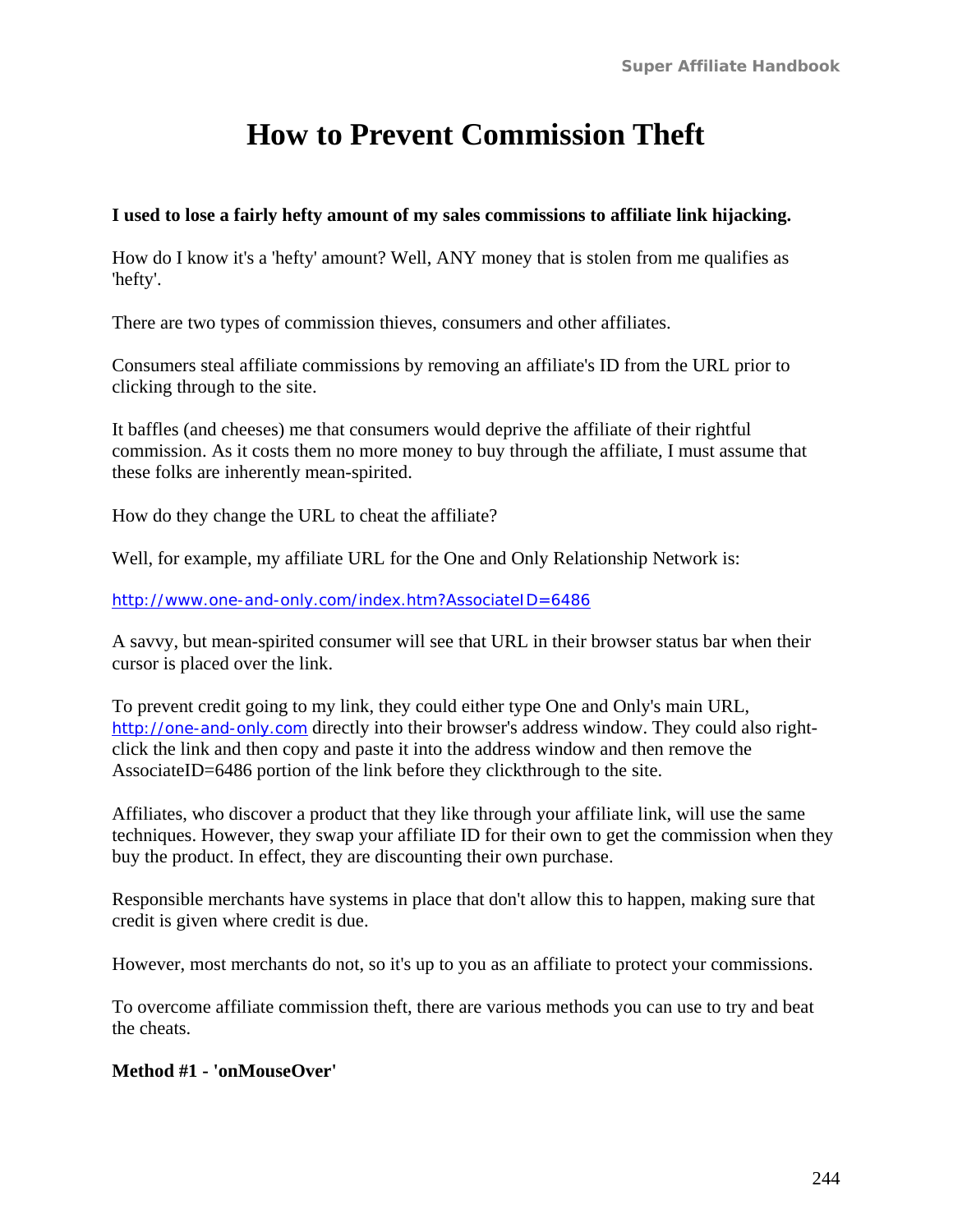The first method is to use an 'onMouseOver' script in your affiliate links. What this does is to show text of your choosing in the status bar when someone places his or her cursor over your link.

Here's an example of the HTML:

```
<a href="http://www.one-and-
only.com/index.htm?AssociateID=6486" 
onMouseOver="window.status='One and Only'; return true " 
onMouseOut="window.status=''; return true ">One and 
Only</a>
```
In this case, when the cursor is over my One and Only link, the status bar window displays 'One and Only'.

Unfortunately, your affiliate link can still be seen when it's right-clicked.

#### **Method #2 - Disable Right-Click**

Here's the script that that pops a message when someone uses right-click to try and see your link coding.

#### **Put the following script in the Head of your page:**

```
<script language="Javascript1.2"> 
// Set the message for the alert box 
am = "This function is disabled!"; 
// do not edit below this line 
// =========================== 
bV = parseInt(navigator.appVersion) 
bNS = navigator.appName=="Netscape" 
bIE = navigator.appName=="Microsoft Internet Explorer" 
function nrc(e) { 
   if (bNS & & e.which > 1) {
      alert(am) 
       return false 
    } else if (bIE && (event.button >1)) { 
      alert(am) 
      return false; 
    } 
} 
document.onmousedown = nrc;
if (document.layers) window.captureEvents(Event.MOUSEDOWN); 
if (bNS && bV<5) window.onmousedown = nrc; 
</script>
```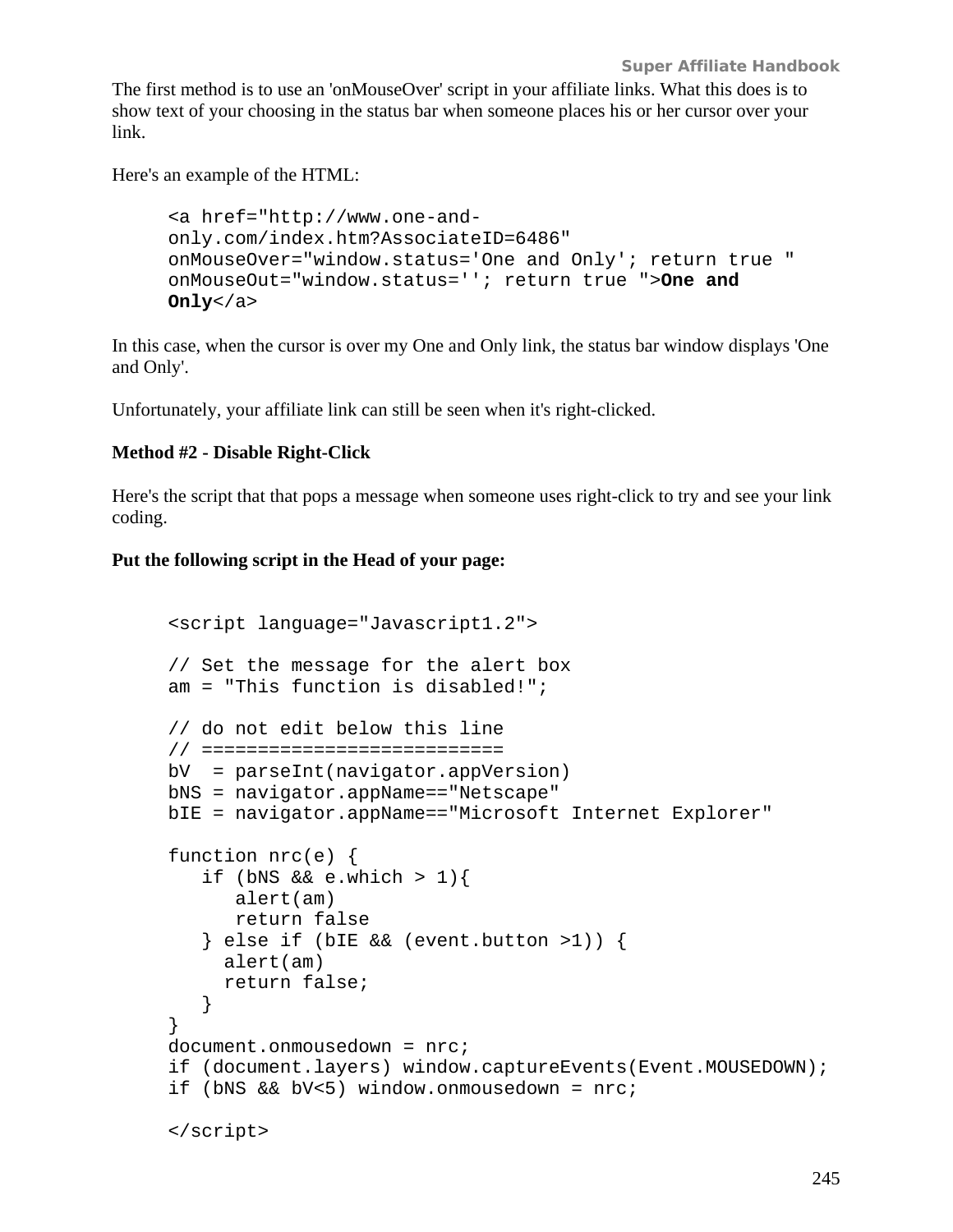To change the message "This function is disabled!", simply replace it with whatever text you prefer in the script above.

Once again, this isn't a perfect method. To see the link coding on a right-click disabled page, all one needs to do is use "View Source" and look at the HTML page source.

### **Method #3 - Affiliate Link Cloaking Software**

None of these was foolproof however. It doesn't take a rocket scientist to find the links hidden by redirection scripts or right-click disablers. However, the solution is finally at hand!

Within 5 minutes of buying and trying this new software, I was so pleased to finally have the problem beat that I was pretty much jumping up and down in my seat.

It is extremely easy to use.

You simply input the affiliate link that you want to hide, name and save the page (i.e. cloaker.html), and then upload it to your server.

Furthermore, when using other methods to try and hide affiliate links, your affiliate ID may still show up in the address window of the browser. With this software, it looks like you sent your visitor to a page on your site.

This software is extremely good value for the money. You could easily recoup the cost of this program in less than a day. Think how much more money you'll have in a week, a month or a year by preventing commission theft.

Don't kid yourself, if you are making affiliate sales, someone is stealing your money. And now you CAN stop them.

Check out the best solution now at:

 $\rightarrow$  **Affiliate Link Cloaker** [http://affiliatelinkcloaker.com](http://www.affiliatelinkcloaker.com/?hop=webvista2.cloaklinks)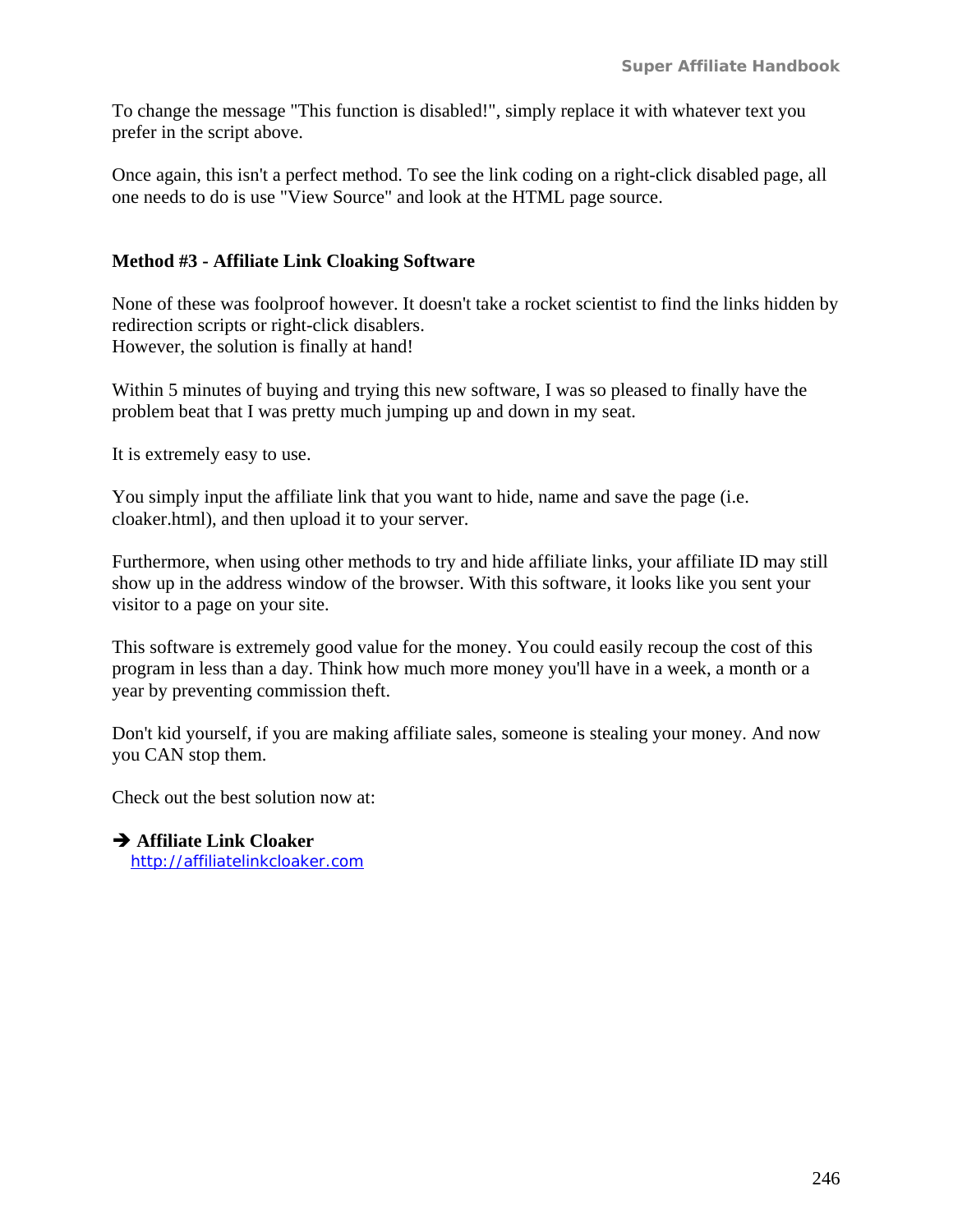# **25 Avoidable Mistakes**

### **We all make mistakes, which is nothing to be ashamed of or worried about. But many mistakes can easily be avoided when we learn from the mistakes of others.**

Each of the examples below has been repeated many, many times by new and experienced marketers. Super affiliates have learned NOT to make the mistake of repeating the following errors.

- 1. **Spam** Spam is unsolicited email. As well as not asking to receive it, the recipient has every right to contact your ISP or the merchant involved in the offer, both of which will likely terminate their association with you immediately. Watch out for unrealistic email promotions that offer deals for 'leads', i.e. \$99.95 for 500M emails. Sending email to those addresses is spamming pure and simple.
- 2. **Posting Ads on Forums** Akin to spamming, posting advertising on message boards gets the poster banned. Forums are excellent sources of valuable information about Internet and affiliate marketing. Avoid acting in ways that upset the board owners.
- 3. **No Market Research** As pretty and informative as a site might be, trying to sell products that people don't want is a futile endeavor. Test the waters before investing time and money into a new project.
- 4. **Using Merchant Advertising Copy** Successful affiliates set themselves apart from other affiliates promoting the same products. When you use advertising copy prepared by the merchants you're not giving your visitors any new information.
- 5. **Copyright Infringement** How would you feel if you found an exact copy of your site on someone else's domain? All of your hard work, and they're profiting from its theft. No doubt you'd be angry and wanting to put them out of business post haste. With that in mind, treat others' work with the same respect. Always ask permission to use graphic images or text found on another site.
- 6. **Submitting to FFA's** There are s primary drawbacks to submitting sites to Free For All sites. Your site will never get seen, so taking the time to post is a waste of time. Worse, because most FFA's have such low rankings, it will drag your ranking down with it by association. Bad move.
- 7. **SHOUTING** Other than using caps to give emphasis to a few words within an email or on a web page, refrain from overuse of caps. Using all capital letters in text or correspondence is symbolic of shouting, and shouting at people just makes them leave. Besides, you'll definitely look like a newbie.
- 8. **Slow or No Response to Visitor eMails** If a visitor takes the time to send a question by email to an affiliate, and that affiliate doesn't reply in a timely manner, the visitor will likely go somewhere else for their answer and will become someone else's customer.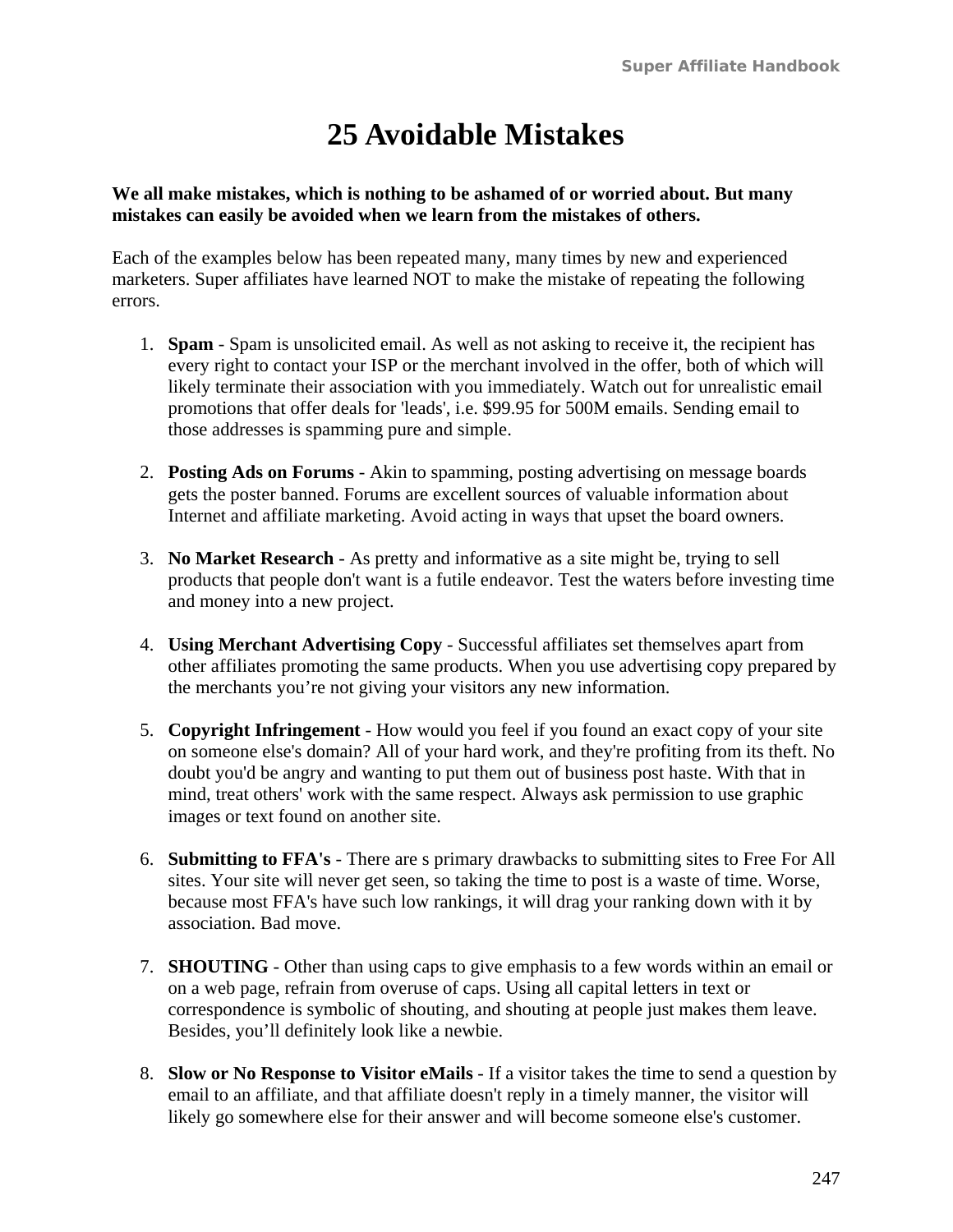- 9. **Overuse of Pop-Ups** Getting hit by multiple pop-ups is annoying. Many surfers will choose to close their browser completely rather than click 'x' 20 times. No browser - no sale.
- 10. **Using Free Webhosts & Free Email Accounts** How confident do you feel buying products from someone who won't pay \$6.95 to register their own domain? Using free hosts and email accounts looks cheesy and loses sales.
- 11. **No Site Outline** As the old saying goes, 'Fail to plan, plan to fail'. Without a map the journey into unknown territory will take much longer, cost more money and may end elsewhere than intended. Simplify the project by having a plan.
- 12. **No Opt-in Newsletter** Without an opt-in list, your visitors come, and then they go. You have no way to contact them again. Those who sign up to receive your newsletters or ads are telling you that they're interested in the products you offer. That's like having a license to print money!
- 13. **Keeping Poor or No Records** Did that check from XYZ Company arrive? Was the amount correct? If record keeping is less than accurate, you might never know. Don't get cheated - keep track of all your business activities.
- 14. **Building a Mall** A 'mall' site is best used as a central hub to send visitors to your other themed domains. As a main or only site, unfocused mall sites don't get traffic from the engines, and they don't convert well to sales. Highly focused theme sites attract traffic AND sales.
- 15. **Pay to Advertise Offline** Generally a waste of money. Most people don't jump off the couch and run to their computer to type in a URL that they've seen in the newspaper or magazine they were reading.
- 16. **Banner Ads Farming** Informative text results in purchases. Lengthy pages of animated graphic banners ads simply soak up bandwidth.
- 17. **Competition Bashing** Speaking ill of others only gives the basher a bad reputation. Mind your own business and do your own business.
- 18. **Advertising Product Prices** Prices change all the time. With the exception of including prices within an ezine or newsletter, product prices do not belong on your site. If the price has changed, the inconsistency will cause the visitor to question everything else that he or she reads about the product.
- 19. **Time Sensitive Advertising** Banners or text links that expire are guaranteed to eventually send your visitor to a broken link or show a broken graphic on your page. Time sensitive advertising is best used only in email advertising campaigns.
- 20. **'Leaky' Links** Do you just take money out of your wallet and throw it into the wind? That's exactly what you are if doing if you pay to bring visitors to your site, then send them to another site through anything other than an affiliate link that pays.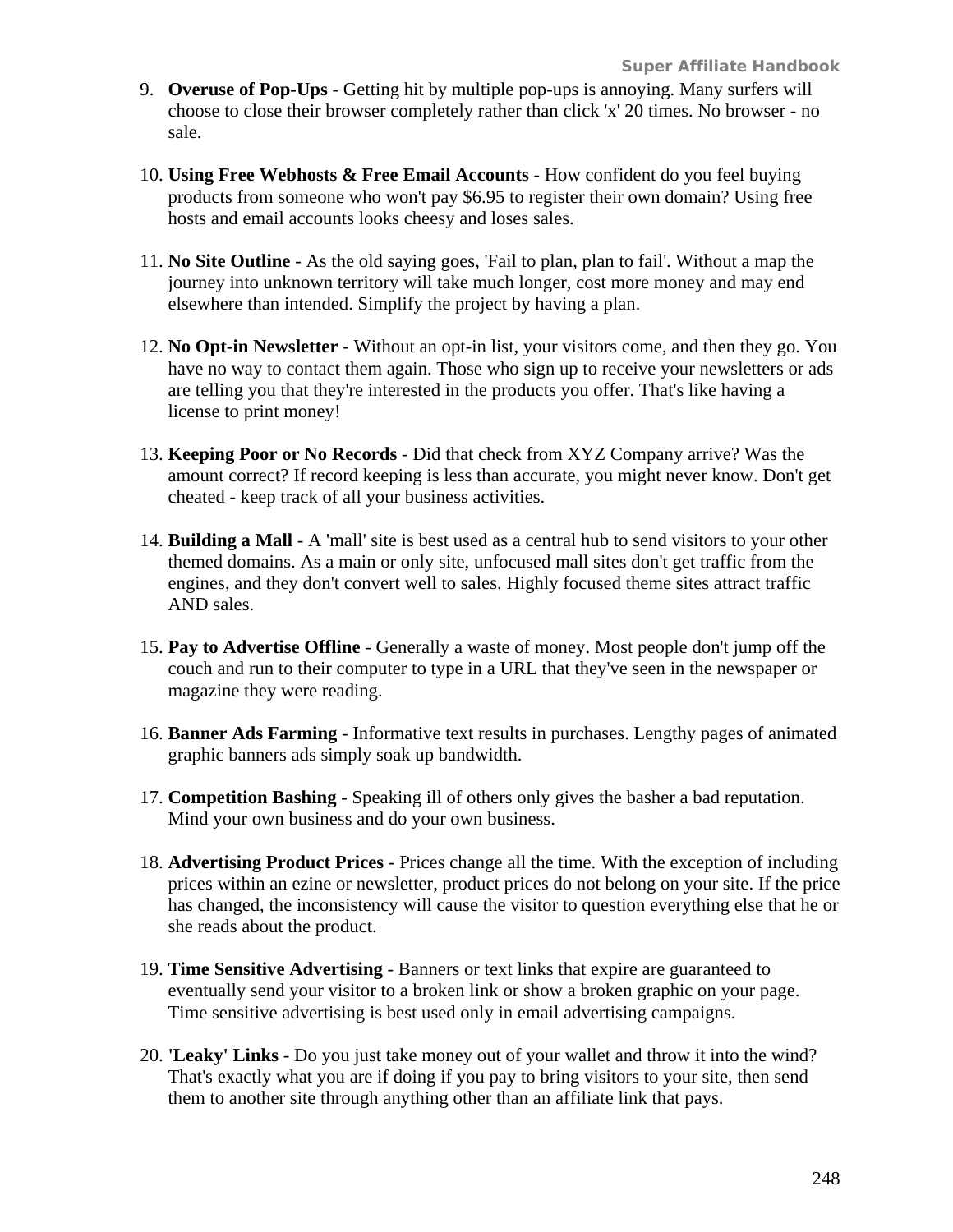- 21. **Affiliate Links on the Homepage** It's like showing visitors in the front door and immediately out the back. Give them a chance to browse, sign up for your newsletter and decide that they'd like to come back to your place before introducing them to your very attractive friends.
- 22. **Doing it All Yourself** Jack of all trades and master of none. Save time and avoid frustration in areas that don't interest you by hiring someone who is an expert.
- 23. **Not Investing in Education** Technology changes with amazing speed. To keep up on this rapidly evolving industry, you must invest time and money in research. The investment is a tax write-off, and will pay you back many times over in additional revenue.
- 24. **Failing to Act** What doesn't get started, doesn't get done. It's true that the first step is the hardest, but if you never act, you'll never know and enjoy the incredible rewards waiting just for you!
- 25. **No Persistence** As Rome wasn't build in a day, don't expect overnight riches from the Net. Enjoy the process, know that some days will be more challenging than others and keep at it. Persistence is the single most important factor in determining success online or off. Be persistent and be successful!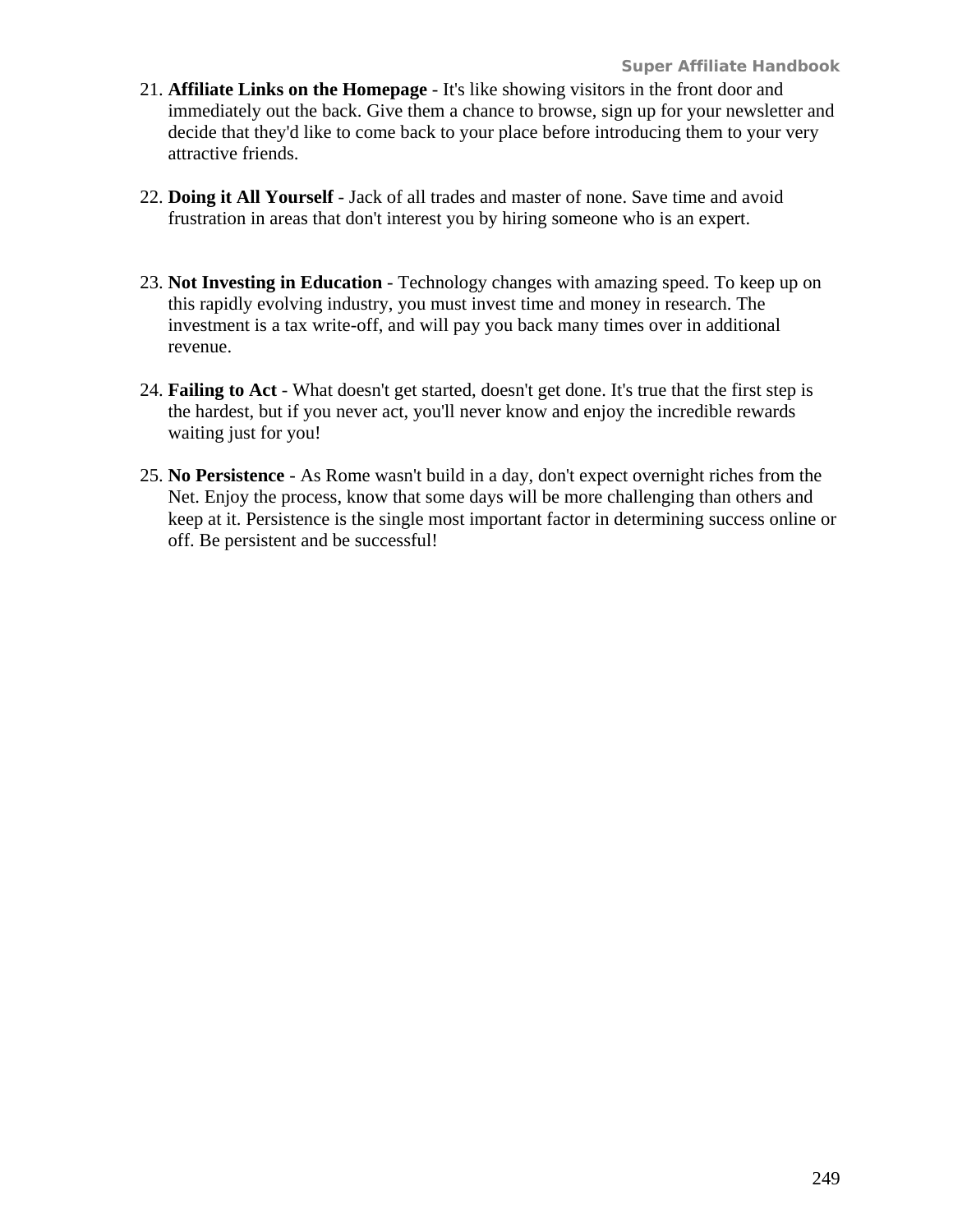# **Grow Your Business**

# **How Much is Your Effort Worth?**

**It's a sad fact that as your advertising costs and other Internet business expenses go up, your net profit on affiliate program commissions will unfortunately, and invariably, go down.** 

That is, unless you do something about it.

Simply because a 15 or 20% commission rate is posted on the affiliate section of a site, doesn't mean that rate is written in stone.

This is where it pays to have a personal relationship with the affiliate manager. If you've proven yourself as a valuable affiliate who sends LOTS of traffic and generates LOTS of revenue, with whom the merchant partner likes to do business, most often they will be willing to negotiate a higher commission structure for you.

Affiliate program management software allows merchants to set individual commissions. Here are a few ways to entice managers to get in there and tweak yours up a notch or five.

### **Ask and You Shall Receive**

Dating service affiliate managers often email and ask me to review and list their services on my dating service review sites.

When I receive these requests, I immediately visit the site and quickly look over the site to make sure that it appears professional, attractive, and suitable for my audience.

My next step is to visit their affiliate home page to check their commission rates and program specifications. Unfortunately, more often than not, I find that the commission rates are simply too low for me to bother listing their site.

However, I don't just click away and forget the site.

Regardless of whether or not I liked the site, the product or the program, I will respond, provided that their email was personalized.

If I liked both the site and the product, I tell the owner or affiliate manager that I think they've got an excellent service that might be eligible for inclusion on my site, if they are willing to raise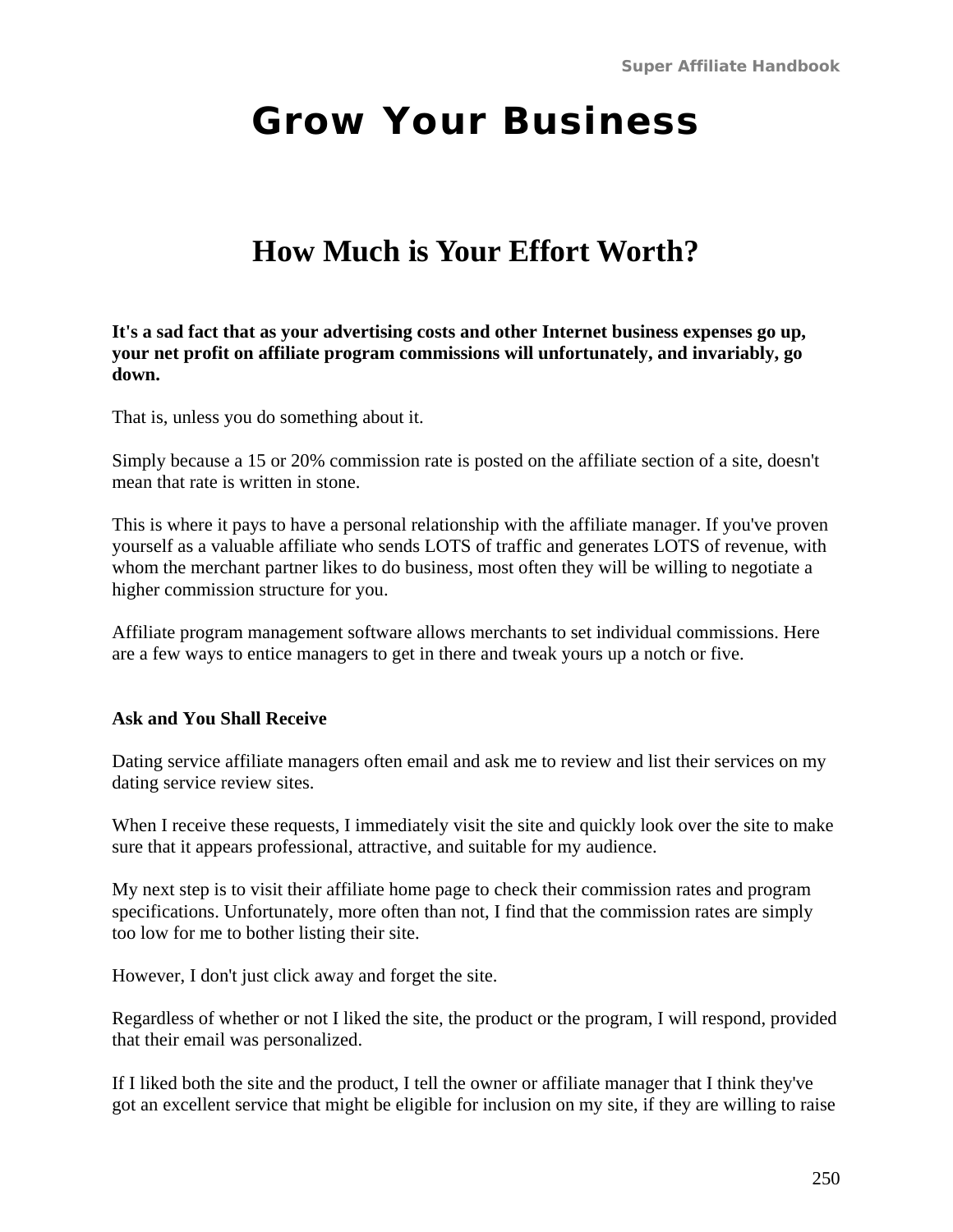their commission rates. I then specify the minimum terms that I am willing to accept and leave the ball in their court.

Half the time, I don't hear back from them.

On the other hand, those who understand that earning fifty percent of my sale is better than 90 percent of nothing are usually very happy to accept my terms.

From that point, we're well on our way to building a happy, hopefully long-term, relationship.

### **Making Amends**

### **I recently had a call from a merchant partner asking me to send more traffic to one of their niche dating sites.**

She cited that my conversions from unique visitor to free member signup for that site were in the 40 percent range, which is a very high conversion rate, and that we would both benefit from increased traffic.

However, despite the high conversion rate, I didn't want to make much more effort with this program as it pays per free member signup, rather than a percentage of actual sales. I usually don't sign up for 'per lead' programs, but the company didn't offer a percentage of sales option. I signed up for it only because it was one of very few in that specific niche. I use the program as inducement to get folks to my site, but once there, I try to direct my visitors' attention to my more profitable options.

During our conversation, the affiliate manager pointed out that at 20 percent, my free-to-paid member conversions were also very high, and that I should consider joining their percentage program.

I was shocked. That was the first time I'd heard that they even offered a percentage of sales option for that program. I asked when they made that change, and was told that it had been in place for a few months. I asked why the affiliates hadn't been informed of this improvement. She told me that no notice had been sent because they were busy and under-staffed.

I did a quick scan of my sales statistics while we were still on the phone, and saw that my commissions were more than \$600 less than they would have been, had I been signed up for the percentage program.

Now I was choked. How can a company cheat me out of money then ask me to send them more traffic?

I may be blonde, but I'm not dumb.

I bluntly told the manager that it wasn't fair to use their staffing situation as an excuse to cheat their affiliates out of commissions, and that I would stop sending traffic to the program altogether, unless amends were made.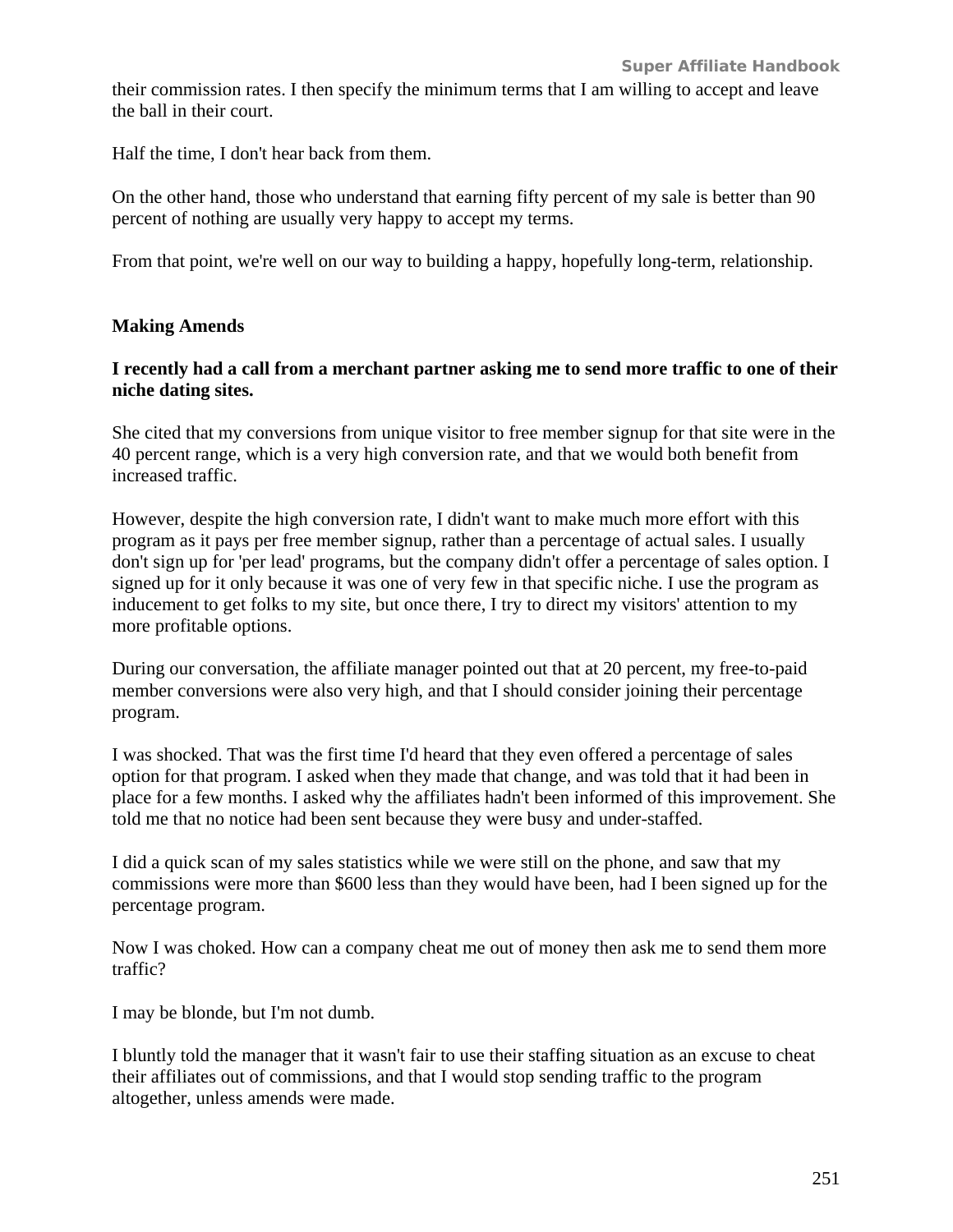Sure enough, she agreed to switch me over to the percentage program immediately, and to send me a check for the more than \$600 commission shortfall.

Being honest and stating exactly how their actions had affected me was a risk, but it proved to be a risk worth taking.

I'm now happy to send them all the traffic I can deliver.

### **Prove Yourself First**

**If you find an excellent product that you know you can sell, it sometimes makes good sense to sign up for the affiliate program despite low commission rates in the hope that your performance will lead to a higher rate.** 

You would promote the product for a few months, and during that time establish a friendly working relationship with the affiliate manager.

After proving yourself as a webmaster who knows how to drive high traffic volume and convert visitors to sales, ask the affiliate program manager to raise your commission rates. Be specific, and ask for a set dollar amount or percentage of the sale.

The worst that can happen is that the manager denies your request, in which case you may choose to drop the program, or seriously restrict traffic to their site.

In many cases, when valued affiliates drop programs or restrict traffic, affiliate managers quickly respond by negotiating better deals for those affiliates.

The key here is to prove your value as an affiliate first, then ask the company to acknowledge that value in monetary terms. It's called building leverage.

The good companies always will compensate properly, and well, there are enough good companies that you don't need to deal with those that don't value your true worth.

### **Summary**

Strive for excellence in all your affiliate endeavors, and demand that you be compensated appropriately for your efforts.

It also pays to have your figures handy so that you can do the math quickly while having important discussions with affiliate program managers.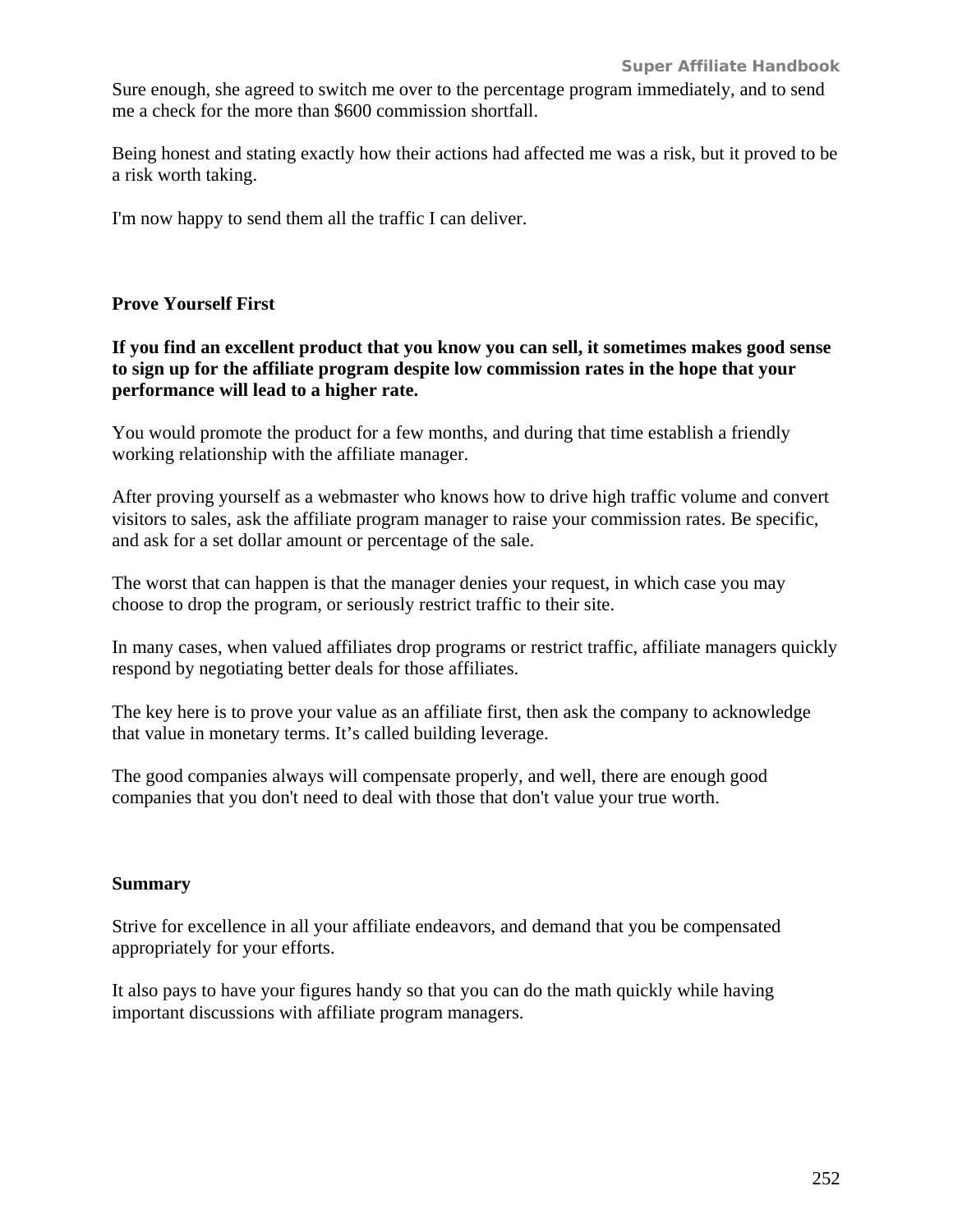# **Forums: Participate & Learn**

Forums are an area of the Internet where particular topics are discussed. This is typically a message board where members post messages for the entire group to read.

While there are thousands of forums related to affiliate and Internet marketing on the Web, only a few are posted to daily on relevant topics. I've listed those that I find most useful below in alphabetical order.

The number in brackets beside each name (i.e. (1230) is the Alexa rating taken in February 2003. Where no Alexa rating is mentioned, the site uses a service like Network 54 to host their forum. Alexa ratings on these sites apply to traffic received by the overall service, not the individual forums, so I left them out.

Most forums require that you agree to their rules and register as a member before they'll allow you to post. Don't restrict yourself to just the forums listed below.

If and when you find a new forum that looks interesting, be sure to check the dates of the latest postings, the number of responses to each posting and for the general absence of advertising material within the posts themselves.

Recent posting dates and numerous responses indicate an active community, and good forums use moderators to prevent blatant advertising by forum members.

### **Affiliate-Talk** (9638)

Discussions on how to profit from affiliate programs. I've seen Phil Wiley, Jason Anderson, and Honor Hart amongst others participating on this one.

 $\rightarrow$  <http://www.ozemedia.com/bbs>

### **Anthony Blake Online - Entrepreneurial Success Forum** (2672)

Variety of entrepreneurial topics in a continuous thread presentation from the homepage. Search options available and preferences can be set.

 $\rightarrow$  <http://www.ablake.net/forum>

### **Associate Programs Forum** (3774)

A good source of information about affiliate programs from those who use them. This is Allan Gardyne's (associateprograms.com) forum. The only downside I found is that the Discus forum software doesn't attach the year in which a posting was made on the main page, nor the number of responses to each post. On the upside, Allan frequently shares sound advice in his own inimitable, levelheaded style.

 $\rightarrow$  <http://associateprograms.com/discus>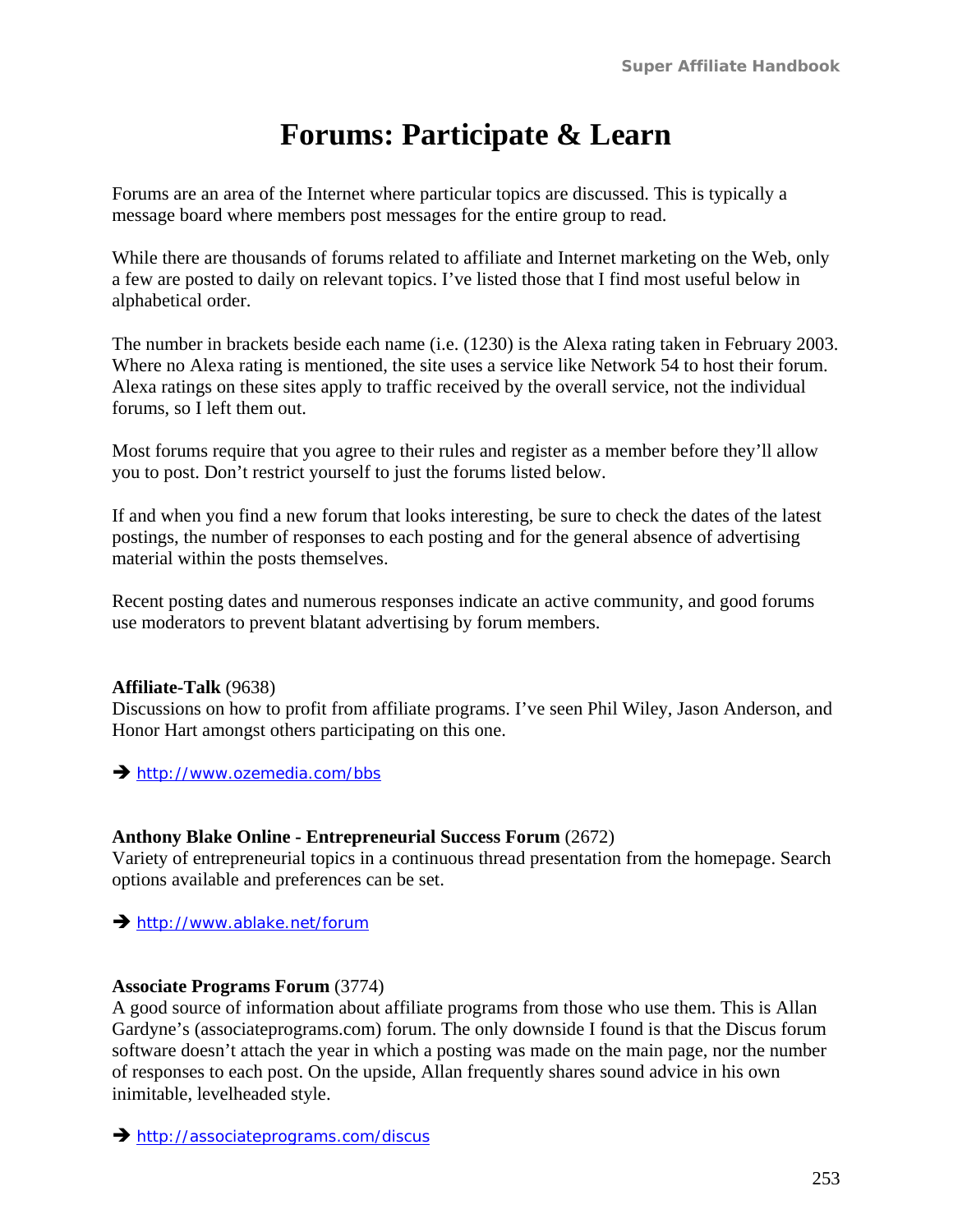### **CyberMarketing InfoBoard**

Jim Daniel's BizWeb2000.com forums. Post questions about marketing online and assist other businesses in need of help.

→ <http://www.network54.com/Hide/Forum/184615>

### **Direct Marketing Review** (16937)

Klaus Dahl's discussion board on how to start and run a home-based information products business by creating and self-publishing your own information products - both off-line and online.

 $\rightarrow$  <http://www.klausdahl.com/forum>

### **GeekTalk** (4707)

A friendly Community where "newbies" and "experts" share tips, ask questions, and network.

### $\rightarrow$  [GeekTalk](http://www.geekvillage.com/forums/)

### **JimWorld** (8393)

Well-organized, nicely presented forums. 30,000 members actively discuss the issues surrounding every aspect of search engine marketing, Internet advertising and website promotion, programming, and all webmaster related subjects.

 $\rightarrow$  <http://jimworld.com/forums/index.html>

### **ReveNews** (42,625)

ReveNews Opinion is the place for sharing your experiences in the affiliate program trenches and to learn from the experience of others. Well, it USED to be. As you can see by the Alexa rating, ReveNews has taken a big traffic dive of late. Still, there are recent and fairly regular posts being made. The site also has a selection of excellent articles related to affiliate marketing.

→ <http://www.revenews.com/opinion/discuss.cgi>

### **Web Marketing & E-Commerce Forum** (6227)

Not too busy on the affiliate program side of the forum, but a great overall resource for web marketers by Ralph Wilson of Wilsonweb.com

 $\rightarrow$  <http://www.wilsonweb.com/cgi-bin/ubb/ultimatebb.cgi>

**Forums are excellent places to learn about affiliate and Internet marketing from others and to share your own knowledge. So, get in there, ask questions and speak up!**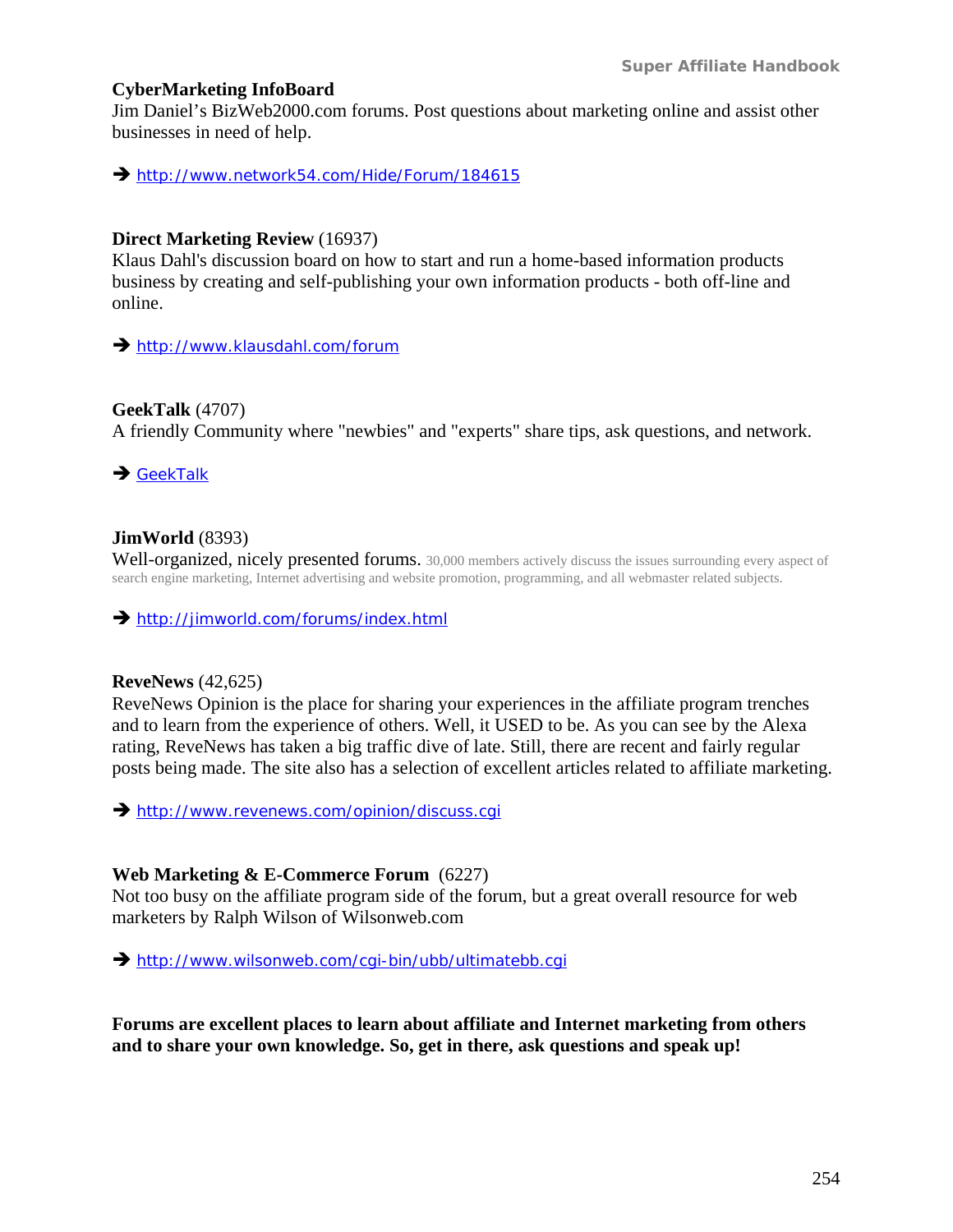# **Resources**

# **Glossary of Terms**

**The Internet brings with it a language all its own. This glossary explains the meaning of the terms most commonly used. Many of these definitions rely on other terms for their explanation. Terms defined elsewhere are in italics.**

### **A**

**Above the Fold**: Once a web page has loaded, the part that is visible is said to be 'above the fold'.

**Adware**: Also known as "spyware", a program hidden within free downloaded software that transmits user information via the Internet to advertisers.

**Affiliate**: A web site owner that promotes a merchant's products and/or services, earns a commission for referring clicks, leads, or sales.

**Affiliate Agreement**: Terms that govern the relationship between a merchant and an affiliate.

**Affiliate Program**: Any arrangement through which a merchant pays a commission to an affiliate for generating clicks, leads, or sales from links located on the affiliate's site. Also know as associate, partner, referral, and revenue sharing programs.

**Affiliate Program Directory**: Information about a collection of affiliate programs. May include information about commission rate, number of affiliates, and commission structure.

**Affiliate Program Manager**: The person responsible for administering an affiliate program. Duties should include maintaining regular contact with affiliates, program marketing and responding to queries about the program.

**Affiliate Solution Provider**: Company that provides the software and services to administer an affiliate program.

**Affiliate URL or Link**: Special code in a graphic or text link that identifies a visitor as having arrived from a specific affiliate site.

**American Standard Code for Information Interchange** (**ASCII**): The standard for the code numbers used by computers to represent all the upper and lower-case Latin letters, numbers, punctuation, etc. There are 128 standard ASCII codes, each of which can be represented by a 7 digit binary number: 0000000 through 1111111.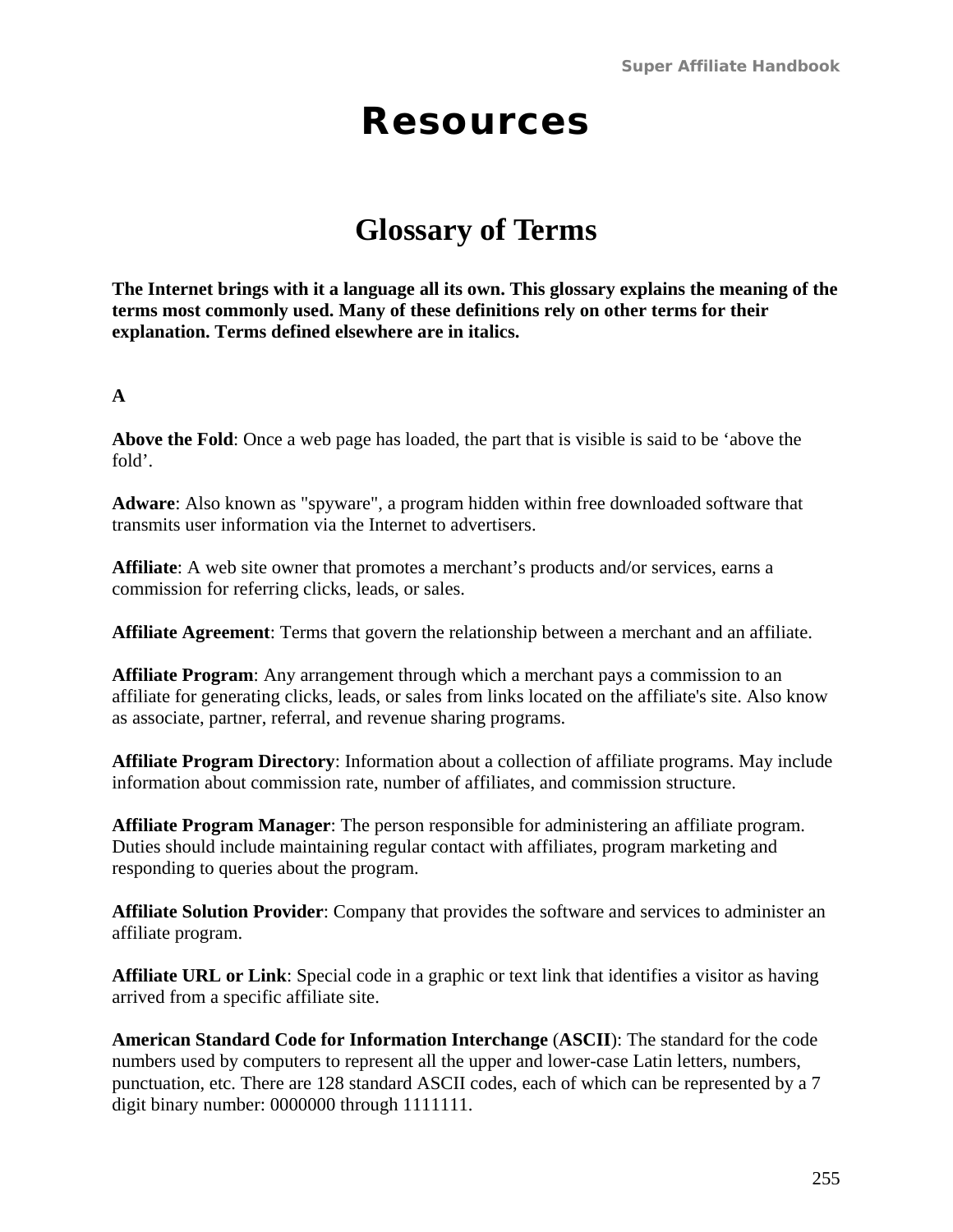**Applet**: A small Java program embedded in an HTML page.

**Associate**: Synonym for affiliate.

**Autoresponder**: An email robot that sends replies automatically, without human intervention. For example, if you had a page of marketing information, you could ask prospects to send email to "info@yourname.com," the address of your autoresponder. The autoresponder will automatically email the person your information document. Many autoresponders will, at the same time, send an email to you, listing the requester's address and the document they requested. This is an important tool for conducting online commerce.

### **B**

**Bandwidth**: How many bits-per-second are sent through a connection. A full page of text is about 16,000 bits.

**Banner Ad**: Advertising in the form of a graphic image.

**Bit** (**Binary DigIT"**): A bit is the smallest unit of computerized data. It is a single digit number, either a 1 or a zero.

**Bits-Per-Second** (**bps**): A measurement of how fast data is moved from one place to another. A 56.6 modem can move 56,600 bits per second...but usually doesn't!

**Browser**: A program that allows you to access and read hypertext documents on the World Wide Web.

### **C**

**CGI**: Common Gateway Interface programs that perform certain functions in connection with your HTML documents. For example, a common CGI script is a counter, which keeps track of the number of people who access your home page. Many CGI scripts are available for free use on the World Wide Web. Always check with your webmaster before using a new CGI script. You can often see that a CGI script is being used when you see "cgi-bin" in the URL.

**Cgi-bin**: A directory on a web server in which CGI programs are stored.

**Charge Back**: An incomplete or invalid sales transaction that results in an affiliate commission deduction.

**Click through**: When a user clicks on a link and arrives at a Web site.

**Click-Through Ratio** (**CTR**): Percentage of visitors who clickthrough to a merchant's Web site.

**Client**: A software program used to contact and obtain data from a software program on another computer. For example, the email program Eudora is an email 'client'.

**Cloaking**: Hiding of page code content.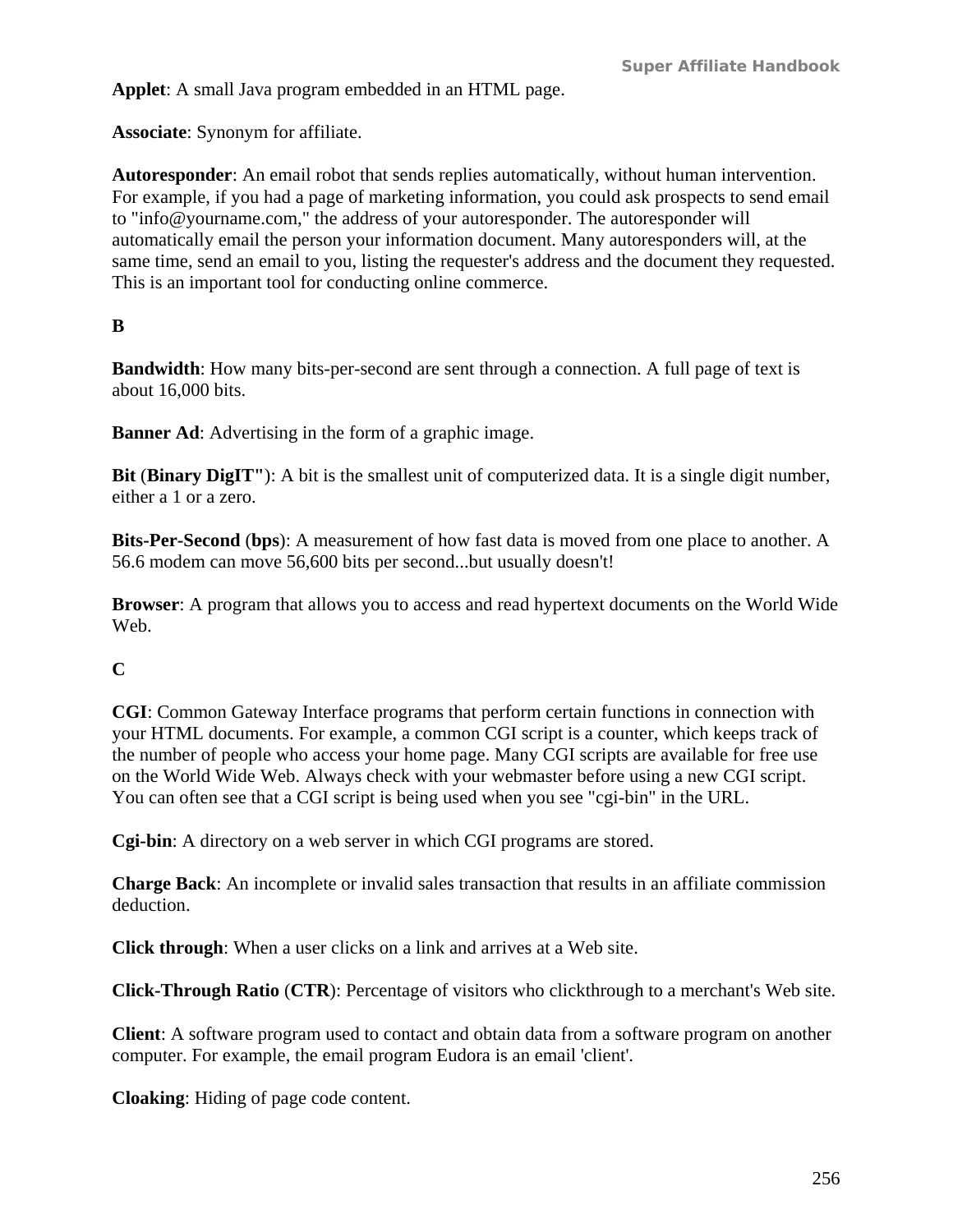**Commission**: Also known as a bounty or referral fee, the income an affiliate is paid for generating a sale, lead or click-through to a merchant's web site.

**Co-branding**: Where affiliates are able include their own logo and/or colors on the merchant's site.

**Contextual Link**: Placement of affiliate links within related text.

**Conversion:** When one of your visitors makes a purchase on the merchant's site… i.e. converts from 'visitor' to 'buyer'.

**Conversion Rate:** The percentage of visits to your site that convert to a sale. I.e. If 1 person in every hundred visitors to your site makes a purchase, then your conversion rate is 1:100 or 1 percent.

**Comment Code**: HTML tags used to hide text and code scripting from browsers.

**Cookie**: A cookie is a piece of information sent by a Web Server to a Web Browser that the Browser software is expected to save and to send back to the Server whenever the browser makes additional requests from the Server. You may set your browser to either accept or not accept cookies. Cookies can contain user preferences, login or registration information, and/or "shopping cart" information. When a cookied browser sends a request to a Server, the Server uses the information to return customized information.

**Cost per Acquisition (CPA): T**he amount you pay to acquire a customer.

**Cost per Click (CPC)**: The amount you pay when a surfer clicks on one of your listings.

**Cost Per Thousand (CPM)**: The amount you pay per 1,000 impressions of a banner or button.

**Creative** - The promotional tools advertisers use to draw in users. Examples are text links, towers, buttons, badges, email copy, pop-ups, etc.

**Cyberspace**: William Gibson coined the term in his book, "Neuromancer". Cyberspace now describes the whole range of data available through computer networks.

### **D**

**Demographics** – The physical characteristics of a population such as age, sex, marital status, family size, education, geographic location, and occupation.

**Digital Subscriber Line** (**DSL**): A much faster way to move data over phone lines.

**Disclaimer** - A disclaimer states the terms under which the site or work may be used and gives information relating to what the copyright owner believes to be a breach of his/her/their copyright.

In some cases you may wish to permit certain activities, in others you may wish to withhold all rights, or require the user to apply for a license to carry out certain actions.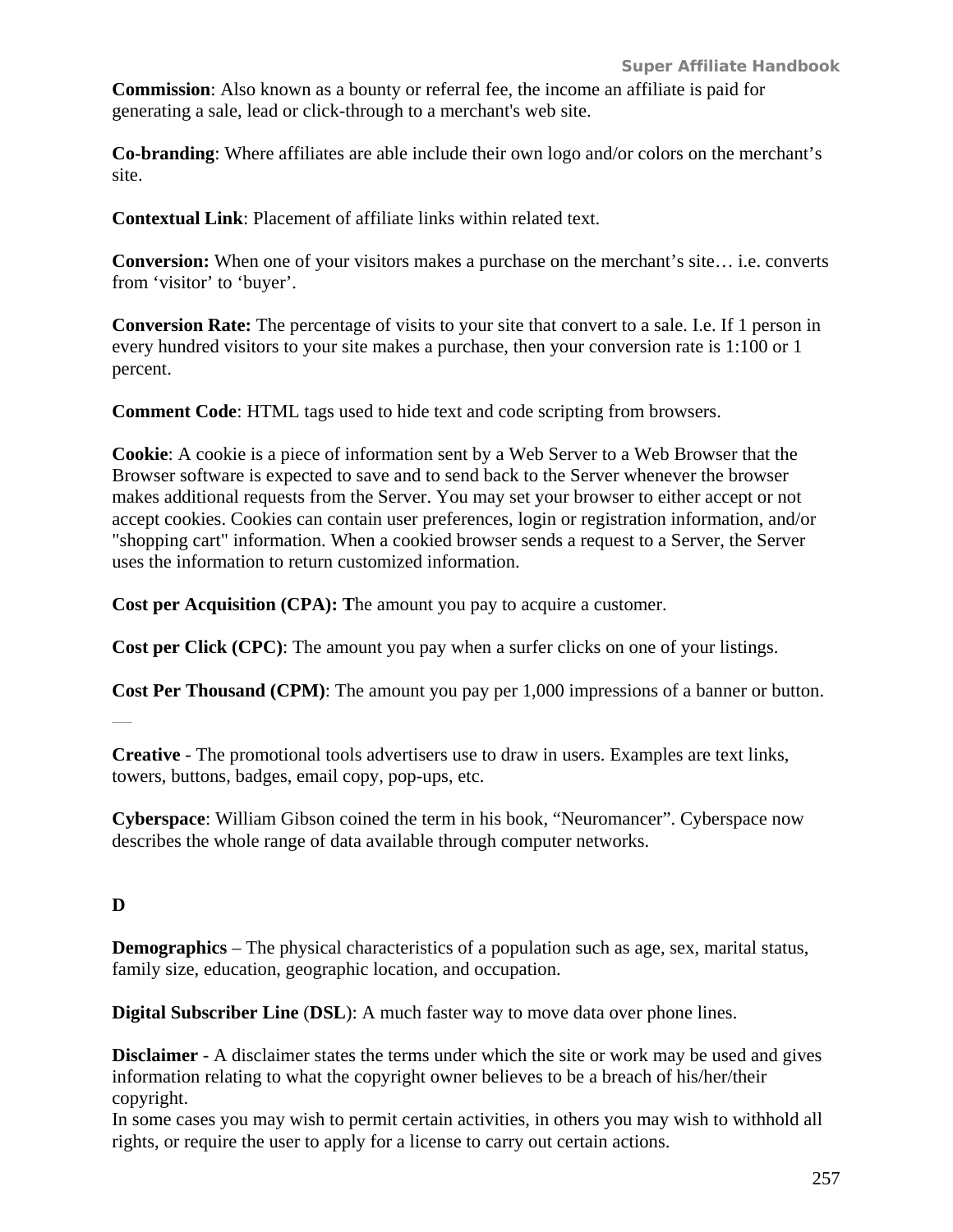**Domain Name**: The unique name that identifies an Internet site; comprised of two or more parts and separated by dots.

**Doorway Page**: See Gateway page.

**Download**: Transferring a file from another computer to your own.

# **E**

**Email**: Electronic mail, a message sent to another Internet user across the Internet. An email address looks like this jimsmith@bubblee.com, whereas, "jimsmith" is your user name, your unique identifier; "@" stands for "at"; " bubblee.com" is the name of your Internet Service Provider.

**Email Link**: An affiliate link to a merchant site contained in an email newsletter or signature file.

**Email Signature** (**Sig File**): A brief message embedded at the end of every email that a person sends.

**EPC** - This is your average earnings per click. This number is given by dividing your revenue earned by the number of clicks you sent to the offer. For example, if you send an offer 100 clicks and earn \$5.00 then your EPC would be \$0.05

**eZine**: Short for 'electronic magazine'.

# **F**

**File Transfer Protocol** (**FTP**): The most common method for moving files between computers, servers and Internet sites.

Fire Wall: Hardware and/or software used to separate a LAN into two or more parts for security purposes.

**Flame**: Derogatory comment.

**Frequently Asked Questions** (**FAQ**): Lists and answers the most common questions asked on a particular subject. Generally posted to avoid having to answer the same question repeatedly.

# **G**

**Gateway**: See Internet Service Provider.

**Gateway Page**: Also known as bridge pages, doorway page, entry pages, portals or portal pages, these pages are used to improve search engine placement. Caution: some search engines will drop a site entirely if the existence of doorway/gateway pages is detected.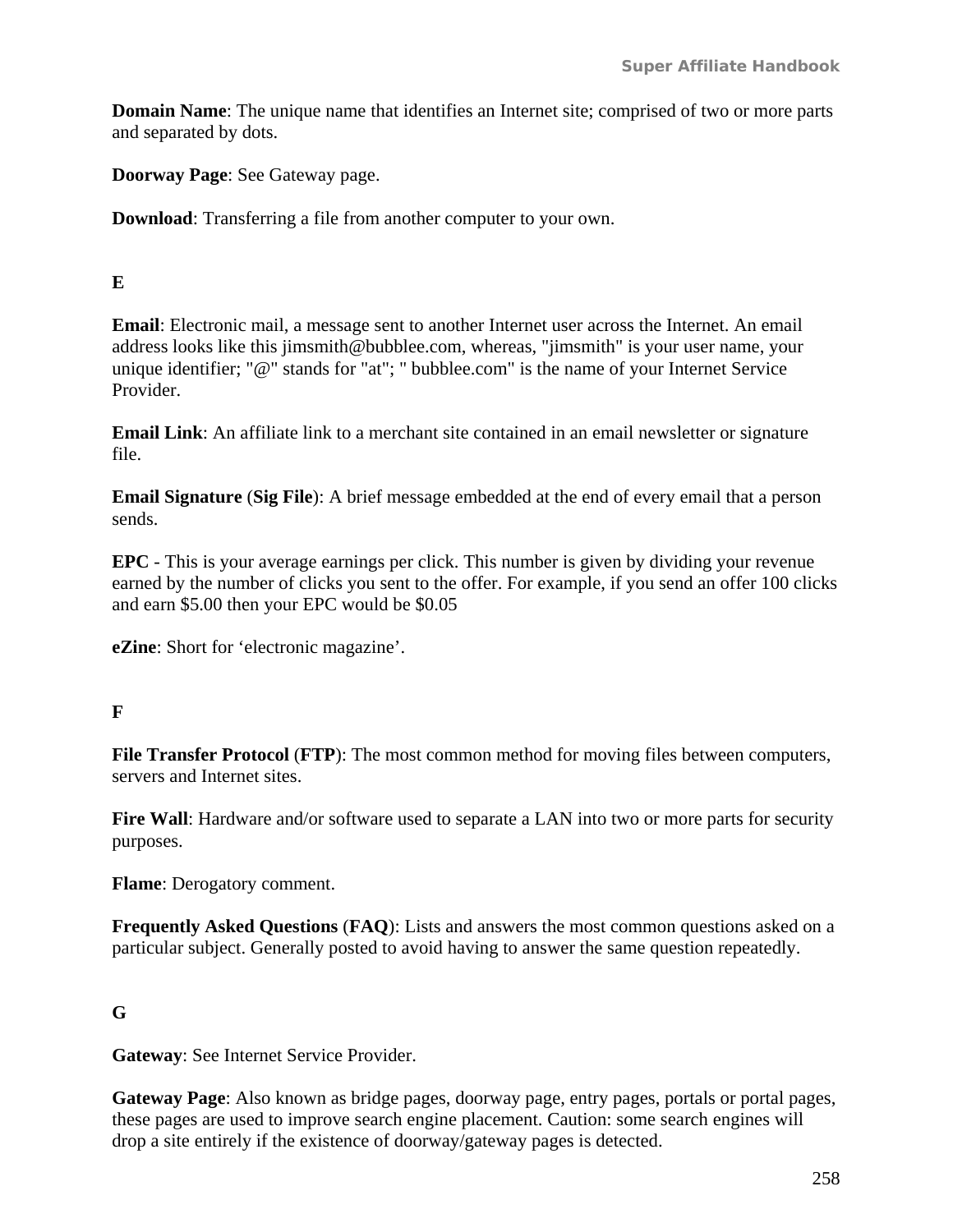**Graphic Interchange Format (GIF):** An image file format, suitable for simple files. A JPEG is the preferred format for storing photographs.

# **H**

**Hit**: A hit is a single request from for a single item on a web server. To load a page with 5 graphics would count as 6 'hits', 1 for the page plus 1 for each of the graphics. Hits therefore are not a very good measurement of traffic to a website.

**Home Page**: Your primary HTML page, the first page anyone would see in your Web site. Also called a "landing page".

**Hybrid Model**: A commission model that combines different payment methods.

**Hype** (**Hyperbole**): A deliberate exaggeration for emotional effect. The addressee is not expected to have a literal understanding of the expression.

**Hypertext Markup Language** (**HTML**): The primary "language" that World Wide Web documents are created in.

**Hypertext**: A hypertext document has references to other documents sprinkled throughout. If you click on one of these references, you are transferred to an entirely different document. For example, if this report was a hypertext document, you could click on any italicized word, and you'd instantly be transported to the definition of that word.

### **I**

**Impression**: An advertising metric that indicates how many times an advertising link is displayed.

**In-house**: Merchant that administers its own affiliate program.

**Internet**: Inter-connected networks that use TCP/IP protocols.

**Intranet**: A company or organization's private network that uses the same type of software found on the Internet, but that is only for internal use.

**Internet Service Provider (ISP):** The company you call from your computer to gain access to the Internet.

**IP Address**: A unique number consisting of 4 parts separated by dots, e.g. 165.115.245.2. Every machine on the Internet has a unique IP address.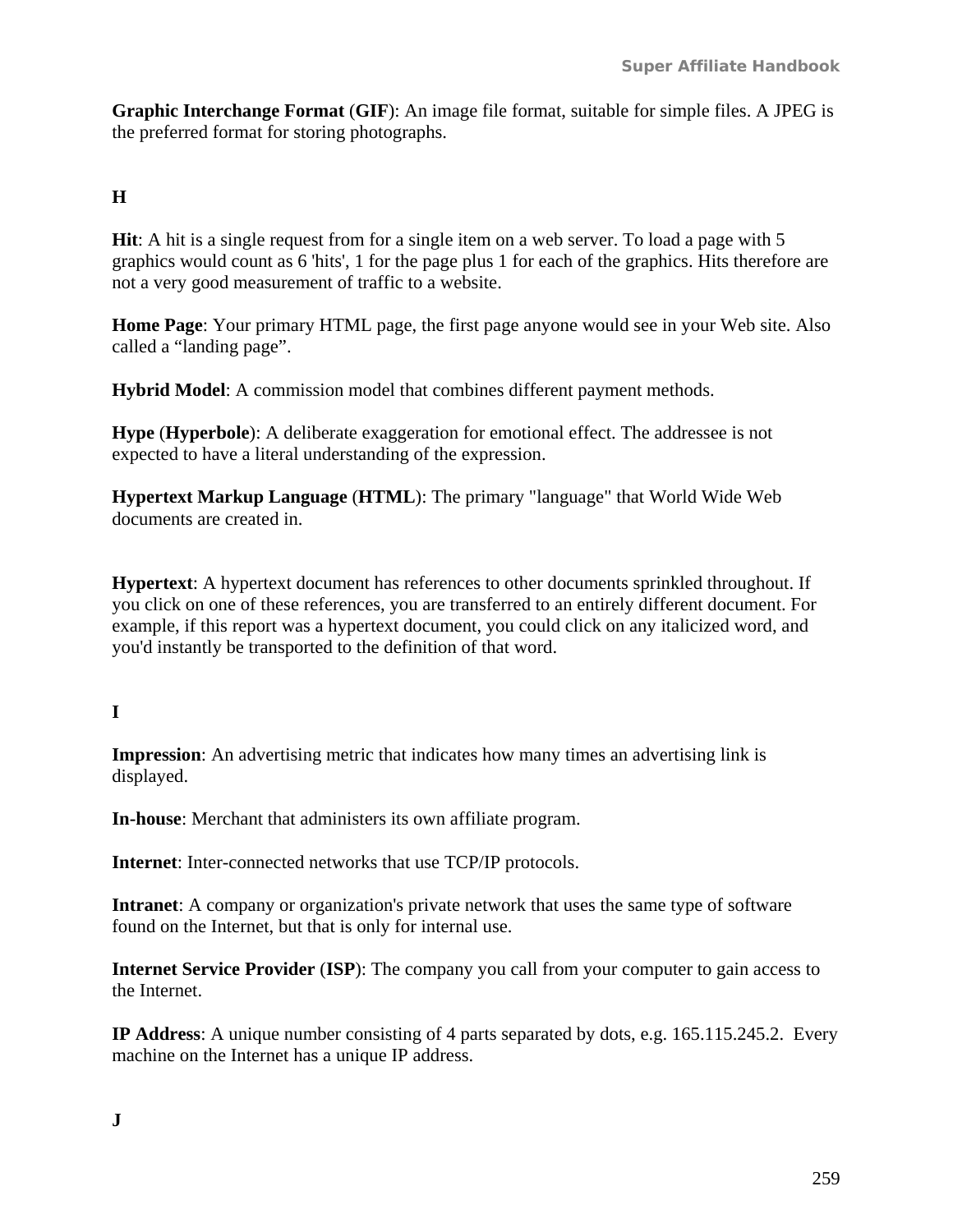**Javascript**: A programming language developed by Sun Microsystems designed for writing programs that can be safely downloaded to your computer through the Internet and immediately run without fear of viruses or other harm to your computer or files. Java requires a browser compatible with Java. Using small Java programs, Web pages can include animations, calculators, and other features.

**Joint Venture** - A general partnership typically formed to undertake a particular business transaction or project rather than one intended to continue indefinitely.

# **K**

**Keyword**: The search term that a user may enter at a search engine. For example, someone who wants to find a site that sells printer paper might enter 'printer paper' at a search engine.

**Keyword Density**: The ratio between the keyword being searched for and the total number of words appearing on your web page. If your keyword only occurs, say, once, in a page that has a twenty thousand words, then it has a density of 0.005 percent.

### **L**

**Lifetime Value**: The total amount that a customer will spend with a particular company during his or her lifetime.

**Link** - A link is a "clickable" object that, when clicked, will take the viewer to a particular page, place on a page, or start a new e-mail with an address you specify.

**Link Popularity**: The total number of qualified Web sites linking to your Web site.

**Local Area Network** (**LAN**): Computers linked together in a central location, such as a business or government organization.

### **M**

**Manual Approval**: Process where all applicants for an affiliate program are reviewed individually and manually approved.

**Media Metrix**: Measures traffic counts on all the web sites on the Net. They publish the Top 50 sites in the US, the Global Top 50, and the Media Metrix Top 500 web sites.

**Merchant**: A business that markets and sells goods or services.

**Merchant Account** - A commercial bank account established by contractual agreement between your business and a bank. A merchant account enables your business to accept credit card payments from your customers.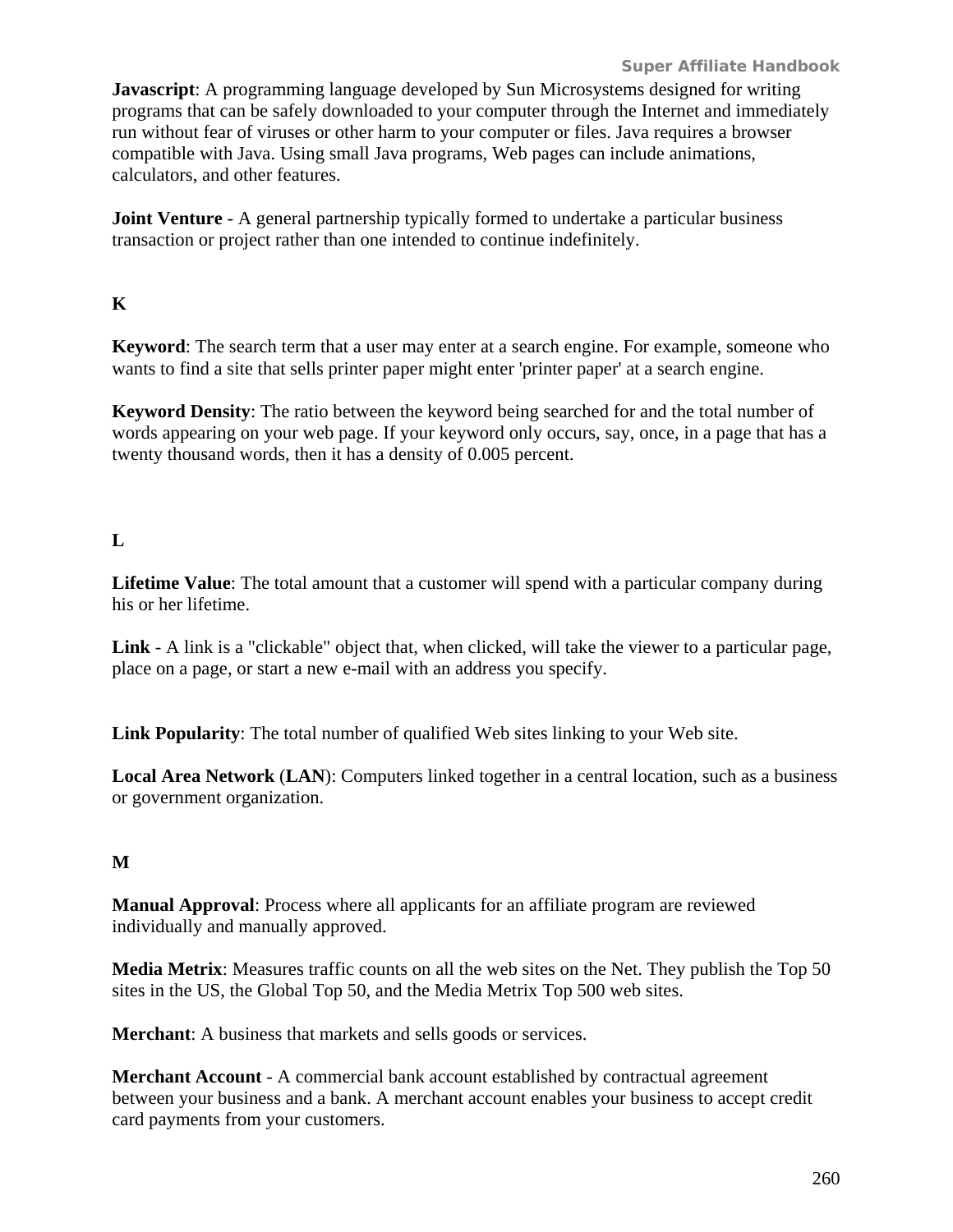**Meta Tags**: Information placed in the header of an HTML page, which is not visible to site visitors.

**Mini-site**: A one or two page Web site that focuses on a single product, service or theme.

**Multipurpose Internet Mail Extensions** (**MIME**): Allows an email message to contain nontext data, such as audio and video files.

**Modulator/Demodulator** (**MODEM**): The card that allows your computer to connect to the phone line and communicate with other computers.

**Mosaic**: The first major browser program.

**Multi-Level Marketing** (**MLM**) – Also known as Network Marketing, MLM involves the sale of products through a group of independent distributors who buy wholesale, sell retail, and sponsor other people to do the same.

### **N**

**Newsgroup** - A newsgroup is a discussion that takes place online, devoted to a particular topic. The discussion takes the form of electronic messages called "postings" that anyone with a newsreader (standard with most browsers) can post or read.

**Netscape**: Makers of the Netscape Navigator browser.

**Newbie**: Someone who is new to the Internet.

### **P**

**Pay-Per-Sale (PPS)**: A program where an affiliate receives a commission for each sale of a product or service that they refer to a merchant's web site.

**Pay-Per-Lead (PPL)**: An affiliate program where an affiliate receives a commission for each sales lead that they generate for a merchant web site. Examples include completed surveys, contest or sweepstakes entries, downloaded software demos, or free trials.

**Pay-Per-Click** (**PPC**): An advertising payment model where the advertiser pays only when the advertisement is actually clicked. Also, an affiliate program where an affiliate receives a commission for each click (visitor) they refer to a merchant's web site.

**Politeness Window**: Most search engine spiders will not crawl an entire site in one session. Instead, they crawl a couple of pages and return after a day or two to crawl a couple more and so on until they have indexed the entire site. This is a self-imposed limit in order not to overburden a server. The time period between sessions are known as the politeness window.

**Portable Document Format** (**PDF**) – PDF stands for Portable Document Format. It's a distribution format developed by Adobe Corporation to allow electronic information to be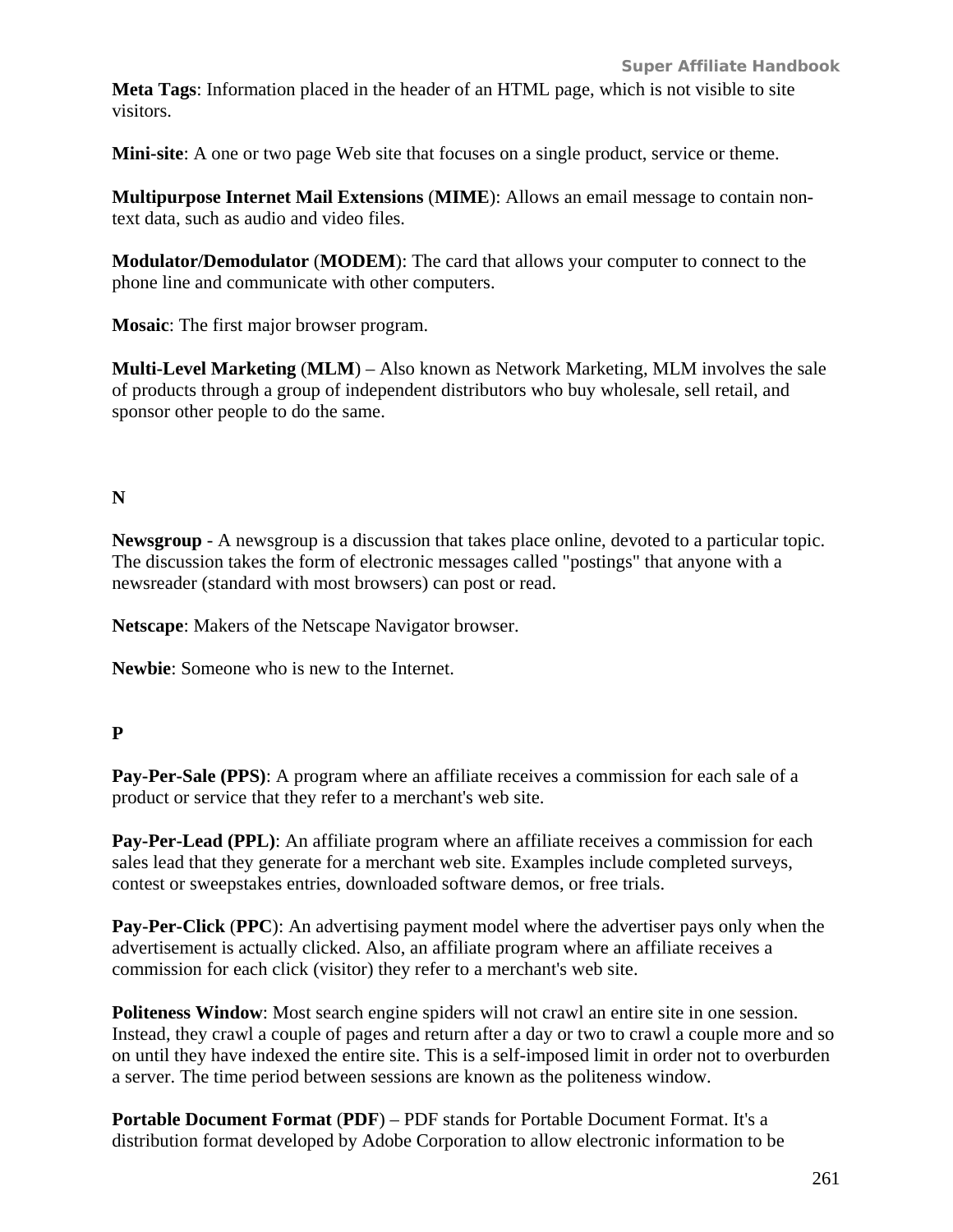transferred between various types of computers. The software that allows this transfer is called Acrobat.

**Post Office Protocol (POP):** Refers to the way email software such as Eudora gets mail from a mail server.

**Profit:** The amount of money you earn from your sales. For example, if you sell 10 videos at \$47.00 each, and each costs \$10 to produce and ship, your profit would be \$37.00 per video or \$370.00 total.

**Plug-in**: A small piece of software that adds features to a larger piece of software.

**Portal:** A term used to describe a Web site that is intended to be used as a main "point of entry" to the Web. I.e. MSN.com is a portal site.

**Posting**: A message entered into a newsgroup or message board.

**Privacy Policy** – A privacy policy establishes how a company collects and uses information about its customers' accounts and transactions.

**Protocol:** A method or language of communication.

**Proxy Server:** Computers, such as those belonging to Internet service providers, that act as agents for multiple users, resulting in many users only having one IP address.

### **R**

**Referring URL:** The URL a user came from to reach your site.

**Residual Earnings**: Programs that pay affiliates for each sale a shopper from their sites makes at the merchant's site over the life of the customer.

**Return on Advertising Spend** (**ROAS**)**:** How much revenue is generated per amount spent on an advertising method.

**Return on Investment (ROI):** This is the amount derived from subtracting your net revenues from your total costs.

**Revenue:** Total income for your sales. For example, if you sell 50 ebooks at \$27.00 each, your revenue would be \$1350.00.

**Robots**: Any browser program not directly under human control that follows hypertext links and accesses Web pages. A search engine spider is a 'robot'.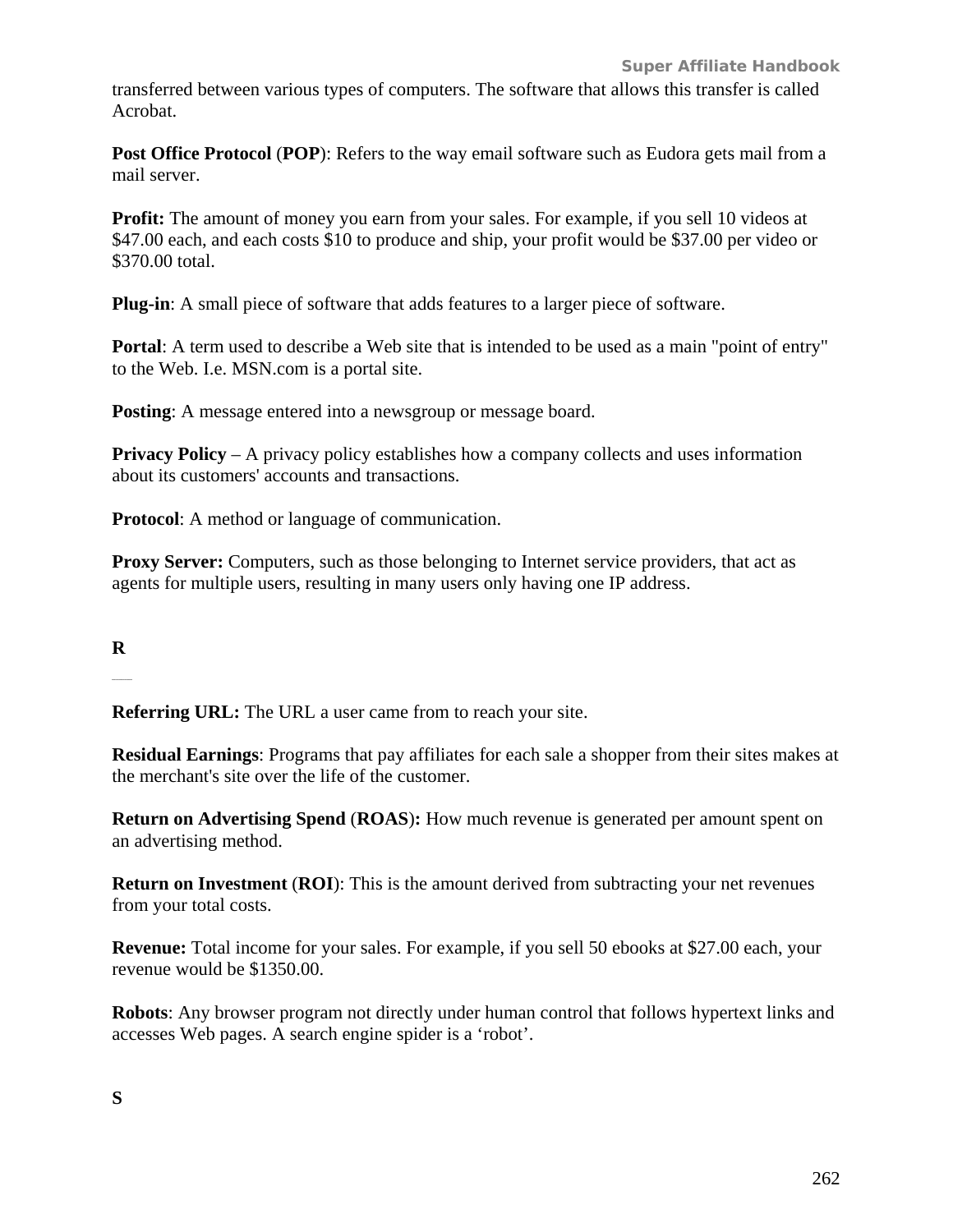**Scumware** - Software that contains additional 'features' for the purpose of displaying advertisements. This software will modify webpages from their original content to put ads on the user's computer screen. Examples of scumware propagators included: Gator, Ezula, Surf+ and Imesh.

**Search Term Suggestion Tool:** Displays how many times a certain keyword was searched for at Overture during a given month.

**Secure Server** – A secure server allows a connection between itself and another secure server. Secured connections provide three essential things where online transactions are concerned: privacy, authentication, & message integrity. When viewing Web pages or posting information to a secure server, you'll notice that the "http://" that usually appears in the Web address bar changes to "https://." Also, on most Web browsers, the symbol of a closed padlock should appear somewhere in the browser's frame as an indicator that you are using a secure connection.

**Server**: The computer hardware that stores your homepage, and sends and receives information through the World Wide Web.

**Server Logs:** Each time a user accesses a Web page, information is recorded on the server logs. Server logs contain information about what pages where accessed, along with the date and time and computer's IP Address. Other statistics can also be tracked, including username, browser type, previous page, etc.

**Shockwave**: Co-developed by Netscape and Macromedia, software that allows animations and interactive programs to be embedded into HTML pages.

**Sig** (**Signature File or Sig Line**): Your signature at the end of an email or Usenet posting. Commonly consist of your email address and other contact information, very brief information about your business, and perhaps a favorite quotation or funny phrase.

**SPAM**: The term "spam" is Internet slang that refers to unsolicited commercial e-mail (UCE) or unsolicited bulk e-mail (UBE). Some people refer to this kind of communication as junk e-mail to equate it with the paper junk mail that comes through the US Mail. Unsolicited e-mail is email that you did not request; it most often contains advertisements for services or products.

**Spyware** - Also known as "adware", a program hidden within free downloaded software that transmits user information via the Internet to advertisers.

**SQL** (**Structured Query Language**): A programming language for sending queries to databases.

**SSL** (**Secure Sockets Layer**): A protocol used to enable encrypted, authenticated communications across the Internet. URL's that begin with "https" indicate that an SSL connection will be used.

**Storefront**: A storefront is a prefabricated set of web pages containing information about a business or company.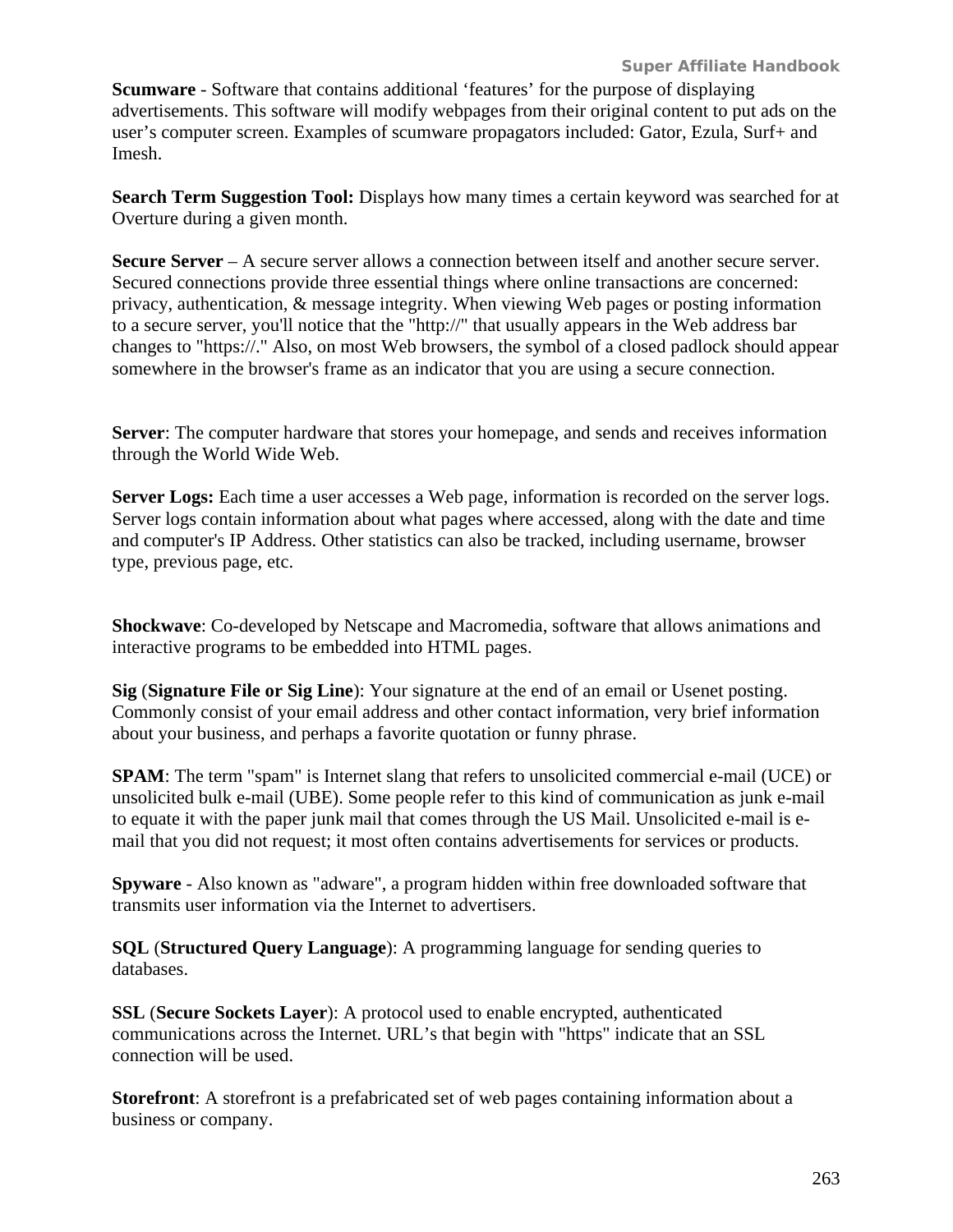**Super Affiliates**: The top 1 or 2% of affiliates that generate approximately 90% of any affiliate programs earnings.

### **T**

**Targeted Marketing**: The process of distinguishing the different groups that make up a market, and developing appropriate products and marketing mixes for each target market involved.

**Text Link**: A link not accompanied by a graphical image.

**Third Party Credit Card Processing** - A 'third party credit card processor' is, a company that accepts credit card orders on behalf of another company, making a merchant account unnecessary.

**Third Party Tracking Software:** Software located on a server other than your own, that tracks and records visits to your Web site.

**Tracking Method**: The way an affiliate program tracks referred sales, leads or clicks.

**Tracking URL:** A web site URL, [http://www.awebsite.com](http://www.mysite.com/), with your special code attached to it, i.e. [http://www.awebsite.com/?myID](http://www.mycompany.com/?myID). Visitors arriving at the side are tracked back to you through your special code, or ID.

**Transmission Control Protocol and Internet Protocol** (**TCP/IP**): Software that allows your computer to communicate on the Internet.

**Two-tier**: Affiliate program structure whereby affiliates earn commissions on their conversions as well as conversions of webmasters they refer to the program.

# **U**

**Unique User:** A unique visitor to your Web site. Probably the best indicator of site traffic.

**Upload**: Transferring a file from your computer to another computer.

**Uniform Resource Locator (URL)**: The address of a site on the World Wide Web. Here's an example URL: http://www.byebye925.com/articles/index.html The "http" stands for "hypertext transfer protocol"; "://" signals the beginning of the address; "www.byebye925 .com" is the domain name,; "/articles" is the directory; and "index.html" is the name of the HTML file.

**User Session:** The session of activity for one user on a Web site.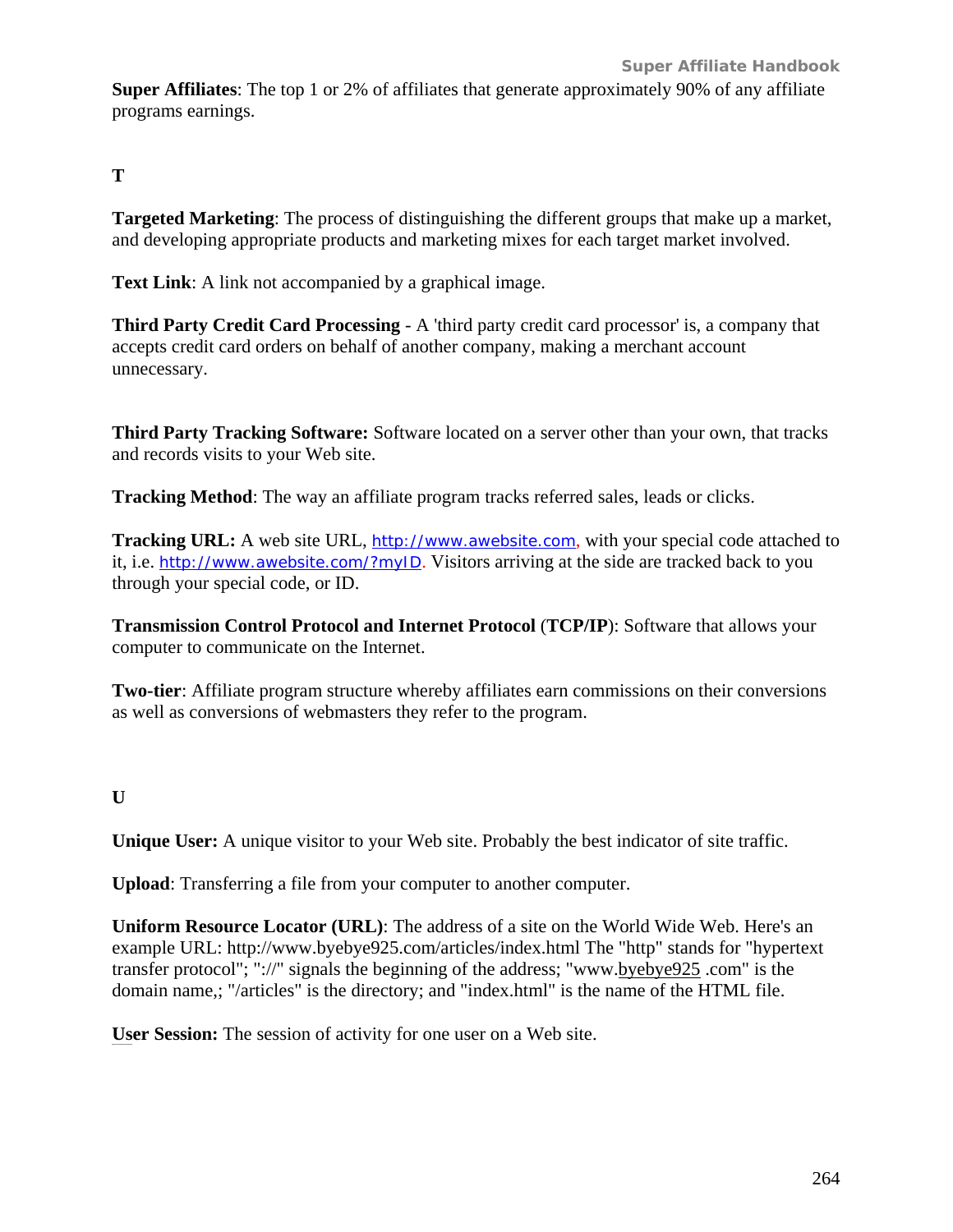**Viral Marketing** - Describes any strategy that encourages individuals to pass on a marketing message to others, creating the potential for exponential growth in the message's exposure and influence. Like viruses, such strategies take advantage of rapid multiplication to explode the message to thousands, and even millions.

**Virtual Reality Markup Language** (**VRML**): A language developed as a replacement for HTML. At a VRML website, one can explore environments in three dimensions, and can interact with other people who are visiting the same site. VRML requires a special browser.

**Virus** – A computer virus is defined as a set of commands, created intentionally, that will do some level of damage to a computer. A computer virus does not float around in cyberspace, but is always attached to something. That 'something' could be a text file (MSWord document), an email, a photo, a music clip or a video clip. Your computer must receive one of these 'carriers' in order to get a computer virus.

### **W**

**Webmaster**: The person at your Internet Service Provider who is responsible for maintaining the server. Also, any person who maintains a Web site.

**Web site**: A collection of HTML pages.

**Wide Area Network (WAN)**: Large computers linked together over a long distance via phone or wireless communication.

**World Wide Web (WWW, or Web)**: A section of the Internet containing "pages" of information, including text, photos, graphics, audio, and video. You can search for documents by using one of the many search databases. To access the Web, you must use a browser.

### **Y**

Yahoo: The most popular and (perhaps) the most comprehensive of all search index databases on the World Wide Web. Yahoo's URL is http://www.yahoo.com.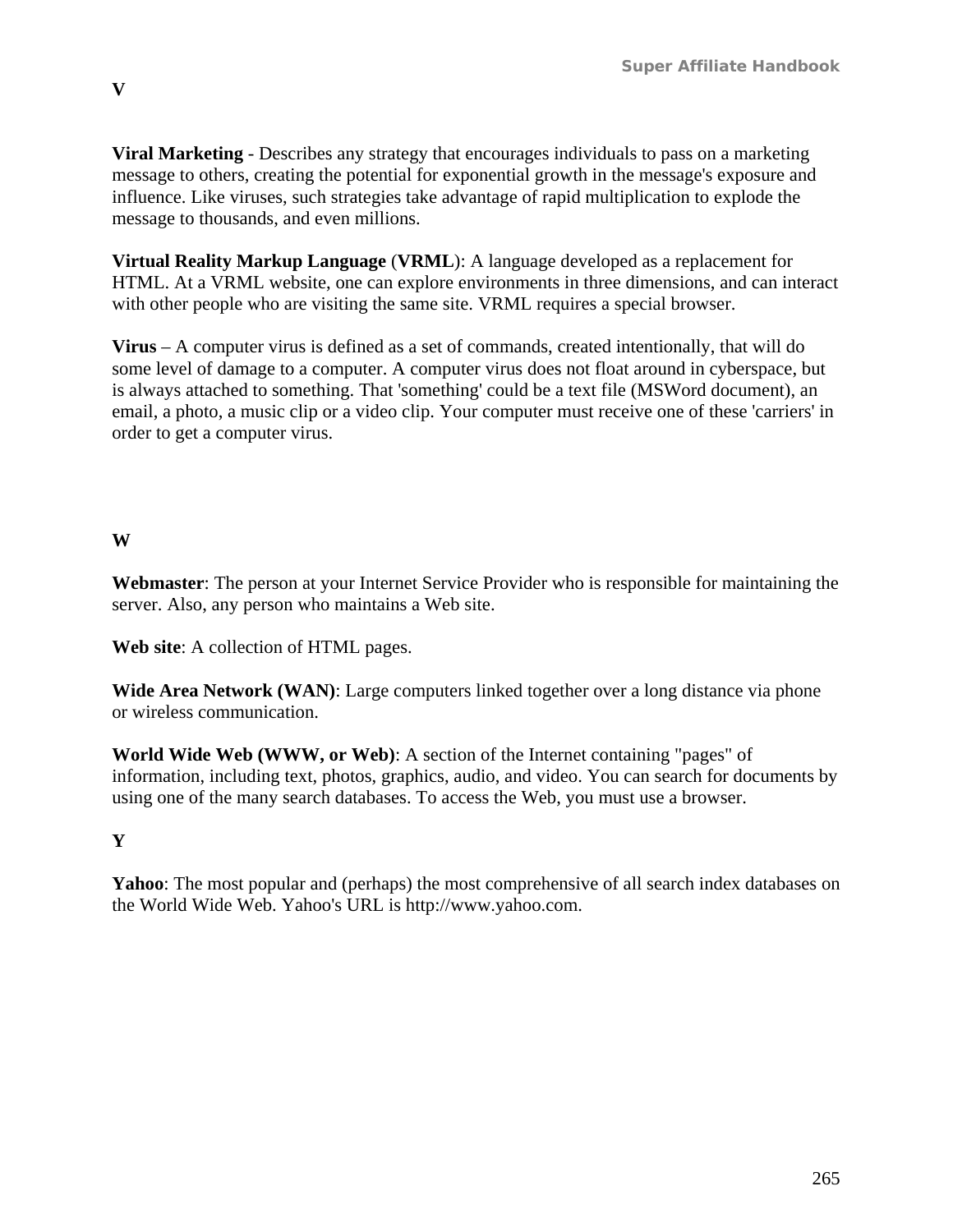# **Rosalind's Directory of Goodies**

#### **I keep an ever-growing database of useful tools and services at:**

[http://rosalindgardner.com/resources/](http://finditat.rosalinds.com/)

Every time I find a new product that I feel is of value, I tell the Net Profits Coach newsletter subscribers about it first, then post it to that site.

Here is a sample of its contents:

**3rd Party Payment Processors Affiliate Networks Affiliate Program/Management Software Auction Sites Autoresponders ClipArt Computers Credit Cards Domain/Web Hosting Dropshippers eBook Compilers eBook Covers Education & Consulting Freebies HTML Tutorials Keyword Tools Merchant Accounts Office Supplies PPC Bid Monitoring Tools Products to Sell Research Tools Site Design Software, Templates & Tutorials Software Supplies & Services Traffic Generation Tools Tutorials**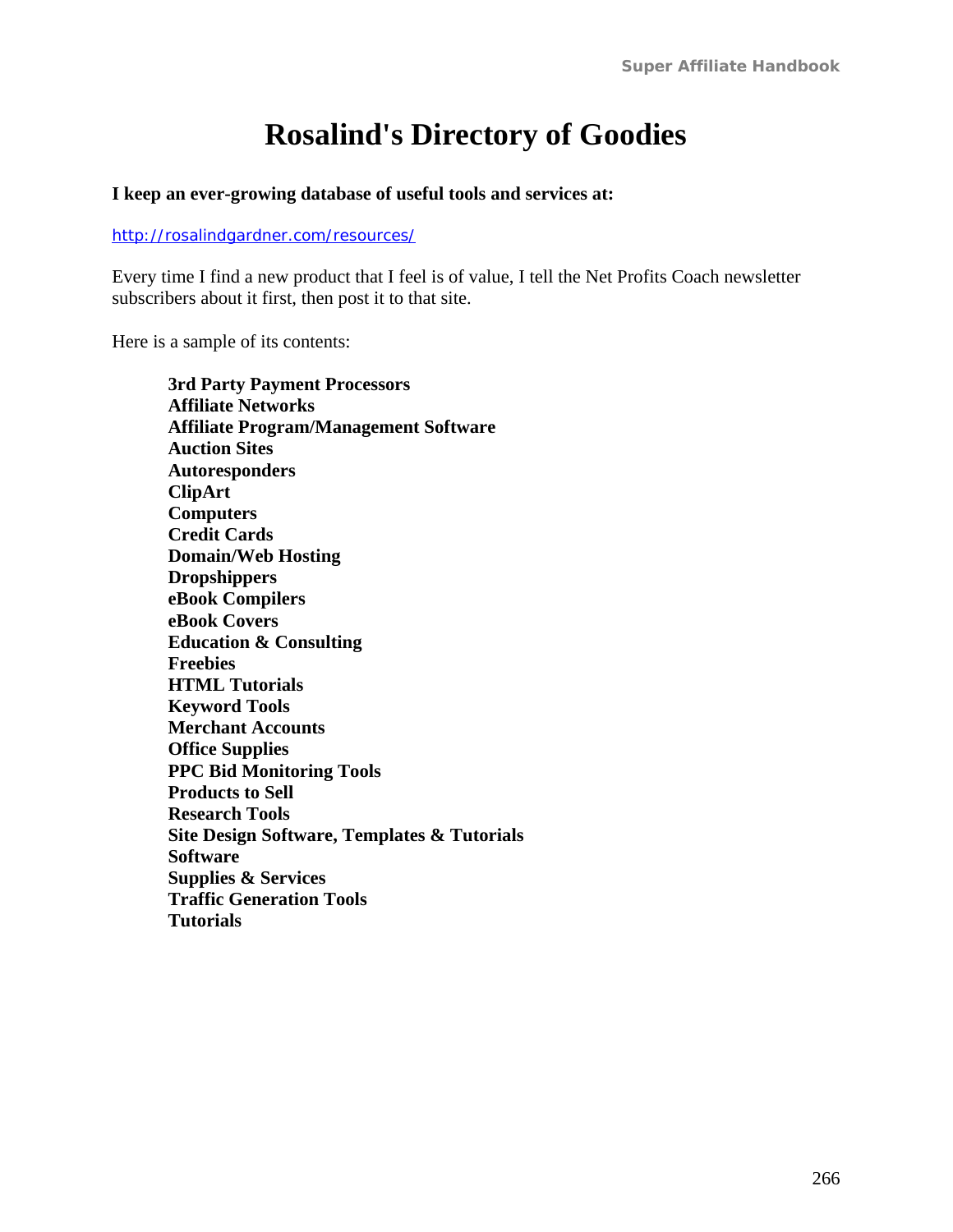# **A Few of My Favorite Affiliate Programs**

The programs below all have the following elements is common:

- Excellent products and services offered on attractive sites.
- High commissions and a fair revenue-sharing structure.
- No outside links that 'steal' customers and commissions.
- Approachable and reasonable affiliate managers who are willing to discuss program and commission improvements.

In alphabetical order, a few of my favorite affiliate programs include:

**Cashring -** (Hosting & Matchmaking Services) - I've done business with Montreal-based Cashring almost since the day I started marketing online. Their products include the dating site, IwantU Select Clubs and WISOL, their hosting services. The **2-tier** program pays **recurring** commissions up to **50%**.

 $\rightarrow$  [http://www.cashring.com](http://www.cashring.com/index.ring?id=sage)

**Commission Junction** - OK, not an affiliate program, but an affiliate network, Commission Junction just makes my life SO much easier, by making it easy to find great merchant partners.  $\rightarrow$  [http://cj.com](http://www.qksrv.net/click-211898-7282777)

**eBay.com** (Auctions) - Part of the **Commission Junction** network, eBay pays **\$5.00 per lead** and **.05 per bid**. Performance incentives up to an **80% commission increase** are awarded to affiliates with large numbers of transactions. You'd be AMAZED at how quickly those nickels add up!

 $\rightarrow$  [http://ebay.com](http://www.qksrv.net/click-1226911-5377629)

**FriendFinder.com** (Dating) – Friendfinder is just one in a vast & popular network of dating sites serving adult, alternative, Asian, religious, Korean, French, German and other communities. Their commissions vary according to whether you sign up as a percentage or clickthrough partner.

 $\rightarrow$  [http://friendfinder.com/](http://friendfinder.com/go/b4371)

**GetResponse** (Autoresponders) - Simply one of the best, full-feature autoresponder/mailing list services available, the **2-tier** program pays **30%** payout on direct sales, 10% on affiliate sales and are **recurring**.

 $\rightarrow$  <http://www.getresponse.com/>

**Host4Profit.com** (Hosting Services) - No reselling. Just refer your customers to Host4Profit.com and earn **\$10 per account** - **per month.**

 $\rightarrow$  [http://www.host4profit.com/](http://www.host4profit.com/cgi-bin/home.cgi?33502)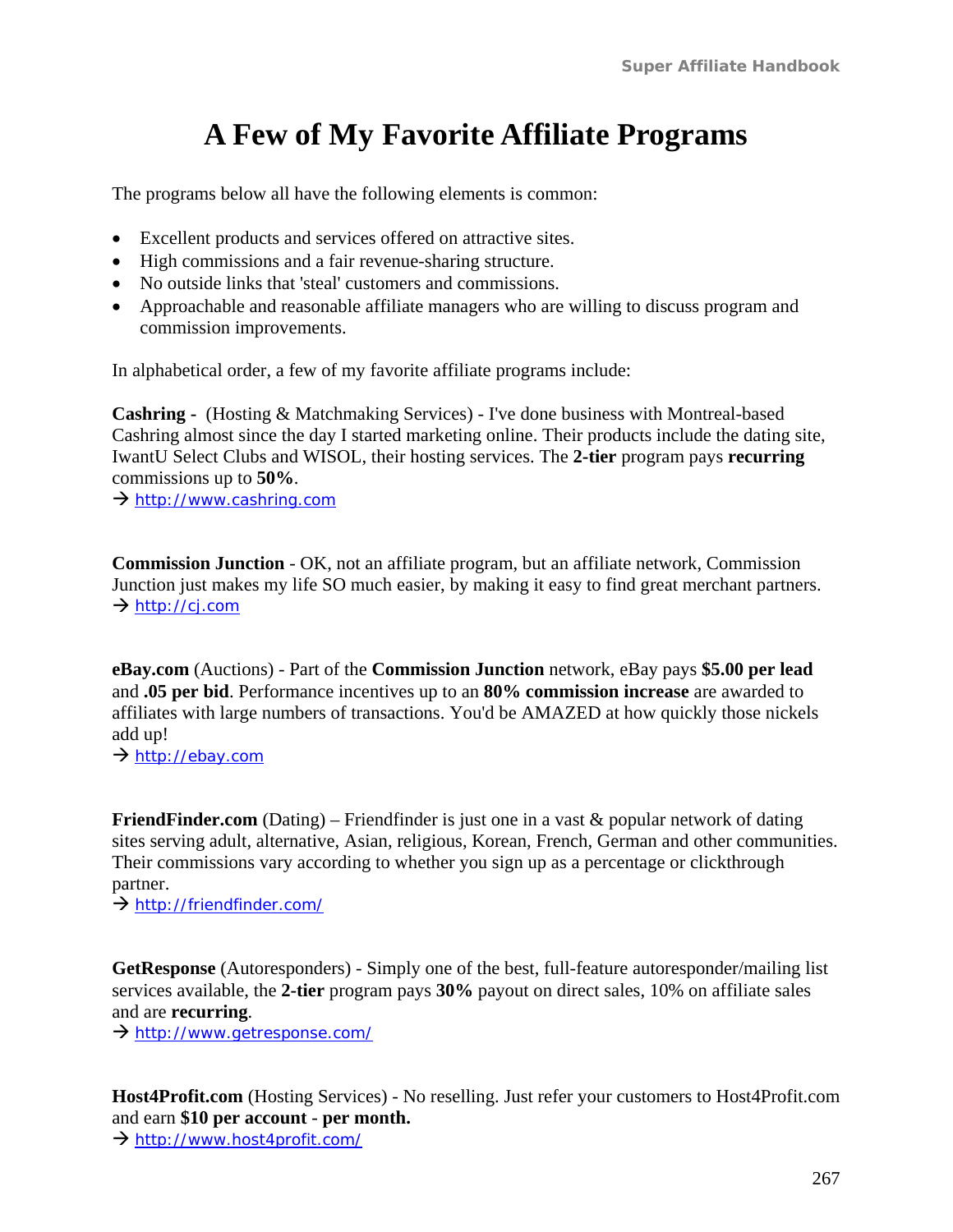**Internet Marketing Center** (Internet Marketing) – If you promote Internet marketing educational products and want to help your customers, send them to IMC first. → [http://www.marketingtips.com](http://www.marketingtips.com/sr/t.x/3885)

**Match.com / One and Only** (Dating Services) - Dating/Matchmaking sites owned by Ticketmaster. One and Only was the first program I ever joined, and is still one of my bestselling products.

 $\rightarrow$  [http://match.com](http://affiliates.match.com/index.asp?billingid=500453)

**SiteSell.com / 5Pillar Program** (Internet Marketing) - Ken Evoy of SiteSell has a whole host of free and very reasonably priced, excellent quality products for those interested in Internet marketing.

 $\rightarrow$  <http://sitesell.com/webvista.html>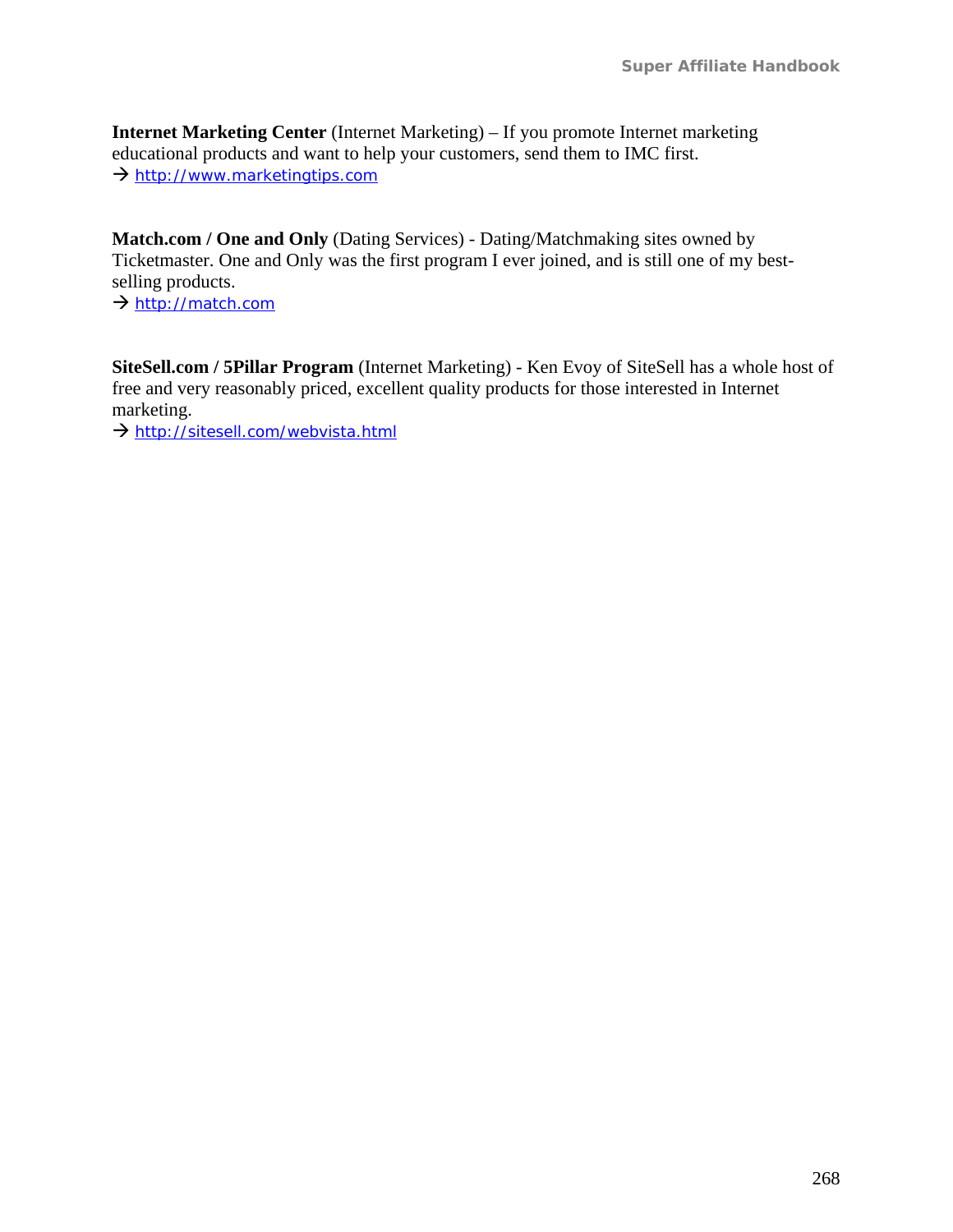# **Recommended Reading**

If you enjoyed the Super Affiliate Handbook, I highly recommend any and all of the following ebooks and courses. Please note the FREE email courses from Ken Evoy & Corey Rudl's FREE "Secrets to Their Success".

**33 Days to Online Profits**  <http://rosalinds.com/33days.html>

**Insider's Secrets to Marketing Your Business on the Internet**  <http://www.marketingtips.com/t.cgi/3885/>

**Lazy Man's Guide to Online Business**  <http://hop.clickbank.net/?webvista2/efbook>

**Secrets to Their Success**  <http://dynamic.secretstotheirsuccess.com/t.cgi/3885>

**Secrets to Their Success - Free Trial**  <http://dynamic.secretstotheirsuccess.com/t.cgi/3885/free>